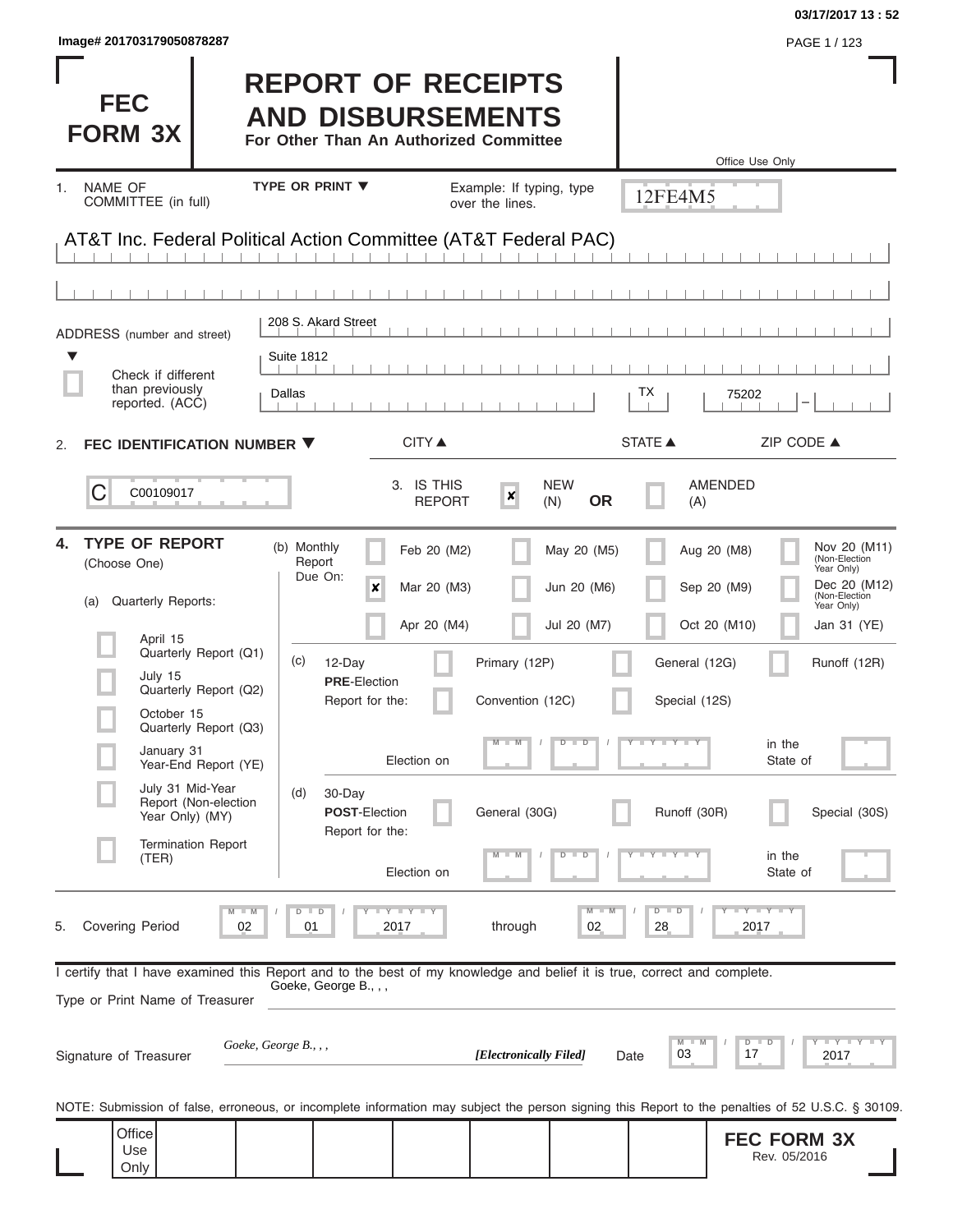✘

#### **SUMMARY PAGE OF RECEIPTS AND DISBURSEMENTS**

### AT&T Inc. Federal Political Action Committee (AT&T Federal PAC)

|    | lmage# 201703179050878288                                                                             |                                                      |                                                 |
|----|-------------------------------------------------------------------------------------------------------|------------------------------------------------------|-------------------------------------------------|
|    | FEC Form 3X (Rev. 05/2016)                                                                            | <b>SUMMARY PAGE</b><br>OF RECEIPTS AND DISBURSEMENTS | Page 2                                          |
|    | Write or Type Committee Name                                                                          |                                                      |                                                 |
|    | AT&T Inc. Federal Political Action Committee (AT&T Federal PAC)                                       |                                                      |                                                 |
|    | Report Covering the Period:<br>From:                                                                  | 01<br>2017<br>02<br>To:                              | D<br>2017<br>02<br>28                           |
|    |                                                                                                       | <b>COLUMN A</b><br><b>This Period</b>                | <b>COLUMN B</b><br><b>Calendar Year-to-Date</b> |
| 6. | Cash on Hand<br>(a)<br><b>LLY</b><br>January 1,<br>2017                                               |                                                      | 1591700.58                                      |
|    | Cash on Hand at<br>(b)<br>Beginning of Reporting Period                                               | 2153337.91                                           |                                                 |
|    | Total Receipts (from Line 19)<br>(C)                                                                  | 262760.26                                            | 1151957.59                                      |
|    | Subtotal (add Lines 6(b) and<br>(d)<br>6(c) for Column A and Lines<br>$6(a)$ and $6(c)$ for Column B) | 2416098.17                                           | 2743658.17                                      |
| 7. | Total Disbursements (from Line 31)                                                                    | 318500.00                                            | 646060.00                                       |
| 8. | Cash on Hand at Close of<br><b>Reporting Period</b><br>(subtract Line 7 from Line 6(d))               | 2097598.17                                           | 2097598.17                                      |
| 9. | Debts and Obligations Owed TO<br>the Committee (Itemize all on<br>Schedule C and/or Schedule D)       | 0.00                                                 |                                                 |
|    | 10. Debts and Obligations Owed BY<br>the Committee (Itemize all on<br>Schedule C and/or Schedule D)   | 0.00                                                 |                                                 |

This committee has qualified as a multicandidate committee. (see FEC FORM 1M)

#### **For further information contact:**

Federal Election Commission 999 E Street, NW Washington, DC 20463

Toll Free 800-424-9530 Local 202-694-1100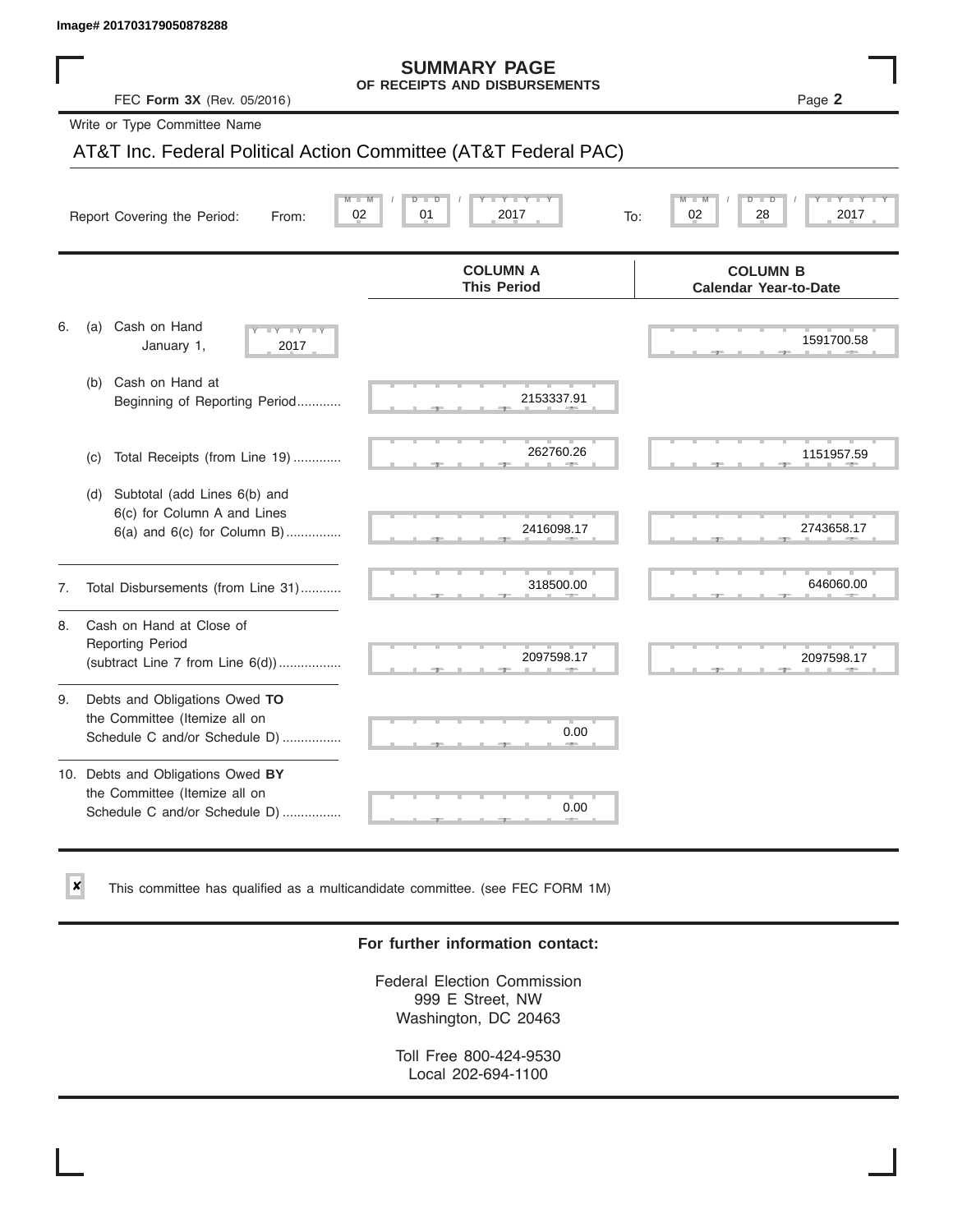| Image# 201703179050878289 |  |  |  |
|---------------------------|--|--|--|

#### **DETAILED SUMMARY PAGE**

### AT&T Inc. Federal Political Action Committee (AT&T Federal PAC)

|                                                                      | <b>DETAILED SUMMARY PAGE</b>                                    |                                                    |
|----------------------------------------------------------------------|-----------------------------------------------------------------|----------------------------------------------------|
| FEC Form 3X (Rev. 05/2016)                                           | of Receipts                                                     | Page 3                                             |
| Write or Type Committee Name                                         |                                                                 |                                                    |
|                                                                      | AT&T Inc. Federal Political Action Committee (AT&T Federal PAC) |                                                    |
|                                                                      | <b>LY LY LY</b><br>$M - M$<br>$D$ $D$                           | <b>LYLYLY</b><br>M<br>D<br>$\overline{\mathsf{D}}$ |
| Report Covering the Period:<br>From:                                 | 02<br>01<br>2017                                                | 02<br>28<br>2017<br>To:                            |
| I. Receipts                                                          | <b>COLUMN A</b><br><b>Total This Period</b>                     | <b>COLUMN B</b><br><b>Calendar Year-to-Date</b>    |
| 11. Contributions (other than loans) From:                           |                                                                 |                                                    |
| Individuals/Persons Other<br>(a)<br><b>Than Political Committees</b> |                                                                 |                                                    |
| (i) Itemized (use Schedule A)                                        | 49546.34                                                        | 63555.69                                           |
|                                                                      |                                                                 |                                                    |
|                                                                      | 213209.08                                                       | 460674.98                                          |
| (iii) TOTAL (add                                                     |                                                                 |                                                    |
| Lines $11(a)(i)$ and $(ii)$                                          | 262755.42                                                       | 524230.67                                          |
| Political Party Committees<br>(b)                                    | 0.00                                                            | 0.00                                               |
| <b>Other Political Committees</b><br>(C)                             |                                                                 |                                                    |
|                                                                      | 0.00                                                            | 0.00                                               |
| Total Contributions (add Lines<br>(d)                                |                                                                 |                                                    |
| $11(a)(iii)$ , (b), and (c)) (Carry                                  |                                                                 |                                                    |
| Totals to Line 33, page 5) ▶                                         | 262755.42                                                       | 524230.67                                          |
| 12. Transfers From Affiliated/Other                                  | 0.00                                                            | 622716.59                                          |
|                                                                      |                                                                 |                                                    |
|                                                                      | 0.00                                                            | 0.00                                               |
|                                                                      |                                                                 |                                                    |
| 14. Loan Repayments Received                                         | 0.00                                                            | 0.00                                               |
| 15. Offsets To Operating Expenditures                                |                                                                 |                                                    |
| (Refunds, Rebates, etc.)                                             |                                                                 |                                                    |
| (Carry Totals to Line 37, page 5)                                    | 0.00                                                            | 0.00                                               |
| 16. Refunds of Contributions Made<br>to Federal Candidates and Other |                                                                 |                                                    |
| Political Committees                                                 | 0.00                                                            | 5000.00                                            |
| 17. Other Federal Receipts                                           |                                                                 |                                                    |
|                                                                      | 4.84                                                            | 10.33                                              |
| 18. Transfers from Non-Federal and Levin Funds                       |                                                                 |                                                    |
| (a) Non-Federal Account                                              |                                                                 |                                                    |
|                                                                      | 0.00                                                            | 0.00                                               |
|                                                                      | 0.00                                                            | 0.00                                               |
| (b) Levin Funds (from Schedule H5)                                   |                                                                 |                                                    |
| (c) Total Transfers (add $18(a)$ and $18(b)$ )                       | 0.00                                                            | 0.00                                               |
| 19. Total Receipts (add Lines 11(d),                                 |                                                                 |                                                    |
| 12, 13, 14, 15, 16, 17, and 18(c)                                    | 262760.26                                                       | 1151957.59                                         |
|                                                                      |                                                                 |                                                    |
| 20. Total Federal Receipts                                           |                                                                 |                                                    |
| (subtract Line 18(c) from Line 19)▶                                  | 262760.26                                                       | 1151957.59                                         |

 $262760.26$   $1151957.5$ 262760.26 1151957.59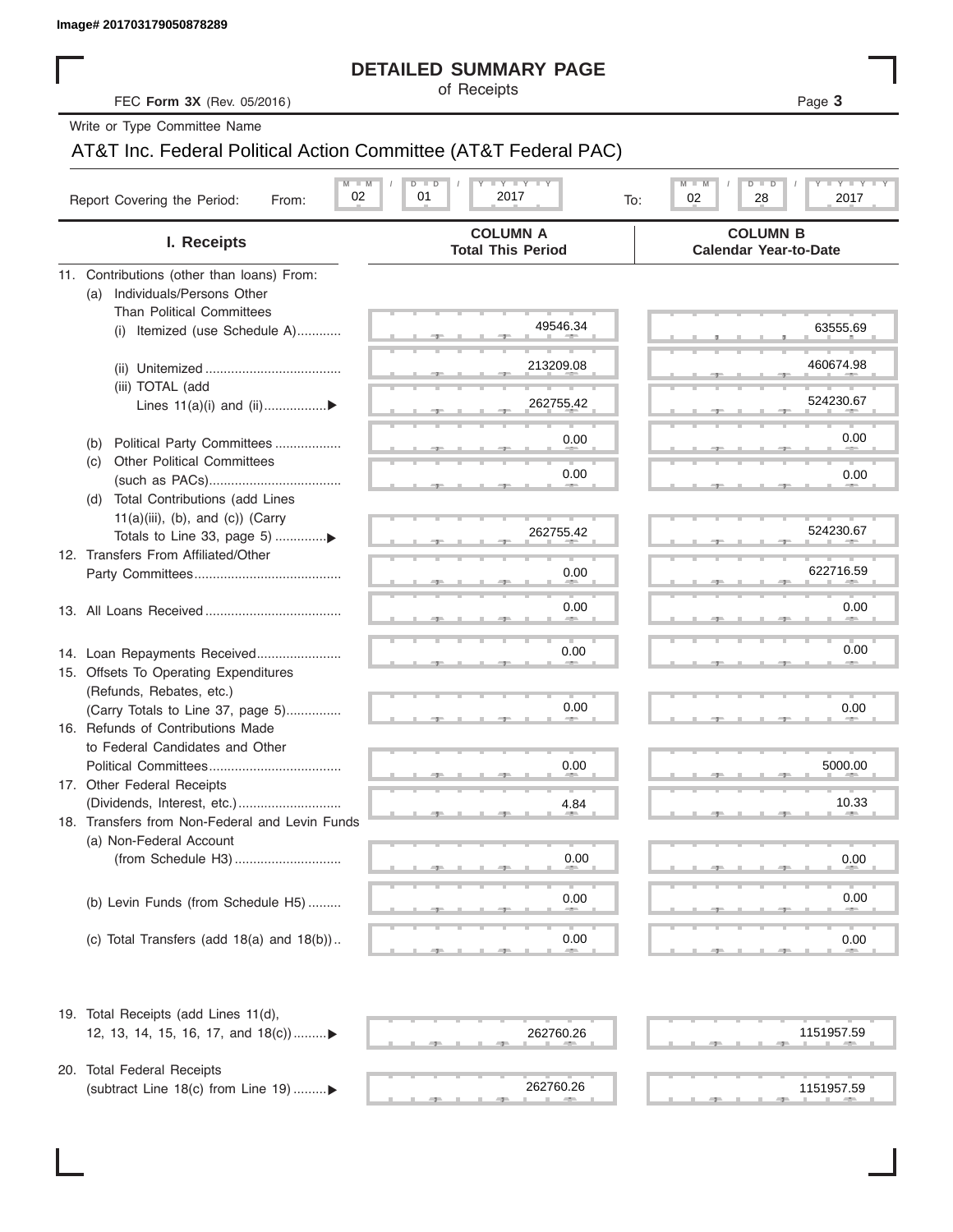I

#### **DETAILED SUMMARY PAGE**

of Disbursements

|                                                                                                 | FEC Form 3X (Rev. 05/2016)                                                                                             |                                             | Page 4                                          |  |  |  |
|-------------------------------------------------------------------------------------------------|------------------------------------------------------------------------------------------------------------------------|---------------------------------------------|-------------------------------------------------|--|--|--|
|                                                                                                 | <b>II. Disbursements</b>                                                                                               | <b>COLUMN A</b><br><b>Total This Period</b> | <b>COLUMN B</b><br><b>Calendar Year-to-Date</b> |  |  |  |
| 21. Operating Expenditures:<br>(a) Allocated Federal/Non-Federal<br>Activity (from Schedule H4) |                                                                                                                        |                                             |                                                 |  |  |  |
|                                                                                                 | (i)                                                                                                                    | 0.00                                        | 0.00                                            |  |  |  |
|                                                                                                 | Non-Federal Share<br>(ii)                                                                                              | 0.00                                        | 0.00                                            |  |  |  |
| (b)                                                                                             | Other Federal Operating                                                                                                | 0.00                                        | 0.00                                            |  |  |  |
|                                                                                                 | (c) Total Operating Expenditures<br>(add 21(a)(i), (a)(ii), and (b))                                                   | 0.00                                        | 0.00                                            |  |  |  |
|                                                                                                 | 22. Transfers to Affiliated/Other Party                                                                                |                                             |                                                 |  |  |  |
|                                                                                                 | 23. Contributions to                                                                                                   | 51000.00                                    | 51000.00                                        |  |  |  |
|                                                                                                 | Federal Candidates/Committees<br>and Other Political Committees<br>24. Independent Expenditures                        | 266000.00                                   | 593500.00                                       |  |  |  |
|                                                                                                 | 25. Coordinated Party Expenditures                                                                                     | 0.00                                        | 0.00                                            |  |  |  |
|                                                                                                 | $(52 \text{ U.S.C. }$ § 30116(d))                                                                                      | 0.00<br><b>Allen</b>                        | 0.00                                            |  |  |  |
|                                                                                                 | 26. Loan Repayments Made                                                                                               | 0.00                                        | 0.00                                            |  |  |  |
|                                                                                                 |                                                                                                                        | 0.00                                        | 0.00                                            |  |  |  |
|                                                                                                 | 28. Refunds of Contributions To:<br>(a) Individuals/Persons Other<br>Than Political Committees                         | 0.00                                        | 60.00                                           |  |  |  |
| (b)                                                                                             | Political Party Committees                                                                                             | 0.00                                        | 0.00                                            |  |  |  |
| (c)                                                                                             | <b>Other Political Committees</b>                                                                                      | 0.00                                        | 0.00                                            |  |  |  |
| (d)                                                                                             | <b>Total Contribution Refunds</b>                                                                                      |                                             |                                                 |  |  |  |
|                                                                                                 | (add Lines 28(a), (b), and (c))                                                                                        | 0.00                                        | 60.00                                           |  |  |  |
|                                                                                                 | 29. Other Disbursements (Including                                                                                     | 1500.00                                     | 1500.00                                         |  |  |  |
|                                                                                                 | 30. Federal Election Activity (52 U.S.C. § 30101(20))<br>(a) Allocated Federal Election Activity<br>(from Schedule H6) |                                             |                                                 |  |  |  |
|                                                                                                 | (i) Federal Share                                                                                                      | 0.00                                        | 0.00                                            |  |  |  |
|                                                                                                 | (ii) "Levin" Share                                                                                                     | 0.00                                        | 0.00                                            |  |  |  |
| (b)                                                                                             | Federal Election Activity Paid<br>Entirely With Federal Funds                                                          | 0.00                                        | 0.00                                            |  |  |  |
| (C)                                                                                             | Total Federal Election Activity (add<br>Lines $30(a)(i)$ , $30(a)(ii)$ and $30(b))$                                    | 0.00                                        | 0.00                                            |  |  |  |
|                                                                                                 | 31. Total Disbursements (add Lines 21(c), 22,                                                                          |                                             |                                                 |  |  |  |
|                                                                                                 | 23, 24, 25, 26, 27, 28(d), 29 and 30(c))                                                                               | 318500.00                                   | 646060.00                                       |  |  |  |
|                                                                                                 | 32. Total Federal Disbursements<br>(subtract Line 21(a)(ii) and Line 30(a)(ii)                                         |                                             |                                                 |  |  |  |
|                                                                                                 |                                                                                                                        | 318500.00                                   | 646060.00                                       |  |  |  |
|                                                                                                 |                                                                                                                        |                                             |                                                 |  |  |  |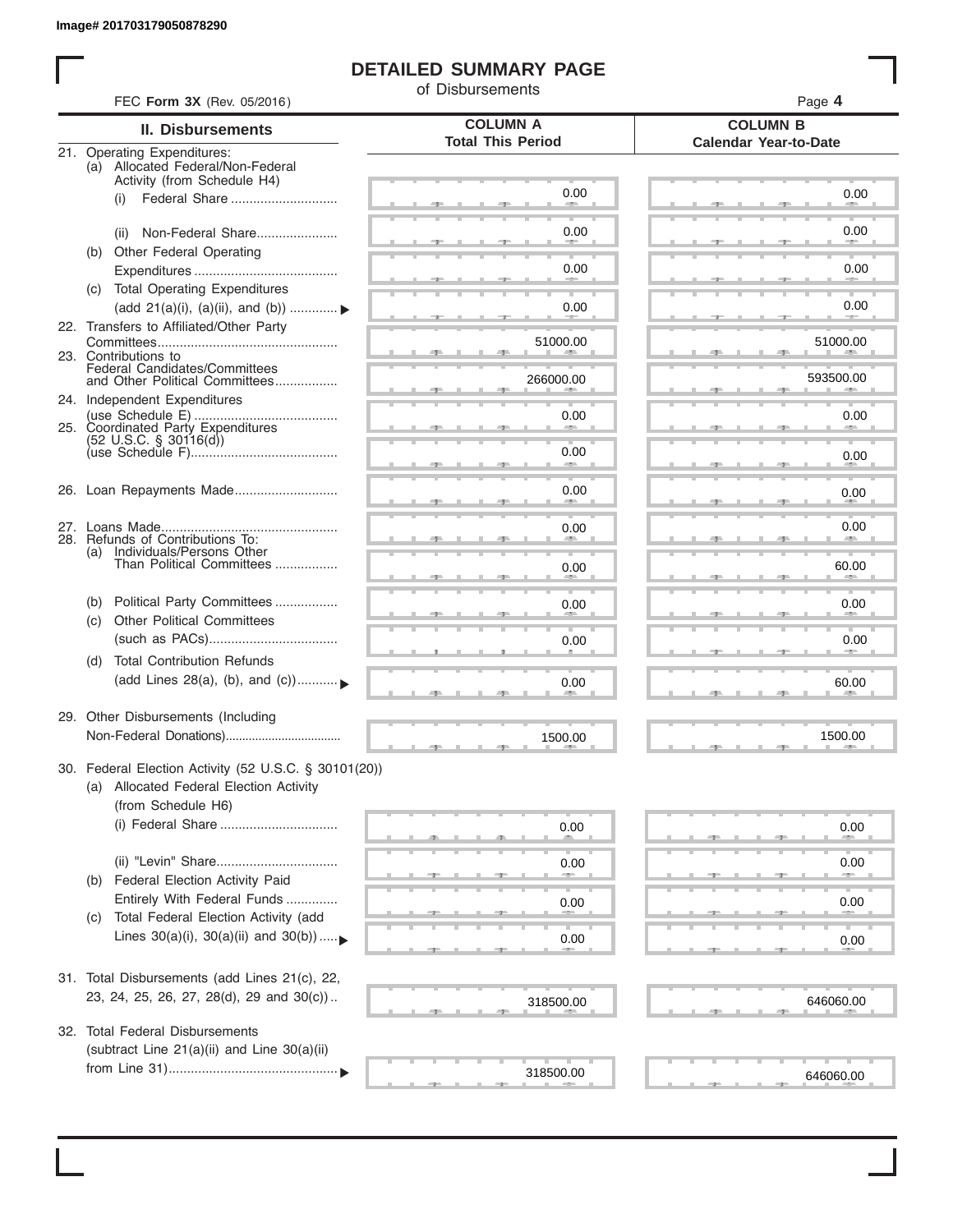I

#### **DETAILED SUMMARY PAGE**

|                                                          | FEC Form 3X (Rev. 05/2016)                                                     | of Disbursements                            | Page 5                                          |
|----------------------------------------------------------|--------------------------------------------------------------------------------|---------------------------------------------|-------------------------------------------------|
| III. Net Contributions/<br><b>Operating Expenditures</b> |                                                                                | <b>COLUMN A</b><br><b>Total This Period</b> | <b>COLUMN B</b><br><b>Calendar Year-to-Date</b> |
|                                                          | 33. Total Contributions (other than loans)<br>(from Line 11(d), page 3)        | 262755.42                                   | 524230.67                                       |
|                                                          | 34. Total Contribution Refunds                                                 | 0.00                                        | 60.00                                           |
|                                                          | 35. Net Contributions (other than loans)<br>(subtract Line 34 from Line 33)    | 262755.42                                   | 524170.67                                       |
|                                                          | 36. Total Federal Operating Expenditures<br>(add Line 21(a)(i) and Line 21(b)) | 0.00                                        | 0.00                                            |
|                                                          | 37. Offsets to Operating Expenditures                                          | 0.00                                        | 0.00                                            |
|                                                          | 38. Net Operating Expenditures                                                 | 0.00                                        | 0.00                                            |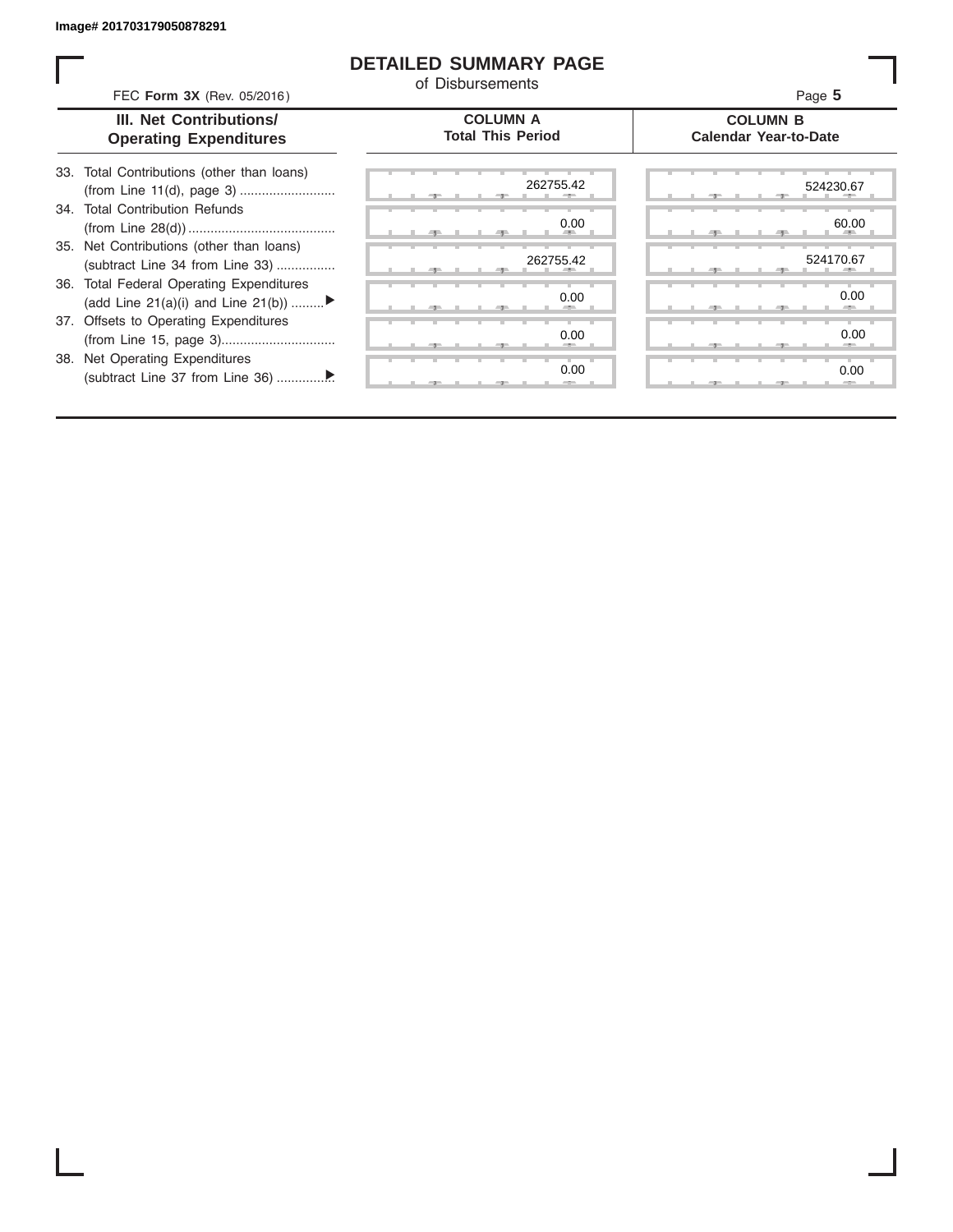FOR LINE NUMBER:<br>(check only one)

PAGE 6 OF 123

| IIEMIZEV REVEIPIJ                                                                                                                          |                                                                  | for each category of the<br>Detailed Summary Page       | $\pmb{\times}$<br>11a<br>11 <sub>b</sub><br>12<br>11c<br>13<br>14<br>15<br>16<br>17                                                       |  |  |  |  |  |  |  |  |
|--------------------------------------------------------------------------------------------------------------------------------------------|------------------------------------------------------------------|---------------------------------------------------------|-------------------------------------------------------------------------------------------------------------------------------------------|--|--|--|--|--|--|--|--|
| or for commercial purposes, other than using the name and address of any political committee to solicit contributions from such committee. |                                                                  |                                                         | Any information copied from such Reports and Statements may not be sold or used by any person for the purpose of soliciting contributions |  |  |  |  |  |  |  |  |
| NAME OF COMMITTEE (In Full)<br>AT&T Inc. Federal Political Action Committee (AT&T Federal PAC)                                             |                                                                  |                                                         |                                                                                                                                           |  |  |  |  |  |  |  |  |
| Full Name of Individual (Last, First, Middle Initial) or Full Organization Name<br>REINSDORF, ANDREW, , ,<br>А.                            |                                                                  |                                                         | Date of Receipt                                                                                                                           |  |  |  |  |  |  |  |  |
| Mailing Address 1914 SHIVER DR                                                                                                             |                                                                  |                                                         | $M - M$<br>$+Y+Y+Y$<br>$D$ $D$<br>02<br>21<br>2017                                                                                        |  |  |  |  |  |  |  |  |
| City<br>ALEXANDRIA                                                                                                                         | <b>State</b><br>VA                                               | Zip Code<br>22307-1628                                  | Transaction ID: 15702716                                                                                                                  |  |  |  |  |  |  |  |  |
| FEC ID number of contributing<br>federal political committee.                                                                              | C                                                                |                                                         | Amount of Each Receipt this Period<br>5000.00                                                                                             |  |  |  |  |  |  |  |  |
| Name of Employer (for Individual)<br>DIRECTV ENTERPRISES, LLC.                                                                             |                                                                  | Occupation (for Individual)<br><b>SVP-VIDEO POLICY</b>  | Memo Item                                                                                                                                 |  |  |  |  |  |  |  |  |
| Receipt For:<br>Primary<br>General<br>Other (specify) $\blacktriangledown$                                                                 | Aggregate Year-to-Date ▼<br>5000.00                              |                                                         |                                                                                                                                           |  |  |  |  |  |  |  |  |
| Full Name of Individual (Last, First, Middle Initial) or Full Organization Name<br><b>B. SPENCE, ANDREW, R.,</b>                           |                                                                  |                                                         | Date of Receipt                                                                                                                           |  |  |  |  |  |  |  |  |
| Mailing Address 3521 DARTMOUTH AVENUE                                                                                                      | $M - M$<br>$D$ $\Box$ $D$<br>$T - Y = T - T$<br>02<br>28<br>2017 |                                                         |                                                                                                                                           |  |  |  |  |  |  |  |  |
| City<br><b>DALLAS</b>                                                                                                                      | State<br><b>TX</b>                                               | Zip Code<br>75205-3236                                  | <b>Transaction ID: PR10019178786</b><br>Amount of Each Receipt this Period                                                                |  |  |  |  |  |  |  |  |
| FEC ID number of contributing<br>federal political committee.                                                                              | C                                                                |                                                         | 110.00                                                                                                                                    |  |  |  |  |  |  |  |  |
| Name of Employer (for Individual)<br>AT&T Services, Inc.                                                                                   |                                                                  | Occupation (for Individual)<br><b>AVP-CORP STRATEGY</b> | Memo Item                                                                                                                                 |  |  |  |  |  |  |  |  |
| Receipt For:<br>Primary<br>General<br>Other (specify) $\blacktriangledown$                                                                 | Aggregate Year-to-Date ▼<br>220.00                               |                                                         |                                                                                                                                           |  |  |  |  |  |  |  |  |
| Full Name of Individual (Last, First, Middle Initial) or Full Organization Name<br><b>c.</b> SUMMERS, JON, , ,                             |                                                                  |                                                         | Date of Receipt                                                                                                                           |  |  |  |  |  |  |  |  |
| Mailing Address 6331 NORTHWOOD RD                                                                                                          |                                                                  |                                                         | $Y - Y - Y - Y - I - Y$<br>$M - M$<br>$D$ $D$<br>02<br>28<br>2017                                                                         |  |  |  |  |  |  |  |  |
| City<br><b>DALLAS</b>                                                                                                                      | <b>State</b><br><b>TX</b>                                        | Zip Code<br>75225-2824                                  | <b>Transaction ID: PR10037308786</b>                                                                                                      |  |  |  |  |  |  |  |  |
| FEC ID number of contributing<br>federal political committee.                                                                              | С                                                                |                                                         | Amount of Each Receipt this Period<br>200.00                                                                                              |  |  |  |  |  |  |  |  |
| Name of Employer (for Individual)<br>AT&T Services, Inc.                                                                                   |                                                                  | Occupation (for Individual)<br>CIO-BUSINESS SOLUTIONS   | Memo Item                                                                                                                                 |  |  |  |  |  |  |  |  |
| Receipt For:<br>Primary<br>General<br>Other (specify)                                                                                      |                                                                  | Aggregate Year-to-Date ▼<br>400.00<br>$-400 -$          | P/R Deduction (\$100.00 Semi-Monthly)                                                                                                     |  |  |  |  |  |  |  |  |
|                                                                                                                                            |                                                                  |                                                         | 5310.00                                                                                                                                   |  |  |  |  |  |  |  |  |
|                                                                                                                                            |                                                                  |                                                         |                                                                                                                                           |  |  |  |  |  |  |  |  |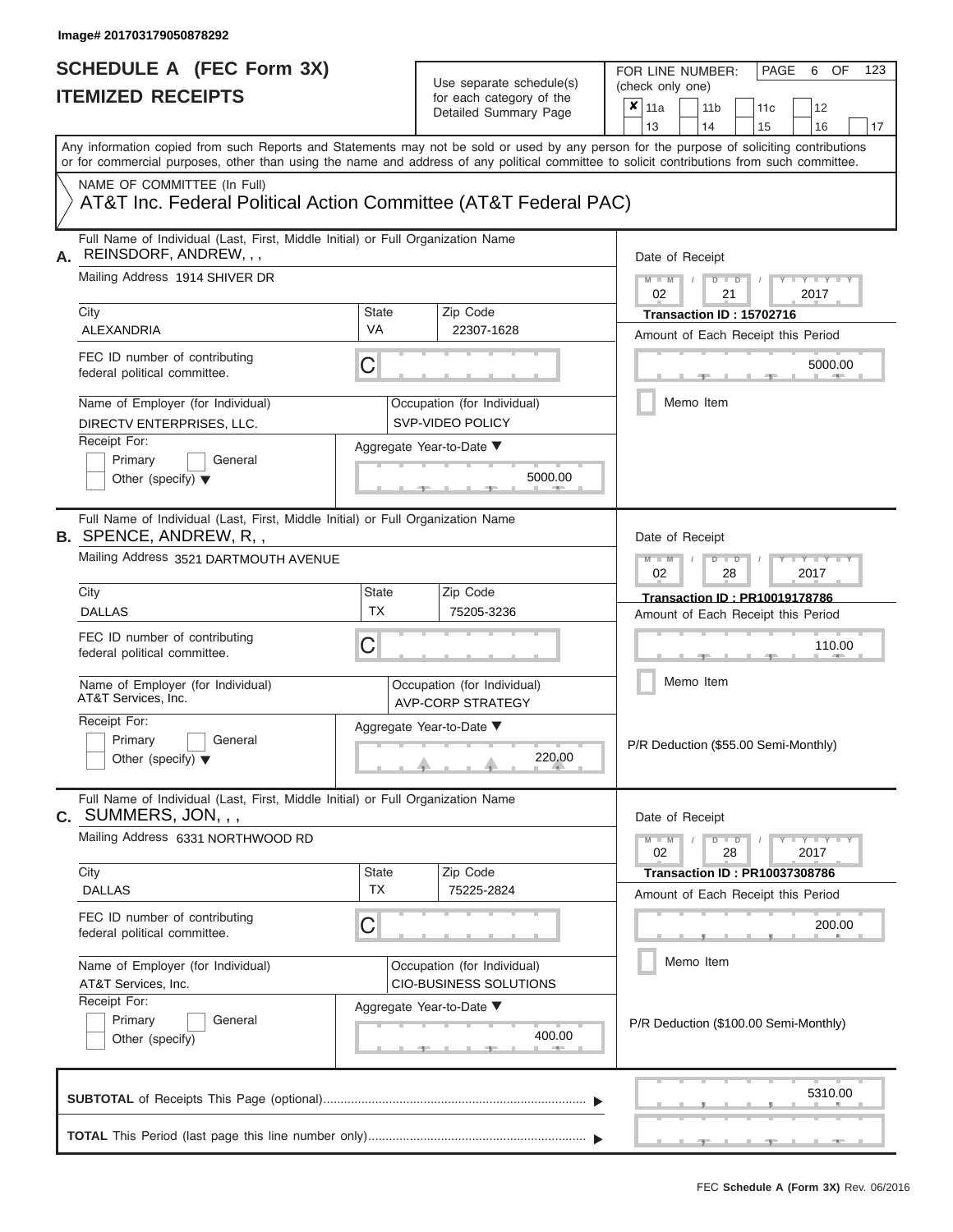| SCHEDULE A (FEC Form 3X)<br><b>ITEMIZED RECEIPTS</b>                                                                                                                                                                                                                                                                                                                                      |                                                                                 | Use separate schedule(s)<br>for each category of the<br>Detailed Summary Page | FOR LINE NUMBER:<br>PAGE<br>OF<br>123<br>7<br>(check only one)<br>$\overline{\mathbf{x}}$   11a<br>11 <sub>b</sub><br>12<br>11 <sub>c</sub><br>13<br>14<br>15<br>16<br>17 |
|-------------------------------------------------------------------------------------------------------------------------------------------------------------------------------------------------------------------------------------------------------------------------------------------------------------------------------------------------------------------------------------------|---------------------------------------------------------------------------------|-------------------------------------------------------------------------------|---------------------------------------------------------------------------------------------------------------------------------------------------------------------------|
| Any information copied from such Reports and Statements may not be sold or used by any person for the purpose of soliciting contributions<br>or for commercial purposes, other than using the name and address of any political committee to solicit contributions from such committee.<br>NAME OF COMMITTEE (In Full)<br>AT&T Inc. Federal Political Action Committee (AT&T Federal PAC) |                                                                                 |                                                                               |                                                                                                                                                                           |
| Full Name of Individual (Last, First, Middle Initial) or Full Organization Name<br>TILLSON, JENNIFER, D,,<br>А.<br>Mailing Address 720 WEYBRIDGE PLACE                                                                                                                                                                                                                                    |                                                                                 |                                                                               | Date of Receipt<br>$M - M$ /<br>$D$ $D$<br>$\mathbf{I}$ $\mathbf{Y}$ $\mathbf{I}$ $\mathbf{Y}$ $\mathbf{I}$<br>02<br>2017<br>28                                           |
| City<br>ALPHARETTA                                                                                                                                                                                                                                                                                                                                                                        | State<br>GA                                                                     | Zip Code<br>30022-8040                                                        | <b>Transaction ID: PR10060478786</b><br>Amount of Each Receipt this Period                                                                                                |
| FEC ID number of contributing<br>federal political committee.                                                                                                                                                                                                                                                                                                                             | С                                                                               |                                                                               | 102.00<br><b>Britannia</b>                                                                                                                                                |
| Name of Employer (for Individual)<br><b>AT&amp;T Mobility Services LLC</b>                                                                                                                                                                                                                                                                                                                |                                                                                 | Occupation (for Individual)<br><b>VP-SR MANAGER TEMPORARY</b>                 | Memo Item                                                                                                                                                                 |
| Receipt For:<br>Primary<br>General<br>Other (specify) $\blacktriangledown$                                                                                                                                                                                                                                                                                                                |                                                                                 | Aggregate Year-to-Date ▼<br>204.00                                            | P/R Deduction (\$51.00 Semi-Monthly)                                                                                                                                      |
| <b>B.</b> TROIANO, MICHAEL, J,,<br>Mailing Address 5415 STONE CANYON DR                                                                                                                                                                                                                                                                                                                   | Full Name of Individual (Last, First, Middle Initial) or Full Organization Name |                                                                               |                                                                                                                                                                           |
| City<br><b>FRISCO</b>                                                                                                                                                                                                                                                                                                                                                                     | <b>State</b><br><b>TX</b>                                                       | Zip Code                                                                      | 02<br>2017<br>28<br>Transaction ID: PR10069988786                                                                                                                         |
| FEC ID number of contributing<br>federal political committee.                                                                                                                                                                                                                                                                                                                             | С                                                                               | 75034-2220                                                                    | Amount of Each Receipt this Period<br>200.00                                                                                                                              |
| Name of Employer (for Individual)<br><b>AT&amp;T Mobility Services LLC</b>                                                                                                                                                                                                                                                                                                                |                                                                                 | Occupation (for Individual)<br>VP-IOT SOLUTIONS-PRODUCT MAN                   | Memo Item                                                                                                                                                                 |
| Receipt For:<br>Primary<br>General<br>Other (specify) $\blacktriangledown$                                                                                                                                                                                                                                                                                                                |                                                                                 | Aggregate Year-to-Date ▼<br>400.00                                            | P/R Deduction (\$100.00 Semi-Monthly)                                                                                                                                     |
| Full Name of Individual (Last, First, Middle Initial) or Full Organization Name<br>C. VAN BUSKIRK, JENNIFER, , ,                                                                                                                                                                                                                                                                          |                                                                                 |                                                                               | Date of Receipt                                                                                                                                                           |
| Mailing Address 5 STRATFORD COURT                                                                                                                                                                                                                                                                                                                                                         |                                                                                 |                                                                               | $M - M$<br>$D$ $D$<br>$-1$ $ Y$ $-1$ $ Y$ $-1$ $ Y$<br>28<br>2017<br>02                                                                                                   |
| City<br><b>WARREN</b>                                                                                                                                                                                                                                                                                                                                                                     | State<br><b>NJ</b>                                                              | Zip Code<br>07059-5573                                                        | <b>Transaction ID: PR10080158786</b><br>Amount of Each Receipt this Period                                                                                                |
| FEC ID number of contributing<br>federal political committee.                                                                                                                                                                                                                                                                                                                             | С                                                                               |                                                                               | 200.00                                                                                                                                                                    |
| Name of Employer (for Individual)<br><b>AT&amp;T Mobility Services LLC</b>                                                                                                                                                                                                                                                                                                                |                                                                                 | Occupation (for Individual)<br>REGION PRESIDENT-LARGE BUSINE                  | Memo Item                                                                                                                                                                 |
| Receipt For:<br>Primary<br>General<br>Other (specify)                                                                                                                                                                                                                                                                                                                                     |                                                                                 | Aggregate Year-to-Date ▼<br>400.00                                            | P/R Deduction (\$100.00 Semi-Monthly)                                                                                                                                     |
|                                                                                                                                                                                                                                                                                                                                                                                           |                                                                                 |                                                                               | 502.00                                                                                                                                                                    |
|                                                                                                                                                                                                                                                                                                                                                                                           |                                                                                 |                                                                               |                                                                                                                                                                           |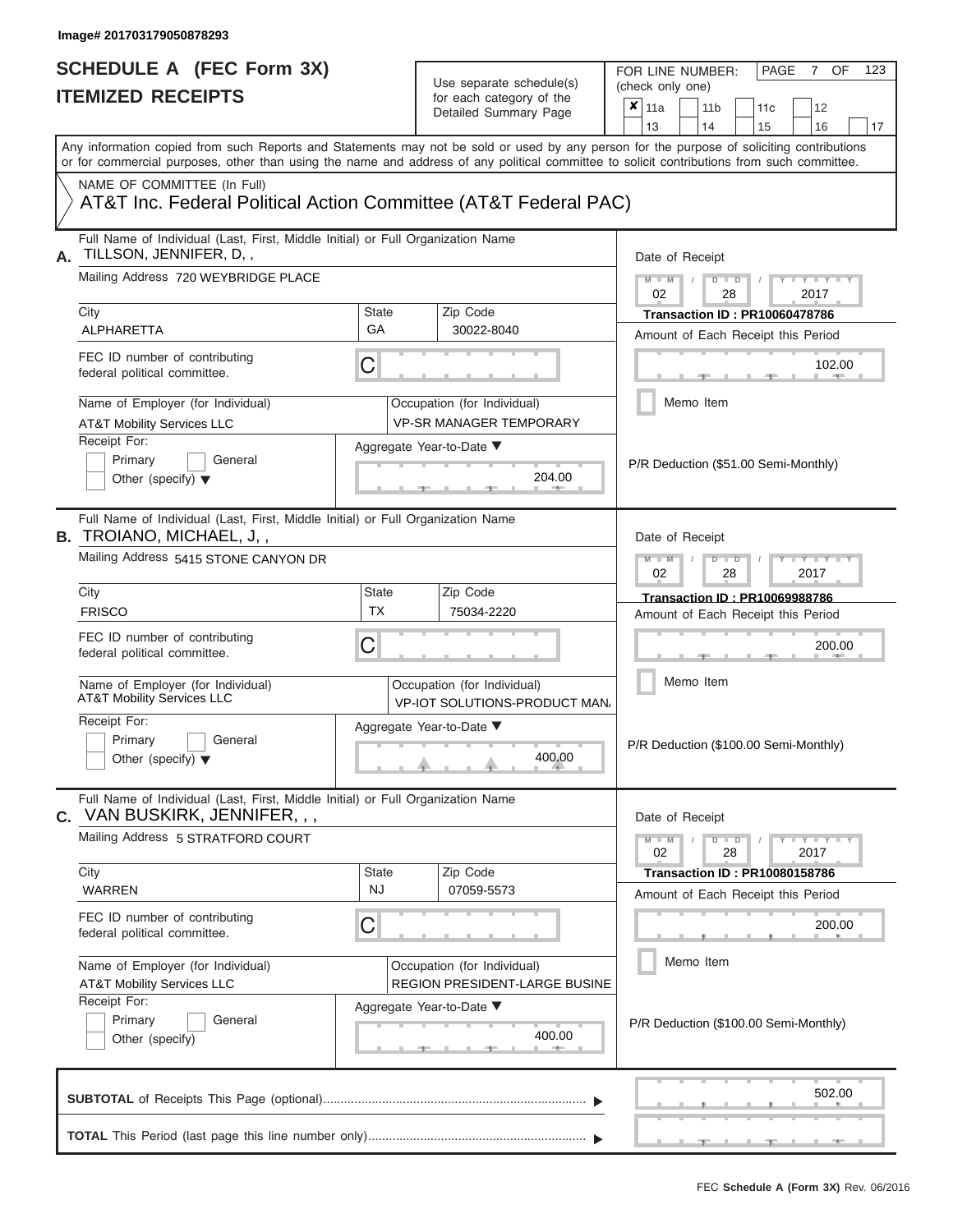FOR LINE NUMBER:<br>(check only one)

PAGE 8 OF 123

|                | IILMILLU NLVLII IJ                                                                                                                         |                           | iul caull calcyuly ul lilic<br>Detailed Summary Page                | x                                  | 11a                                        |  | 11 <sub>b</sub>      | 11c                                   |  | 12                  |    |  |  |  |
|----------------|--------------------------------------------------------------------------------------------------------------------------------------------|---------------------------|---------------------------------------------------------------------|------------------------------------|--------------------------------------------|--|----------------------|---------------------------------------|--|---------------------|----|--|--|--|
|                | Any information copied from such Reports and Statements may not be sold or used by any person for the purpose of soliciting contributions  |                           |                                                                     |                                    | 13                                         |  | 14                   | 15                                    |  | 16                  | 17 |  |  |  |
|                | or for commercial purposes, other than using the name and address of any political committee to solicit contributions from such committee. |                           |                                                                     |                                    |                                            |  |                      |                                       |  |                     |    |  |  |  |
|                | NAME OF COMMITTEE (In Full)                                                                                                                |                           |                                                                     |                                    |                                            |  |                      |                                       |  |                     |    |  |  |  |
|                | AT&T Inc. Federal Political Action Committee (AT&T Federal PAC)                                                                            |                           |                                                                     |                                    |                                            |  |                      |                                       |  |                     |    |  |  |  |
| А.             | Full Name of Individual (Last, First, Middle Initial) or Full Organization Name<br>WATSON, MICHAEL, J,,                                    |                           |                                                                     |                                    | Date of Receipt                            |  |                      |                                       |  |                     |    |  |  |  |
|                | Mailing Address 6555 MEADOWCREEK DRIVE                                                                                                     |                           |                                                                     |                                    |                                            |  | $D$ $\Box$ $D$<br>28 |                                       |  | $Y - Y - I$<br>2017 |    |  |  |  |
|                | City                                                                                                                                       | <b>State</b>              | Zip Code                                                            |                                    | 02<br><b>Transaction ID: PR10106028786</b> |  |                      |                                       |  |                     |    |  |  |  |
|                | <b>DALLAS</b>                                                                                                                              | <b>TX</b>                 | 75254-7833                                                          |                                    |                                            |  |                      | Amount of Each Receipt this Period    |  |                     |    |  |  |  |
|                | FEC ID number of contributing<br>federal political committee.                                                                              | C                         |                                                                     |                                    |                                            |  |                      |                                       |  | 140.00              |    |  |  |  |
|                | Name of Employer (for Individual)<br>AT&T Services, Inc.                                                                                   |                           | Occupation (for Individual)<br><b>VP-ECOSYSTEM &amp; INNOVATION</b> |                                    |                                            |  | Memo Item            |                                       |  |                     |    |  |  |  |
|                | Receipt For:                                                                                                                               |                           | Aggregate Year-to-Date ▼                                            |                                    |                                            |  |                      |                                       |  |                     |    |  |  |  |
|                | Primary<br>General<br>Other (specify) $\blacktriangledown$                                                                                 |                           | 280.00                                                              |                                    |                                            |  |                      | P/R Deduction (\$70.00 Semi-Monthly)  |  |                     |    |  |  |  |
|                | Full Name of Individual (Last, First, Middle Initial) or Full Organization Name<br>B. KROM, KEITH, M,,                                     |                           |                                                                     |                                    | Date of Receipt                            |  |                      |                                       |  |                     |    |  |  |  |
|                | Mailing Address 2947 ARIZONA AVENUE NW                                                                                                     |                           | $M - M$<br>$D$ $\Box$ $D$<br>$Y - Y$<br>02<br>28<br>2017            |                                    |                                            |  |                      |                                       |  |                     |    |  |  |  |
|                | City                                                                                                                                       | <b>State</b>              | Zip Code                                                            |                                    | Transaction ID: PR102688786                |  |                      |                                       |  |                     |    |  |  |  |
|                | <b>WASHINGTON</b>                                                                                                                          | DC                        | 20016-3416                                                          | Amount of Each Receipt this Period |                                            |  |                      |                                       |  |                     |    |  |  |  |
|                | FEC ID number of contributing<br>federal political committee.                                                                              | С                         |                                                                     |                                    | 200.00<br>Memo Item                        |  |                      |                                       |  |                     |    |  |  |  |
|                | Name of Employer (for Individual)<br>AT&T Services, Inc.                                                                                   |                           | Occupation (for Individual)<br>AVP-SENIOR LEGAL COUNSEL             |                                    |                                            |  |                      |                                       |  |                     |    |  |  |  |
|                | Receipt For:                                                                                                                               |                           | Aggregate Year-to-Date ▼                                            |                                    |                                            |  |                      |                                       |  |                     |    |  |  |  |
|                | Primary<br>General<br>Other (specify) $\blacktriangledown$                                                                                 |                           | 400.00                                                              |                                    |                                            |  |                      | P/R Deduction (\$100.00 Semi-Monthly) |  |                     |    |  |  |  |
| $\mathbf{C}$ . | Full Name of Individual (Last, First, Middle Initial) or Full Organization Name<br>STEPHENS, PAUL, W,,                                     |                           |                                                                     |                                    |                                            |  | Date of Receipt      |                                       |  |                     |    |  |  |  |
|                | Mailing Address 6016 SHY DRIVE                                                                                                             |                           |                                                                     |                                    | $M - M$<br>02                              |  | $D$ $D$<br>28        |                                       |  | $Y - Y - Y$<br>2017 |    |  |  |  |
|                | City<br><b>FRISCO</b>                                                                                                                      | <b>State</b><br><b>TX</b> | Zip Code<br>75034-4842                                              |                                    |                                            |  |                      | Transaction ID: PR1029588786          |  |                     |    |  |  |  |
|                |                                                                                                                                            |                           |                                                                     |                                    |                                            |  |                      | Amount of Each Receipt this Period    |  |                     |    |  |  |  |
|                | FEC ID number of contributing<br>federal political committee.                                                                              | C                         |                                                                     |                                    |                                            |  |                      |                                       |  | 150.00              |    |  |  |  |
|                | Name of Employer (for Individual)                                                                                                          |                           | Occupation (for Individual)                                         |                                    |                                            |  | Memo Item            |                                       |  |                     |    |  |  |  |
|                | AT&T Management Services, L.P.                                                                                                             |                           | SVP-FINANCE                                                         |                                    |                                            |  |                      |                                       |  |                     |    |  |  |  |
|                | Receipt For:<br>Primary<br>General<br>Other (specify)                                                                                      |                           | Aggregate Year-to-Date ▼<br>300.00<br><b>ARTISE</b>                 |                                    |                                            |  |                      | P/R Deduction (\$75.00 Semi-Monthly)  |  |                     |    |  |  |  |
|                |                                                                                                                                            |                           |                                                                     |                                    |                                            |  |                      |                                       |  | 490.00              |    |  |  |  |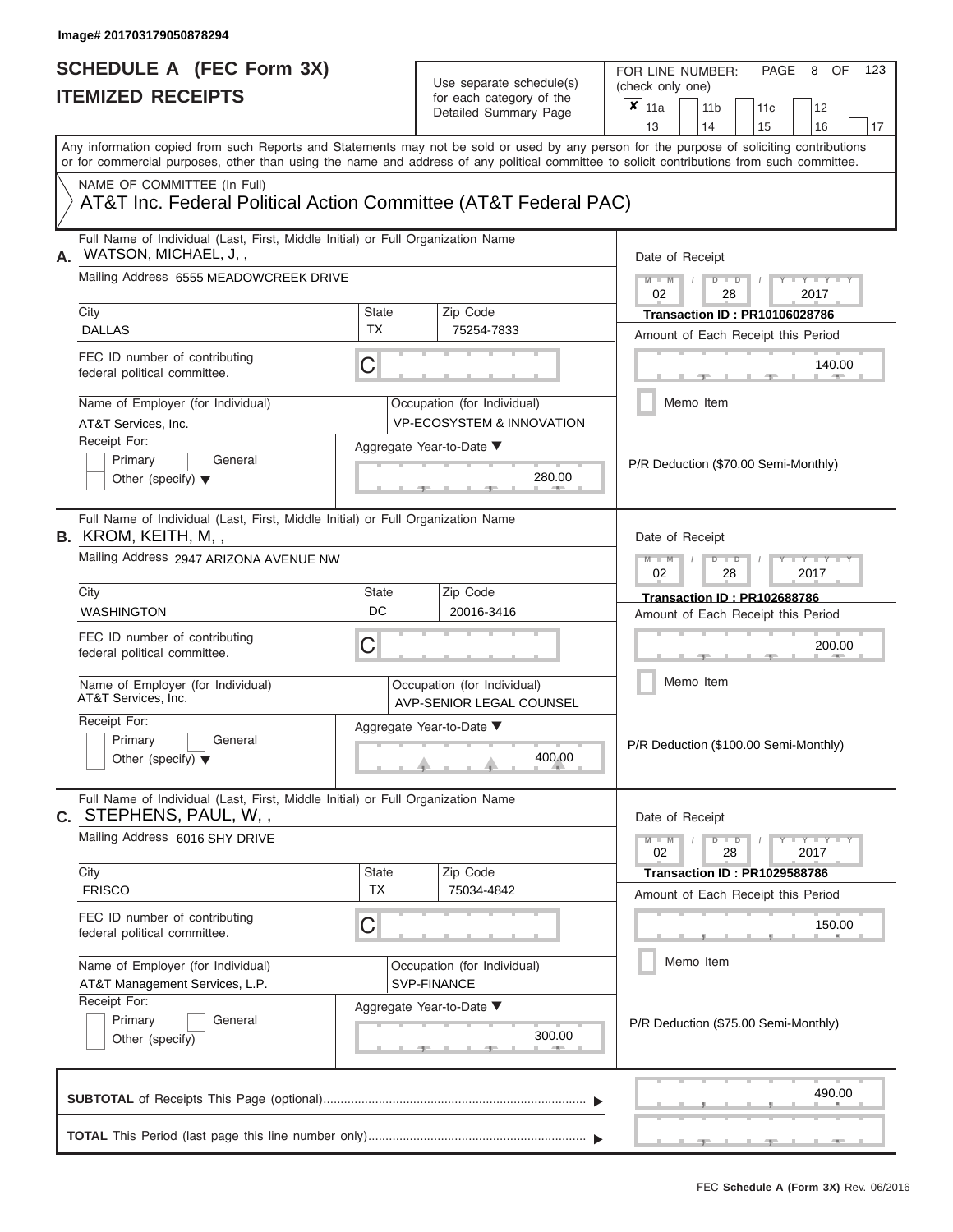FOR LINE NUMBER:<br>(check only one)

PAGE 9 OF 123

| IIEMIZED RECEIPIS                                                                                                 |                                                           | for each category of the<br>Detailed Summary Page                       | ×<br>11a<br>11 <sub>b</sub><br>12<br>11c                                                                                                                                                                                                                                                                              |  |  |  |
|-------------------------------------------------------------------------------------------------------------------|-----------------------------------------------------------|-------------------------------------------------------------------------|-----------------------------------------------------------------------------------------------------------------------------------------------------------------------------------------------------------------------------------------------------------------------------------------------------------------------|--|--|--|
|                                                                                                                   |                                                           |                                                                         | 13<br>15<br>16<br>14<br>17<br>Any information copied from such Reports and Statements may not be sold or used by any person for the purpose of soliciting contributions<br>or for commercial purposes, other than using the name and address of any political committee to solicit contributions from such committee. |  |  |  |
| NAME OF COMMITTEE (In Full)<br>AT&T Inc. Federal Political Action Committee (AT&T Federal PAC)                    |                                                           |                                                                         |                                                                                                                                                                                                                                                                                                                       |  |  |  |
| Full Name of Individual (Last, First, Middle Initial) or Full Organization Name<br>ARISON, JOAN, C,,<br>А.        |                                                           |                                                                         | Date of Receipt                                                                                                                                                                                                                                                                                                       |  |  |  |
| Mailing Address 1016 COOL RIVER DRIVE                                                                             |                                                           |                                                                         | $M - M$<br>$D$ $\Box$ $D$<br>$Y = Y$<br>02<br>28<br>2017                                                                                                                                                                                                                                                              |  |  |  |
| City                                                                                                              | <b>State</b><br><b>TX</b>                                 | Zip Code                                                                | Transaction ID: PR102988786                                                                                                                                                                                                                                                                                           |  |  |  |
| <b>SOUTHLAKE</b><br>FEC ID number of contributing<br>federal political committee.                                 | C                                                         | 76092-1305                                                              | Amount of Each Receipt this Period<br>196.00                                                                                                                                                                                                                                                                          |  |  |  |
| Name of Employer (for Individual)<br>AT&T Services, Inc.                                                          |                                                           | Occupation (for Individual)<br>SVP-CUSTOMER CONTACT TRANSF              | Memo Item                                                                                                                                                                                                                                                                                                             |  |  |  |
| Receipt For:<br>Primary<br>General<br>Other (specify) $\blacktriangledown$                                        |                                                           | Aggregate Year-to-Date ▼<br>392.00                                      | P/R Deduction (\$98.00 Semi-Monthly)                                                                                                                                                                                                                                                                                  |  |  |  |
| Full Name of Individual (Last, First, Middle Initial) or Full Organization Name<br><b>B.</b> CARLOW, RAMONA, S, , |                                                           |                                                                         | Date of Receipt                                                                                                                                                                                                                                                                                                       |  |  |  |
| Mailing Address 275 PRESTON TERRACE                                                                               | $M - M$<br>$D - D$<br>$T - Y = T - T$<br>02<br>28<br>2017 |                                                                         |                                                                                                                                                                                                                                                                                                                       |  |  |  |
| City<br><b>CHESHIRE</b>                                                                                           | State<br><b>CT</b>                                        | Zip Code<br>06410-3138                                                  | <b>Transaction ID: PR103348786</b><br>Amount of Each Receipt this Period                                                                                                                                                                                                                                              |  |  |  |
| FEC ID number of contributing<br>federal political committee.                                                     | C                                                         |                                                                         | 150.00                                                                                                                                                                                                                                                                                                                |  |  |  |
| Name of Employer (for Individual)<br>AT&T Services, Inc.                                                          |                                                           | Occupation (for Individual)<br><b>VP-REGULATORY PLANNING &amp; POLI</b> | Memo Item                                                                                                                                                                                                                                                                                                             |  |  |  |
| Receipt For:<br>Primary<br>General<br>Other (specify) $\blacktriangledown$                                        |                                                           | Aggregate Year-to-Date ▼<br>300.00                                      | P/R Deduction (\$85.00 Semi-Monthly)                                                                                                                                                                                                                                                                                  |  |  |  |
| Full Name of Individual (Last, First, Middle Initial) or Full Organization Name<br>$c.$ SHAW, GW, , ,             |                                                           |                                                                         | Date of Receipt                                                                                                                                                                                                                                                                                                       |  |  |  |
| Mailing Address 1583 YUMA DRIVE                                                                                   |                                                           |                                                                         | $Y - Y - Y$<br>$M - M$<br>$D$ $\Box$ $D$<br>28<br>2017<br>02                                                                                                                                                                                                                                                          |  |  |  |
| City<br><b>FRISCO</b>                                                                                             | <b>State</b><br><b>TX</b>                                 | Zip Code<br>75034-1754                                                  | <b>Transaction ID: PR1038508786</b>                                                                                                                                                                                                                                                                                   |  |  |  |
| FEC ID number of contributing<br>federal political committee.                                                     | C                                                         |                                                                         | Amount of Each Receipt this Period<br>150.00                                                                                                                                                                                                                                                                          |  |  |  |
| Name of Employer (for Individual)<br>AT&T Services, Inc.                                                          |                                                           | Occupation (for Individual)<br><b>VP-VIDEO PRODUCTS</b>                 | Memo Item                                                                                                                                                                                                                                                                                                             |  |  |  |
| Receipt For:<br>Primary<br>General<br>Other (specify)                                                             |                                                           | Aggregate Year-to-Date ▼<br>300.00<br><b>ARCHITECT</b>                  | P/R Deduction (\$75.00 Semi-Monthly)                                                                                                                                                                                                                                                                                  |  |  |  |
|                                                                                                                   |                                                           |                                                                         | 496.00                                                                                                                                                                                                                                                                                                                |  |  |  |
|                                                                                                                   |                                                           |                                                                         |                                                                                                                                                                                                                                                                                                                       |  |  |  |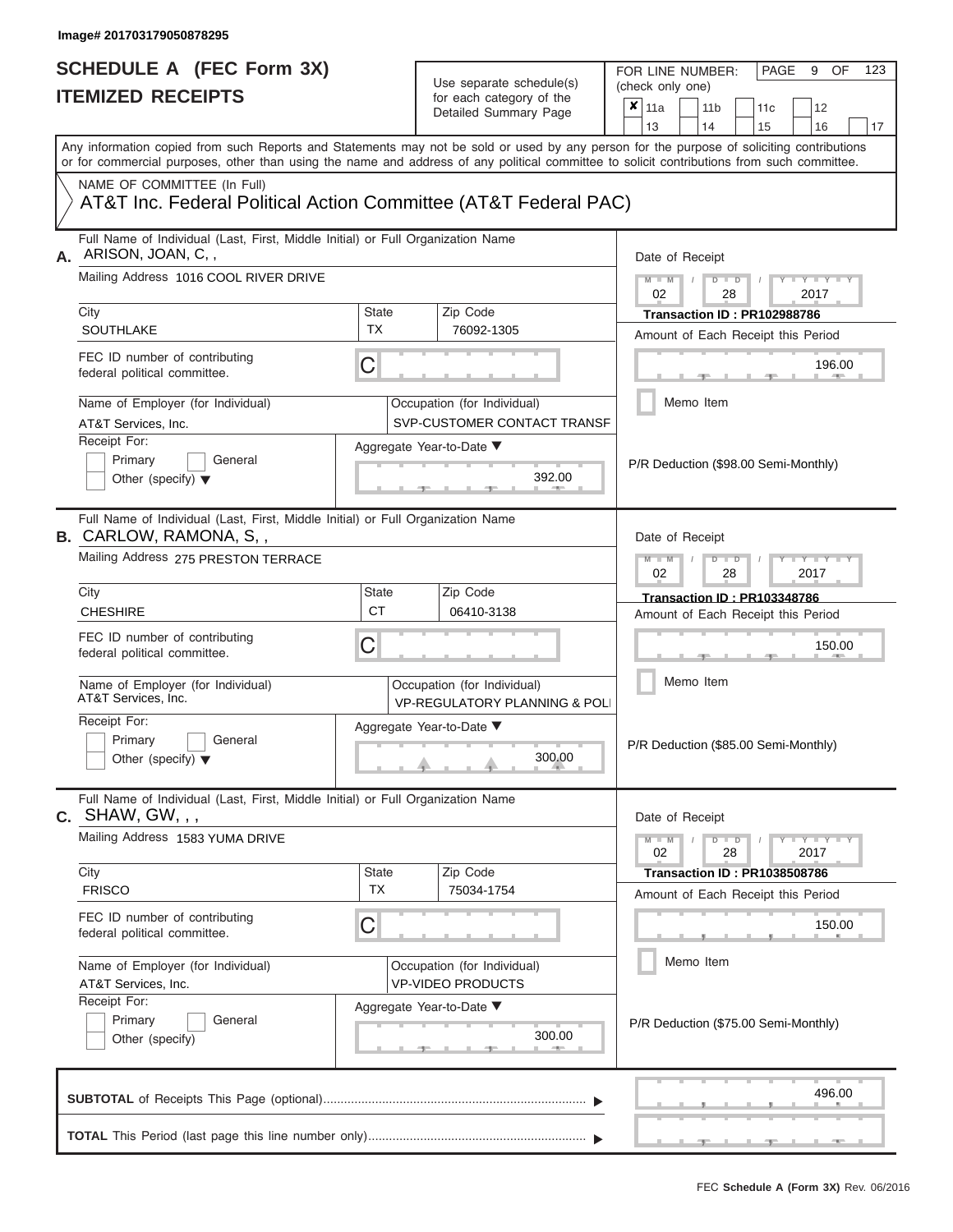FOR LINE NUMBER:<br>(check only one)

PAGE 10 OF 123

|    | IIEMIZED RECEIPIS                                                                                                                                                                                                                                                                       |                                                                          |  | for each category of the<br>Detailed Summary Page           |  | ×<br>11a<br>13                      |                                                               | 11 <sub>b</sub><br>14                |                      | 11c<br>15                           | 12<br>16                              | 17 |  |  |  |
|----|-----------------------------------------------------------------------------------------------------------------------------------------------------------------------------------------------------------------------------------------------------------------------------------------|--------------------------------------------------------------------------|--|-------------------------------------------------------------|--|-------------------------------------|---------------------------------------------------------------|--------------------------------------|----------------------|-------------------------------------|---------------------------------------|----|--|--|--|
|    | Any information copied from such Reports and Statements may not be sold or used by any person for the purpose of soliciting contributions<br>or for commercial purposes, other than using the name and address of any political committee to solicit contributions from such committee. |                                                                          |  |                                                             |  |                                     |                                                               |                                      |                      |                                     |                                       |    |  |  |  |
|    | NAME OF COMMITTEE (In Full)<br>AT&T Inc. Federal Political Action Committee (AT&T Federal PAC)                                                                                                                                                                                          |                                                                          |  |                                                             |  |                                     |                                                               |                                      |                      |                                     |                                       |    |  |  |  |
| А. | Full Name of Individual (Last, First, Middle Initial) or Full Organization Name<br>FRAUNDORFER, GARY, E,,                                                                                                                                                                               |                                                                          |  |                                                             |  | Date of Receipt                     |                                                               |                                      |                      |                                     |                                       |    |  |  |  |
|    | Mailing Address 11254 LEACHMAN CIRCLE                                                                                                                                                                                                                                                   |                                                                          |  |                                                             |  | $M - M$<br>02                       |                                                               |                                      | $D$ $\Box$ $D$<br>28 |                                     | $Y = Y$<br>2017                       |    |  |  |  |
|    | City<br><b>DALLAS</b>                                                                                                                                                                                                                                                                   | <b>State</b><br><b>TX</b>                                                |  | Zip Code<br>75229-4349                                      |  | <b>Transaction ID: PR1039198786</b> |                                                               |                                      |                      |                                     |                                       |    |  |  |  |
|    |                                                                                                                                                                                                                                                                                         |                                                                          |  |                                                             |  |                                     |                                                               |                                      |                      |                                     | Amount of Each Receipt this Period    |    |  |  |  |
|    | FEC ID number of contributing<br>federal political committee.                                                                                                                                                                                                                           | C                                                                        |  |                                                             |  |                                     |                                                               |                                      |                      |                                     | 160.00<br><b>ARTIS</b>                |    |  |  |  |
|    | Name of Employer (for Individual)<br>AT&T Services, Inc.                                                                                                                                                                                                                                |                                                                          |  | Occupation (for Individual)<br><b>VP-HUMAN RESOURCES</b>    |  |                                     |                                                               | Memo Item                            |                      |                                     |                                       |    |  |  |  |
|    | Receipt For:                                                                                                                                                                                                                                                                            |                                                                          |  | Aggregate Year-to-Date ▼                                    |  |                                     |                                                               |                                      |                      |                                     |                                       |    |  |  |  |
|    | Primary<br>General<br>320.00<br>Other (specify) $\blacktriangledown$                                                                                                                                                                                                                    |                                                                          |  |                                                             |  |                                     |                                                               | P/R Deduction (\$80.00 Semi-Monthly) |                      |                                     |                                       |    |  |  |  |
|    | Full Name of Individual (Last, First, Middle Initial) or Full Organization Name<br><b>B.</b> KNIGHT, MARACHEL, L, ,                                                                                                                                                                     |                                                                          |  |                                                             |  | Date of Receipt                     |                                                               |                                      |                      |                                     |                                       |    |  |  |  |
|    | Mailing Address 2367 N MOSELEY CT                                                                                                                                                                                                                                                       |                                                                          |  |                                                             |  |                                     | $M - M$<br>$D - D$<br>$T - Y = T - Y = T$<br>02<br>28<br>2017 |                                      |                      |                                     |                                       |    |  |  |  |
|    | City                                                                                                                                                                                                                                                                                    | State                                                                    |  | Zip Code                                                    |  |                                     |                                                               |                                      |                      | <b>Transaction ID: PR1066918786</b> |                                       |    |  |  |  |
|    | <b>PALATINE</b>                                                                                                                                                                                                                                                                         | IL<br>60074-1211                                                         |  |                                                             |  |                                     | Amount of Each Receipt this Period                            |                                      |                      |                                     |                                       |    |  |  |  |
|    | FEC ID number of contributing<br>federal political committee.                                                                                                                                                                                                                           | C                                                                        |  |                                                             |  |                                     | 150.00                                                        |                                      |                      |                                     |                                       |    |  |  |  |
|    | Name of Employer (for Individual)<br>AT&T Services, Inc.                                                                                                                                                                                                                                | Occupation (for Individual)<br><b>VP-ADV TECH PLANNING &amp; REALIZA</b> |  |                                                             |  |                                     |                                                               | Memo Item                            |                      |                                     |                                       |    |  |  |  |
|    | Receipt For:<br>Primary<br>General<br>Other (specify) $\blacktriangledown$                                                                                                                                                                                                              |                                                                          |  | Aggregate Year-to-Date ▼<br>300.00                          |  |                                     |                                                               |                                      |                      |                                     | P/R Deduction (\$79.00 Semi-Monthly)  |    |  |  |  |
|    | Full Name of Individual (Last, First, Middle Initial) or Full Organization Name<br>C. HUBER, WILLIAM, C,,                                                                                                                                                                               |                                                                          |  |                                                             |  | Date of Receipt                     |                                                               |                                      |                      |                                     |                                       |    |  |  |  |
|    | Mailing Address 7502 CARUTH BLVD                                                                                                                                                                                                                                                        |                                                                          |  |                                                             |  | $M - M$<br>02                       |                                                               |                                      | $D$ $D$<br>28        |                                     | Y L Y L Y<br>2017                     |    |  |  |  |
|    | City                                                                                                                                                                                                                                                                                    | <b>State</b>                                                             |  | Zip Code                                                    |  |                                     |                                                               |                                      |                      | Transaction ID: PR107578786         |                                       |    |  |  |  |
|    | <b>DALLAS</b>                                                                                                                                                                                                                                                                           | <b>TX</b>                                                                |  | 75225-4505                                                  |  |                                     |                                                               |                                      |                      |                                     | Amount of Each Receipt this Period    |    |  |  |  |
|    | FEC ID number of contributing<br>federal political committee.                                                                                                                                                                                                                           | C                                                                        |  |                                                             |  |                                     |                                                               |                                      |                      |                                     | 200.00                                |    |  |  |  |
|    | Name of Employer (for Individual)<br>AT&T CORP.                                                                                                                                                                                                                                         |                                                                          |  | Occupation (for Individual)<br>SVP-TECHNICAL FIELD SERVICES |  |                                     |                                                               | Memo Item                            |                      |                                     |                                       |    |  |  |  |
|    | Receipt For:                                                                                                                                                                                                                                                                            |                                                                          |  | Aggregate Year-to-Date ▼                                    |  |                                     |                                                               |                                      |                      |                                     |                                       |    |  |  |  |
|    | Primary<br>General<br>Other (specify)                                                                                                                                                                                                                                                   | 400.00<br><b>ARCHITECT</b>                                               |  |                                                             |  |                                     |                                                               |                                      |                      |                                     | P/R Deduction (\$100.00 Semi-Monthly) |    |  |  |  |
|    |                                                                                                                                                                                                                                                                                         |                                                                          |  |                                                             |  |                                     |                                                               |                                      |                      |                                     | 510.00                                |    |  |  |  |
|    |                                                                                                                                                                                                                                                                                         |                                                                          |  |                                                             |  |                                     |                                                               |                                      |                      |                                     |                                       |    |  |  |  |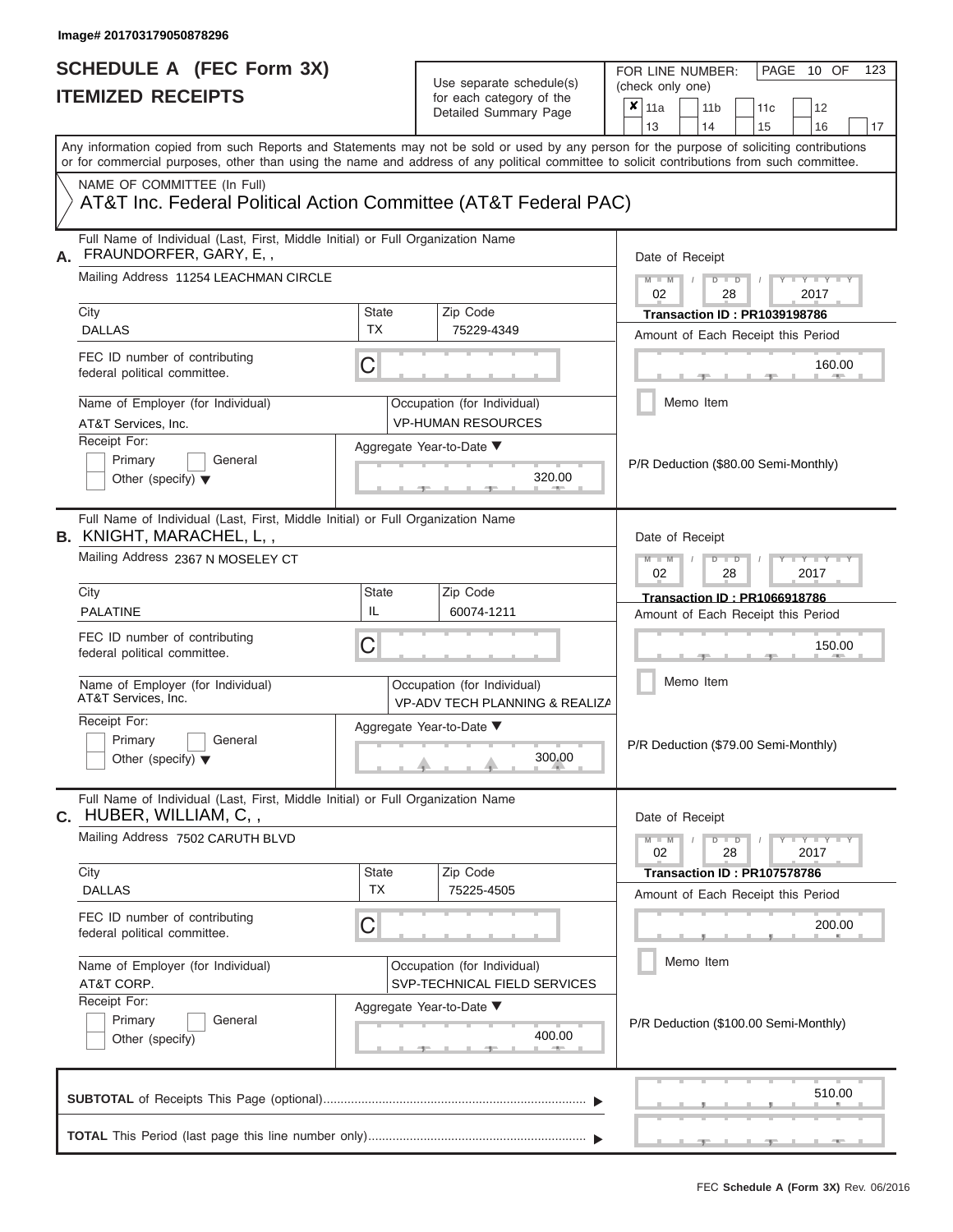FOR LINE NUMBER:<br>(check only one)

PAGE 11 OF 123

|               | II EMIZEV REVEIF I J                                                                                      |                                                                          | for each category of the                                     | $\pmb{\times}$<br>11a<br>12<br>11 <sub>b</sub><br>11 <sub>c</sub>                                                                                                                                                                                                                       |  |  |  |  |
|---------------|-----------------------------------------------------------------------------------------------------------|--------------------------------------------------------------------------|--------------------------------------------------------------|-----------------------------------------------------------------------------------------------------------------------------------------------------------------------------------------------------------------------------------------------------------------------------------------|--|--|--|--|
|               |                                                                                                           |                                                                          | Detailed Summary Page                                        | 13<br>14<br>15<br>16<br>17                                                                                                                                                                                                                                                              |  |  |  |  |
|               |                                                                                                           |                                                                          |                                                              | Any information copied from such Reports and Statements may not be sold or used by any person for the purpose of soliciting contributions<br>or for commercial purposes, other than using the name and address of any political committee to solicit contributions from such committee. |  |  |  |  |
|               | NAME OF COMMITTEE (In Full)<br>AT&T Inc. Federal Political Action Committee (AT&T Federal PAC)            |                                                                          |                                                              |                                                                                                                                                                                                                                                                                         |  |  |  |  |
| А.            | Full Name of Individual (Last, First, Middle Initial) or Full Organization Name<br>MCKIM, KATHRYN, L,,    |                                                                          |                                                              | Date of Receipt                                                                                                                                                                                                                                                                         |  |  |  |  |
|               | Mailing Address 873 BROWN DRIVE                                                                           |                                                                          |                                                              | $+Y+Y+Y$<br>$M - M$<br>$D$ $D$<br>02<br>28<br>2017                                                                                                                                                                                                                                      |  |  |  |  |
| City          |                                                                                                           | <b>State</b>                                                             | Zip Code                                                     | Transaction ID: PR108298786                                                                                                                                                                                                                                                             |  |  |  |  |
|               | EL DORADO HILLS                                                                                           | <b>CA</b>                                                                | 95762-4401                                                   | Amount of Each Receipt this Period                                                                                                                                                                                                                                                      |  |  |  |  |
|               | FEC ID number of contributing<br>federal political committee.                                             | C                                                                        |                                                              | 200.00                                                                                                                                                                                                                                                                                  |  |  |  |  |
|               | Name of Employer (for Individual)<br>AT&T Services, Inc.                                                  |                                                                          | Occupation (for Individual)<br><b>VP-EXTERNAL AFFAIRS</b>    | Memo Item                                                                                                                                                                                                                                                                               |  |  |  |  |
|               | Receipt For:<br>Aggregate Year-to-Date ▼<br>Primary<br>General<br>Other (specify) $\blacktriangledown$    | P/R Deduction (\$100.00 Semi-Monthly)                                    |                                                              |                                                                                                                                                                                                                                                                                         |  |  |  |  |
|               | Full Name of Individual (Last, First, Middle Initial) or Full Organization Name<br>B. PHIPPS, ERROL, S,,  |                                                                          |                                                              | Date of Receipt                                                                                                                                                                                                                                                                         |  |  |  |  |
|               | Mailing Address 10424 WESTLAWN DRIVE                                                                      | $M - M$<br>$T - Y = T - Y = T - Y$<br>$D$ $\Box$ $D$<br>02<br>28<br>2017 |                                                              |                                                                                                                                                                                                                                                                                         |  |  |  |  |
| City          |                                                                                                           | State                                                                    | Zip Code                                                     | Transaction ID: PR108438786                                                                                                                                                                                                                                                             |  |  |  |  |
| <b>DALLAS</b> |                                                                                                           | <b>TX</b>                                                                | 75229-5325                                                   | Amount of Each Receipt this Period                                                                                                                                                                                                                                                      |  |  |  |  |
|               | FEC ID number of contributing<br>federal political committee.                                             | 170.00                                                                   |                                                              |                                                                                                                                                                                                                                                                                         |  |  |  |  |
|               | Name of Employer (for Individual)<br>AT&T Services, Inc.                                                  |                                                                          | Occupation (for Individual)<br><b>VP-LEGAL BUSINESS HEAD</b> | Memo Item                                                                                                                                                                                                                                                                               |  |  |  |  |
|               | Receipt For:<br>Primary<br>General<br>Other (specify) $\blacktriangledown$                                |                                                                          | Aggregate Year-to-Date ▼<br>340.00                           | P/R Deduction (\$85.00 Semi-Monthly)                                                                                                                                                                                                                                                    |  |  |  |  |
|               | Full Name of Individual (Last, First, Middle Initial) or Full Organization Name<br>$C.$ FETE, DANIEL, J,, |                                                                          |                                                              | Date of Receipt                                                                                                                                                                                                                                                                         |  |  |  |  |
|               | Mailing Address 6617 ABERDEEN AVE                                                                         |                                                                          |                                                              | $Y - Y - Y - Y - Y$<br>$M - M$<br>$D$ $D$<br>02<br>28<br>2017                                                                                                                                                                                                                           |  |  |  |  |
| City          |                                                                                                           | State                                                                    | Zip Code                                                     | Transaction ID: PR1085788786                                                                                                                                                                                                                                                            |  |  |  |  |
|               | <b>DALLAS</b>                                                                                             | <b>TX</b>                                                                | 75230-5303                                                   | Amount of Each Receipt this Period                                                                                                                                                                                                                                                      |  |  |  |  |
|               | FEC ID number of contributing<br>federal political committee.                                             | C                                                                        |                                                              | 150.00                                                                                                                                                                                                                                                                                  |  |  |  |  |
|               | Name of Employer (for Individual)<br>AT&T Services, Inc.                                                  |                                                                          | Occupation (for Individual)<br>SVP-CORPORATE DEVELOPMENT     | Memo Item                                                                                                                                                                                                                                                                               |  |  |  |  |
|               | Receipt For:<br>Primary<br>General                                                                        |                                                                          | Aggregate Year-to-Date ▼<br>300.00                           | P/R Deduction (\$75.00 Semi-Monthly)                                                                                                                                                                                                                                                    |  |  |  |  |
|               | Other (specify)                                                                                           |                                                                          | <b>AND</b>                                                   |                                                                                                                                                                                                                                                                                         |  |  |  |  |
|               |                                                                                                           |                                                                          |                                                              | 520.00                                                                                                                                                                                                                                                                                  |  |  |  |  |
|               |                                                                                                           |                                                                          |                                                              |                                                                                                                                                                                                                                                                                         |  |  |  |  |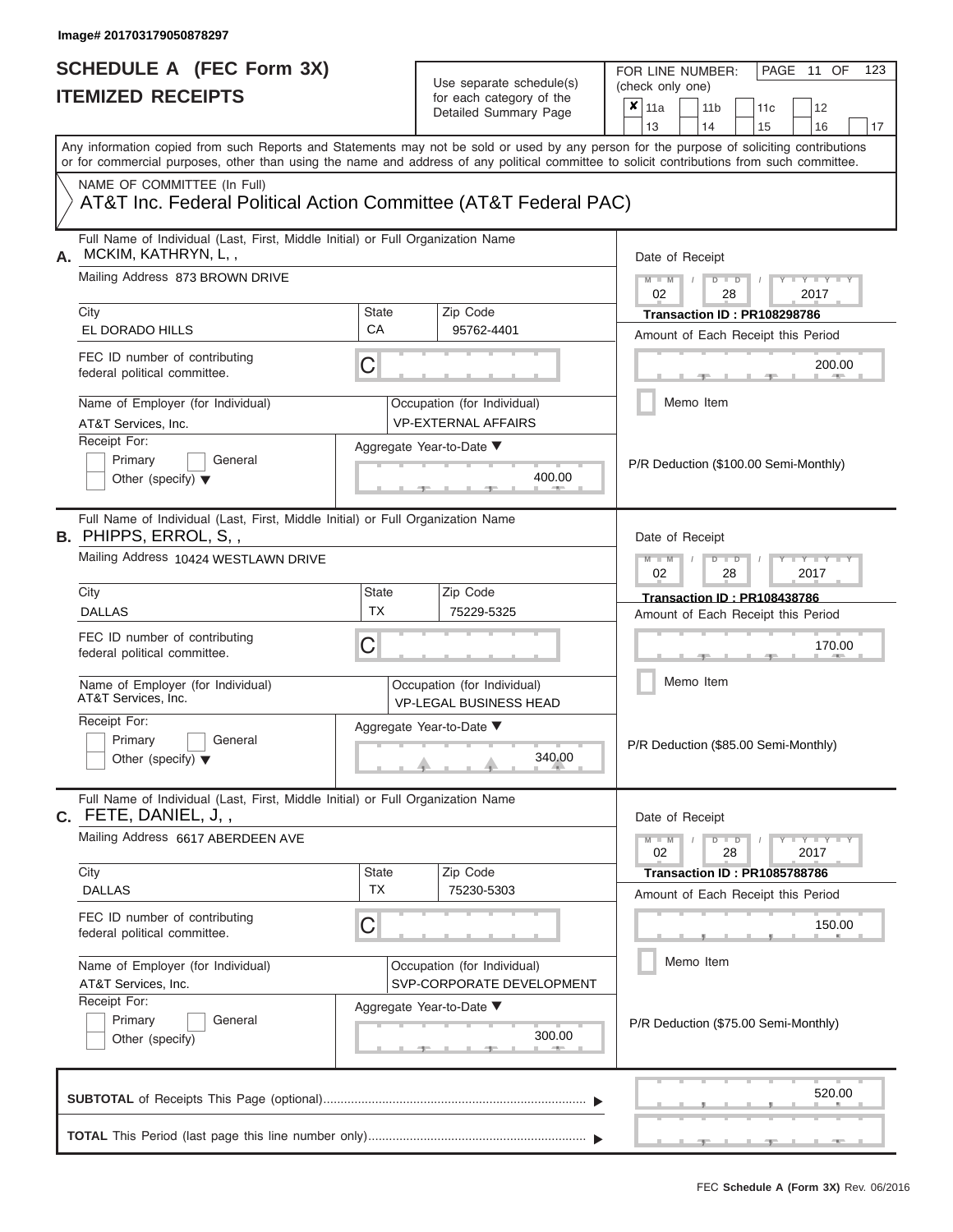# **SCHEDULE A (FEC Form 3X)**

| SCHEDULE A (FEC Form 3X)<br><b>ITEMIZED RECEIPTS</b>                                                                                                                                                                                                                                    |                                                                    | Use separate schedule(s)<br>for each category of the | FOR LINE NUMBER:<br>PAGE 12 OF<br>123<br>(check only one)                                      |
|-----------------------------------------------------------------------------------------------------------------------------------------------------------------------------------------------------------------------------------------------------------------------------------------|--------------------------------------------------------------------|------------------------------------------------------|------------------------------------------------------------------------------------------------|
|                                                                                                                                                                                                                                                                                         |                                                                    | Detailed Summary Page                                | $\boldsymbol{\mathsf{x}}$<br>11a<br>11 <sub>b</sub><br>12<br>11c<br>13<br>14<br>15<br>16<br>17 |
| Any information copied from such Reports and Statements may not be sold or used by any person for the purpose of soliciting contributions<br>or for commercial purposes, other than using the name and address of any political committee to solicit contributions from such committee. |                                                                    |                                                      |                                                                                                |
| NAME OF COMMITTEE (In Full)<br>AT&T Inc. Federal Political Action Committee (AT&T Federal PAC)                                                                                                                                                                                          |                                                                    |                                                      |                                                                                                |
| Full Name of Individual (Last, First, Middle Initial) or Full Organization Name<br>WALSH, JOHN, , ,<br>Α.                                                                                                                                                                               |                                                                    |                                                      | Date of Receipt                                                                                |
| Mailing Address 5719 PORTSMOUTH LANE<br>City                                                                                                                                                                                                                                            | Zip Code<br>State                                                  |                                                      | $M - M$ /<br>$D$ $D$<br>$T - Y = T - Y$<br>02<br>28<br>2017                                    |
| <b>DALLAS</b>                                                                                                                                                                                                                                                                           | <b>TX</b><br>75252-4974                                            |                                                      | <b>Transaction ID: PR11429708786</b><br>Amount of Each Receipt this Period                     |
| FEC ID number of contributing<br>federal political committee.                                                                                                                                                                                                                           | C                                                                  |                                                      | 150.00<br><b>CONTRACTOR</b>                                                                    |
| Name of Employer (for Individual)<br>AT&T Services, Inc.                                                                                                                                                                                                                                | Occupation (for Individual)<br><b>VP-INSTALLATION &amp; REPAIR</b> |                                                      | Memo Item                                                                                      |
| Receipt For:<br>Primary<br>General<br>Other (specify) $\blacktriangledown$                                                                                                                                                                                                              | Aggregate Year-to-Date ▼                                           | 300.00<br><b>Britannia</b>                           | P/R Deduction (\$75.00 Semi-Monthly)                                                           |
| Full Name of Individual (Last, First, Middle Initial) or Full Organization Name<br><b>B.</b> DONOVAN, JOHN, , ,                                                                                                                                                                         |                                                                    |                                                      | Date of Receipt                                                                                |
| Mailing Address 6306 NORWAY ROAD                                                                                                                                                                                                                                                        |                                                                    |                                                      | $M - M$<br>$D$ $D$<br>$T - Y = T - Y = T$<br>02<br>2017<br>28                                  |
| City<br><b>DALLAS</b>                                                                                                                                                                                                                                                                   | <b>State</b><br>Zip Code<br><b>TX</b><br>75230-4063                |                                                      | <b>Transaction ID: PR11608898786</b>                                                           |
| FEC ID number of contributing<br>federal political committee.                                                                                                                                                                                                                           | C                                                                  |                                                      | Amount of Each Receipt this Period<br>200.00                                                   |
| Name of Employer (for Individual)<br>AT&T Management Services, L.P.                                                                                                                                                                                                                     | Occupation (for Individual)                                        | CHIEF STRATEGY OFFICER & GROU                        | Memo Item                                                                                      |
| Receipt For:<br>Primary<br>General<br>Other (specify) $\blacktriangledown$                                                                                                                                                                                                              | Aggregate Year-to-Date ▼                                           | 400.00                                               | P/R Deduction (\$100.00 Semi-Monthly)                                                          |
| Full Name of Individual (Last, First, Middle Initial) or Full Organization Name<br>C. COLMENARES, NARSES, , ,                                                                                                                                                                           |                                                                    |                                                      | Date of Receipt                                                                                |
| Mailing Address 182 BRISTOL COURT                                                                                                                                                                                                                                                       |                                                                    |                                                      | $M - M$<br>$D$ $D$<br>Y - Y - Y - Y<br>02<br>28<br>2017                                        |
| City<br>OLD BRIDGE                                                                                                                                                                                                                                                                      | <b>State</b><br>Zip Code<br><b>NJ</b><br>08857-3240                |                                                      | <b>Transaction ID: PR11637818786</b><br>Amount of Each Receipt this Period                     |
| FEC ID number of contributing<br>federal political committee.                                                                                                                                                                                                                           | C                                                                  |                                                      | 300.00                                                                                         |
| Name of Employer (for Individual)<br>AT&T Services, Inc.                                                                                                                                                                                                                                | Occupation (for Individual)<br>SENIOR-TECH PROJECT MGMT            |                                                      | Memo Item                                                                                      |
| Receipt For:<br>Primary<br>General<br>Other (specify)                                                                                                                                                                                                                                   | Aggregate Year-to-Date ▼                                           | 400.00<br>$-1$                                       | P/R Deduction (\$100.00 Semi-Monthly)                                                          |
|                                                                                                                                                                                                                                                                                         |                                                                    |                                                      | 650.00                                                                                         |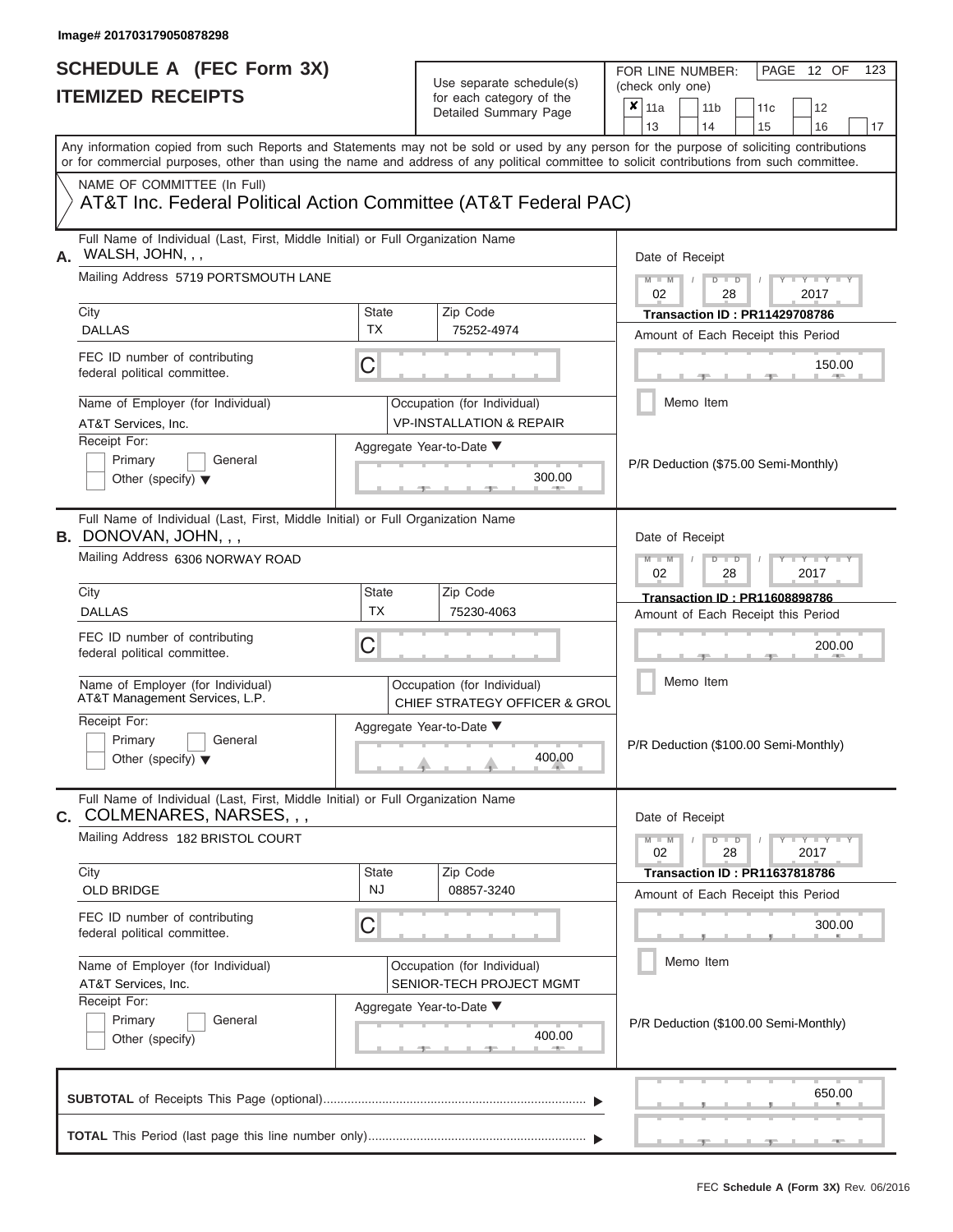| SCHEDULE A (FEC Form 3X)<br><b>ITEMIZED RECEIPTS</b>                                                                                                                                                                                                                                                                                              |                           | Use separate schedule(s)<br>for each category of the<br>Detailed Summary Page                                     | FOR LINE NUMBER:<br>PAGE 13 OF<br>123<br>(check only one)<br>$\overline{\mathbf{x}}$   11a<br>11 <sub>b</sub><br>11 <sub>c</sub><br>12<br>13<br>14<br>15<br>16<br>17                                                                    |
|---------------------------------------------------------------------------------------------------------------------------------------------------------------------------------------------------------------------------------------------------------------------------------------------------------------------------------------------------|---------------------------|-------------------------------------------------------------------------------------------------------------------|-----------------------------------------------------------------------------------------------------------------------------------------------------------------------------------------------------------------------------------------|
| Any information copied from such Reports and Statements may not be sold or used by any person for the purpose of soliciting contributions<br>or for commercial purposes, other than using the name and address of any political committee to solicit contributions from such committee.<br>NAME OF COMMITTEE (In Full)                            |                           |                                                                                                                   |                                                                                                                                                                                                                                         |
| AT&T Inc. Federal Political Action Committee (AT&T Federal PAC)                                                                                                                                                                                                                                                                                   |                           |                                                                                                                   |                                                                                                                                                                                                                                         |
| Full Name of Individual (Last, First, Middle Initial) or Full Organization Name<br>HICKS, MARY ANNE, , ,<br>А.<br>Mailing Address 5518 GOODWIN AVENUE<br>City<br><b>DALLAS</b><br>FEC ID number of contributing<br>federal political committee.<br>Name of Employer (for Individual)<br>AT&T Services, Inc.<br>Receipt For:<br>Primary<br>General | State<br><b>TX</b><br>C   | Zip Code<br>75206-6213<br>Occupation (for Individual)<br><b>VP-CORPORATE STRATEGY</b><br>Aggregate Year-to-Date ▼ | Date of Receipt<br>$M - M$ /<br>$D$ $D$<br>$\blacksquare$ $\vdash$ $\vdash$ $\vdash$ $\vdash$ $\vdash$<br>02<br>2017<br>28<br>Transaction ID: PR117598786<br>Amount of Each Receipt this Period<br>120.00<br><b>1. 400</b><br>Memo Item |
| Other (specify) $\blacktriangledown$<br>Full Name of Individual (Last, First, Middle Initial) or Full Organization Name                                                                                                                                                                                                                           |                           | 240.00                                                                                                            | P/R Deduction (\$60.00 Semi-Monthly)                                                                                                                                                                                                    |
| B. SOLOMON, LARRY, , ,<br>Mailing Address 1331 WATERSIDE DR.                                                                                                                                                                                                                                                                                      |                           |                                                                                                                   | Date of Receipt<br>$M - M$<br>$D$ $D$<br>$\blacksquare$ $\vdash$ $\vdash$ $\vdash$ $\vdash$<br>02<br>2017<br>28                                                                                                                         |
| City<br><b>DALLAS</b>                                                                                                                                                                                                                                                                                                                             | <b>State</b><br><b>TX</b> | Zip Code<br>75218-4492                                                                                            | Transaction ID: PR11874098786<br>Amount of Each Receipt this Period                                                                                                                                                                     |
| FEC ID number of contributing<br>federal political committee.                                                                                                                                                                                                                                                                                     | С                         |                                                                                                                   | 220.00                                                                                                                                                                                                                                  |
| Name of Employer (for Individual)<br>AT&T Services, Inc.                                                                                                                                                                                                                                                                                          |                           | Occupation (for Individual)<br>SVP-CORPORATE COMMUNICATION                                                        | Memo Item                                                                                                                                                                                                                               |
| Receipt For:<br>Primary<br>General<br>Other (specify) $\blacktriangledown$                                                                                                                                                                                                                                                                        |                           | Aggregate Year-to-Date ▼<br>440.00                                                                                | P/R Deduction (\$110.00 Semi-Monthly)                                                                                                                                                                                                   |
| Full Name of Individual (Last, First, Middle Initial) or Full Organization Name<br>MURRAY, JAMES, A,,<br>C.                                                                                                                                                                                                                                       |                           |                                                                                                                   | Date of Receipt                                                                                                                                                                                                                         |
| Mailing Address 2746 COREOPSIS                                                                                                                                                                                                                                                                                                                    |                           |                                                                                                                   | $M - M$<br>$D$ $D$<br>$  Y$ $  Y$ $  Y$<br>02<br>28<br>2017                                                                                                                                                                             |
| City<br><b>OKEMOS</b>                                                                                                                                                                                                                                                                                                                             | State<br>MI               | Zip Code<br>48864-3360                                                                                            | <b>Transaction ID : PR12031258786</b><br>Amount of Each Receipt this Period                                                                                                                                                             |
| FEC ID number of contributing<br>federal political committee.                                                                                                                                                                                                                                                                                     | С                         |                                                                                                                   | 150.00                                                                                                                                                                                                                                  |
| Name of Employer (for Individual)<br>AT&T Services, Inc.                                                                                                                                                                                                                                                                                          |                           | Occupation (for Individual)<br>PRESIDENT OF A STATE                                                               | Memo Item                                                                                                                                                                                                                               |
| Receipt For:<br>Primary<br>General<br>Other (specify)                                                                                                                                                                                                                                                                                             |                           | Aggregate Year-to-Date ▼<br>300.00<br>$-1$                                                                        | P/R Deduction (\$75.00 Semi-Monthly)                                                                                                                                                                                                    |
|                                                                                                                                                                                                                                                                                                                                                   |                           |                                                                                                                   | 490.00                                                                                                                                                                                                                                  |
|                                                                                                                                                                                                                                                                                                                                                   |                           |                                                                                                                   | $-40-$                                                                                                                                                                                                                                  |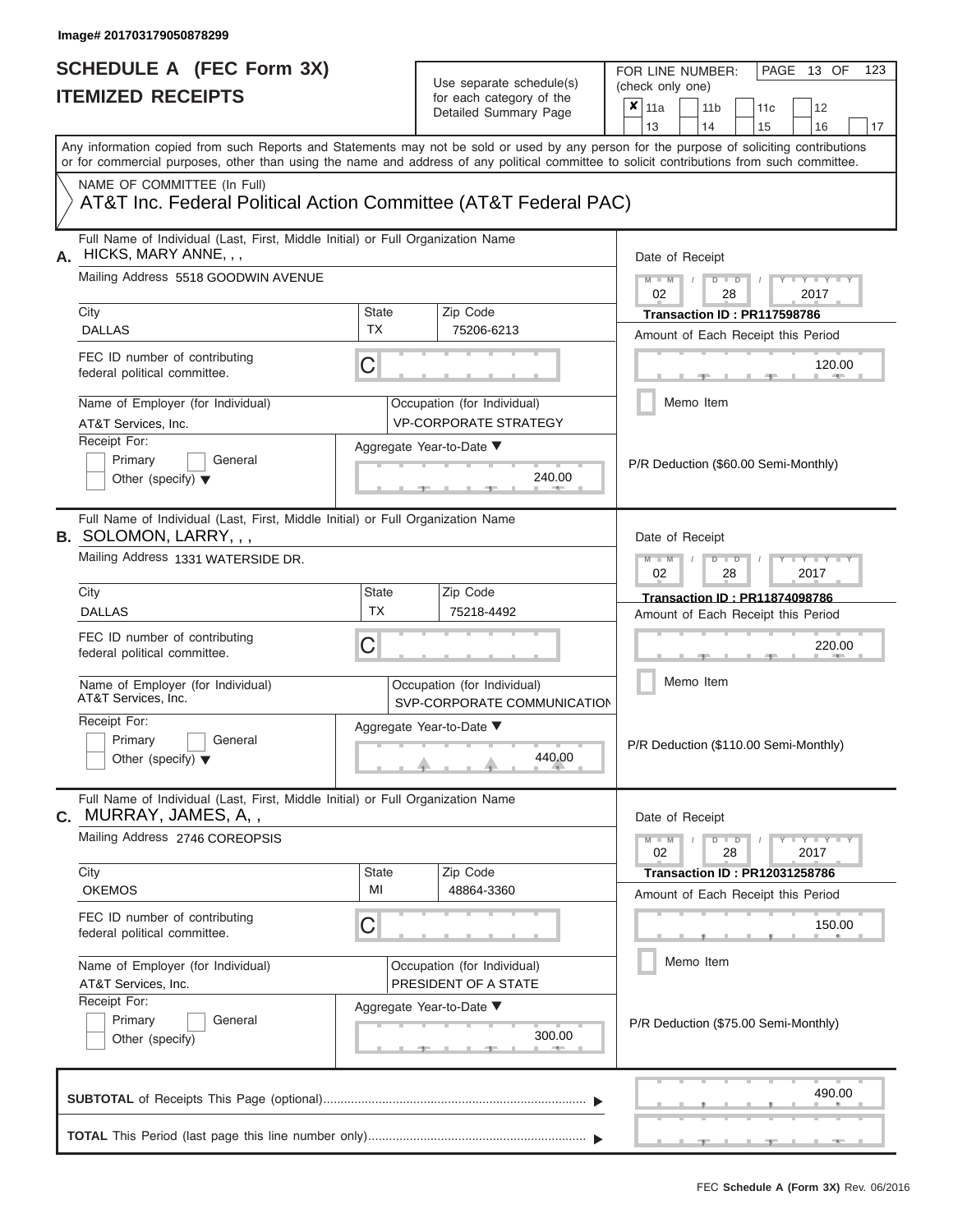| SCHEDULE A (FEC Form 3X)<br><b>ITEMIZED RECEIPTS</b>                                                                                       |                           | Use separate schedule(s)<br>for each category of the<br>Detailed Summary Page | FOR LINE NUMBER:<br>PAGE<br>14 OF<br>123<br>(check only one)<br>$\boldsymbol{\mathsf{x}}$<br>11a<br>11 <sub>b</sub><br>12<br>11c          |  |  |
|--------------------------------------------------------------------------------------------------------------------------------------------|---------------------------|-------------------------------------------------------------------------------|-------------------------------------------------------------------------------------------------------------------------------------------|--|--|
|                                                                                                                                            |                           |                                                                               | 13<br>14<br>15<br>16<br>17                                                                                                                |  |  |
| or for commercial purposes, other than using the name and address of any political committee to solicit contributions from such committee. |                           |                                                                               | Any information copied from such Reports and Statements may not be sold or used by any person for the purpose of soliciting contributions |  |  |
| NAME OF COMMITTEE (In Full)<br>AT&T Inc. Federal Political Action Committee (AT&T Federal PAC)                                             |                           |                                                                               |                                                                                                                                           |  |  |
| Full Name of Individual (Last, First, Middle Initial) or Full Organization Name<br>RHODES, SAGE, S,,<br>А.                                 |                           |                                                                               | Date of Receipt                                                                                                                           |  |  |
| Mailing Address 2029 CONNECTICUT AVE<br><b>N APT 42</b><br>City                                                                            | <b>State</b>              | Zip Code                                                                      | $M - M$ /<br>$D$ $D$<br>$T - Y = T - Y$<br>02<br>28<br>2017<br><b>Transaction ID: PR12057388786</b>                                       |  |  |
| <b>WASHINGTON</b>                                                                                                                          | DC                        | 20008-6142                                                                    | Amount of Each Receipt this Period                                                                                                        |  |  |
| FEC ID number of contributing<br>federal political committee.                                                                              | C                         |                                                                               | 203.34<br><b>CONTRACTOR</b>                                                                                                               |  |  |
| Name of Employer (for Individual)<br>AT&T Services, Inc.                                                                                   |                           | Occupation (for Individual)<br><b>VP-PUBLIC AFFAIRS</b>                       | Memo Item                                                                                                                                 |  |  |
| Receipt For:<br>Primary<br>General<br>Other (specify) $\blacktriangledown$                                                                 |                           | Aggregate Year-to-Date ▼<br>406.68<br><b>Contract Contract Contract</b>       | P/R Deduction (\$101.67 Semi-Monthly)                                                                                                     |  |  |
| Full Name of Individual (Last, First, Middle Initial) or Full Organization Name<br>B. MCGEE, BRIAN, L,,                                    |                           |                                                                               | Date of Receipt                                                                                                                           |  |  |
| Mailing Address 5805 FLINTSHIRE LANE                                                                                                       |                           |                                                                               | $M - M$<br>$D$ $D$<br>$+Y+Y+Y$<br>02<br>2017<br>28                                                                                        |  |  |
| City<br><b>DALLAS</b>                                                                                                                      | <b>State</b><br><b>TX</b> | Zip Code<br>75252-5132                                                        | Transaction ID: PR124508786<br>Amount of Each Receipt this Period                                                                         |  |  |
| FEC ID number of contributing<br>federal political committee.                                                                              | C                         |                                                                               | 150.00                                                                                                                                    |  |  |
| Name of Employer (for Individual)<br>AT&T Services, Inc.                                                                                   |                           | Occupation (for Individual)<br>VP-TAX                                         | Memo Item                                                                                                                                 |  |  |
| Receipt For:<br>Primary<br>General<br>Other (specify) $\blacktriangledown$                                                                 |                           | Aggregate Year-to-Date ▼<br>300.00                                            | P/R Deduction (\$75.00 Semi-Monthly)                                                                                                      |  |  |
| Full Name of Individual (Last, First, Middle Initial) or Full Organization Name<br>C. HARRIS, STEPHANIE, G,,                               |                           |                                                                               | Date of Receipt                                                                                                                           |  |  |
| Mailing Address 11040 CREEKMERE DRIVE<br>City                                                                                              | <b>State</b>              | Zip Code                                                                      | $M - M$<br>$D$ $D$<br>Y - Y - Y - Y<br>02<br>28<br>2017<br><b>Transaction ID: PR13281608786</b>                                           |  |  |
| <b>DALLAS</b>                                                                                                                              | <b>TX</b>                 | 75218-1950                                                                    | Amount of Each Receipt this Period                                                                                                        |  |  |
| FEC ID number of contributing<br>federal political committee.                                                                              | C                         |                                                                               | 200.00                                                                                                                                    |  |  |
| Name of Employer (for Individual)<br>AT&T Services, Inc.                                                                                   |                           | Occupation (for Individual)<br>CHIEF OF STAFF - DIRECTOR                      | Memo Item                                                                                                                                 |  |  |
| Receipt For:<br>Primary<br>General<br>Other (specify)                                                                                      |                           | Aggregate Year-to-Date ▼<br>400.00<br>$-1$                                    | P/R Deduction (\$100.00 Semi-Monthly)                                                                                                     |  |  |
|                                                                                                                                            |                           |                                                                               | 553.34                                                                                                                                    |  |  |
|                                                                                                                                            |                           |                                                                               |                                                                                                                                           |  |  |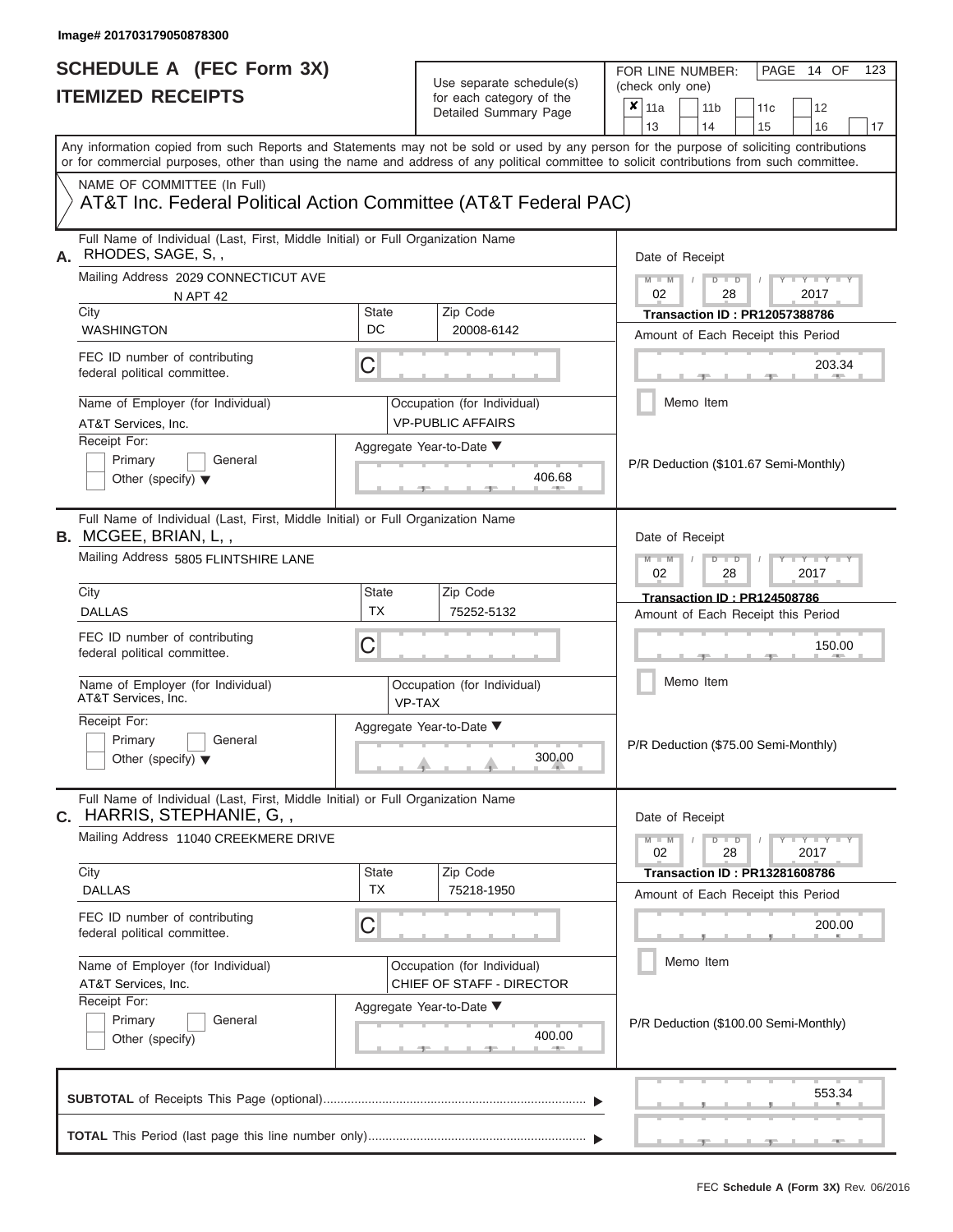| SCHEDULE A (FEC Form 3X)<br><b>ITEMIZED RECEIPTS</b>                                                                                                                                                                                                                                                                                                                                              |                    | Use separate schedule(s)<br>for each category of the<br>Detailed Summary Page                                           | FOR LINE NUMBER:<br>PAGE 15 OF<br>123<br>(check only one)<br>$\overline{\mathbf{x}}$   11a<br>11 <sub>b</sub><br>11 <sub>c</sub><br>12                                                                                                       |
|---------------------------------------------------------------------------------------------------------------------------------------------------------------------------------------------------------------------------------------------------------------------------------------------------------------------------------------------------------------------------------------------------|--------------------|-------------------------------------------------------------------------------------------------------------------------|----------------------------------------------------------------------------------------------------------------------------------------------------------------------------------------------------------------------------------------------|
| Any information copied from such Reports and Statements may not be sold or used by any person for the purpose of soliciting contributions                                                                                                                                                                                                                                                         |                    |                                                                                                                         | 13<br>14<br>15<br>16<br>17                                                                                                                                                                                                                   |
| or for commercial purposes, other than using the name and address of any political committee to solicit contributions from such committee.<br>NAME OF COMMITTEE (In Full)<br>AT&T Inc. Federal Political Action Committee (AT&T Federal PAC)                                                                                                                                                      |                    |                                                                                                                         |                                                                                                                                                                                                                                              |
| Full Name of Individual (Last, First, Middle Initial) or Full Organization Name<br>MARKHAM, JANE, , ,<br>А.<br>Mailing Address 990 N LAKE SHORE DRIVE<br>15C<br>City<br><b>CHICAGO</b><br>FEC ID number of contributing<br>federal political committee.<br>Name of Employer (for Individual)<br>AT&T Services, Inc.<br>Receipt For:<br>Primary<br>General<br>Other (specify) $\blacktriangledown$ | State<br>IL<br>C   | Zip Code<br>60611-1366<br>Occupation (for Individual)<br><b>VP-PUBLIC AFFAIRS</b><br>Aggregate Year-to-Date ▼<br>300.00 | Date of Receipt<br>$M - M$ /<br>$D$ $D$<br>$Y - Y - I$<br>02<br>28<br>2017<br><b>Transaction ID: PR13318448786</b><br>Amount of Each Receipt this Period<br>150.00<br><b>CONTRACTOR</b><br>Memo Item<br>P/R Deduction (\$75.00 Semi-Monthly) |
| Full Name of Individual (Last, First, Middle Initial) or Full Organization Name<br><b>B.</b> RAO, NATARAJ, , ,<br>Mailing Address 4035 FALLS RIDGE DR                                                                                                                                                                                                                                             |                    |                                                                                                                         | Date of Receipt<br>$M - M$<br>$D$ $D$<br>$\blacksquare$ $\vdash$ $\vdash$ $\vdash$ $\vdash$ $\vdash$ $\vdash$ $\vdash$<br>02<br>2017<br>28                                                                                                   |
| City<br>ALPHARETTA                                                                                                                                                                                                                                                                                                                                                                                | <b>State</b><br>GA | Zip Code<br>30022-8057                                                                                                  | Transaction ID: PR13400528786<br>Amount of Each Receipt this Period                                                                                                                                                                          |
| FEC ID number of contributing<br>federal political committee.                                                                                                                                                                                                                                                                                                                                     | С                  |                                                                                                                         | 130.00                                                                                                                                                                                                                                       |
| Name of Employer (for Individual)<br><b>AT&amp;T Mobility Services LLC</b>                                                                                                                                                                                                                                                                                                                        |                    | Occupation (for Individual)<br><b>VP-BUSINESS OPERATIONS</b>                                                            | Memo Item                                                                                                                                                                                                                                    |
| Receipt For:<br>Primary<br>General<br>Other (specify) $\blacktriangledown$                                                                                                                                                                                                                                                                                                                        |                    | Aggregate Year-to-Date ▼<br>260.00                                                                                      | P/R Deduction (\$65.00 Semi-Monthly)                                                                                                                                                                                                         |
| Full Name of Individual (Last, First, Middle Initial) or Full Organization Name<br>C. FINK, LORI, A,,                                                                                                                                                                                                                                                                                             |                    |                                                                                                                         | Date of Receipt                                                                                                                                                                                                                              |
| Mailing Address 6858 LA VISTA DR.                                                                                                                                                                                                                                                                                                                                                                 |                    |                                                                                                                         | $M - M$<br>$D$ $D$<br>$  Y$ $  Y$ $  Y$<br>02<br>28<br>2017                                                                                                                                                                                  |
| City<br><b>DALLAS</b>                                                                                                                                                                                                                                                                                                                                                                             | State<br><b>TX</b> | Zip Code<br>75214-4032                                                                                                  | Transaction ID: PR135888786<br>Amount of Each Receipt this Period                                                                                                                                                                            |
| FEC ID number of contributing<br>federal political committee.                                                                                                                                                                                                                                                                                                                                     | С                  |                                                                                                                         | 250.00                                                                                                                                                                                                                                       |
| Name of Employer (for Individual)<br>AT&T Services, Inc.                                                                                                                                                                                                                                                                                                                                          |                    | Occupation (for Individual)<br>SVP-AGC AND CHIEF PRIVACY OFFIC                                                          | Memo Item                                                                                                                                                                                                                                    |
| Receipt For:<br>Primary<br>General<br>Other (specify)                                                                                                                                                                                                                                                                                                                                             |                    | Aggregate Year-to-Date ▼<br>500.00<br><b>CONTRACTOR</b>                                                                 | P/R Deduction (\$125.00 Semi-Monthly)                                                                                                                                                                                                        |
|                                                                                                                                                                                                                                                                                                                                                                                                   |                    |                                                                                                                         | 530.00                                                                                                                                                                                                                                       |
|                                                                                                                                                                                                                                                                                                                                                                                                   |                    |                                                                                                                         | $-$<br>$-9$                                                                                                                                                                                                                                  |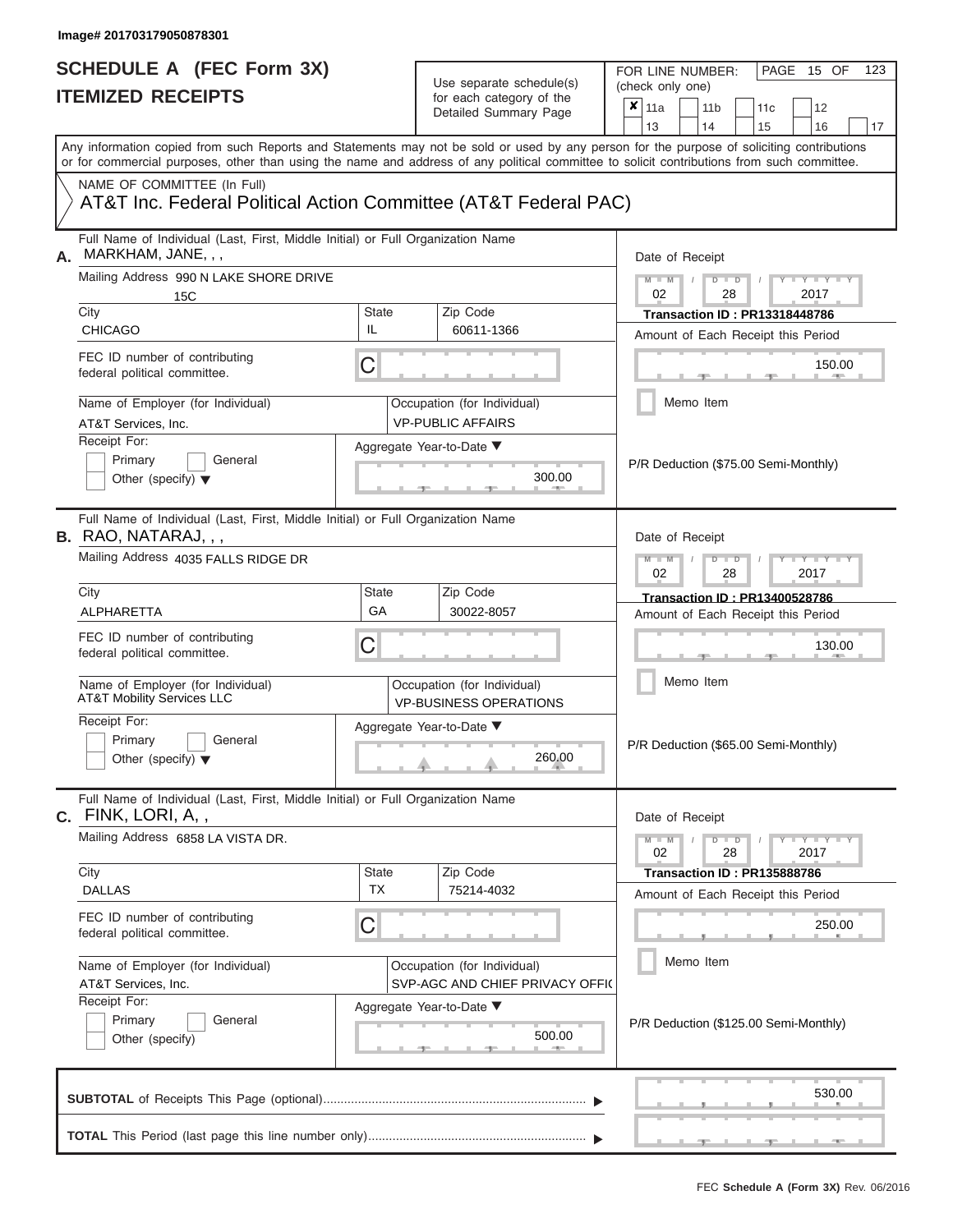| SCHEDULE A (FEC Form 3X)<br><b>ITEMIZED RECEIPTS</b>                                                                                                                                                                                                                                                                    |                           | Use separate schedule(s)<br>for each category of the<br>Detailed Summary Page                                      | FOR LINE NUMBER:<br>PAGE 16 OF<br>123<br>(check only one)<br>$\overline{\mathbf{x}}$   11a<br>11 <sub>b</sub><br>11 <sub>c</sub><br>12                                                                                                |
|-------------------------------------------------------------------------------------------------------------------------------------------------------------------------------------------------------------------------------------------------------------------------------------------------------------------------|---------------------------|--------------------------------------------------------------------------------------------------------------------|---------------------------------------------------------------------------------------------------------------------------------------------------------------------------------------------------------------------------------------|
| Any information copied from such Reports and Statements may not be sold or used by any person for the purpose of soliciting contributions<br>or for commercial purposes, other than using the name and address of any political committee to solicit contributions from such committee.                                 |                           |                                                                                                                    | 13<br>14<br>15<br>16<br>17                                                                                                                                                                                                            |
| NAME OF COMMITTEE (In Full)<br>AT&T Inc. Federal Political Action Committee (AT&T Federal PAC)                                                                                                                                                                                                                          |                           |                                                                                                                    |                                                                                                                                                                                                                                       |
| Full Name of Individual (Last, First, Middle Initial) or Full Organization Name<br>IRONS, CINDY, , ,<br>А.<br>Mailing Address 6981 KENWOOD AVENUE<br>City<br><b>DALLAS</b><br>FEC ID number of contributing<br>federal political committee.<br>Name of Employer (for Individual)<br>AT&T Services, Inc.<br>Receipt For: | State<br><b>TX</b><br>C   | Zip Code<br>75214-3243<br>Occupation (for Individual)<br><b>AVP FINANCIAL ANALYSIS</b><br>Aggregate Year-to-Date ▼ | Date of Receipt<br>$M = M$ /<br>$D$ $D$<br>$\Box$ $\Upsilon$ $\Box$ $\Upsilon$ $\Box$ $\Upsilon$<br>02<br>2017<br>28<br>Transaction ID: PR135938786<br>Amount of Each Receipt this Period<br>110.00<br><b>CONTRACTOR</b><br>Memo Item |
| Primary<br>General<br>Other (specify) $\blacktriangledown$                                                                                                                                                                                                                                                              |                           | 220.00                                                                                                             | P/R Deduction (\$55.00 Semi-Monthly)                                                                                                                                                                                                  |
| Full Name of Individual (Last, First, Middle Initial) or Full Organization Name<br><b>B.</b> LEMELLE, JOHN, C,,<br>Mailing Address 8311 OBSIDIAN CT.                                                                                                                                                                    |                           |                                                                                                                    | Date of Receipt<br>$M - M$<br>$D$ $D$<br>$+Y+Y+Y$<br>02<br>2017<br>28                                                                                                                                                                 |
| City<br><b>ROSHARON</b>                                                                                                                                                                                                                                                                                                 | <b>State</b><br><b>TX</b> | Zip Code<br>77583-6598                                                                                             | Transaction ID: PR138698786<br>Amount of Each Receipt this Period                                                                                                                                                                     |
| FEC ID number of contributing<br>federal political committee.                                                                                                                                                                                                                                                           | С                         |                                                                                                                    | 72.11                                                                                                                                                                                                                                 |
| Name of Employer (for Individual)<br>AT&T Services, Inc.                                                                                                                                                                                                                                                                |                           | Occupation (for Individual)<br>SR SPECIALIST-CLIENT TECH ADMII                                                     | Memo Item                                                                                                                                                                                                                             |
| Receipt For:<br>Primary<br>General<br>Other (specify) $\blacktriangledown$                                                                                                                                                                                                                                              |                           | Aggregate Year-to-Date ▼<br>285.19                                                                                 | P/R Deduction (\$32.78 Semi-Monthly)                                                                                                                                                                                                  |
| Full Name of Individual (Last, First, Middle Initial) or Full Organization Name<br>C. FLORES, JUAN, G,,                                                                                                                                                                                                                 |                           |                                                                                                                    | Date of Receipt                                                                                                                                                                                                                       |
| Mailing Address 1855 SAWMILL DRIVE<br>City                                                                                                                                                                                                                                                                              | State                     | Zip Code                                                                                                           | $M - M$<br>$D$ $D$<br>$  Y$ $  Y$ $  Y$<br>02<br>28<br>2017<br>Transaction ID: PR141638786                                                                                                                                            |
| <b>ALLEN</b><br>FEC ID number of contributing                                                                                                                                                                                                                                                                           | <b>TX</b>                 | 75002-8577                                                                                                         | Amount of Each Receipt this Period                                                                                                                                                                                                    |
| federal political committee.                                                                                                                                                                                                                                                                                            | С                         |                                                                                                                    | 150.00<br>Memo Item                                                                                                                                                                                                                   |
| Name of Employer (for Individual)<br>AT&T Services, Inc.<br>Receipt For:<br>Primary<br>General<br>Other (specify)                                                                                                                                                                                                       |                           | Occupation (for Individual)<br>SVP-TECHNOLOGY MGMT & OPERA1<br>Aggregate Year-to-Date ▼<br>300.00<br>--            | P/R Deduction (\$75.00 Semi-Monthly)                                                                                                                                                                                                  |
|                                                                                                                                                                                                                                                                                                                         |                           |                                                                                                                    | 332.11                                                                                                                                                                                                                                |
|                                                                                                                                                                                                                                                                                                                         |                           |                                                                                                                    | $-9$<br>$-$                                                                                                                                                                                                                           |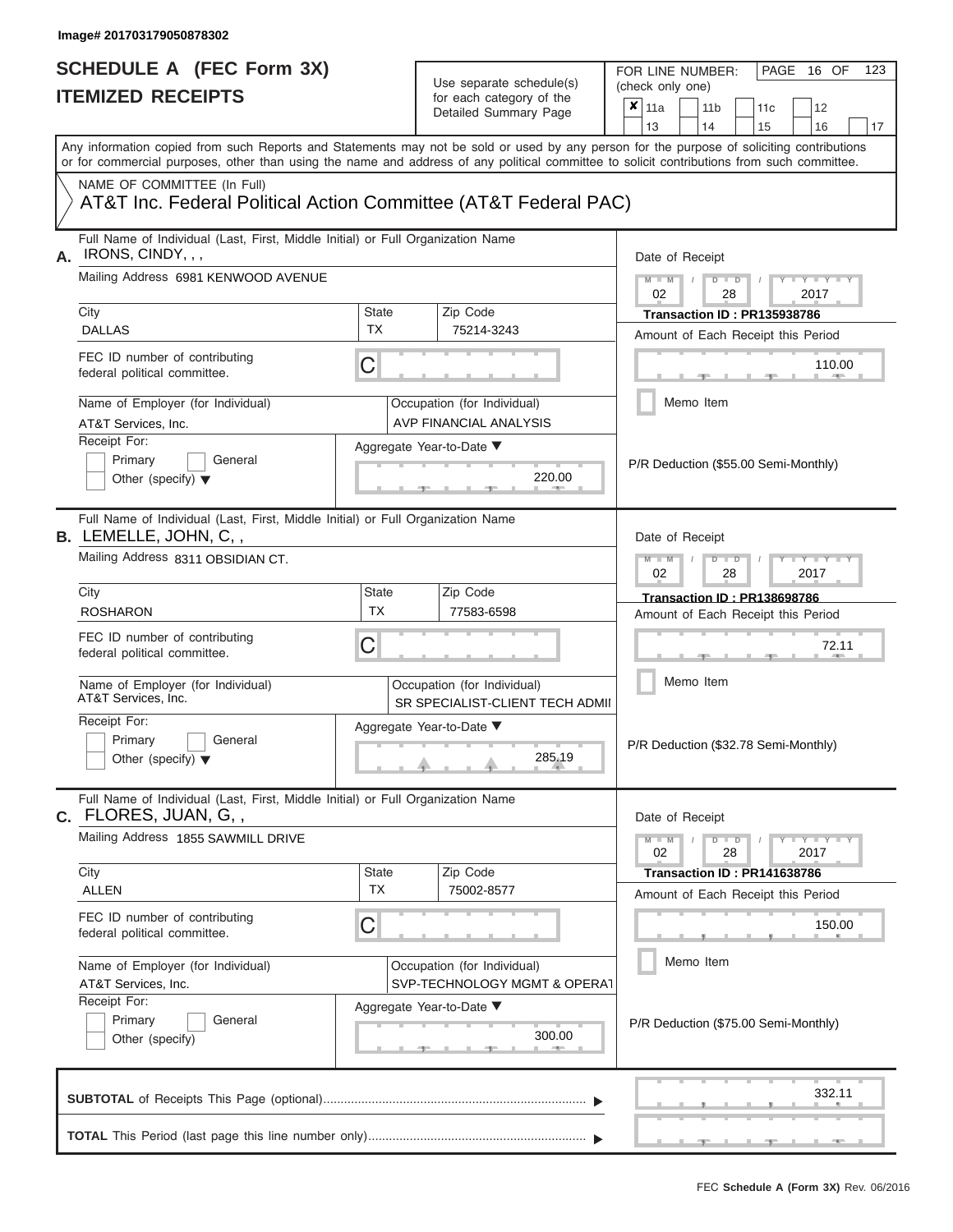# Use separate schedule(s)

FOR LINE NUMBER:<br>(check only one)

PAGE 17 OF 123

| <b>ILEMIZED REGEIPIS</b>                                                                                                                                                                                                                                                                |                    | for each category of the                                 | ×<br>11a<br>11 <sub>b</sub><br>11c<br>12                                                                          |  |  |  |
|-----------------------------------------------------------------------------------------------------------------------------------------------------------------------------------------------------------------------------------------------------------------------------------------|--------------------|----------------------------------------------------------|-------------------------------------------------------------------------------------------------------------------|--|--|--|
|                                                                                                                                                                                                                                                                                         |                    | Detailed Summary Page                                    | 13<br>14<br>15<br>16<br>17                                                                                        |  |  |  |
| Any information copied from such Reports and Statements may not be sold or used by any person for the purpose of soliciting contributions<br>or for commercial purposes, other than using the name and address of any political committee to solicit contributions from such committee. |                    |                                                          |                                                                                                                   |  |  |  |
| NAME OF COMMITTEE (In Full)                                                                                                                                                                                                                                                             |                    |                                                          |                                                                                                                   |  |  |  |
| AT&T Inc. Federal Political Action Committee (AT&T Federal PAC)                                                                                                                                                                                                                         |                    |                                                          |                                                                                                                   |  |  |  |
| Full Name of Individual (Last, First, Middle Initial) or Full Organization Name<br>STEPHENSON, RANDALL, L,,<br>А.                                                                                                                                                                       |                    |                                                          | Date of Receipt                                                                                                   |  |  |  |
| Mailing Address 5404 WALNUT HILL LANE                                                                                                                                                                                                                                                   |                    |                                                          | $M - M$<br>$D$ $\Box$ $D$<br>$\mathbf{I} = \mathbf{Y} - \mathbf{I} - \mathbf{Y} - \mathbf{I}$<br>02<br>28<br>2017 |  |  |  |
| City                                                                                                                                                                                                                                                                                    | State<br><b>TX</b> | Zip Code                                                 | Transaction ID: PR143898786                                                                                       |  |  |  |
| <b>DALLAS</b>                                                                                                                                                                                                                                                                           |                    | 75229-6621                                               | Amount of Each Receipt this Period                                                                                |  |  |  |
| FEC ID number of contributing<br>federal political committee.                                                                                                                                                                                                                           | C                  |                                                          | 416.66                                                                                                            |  |  |  |
| Name of Employer (for Individual)<br>AT&T Management Services, L.P.                                                                                                                                                                                                                     |                    | Occupation (for Individual)<br><b>CHAIRMAN &amp; CEO</b> | Memo Item                                                                                                         |  |  |  |
| Receipt For:                                                                                                                                                                                                                                                                            |                    | Aggregate Year-to-Date ▼                                 |                                                                                                                   |  |  |  |
| Primary<br>General<br>Other (specify) $\blacktriangledown$                                                                                                                                                                                                                              |                    | 833.32                                                   | P/R Deduction (\$208.33 Semi-Monthly)                                                                             |  |  |  |
| Full Name of Individual (Last, First, Middle Initial) or Full Organization Name<br><b>B.</b> SMITH, SCOTT, S,,                                                                                                                                                                          |                    |                                                          | Date of Receipt                                                                                                   |  |  |  |
| Mailing Address 828 CIPRIANI                                                                                                                                                                                                                                                            |                    |                                                          | $M - M$<br>$T - Y = T - Y = T - Y$<br>$D$ $\Box$ $D$<br>02<br>28<br>2017                                          |  |  |  |
| City                                                                                                                                                                                                                                                                                    | <b>State</b>       | Zip Code                                                 | <b>Transaction ID: PR149378786</b>                                                                                |  |  |  |
| <b>FRISCO</b>                                                                                                                                                                                                                                                                           | TX                 | 75034-3386                                               | Amount of Each Receipt this Period                                                                                |  |  |  |
| FEC ID number of contributing<br>federal political committee.                                                                                                                                                                                                                           | C                  |                                                          | 110.00                                                                                                            |  |  |  |
| Name of Employer (for Individual)<br>AT&T Services, Inc.                                                                                                                                                                                                                                |                    | Occupation (for Individual)<br><b>SVP-HR OPERATIONS</b>  | Memo Item                                                                                                         |  |  |  |
| Receipt For:<br>Primary<br>General<br>Other (specify) $\blacktriangledown$                                                                                                                                                                                                              |                    | Aggregate Year-to-Date ▼<br>220.00                       | P/R Deduction (\$58.00 Semi-Monthly)                                                                              |  |  |  |
| Full Name of Individual (Last, First, Middle Initial) or Full Organization Name<br>$C.$ KERTZ, JERRIE, , ,                                                                                                                                                                              |                    |                                                          | Date of Receipt                                                                                                   |  |  |  |
| Mailing Address 5314 MONTICELLO AVENUE                                                                                                                                                                                                                                                  |                    |                                                          | $D$ $\Box$ $D$<br>$Y - Y - Y - Y - I - Y$<br>$M - M$<br>$\sqrt{2}$<br>28<br>02<br>2017                            |  |  |  |
| City                                                                                                                                                                                                                                                                                    | State              | Zip Code                                                 | Transaction ID: PR154798786                                                                                       |  |  |  |
| <b>DALLAS</b>                                                                                                                                                                                                                                                                           | <b>TX</b>          | 75206-6038                                               | Amount of Each Receipt this Period                                                                                |  |  |  |
| FEC ID number of contributing<br>federal political committee.                                                                                                                                                                                                                           | C                  |                                                          | 150.00                                                                                                            |  |  |  |
| Name of Employer (for Individual)<br>AT&T Services, Inc.                                                                                                                                                                                                                                |                    | Occupation (for Individual)<br>SVP-OPERATIONS            | Memo Item                                                                                                         |  |  |  |
| Receipt For:                                                                                                                                                                                                                                                                            |                    | Aggregate Year-to-Date ▼                                 |                                                                                                                   |  |  |  |
| Primary<br>General<br>Other (specify)                                                                                                                                                                                                                                                   |                    | 300.00<br><b>1. 400 mm</b>                               | P/R Deduction (\$75.00 Semi-Monthly)                                                                              |  |  |  |
|                                                                                                                                                                                                                                                                                         |                    |                                                          | 676.66                                                                                                            |  |  |  |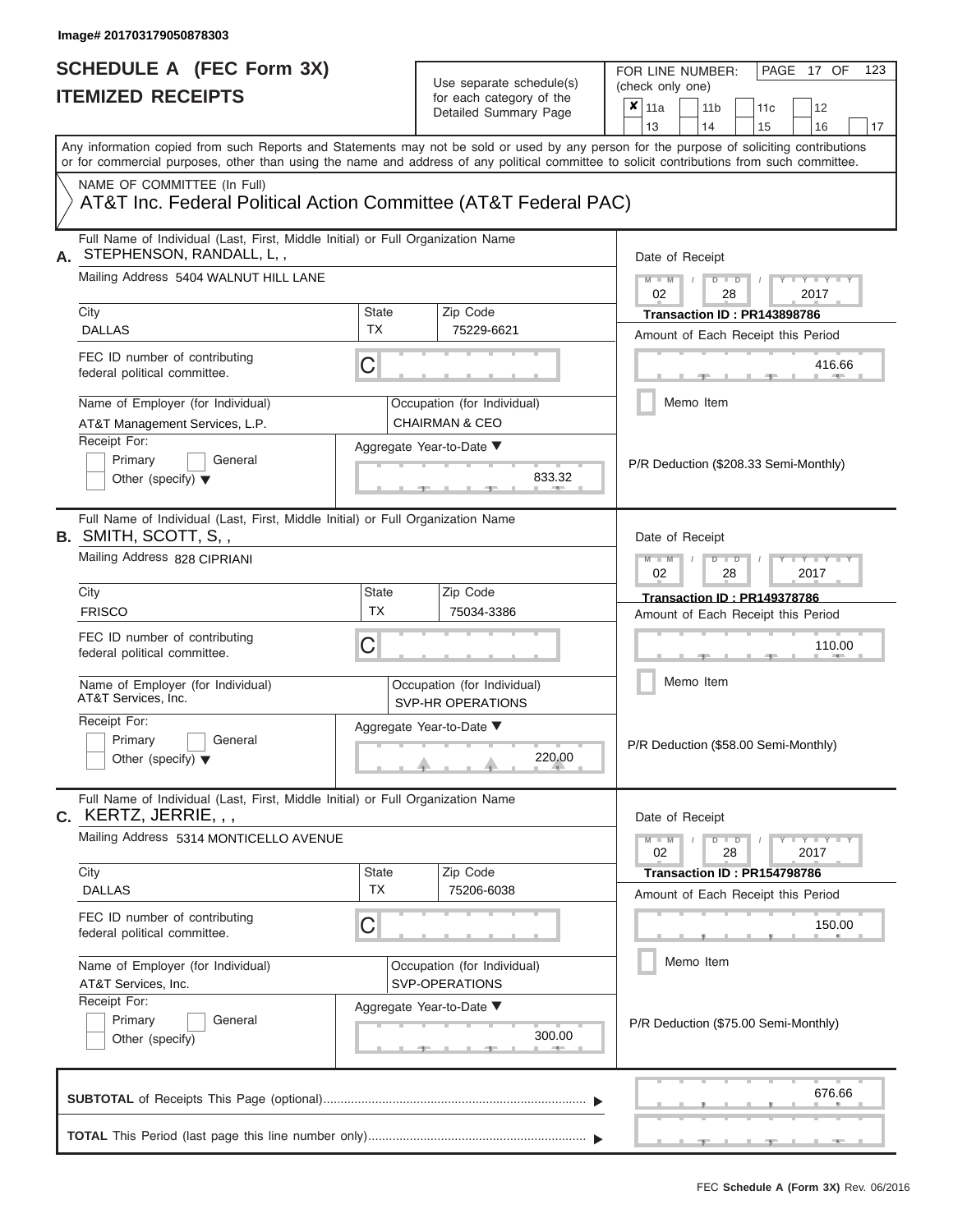| SCHEDULE A (FEC Form 3X)<br><b>ITEMIZED RECEIPTS</b>                                                                                                 |                    | Use separate schedule(s)<br>for each category of the<br>Detailed Summary Page | 123<br>FOR LINE NUMBER:<br>PAGE 18 OF<br>(check only one)<br>$\overline{\mathbf{x}}$   11a<br>11 <sub>b</sub><br>11 <sub>c</sub><br>12<br>13<br>14          |
|------------------------------------------------------------------------------------------------------------------------------------------------------|--------------------|-------------------------------------------------------------------------------|-------------------------------------------------------------------------------------------------------------------------------------------------------------|
| or for commercial purposes, other than using the name and address of any political committee to solicit contributions from such committee.           |                    |                                                                               | 15<br>16<br>17<br>Any information copied from such Reports and Statements may not be sold or used by any person for the purpose of soliciting contributions |
| NAME OF COMMITTEE (In Full)<br>AT&T Inc. Federal Political Action Committee (AT&T Federal PAC)                                                       |                    |                                                                               |                                                                                                                                                             |
| Full Name of Individual (Last, First, Middle Initial) or Full Organization Name<br>MCCORCLE, BROOKS, L,,<br>А.<br>Mailing Address 1000 COUNTRY TRAIL |                    |                                                                               | Date of Receipt<br>$M = M$ /<br>$D$ $D$<br>$\Box$ $\Upsilon$ $\Box$ $\Upsilon$ $\Box$ $\Upsilon$                                                            |
| City<br><b>FAIRVIEW</b>                                                                                                                              | State<br>TX        | Zip Code<br>75069-8787                                                        | 02<br>28<br>2017<br>Transaction ID: PR156208786<br>Amount of Each Receipt this Period                                                                       |
| FEC ID number of contributing<br>federal political committee.                                                                                        | C                  |                                                                               | 150.00<br><b>1. 400</b>                                                                                                                                     |
| Name of Employer (for Individual)<br>AT&T CORP.                                                                                                      |                    | Occupation (for Individual)<br>SVP-AT&T PARTNER SOLUTIONS                     | Memo Item                                                                                                                                                   |
| Receipt For:<br>Primary<br>General<br>Other (specify) $\blacktriangledown$                                                                           |                    | Aggregate Year-to-Date ▼<br>300.00                                            | P/R Deduction (\$75.00 Semi-Monthly)                                                                                                                        |
| Full Name of Individual (Last, First, Middle Initial) or Full Organization Name<br><b>B.</b> BAEHMAN, TIFFANY, , ,                                   |                    |                                                                               | Date of Receipt                                                                                                                                             |
| Mailing Address 4290 SUMMIT DR                                                                                                                       |                    |                                                                               | $M - M$<br>$D$ $D$<br>$+Y+Y+Y$<br>02<br>2017<br>28                                                                                                          |
| City<br><b>MARIETTA</b>                                                                                                                              | <b>State</b><br>GA | Zip Code<br>30068-4154                                                        | Transaction ID: PR175148786<br>Amount of Each Receipt this Period                                                                                           |
| FEC ID number of contributing<br>federal political committee.                                                                                        | С                  |                                                                               | 200.00                                                                                                                                                      |
| Name of Employer (for Individual)<br><b>AT&amp;T Mobility Services LLC</b>                                                                           |                    | Occupation (for Individual)<br><b>VP-MARKETING</b>                            | Memo Item                                                                                                                                                   |
| Receipt For:<br>Primary<br>General<br>Other (specify) $\blacktriangledown$                                                                           |                    | Aggregate Year-to-Date ▼<br>400.00                                            | P/R Deduction (\$110.00 Semi-Monthly)                                                                                                                       |
| Full Name of Individual (Last, First, Middle Initial) or Full Organization Name<br><b>c.</b> LEAHY, TIMOTHY PATRICK, , ,                             |                    |                                                                               | Date of Receipt                                                                                                                                             |
| Mailing Address 6715 ABERDEEN                                                                                                                        |                    |                                                                               | $M - M$<br>$D$ $D$<br>$  Y$ $  Y$ $  Y$<br>02<br>28<br>2017                                                                                                 |
| City<br><b>DALLAS</b>                                                                                                                                | State<br><b>TX</b> | Zip Code<br>75230-5305                                                        | Transaction ID: PR175408786<br>Amount of Each Receipt this Period                                                                                           |
| FEC ID number of contributing<br>federal political committee.                                                                                        | С                  |                                                                               | 160.00                                                                                                                                                      |
| Name of Employer (for Individual)<br>AT&T Services, Inc.                                                                                             |                    | Occupation (for Individual)<br>SVP-ASSISTANT GENERAL COUNSEI                  | Memo Item                                                                                                                                                   |
| Receipt For:<br>Primary<br>General<br>Other (specify)                                                                                                |                    | Aggregate Year-to-Date ▼<br>320.00<br><b>CONTRACTOR</b>                       | P/R Deduction (\$80.00 Semi-Monthly)                                                                                                                        |
|                                                                                                                                                      |                    |                                                                               | 510.00                                                                                                                                                      |
|                                                                                                                                                      |                    |                                                                               | $\mathcal{L} = \mathcal{L}(\mathcal{L})$<br>$-1$                                                                                                            |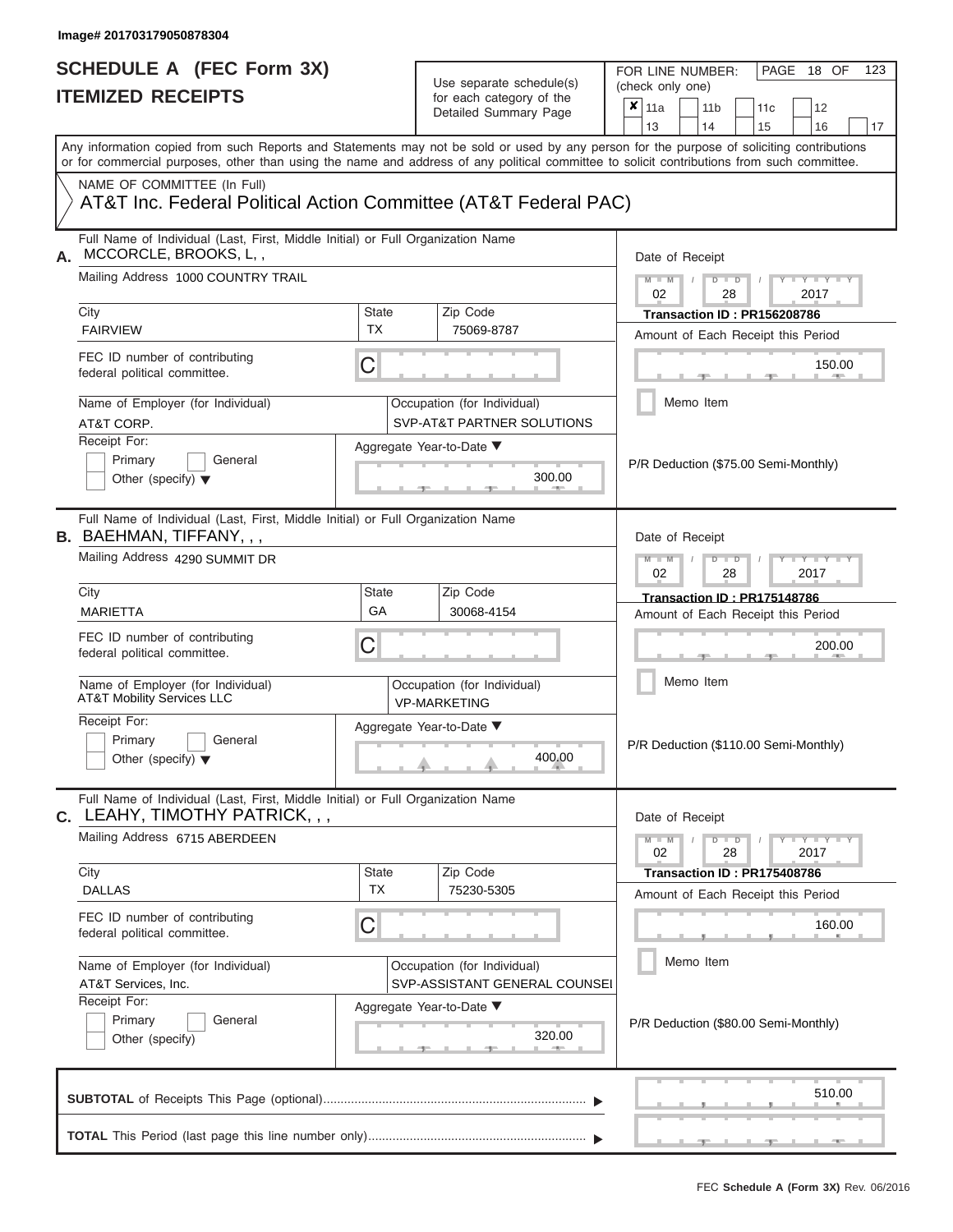# **SCHEDULE A (FEC Form 3X)**

| SCHEDULE A (FEC Form 3X)<br><b>ITEMIZED RECEIPTS</b>                                                                                       |                           | Use separate schedule(s)<br>for each category of the<br>Detailed Summary Page | 123<br>FOR LINE NUMBER:<br>PAGE 19 OF<br>(check only one)<br>$\overline{\mathbf{x}}$   11a<br>11 <sub>b</sub><br>12<br>11 <sub>c</sub>                                        |
|--------------------------------------------------------------------------------------------------------------------------------------------|---------------------------|-------------------------------------------------------------------------------|-------------------------------------------------------------------------------------------------------------------------------------------------------------------------------|
| Any information copied from such Reports and Statements may not be sold or used by any person for the purpose of soliciting contributions  |                           |                                                                               | 13<br>14<br>15<br>16<br>17                                                                                                                                                    |
| or for commercial purposes, other than using the name and address of any political committee to solicit contributions from such committee. |                           |                                                                               |                                                                                                                                                                               |
| NAME OF COMMITTEE (In Full)<br>AT&T Inc. Federal Political Action Committee (AT&T Federal PAC)                                             |                           |                                                                               |                                                                                                                                                                               |
| Full Name of Individual (Last, First, Middle Initial) or Full Organization Name<br>BOYER, ERIC, D,,<br>А.                                  |                           |                                                                               | Date of Receipt                                                                                                                                                               |
| Mailing Address 4428 CARUTH                                                                                                                |                           |                                                                               | $M = M$ /<br>$\mathbf{I} = \mathbf{Y} - \mathbf{I} - \mathbf{Y} - \mathbf{I}$<br>$D$ $D$<br>02<br>2017<br>28                                                                  |
| City<br><b>DALLAS</b>                                                                                                                      | <b>State</b><br><b>TX</b> | Zip Code<br>75225-6629                                                        | Transaction ID: PR179008786<br>Amount of Each Receipt this Period                                                                                                             |
| FEC ID number of contributing<br>federal political committee.                                                                              | C                         |                                                                               | 200.00<br><b>CONTRACTOR</b>                                                                                                                                                   |
| Name of Employer (for Individual)<br>AT&T Services, Inc.                                                                                   |                           | Occupation (for Individual)<br>SVP-WIRELESS AND WIRED PRODU                   | Memo Item                                                                                                                                                                     |
| Receipt For:<br>Primary<br>General<br>Other (specify) $\blacktriangledown$                                                                 |                           | Aggregate Year-to-Date ▼<br>400.00                                            | P/R Deduction (\$100.00 Semi-Monthly)                                                                                                                                         |
| Full Name of Individual (Last, First, Middle Initial) or Full Organization Name<br><b>B.</b> STEPHENS, JOHN, J,,                           |                           |                                                                               | Date of Receipt                                                                                                                                                               |
| Mailing Address 6422 LUPTON DR.                                                                                                            |                           |                                                                               | $M - M$<br>$D$ $D$<br>$\blacksquare \blacksquare \blacksquare \blacksquare \blacksquare \blacksquare \blacksquare \blacksquare \blacksquare \blacksquare$<br>02<br>2017<br>28 |
| City<br><b>DALLAS</b>                                                                                                                      | <b>State</b><br><b>TX</b> | Zip Code<br>75225-2321                                                        | Transaction ID: PR180448786                                                                                                                                                   |
| FEC ID number of contributing<br>federal political committee.                                                                              | С                         |                                                                               | Amount of Each Receipt this Period<br>300.00                                                                                                                                  |
| Name of Employer (for Individual)<br>AT&T Management Services, L.P.                                                                        |                           | Occupation (for Individual)<br>SEVP & CFO                                     | Memo Item                                                                                                                                                                     |
| Receipt For:<br>Primary<br>General<br>Other (specify) $\blacktriangledown$                                                                 |                           | Aggregate Year-to-Date ▼<br>600.00                                            | P/R Deduction (\$150.00 Semi-Monthly)                                                                                                                                         |
| Full Name of Individual (Last, First, Middle Initial) or Full Organization Name<br>BRANDVOLD, DAVID, , ,<br>С.                             |                           |                                                                               | Date of Receipt                                                                                                                                                               |
| Mailing Address 1 CANTERBURY CT                                                                                                            |                           |                                                                               | $M - M$<br>$D$ $D$<br>Y FYLY FY<br>02<br>28<br>2017                                                                                                                           |
| City<br><b>HEATH</b>                                                                                                                       | <b>State</b><br><b>TX</b> | Zip Code<br>75032-6275                                                        | Transaction ID: PR181598786<br>Amount of Each Receipt this Period                                                                                                             |
| FEC ID number of contributing<br>federal political committee.                                                                              | С                         |                                                                               | 130.00                                                                                                                                                                        |
| Name of Employer (for Individual)<br>AT&T Services, Inc.                                                                                   |                           | Occupation (for Individual)<br>VP-GLOBAL COMPUTE AND STORAG                   | Memo Item                                                                                                                                                                     |
| Receipt For:<br>Primary<br>General<br>Other (specify)                                                                                      |                           | Aggregate Year-to-Date ▼<br>260.00                                            | P/R Deduction (\$65.00 Semi-Monthly)                                                                                                                                          |
|                                                                                                                                            |                           |                                                                               | 630.00                                                                                                                                                                        |
|                                                                                                                                            |                           |                                                                               | $-$                                                                                                                                                                           |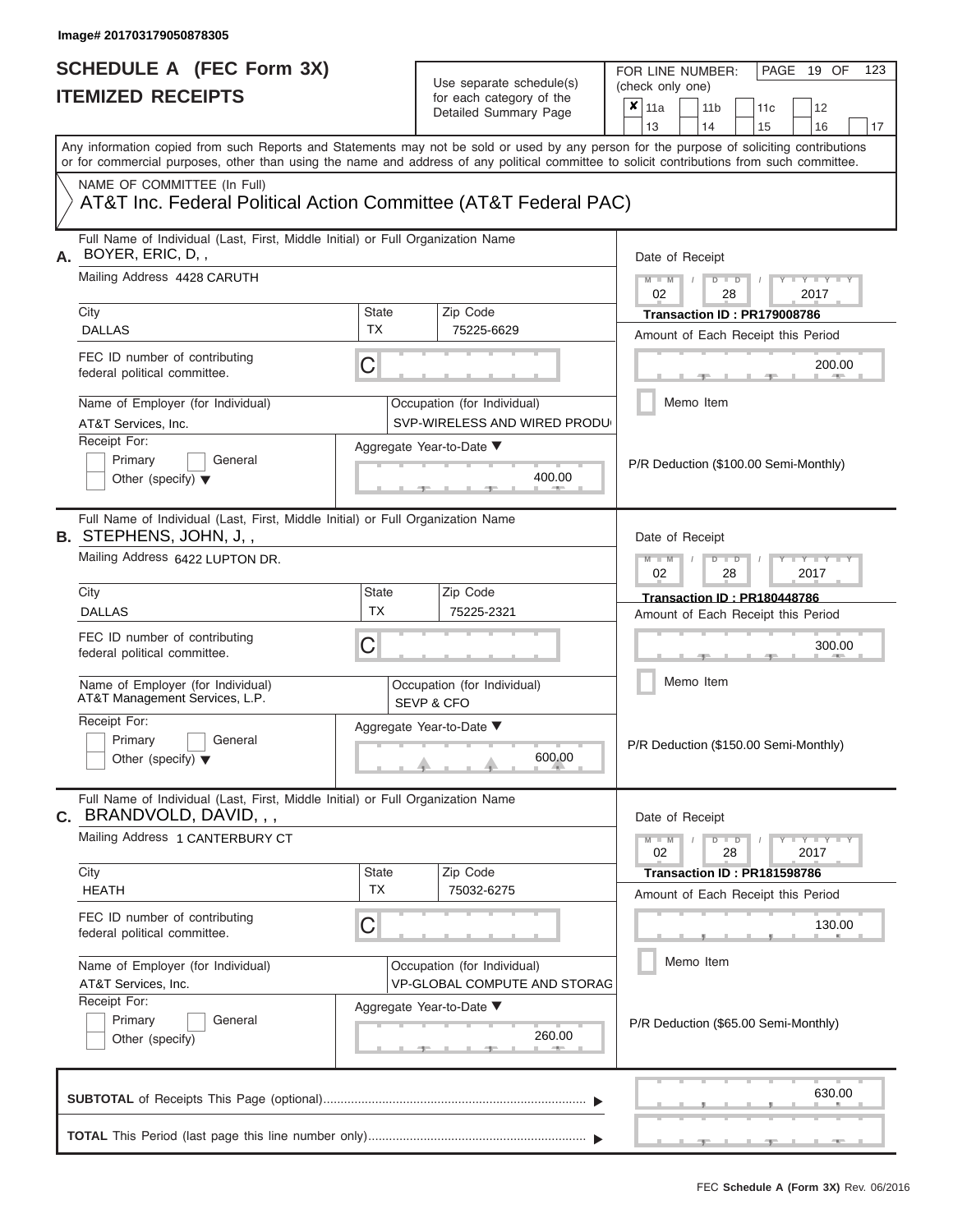# **SCHEDULE A (FEC Form 3X)**

| SCHEDULE A (FEC Form 3X)<br><b>ITEMIZED RECEIPTS</b>                                                                                                                                                                                                                                                                                                                           |                                | Use separate schedule(s)<br>for each category of the<br>Detailed Summary Page                                                 | 123<br>FOR LINE NUMBER:<br>PAGE 20 OF<br>(check only one)<br>$\overline{\mathbf{x}}$   11a<br>11 <sub>b</sub><br>12<br>11 <sub>c</sub><br>13<br>14<br>15<br>16<br>17                                                                                                                         |
|--------------------------------------------------------------------------------------------------------------------------------------------------------------------------------------------------------------------------------------------------------------------------------------------------------------------------------------------------------------------------------|--------------------------------|-------------------------------------------------------------------------------------------------------------------------------|----------------------------------------------------------------------------------------------------------------------------------------------------------------------------------------------------------------------------------------------------------------------------------------------|
| Any information copied from such Reports and Statements may not be sold or used by any person for the purpose of soliciting contributions<br>or for commercial purposes, other than using the name and address of any political committee to solicit contributions from such committee.                                                                                        |                                |                                                                                                                               |                                                                                                                                                                                                                                                                                              |
| NAME OF COMMITTEE (In Full)<br>AT&T Inc. Federal Political Action Committee (AT&T Federal PAC)                                                                                                                                                                                                                                                                                 |                                |                                                                                                                               |                                                                                                                                                                                                                                                                                              |
| Full Name of Individual (Last, First, Middle Initial) or Full Organization Name<br>A. KING, KELLY, , ,<br>Mailing Address 3245 AMHERST AVE<br>City<br><b>DALLAS</b><br>FEC ID number of contributing<br>federal political committee.<br>Name of Employer (for Individual)<br>AT&T Services, Inc.<br>Receipt For:<br>Primary<br>General<br>Other (specify) $\blacktriangledown$ | <b>State</b><br>TX<br>С        | Zip Code<br>75225-7621<br>Occupation (for Individual)<br><b>CHIEF EXECUTIVE OFFICER</b><br>Aggregate Year-to-Date ▼<br>220.00 | Date of Receipt<br>$M$ – $M$ /<br>$\mathbf{I} = \mathbf{Y} - \mathbf{I} - \mathbf{Y} - \mathbf{I}$<br>$D$ $D$<br>02<br>2017<br>28<br>Transaction ID: PR188018786<br>Amount of Each Receipt this Period<br>110.00<br><b>CONTRACTOR</b><br>Memo Item<br>P/R Deduction (\$60.00 Semi-Monthly)   |
| Full Name of Individual (Last, First, Middle Initial) or Full Organization Name<br><b>B.</b> DREXEL, WILLIAM, R, ,<br>Mailing Address 6108 CORSICA WAY<br>City<br><b>PLANO</b><br>FEC ID number of contributing<br>federal political committee.<br>Name of Employer (for Individual)                                                                                           | <b>State</b><br><b>TX</b><br>С | Zip Code<br>75024-3157<br>Occupation (for Individual)                                                                         | Date of Receipt<br>$M - M$<br>$D$ $D$<br>$\blacksquare \blacksquare \blacksquare \blacksquare \blacksquare \blacksquare \blacksquare \blacksquare \blacksquare \blacksquare$<br>02<br>2017<br>28<br>Transaction ID: PR189808786<br>Amount of Each Receipt this Period<br>200.00<br>Memo Item |
| AT&T Services, Inc.<br>Receipt For:<br>Primary<br>General<br>Other (specify) $\blacktriangledown$                                                                                                                                                                                                                                                                              |                                | SVP-ASSISTANT GENERAL COUNSE<br>Aggregate Year-to-Date ▼<br>400.00                                                            | P/R Deduction (\$100.00 Semi-Monthly)                                                                                                                                                                                                                                                        |
| Full Name of Individual (Last, First, Middle Initial) or Full Organization Name<br>$c.$ NICHOLS, DAVID, , ,<br>Mailing Address 8637 NAVIDAD DRIVE<br>City<br><b>AUSTIN</b><br>FEC ID number of contributing<br>federal political committee.<br>Name of Employer (for Individual)<br>AT&T Services, Inc.                                                                        | <b>State</b><br><b>TX</b><br>С | Zip Code<br>78735-1468<br>Occupation (for Individual)<br>PRESIDENT-STATE                                                      | Date of Receipt<br>$M - M$<br>$D$ $D$<br>$Y = Y = Y + Y$<br>02<br>28<br>2017<br>Transaction ID: PR190278786<br>Amount of Each Receipt this Period<br>200.00<br>Memo Item                                                                                                                     |
| Receipt For:<br>Primary<br>General<br>Other (specify)                                                                                                                                                                                                                                                                                                                          |                                | Aggregate Year-to-Date ▼<br>400.00                                                                                            | P/R Deduction (\$100.00 Semi-Monthly)                                                                                                                                                                                                                                                        |
|                                                                                                                                                                                                                                                                                                                                                                                |                                |                                                                                                                               | 510.00                                                                                                                                                                                                                                                                                       |
|                                                                                                                                                                                                                                                                                                                                                                                |                                |                                                                                                                               |                                                                                                                                                                                                                                                                                              |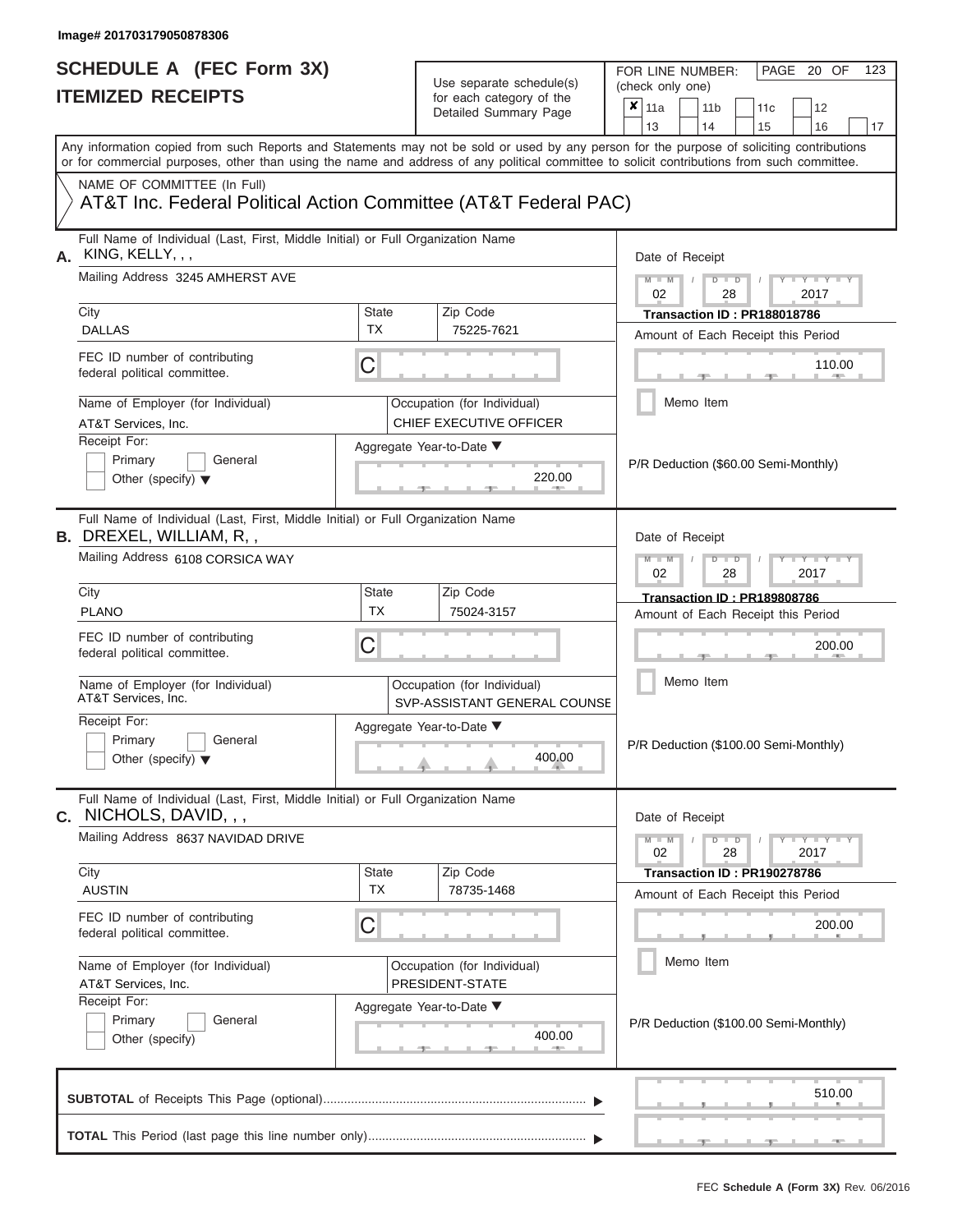FOR LINE NUMBER:<br>(check only one)

PAGE 21 OF 123

|                                                                                                                  |                                                                                                                                                                                                                                                                                         |                                                               | Detailed Summary Page                                         | x | 11a                                                              |           | 11 <sub>b</sub> |               | 11 <sub>c</sub>             | 12                                                                  |    |
|------------------------------------------------------------------------------------------------------------------|-----------------------------------------------------------------------------------------------------------------------------------------------------------------------------------------------------------------------------------------------------------------------------------------|---------------------------------------------------------------|---------------------------------------------------------------|---|------------------------------------------------------------------|-----------|-----------------|---------------|-----------------------------|---------------------------------------------------------------------|----|
|                                                                                                                  |                                                                                                                                                                                                                                                                                         |                                                               |                                                               |   | 13                                                               |           | 14              |               | 15                          | 16                                                                  | 17 |
|                                                                                                                  | Any information copied from such Reports and Statements may not be sold or used by any person for the purpose of soliciting contributions<br>or for commercial purposes, other than using the name and address of any political committee to solicit contributions from such committee. |                                                               |                                                               |   |                                                                  |           |                 |               |                             |                                                                     |    |
|                                                                                                                  | NAME OF COMMITTEE (In Full)<br>AT&T Inc. Federal Political Action Committee (AT&T Federal PAC)                                                                                                                                                                                          |                                                               |                                                               |   |                                                                  |           |                 |               |                             |                                                                     |    |
| А.                                                                                                               | Full Name of Individual (Last, First, Middle Initial) or Full Organization Name<br>STINE, STEPHEN, W,,                                                                                                                                                                                  |                                                               |                                                               |   | Date of Receipt                                                  |           |                 |               |                             |                                                                     |    |
|                                                                                                                  | Mailing Address 11340 CREST BROOK DR.                                                                                                                                                                                                                                                   |                                                               |                                                               |   | $M = M$ /<br>02                                                  |           |                 | $D$ $D$<br>28 |                             | $\blacksquare$ $\vdash$ $\vdash$ $\vdash$ $\vdash$ $\vdash$<br>2017 |    |
|                                                                                                                  | City<br><b>DALLAS</b>                                                                                                                                                                                                                                                                   | <b>State</b><br><b>TX</b>                                     | Zip Code<br>75230-3009                                        |   |                                                                  |           |                 |               | Transaction ID: PR191228786 | Amount of Each Receipt this Period                                  |    |
|                                                                                                                  | FEC ID number of contributing<br>federal political committee.                                                                                                                                                                                                                           |                                                               |                                                               |   |                                                                  |           |                 |               | 150.00<br><b>CONTRACTOR</b> |                                                                     |    |
|                                                                                                                  | Name of Employer (for Individual)<br>AT&T Services, Inc.                                                                                                                                                                                                                                | Occupation (for Individual)<br>SVP-OPS PLANNING & OPTIMIZATIO |                                                               |   |                                                                  | Memo Item |                 |               |                             |                                                                     |    |
| Receipt For:<br>Aggregate Year-to-Date ▼<br>Primary<br>General<br>300.00<br>Other (specify) $\blacktriangledown$ |                                                                                                                                                                                                                                                                                         |                                                               |                                                               |   |                                                                  |           |                 |               |                             | P/R Deduction (\$75.00 Semi-Monthly)                                |    |
|                                                                                                                  | Full Name of Individual (Last, First, Middle Initial) or Full Organization Name<br><b>B.</b> LAKE, CHARLENE, F,,                                                                                                                                                                        |                                                               |                                                               |   | Date of Receipt                                                  |           |                 |               |                             |                                                                     |    |
|                                                                                                                  | Mailing Address 8311 SAN BENITO WAY                                                                                                                                                                                                                                                     |                                                               |                                                               |   | $M - M$<br>$D$ $\Box$ $D$<br>$T - Y = T - T$<br>2017<br>02<br>28 |           |                 |               |                             |                                                                     |    |
|                                                                                                                  | City<br><b>DALLAS</b>                                                                                                                                                                                                                                                                   | <b>State</b><br>TX                                            | Zip Code<br>75218-4312                                        |   |                                                                  |           |                 |               | Transaction ID: PR194428786 | Amount of Each Receipt this Period                                  |    |
|                                                                                                                  | FEC ID number of contributing<br>federal political committee.                                                                                                                                                                                                                           | С                                                             |                                                               |   |                                                                  |           |                 |               | 400.00                      |                                                                     |    |
|                                                                                                                  | Name of Employer (for Individual)<br>AT&T Services, Inc.                                                                                                                                                                                                                                |                                                               | Occupation (for Individual)<br>SVP-CORP SOCIAL RESPONSIBILITY |   |                                                                  |           | Memo Item       |               |                             |                                                                     |    |
|                                                                                                                  | Receipt For:<br>Primary<br>General<br>Other (specify) $\blacktriangledown$                                                                                                                                                                                                              |                                                               | Aggregate Year-to-Date ▼<br>800.00                            |   |                                                                  |           |                 |               |                             | P/R Deduction (\$200.00 Semi-Monthly)                               |    |
|                                                                                                                  | Full Name of Individual (Last, First, Middle Initial) or Full Organization Name<br>C. WELLS, KENT, M,,                                                                                                                                                                                  |                                                               |                                                               |   | Date of Receipt                                                  |           |                 |               |                             |                                                                     |    |
|                                                                                                                  | Mailing Address 504 SUMMERS COURT                                                                                                                                                                                                                                                       |                                                               |                                                               |   | $M - M$<br>02                                                    |           |                 | $D$ $D$<br>28 |                             | $T - Y - T - Y - T - Y$<br>2017                                     |    |
|                                                                                                                  | City<br>ALEXANDRIA                                                                                                                                                                                                                                                                      | <b>State</b><br><b>VA</b>                                     | Zip Code<br>22301-2441                                        |   |                                                                  |           |                 |               | Transaction ID: PR194458786 |                                                                     |    |
|                                                                                                                  | FEC ID number of contributing<br>federal political committee.                                                                                                                                                                                                                           | C                                                             |                                                               |   |                                                                  |           |                 |               |                             | Amount of Each Receipt this Period<br>250.00                        |    |
|                                                                                                                  | Name of Employer (for Individual)<br>AT&T Services, Inc.                                                                                                                                                                                                                                |                                                               | Occupation (for Individual)<br><b>VP-FEDERAL RELATIONS</b>    |   |                                                                  |           | Memo Item       |               |                             |                                                                     |    |
|                                                                                                                  | Receipt For:<br>Primary<br>General<br>Other (specify)                                                                                                                                                                                                                                   |                                                               | Aggregate Year-to-Date ▼<br>500.00                            |   |                                                                  |           |                 |               |                             | P/R Deduction (\$125.00 Semi-Monthly)                               |    |
|                                                                                                                  |                                                                                                                                                                                                                                                                                         |                                                               |                                                               |   |                                                                  |           |                 |               |                             | 800.00                                                              |    |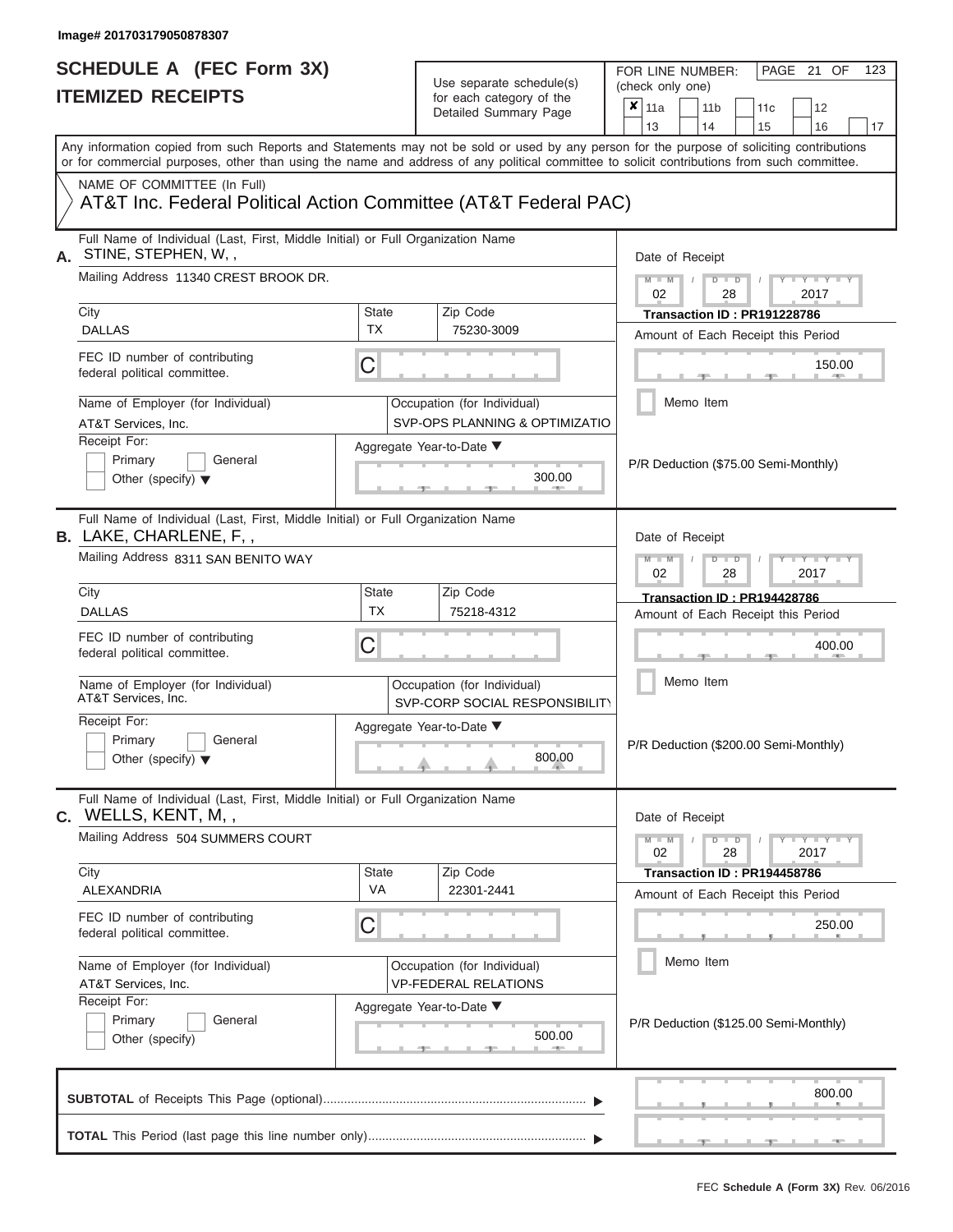FOR LINE NUMBER:<br>(check only one)

PAGE 22 OF 123

| IIEMIZED KEUEIPIS                                                                                                 |                                    | for each category of the<br>Detailed Summary Page                  | ×<br>11a<br>12<br>11 <sub>b</sub><br>11 <sub>c</sub>                                                                                                                    |  |  |
|-------------------------------------------------------------------------------------------------------------------|------------------------------------|--------------------------------------------------------------------|-------------------------------------------------------------------------------------------------------------------------------------------------------------------------|--|--|
|                                                                                                                   |                                    |                                                                    | 13<br>14<br>15<br>16<br>17<br>Any information copied from such Reports and Statements may not be sold or used by any person for the purpose of soliciting contributions |  |  |
|                                                                                                                   |                                    |                                                                    | or for commercial purposes, other than using the name and address of any political committee to solicit contributions from such committee.                              |  |  |
| NAME OF COMMITTEE (In Full)<br>AT&T Inc. Federal Political Action Committee (AT&T Federal PAC)                    |                                    |                                                                    |                                                                                                                                                                         |  |  |
| Full Name of Individual (Last, First, Middle Initial) or Full Organization Name<br>JENSEN, RUSSELL, , ,<br>А.     | Date of Receipt                    |                                                                    |                                                                                                                                                                         |  |  |
| Mailing Address 4288 GEORGIAN TRAIL                                                                               |                                    |                                                                    | $M - M$<br>$D$ $\Box$ $D$<br>$T - Y - T - Y - T - Y$<br>02<br>28<br>2017                                                                                                |  |  |
| City<br><b>FRISCO</b>                                                                                             | State<br><b>TX</b>                 | Zip Code<br>75033-0139                                             | Transaction ID: PR194938786                                                                                                                                             |  |  |
|                                                                                                                   |                                    |                                                                    | Amount of Each Receipt this Period                                                                                                                                      |  |  |
| FEC ID number of contributing<br>federal political committee.                                                     | $\mathsf C$                        |                                                                    | 150.00                                                                                                                                                                  |  |  |
| Name of Employer (for Individual)<br>AT&T Services, Inc.                                                          |                                    | Occupation (for Individual)<br><b>VP-ASSOCIATE GENERAL COUNSEL</b> | Memo Item                                                                                                                                                               |  |  |
| Receipt For:<br>Primary<br>General<br>Other (specify) $\blacktriangledown$                                        | Aggregate Year-to-Date ▼<br>300.00 | P/R Deduction (\$75.00 Semi-Monthly)                               |                                                                                                                                                                         |  |  |
| Full Name of Individual (Last, First, Middle Initial) or Full Organization Name<br><b>B.</b> MCKONE, TIMOTHY, P,, |                                    |                                                                    | Date of Receipt                                                                                                                                                         |  |  |
| <b>COURT</b>                                                                                                      | Mailing Address 9421 FERRY LANDING |                                                                    |                                                                                                                                                                         |  |  |
| City                                                                                                              | <b>State</b>                       | Zip Code                                                           | Transaction ID: PR195798786                                                                                                                                             |  |  |
| ALEXANDRIA                                                                                                        | VA                                 | 22309-3162                                                         | Amount of Each Receipt this Period                                                                                                                                      |  |  |
| FEC ID number of contributing<br>federal political committee.                                                     | C                                  |                                                                    | 250.00                                                                                                                                                                  |  |  |
| Name of Employer (for Individual)<br>AT&T Services, Inc.                                                          |                                    | Occupation (for Individual)<br><b>EVP-FEDERAL RELATIONS</b>        | Memo Item                                                                                                                                                               |  |  |
| Receipt For:<br>Primary<br>General<br>Other (specify) $\blacktriangledown$                                        |                                    | Aggregate Year-to-Date ▼<br>500.00                                 | P/R Deduction (\$125.00 Semi-Monthly)                                                                                                                                   |  |  |
| Full Name of Individual (Last, First, Middle Initial) or Full Organization Name<br><b>c.</b> BASS, ROBERT, , ,    |                                    |                                                                    | Date of Receipt                                                                                                                                                         |  |  |
| Mailing Address 11793 163RD PL NE                                                                                 |                                    |                                                                    | $Y - Y - Y - Y - I - Y$<br>$M - M$<br>$D$ $D$<br>$\sqrt{2}$<br>02<br>28<br>2017                                                                                         |  |  |
| City                                                                                                              | State                              | Zip Code                                                           | Transaction ID: PR196708786                                                                                                                                             |  |  |
| <b>REDMOND</b>                                                                                                    | <b>WA</b>                          | 98052-2395                                                         | Amount of Each Receipt this Period                                                                                                                                      |  |  |
| FEC ID number of contributing<br>federal political committee.                                                     | C                                  |                                                                    | 165.00                                                                                                                                                                  |  |  |
| Name of Employer (for Individual)<br>AT&T Services, Inc.                                                          |                                    | Occupation (for Individual)<br>AVP EXTERNAL AFFAIRS/REGULATO       | Memo Item                                                                                                                                                               |  |  |
| Receipt For:<br>Primary<br>General<br>Other (specify)                                                             |                                    | Aggregate Year-to-Date ▼<br>330.00                                 | P/R Deduction (\$82.50 Semi-Monthly)                                                                                                                                    |  |  |
|                                                                                                                   |                                    |                                                                    | 565.00                                                                                                                                                                  |  |  |
|                                                                                                                   |                                    |                                                                    |                                                                                                                                                                         |  |  |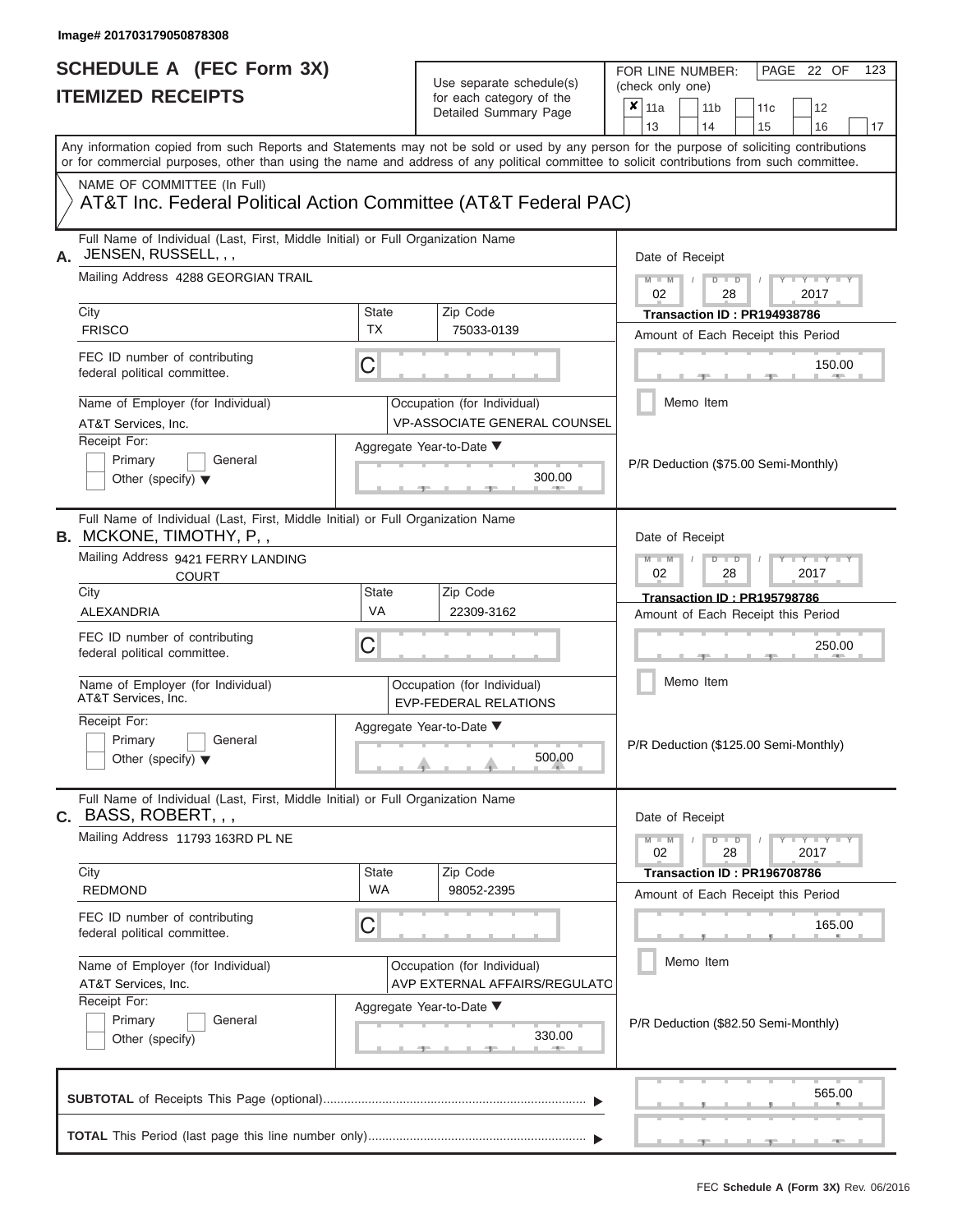FOR LINE NUMBER:<br>(check only one)

PAGE 23 OF 123

|    | IIEMIZED REGEIPIJ                                                                                                                          |                    | for each category of the<br>Detailed Summary Page           | ×<br>11a<br>11 <sub>b</sub><br>11c<br>12                                                                                                  |  |  |  |  |  |
|----|--------------------------------------------------------------------------------------------------------------------------------------------|--------------------|-------------------------------------------------------------|-------------------------------------------------------------------------------------------------------------------------------------------|--|--|--|--|--|
|    |                                                                                                                                            |                    |                                                             | 13<br>14<br>15<br>16<br>17                                                                                                                |  |  |  |  |  |
|    | or for commercial purposes, other than using the name and address of any political committee to solicit contributions from such committee. |                    |                                                             | Any information copied from such Reports and Statements may not be sold or used by any person for the purpose of soliciting contributions |  |  |  |  |  |
|    | NAME OF COMMITTEE (In Full)<br>AT&T Inc. Federal Political Action Committee (AT&T Federal PAC)                                             |                    |                                                             |                                                                                                                                           |  |  |  |  |  |
| Α. | Full Name of Individual (Last, First, Middle Initial) or Full Organization Name<br>BLAKEMAN, MARC, D,,                                     |                    |                                                             | Date of Receipt                                                                                                                           |  |  |  |  |  |
|    | Mailing Address 5648 BAY STREET<br><b>UNIT 772</b>                                                                                         | State              | Zip Code                                                    | $M - M$<br>$D$ $\Box$ $D$<br>$-1 - Y - 1 - Y - 1 - Y$<br>02<br>28<br>2017                                                                 |  |  |  |  |  |
|    | City<br><b>EMERYVILLE</b>                                                                                                                  | CA                 | 94608-2435                                                  | Transaction ID: PR19818786<br>Amount of Each Receipt this Period                                                                          |  |  |  |  |  |
|    | FEC ID number of contributing<br>federal political committee.                                                                              | C                  |                                                             | 150.00                                                                                                                                    |  |  |  |  |  |
|    | Name of Employer (for Individual)<br>AT&T Services, Inc.                                                                                   |                    | Occupation (for Individual)<br><b>VP-EXTERNAL AFFAIRS</b>   | Memo Item                                                                                                                                 |  |  |  |  |  |
|    | Receipt For:<br>Primary<br>General<br>Other (specify) $\blacktriangledown$                                                                 |                    | Aggregate Year-to-Date ▼<br>300.00                          | P/R Deduction (\$80.00 Semi-Monthly)                                                                                                      |  |  |  |  |  |
|    | Full Name of Individual (Last, First, Middle Initial) or Full Organization Name<br><b>B.</b> Rodewald, APRIL, J,,                          |                    |                                                             | Date of Receipt                                                                                                                           |  |  |  |  |  |
|    | Mailing Address 7002 LAKEWOOD BLVD                                                                                                         |                    |                                                             | $M - M$<br>$T - Y = T - Y = T$<br>$D$ $\Box$ $D$<br>28<br>2017<br>02                                                                      |  |  |  |  |  |
|    | City<br><b>DALLAS</b>                                                                                                                      | State<br><b>TX</b> | Zip Code<br>75214-3558                                      | <b>Transaction ID: PR200538786</b><br>Amount of Each Receipt this Period                                                                  |  |  |  |  |  |
|    | FEC ID number of contributing<br>federal political committee.                                                                              | С                  |                                                             | 200.00                                                                                                                                    |  |  |  |  |  |
|    | Name of Employer (for Individual)<br>AT&T Services, Inc.                                                                                   |                    | Occupation (for Individual)<br>SVP-ASSISTANT GENERAL COUNSE | Memo Item                                                                                                                                 |  |  |  |  |  |
|    | Receipt For:<br>Primary<br>General<br>Other (specify) $\blacktriangledown$                                                                 |                    | Aggregate Year-to-Date ▼<br>400.00                          | P/R Deduction (\$50.00 Semi-Monthly)                                                                                                      |  |  |  |  |  |
|    | Full Name of Individual (Last, First, Middle Initial) or Full Organization Name<br><b>C.</b> KIRKHAM, LAURA, Z,,                           |                    |                                                             | Date of Receipt                                                                                                                           |  |  |  |  |  |
|    | Mailing Address 1310 CORBIN PLACE, NE                                                                                                      |                    |                                                             | $Y - Y - Y - Y - I - Y$<br>$M - M$<br>$D$ $\Box$ $D$<br>02<br>28<br>2017                                                                  |  |  |  |  |  |
|    | City<br><b>WASHINGTON</b>                                                                                                                  | State<br>DC        | Zip Code<br>20002-6444                                      | <b>Transaction ID: PR20059218786</b>                                                                                                      |  |  |  |  |  |
|    | FEC ID number of contributing<br>federal political committee.                                                                              | C                  |                                                             | Amount of Each Receipt this Period<br>110.00<br>. .                                                                                       |  |  |  |  |  |
|    | Name of Employer (for Individual)<br>AT&T Services, Inc.                                                                                   |                    | Occupation (for Individual)<br>AVP-FEDERAL RELATIONS        | Memo Item                                                                                                                                 |  |  |  |  |  |
|    | Receipt For:<br>Primary<br>General<br>Other (specify)                                                                                      |                    | Aggregate Year-to-Date ▼<br>220.00<br><b>Review</b>         | P/R Deduction (\$55.00 Semi-Monthly)                                                                                                      |  |  |  |  |  |
|    |                                                                                                                                            |                    |                                                             | 460.00                                                                                                                                    |  |  |  |  |  |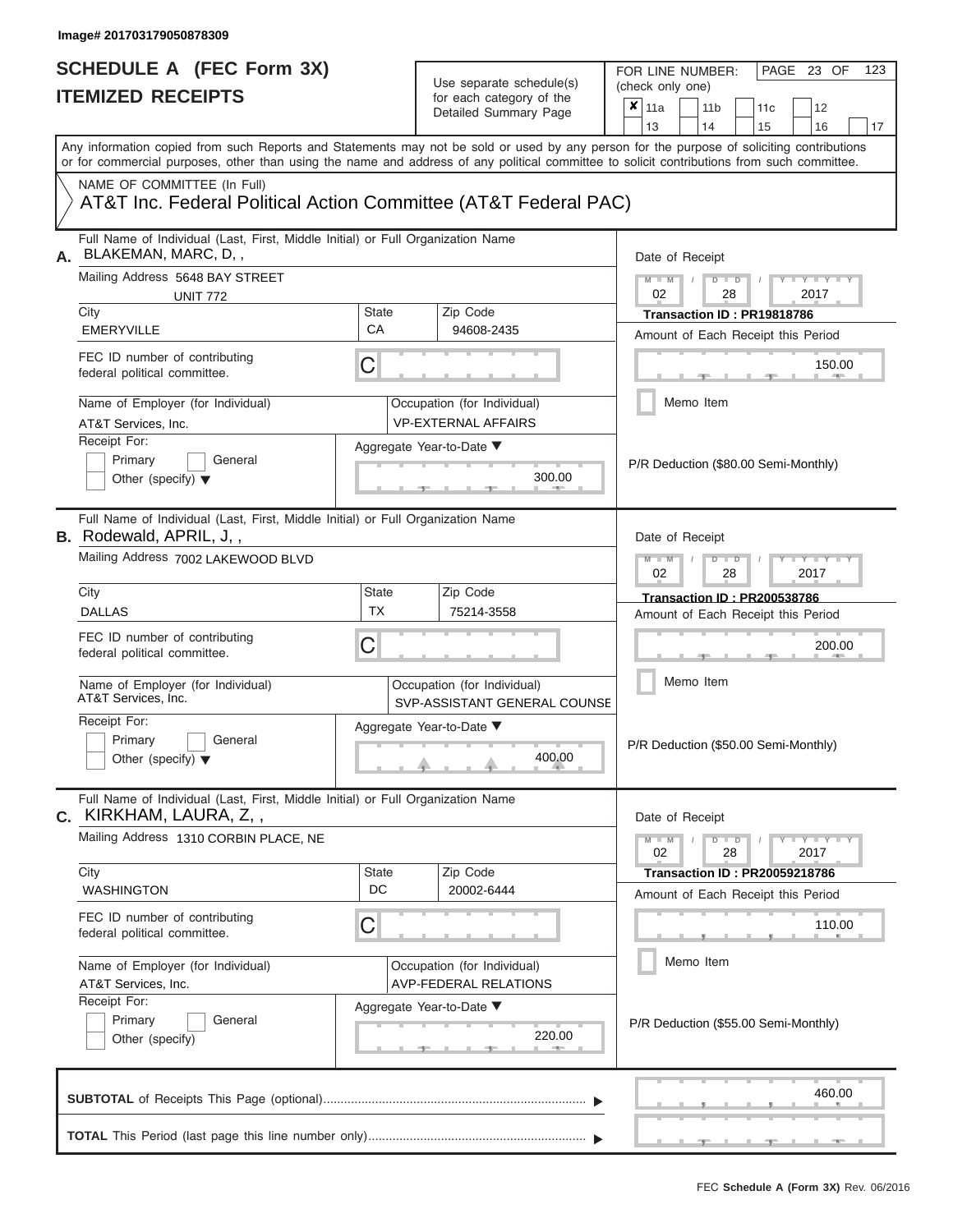| SCHEDULE A (FEC Form 3X)<br><b>ITEMIZED RECEIPTS</b>                                                                                                                                                                                                                                    |                           | Use separate schedule(s)<br>for each category of the                   | FOR LINE NUMBER:<br>PAGE 24 OF<br>123<br>(check only one)                                                                                                                                                           |
|-----------------------------------------------------------------------------------------------------------------------------------------------------------------------------------------------------------------------------------------------------------------------------------------|---------------------------|------------------------------------------------------------------------|---------------------------------------------------------------------------------------------------------------------------------------------------------------------------------------------------------------------|
|                                                                                                                                                                                                                                                                                         |                           | Detailed Summary Page                                                  | $\overline{\mathbf{x}}$   11a<br>11 <sub>b</sub><br>12<br>11 <sub>c</sub><br>13<br>14<br>15<br>16<br>17                                                                                                             |
| Any information copied from such Reports and Statements may not be sold or used by any person for the purpose of soliciting contributions<br>or for commercial purposes, other than using the name and address of any political committee to solicit contributions from such committee. |                           |                                                                        |                                                                                                                                                                                                                     |
| NAME OF COMMITTEE (In Full)<br>AT&T Inc. Federal Political Action Committee (AT&T Federal PAC)                                                                                                                                                                                          |                           |                                                                        |                                                                                                                                                                                                                     |
| Full Name of Individual (Last, First, Middle Initial) or Full Organization Name<br>STANKEY, JOHN, T,,                                                                                                                                                                                   |                           |                                                                        | Date of Receipt                                                                                                                                                                                                     |
| Mailing Address 5106 SHADYWOOD LANE                                                                                                                                                                                                                                                     |                           |                                                                        | $M - M$ /<br>$D$ $D$<br>$\frac{1}{2}$ $\frac{1}{2}$ $\frac{1}{2}$ $\frac{1}{2}$ $\frac{1}{2}$ $\frac{1}{2}$ $\frac{1}{2}$ $\frac{1}{2}$ $\frac{1}{2}$ $\frac{1}{2}$ $\frac{1}{2}$ $\frac{1}{2}$<br>02<br>2017<br>28 |
| City<br><b>DALLAS</b>                                                                                                                                                                                                                                                                   | State<br><b>TX</b>        | Zip Code<br>75209-2206                                                 | Transaction ID: PR201378786<br>Amount of Each Receipt this Period                                                                                                                                                   |
| FEC ID number of contributing<br>federal political committee.                                                                                                                                                                                                                           | C                         |                                                                        | 300.00<br><b>Britannia</b>                                                                                                                                                                                          |
| Name of Employer (for Individual)<br>AT&T Services, Inc.                                                                                                                                                                                                                                |                           | Occupation (for Individual)<br><b>CEO-AT&amp;T ENTERTAINMENT GROUF</b> | Memo Item                                                                                                                                                                                                           |
| Receipt For:<br>Primary<br>General<br>Other (specify) $\blacktriangledown$                                                                                                                                                                                                              |                           | Aggregate Year-to-Date ▼<br>600.00                                     | P/R Deduction (\$150.00 Semi-Monthly)                                                                                                                                                                               |
| Full Name of Individual (Last, First, Middle Initial) or Full Organization Name<br><b>B.</b> BURNS, BRADFORD, D,,                                                                                                                                                                       |                           |                                                                        | Date of Receipt                                                                                                                                                                                                     |
| Mailing Address 3417 CENTENARY AVE                                                                                                                                                                                                                                                      |                           |                                                                        | $M - M$<br>$D$ $D$<br>$+Y+Y+Y$<br>02<br>2017<br>28                                                                                                                                                                  |
| City<br><b>DALLAS</b>                                                                                                                                                                                                                                                                   | <b>State</b><br><b>TX</b> | Zip Code<br>75225-4851                                                 | <b>Transaction ID: PR20326888786</b><br>Amount of Each Receipt this Period                                                                                                                                          |
| FEC ID number of contributing<br>federal political committee.                                                                                                                                                                                                                           | C                         |                                                                        | 200.00                                                                                                                                                                                                              |
| Name of Employer (for Individual)<br>AT&T Services, Inc.                                                                                                                                                                                                                                |                           | Occupation (for Individual)<br>SVP-GLOBAL MEDIA RELATIONS              | Memo Item                                                                                                                                                                                                           |
| Receipt For:<br>Primary<br>General<br>Other (specify) $\blacktriangledown$                                                                                                                                                                                                              |                           | Aggregate Year-to-Date ▼<br>400.00                                     | P/R Deduction (\$100.00 Semi-Monthly)                                                                                                                                                                               |
| Full Name of Individual (Last, First, Middle Initial) or Full Organization Name<br><b>C.</b> WRIGHT, MARK, A,,                                                                                                                                                                          |                           |                                                                        | Date of Receipt                                                                                                                                                                                                     |
| Mailing Address 400 NORTH ERVAY<br>APT. 204<br>City                                                                                                                                                                                                                                     | <b>State</b>              | Zip Code                                                               | $M - M$<br>$D$ $D$<br>$Y - Y - Y - Y - Y$<br>28<br>2017<br>02<br><b>Transaction ID: PR20477578786</b>                                                                                                               |
| <b>DALLAS</b>                                                                                                                                                                                                                                                                           | <b>TX</b>                 | 75201-3117                                                             | Amount of Each Receipt this Period                                                                                                                                                                                  |
| FEC ID number of contributing<br>federal political committee.                                                                                                                                                                                                                           | C                         |                                                                        | 110.00                                                                                                                                                                                                              |
| Name of Employer (for Individual)<br>AT&T Services, Inc.                                                                                                                                                                                                                                |                           | Occupation (for Individual)<br><b>VP-MEDIA SERVICES AND SPONSOR</b>    | Memo Item                                                                                                                                                                                                           |
| Receipt For:<br>Primary<br>General<br>Other (specify)                                                                                                                                                                                                                                   |                           | Aggregate Year-to-Date ▼<br>220.00                                     | P/R Deduction (\$55.00 Semi-Monthly)                                                                                                                                                                                |
|                                                                                                                                                                                                                                                                                         |                           |                                                                        | 610.00                                                                                                                                                                                                              |
|                                                                                                                                                                                                                                                                                         |                           |                                                                        |                                                                                                                                                                                                                     |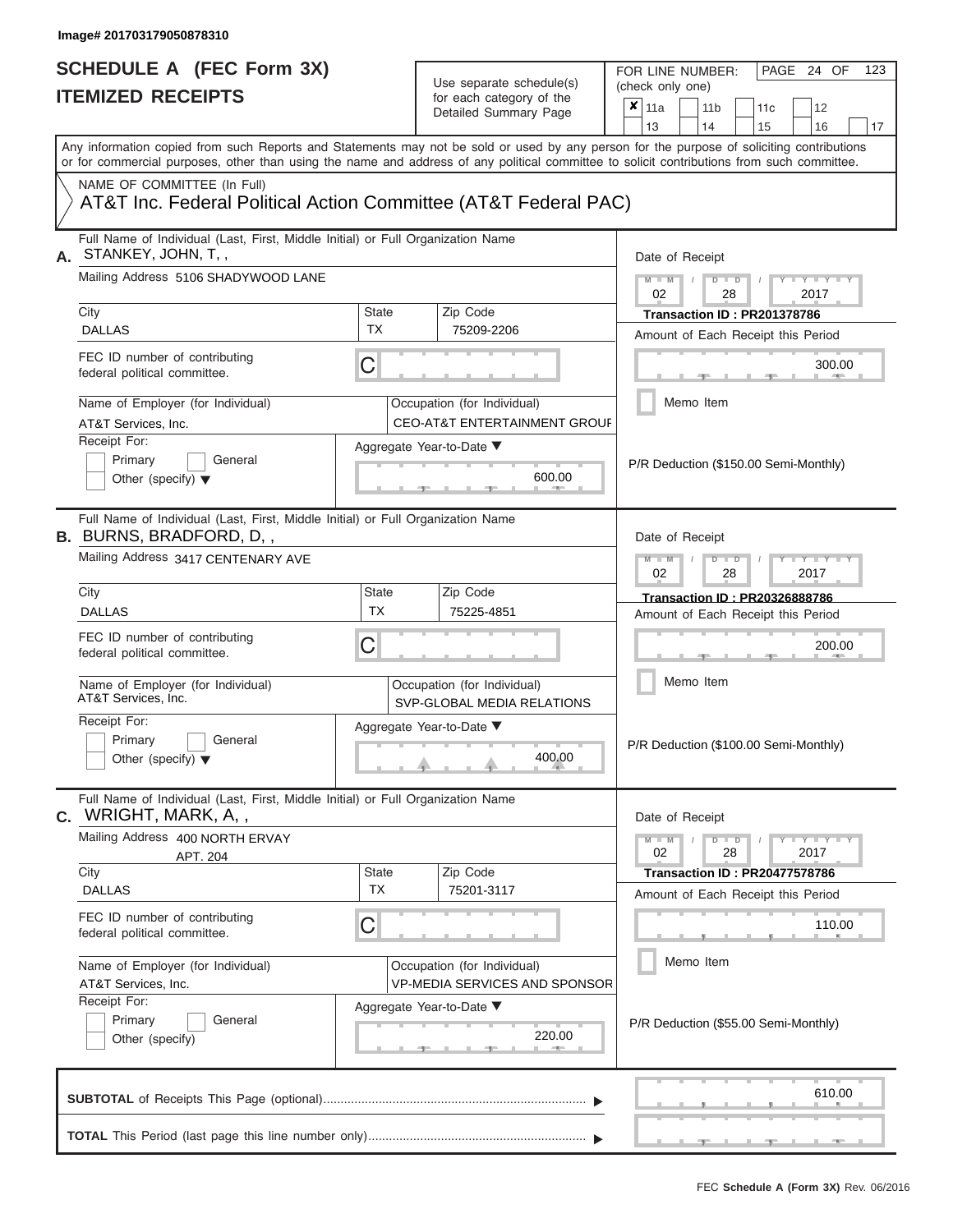FOR LINE NUMBER:<br>(check only one)

PAGE 25 OF 123

|    | IIEMIZEV REVEIFIJ                                                                                                                                                                                                                                                                       |                           | for each category of the<br>Detailed Summary Page       |                                                               | ×                           | 11a             |  | 11 <sub>b</sub> |                      | 11 <sub>c</sub>                       | 12                                    |    |  |  |  |
|----|-----------------------------------------------------------------------------------------------------------------------------------------------------------------------------------------------------------------------------------------------------------------------------------------|---------------------------|---------------------------------------------------------|---------------------------------------------------------------|-----------------------------|-----------------|--|-----------------|----------------------|---------------------------------------|---------------------------------------|----|--|--|--|
|    |                                                                                                                                                                                                                                                                                         |                           |                                                         |                                                               |                             | 13              |  | 14              |                      | 15                                    | 16                                    | 17 |  |  |  |
|    | Any information copied from such Reports and Statements may not be sold or used by any person for the purpose of soliciting contributions<br>or for commercial purposes, other than using the name and address of any political committee to solicit contributions from such committee. |                           |                                                         |                                                               |                             |                 |  |                 |                      |                                       |                                       |    |  |  |  |
|    | NAME OF COMMITTEE (In Full)<br>AT&T Inc. Federal Political Action Committee (AT&T Federal PAC)                                                                                                                                                                                          |                           |                                                         |                                                               |                             |                 |  |                 |                      |                                       |                                       |    |  |  |  |
| А. | Full Name of Individual (Last, First, Middle Initial) or Full Organization Name<br>MCATEE, DAVID, R,,                                                                                                                                                                                   |                           |                                                         |                                                               |                             | Date of Receipt |  |                 |                      |                                       |                                       |    |  |  |  |
|    | Mailing Address 6824 LUPTON DRIVE                                                                                                                                                                                                                                                       |                           |                                                         |                                                               |                             | $M - M$<br>02   |  |                 | $D$ $D$<br>28        |                                       | $Y = Y =$<br>2017                     |    |  |  |  |
|    | City                                                                                                                                                                                                                                                                                    | <b>State</b><br><b>TX</b> | Zip Code                                                |                                                               |                             |                 |  |                 |                      |                                       | <b>Transaction ID: PR20624888786</b>  |    |  |  |  |
|    | <b>DALLAS</b>                                                                                                                                                                                                                                                                           |                           | 75225-2722                                              |                                                               |                             |                 |  |                 |                      |                                       | Amount of Each Receipt this Period    |    |  |  |  |
|    | FEC ID number of contributing<br>federal political committee.                                                                                                                                                                                                                           | C                         |                                                         |                                                               | 200.00                      |                 |  |                 |                      |                                       |                                       |    |  |  |  |
|    | Name of Employer (for Individual)<br>AT&T Management Services, L.P.                                                                                                                                                                                                                     |                           | Occupation (for Individual)<br>SEVP AND GENERAL COUNSEL |                                                               |                             |                 |  | Memo Item       |                      |                                       |                                       |    |  |  |  |
|    | Receipt For:                                                                                                                                                                                                                                                                            |                           | Aggregate Year-to-Date ▼                                |                                                               |                             |                 |  |                 |                      |                                       |                                       |    |  |  |  |
|    | Primary<br>General<br>Other (specify) $\blacktriangledown$                                                                                                                                                                                                                              |                           | 400.00                                                  |                                                               |                             |                 |  |                 |                      |                                       | P/R Deduction (\$100.00 Semi-Monthly) |    |  |  |  |
|    | Full Name of Individual (Last, First, Middle Initial) or Full Organization Name<br><b>B.</b> CLARK, VINISHA, , ,                                                                                                                                                                        |                           |                                                         |                                                               |                             | Date of Receipt |  |                 |                      |                                       |                                       |    |  |  |  |
|    | Mailing Address 466 CRABTREE COURT                                                                                                                                                                                                                                                      |                           |                                                         | $M - M$<br>$T - Y = T - Y = T$<br>$D$ $D$<br>02<br>28<br>2017 |                             |                 |  |                 |                      |                                       |                                       |    |  |  |  |
|    | City                                                                                                                                                                                                                                                                                    | State                     | Zip Code<br>63119-4922                                  |                                                               | Transaction ID: PR207838786 |                 |  |                 |                      |                                       |                                       |    |  |  |  |
|    | <b>WEBSTER GROVES</b>                                                                                                                                                                                                                                                                   | <b>MO</b>                 |                                                         |                                                               |                             |                 |  |                 |                      | Amount of Each Receipt this Period    |                                       |    |  |  |  |
|    | FEC ID number of contributing<br>federal political committee.                                                                                                                                                                                                                           | С                         |                                                         |                                                               |                             |                 |  | 150.00          |                      |                                       |                                       |    |  |  |  |
|    | Name of Employer (for Individual)<br>AT&T Services, Inc.                                                                                                                                                                                                                                |                           | Occupation (for Individual)<br><b>VP-OPERATIONS</b>     |                                                               | Memo Item                   |                 |  |                 |                      |                                       |                                       |    |  |  |  |
|    | Receipt For:<br>Primary<br>General<br>Other (specify) $\blacktriangledown$                                                                                                                                                                                                              | Aggregate Year-to-Date ▼  |                                                         |                                                               |                             |                 |  |                 |                      | P/R Deduction (\$100.00 Semi-Monthly) |                                       |    |  |  |  |
|    | Full Name of Individual (Last, First, Middle Initial) or Full Organization Name<br>C. SHORENSTEIN, MARISSA, , ,                                                                                                                                                                         |                           |                                                         |                                                               |                             | Date of Receipt |  |                 |                      |                                       |                                       |    |  |  |  |
|    | Mailing Address 150 COLUMBUS AVENUE<br><b>APT. 19F</b>                                                                                                                                                                                                                                  |                           |                                                         |                                                               |                             | $M - M$<br>02   |  |                 | $D$ $\Box$ $D$<br>28 |                                       | $Y - Y - Y - Y - I - Y$<br>2017       |    |  |  |  |
|    | City                                                                                                                                                                                                                                                                                    | <b>State</b><br><b>NY</b> | Zip Code                                                |                                                               |                             |                 |  |                 |                      |                                       | <b>Transaction ID: PR21075388786</b>  |    |  |  |  |
|    | <b>NEW YORK</b>                                                                                                                                                                                                                                                                         |                           | 10023-5969                                              |                                                               |                             |                 |  |                 |                      |                                       | Amount of Each Receipt this Period    |    |  |  |  |
|    | FEC ID number of contributing<br>federal political committee.                                                                                                                                                                                                                           | C                         |                                                         |                                                               |                             |                 |  |                 |                      |                                       | 200.00                                |    |  |  |  |
|    | Name of Employer (for Individual)                                                                                                                                                                                                                                                       |                           | Occupation (for Individual)                             |                                                               |                             |                 |  | Memo Item       |                      |                                       |                                       |    |  |  |  |
|    | AT&T Services, Inc.                                                                                                                                                                                                                                                                     |                           | PRESIDENT OF A STATE                                    |                                                               |                             |                 |  |                 |                      |                                       |                                       |    |  |  |  |
|    | Receipt For:<br>Primary<br>General<br>Other (specify)                                                                                                                                                                                                                                   |                           | Aggregate Year-to-Date ▼<br>393.75                      |                                                               |                             |                 |  |                 |                      |                                       | P/R Deduction (\$100.00 Semi-Monthly) |    |  |  |  |
|    |                                                                                                                                                                                                                                                                                         |                           |                                                         |                                                               |                             |                 |  |                 |                      |                                       | 550.00                                |    |  |  |  |
|    |                                                                                                                                                                                                                                                                                         |                           |                                                         |                                                               |                             |                 |  |                 |                      |                                       |                                       |    |  |  |  |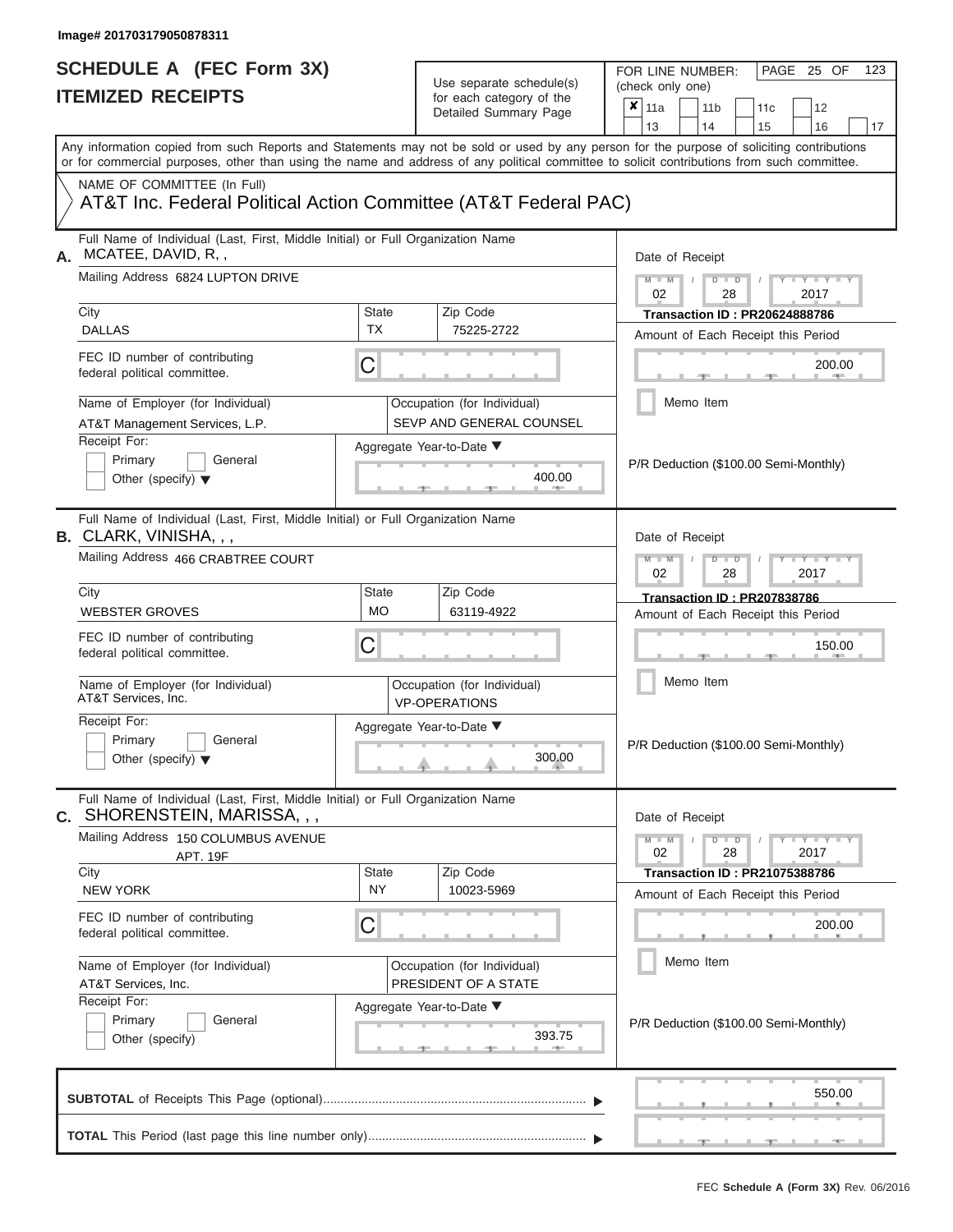# Use separate schedule(s)

| SCHEDULE A (FEC Form 3X)<br><b>ITEMIZED RECEIPTS</b>                                                                                       |                    | Use separate schedule(s)<br>for each category of the<br>Detailed Summary Page |                                                                                           |  |  |  |
|--------------------------------------------------------------------------------------------------------------------------------------------|--------------------|-------------------------------------------------------------------------------|-------------------------------------------------------------------------------------------|--|--|--|
| Any information copied from such Reports and Statements may not be sold or used by any person for the purpose of soliciting contributions  |                    |                                                                               | 13<br>14<br>15<br>16<br>17                                                                |  |  |  |
| or for commercial purposes, other than using the name and address of any political committee to solicit contributions from such committee. |                    |                                                                               |                                                                                           |  |  |  |
| NAME OF COMMITTEE (In Full)<br>AT&T Inc. Federal Political Action Committee (AT&T Federal PAC)                                             |                    |                                                                               |                                                                                           |  |  |  |
| Full Name of Individual (Last, First, Middle Initial) or Full Organization Name<br>PARATORE, ELISKA, M,,<br>Α.                             |                    |                                                                               | Date of Receipt                                                                           |  |  |  |
| Mailing Address 267 RIDGE POINT CIRCLE<br>City                                                                                             | State              | Zip Code                                                                      | $M - M$ /<br>$D$ $D$<br>Y TY T<br>02<br>28<br>2017<br><b>Transaction ID: PR2138058786</b> |  |  |  |
| <b>HEATH</b>                                                                                                                               | <b>TX</b>          | 75126-5351                                                                    | Amount of Each Receipt this Period                                                        |  |  |  |
| FEC ID number of contributing<br>federal political committee.                                                                              | C                  |                                                                               | 182.00<br><b>British Allen</b>                                                            |  |  |  |
| Name of Employer (for Individual)<br>AT&T Services, Inc.                                                                                   |                    | Occupation (for Individual)<br><b>VP-WORKFORCE TRANSFORMATION</b>             | Memo Item                                                                                 |  |  |  |
| Receipt For:<br>Primary<br>General<br>Other (specify) $\blacktriangledown$                                                                 |                    | Aggregate Year-to-Date ▼<br>364.00                                            | P/R Deduction (\$96.00 Semi-Monthly)                                                      |  |  |  |
| Full Name of Individual (Last, First, Middle Initial) or Full Organization Name<br><b>B.</b> WADE, JAMES, R,,                              |                    |                                                                               | Date of Receipt                                                                           |  |  |  |
| Mailing Address 11306 HUNT FARM LANE                                                                                                       |                    |                                                                               | $M - M$<br>$D$ $D$<br>$T - Y = T - Y = T$<br>2017<br>02<br>28                             |  |  |  |
| City<br><b>OAKTON</b>                                                                                                                      | <b>State</b><br>VA | Zip Code<br>22124-1201                                                        | <b>Transaction ID: PR21634758786</b><br>Amount of Each Receipt this Period                |  |  |  |
| FEC ID number of contributing<br>federal political committee.                                                                              | C                  |                                                                               | 150.00                                                                                    |  |  |  |
| Name of Employer (for Individual)<br>AT&T Services, Inc.                                                                                   |                    | Occupation (for Individual)<br><b>VP-ASSOCIATE GENERAL COUNSEL</b>            | Memo Item                                                                                 |  |  |  |
| Receipt For:<br>Primary<br>General<br>Other (specify) $\blacktriangledown$                                                                 |                    | Aggregate Year-to-Date ▼<br>300.00                                            | P/R Deduction (\$75.00 Semi-Monthly)                                                      |  |  |  |
| Full Name of Individual (Last, First, Middle Initial) or Full Organization Name<br>C. LA SCHIAZZA, PAUL, V,,                               |                    |                                                                               | Date of Receipt                                                                           |  |  |  |
| Mailing Address 7217 PASADENA GLEN<br>City                                                                                                 | <b>State</b>       | Zip Code                                                                      | $M - M$<br>$D$ $D$<br>Y - Y - Y - Y<br>02<br>28<br>2017                                   |  |  |  |
| LAKEWOOD RANCH                                                                                                                             | FL.                | 34202-5010                                                                    | Transaction ID: PR216958786<br>Amount of Each Receipt this Period                         |  |  |  |
| FEC ID number of contributing<br>federal political committee.                                                                              | C                  |                                                                               | 270.00                                                                                    |  |  |  |
| Name of Employer (for Individual)<br>AT&T Services, Inc.                                                                                   |                    | Occupation (for Individual)<br>PRESIDENT-STATE                                | Memo Item                                                                                 |  |  |  |
| Receipt For:<br>Primary<br>General<br>Other (specify)                                                                                      |                    | Aggregate Year-to-Date ▼<br>540.00                                            | P/R Deduction (\$142.00 Semi-Monthly)                                                     |  |  |  |
|                                                                                                                                            |                    |                                                                               | 602.00                                                                                    |  |  |  |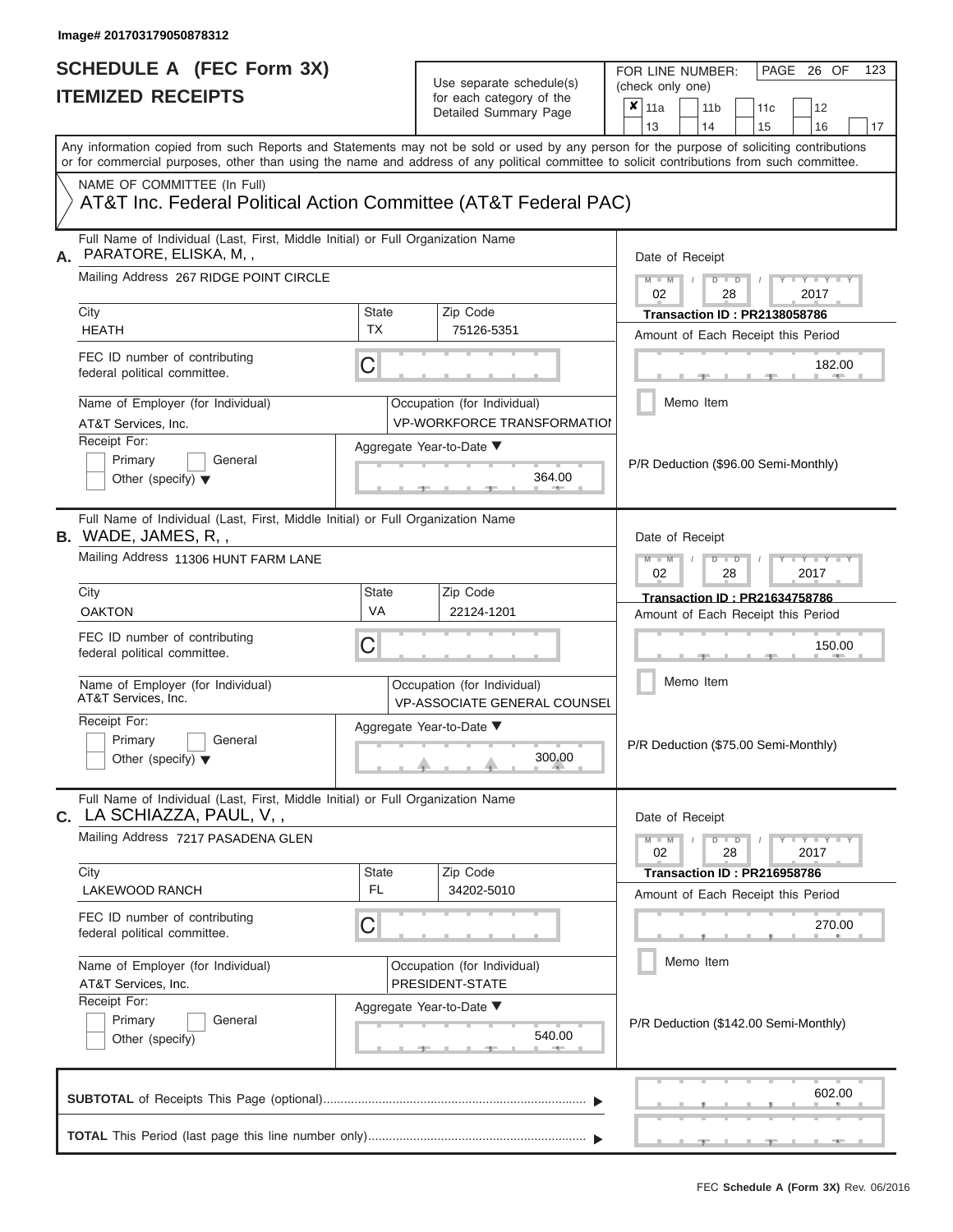| SCHEDULE A (FEC Form 3X)<br><b>ITEMIZED RECEIPTS</b>                                                                                                                                                                                                                                    |                           | Use separate schedule(s)<br>for each category of the                | FOR LINE NUMBER:<br>PAGE 27 OF<br>123<br>(check only one)<br>×<br>11a<br>11 <sub>b</sub><br>12<br>11 <sub>c</sub>                                                                                                                                                                                                                                                                                                                                                                                             |
|-----------------------------------------------------------------------------------------------------------------------------------------------------------------------------------------------------------------------------------------------------------------------------------------|---------------------------|---------------------------------------------------------------------|---------------------------------------------------------------------------------------------------------------------------------------------------------------------------------------------------------------------------------------------------------------------------------------------------------------------------------------------------------------------------------------------------------------------------------------------------------------------------------------------------------------|
|                                                                                                                                                                                                                                                                                         |                           | Detailed Summary Page                                               | 13<br>14<br>15<br>16<br>17                                                                                                                                                                                                                                                                                                                                                                                                                                                                                    |
| Any information copied from such Reports and Statements may not be sold or used by any person for the purpose of soliciting contributions<br>or for commercial purposes, other than using the name and address of any political committee to solicit contributions from such committee. |                           |                                                                     |                                                                                                                                                                                                                                                                                                                                                                                                                                                                                                               |
| NAME OF COMMITTEE (In Full)<br>AT&T Inc. Federal Political Action Committee (AT&T Federal PAC)                                                                                                                                                                                          |                           |                                                                     |                                                                                                                                                                                                                                                                                                                                                                                                                                                                                                               |
| Full Name of Individual (Last, First, Middle Initial) or Full Organization Name<br>SMITH, CHRISTOPHER, L,,                                                                                                                                                                              |                           |                                                                     | Date of Receipt                                                                                                                                                                                                                                                                                                                                                                                                                                                                                               |
| Mailing Address 1947 N. UHLE ST.<br>APARTMENT 1009                                                                                                                                                                                                                                      |                           |                                                                     | $M - M$ /<br>$D$ $D$<br>$\begin{array}{c c c c c c} \hline \multicolumn{3}{c }{\mathsf{I}} & \multicolumn{3}{c}{\mathsf{Y}} & \multicolumn{3}{c}{\mathsf{I}} & \multicolumn{3}{c}{\mathsf{Y}} & \multicolumn{3}{c}{\mathsf{I}} & \multicolumn{3}{c}{\mathsf{Y}} & \multicolumn{3}{c}{\mathsf{I}} & \multicolumn{3}{c}{\mathsf{Y}} & \multicolumn{3}{c}{\mathsf{I}} & \multicolumn{3}{c}{\mathsf{Y}} & \multicolumn{3}{c}{\mathsf{I}} & \multicolumn{3}{c}{\mathsf{Y}} & \multicolumn{3}{$<br>02<br>28<br>2017 |
| City<br><b>ARLINGTON</b>                                                                                                                                                                                                                                                                | <b>State</b><br>VA        | Zip Code<br>22201-3582                                              | <b>Transaction ID: PR21856198786</b><br>Amount of Each Receipt this Period                                                                                                                                                                                                                                                                                                                                                                                                                                    |
| FEC ID number of contributing<br>federal political committee.                                                                                                                                                                                                                           | C                         |                                                                     | 200.00<br><b>CONTRACTOR</b>                                                                                                                                                                                                                                                                                                                                                                                                                                                                                   |
| Name of Employer (for Individual)<br>AT&T Services, Inc.                                                                                                                                                                                                                                |                           | Occupation (for Individual)<br>VP-TECHNOLOGY, GLOBOL BUS-PUI        | Memo Item                                                                                                                                                                                                                                                                                                                                                                                                                                                                                                     |
| Receipt For:<br>Primary<br>General<br>Other (specify) $\blacktriangledown$                                                                                                                                                                                                              |                           | Aggregate Year-to-Date ▼<br>400.00                                  | P/R Deduction (\$100.00 Semi-Monthly)                                                                                                                                                                                                                                                                                                                                                                                                                                                                         |
| Full Name of Individual (Last, First, Middle Initial) or Full Organization Name<br><b>B.</b> GUY, DARRELL, L,,<br>Mailing Address 210 N. ADDISON 206                                                                                                                                    |                           |                                                                     | Date of Receipt<br>$M - M$<br>$D$ $\Box$ $D$<br>$+Y + Y + Y$                                                                                                                                                                                                                                                                                                                                                                                                                                                  |
|                                                                                                                                                                                                                                                                                         |                           |                                                                     | 2017<br>02<br>28                                                                                                                                                                                                                                                                                                                                                                                                                                                                                              |
| City<br><b>ELMHURST</b>                                                                                                                                                                                                                                                                 | <b>State</b><br>IL        | Zip Code<br>60126-2450                                              | <b>Transaction ID: PR2309228786</b><br>Amount of Each Receipt this Period                                                                                                                                                                                                                                                                                                                                                                                                                                     |
| FEC ID number of contributing<br>federal political committee.                                                                                                                                                                                                                           | C                         |                                                                     | 150.00                                                                                                                                                                                                                                                                                                                                                                                                                                                                                                        |
| Name of Employer (for Individual)<br>AT&T Services, Inc.                                                                                                                                                                                                                                |                           | Occupation (for Individual)<br><b>VP-REGULATORY LEGISLATIVE ATT</b> | Memo Item                                                                                                                                                                                                                                                                                                                                                                                                                                                                                                     |
| Receipt For:<br>Primary<br>General<br>Other (specify) $\blacktriangledown$                                                                                                                                                                                                              |                           | Aggregate Year-to-Date ▼<br>300.00                                  | P/R Deduction (\$75.00 Semi-Monthly)                                                                                                                                                                                                                                                                                                                                                                                                                                                                          |
| Full Name of Individual (Last, First, Middle Initial) or Full Organization Name<br>C. BIRY, JENNIFER, S,,                                                                                                                                                                               |                           |                                                                     | Date of Receipt                                                                                                                                                                                                                                                                                                                                                                                                                                                                                               |
| Mailing Address 8548 SAN FERNANDO WAY                                                                                                                                                                                                                                                   |                           |                                                                     | $M - M$<br>$D$ $D$<br>$-1 - Y - 1 - Y - 1 - Y$<br>02<br>28<br>2017                                                                                                                                                                                                                                                                                                                                                                                                                                            |
| City<br><b>DALLAS</b>                                                                                                                                                                                                                                                                   | <b>State</b><br><b>TX</b> | Zip Code<br>75218-4305                                              | Transaction ID: PR2365418786<br>Amount of Each Receipt this Period                                                                                                                                                                                                                                                                                                                                                                                                                                            |
| FEC ID number of contributing<br>federal political committee.                                                                                                                                                                                                                           | C                         |                                                                     | 200.00                                                                                                                                                                                                                                                                                                                                                                                                                                                                                                        |
| Name of Employer (for Individual)<br>AT&T Services, Inc.                                                                                                                                                                                                                                |                           | Occupation (for Individual)<br><b>SVP-FINANCE</b>                   | Memo Item                                                                                                                                                                                                                                                                                                                                                                                                                                                                                                     |
| Receipt For:<br>Primary<br>General<br>Other (specify)                                                                                                                                                                                                                                   |                           | Aggregate Year-to-Date ▼<br>400.00<br>$-1$                          | P/R Deduction (\$100.00 Semi-Monthly)                                                                                                                                                                                                                                                                                                                                                                                                                                                                         |
|                                                                                                                                                                                                                                                                                         |                           |                                                                     | 550.00                                                                                                                                                                                                                                                                                                                                                                                                                                                                                                        |
|                                                                                                                                                                                                                                                                                         |                           |                                                                     | $-9$<br>$ -$                                                                                                                                                                                                                                                                                                                                                                                                                                                                                                  |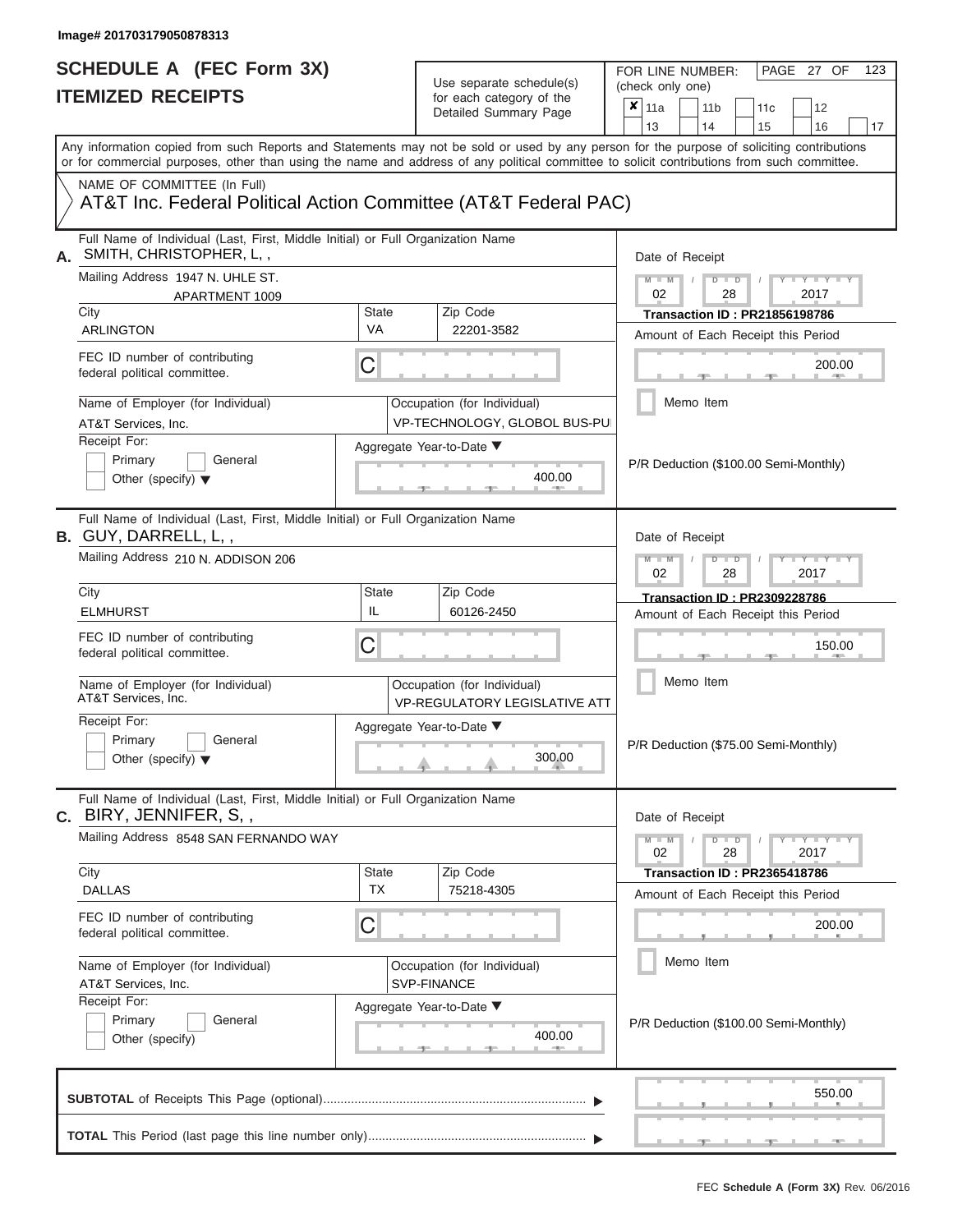| <b>ITEMIZED RECEIPTS</b><br>Any information copied from such Reports and Statements may not be sold or used by any person for the purpose of soliciting contributions<br>or for commercial purposes, other than using the name and address of any political committee to solicit contributions from such committee.<br>NAME OF COMMITTEE (In Full)<br>AT&T Inc. Federal Political Action Committee (AT&T Federal PAC) | for each category of the<br>Detailed Summary Page              | $\boldsymbol{\mathsf{x}}$<br>11a<br>11 <sub>b</sub><br>12<br>11c<br>13<br>14<br>15<br>16<br>17                                          |
|-----------------------------------------------------------------------------------------------------------------------------------------------------------------------------------------------------------------------------------------------------------------------------------------------------------------------------------------------------------------------------------------------------------------------|----------------------------------------------------------------|-----------------------------------------------------------------------------------------------------------------------------------------|
|                                                                                                                                                                                                                                                                                                                                                                                                                       |                                                                |                                                                                                                                         |
|                                                                                                                                                                                                                                                                                                                                                                                                                       |                                                                |                                                                                                                                         |
|                                                                                                                                                                                                                                                                                                                                                                                                                       |                                                                |                                                                                                                                         |
| Full Name of Individual (Last, First, Middle Initial) or Full Organization Name<br>EYER, JOSEPH, D,,<br>Α.                                                                                                                                                                                                                                                                                                            |                                                                | Date of Receipt                                                                                                                         |
| Mailing Address 3612 NEWARK ST. NW<br>City                                                                                                                                                                                                                                                                                                                                                                            | Zip Code<br>State                                              | $M - M$ /<br>$D$ $D$<br>$\mathbf{y}$ $\mathbf{y}$ $\mathbf{y}$ $\mathbf{y}$<br>02<br>28<br>2017<br><b>Transaction ID: PR24715068786</b> |
| <b>WASHINGTON</b>                                                                                                                                                                                                                                                                                                                                                                                                     | DC<br>20016-3180                                               | Amount of Each Receipt this Period                                                                                                      |
| FEC ID number of contributing<br>federal political committee.                                                                                                                                                                                                                                                                                                                                                         | C                                                              | 150.00<br><b>Contract Contract</b>                                                                                                      |
| Name of Employer (for Individual)<br>AT&T Services, Inc.                                                                                                                                                                                                                                                                                                                                                              | Occupation (for Individual)<br><b>AVP PUBLIC AFFAIRS</b>       | Memo Item                                                                                                                               |
| Receipt For:<br>Primary<br>General<br>Other (specify) $\blacktriangledown$                                                                                                                                                                                                                                                                                                                                            | Aggregate Year-to-Date ▼<br>300.00<br><b>CONTRACTOR</b>        | P/R Deduction (\$75.00 Semi-Monthly)                                                                                                    |
| Full Name of Individual (Last, First, Middle Initial) or Full Organization Name<br>B. LIVELY, JOHN, J,,<br>Mailing Address 23 HESKETH ST                                                                                                                                                                                                                                                                              |                                                                | Date of Receipt<br>$M - M$<br>$D$ $D$<br>$T - Y = T - Y = T$                                                                            |
| City                                                                                                                                                                                                                                                                                                                                                                                                                  | <b>State</b><br>Zip Code                                       | 02<br>2017<br>28<br><b>Transaction ID: PR24978408786</b>                                                                                |
| <b>CHEVY CHASE</b>                                                                                                                                                                                                                                                                                                                                                                                                    | <b>MD</b><br>20815-4224                                        | Amount of Each Receipt this Period                                                                                                      |
| FEC ID number of contributing<br>federal political committee.                                                                                                                                                                                                                                                                                                                                                         | C                                                              | 250.00                                                                                                                                  |
| Name of Employer (for Individual)<br>AT&T Services, Inc.                                                                                                                                                                                                                                                                                                                                                              | Occupation (for Individual)<br>VP-FEDERAL RELATION & DIR OF LI | Memo Item                                                                                                                               |
| Receipt For:<br>Primary<br>General<br>Other (specify) $\blacktriangledown$                                                                                                                                                                                                                                                                                                                                            | Aggregate Year-to-Date ▼<br>500.00                             | P/R Deduction (\$125.00 Semi-Monthly)                                                                                                   |
| Full Name of Individual (Last, First, Middle Initial) or Full Organization Name<br><b>C.</b> LAWSON, DAVID, L,,                                                                                                                                                                                                                                                                                                       |                                                                | Date of Receipt                                                                                                                         |
| Mailing Address 205 PARK ROAD<br>City                                                                                                                                                                                                                                                                                                                                                                                 | Zip Code<br><b>State</b>                                       | $M - M$<br>$D$ $D$<br>$Y - Y - Y - Y - Y$<br>02<br>28<br>2017                                                                           |
| ALEXANDRIA                                                                                                                                                                                                                                                                                                                                                                                                            | <b>VA</b><br>22301-2735                                        | <b>Transaction ID: PR25061118786</b><br>Amount of Each Receipt this Period                                                              |
| FEC ID number of contributing<br>federal political committee.                                                                                                                                                                                                                                                                                                                                                         | C                                                              | 200.00                                                                                                                                  |
| Name of Employer (for Individual)<br>AT&T Services, Inc.                                                                                                                                                                                                                                                                                                                                                              | Occupation (for Individual)<br>SVP-ASSISTANT GENERAL COUNSEI   | Memo Item                                                                                                                               |
| Receipt For:<br>Primary<br>General<br>Other (specify)                                                                                                                                                                                                                                                                                                                                                                 | Aggregate Year-to-Date ▼<br>400.00<br>$-1$                     | P/R Deduction (\$100.00 Semi-Monthly)                                                                                                   |
|                                                                                                                                                                                                                                                                                                                                                                                                                       |                                                                | 600.00                                                                                                                                  |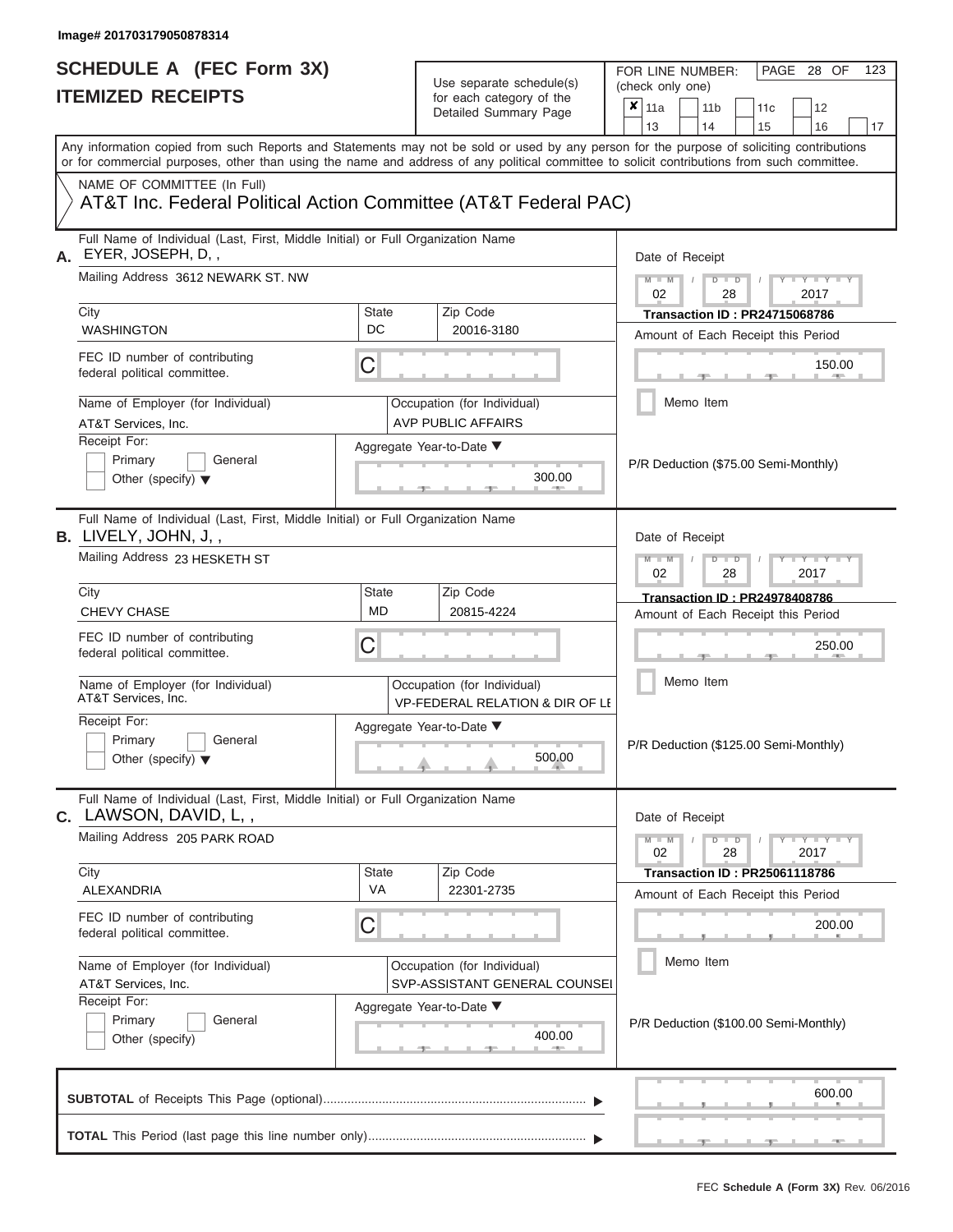FOR LINE NUMBER:<br>(check only one)

PAGE 29 OF 123

| <b>IIEMIZED REGEIPIS</b>                                                                                                                                                                                                                                                                |                                                          | for each category of the |                                                              |   |                                                                      |           | 11 <sub>b</sub>                      |                      | 11c                                   |  | 12                  |        |
|-----------------------------------------------------------------------------------------------------------------------------------------------------------------------------------------------------------------------------------------------------------------------------------------|----------------------------------------------------------|--------------------------|--------------------------------------------------------------|---|----------------------------------------------------------------------|-----------|--------------------------------------|----------------------|---------------------------------------|--|---------------------|--------|
|                                                                                                                                                                                                                                                                                         |                                                          |                          | Detailed Summary Page                                        | × | 11a<br>13                                                            |           | 14                                   |                      | 15                                    |  | 16                  | 17     |
| Any information copied from such Reports and Statements may not be sold or used by any person for the purpose of soliciting contributions<br>or for commercial purposes, other than using the name and address of any political committee to solicit contributions from such committee. |                                                          |                          |                                                              |   |                                                                      |           |                                      |                      |                                       |  |                     |        |
| NAME OF COMMITTEE (In Full)<br>AT&T Inc. Federal Political Action Committee (AT&T Federal PAC)                                                                                                                                                                                          |                                                          |                          |                                                              |   |                                                                      |           |                                      |                      |                                       |  |                     |        |
| Full Name of Individual (Last, First, Middle Initial) or Full Organization Name<br>A. YORK, DANIEL, , ,                                                                                                                                                                                 |                                                          |                          |                                                              |   | Date of Receipt                                                      |           |                                      |                      |                                       |  |                     |        |
| Mailing Address 530 DALEHURST AVE                                                                                                                                                                                                                                                       |                                                          |                          |                                                              |   | $M - M$<br>02                                                        |           |                                      | $D$ $\Box$ $D$<br>28 |                                       |  | $Y = Y$<br>2017     |        |
| City                                                                                                                                                                                                                                                                                    | <b>State</b>                                             |                          | Zip Code                                                     |   |                                                                      |           |                                      |                      | <b>Transaction ID: PR25129698786</b>  |  |                     |        |
| <b>LOS ANGELES</b>                                                                                                                                                                                                                                                                      | CA                                                       |                          | 90024-2516                                                   |   |                                                                      |           |                                      |                      | Amount of Each Receipt this Period    |  |                     |        |
| FEC ID number of contributing<br>federal political committee.                                                                                                                                                                                                                           | C                                                        |                          |                                                              |   |                                                                      |           |                                      |                      |                                       |  | 416.64              |        |
| Name of Employer (for Individual)<br>DIRECTV ENTERPRISES, LLC.                                                                                                                                                                                                                          |                                                          |                          | Occupation (for Individual)<br>EVP AND CHIEF CONTENT OFFICER |   |                                                                      | Memo Item |                                      |                      |                                       |  |                     |        |
| Receipt For:<br>Primary<br>General<br>Other (specify) $\blacktriangledown$                                                                                                                                                                                                              |                                                          |                          | Aggregate Year-to-Date ▼<br>833.28                           |   |                                                                      |           |                                      |                      | P/R Deduction (\$208.32 Semi-Monthly) |  |                     |        |
| Full Name of Individual (Last, First, Middle Initial) or Full Organization Name<br><b>B.</b> MALIT, ELAINE, R,,                                                                                                                                                                         |                                                          |                          |                                                              |   | Date of Receipt                                                      |           |                                      |                      |                                       |  |                     |        |
| Mailing Address 4101 VIA CARDELINA                                                                                                                                                                                                                                                      |                                                          |                          |                                                              |   | $M - M$<br>$T - Y = T - Y = T$<br>$D$ $\Box$ $D$<br>02<br>28<br>2017 |           |                                      |                      |                                       |  |                     |        |
| City                                                                                                                                                                                                                                                                                    | <b>State</b>                                             |                          | Zip Code                                                     |   |                                                                      |           |                                      |                      | <b>Transaction ID: PR25132418786</b>  |  |                     |        |
| <b>PALOS VERDES ESTATES</b>                                                                                                                                                                                                                                                             | CA                                                       |                          | 90274-1184                                                   |   | Amount of Each Receipt this Period                                   |           |                                      |                      |                                       |  |                     |        |
| FEC ID number of contributing<br>federal political committee.                                                                                                                                                                                                                           | С                                                        |                          |                                                              |   | 125.00                                                               |           |                                      |                      |                                       |  |                     |        |
| Name of Employer (for Individual)<br>AT&T Services, Inc.                                                                                                                                                                                                                                |                                                          |                          | Occupation (for Individual)<br>AVP PROJECT PROGRAM MGMT      |   | Memo Item                                                            |           |                                      |                      |                                       |  |                     |        |
| Receipt For:<br>Primary<br>General<br>Other (specify) $\blacktriangledown$                                                                                                                                                                                                              | Aggregate Year-to-Date ▼                                 |                          |                                                              |   |                                                                      |           | P/R Deduction (\$62.50 Semi-Monthly) |                      |                                       |  |                     |        |
| Full Name of Individual (Last, First, Middle Initial) or Full Organization Name<br>C. CASAVANT, SCOTT, D,,                                                                                                                                                                              |                                                          |                          |                                                              |   | Date of Receipt                                                      |           |                                      |                      |                                       |  |                     |        |
| Mailing Address 18929 MOONWALK COURT                                                                                                                                                                                                                                                    |                                                          |                          |                                                              |   | $M - M$<br>02                                                        |           |                                      | $D$ $\Box$ $D$<br>28 |                                       |  | $Y - Y - Y$<br>2017 |        |
| City<br><b>GERMANTOWN</b>                                                                                                                                                                                                                                                               | <b>State</b><br><b>MD</b>                                |                          | Zip Code<br>20874-6119                                       |   |                                                                      |           |                                      |                      | <b>Transaction ID: PR25139468786</b>  |  |                     |        |
|                                                                                                                                                                                                                                                                                         |                                                          |                          |                                                              |   |                                                                      |           |                                      |                      | Amount of Each Receipt this Period    |  |                     |        |
| FEC ID number of contributing<br>federal political committee.                                                                                                                                                                                                                           | С                                                        |                          |                                                              |   | 125.00                                                               |           |                                      |                      |                                       |  |                     |        |
| Name of Employer (for Individual)<br>AT&T Services, Inc.                                                                                                                                                                                                                                | Occupation (for Individual)<br>AVP NEW TECH PROD DEV ENG |                          |                                                              |   |                                                                      | Memo Item |                                      |                      |                                       |  |                     |        |
| Receipt For:<br>Primary<br>General<br>Other (specify)                                                                                                                                                                                                                                   |                                                          |                          | Aggregate Year-to-Date ▼<br>250.00<br><b>AND</b>             |   |                                                                      |           |                                      |                      | P/R Deduction (\$62.50 Semi-Monthly)  |  |                     |        |
|                                                                                                                                                                                                                                                                                         |                                                          |                          |                                                              |   |                                                                      |           |                                      |                      |                                       |  |                     | 666.64 |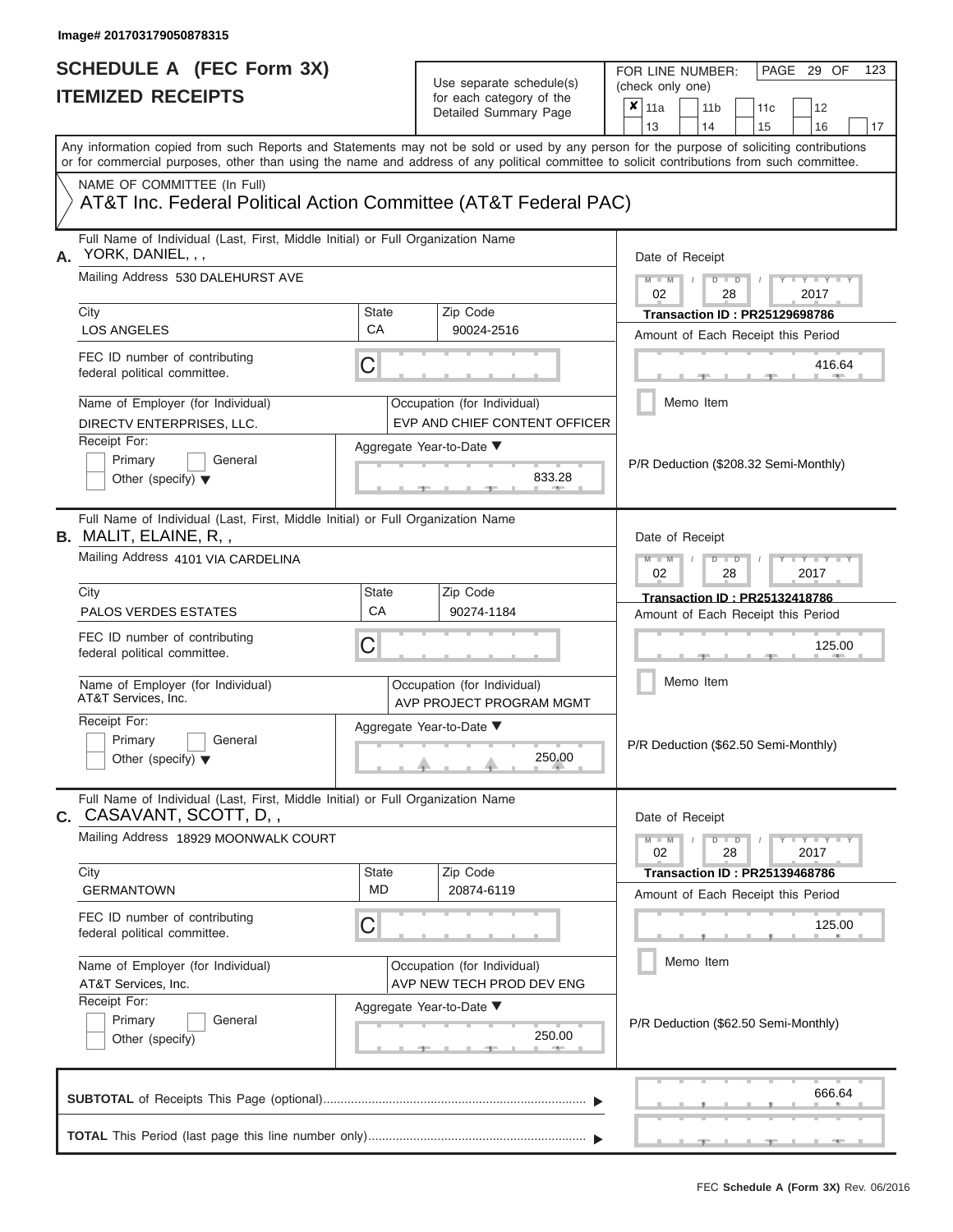|    | SCHEDULE A (FEC Form 3X)<br><b>ITEMIZED RECEIPTS</b>                                                                                                                                                                                                                                    |                          | Use separate schedule(s)<br>for each category of the<br>Detailed Summary Page                     | FOR LINE NUMBER:<br>PAGE 30 OF<br>123<br>(check only one)<br>$\overline{\mathbf{x}}$   11a<br>11 <sub>b</sub><br>12<br>11c<br>13<br>14<br>15<br>16<br>17                  |
|----|-----------------------------------------------------------------------------------------------------------------------------------------------------------------------------------------------------------------------------------------------------------------------------------------|--------------------------|---------------------------------------------------------------------------------------------------|---------------------------------------------------------------------------------------------------------------------------------------------------------------------------|
|    | Any information copied from such Reports and Statements may not be sold or used by any person for the purpose of soliciting contributions<br>or for commercial purposes, other than using the name and address of any political committee to solicit contributions from such committee. |                          |                                                                                                   |                                                                                                                                                                           |
|    | NAME OF COMMITTEE (In Full)<br>AT&T Inc. Federal Political Action Committee (AT&T Federal PAC)                                                                                                                                                                                          |                          |                                                                                                   |                                                                                                                                                                           |
| А. | Full Name of Individual (Last, First, Middle Initial) or Full Organization Name<br>HARTMAN, MICHAEL, , ,<br>Mailing Address 493 FOURTH STREET<br>City<br><b>BROOKLYN</b><br>FEC ID number of contributing                                                                               | <b>State</b><br>NY.<br>C | Zip Code<br>11215-3006                                                                            | Date of Receipt<br>$M - M$<br>$D$ $D$<br>$Y - Y - Y$<br>02<br>2017<br>28<br><b>Transaction ID: PR25140518786</b><br>Amount of Each Receipt this Period<br>325.00          |
|    | federal political committee.<br>Name of Employer (for Individual)<br>AT&T Services, Inc.<br>Receipt For:<br>Primary<br>General<br>Other (specify) $\blacktriangledown$                                                                                                                  |                          | Occupation (for Individual)<br>SVP-ASSISTANT GENERAL COUNSE<br>Aggregate Year-to-Date ▼<br>650.00 | <b>British Allen</b><br>Memo Item<br>P/R Deduction (\$162.50 Semi-Monthly)                                                                                                |
|    | Full Name of Individual (Last, First, Middle Initial) or Full Organization Name<br><b>B.</b> HERZOG, MITCHELL, W,,<br>Mailing Address 1747 HWY 237                                                                                                                                      |                          |                                                                                                   | Date of Receipt<br>$M - M$<br>$D$ $\Box$ $D$<br>$\blacksquare \blacksquare \mathsf{Y} \blacksquare \blacksquare \mathsf{Y} \blacksquare \blacksquare$<br>2017<br>02<br>28 |
|    | City<br>ROUND TOP                                                                                                                                                                                                                                                                       | State<br><b>TX</b>       | Zip Code<br>78954                                                                                 | <b>Transaction ID: PR25141298786</b><br>Amount of Each Receipt this Period                                                                                                |
|    | FEC ID number of contributing<br>federal political committee.<br>Name of Employer (for Individual)<br>AT&T Services, Inc.                                                                                                                                                               | С                        | Occupation (for Individual)<br>DIRECTOR - FINANCIAL ANALYSIS                                      | 124.98<br>Memo Item                                                                                                                                                       |
|    | Receipt For:<br>Primary<br>General<br>Other (specify) $\blacktriangledown$                                                                                                                                                                                                              |                          | Aggregate Year-to-Date ▼<br>208.30                                                                | P/R Deduction (\$41.66 Semi-Monthly)                                                                                                                                      |
|    | Full Name of Individual (Last, First, Middle Initial) or Full Organization Name<br><b>C.</b> POPRAC, JOHN, J, ,<br>Mailing Address 24233 NEECE AVE.                                                                                                                                     |                          |                                                                                                   | Date of Receipt<br>$M - M$<br>$D$ $D$<br>$T - Y = Y - T Y$<br>28<br>02<br>2017                                                                                            |
|    | City<br><b>TORRANCE</b>                                                                                                                                                                                                                                                                 | State<br>CA              | Zip Code<br>90505-6521                                                                            | <b>Transaction ID: PR25141968786</b><br>Amount of Each Receipt this Period                                                                                                |
|    | FEC ID number of contributing<br>federal political committee.                                                                                                                                                                                                                           | С                        |                                                                                                   | 166.66                                                                                                                                                                    |
|    | Name of Employer (for Individual)<br>AT&T Services, Inc.<br>Receipt For:<br>Primary<br>General                                                                                                                                                                                          |                          | Occupation (for Individual)<br><b>AVP FINANCIAL ANALYSIS</b><br>Aggregate Year-to-Date ▼          | Memo Item<br>P/R Deduction (\$83.33 Semi-Monthly)                                                                                                                         |
|    | Other (specify)                                                                                                                                                                                                                                                                         |                          | 333.32                                                                                            | 616.64                                                                                                                                                                    |
|    |                                                                                                                                                                                                                                                                                         |                          |                                                                                                   |                                                                                                                                                                           |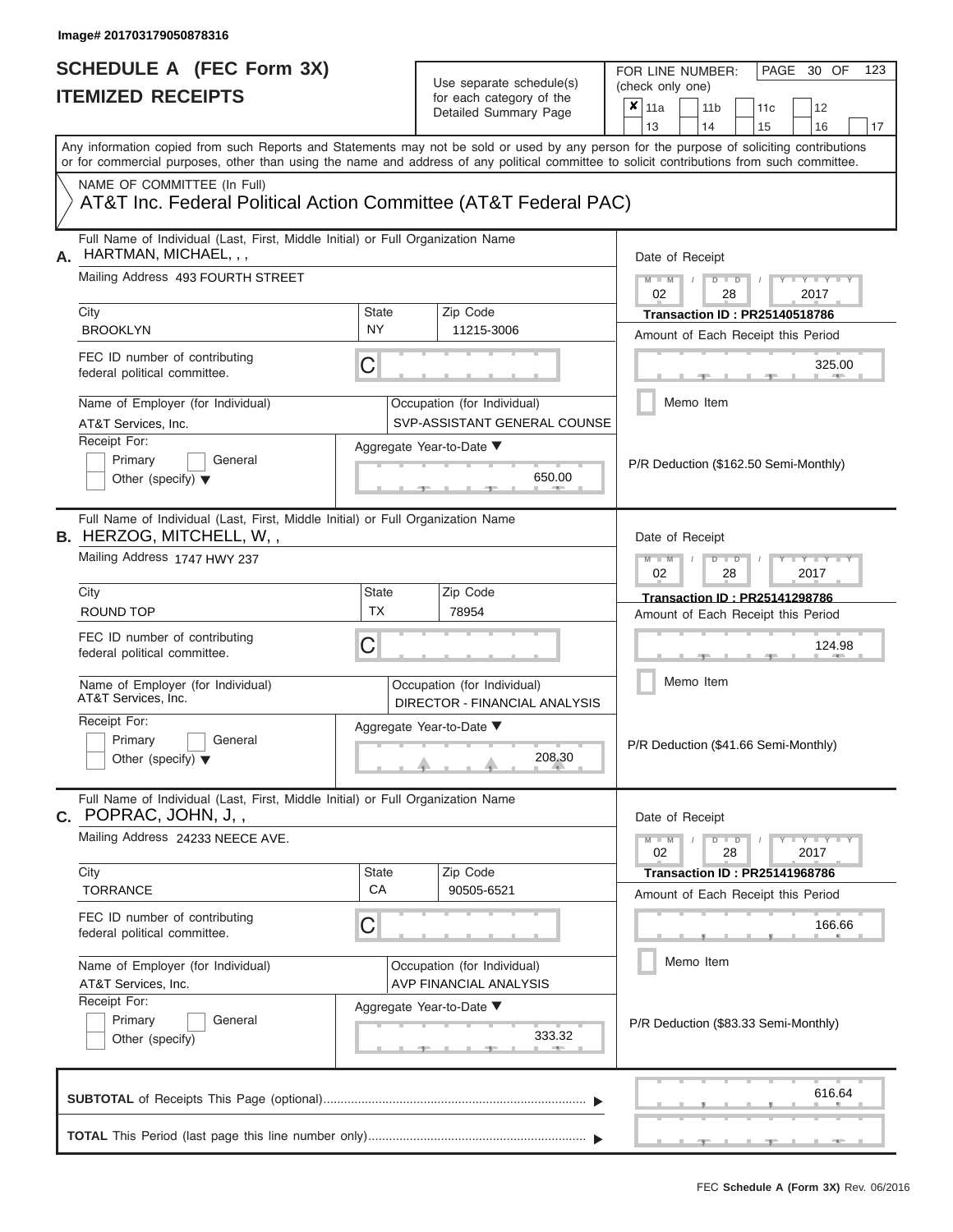| SCHEDULE A (FEC Form 3X)<br><b>ITEMIZED RECEIPTS</b>                                                                                                                                                                                                                                                                   |                    | Use separate schedule(s)<br>for each category of the<br>Detailed Summary Page | FOR LINE NUMBER:<br>PAGE 31 OF<br>123<br>(check only one)<br>×<br>11a<br>11 <sub>b</sub><br>12<br>11 <sub>c</sub>                                                                                                                                                                                                                                                                                                                                                                                                                                       |
|------------------------------------------------------------------------------------------------------------------------------------------------------------------------------------------------------------------------------------------------------------------------------------------------------------------------|--------------------|-------------------------------------------------------------------------------|---------------------------------------------------------------------------------------------------------------------------------------------------------------------------------------------------------------------------------------------------------------------------------------------------------------------------------------------------------------------------------------------------------------------------------------------------------------------------------------------------------------------------------------------------------|
| Any information copied from such Reports and Statements may not be sold or used by any person for the purpose of soliciting contributions<br>or for commercial purposes, other than using the name and address of any political committee to solicit contributions from such committee.<br>NAME OF COMMITTEE (In Full) |                    |                                                                               | 13<br>14<br>15<br>16<br>17                                                                                                                                                                                                                                                                                                                                                                                                                                                                                                                              |
| AT&T Inc. Federal Political Action Committee (AT&T Federal PAC)                                                                                                                                                                                                                                                        |                    |                                                                               |                                                                                                                                                                                                                                                                                                                                                                                                                                                                                                                                                         |
| Full Name of Individual (Last, First, Middle Initial) or Full Organization Name<br>HYDE, ROGER, M,,                                                                                                                                                                                                                    |                    |                                                                               | Date of Receipt                                                                                                                                                                                                                                                                                                                                                                                                                                                                                                                                         |
| Mailing Address 39 GRAMERCY PARK N<br>3E<br>City                                                                                                                                                                                                                                                                       | <b>State</b>       | Zip Code                                                                      | $M$ – $M$ /<br>$D$ $D$<br>$\begin{array}{c c c c c c} \hline \multicolumn{3}{c }{\mathsf{I}} & \multicolumn{3}{c}{\mathsf{Y}} & \multicolumn{3}{c}{\mathsf{I}} & \multicolumn{3}{c}{\mathsf{Y}} & \multicolumn{3}{c}{\mathsf{I}} & \multicolumn{3}{c}{\mathsf{Y}} & \multicolumn{3}{c}{\mathsf{I}} & \multicolumn{3}{c}{\mathsf{Y}} & \multicolumn{3}{c}{\mathsf{I}} & \multicolumn{3}{c}{\mathsf{Y}} & \multicolumn{3}{c}{\mathsf{I}} & \multicolumn{3}{c}{\mathsf{Y}} & \multicolumn{3}{$<br>02<br>2017<br>28<br><b>Transaction ID: PR25164588786</b> |
| <b>NEW YORK</b>                                                                                                                                                                                                                                                                                                        | <b>NY</b>          | 10010-6302                                                                    | Amount of Each Receipt this Period                                                                                                                                                                                                                                                                                                                                                                                                                                                                                                                      |
| FEC ID number of contributing<br>federal political committee.                                                                                                                                                                                                                                                          | C                  |                                                                               | 166.66<br><b>CONTRACTOR</b>                                                                                                                                                                                                                                                                                                                                                                                                                                                                                                                             |
| Name of Employer (for Individual)<br>DIRECTV ENTERPRISES, LLC.                                                                                                                                                                                                                                                         |                    | Occupation (for Individual)<br>SVP-ADVERTISING AND CREATIVE S                 | Memo Item                                                                                                                                                                                                                                                                                                                                                                                                                                                                                                                                               |
| Receipt For:<br>Primary<br>General<br>Other (specify) $\blacktriangledown$                                                                                                                                                                                                                                             |                    | Aggregate Year-to-Date ▼<br>333.32                                            | P/R Deduction (\$83.33 Semi-Monthly)                                                                                                                                                                                                                                                                                                                                                                                                                                                                                                                    |
| Full Name of Individual (Last, First, Middle Initial) or Full Organization Name<br>B. PETERSEN, KEVIN, L,,<br>Mailing Address 3025 WOODROW WAY NE                                                                                                                                                                      |                    |                                                                               | Date of Receipt<br>$M - M$<br>$D$ $D$<br>$+Y + Y + Y$                                                                                                                                                                                                                                                                                                                                                                                                                                                                                                   |
| City                                                                                                                                                                                                                                                                                                                   | <b>State</b>       | Zip Code                                                                      | 2017<br>02<br>28                                                                                                                                                                                                                                                                                                                                                                                                                                                                                                                                        |
| <b>ATLANTA</b>                                                                                                                                                                                                                                                                                                         | GA                 | 30319-2707                                                                    | <b>Transaction ID: PR2516588786</b><br>Amount of Each Receipt this Period                                                                                                                                                                                                                                                                                                                                                                                                                                                                               |
| FEC ID number of contributing<br>federal political committee.                                                                                                                                                                                                                                                          | C                  |                                                                               | 200.00                                                                                                                                                                                                                                                                                                                                                                                                                                                                                                                                                  |
| Name of Employer (for Individual)<br>AT&T DIGITAL LIFE, INC.                                                                                                                                                                                                                                                           |                    | Occupation (for Individual)<br><b>SVP-DIGITAL LIFE</b>                        | Memo Item                                                                                                                                                                                                                                                                                                                                                                                                                                                                                                                                               |
| Receipt For:<br>Primary<br>General<br>Other (specify) $\blacktriangledown$                                                                                                                                                                                                                                             |                    | Aggregate Year-to-Date ▼<br>400.00                                            | P/R Deduction (\$100.00 Semi-Monthly)                                                                                                                                                                                                                                                                                                                                                                                                                                                                                                                   |
| Full Name of Individual (Last, First, Middle Initial) or Full Organization Name<br>C. CRITTENDEN, JAMES, C,,                                                                                                                                                                                                           |                    |                                                                               | Date of Receipt                                                                                                                                                                                                                                                                                                                                                                                                                                                                                                                                         |
| Mailing Address 909 3RD STREET                                                                                                                                                                                                                                                                                         |                    |                                                                               | $M - M$<br>$D$ $D$<br>$Y - Y - Y - Y - Y$<br>02<br>28<br>2017                                                                                                                                                                                                                                                                                                                                                                                                                                                                                           |
| City<br><b>HERMOSA BEACH</b>                                                                                                                                                                                                                                                                                           | <b>State</b><br>CA | Zip Code<br>90254-5342                                                        | <b>Transaction ID: PR25167968786</b><br>Amount of Each Receipt this Period                                                                                                                                                                                                                                                                                                                                                                                                                                                                              |
| FEC ID number of contributing<br>federal political committee.                                                                                                                                                                                                                                                          | C                  |                                                                               | 166.66                                                                                                                                                                                                                                                                                                                                                                                                                                                                                                                                                  |
| Name of Employer (for Individual)<br>DIRECTV LLC.                                                                                                                                                                                                                                                                      |                    | Occupation (for Individual)<br><b>VP-SPORTS PRODUCTION</b>                    | Memo Item                                                                                                                                                                                                                                                                                                                                                                                                                                                                                                                                               |
| Receipt For:<br>Primary<br>General<br>Other (specify)                                                                                                                                                                                                                                                                  |                    | Aggregate Year-to-Date ▼<br>333.32<br>-40-                                    | P/R Deduction (\$83.33 Semi-Monthly)                                                                                                                                                                                                                                                                                                                                                                                                                                                                                                                    |
|                                                                                                                                                                                                                                                                                                                        |                    |                                                                               | 533.32                                                                                                                                                                                                                                                                                                                                                                                                                                                                                                                                                  |
|                                                                                                                                                                                                                                                                                                                        |                    |                                                                               | $ -$<br><u> Andreas Andreas Andreas Andreas Andreas Andreas Andreas Andreas Andreas Andreas Andreas Andreas Andreas Andreas Andreas Andreas Andreas Andreas Andreas Andreas Andreas Andreas Andreas Andreas Andreas Andreas Andreas Andr</u>                                                                                                                                                                                                                                                                                                            |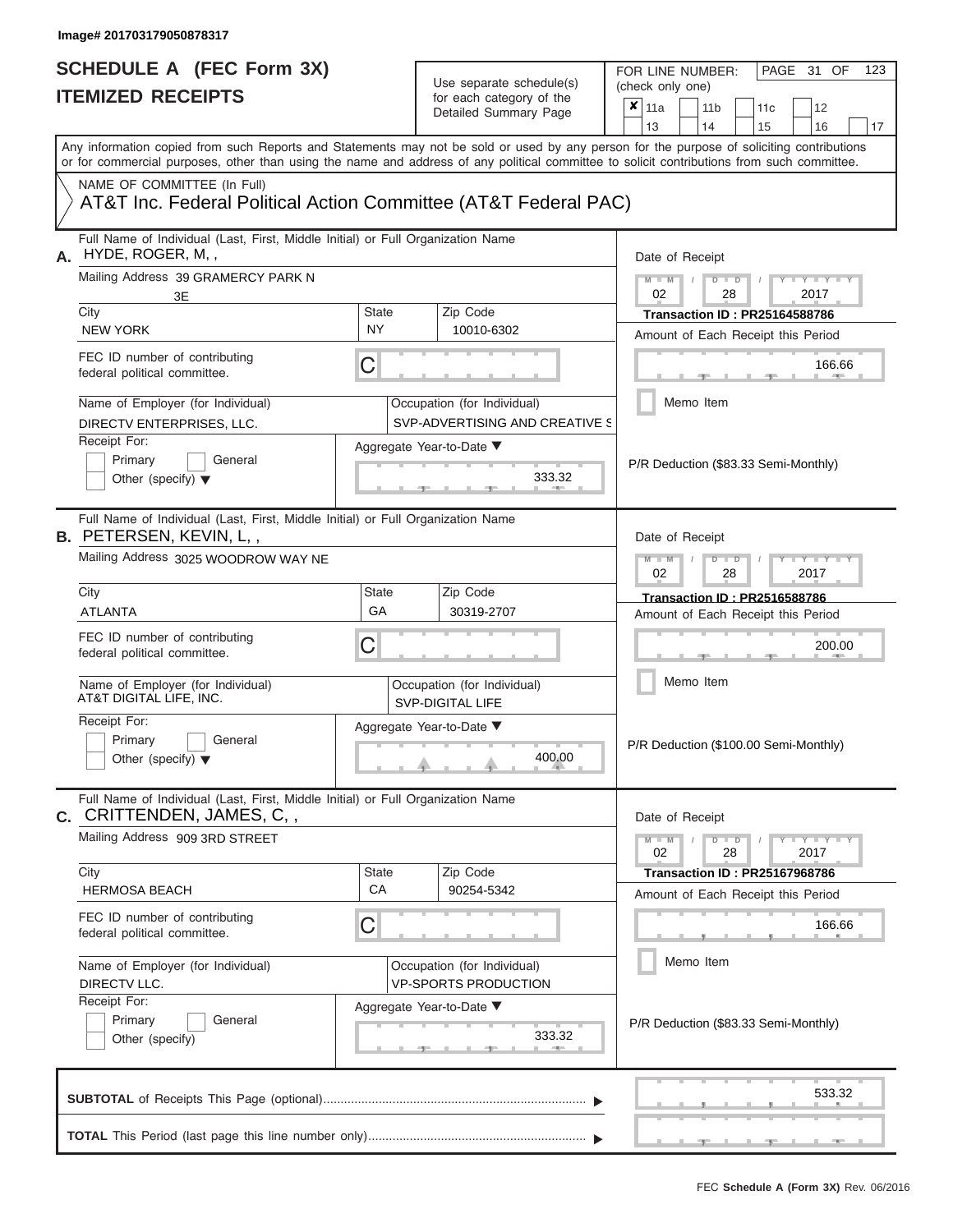FOR LINE NUMBER:<br>(check only one)

PAGE 32 OF 123

| IIEMIZEV REVEIPIJ                                                                                                  |                                        | for each category of the<br>Detailed Summary Page   | ×<br>11a<br>11 <sub>b</sub><br>11 <sub>c</sub><br>12                                                                                                                                                                                                                                    |  |  |  |  |  |  |  |
|--------------------------------------------------------------------------------------------------------------------|----------------------------------------|-----------------------------------------------------|-----------------------------------------------------------------------------------------------------------------------------------------------------------------------------------------------------------------------------------------------------------------------------------------|--|--|--|--|--|--|--|
|                                                                                                                    |                                        |                                                     | 13<br>14<br>15<br>16<br>17                                                                                                                                                                                                                                                              |  |  |  |  |  |  |  |
|                                                                                                                    |                                        |                                                     | Any information copied from such Reports and Statements may not be sold or used by any person for the purpose of soliciting contributions<br>or for commercial purposes, other than using the name and address of any political committee to solicit contributions from such committee. |  |  |  |  |  |  |  |
| NAME OF COMMITTEE (In Full)<br>AT&T Inc. Federal Political Action Committee (AT&T Federal PAC)                     |                                        |                                                     |                                                                                                                                                                                                                                                                                         |  |  |  |  |  |  |  |
| Full Name of Individual (Last, First, Middle Initial) or Full Organization Name<br>VAN WIE, CAROLINE, R,,<br>А.    |                                        |                                                     | Date of Receipt                                                                                                                                                                                                                                                                         |  |  |  |  |  |  |  |
| Mailing Address 3715 WINDOM PLACE, NW                                                                              |                                        |                                                     | $M - M$<br>$D$ $\Box$ $D$<br>$+Y+Y+Y$<br>02<br>28<br>2017                                                                                                                                                                                                                               |  |  |  |  |  |  |  |
| City<br><b>WASHINGTON</b>                                                                                          | <b>State</b><br>DC                     | Zip Code<br>20016-2238                              | <b>Transaction ID: PR25169378786</b>                                                                                                                                                                                                                                                    |  |  |  |  |  |  |  |
|                                                                                                                    |                                        |                                                     | Amount of Each Receipt this Period                                                                                                                                                                                                                                                      |  |  |  |  |  |  |  |
| FEC ID number of contributing<br>federal political committee.                                                      | C                                      |                                                     | 150.00                                                                                                                                                                                                                                                                                  |  |  |  |  |  |  |  |
| Name of Employer (for Individual)<br>AT&T Services, Inc.                                                           |                                        | Occupation (for Individual)<br>AVP-EXT AFFS/REG     | Memo Item                                                                                                                                                                                                                                                                               |  |  |  |  |  |  |  |
| Receipt For:                                                                                                       |                                        | Aggregate Year-to-Date ▼                            |                                                                                                                                                                                                                                                                                         |  |  |  |  |  |  |  |
| Primary<br>General<br>Other (specify) $\blacktriangledown$                                                         |                                        | 300.00                                              | P/R Deduction (\$75.00 Semi-Monthly)                                                                                                                                                                                                                                                    |  |  |  |  |  |  |  |
| Full Name of Individual (Last, First, Middle Initial) or Full Organization Name<br>B. PALASE, FRANK, A,,           |                                        |                                                     | Date of Receipt                                                                                                                                                                                                                                                                         |  |  |  |  |  |  |  |
| B                                                                                                                  | Mailing Address 2021 HARRIMAN LN. UNIT |                                                     |                                                                                                                                                                                                                                                                                         |  |  |  |  |  |  |  |
| City                                                                                                               | <b>State</b>                           | Zip Code                                            | <b>Transaction ID: PR25170748786</b>                                                                                                                                                                                                                                                    |  |  |  |  |  |  |  |
| <b>REDONDO BEACH</b>                                                                                               | CA                                     | 90278-4227                                          | Amount of Each Receipt this Period                                                                                                                                                                                                                                                      |  |  |  |  |  |  |  |
| FEC ID number of contributing<br>federal political committee.                                                      | С                                      |                                                     | 374.97                                                                                                                                                                                                                                                                                  |  |  |  |  |  |  |  |
| Name of Employer (for Individual)<br>DIRECTV ENTERPRISES, LLC.                                                     |                                        | Occupation (for Individual)<br>DTV L6 PLACEHOLDER   | Memo Item                                                                                                                                                                                                                                                                               |  |  |  |  |  |  |  |
| Receipt For:<br>Primary<br>General<br>Other (specify) $\blacktriangledown$                                         |                                        | Aggregate Year-to-Date ▼<br>624.95                  | P/R Deduction (\$124.99 Semi-Monthly)                                                                                                                                                                                                                                                   |  |  |  |  |  |  |  |
| Full Name of Individual (Last, First, Middle Initial) or Full Organization Name<br><b>c.</b> SUZUKI, TAKEHIKO, , , |                                        |                                                     | Date of Receipt                                                                                                                                                                                                                                                                         |  |  |  |  |  |  |  |
| Mailing Address 5388 BALLONA LANE                                                                                  |                                        |                                                     | $Y - Y - Y - Y - I - Y$<br>$M - M$<br>$D$ $D$<br>$\prime$<br>02<br>28<br>2017                                                                                                                                                                                                           |  |  |  |  |  |  |  |
| City                                                                                                               | State<br>CA                            | Zip Code                                            | <b>Transaction ID: PR25174208786</b>                                                                                                                                                                                                                                                    |  |  |  |  |  |  |  |
| <b>CULVER CITY</b>                                                                                                 |                                        | 90230-8801                                          | Amount of Each Receipt this Period                                                                                                                                                                                                                                                      |  |  |  |  |  |  |  |
| FEC ID number of contributing<br>federal political committee.                                                      | C                                      |                                                     | 270.82                                                                                                                                                                                                                                                                                  |  |  |  |  |  |  |  |
| Name of Employer (for Individual)                                                                                  |                                        | Occupation (for Individual)                         | Memo Item                                                                                                                                                                                                                                                                               |  |  |  |  |  |  |  |
| AT&T Services, Inc.                                                                                                |                                        | VP-ASSOCIATE GENERAL COUNSEL                        |                                                                                                                                                                                                                                                                                         |  |  |  |  |  |  |  |
| Receipt For:<br>Primary<br>General<br>Other (specify)                                                              |                                        | Aggregate Year-to-Date ▼<br>541.64<br><b>1. 400</b> | P/R Deduction (\$135.41 Semi-Monthly)                                                                                                                                                                                                                                                   |  |  |  |  |  |  |  |
|                                                                                                                    |                                        |                                                     | 795.79                                                                                                                                                                                                                                                                                  |  |  |  |  |  |  |  |
|                                                                                                                    |                                        |                                                     |                                                                                                                                                                                                                                                                                         |  |  |  |  |  |  |  |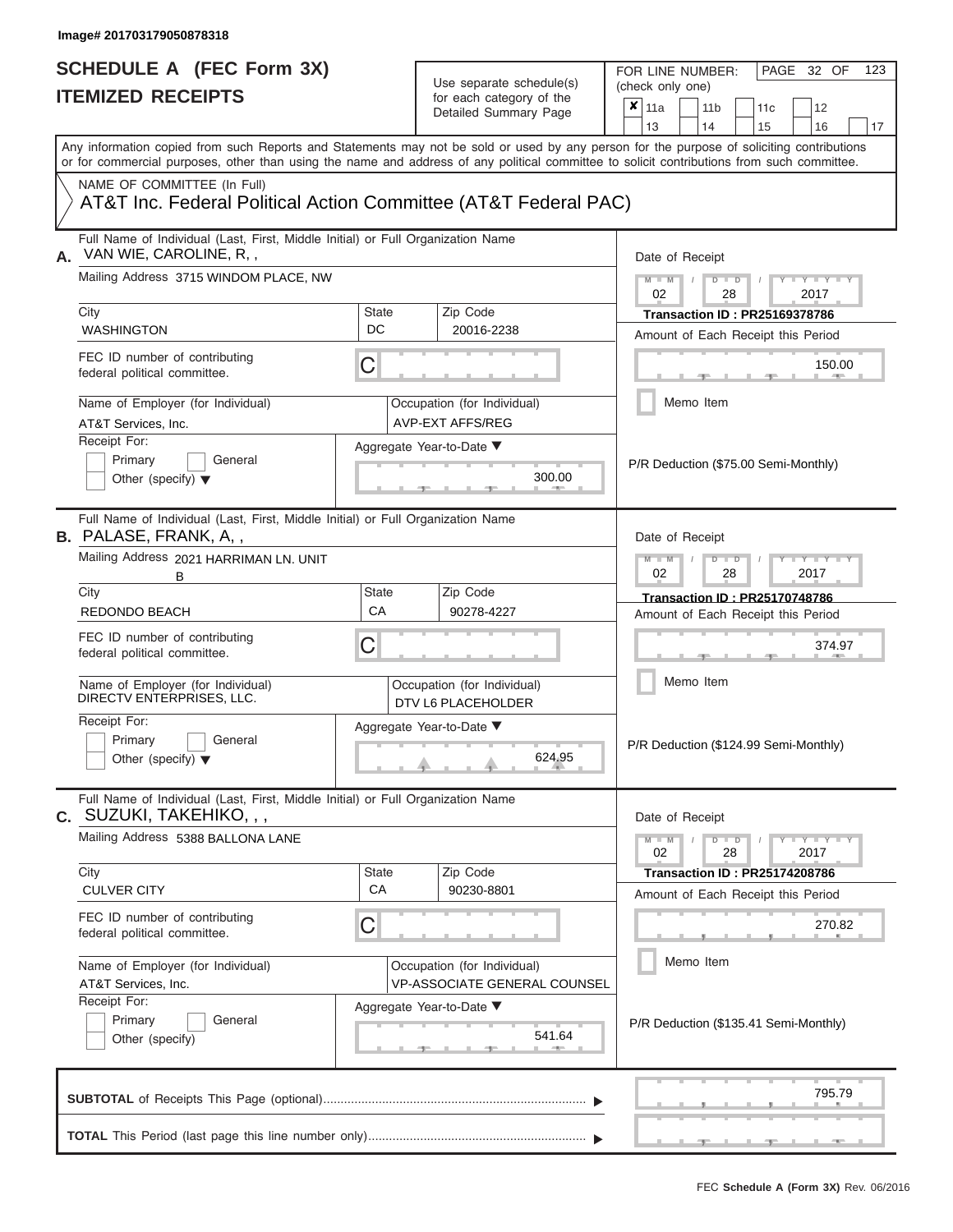| SCHEDULE A (FEC Form 3X)<br><b>ITEMIZED RECEIPTS</b>                                                                                                  |                           | Use separate schedule(s)<br>for each category of the<br>Detailed Summary Page            | FOR LINE NUMBER:<br>PAGE 33 OF<br>123<br>(check only one)<br>×<br>11a<br>12<br>11 <sub>b</sub><br>11 <sub>c</sub>                                                                                                                                                                                                                                                                                                                                                                                            |  |  |  |  |
|-------------------------------------------------------------------------------------------------------------------------------------------------------|---------------------------|------------------------------------------------------------------------------------------|--------------------------------------------------------------------------------------------------------------------------------------------------------------------------------------------------------------------------------------------------------------------------------------------------------------------------------------------------------------------------------------------------------------------------------------------------------------------------------------------------------------|--|--|--|--|
|                                                                                                                                                       |                           |                                                                                          | 13<br>14<br>15<br>16<br>17<br>Any information copied from such Reports and Statements may not be sold or used by any person for the purpose of soliciting contributions<br>or for commercial purposes, other than using the name and address of any political committee to solicit contributions from such committee.                                                                                                                                                                                        |  |  |  |  |
| NAME OF COMMITTEE (In Full)<br>AT&T Inc. Federal Political Action Committee (AT&T Federal PAC)                                                        |                           |                                                                                          |                                                                                                                                                                                                                                                                                                                                                                                                                                                                                                              |  |  |  |  |
| Full Name of Individual (Last, First, Middle Initial) or Full Organization Name<br>MCDANIEL, MICHAEL, F,,<br>Mailing Address 16138 OTSEGO STREET      |                           |                                                                                          | Date of Receipt<br>$M - M$ /<br>$D$ $D$<br>$\begin{array}{c c c c c c} \hline \multicolumn{3}{c }{\mathsf{I}} & \multicolumn{3}{c}{\mathsf{Y}} & \multicolumn{3}{c}{\mathsf{I}} & \multicolumn{3}{c}{\mathsf{Y}} & \multicolumn{3}{c}{\mathsf{I}} & \multicolumn{3}{c}{\mathsf{Y}} & \multicolumn{3}{c}{\mathsf{I}} & \multicolumn{3}{c}{\mathsf{Y}} & \multicolumn{3}{c}{\mathsf{I}} & \multicolumn{3}{c}{\mathsf{Y}} & \multicolumn{3}{c}{\mathsf{I}} & \multicolumn{3}{c}{\mathsf{Y}} & \multicolumn{3}{$ |  |  |  |  |
| City<br><b>ENCINO</b>                                                                                                                                 | <b>State</b><br>CA        | Zip Code<br>91436-1316                                                                   | 02<br>28<br>2017<br><b>Transaction ID: PR25175608786</b><br>Amount of Each Receipt this Period                                                                                                                                                                                                                                                                                                                                                                                                               |  |  |  |  |
| FEC ID number of contributing<br>federal political committee.                                                                                         | C                         |                                                                                          | 125.00<br><b>B. A. Allen</b>                                                                                                                                                                                                                                                                                                                                                                                                                                                                                 |  |  |  |  |
| Name of Employer (for Individual)<br>DIRECTV ENTERPRISES, LLC.<br>Receipt For:                                                                        |                           | Occupation (for Individual)<br>AVP VIDEO PRODUCT MGT IP OPS                              | Memo Item                                                                                                                                                                                                                                                                                                                                                                                                                                                                                                    |  |  |  |  |
| Primary<br>General<br>Other (specify) $\blacktriangledown$                                                                                            |                           | Aggregate Year-to-Date ▼<br>250.00<br><b>British Company</b>                             | P/R Deduction (\$62.50 Semi-Monthly)                                                                                                                                                                                                                                                                                                                                                                                                                                                                         |  |  |  |  |
| Full Name of Individual (Last, First, Middle Initial) or Full Organization Name<br><b>B.</b> GONCALVES, ANTONIO, , ,<br>Mailing Address 95 ELK AVE    |                           |                                                                                          | Date of Receipt<br>$M - M$<br>$D$ $\Box$ $D$<br>$T - Y = T - Y = T$                                                                                                                                                                                                                                                                                                                                                                                                                                          |  |  |  |  |
| City<br><b>NEW ROCHELLE</b>                                                                                                                           | <b>State</b><br><b>NY</b> | Zip Code<br>10804-4212                                                                   | 2017<br>02<br>28<br><b>Transaction ID: PR25176618786</b><br>Amount of Each Receipt this Period                                                                                                                                                                                                                                                                                                                                                                                                               |  |  |  |  |
| FEC ID number of contributing<br>federal political committee.                                                                                         | C                         |                                                                                          | 166.66                                                                                                                                                                                                                                                                                                                                                                                                                                                                                                       |  |  |  |  |
| Name of Employer (for Individual)<br>DIRECTV ENTERPRISES, LLC.<br>Receipt For:                                                                        |                           | Occupation (for Individual)<br>SVP-STRATEGY AND BUSINESS DEY<br>Aggregate Year-to-Date ▼ | Memo Item                                                                                                                                                                                                                                                                                                                                                                                                                                                                                                    |  |  |  |  |
| Primary<br>General<br>Other (specify) $\blacktriangledown$                                                                                            |                           | 333.32                                                                                   | P/R Deduction (\$83.33 Semi-Monthly)                                                                                                                                                                                                                                                                                                                                                                                                                                                                         |  |  |  |  |
| Full Name of Individual (Last, First, Middle Initial) or Full Organization Name<br>C. WITTROCK, MICHAEL, J,,<br>Mailing Address 1026 MILL OVERLOOK NE |                           |                                                                                          | Date of Receipt<br>$M - M$<br>$D$ $D$<br>$Y - Y - Y - Y - Y$                                                                                                                                                                                                                                                                                                                                                                                                                                                 |  |  |  |  |
| City<br><b>BROOKHAVEN</b>                                                                                                                             | <b>State</b><br>GA        | Zip Code<br>30319-1995                                                                   | 02<br>28<br>2017<br><b>Transaction ID : PR25184378786</b><br>Amount of Each Receipt this Period                                                                                                                                                                                                                                                                                                                                                                                                              |  |  |  |  |
| FEC ID number of contributing<br>federal political committee.                                                                                         | C                         |                                                                                          | 249.98                                                                                                                                                                                                                                                                                                                                                                                                                                                                                                       |  |  |  |  |
| Name of Employer (for Individual)<br><b>AT&amp;T Mobility Services LLC</b><br>Receipt For:                                                            |                           | Occupation (for Individual)<br>REGIONAL PRESIDENT-SOUTHEAST                              | Memo Item                                                                                                                                                                                                                                                                                                                                                                                                                                                                                                    |  |  |  |  |
| Primary<br>General<br>Other (specify)                                                                                                                 |                           | Aggregate Year-to-Date ▼<br>499.96<br>-40-                                               | P/R Deduction (\$124.99 Semi-Monthly)                                                                                                                                                                                                                                                                                                                                                                                                                                                                        |  |  |  |  |
|                                                                                                                                                       |                           |                                                                                          | 541.64                                                                                                                                                                                                                                                                                                                                                                                                                                                                                                       |  |  |  |  |
|                                                                                                                                                       |                           |                                                                                          |                                                                                                                                                                                                                                                                                                                                                                                                                                                                                                              |  |  |  |  |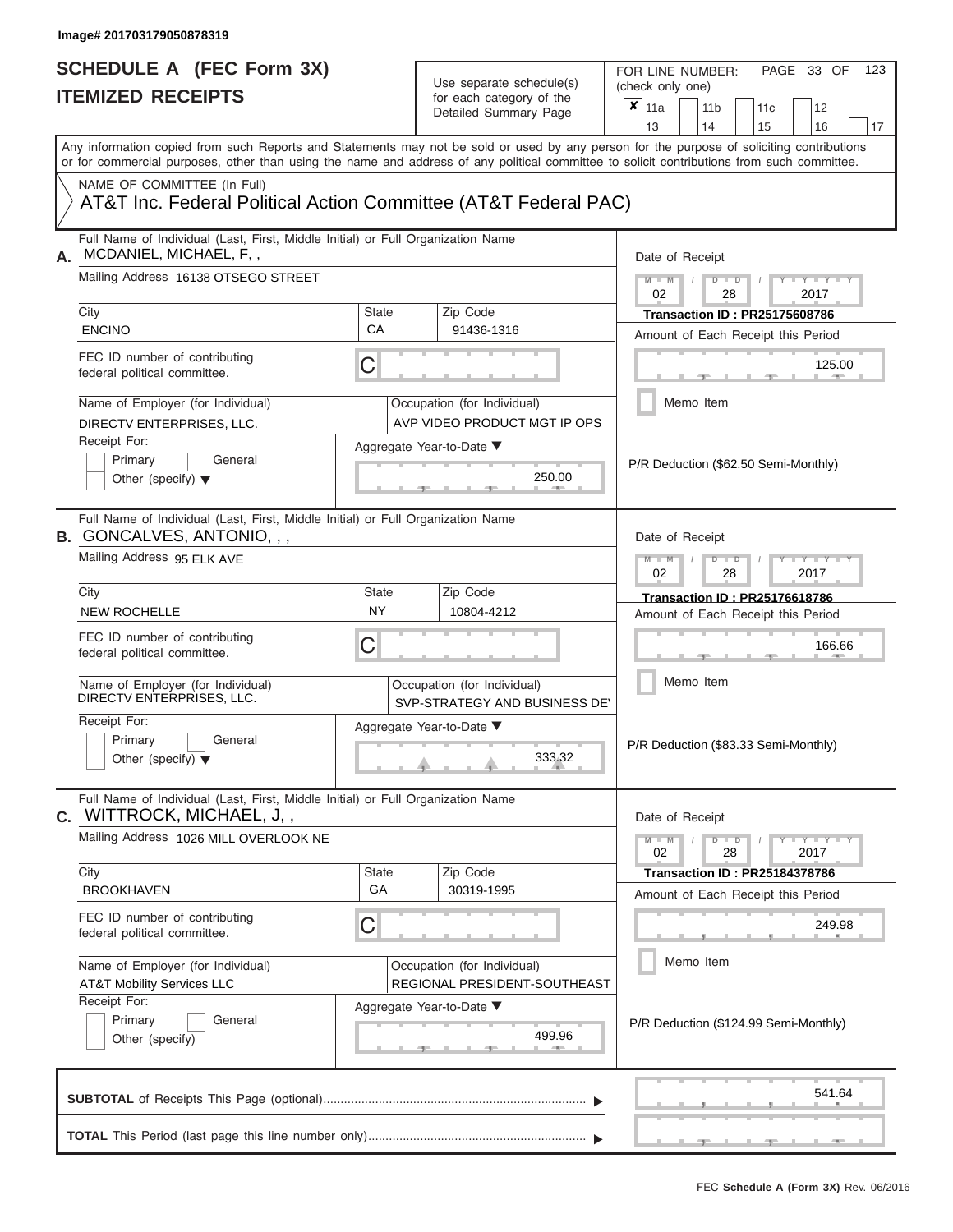FOR LINE NUMBER:<br>(check only one)

PAGE 34 OF 123

| IIEMIZEV REVEIPIJ                                                                                                                                                                                                                                                                       | for each category of the<br>Detailed Summary Page | ×                                                                       | 11a                                                       |                                                                                      | 11 <sub>b</sub> | 11c           | 12 |                                      |    |  |  |  |  |  |
|-----------------------------------------------------------------------------------------------------------------------------------------------------------------------------------------------------------------------------------------------------------------------------------------|---------------------------------------------------|-------------------------------------------------------------------------|-----------------------------------------------------------|--------------------------------------------------------------------------------------|-----------------|---------------|----|--------------------------------------|----|--|--|--|--|--|
|                                                                                                                                                                                                                                                                                         |                                                   |                                                                         |                                                           | 13                                                                                   |                 | 14            | 15 | 16                                   | 17 |  |  |  |  |  |
| Any information copied from such Reports and Statements may not be sold or used by any person for the purpose of soliciting contributions<br>or for commercial purposes, other than using the name and address of any political committee to solicit contributions from such committee. |                                                   |                                                                         |                                                           |                                                                                      |                 |               |    |                                      |    |  |  |  |  |  |
| NAME OF COMMITTEE (In Full)<br>AT&T Inc. Federal Political Action Committee (AT&T Federal PAC)                                                                                                                                                                                          |                                                   |                                                                         |                                                           |                                                                                      |                 |               |    |                                      |    |  |  |  |  |  |
| Full Name of Individual (Last, First, Middle Initial) or Full Organization Name<br>MCCLINTOCK, SHAWN, L,,<br>А.                                                                                                                                                                         |                                                   |                                                                         |                                                           | Date of Receipt                                                                      |                 |               |    |                                      |    |  |  |  |  |  |
| Mailing Address 4009 VILLAGE RUN RD                                                                                                                                                                                                                                                     |                                                   |                                                                         |                                                           | $M - M$<br>$D$ $\Box$ $D$<br>$Y - Y - Y$<br>02<br>28<br>2017                         |                 |               |    |                                      |    |  |  |  |  |  |
| City<br><b>WEXFORD</b>                                                                                                                                                                                                                                                                  | State<br><b>PA</b>                                | Zip Code<br>15090-8898                                                  |                                                           | <b>Transaction ID: PR25186908786</b><br>Amount of Each Receipt this Period<br>125.00 |                 |               |    |                                      |    |  |  |  |  |  |
| FEC ID number of contributing<br>federal political committee.                                                                                                                                                                                                                           | C                                                 |                                                                         |                                                           |                                                                                      |                 |               |    |                                      |    |  |  |  |  |  |
| Name of Employer (for Individual)<br>AT&T Services, Inc.                                                                                                                                                                                                                                |                                                   | Occupation (for Individual)<br>AVP REGIONAL SPORTS NETWORK              |                                                           |                                                                                      |                 | Memo Item     |    |                                      |    |  |  |  |  |  |
| Receipt For:<br>Primary<br>General<br>Other (specify) $\blacktriangledown$                                                                                                                                                                                                              |                                                   | Aggregate Year-to-Date ▼<br>250.00                                      |                                                           |                                                                                      |                 |               |    | P/R Deduction (\$62.50 Semi-Monthly) |    |  |  |  |  |  |
| Full Name of Individual (Last, First, Middle Initial) or Full Organization Name<br><b>B.</b> DOWNEY, KERRIE, K, ,                                                                                                                                                                       |                                                   |                                                                         | Date of Receipt                                           |                                                                                      |                 |               |    |                                      |    |  |  |  |  |  |
| Mailing Address PO BOX 2996                                                                                                                                                                                                                                                             |                                                   |                                                                         | $M - M$<br>$T - Y = T - T$<br>$D$ $D$<br>02<br>28<br>2017 |                                                                                      |                 |               |    |                                      |    |  |  |  |  |  |
| City<br><b>EL SEGUNDO</b>                                                                                                                                                                                                                                                               | State<br>CA                                       | Zip Code<br>90245-8096                                                  |                                                           | <b>Transaction ID: PR25189568786</b><br>Amount of Each Receipt this Period           |                 |               |    |                                      |    |  |  |  |  |  |
| FEC ID number of contributing<br>federal political committee.                                                                                                                                                                                                                           | С                                                 |                                                                         |                                                           |                                                                                      |                 |               |    | 125.00                               |    |  |  |  |  |  |
| Name of Employer (for Individual)<br>DIRECTV ENTERPRISES, LLC.                                                                                                                                                                                                                          |                                                   | Occupation (for Individual)<br><b>VP-DIRECT &amp; DATABASE MARKETIN</b> |                                                           |                                                                                      |                 | Memo Item     |    |                                      |    |  |  |  |  |  |
| Receipt For:<br>Primary<br>General<br>Other (specify) $\blacktriangledown$                                                                                                                                                                                                              |                                                   | Aggregate Year-to-Date ▼<br>250.00                                      |                                                           |                                                                                      |                 |               |    | P/R Deduction (\$62.50 Semi-Monthly) |    |  |  |  |  |  |
| Full Name of Individual (Last, First, Middle Initial) or Full Organization Name<br><b>c.</b> FULLER, STACY, R, ,                                                                                                                                                                        |                                                   |                                                                         |                                                           | Date of Receipt                                                                      |                 |               |    |                                      |    |  |  |  |  |  |
| Mailing Address 5800 WYNGATE DRIVE                                                                                                                                                                                                                                                      |                                                   |                                                                         |                                                           | $M - M$<br>02                                                                        |                 | $D$ $D$<br>28 |    | Y FYLY FY<br>2017                    |    |  |  |  |  |  |
| City<br><b>BETHESDA</b>                                                                                                                                                                                                                                                                 | <b>State</b><br>MD                                | Zip Code<br>20817-2556                                                  |                                                           |                                                                                      |                 |               |    | <b>Transaction ID: PR25198488786</b> |    |  |  |  |  |  |
| FEC ID number of contributing<br>federal political committee.                                                                                                                                                                                                                           | С                                                 |                                                                         |                                                           | Amount of Each Receipt this Period<br>166.66                                         |                 |               |    |                                      |    |  |  |  |  |  |
| Name of Employer (for Individual)<br>DIRECTV ENTERPRISES, LLC.                                                                                                                                                                                                                          |                                                   | Occupation (for Individual)<br>VP-FEDERAL REGULATORY                    |                                                           |                                                                                      |                 | Memo Item     |    |                                      |    |  |  |  |  |  |
| Receipt For:<br>Primary<br>General<br>Other (specify)                                                                                                                                                                                                                                   |                                                   | Aggregate Year-to-Date ▼<br>333.32<br><b>ALC: NO</b>                    |                                                           |                                                                                      |                 |               |    | P/R Deduction (\$83.33 Semi-Monthly) |    |  |  |  |  |  |
|                                                                                                                                                                                                                                                                                         |                                                   |                                                                         |                                                           |                                                                                      |                 |               |    | 416.66                               |    |  |  |  |  |  |
|                                                                                                                                                                                                                                                                                         |                                                   |                                                                         |                                                           |                                                                                      |                 |               |    |                                      |    |  |  |  |  |  |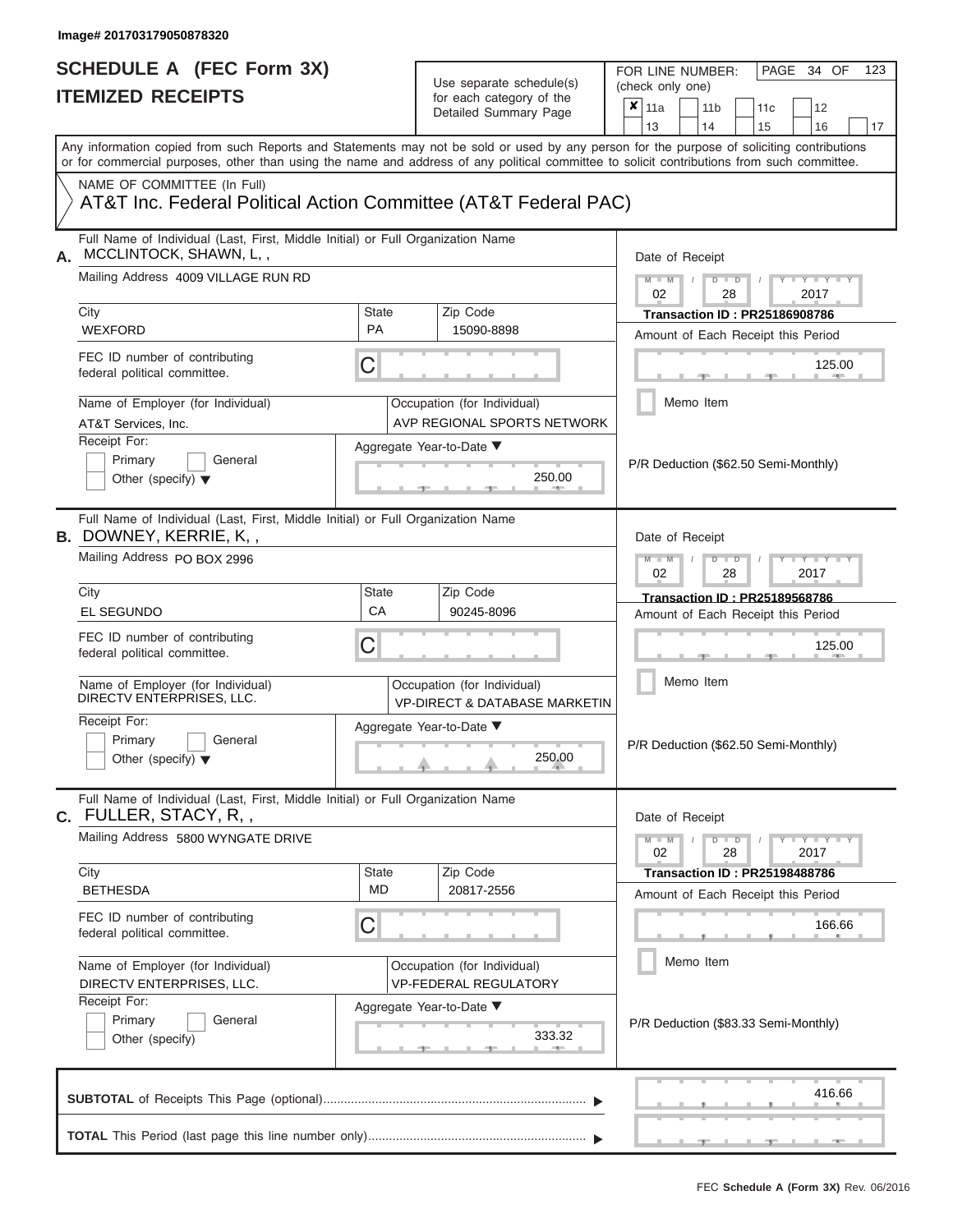FOR LINE NUMBER:<br>(check only one)

PAGE 35 OF 123

|    | <b>IIEMIZED RECEIPIS</b>                                                                                                                                                                                                                                                                |                           | for each category of the<br>Detailed Summary Page                 | ×<br>11a<br>12<br>11 b<br>11c<br>13<br>14<br>15<br>16<br>17                         |  |  |  |  |  |
|----|-----------------------------------------------------------------------------------------------------------------------------------------------------------------------------------------------------------------------------------------------------------------------------------------|---------------------------|-------------------------------------------------------------------|-------------------------------------------------------------------------------------|--|--|--|--|--|
|    | Any information copied from such Reports and Statements may not be sold or used by any person for the purpose of soliciting contributions<br>or for commercial purposes, other than using the name and address of any political committee to solicit contributions from such committee. |                           |                                                                   |                                                                                     |  |  |  |  |  |
|    | NAME OF COMMITTEE (In Full)<br>AT&T Inc. Federal Political Action Committee (AT&T Federal PAC)                                                                                                                                                                                          |                           |                                                                   |                                                                                     |  |  |  |  |  |
| А. | Full Name of Individual (Last, First, Middle Initial) or Full Organization Name<br>ROCHA, JOSE, R,,                                                                                                                                                                                     |                           |                                                                   | Date of Receipt                                                                     |  |  |  |  |  |
|    | Mailing Address 107 WITHERBEE AVE                                                                                                                                                                                                                                                       |                           |                                                                   | $M - M$<br>Y L Y L<br>$\overline{D}$<br>$\overline{\mathsf{D}}$<br>02<br>28<br>2017 |  |  |  |  |  |
|    | City<br><b>PELHAM</b>                                                                                                                                                                                                                                                                   | <b>State</b><br><b>NY</b> | Zip Code<br>10803-2533                                            | <b>Transaction ID: PR25199018786</b><br>Amount of Each Receipt this Period          |  |  |  |  |  |
|    | FEC ID number of contributing<br>federal political committee.                                                                                                                                                                                                                           | C                         |                                                                   | 166.82                                                                              |  |  |  |  |  |
|    | Name of Employer (for Individual)<br>AT&T Services, Inc.                                                                                                                                                                                                                                |                           | Occupation (for Individual)<br><b>VP-PROGRAMMING AND PRODUCTI</b> | Memo Item                                                                           |  |  |  |  |  |
|    | Receipt For:<br>Primary<br>General<br>Other (specify) $\blacktriangledown$                                                                                                                                                                                                              |                           | Aggregate Year-to-Date ▼<br>333.64                                | P/R Deduction (\$83.41 Semi-Monthly)                                                |  |  |  |  |  |
|    | Full Name of Individual (Last, First, Middle Initial) or Full Organization Name<br><b>B.</b> SADHAL, BALDEEP, S,,                                                                                                                                                                       |                           |                                                                   | Date of Receipt                                                                     |  |  |  |  |  |
|    | Mailing Address 301 S. OLD BRIDGE RD.                                                                                                                                                                                                                                                   |                           |                                                                   | Y TYT<br>W<br>$\overline{\mathbb{D}}$<br>2017<br>02<br>28                           |  |  |  |  |  |
|    | City<br>ANAHEIM                                                                                                                                                                                                                                                                         | <b>State</b><br>СA        | Zip Code<br>92808-1361                                            | <b>Transaction ID: PR25202638786</b><br>Amount of Each Receipt this Period          |  |  |  |  |  |
|    | FEC ID number of contributing<br>federal political committee.                                                                                                                                                                                                                           | C                         |                                                                   | 108.32                                                                              |  |  |  |  |  |
|    | Name of Employer (for Individual)<br>DIRECTV ENTERPRISES, LLC.                                                                                                                                                                                                                          |                           | Occupation (for Individual)<br>AVP PROJECT PROGRAM MGMT           | Memo Item                                                                           |  |  |  |  |  |
|    | Receipt For:<br>Primary<br>General<br>Other (specify) $\blacktriangledown$                                                                                                                                                                                                              |                           | Aggregate Year-to-Date ▼<br>216.64                                | P/R Deduction (\$54.16 Semi-Monthly)                                                |  |  |  |  |  |
|    | Full Name of Individual (Last, First, Middle Initial) or Full Organization Name<br>C. WITT, ELIZABETH, M,,                                                                                                                                                                              |                           |                                                                   | Date of Receipt                                                                     |  |  |  |  |  |
|    | Mailing Address 9506 WINDING RIDGE DR                                                                                                                                                                                                                                                   |                           |                                                                   | $Y - Y - Y$<br>$M - M$<br>$D$ $D$<br>28<br>2017<br>02                               |  |  |  |  |  |
|    | City<br><b>DALLAS</b>                                                                                                                                                                                                                                                                   | State<br>ТX               | Zip Code<br>75238-1452                                            | <b>Transaction ID: PR25207128786</b><br>Amount of Each Receipt this Period          |  |  |  |  |  |
|    | FEC ID number of contributing<br>federal political committee.                                                                                                                                                                                                                           | С                         |                                                                   | 125.00                                                                              |  |  |  |  |  |
|    | Name of Employer (for Individual)<br>AT&T Services, Inc.                                                                                                                                                                                                                                |                           | Occupation (for Individual)<br><b>AVP NETWORK SERVICES</b>        | Memo Item                                                                           |  |  |  |  |  |
|    | Receipt For:<br>Primary<br>General<br>Other (specify)                                                                                                                                                                                                                                   |                           | Aggregate Year-to-Date ▼<br>250.00                                | P/R Deduction (\$62.50 Semi-Monthly)                                                |  |  |  |  |  |
|    |                                                                                                                                                                                                                                                                                         |                           |                                                                   | 400.14                                                                              |  |  |  |  |  |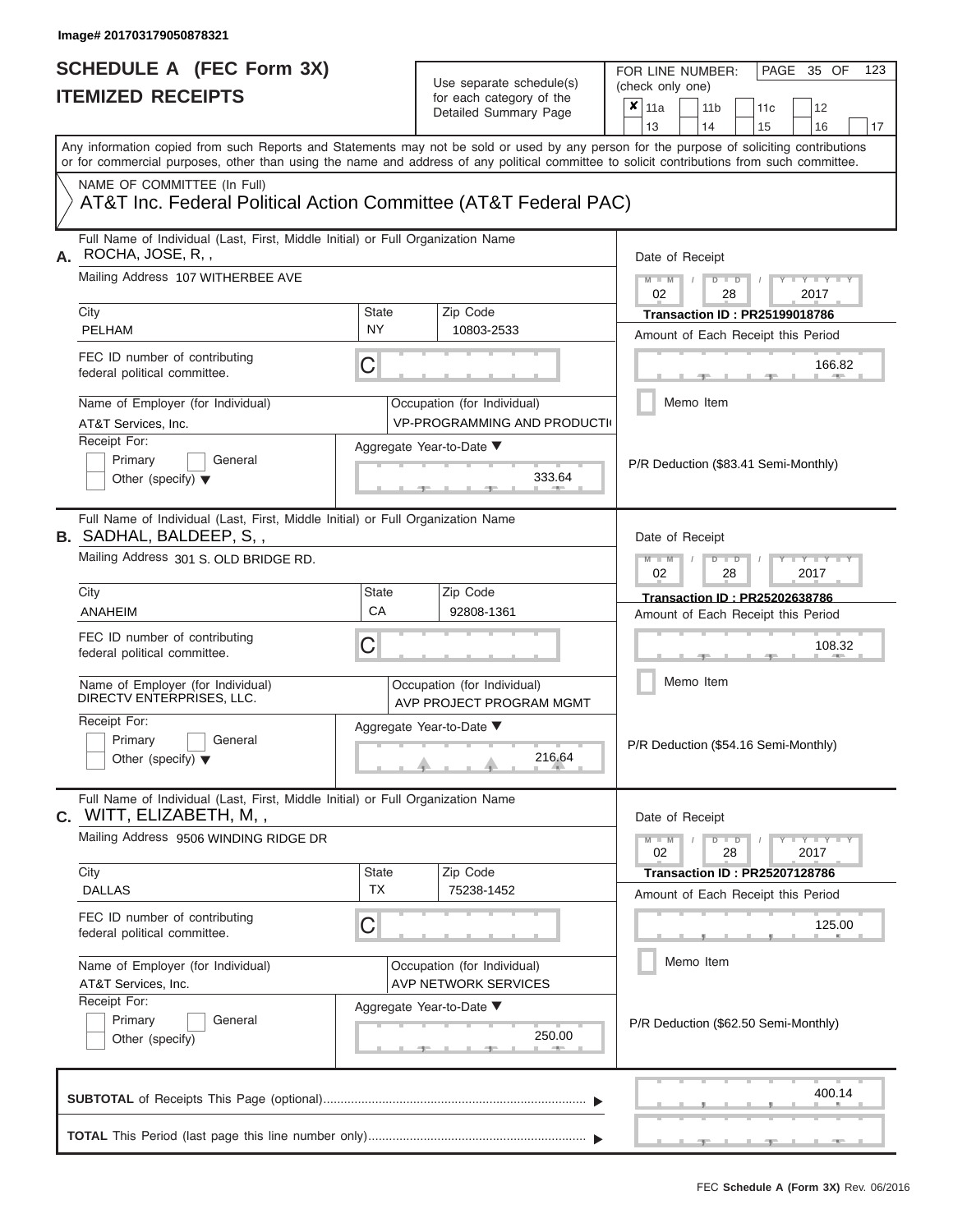| SCHEDULE A (FEC Form 3X)<br><b>ITEMIZED RECEIPTS</b>                                                             | Use separate schedule(s)<br>for each category of the<br>Detailed Summary Page | FOR LINE NUMBER:<br>PAGE 36 OF<br>123<br>(check only one)<br>$\boldsymbol{\mathsf{x}}$<br>11a<br>11 <sub>b</sub><br>12<br>11c                                                                                                                                                           |
|------------------------------------------------------------------------------------------------------------------|-------------------------------------------------------------------------------|-----------------------------------------------------------------------------------------------------------------------------------------------------------------------------------------------------------------------------------------------------------------------------------------|
|                                                                                                                  |                                                                               | 13<br>14<br>15<br>16<br>17                                                                                                                                                                                                                                                              |
|                                                                                                                  |                                                                               | Any information copied from such Reports and Statements may not be sold or used by any person for the purpose of soliciting contributions<br>or for commercial purposes, other than using the name and address of any political committee to solicit contributions from such committee. |
| NAME OF COMMITTEE (In Full)                                                                                      | AT&T Inc. Federal Political Action Committee (AT&T Federal PAC)               |                                                                                                                                                                                                                                                                                         |
| Full Name of Individual (Last, First, Middle Initial) or Full Organization Name<br>CUNHA, MARCUS, V,,            |                                                                               | Date of Receipt                                                                                                                                                                                                                                                                         |
| Mailing Address 3017 ELM AVENUE                                                                                  |                                                                               | $M - M$ /<br>$D$ $D$<br>$T - Y = T - Y$<br>02<br>28<br>2017                                                                                                                                                                                                                             |
| City<br><b>MANHATTAN BEACH</b>                                                                                   | Zip Code<br>State<br>CA<br>90266-2431                                         | <b>Transaction ID: PR25221228786</b><br>Amount of Each Receipt this Period                                                                                                                                                                                                              |
| FEC ID number of contributing<br>federal political committee.                                                    | C                                                                             | 125.00<br><b>Brita Allen</b>                                                                                                                                                                                                                                                            |
| Name of Employer (for Individual)<br>AT&T Services, Inc.                                                         | Occupation (for Individual)<br>AVP TECHNOLOGY                                 | Memo Item                                                                                                                                                                                                                                                                               |
| Receipt For:<br>Primary<br>General<br>Other (specify) $\blacktriangledown$                                       | Aggregate Year-to-Date ▼<br>250.00<br><b>Britannia</b>                        | P/R Deduction (\$62.50 Semi-Monthly)                                                                                                                                                                                                                                                    |
| Full Name of Individual (Last, First, Middle Initial) or Full Organization Name<br><b>B. STEWART, DAMON, J,,</b> |                                                                               | Date of Receipt                                                                                                                                                                                                                                                                         |
| Mailing Address 354 MADISON AVE                                                                                  |                                                                               | $M - M$<br>$D$ $D$<br>$T - Y = T - Y = T$<br>02<br>2017<br>28                                                                                                                                                                                                                           |
| City<br>ALBANY                                                                                                   | <b>State</b><br>Zip Code<br><b>NY</b><br>12210-1712                           | <b>Transaction ID: PR25238768786</b>                                                                                                                                                                                                                                                    |
| FEC ID number of contributing<br>federal political committee.                                                    | C                                                                             | Amount of Each Receipt this Period<br>166.66                                                                                                                                                                                                                                            |
| Name of Employer (for Individual)<br>DIRECTV ENTERPRISES, LLC.                                                   | Occupation (for Individual)<br><b>VP-GOVERNMENT AFFAIRS</b>                   | Memo Item                                                                                                                                                                                                                                                                               |
| Receipt For:<br>Primary<br>General<br>Other (specify) $\blacktriangledown$                                       | Aggregate Year-to-Date ▼<br>$4 \frac{333.32}{1}$                              | P/R Deduction (\$83.33 Semi-Monthly)                                                                                                                                                                                                                                                    |
| Full Name of Individual (Last, First, Middle Initial) or Full Organization Name<br>C. DEROVANESSIAN, HENRY, , ,  |                                                                               | Date of Receipt                                                                                                                                                                                                                                                                         |
| Mailing Address 2312 PINE AVE                                                                                    |                                                                               | $M - M$<br>$D$ $D$<br>$Y - Y - Y - Y - Y$<br>02<br>28<br>2017                                                                                                                                                                                                                           |
| City<br><b>MANHATTAN BEACH</b>                                                                                   | Zip Code<br>State<br>CA<br>90266-2835                                         | <b>Transaction ID: PR25244678786</b><br>Amount of Each Receipt this Period                                                                                                                                                                                                              |
| FEC ID number of contributing<br>federal political committee.                                                    | C                                                                             | 249.98                                                                                                                                                                                                                                                                                  |
| Name of Employer (for Individual)<br>DIRECTV ENTERPRISES, LLC.                                                   | Occupation (for Individual)<br>SVP-CONSUMER PREMISE ENGINEE                   | Memo Item                                                                                                                                                                                                                                                                               |
| Receipt For:<br>Primary<br>General<br>Other (specify)                                                            | Aggregate Year-to-Date ▼<br>499.96<br>$-1$                                    | P/R Deduction (\$124.99 Semi-Monthly)                                                                                                                                                                                                                                                   |
|                                                                                                                  |                                                                               | 541.64                                                                                                                                                                                                                                                                                  |
|                                                                                                                  |                                                                               |                                                                                                                                                                                                                                                                                         |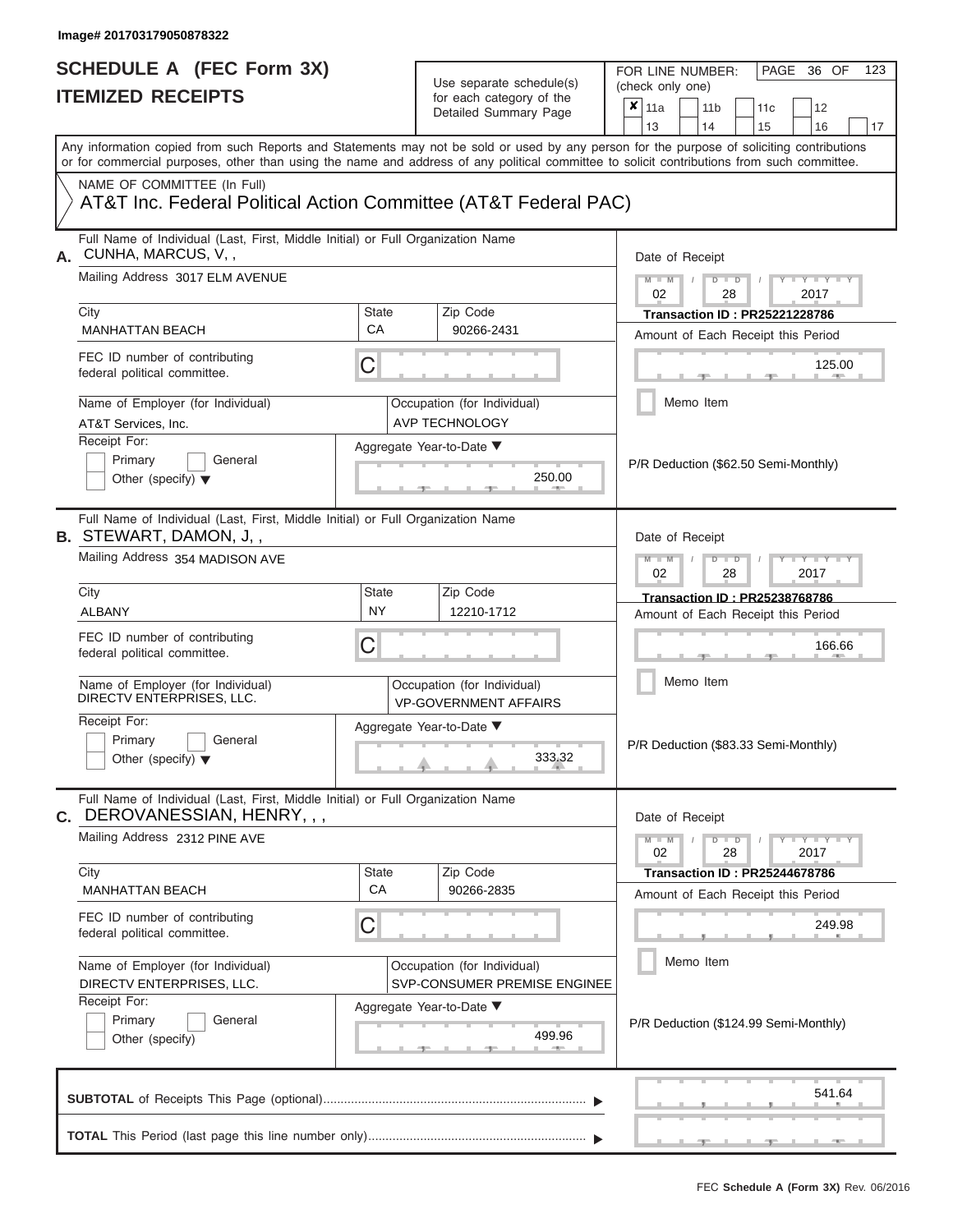| <b>ITEMIZED RECEIPTS</b>                                                                                                                          | SCHEDULE A (FEC Form 3X) | Use separate schedule(s)<br>for each category of the<br>Detailed Summary Page | 123<br>FOR LINE NUMBER:<br>PAGE 37 OF<br>(check only one)<br>$\overline{\mathbf{x}}$   11a<br>11 <sub>b</sub><br>12<br>11 <sub>c</sub>                                                                                                                                                                                |
|---------------------------------------------------------------------------------------------------------------------------------------------------|--------------------------|-------------------------------------------------------------------------------|-----------------------------------------------------------------------------------------------------------------------------------------------------------------------------------------------------------------------------------------------------------------------------------------------------------------------|
|                                                                                                                                                   |                          |                                                                               | 13<br>14<br>15<br>16<br>17<br>Any information copied from such Reports and Statements may not be sold or used by any person for the purpose of soliciting contributions<br>or for commercial purposes, other than using the name and address of any political committee to solicit contributions from such committee. |
| NAME OF COMMITTEE (In Full)<br>AT&T Inc. Federal Political Action Committee (AT&T Federal PAC)                                                    |                          |                                                                               |                                                                                                                                                                                                                                                                                                                       |
| Full Name of Individual (Last, First, Middle Initial) or Full Organization Name<br>MOLOD, JONATHAN, H,,                                           |                          |                                                                               | Date of Receipt                                                                                                                                                                                                                                                                                                       |
| Mailing Address 714 11TH STREET                                                                                                                   |                          |                                                                               | $M$ – $M$ /<br>$D$ $D$<br>$-Y - Y - Y$<br>02<br>28<br>2017                                                                                                                                                                                                                                                            |
| City<br><b>HERMOSA BEACH</b>                                                                                                                      | <b>State</b><br>CA       | Zip Code<br>90254-3938                                                        | <b>Transaction ID: PR25248218786</b><br>Amount of Each Receipt this Period                                                                                                                                                                                                                                            |
| FEC ID number of contributing<br>federal political committee.                                                                                     | C                        |                                                                               | 166.66<br><b>1. 400</b>                                                                                                                                                                                                                                                                                               |
| Name of Employer (for Individual)<br>AT&T Services, Inc.                                                                                          |                          | Occupation (for Individual)<br><b>VP-PRODUCT CONCEPTING</b>                   | Memo Item                                                                                                                                                                                                                                                                                                             |
| Receipt For:<br>Primary<br>General<br>Other (specify) $\blacktriangledown$                                                                        |                          | Aggregate Year-to-Date ▼<br>333.32                                            | P/R Deduction (\$83.33 Semi-Monthly)                                                                                                                                                                                                                                                                                  |
| Full Name of Individual (Last, First, Middle Initial) or Full Organization Name<br><b>B.</b> CHEW, ALLEN, T,,<br>Mailing Address 5901 BENFIELD DR |                          |                                                                               | Date of Receipt<br>$M - M$<br>$D$ $D$<br>$\Box$ $\Upsilon$ $\Box$ $\Upsilon$ $\Upsilon$ $\Upsilon$<br>02<br>2017<br>28                                                                                                                                                                                                |
| City                                                                                                                                              | <b>State</b>             | Zip Code                                                                      | <b>Transaction ID: PR25252148786</b>                                                                                                                                                                                                                                                                                  |
| ALEXANDRIA                                                                                                                                        | VA                       | 22310-2123                                                                    | Amount of Each Receipt this Period                                                                                                                                                                                                                                                                                    |
| FEC ID number of contributing<br>federal political committee.                                                                                     | C                        |                                                                               | 125.00                                                                                                                                                                                                                                                                                                                |
| Name of Employer (for Individual)<br>DIRECTV ENTERPRISES, LLC.                                                                                    |                          | Occupation (for Individual)<br>AVP FEDERAL RELATIONS                          | Memo Item                                                                                                                                                                                                                                                                                                             |
| Receipt For:<br>Primary<br>General<br>Other (specify) $\blacktriangledown$                                                                        |                          | Aggregate Year-to-Date ▼<br>250.00                                            | P/R Deduction (\$62.50 Semi-Monthly)                                                                                                                                                                                                                                                                                  |
| Full Name of Individual (Last, First, Middle Initial) or Full Organization Name<br>C. AGOVINO, GERRYANN, L,,                                      |                          |                                                                               | Date of Receipt                                                                                                                                                                                                                                                                                                       |
| Mailing Address 4233 NAVAJO AVENUE                                                                                                                |                          |                                                                               | $M - M$<br>$D$ $D$<br>$  Y   Y   Y$<br>28<br>2017<br>02                                                                                                                                                                                                                                                               |
| City<br><b>TOLUCA LAKE</b>                                                                                                                        | State<br><b>CA</b>       | Zip Code<br>91602-2913                                                        | <b>Transaction ID: PR25254928786</b><br>Amount of Each Receipt this Period                                                                                                                                                                                                                                            |
| FEC ID number of contributing<br>federal political committee.                                                                                     | C                        |                                                                               | 166.66                                                                                                                                                                                                                                                                                                                |
| Name of Employer (for Individual)<br>DIRECTV LLC.                                                                                                 |                          | Occupation (for Individual)<br>DTV L5 PLACEHOLDER                             | Memo Item                                                                                                                                                                                                                                                                                                             |
| Receipt For:<br>Primary<br>General<br>Other (specify)                                                                                             |                          | Aggregate Year-to-Date ▼<br>333.32                                            | P/R Deduction (\$83.33 Semi-Monthly)                                                                                                                                                                                                                                                                                  |
|                                                                                                                                                   |                          |                                                                               | 458.32                                                                                                                                                                                                                                                                                                                |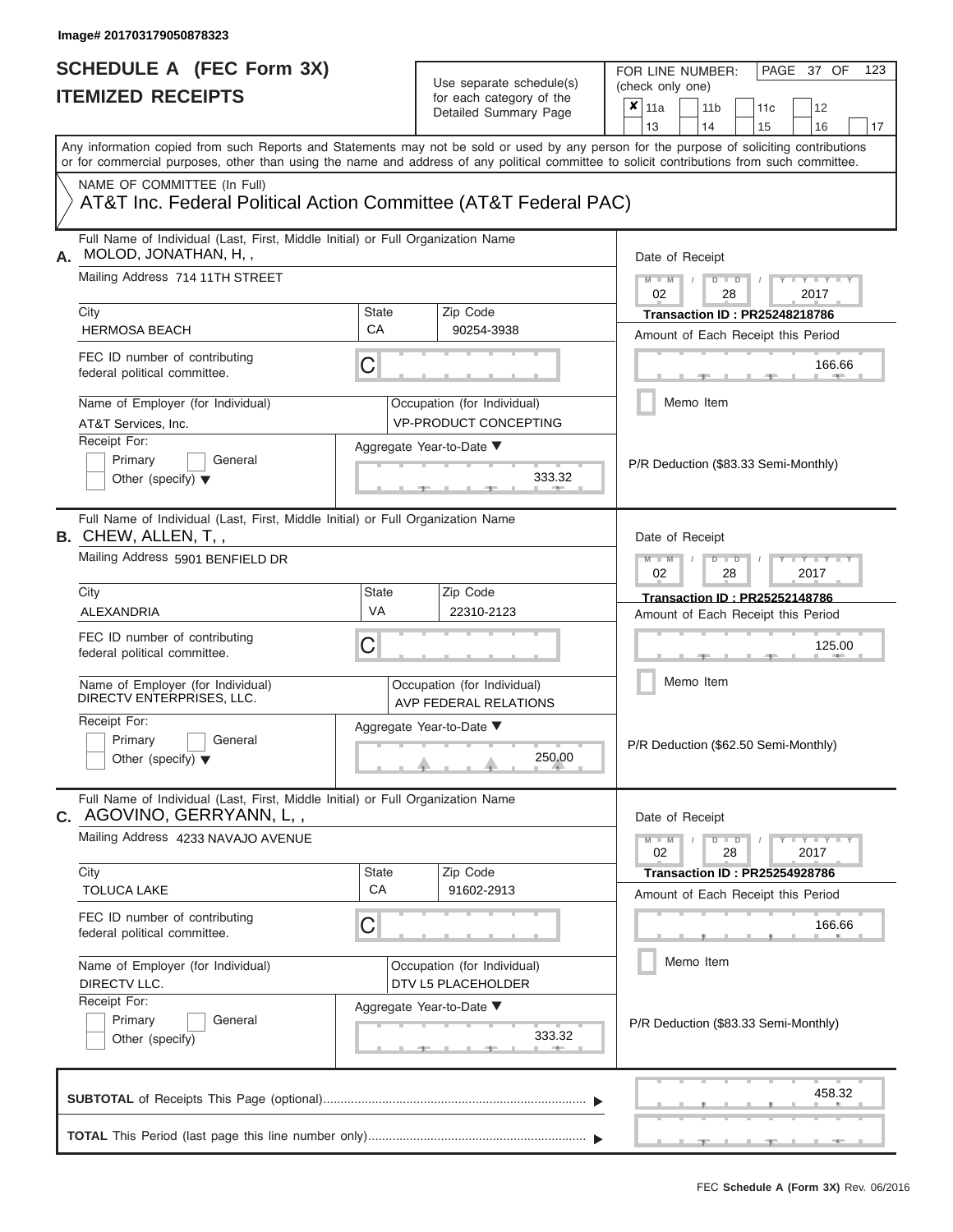FOR LINE NUMBER:<br>(check only one)

PAGE 38 OF 123

|    | II EMIZEV REVEIF I J                                                                                                                                                                                                                                                                    |                                                                          | for each category of the                                               | $\pmb{\times}$<br>11a<br>12<br>11 <sub>b</sub><br>11 <sub>c</sub>    |  |  |  |  |  |  |  |  |
|----|-----------------------------------------------------------------------------------------------------------------------------------------------------------------------------------------------------------------------------------------------------------------------------------------|--------------------------------------------------------------------------|------------------------------------------------------------------------|----------------------------------------------------------------------|--|--|--|--|--|--|--|--|
|    |                                                                                                                                                                                                                                                                                         |                                                                          | Detailed Summary Page                                                  | 13<br>14<br>15<br>16<br>17                                           |  |  |  |  |  |  |  |  |
|    | Any information copied from such Reports and Statements may not be sold or used by any person for the purpose of soliciting contributions<br>or for commercial purposes, other than using the name and address of any political committee to solicit contributions from such committee. |                                                                          |                                                                        |                                                                      |  |  |  |  |  |  |  |  |
|    | NAME OF COMMITTEE (In Full)<br>AT&T Inc. Federal Political Action Committee (AT&T Federal PAC)                                                                                                                                                                                          |                                                                          |                                                                        |                                                                      |  |  |  |  |  |  |  |  |
| А. | Full Name of Individual (Last, First, Middle Initial) or Full Organization Name<br>EICHLER, DOUGLAS, H,,                                                                                                                                                                                |                                                                          |                                                                        | Date of Receipt                                                      |  |  |  |  |  |  |  |  |
|    | Mailing Address 4643 W. 64TH STREET                                                                                                                                                                                                                                                     |                                                                          |                                                                        | $M - M$<br>$Y - Y - Y$<br>$D$ $D$<br>02<br>28<br>2017                |  |  |  |  |  |  |  |  |
|    | City                                                                                                                                                                                                                                                                                    | State                                                                    | Zip Code                                                               | <b>Transaction ID: PR25265638786</b>                                 |  |  |  |  |  |  |  |  |
|    | <b>WINDSOR HILLS</b>                                                                                                                                                                                                                                                                    | <b>CA</b>                                                                | 90043-3522                                                             | Amount of Each Receipt this Period                                   |  |  |  |  |  |  |  |  |
|    | FEC ID number of contributing<br>federal political committee.                                                                                                                                                                                                                           | C                                                                        |                                                                        | 108.32                                                               |  |  |  |  |  |  |  |  |
|    | Name of Employer (for Individual)<br>AT&T Services, Inc.                                                                                                                                                                                                                                |                                                                          | Occupation (for Individual)<br><b>VP-COMMERICAL SALES</b>              | Memo Item                                                            |  |  |  |  |  |  |  |  |
|    | Receipt For:                                                                                                                                                                                                                                                                            |                                                                          | Aggregate Year-to-Date ▼                                               |                                                                      |  |  |  |  |  |  |  |  |
|    | Primary<br>General<br>Other (specify) $\blacktriangledown$                                                                                                                                                                                                                              |                                                                          | 216.64                                                                 | P/R Deduction (\$54.16 Semi-Monthly)                                 |  |  |  |  |  |  |  |  |
|    | Full Name of Individual (Last, First, Middle Initial) or Full Organization Name<br>B. LEACH, CAROLINE, E,,                                                                                                                                                                              | Date of Receipt                                                          |                                                                        |                                                                      |  |  |  |  |  |  |  |  |
|    | Mailing Address 2840 VIA DE LA GUERRA                                                                                                                                                                                                                                                   | $M - M$<br>$T - Y = T - Y = T - Y$<br>$D$ $\Box$ $D$<br>02<br>28<br>2017 |                                                                        |                                                                      |  |  |  |  |  |  |  |  |
|    | City                                                                                                                                                                                                                                                                                    | State                                                                    | Zip Code                                                               | Transaction ID: PR25269638786                                        |  |  |  |  |  |  |  |  |
|    | <b>PALOS VERDES ESTATES</b>                                                                                                                                                                                                                                                             | CA                                                                       | 90274-2833                                                             | Amount of Each Receipt this Period                                   |  |  |  |  |  |  |  |  |
|    | FEC ID number of contributing<br>federal political committee.                                                                                                                                                                                                                           | С                                                                        |                                                                        | 249.98                                                               |  |  |  |  |  |  |  |  |
|    | Name of Employer (for Individual)<br>AT&T Services, Inc.                                                                                                                                                                                                                                |                                                                          | Occupation (for Individual)<br><b>VP-CUSTOMER EXPERIENCE &amp; MRK</b> | Memo Item                                                            |  |  |  |  |  |  |  |  |
|    | Receipt For:<br>Primary<br>General<br>Other (specify) $\blacktriangledown$                                                                                                                                                                                                              |                                                                          | Aggregate Year-to-Date ▼<br>499.96                                     | P/R Deduction (\$125.00 Semi-Monthly)                                |  |  |  |  |  |  |  |  |
|    | Full Name of Individual (Last, First, Middle Initial) or Full Organization Name<br><b>c.</b> HIRONAKA, FRANK, D, ,                                                                                                                                                                      |                                                                          |                                                                        | Date of Receipt                                                      |  |  |  |  |  |  |  |  |
|    | Mailing Address 4126 QUINLIN DRIVE                                                                                                                                                                                                                                                      |                                                                          |                                                                        | $D$ $\Box$ $D$<br>$Y - Y - Y - Y - Y$<br>$M - M$<br>02<br>28<br>2017 |  |  |  |  |  |  |  |  |
|    | City                                                                                                                                                                                                                                                                                    | State<br>CA                                                              | Zip Code                                                               | <b>Transaction ID: PR25270468786</b>                                 |  |  |  |  |  |  |  |  |
|    | PALOS VERDES PENINSULA                                                                                                                                                                                                                                                                  |                                                                          | 90274-3945                                                             | Amount of Each Receipt this Period                                   |  |  |  |  |  |  |  |  |
|    | FEC ID number of contributing<br>federal political committee.                                                                                                                                                                                                                           | C                                                                        |                                                                        | 166.66                                                               |  |  |  |  |  |  |  |  |
|    | Name of Employer (for Individual)<br>DIRECTV ENTERPRISES, LLC.                                                                                                                                                                                                                          |                                                                          | Occupation (for Individual)<br>SVP-PREVENTATIVE CARE                   | Memo Item<br>P/R Deduction (\$83.33 Semi-Monthly)                    |  |  |  |  |  |  |  |  |
|    | Receipt For:<br>Primary<br>General<br>Other (specify)                                                                                                                                                                                                                                   |                                                                          | Aggregate Year-to-Date ▼<br>333.32<br><b>ARTISE</b>                    |                                                                      |  |  |  |  |  |  |  |  |
|    |                                                                                                                                                                                                                                                                                         |                                                                          |                                                                        | 524.96                                                               |  |  |  |  |  |  |  |  |
|    |                                                                                                                                                                                                                                                                                         |                                                                          |                                                                        |                                                                      |  |  |  |  |  |  |  |  |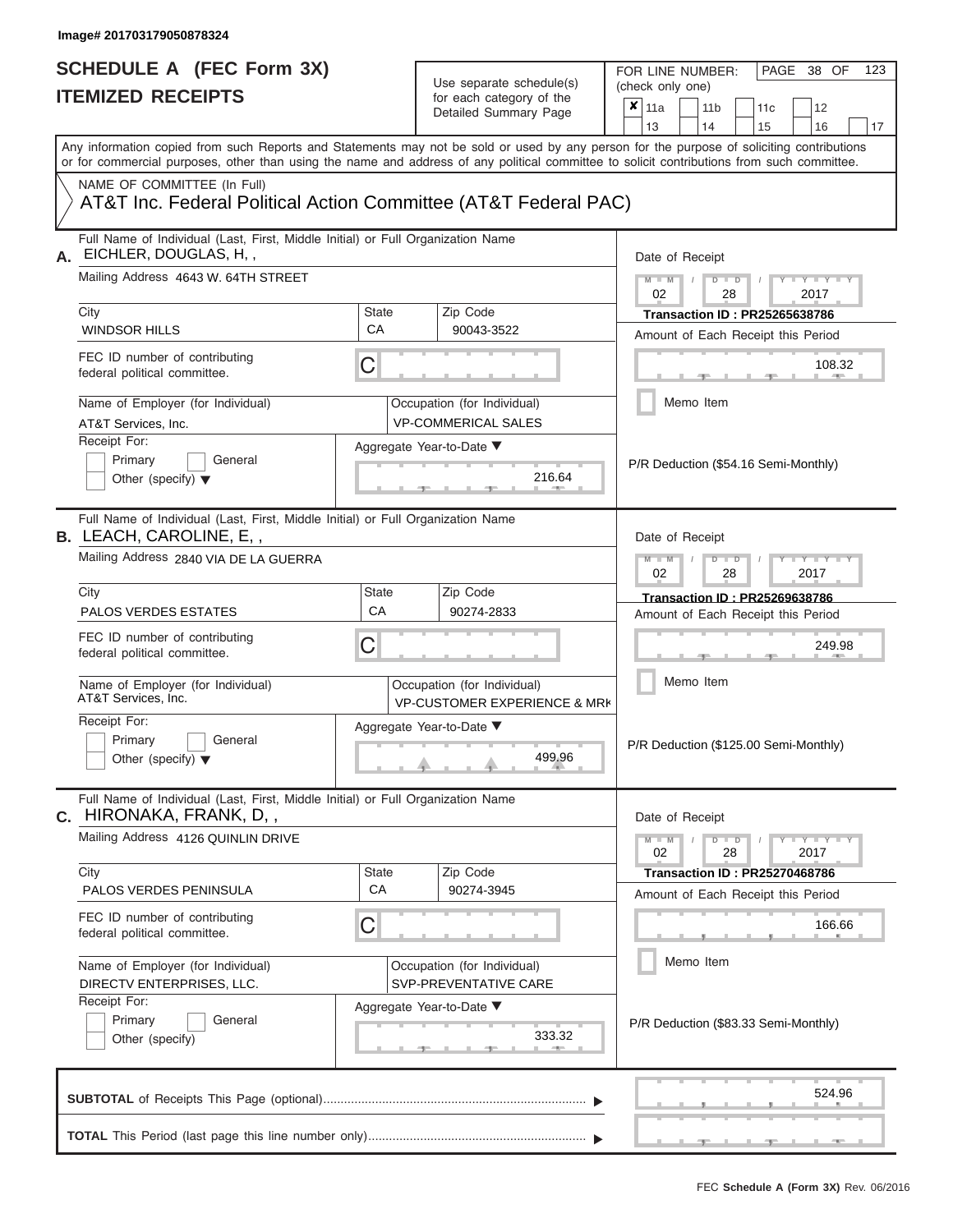# **SCHEDULE A (FEC Form 3X)**

| SCHEDULE A (FEC Form 3X)<br><b>ITEMIZED RECEIPTS</b>                                                                                                                                                                                         |                    | Use separate schedule(s)<br>for each category of the<br>Detailed Summary Page                           | FOR LINE NUMBER:<br>PAGE 39 OF<br>123<br>(check only one)<br>$\overline{\mathbf{x}}$   11a<br>11 <sub>b</sub><br>11 <sub>c</sub><br>12                   |
|----------------------------------------------------------------------------------------------------------------------------------------------------------------------------------------------------------------------------------------------|--------------------|---------------------------------------------------------------------------------------------------------|----------------------------------------------------------------------------------------------------------------------------------------------------------|
| Any information copied from such Reports and Statements may not be sold or used by any person for the purpose of soliciting contributions                                                                                                    |                    |                                                                                                         | 13<br>14<br>15<br>16<br>17                                                                                                                               |
| or for commercial purposes, other than using the name and address of any political committee to solicit contributions from such committee.<br>NAME OF COMMITTEE (In Full)<br>AT&T Inc. Federal Political Action Committee (AT&T Federal PAC) |                    |                                                                                                         |                                                                                                                                                          |
| Full Name of Individual (Last, First, Middle Initial) or Full Organization Name<br>YOKERS, JAMES, E,,<br>А.<br>Mailing Address 6722 EDDINGHILL DRIVE<br>City<br>RANCHO PALOS VERDES<br>FEC ID number of contributing                         | State<br><b>CA</b> | Zip Code<br>90275-3168                                                                                  | Date of Receipt<br>$M = M$ /<br>$D$ $D$<br>$Y - Y - I$<br>02<br>28<br>2017<br><b>Transaction ID: PR25275908786</b><br>Amount of Each Receipt this Period |
| federal political committee.<br>Name of Employer (for Individual)<br>DIRECTV ENTERPRISES, LLC.<br>Receipt For:<br>Primary<br>General<br>Other (specify) $\blacktriangledown$                                                                 | C                  | Occupation (for Individual)<br>AVP VIDEO PRODUCT MGT IP OPS<br>Aggregate Year-to-Date ▼<br>250.00       | 125.00<br><b>Brita Alberta</b><br>Memo Item<br>P/R Deduction (\$62.50 Semi-Monthly)                                                                      |
| Full Name of Individual (Last, First, Middle Initial) or Full Organization Name<br><b>B.</b> BENTLEY, BRAD, G,,<br>Mailing Address 2805 VIA LA SELVA<br>City<br><b>PALOS VERDES ESTATES</b>                                                  | State<br>CA        | Zip Code<br>90274-1043                                                                                  | Date of Receipt<br>$M - M$<br>$D$ $D$<br>$+Y+Y+Y$<br>02<br>2017<br>28<br><b>Transaction ID: PR25287528786</b><br>Amount of Each Receipt this Period      |
| FEC ID number of contributing<br>federal political committee.<br>Name of Employer (for Individual)<br>DIRECTV ENTERPRISES, LLC.                                                                                                              | С                  | Occupation (for Individual)<br>EVP AND CHIEF MARKETING OFFICI                                           | 166.66<br>Memo Item                                                                                                                                      |
| Receipt For:<br>Primary<br>General<br>Other (specify) $\blacktriangledown$                                                                                                                                                                   |                    | Aggregate Year-to-Date ▼<br>333.32                                                                      | P/R Deduction (\$83.33 Semi-Monthly)                                                                                                                     |
| Full Name of Individual (Last, First, Middle Initial) or Full Organization Name<br>BALCERZAK, EDWARD, C,,<br>С.<br>Mailing Address 7955 S COOLIDGE WAY<br>City                                                                               | State              | Zip Code                                                                                                | Date of Receipt<br>$M - M$<br>$D$ $D$<br>$  Y   Y   Y$<br>02<br>28<br>2017<br><b>Transaction ID : PR25287868786</b>                                      |
| <b>AURORA</b><br>FEC ID number of contributing<br>federal political committee.                                                                                                                                                               | <b>CO</b><br>С     | 80016-5245                                                                                              | Amount of Each Receipt this Period<br>249.98                                                                                                             |
| Name of Employer (for Individual)<br>AT&T Services, Inc.<br>Receipt For:<br>Primary<br>General<br>Other (specify)                                                                                                                            |                    | Occupation (for Individual)<br>SVP-COMMERICAL & CONNECTED C<br>Aggregate Year-to-Date ▼<br>499.96<br>-- | Memo Item<br>P/R Deduction (\$124.99 Semi-Monthly)                                                                                                       |
|                                                                                                                                                                                                                                              |                    |                                                                                                         | 541.64                                                                                                                                                   |
|                                                                                                                                                                                                                                              |                    |                                                                                                         | <b>Britannia</b>                                                                                                                                         |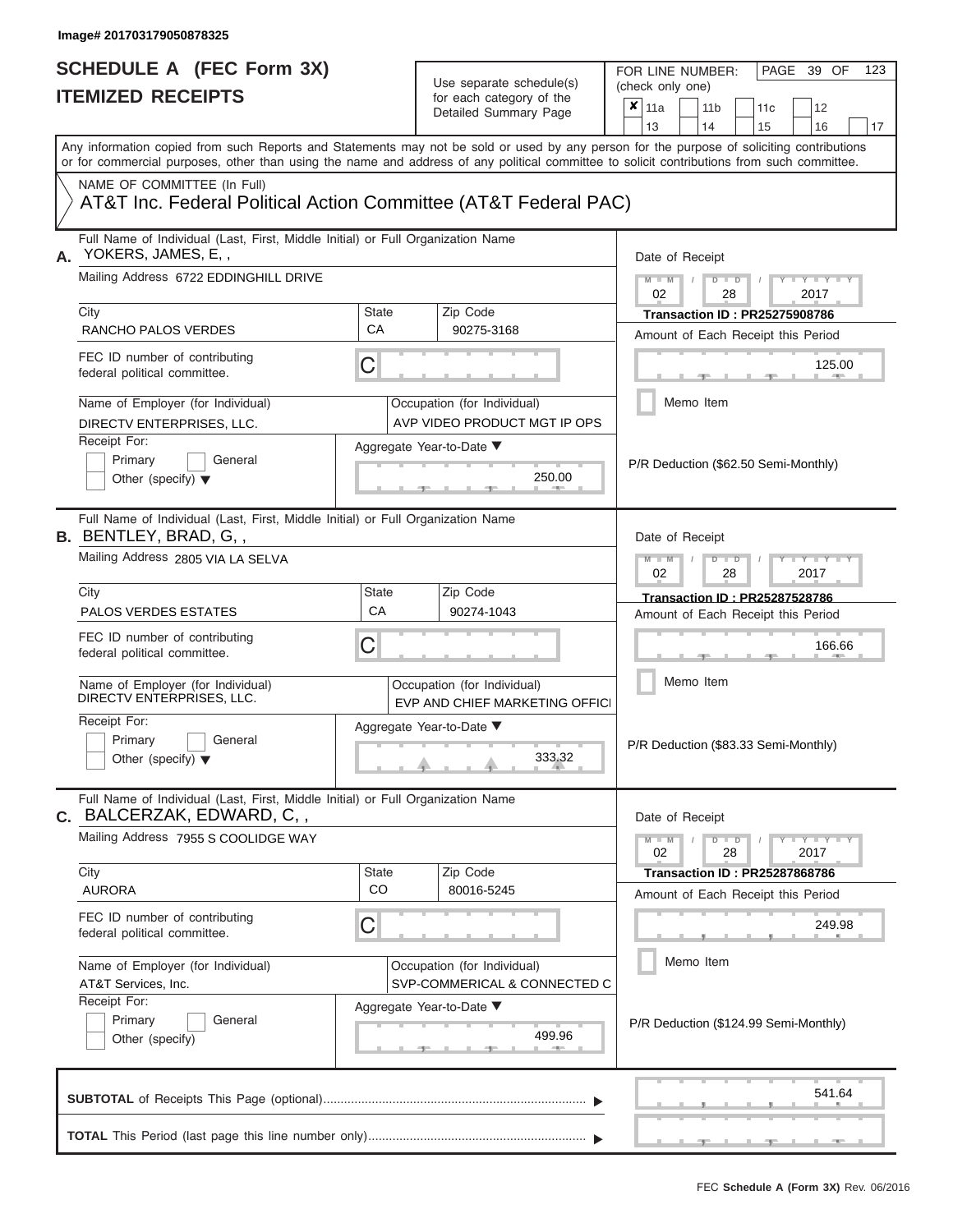|    | SCHEDULE A (FEC Form 3X)<br><b>ITEMIZED RECEIPTS</b>                                                                                                                                                                                                                                                                                                                                      |                | Use separate schedule(s)<br>for each category of the<br>Detailed Summary Page | FOR LINE NUMBER:<br>PAGE 40 OF<br>123<br>(check only one)<br>$\overline{\mathbf{x}}$   11a<br>11 <sub>b</sub><br>11 <sub>c</sub><br>12<br>13<br>14<br>15<br>16<br>17 |  |  |  |  |  |
|----|-------------------------------------------------------------------------------------------------------------------------------------------------------------------------------------------------------------------------------------------------------------------------------------------------------------------------------------------------------------------------------------------|----------------|-------------------------------------------------------------------------------|----------------------------------------------------------------------------------------------------------------------------------------------------------------------|--|--|--|--|--|
|    | Any information copied from such Reports and Statements may not be sold or used by any person for the purpose of soliciting contributions<br>or for commercial purposes, other than using the name and address of any political committee to solicit contributions from such committee.<br>NAME OF COMMITTEE (In Full)<br>AT&T Inc. Federal Political Action Committee (AT&T Federal PAC) |                |                                                                               |                                                                                                                                                                      |  |  |  |  |  |
| А. | Full Name of Individual (Last, First, Middle Initial) or Full Organization Name<br>STILP, LOUIS, A,,                                                                                                                                                                                                                                                                                      |                |                                                                               | Date of Receipt                                                                                                                                                      |  |  |  |  |  |
|    | Mailing Address 1435 BYRD DR<br>City                                                                                                                                                                                                                                                                                                                                                      | State          | Zip Code                                                                      | $M - M$<br>$D$ $D$<br>$Y - Y - I$<br>$\sqrt{2}$<br>02<br>28<br>2017<br><b>Transaction ID: PR25296828786</b>                                                          |  |  |  |  |  |
|    | <b>BERWYN</b><br>FEC ID number of contributing<br>federal political committee.                                                                                                                                                                                                                                                                                                            | <b>PA</b><br>C | 19312-1909                                                                    | Amount of Each Receipt this Period<br>166.66<br><b>COLLECTIVE</b>                                                                                                    |  |  |  |  |  |
|    | Name of Employer (for Individual)<br>DIRECTV LLC.                                                                                                                                                                                                                                                                                                                                         |                | Occupation (for Individual)<br>DTV L5 PLACEHOLDER                             | Memo Item                                                                                                                                                            |  |  |  |  |  |
|    | Receipt For:<br>Primary<br>General<br>Other (specify) $\blacktriangledown$                                                                                                                                                                                                                                                                                                                |                | Aggregate Year-to-Date ▼<br>333.32                                            | P/R Deduction (\$83.33 Semi-Monthly)                                                                                                                                 |  |  |  |  |  |
|    | Full Name of Individual (Last, First, Middle Initial) or Full Organization Name<br><b>B.</b> WOODMAN, DAVID, R,,<br>Mailing Address 11638 EAST BERRY DRIVE                                                                                                                                                                                                                                |                |                                                                               | Date of Receipt<br>$M - M$                                                                                                                                           |  |  |  |  |  |
|    |                                                                                                                                                                                                                                                                                                                                                                                           |                |                                                                               | $D$ $D$<br>$\blacksquare$ $\vdash$ $\vdash$ $\vdash$ $\vdash$<br>02<br>2017<br>28                                                                                    |  |  |  |  |  |
|    | City<br><b>ENGLEWOOD</b>                                                                                                                                                                                                                                                                                                                                                                  | State<br>CO    | Zip Code<br>80111-4146                                                        | <b>Transaction ID: PR25298988786</b><br>Amount of Each Receipt this Period                                                                                           |  |  |  |  |  |
|    | FEC ID number of contributing<br>federal political committee.                                                                                                                                                                                                                                                                                                                             | С              |                                                                               | 125.00                                                                                                                                                               |  |  |  |  |  |
|    | Name of Employer (for Individual)<br>AT&T Services, Inc.                                                                                                                                                                                                                                                                                                                                  |                | Occupation (for Individual)<br>AVP REGIONAL SPORTS NETWORK                    | Memo Item                                                                                                                                                            |  |  |  |  |  |
|    | Receipt For:<br>Primary<br>General<br>Other (specify) $\blacktriangledown$                                                                                                                                                                                                                                                                                                                |                | Aggregate Year-to-Date ▼<br>250.00                                            | P/R Deduction (\$62.50 Semi-Monthly)                                                                                                                                 |  |  |  |  |  |
|    | Full Name of Individual (Last, First, Middle Initial) or Full Organization Name<br><b>c.</b> ZAKIAN, ARMIK, , ,                                                                                                                                                                                                                                                                           |                |                                                                               | Date of Receipt                                                                                                                                                      |  |  |  |  |  |
|    | Mailing Address 5748 TROOST AVE.<br>City                                                                                                                                                                                                                                                                                                                                                  | State          | Zip Code                                                                      | $M - M$<br>$D$ $D$<br>$  Y   Y   Y$<br>02<br>28<br>2017<br><b>Transaction ID : PR25301408786</b>                                                                     |  |  |  |  |  |
|    | NORTH HOLLYWOOD                                                                                                                                                                                                                                                                                                                                                                           | CA             | 91601-1642                                                                    | Amount of Each Receipt this Period                                                                                                                                   |  |  |  |  |  |
|    | FEC ID number of contributing<br>federal political committee.                                                                                                                                                                                                                                                                                                                             | С              |                                                                               | 130.00                                                                                                                                                               |  |  |  |  |  |
|    | Name of Employer (for Individual)<br>AT&T Services, Inc.                                                                                                                                                                                                                                                                                                                                  |                | Occupation (for Individual)<br>DTV L5 PLACEHOLDER                             | Memo Item                                                                                                                                                            |  |  |  |  |  |
|    | Receipt For:<br>Primary<br>General<br>Other (specify)                                                                                                                                                                                                                                                                                                                                     |                | Aggregate Year-to-Date ▼<br>260.00<br>--                                      | P/R Deduction (\$65.00 Semi-Monthly)                                                                                                                                 |  |  |  |  |  |
|    |                                                                                                                                                                                                                                                                                                                                                                                           |                |                                                                               | 421.66                                                                                                                                                               |  |  |  |  |  |
|    |                                                                                                                                                                                                                                                                                                                                                                                           |                |                                                                               | $-1$<br><b>COLLEGE</b>                                                                                                                                               |  |  |  |  |  |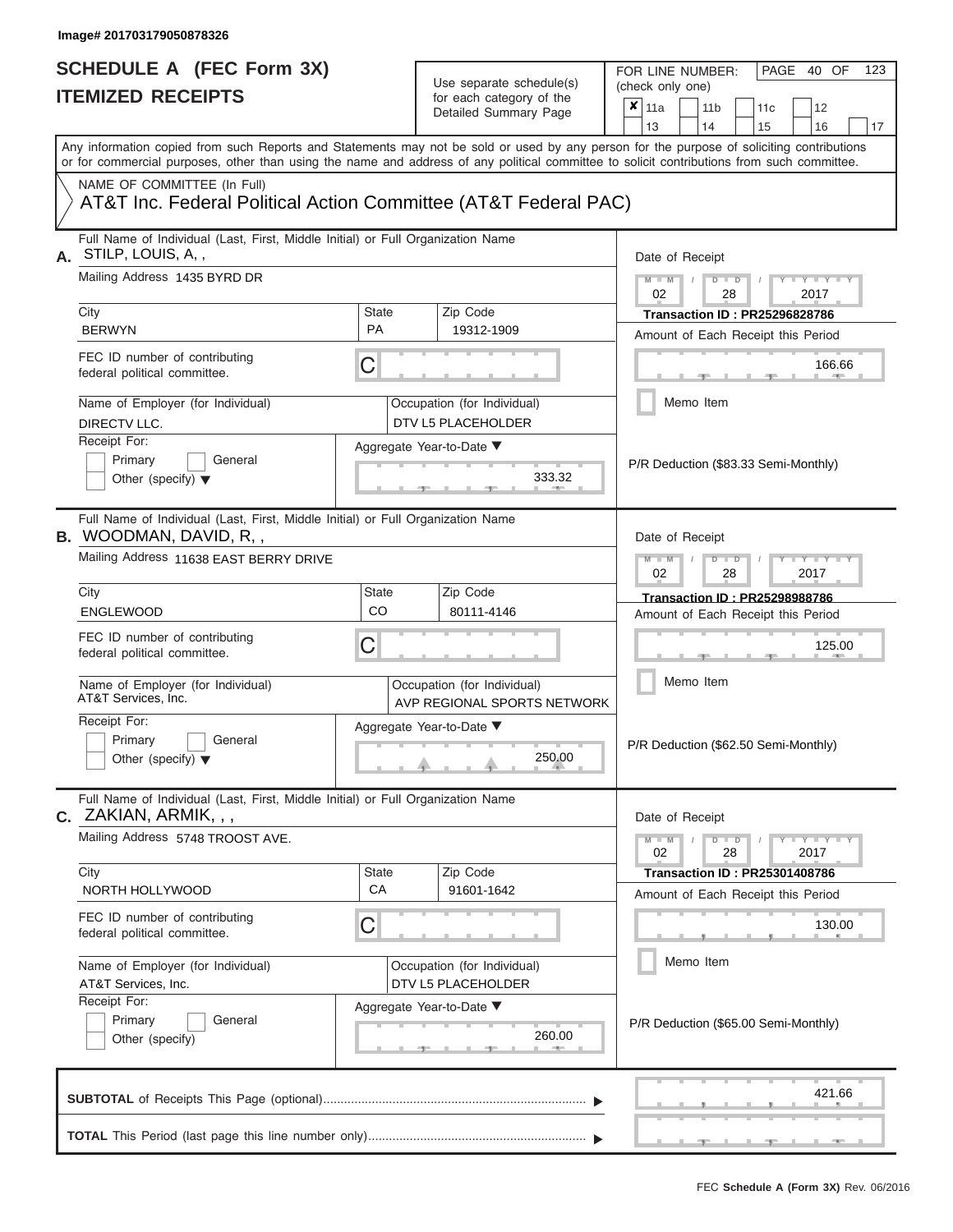FOR LINE NUMBER:<br>(check only one)

PAGE 41 OF 123

|    | IIEMILED REVEIFIJ                                                                                                                                                                                                                                                                       |                           | ior each calegory of the<br>Detailed Summary Page                | ×                                     | 11a                                               |           | 11 <sub>b</sub> |               | 11c                                                                        |      | 12                                    |    |  |
|----|-----------------------------------------------------------------------------------------------------------------------------------------------------------------------------------------------------------------------------------------------------------------------------------------|---------------------------|------------------------------------------------------------------|---------------------------------------|---------------------------------------------------|-----------|-----------------|---------------|----------------------------------------------------------------------------|------|---------------------------------------|----|--|
|    |                                                                                                                                                                                                                                                                                         |                           |                                                                  |                                       | 13                                                |           | 14              |               | 15                                                                         |      | 16                                    | 17 |  |
|    | Any information copied from such Reports and Statements may not be sold or used by any person for the purpose of soliciting contributions<br>or for commercial purposes, other than using the name and address of any political committee to solicit contributions from such committee. |                           |                                                                  |                                       |                                                   |           |                 |               |                                                                            |      |                                       |    |  |
|    | NAME OF COMMITTEE (In Full)<br>AT&T Inc. Federal Political Action Committee (AT&T Federal PAC)                                                                                                                                                                                          |                           |                                                                  |                                       |                                                   |           |                 |               |                                                                            |      |                                       |    |  |
| А. | Full Name of Individual (Last, First, Middle Initial) or Full Organization Name<br>CRUMB, PATRICK, W,,                                                                                                                                                                                  |                           | Date of Receipt                                                  |                                       |                                                   |           |                 |               |                                                                            |      |                                       |    |  |
|    | Mailing Address 8016 FOREST DR NE                                                                                                                                                                                                                                                       |                           |                                                                  |                                       | $M - M$<br>$Y = Y$<br>$D$ $D$<br>02<br>2017<br>28 |           |                 |               |                                                                            |      |                                       |    |  |
|    | City<br><b>SEATTLE</b>                                                                                                                                                                                                                                                                  | <b>State</b><br><b>WA</b> | Zip Code<br>98115-5231                                           |                                       |                                                   |           |                 |               | <b>Transaction ID: PR25306648786</b>                                       |      |                                       |    |  |
|    | FEC ID number of contributing<br>federal political committee.                                                                                                                                                                                                                           | С                         |                                                                  |                                       | Amount of Each Receipt this Period<br>249.98      |           |                 |               |                                                                            |      |                                       |    |  |
|    | Name of Employer (for Individual)<br>AT&T Services, Inc.                                                                                                                                                                                                                                |                           | Occupation (for Individual)<br>SVP-AT&T/DIRECTV SPORTS NETW(     |                                       |                                                   | Memo Item |                 |               |                                                                            |      |                                       |    |  |
|    | Receipt For:<br>Primary<br>General<br>Other (specify) $\blacktriangledown$                                                                                                                                                                                                              |                           | Aggregate Year-to-Date ▼<br>499.96                               |                                       |                                                   |           |                 |               | P/R Deduction (\$124.99 Semi-Monthly)                                      |      |                                       |    |  |
|    | Full Name of Individual (Last, First, Middle Initial) or Full Organization Name<br><b>B.</b> MIKA, JEANET, C, ,                                                                                                                                                                         |                           |                                                                  |                                       | Date of Receipt                                   |           |                 |               |                                                                            |      |                                       |    |  |
|    | Mailing Address 3612 LAUREL AVE                                                                                                                                                                                                                                                         |                           |                                                                  |                                       | $M - M$<br>02                                     |           | $\overline{D}$  | $\Box$<br>28  |                                                                            | 2017 | $Y - Y$                               |    |  |
|    | City<br><b>MANHATTAN BEACH</b>                                                                                                                                                                                                                                                          | <b>State</b><br>CA        | Zip Code<br>90266-3448                                           |                                       |                                                   |           |                 |               | <b>Transaction ID: PR25311878786</b><br>Amount of Each Receipt this Period |      |                                       |    |  |
|    | FEC ID number of contributing<br>federal political committee.                                                                                                                                                                                                                           | С                         |                                                                  |                                       | 166.66                                            |           |                 |               |                                                                            |      |                                       |    |  |
|    | Name of Employer (for Individual)<br>AT&T Services, Inc.                                                                                                                                                                                                                                |                           | Occupation (for Individual)<br><b>VP-NEW PRODUCT DEVELOPMENT</b> |                                       |                                                   | Memo Item |                 |               |                                                                            |      |                                       |    |  |
|    | Receipt For:<br>Primary<br>General<br>Other (specify) $\blacktriangledown$                                                                                                                                                                                                              |                           | Aggregate Year-to-Date ▼<br>333.32                               |                                       | P/R Deduction (\$83.33 Semi-Monthly)              |           |                 |               |                                                                            |      |                                       |    |  |
|    | Full Name of Individual (Last, First, Middle Initial) or Full Organization Name<br><b>c.</b> LONG, CHRISTOPHER, J, ,                                                                                                                                                                    |                           |                                                                  |                                       | Date of Receipt                                   |           |                 |               |                                                                            |      |                                       |    |  |
|    | Mailing Address 12141 CHRISTY LANE                                                                                                                                                                                                                                                      |                           |                                                                  |                                       | $M - M$<br>02                                     |           |                 | $D$ $D$<br>28 |                                                                            |      | $-1$ $ Y$ $-1$ $ Y$ $-1$ $ Y$<br>2017 |    |  |
|    | City<br><b>LOS ALAMITOS</b>                                                                                                                                                                                                                                                             | <b>State</b><br>CA        | Zip Code<br>90720-4611                                           |                                       |                                                   |           |                 |               | <b>Transaction ID: PR25315188786</b><br>Amount of Each Receipt this Period |      |                                       |    |  |
|    | FEC ID number of contributing<br>federal political committee.                                                                                                                                                                                                                           | C                         |                                                                  |                                       |                                                   |           |                 |               |                                                                            |      | 249.98                                |    |  |
|    | Name of Employer (for Individual)<br>DIRECTV ENTERPRISES, LLC.<br>Receipt For:                                                                                                                                                                                                          |                           | Occupation (for Individual)<br>SVP-ORIGINAL CONTENT & PRODUC     |                                       |                                                   | Memo Item |                 |               |                                                                            |      |                                       |    |  |
|    | General<br>Primary<br>Other (specify)                                                                                                                                                                                                                                                   | Aggregate Year-to-Date ▼  |                                                                  | P/R Deduction (\$124.99 Semi-Monthly) |                                                   |           |                 |               |                                                                            |      |                                       |    |  |
|    |                                                                                                                                                                                                                                                                                         |                           |                                                                  |                                       |                                                   |           |                 |               |                                                                            |      | 666.62                                |    |  |
|    |                                                                                                                                                                                                                                                                                         |                           |                                                                  |                                       |                                                   |           |                 |               |                                                                            |      |                                       |    |  |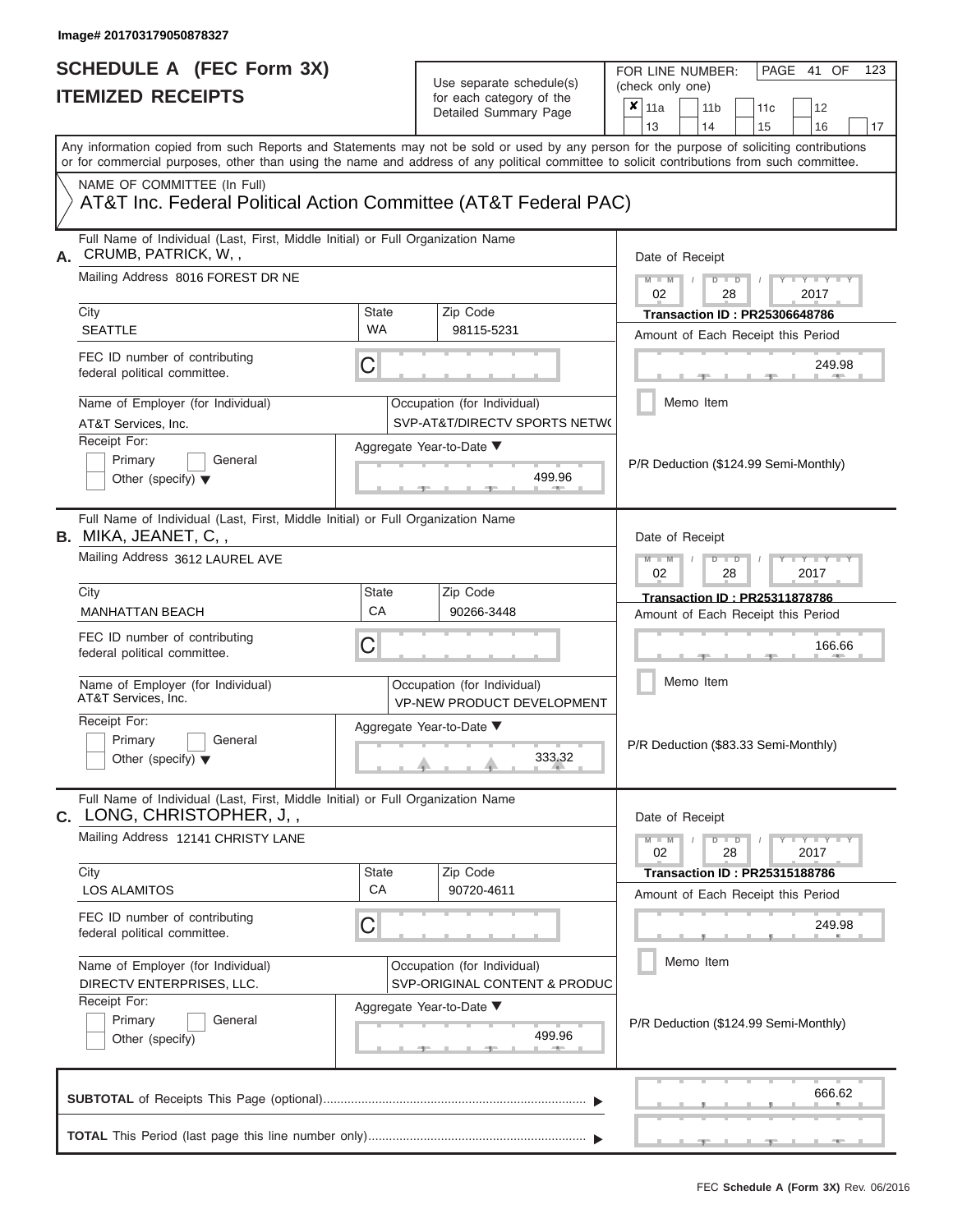| SCHEDULE A (FEC Form 3X)<br><b>ITEMIZED RECEIPTS</b>                                                                                                                      |                           | Use separate schedule(s)<br>for each category of the<br>Detailed Summary Page | FOR LINE NUMBER:<br>PAGE 42 OF<br>123<br>(check only one)<br>$\boldsymbol{\mathsf{x}}$<br>11a<br>11 <sub>b</sub><br>12<br>11c                                           |  |  |  |  |
|---------------------------------------------------------------------------------------------------------------------------------------------------------------------------|---------------------------|-------------------------------------------------------------------------------|-------------------------------------------------------------------------------------------------------------------------------------------------------------------------|--|--|--|--|
| or for commercial purposes, other than using the name and address of any political committee to solicit contributions from such committee.<br>NAME OF COMMITTEE (In Full) |                           |                                                                               | 13<br>14<br>15<br>16<br>17<br>Any information copied from such Reports and Statements may not be sold or used by any person for the purpose of soliciting contributions |  |  |  |  |
| AT&T Inc. Federal Political Action Committee (AT&T Federal PAC)                                                                                                           |                           |                                                                               |                                                                                                                                                                         |  |  |  |  |
| Full Name of Individual (Last, First, Middle Initial) or Full Organization Name<br>WARD, JOHN, A,,<br>Α.<br>Mailing Address 10787 MISSOURI AVE.                           |                           |                                                                               | Date of Receipt<br>$D$ $D$<br>$T - Y = T - Y$                                                                                                                           |  |  |  |  |
| 103<br>City                                                                                                                                                               | <b>State</b>              | Zip Code                                                                      | $M - M$ /<br>02<br>28<br>2017<br><b>Transaction ID: PR25317888786</b>                                                                                                   |  |  |  |  |
| <b>LOS ANGELES</b><br>FEC ID number of contributing<br>federal political committee.                                                                                       | CA<br>C                   | 90025-4765                                                                    | Amount of Each Receipt this Period<br>249.98                                                                                                                            |  |  |  |  |
| Name of Employer (for Individual)<br>DIRECTV ENTERPRISES, LLC.                                                                                                            |                           | Occupation (for Individual)<br>SVP-CONTENT OPERATIONS                         | <b>Brita Alberta</b><br>Memo Item                                                                                                                                       |  |  |  |  |
| Receipt For:<br>Primary<br>General<br>Other (specify) $\blacktriangledown$                                                                                                |                           | Aggregate Year-to-Date ▼<br>499.96<br><b>Contract Contract Contract</b>       | P/R Deduction (\$124.99 Semi-Monthly)                                                                                                                                   |  |  |  |  |
| Full Name of Individual (Last, First, Middle Initial) or Full Organization Name<br><b>B.</b> PAPERNY, BRIAN, R,,<br>Mailing Address 2355 THOMAS AVE 1701                  |                           |                                                                               | Date of Receipt<br>$M - M$<br>$D$ $D$<br>$\blacksquare \blacksquare Y \blacksquare \blacksquare Y \blacksquare \blacksquare$                                            |  |  |  |  |
| City<br><b>DALLAS</b>                                                                                                                                                     | <b>State</b><br><b>TX</b> | Zip Code<br>75201-5423                                                        | 02<br>2017<br>28<br><b>Transaction ID: PR25318008786</b>                                                                                                                |  |  |  |  |
| FEC ID number of contributing<br>federal political committee.                                                                                                             | C                         |                                                                               | Amount of Each Receipt this Period<br>166.66                                                                                                                            |  |  |  |  |
| Name of Employer (for Individual)<br>AT&T Services, Inc.                                                                                                                  | VP-TAX                    | Occupation (for Individual)                                                   | Memo Item                                                                                                                                                               |  |  |  |  |
| Receipt For:<br>Primary<br>General<br>Other (specify) $\blacktriangledown$                                                                                                |                           | Aggregate Year-to-Date ▼<br>$4 \frac{333.32}{1}$                              | P/R Deduction (\$75.00 Semi-Monthly)                                                                                                                                    |  |  |  |  |
| Full Name of Individual (Last, First, Middle Initial) or Full Organization Name<br>C. ALTOMARI, CHRISTOPHER, M,,                                                          |                           |                                                                               | Date of Receipt                                                                                                                                                         |  |  |  |  |
| Mailing Address 6414 SUNNYLAND LANE                                                                                                                                       |                           |                                                                               | $M - M$<br>$D$ $D$<br>$Y = Y = Y + Y$<br>02<br>28<br>2017                                                                                                               |  |  |  |  |
| City<br><b>DALLAS</b>                                                                                                                                                     | <b>State</b><br><b>TX</b> | Zip Code<br>75214-3121                                                        | <b>Transaction ID: PR25320828786</b><br>Amount of Each Receipt this Period                                                                                              |  |  |  |  |
| FEC ID number of contributing<br>federal political committee.                                                                                                             | C                         |                                                                               | 166.66                                                                                                                                                                  |  |  |  |  |
| Name of Employer (for Individual)<br>DIRECTV LLC.<br>Receipt For:                                                                                                         |                           | Occupation (for Individual)<br><b>VP-INSTALLATION &amp; REPAIR</b>            | Memo Item                                                                                                                                                               |  |  |  |  |
| Primary<br>General<br>Other (specify)                                                                                                                                     |                           | Aggregate Year-to-Date ▼<br>333.32<br>$-1$                                    | P/R Deduction (\$83.33 Semi-Monthly)                                                                                                                                    |  |  |  |  |
|                                                                                                                                                                           |                           |                                                                               | 583.30                                                                                                                                                                  |  |  |  |  |
|                                                                                                                                                                           |                           |                                                                               | ___ <del>____</del> ____ <del>___</del>                                                                                                                                 |  |  |  |  |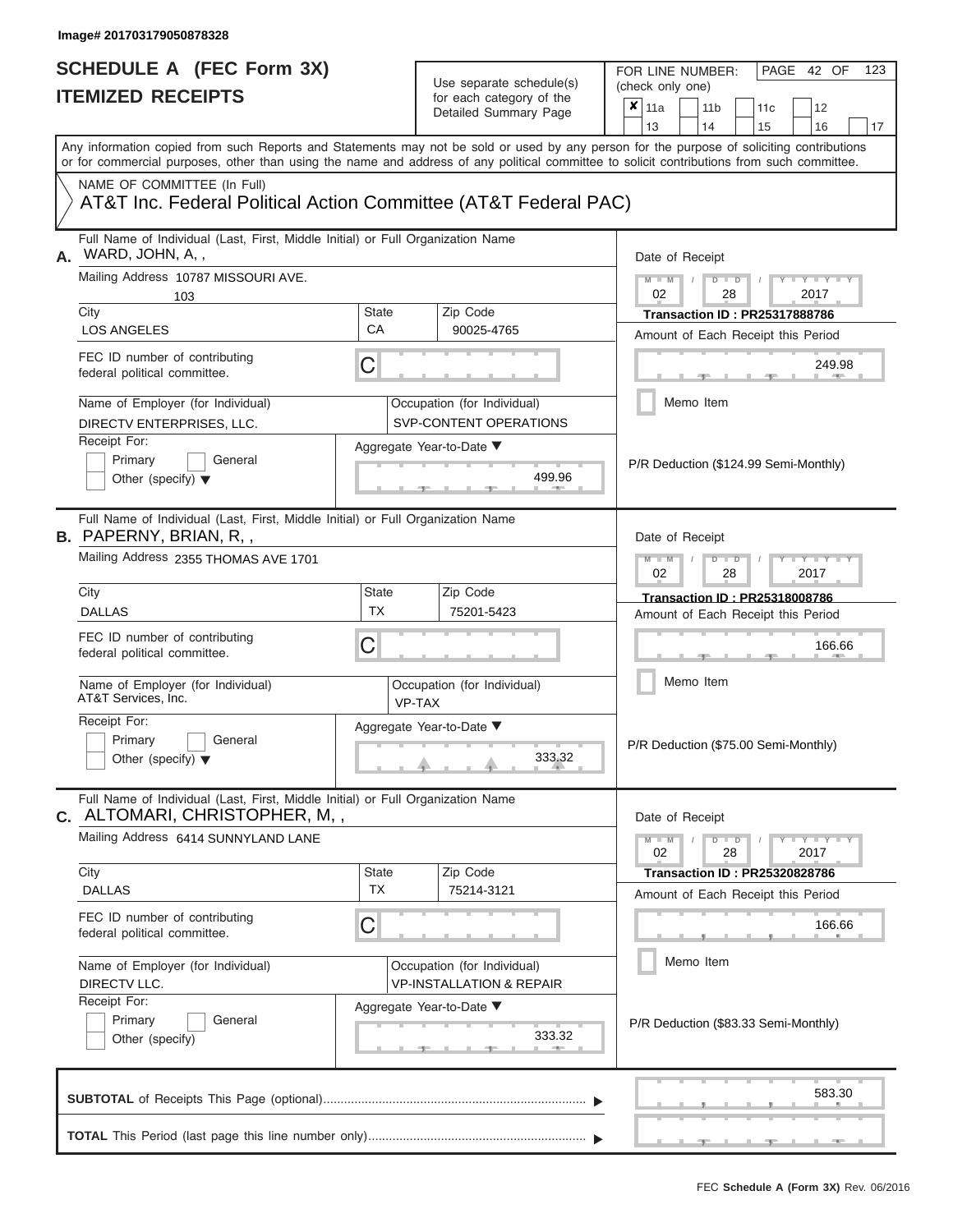| SCHEDULE A (FEC Form 3X)<br><b>ITEMIZED RECEIPTS</b>                                                            | Use separate schedule(s)<br>for each category of the            | FOR LINE NUMBER:<br>PAGE 43 OF<br>123<br>(check only one)<br>$\boldsymbol{\mathsf{x}}$                                                                                                                                                                                                  |
|-----------------------------------------------------------------------------------------------------------------|-----------------------------------------------------------------|-----------------------------------------------------------------------------------------------------------------------------------------------------------------------------------------------------------------------------------------------------------------------------------------|
|                                                                                                                 | Detailed Summary Page                                           | 11a<br>11 <sub>b</sub><br>12<br>11c<br>13<br>14<br>15<br>16<br>17                                                                                                                                                                                                                       |
|                                                                                                                 |                                                                 | Any information copied from such Reports and Statements may not be sold or used by any person for the purpose of soliciting contributions<br>or for commercial purposes, other than using the name and address of any political committee to solicit contributions from such committee. |
| NAME OF COMMITTEE (In Full)                                                                                     | AT&T Inc. Federal Political Action Committee (AT&T Federal PAC) |                                                                                                                                                                                                                                                                                         |
| Full Name of Individual (Last, First, Middle Initial) or Full Organization Name<br>MCGRANN, KEVIN, W,,<br>Α.    |                                                                 | Date of Receipt                                                                                                                                                                                                                                                                         |
| Mailing Address 1525 34TH STREET NW<br>City                                                                     | Zip Code<br><b>State</b>                                        | $M - M$ /<br>$D$ $D$<br>$T - Y = T - Y$<br>02<br>28<br>2017<br><b>Transaction ID: PR25673248786</b>                                                                                                                                                                                     |
| <b>WASHINGTON</b>                                                                                               | DC<br>20007-2727                                                | Amount of Each Receipt this Period                                                                                                                                                                                                                                                      |
| FEC ID number of contributing<br>federal political committee.                                                   | C                                                               | 250.00<br><b>CONTRACTOR</b>                                                                                                                                                                                                                                                             |
| Name of Employer (for Individual)<br>AT&T Services, Inc.                                                        | Occupation (for Individual)<br><b>AVP-FEDERAL RELATIONS</b>     | Memo Item                                                                                                                                                                                                                                                                               |
| Receipt For:<br>Primary<br>General<br>Other (specify) $\blacktriangledown$                                      | Aggregate Year-to-Date ▼<br>500.00<br><b>Britannia</b>          | P/R Deduction (\$70.00 Semi-Monthly)                                                                                                                                                                                                                                                    |
| Full Name of Individual (Last, First, Middle Initial) or Full Organization Name<br><b>B.</b> COULSON, MARY, C,, |                                                                 | Date of Receipt                                                                                                                                                                                                                                                                         |
| Mailing Address 625 KESSLER RESERVE CT                                                                          |                                                                 | $M - M$<br>$D$ $D$<br>$\blacksquare \blacksquare Y \blacksquare \blacksquare Y \blacksquare \blacksquare$<br>02<br>2017<br>28                                                                                                                                                           |
| City                                                                                                            | <b>State</b><br>Zip Code                                        | <b>Transaction ID: PR2667818786</b>                                                                                                                                                                                                                                                     |
| <b>DALLAS</b>                                                                                                   | <b>TX</b><br>75208-0100                                         | Amount of Each Receipt this Period                                                                                                                                                                                                                                                      |
| FEC ID number of contributing<br>federal political committee.                                                   | C                                                               | 200.00                                                                                                                                                                                                                                                                                  |
| Name of Employer (for Individual)<br>AT&T Services, Inc.                                                        | Occupation (for Individual)<br>AVP SENIOR LEGAL COUNSEL         | Memo Item                                                                                                                                                                                                                                                                               |
| Receipt For:<br>Primary<br>General<br>Other (specify) $\blacktriangledown$                                      | Aggregate Year-to-Date ▼<br>400.00                              | P/R Deduction (\$100.00 Semi-Monthly)                                                                                                                                                                                                                                                   |
| Full Name of Individual (Last, First, Middle Initial) or Full Organization Name<br>C. FITZSIMMONS, T, B,,       |                                                                 | Date of Receipt                                                                                                                                                                                                                                                                         |
| Mailing Address 5315 BRIAR TREE DRIVE                                                                           |                                                                 | $M - M$<br>$D$ $D$<br>Y - Y - Y - Y<br>02<br>28<br>2017                                                                                                                                                                                                                                 |
| City<br><b>DALLAS</b>                                                                                           | Zip Code<br><b>State</b><br><b>TX</b><br>75248-6002             | Transaction ID: PR2700218786<br>Amount of Each Receipt this Period                                                                                                                                                                                                                      |
| FEC ID number of contributing<br>federal political committee.                                                   | C                                                               | 110.00                                                                                                                                                                                                                                                                                  |
| Name of Employer (for Individual)<br>AT&T Services, Inc.                                                        | Occupation (for Individual)<br>AVP PROJECT PROGRAM MGMT         | Memo Item                                                                                                                                                                                                                                                                               |
| Receipt For:<br>Primary<br>General<br>Other (specify)                                                           | Aggregate Year-to-Date ▼<br>220.00<br>$-1$                      | P/R Deduction (\$55.00 Semi-Monthly)                                                                                                                                                                                                                                                    |
|                                                                                                                 |                                                                 | 560.00                                                                                                                                                                                                                                                                                  |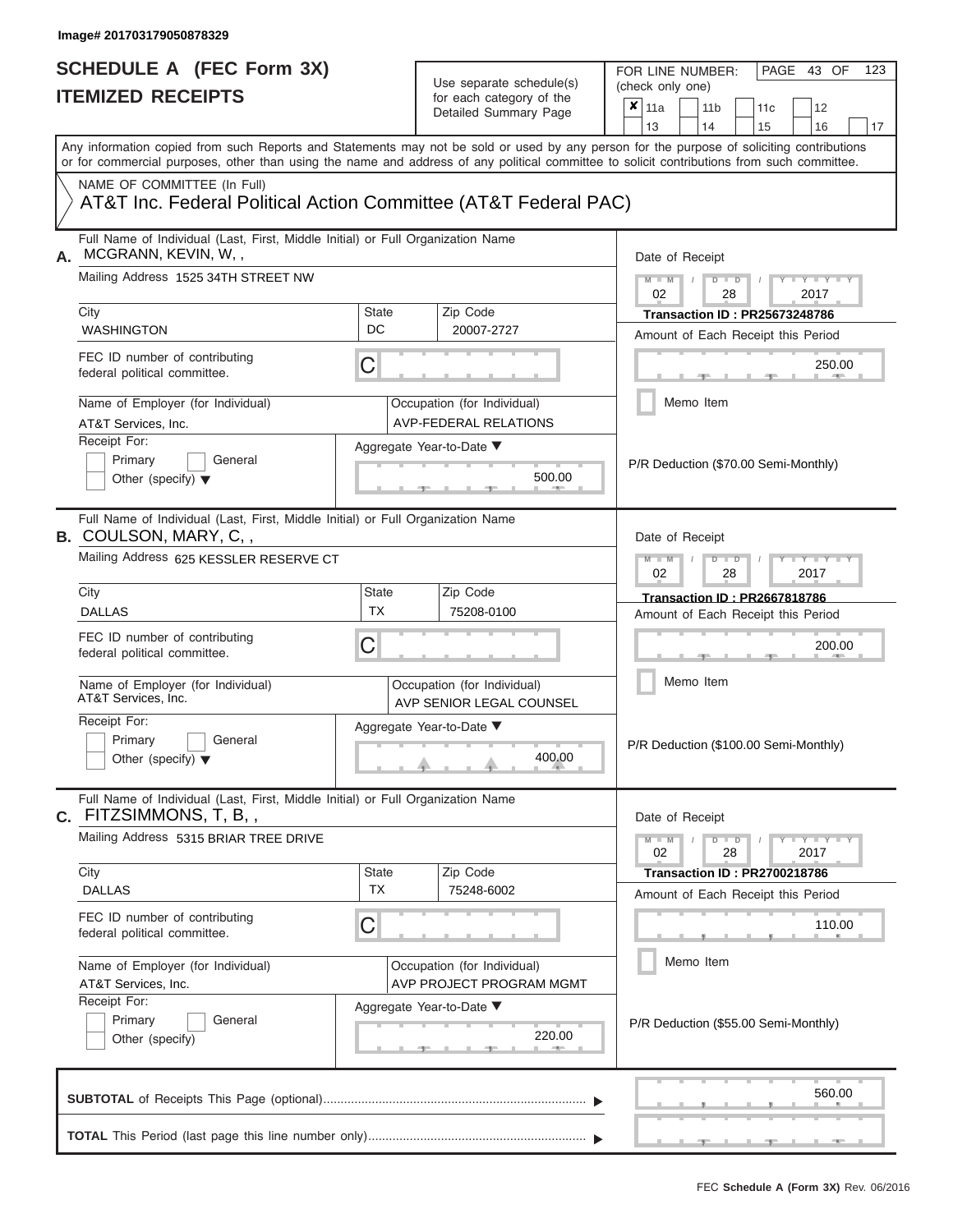| SCHEDULE A (FEC Form 3X)<br><b>ITEMIZED RECEIPTS</b>                                                                                                                                                                                                                                    |                           | Use separate schedule(s)<br>for each category of the          | FOR LINE NUMBER:<br>PAGE 44 OF<br>123<br>(check only one)<br>$\overline{\mathbf{x}}$   11a<br>11 <sub>b</sub><br>12                                                                                                 |
|-----------------------------------------------------------------------------------------------------------------------------------------------------------------------------------------------------------------------------------------------------------------------------------------|---------------------------|---------------------------------------------------------------|---------------------------------------------------------------------------------------------------------------------------------------------------------------------------------------------------------------------|
|                                                                                                                                                                                                                                                                                         |                           | Detailed Summary Page                                         | 11 <sub>c</sub><br>13<br>14<br>15<br>16<br>17                                                                                                                                                                       |
| Any information copied from such Reports and Statements may not be sold or used by any person for the purpose of soliciting contributions<br>or for commercial purposes, other than using the name and address of any political committee to solicit contributions from such committee. |                           |                                                               |                                                                                                                                                                                                                     |
| NAME OF COMMITTEE (In Full)<br>AT&T Inc. Federal Political Action Committee (AT&T Federal PAC)                                                                                                                                                                                          |                           |                                                               |                                                                                                                                                                                                                     |
| Full Name of Individual (Last, First, Middle Initial) or Full Organization Name<br>VIOLA, MICHAEL, J,,                                                                                                                                                                                  |                           |                                                               | Date of Receipt                                                                                                                                                                                                     |
| Mailing Address 4321 EDMONDSON AVE.                                                                                                                                                                                                                                                     |                           |                                                               | $M - M$ /<br>$D$ $D$<br>$\frac{1}{2}$ $\frac{1}{2}$ $\frac{1}{2}$ $\frac{1}{2}$ $\frac{1}{2}$ $\frac{1}{2}$ $\frac{1}{2}$ $\frac{1}{2}$ $\frac{1}{2}$ $\frac{1}{2}$ $\frac{1}{2}$ $\frac{1}{2}$<br>02<br>2017<br>28 |
| City<br><b>DALLAS</b>                                                                                                                                                                                                                                                                   | <b>State</b><br><b>TX</b> | Zip Code<br>75205-2601                                        | Transaction ID: PR2852698786<br>Amount of Each Receipt this Period                                                                                                                                                  |
| FEC ID number of contributing<br>federal political committee.                                                                                                                                                                                                                           | C                         |                                                               | 130.00<br><b>Britannia</b>                                                                                                                                                                                          |
| Name of Employer (for Individual)<br>AT&T Management Services, L.P.                                                                                                                                                                                                                     |                           | Occupation (for Individual)<br><b>SVP-INVESTOR RELATIONS</b>  | Memo Item                                                                                                                                                                                                           |
| Receipt For:<br>Primary<br>General<br>Other (specify) $\blacktriangledown$                                                                                                                                                                                                              |                           | Aggregate Year-to-Date ▼<br>260.00<br><b>COMMAND</b>          | P/R Deduction (\$65.00 Semi-Monthly)                                                                                                                                                                                |
| Full Name of Individual (Last, First, Middle Initial) or Full Organization Name<br><b>B.</b> ROBERTSON, JENIFER, L,,<br>Mailing Address 791 WAGNER WAY                                                                                                                                  |                           |                                                               | Date of Receipt                                                                                                                                                                                                     |
|                                                                                                                                                                                                                                                                                         |                           |                                                               | $M - M$<br>$D$ $D$<br>$+Y+Y+Y$<br>02<br>2017<br>28                                                                                                                                                                  |
| City<br>LANTANA                                                                                                                                                                                                                                                                         | <b>State</b><br><b>TX</b> | Zip Code<br>76226-7320                                        | <b>Transaction ID: PR2898198786</b><br>Amount of Each Receipt this Period                                                                                                                                           |
| FEC ID number of contributing<br>federal political committee.                                                                                                                                                                                                                           | C                         |                                                               | 120.00                                                                                                                                                                                                              |
| Name of Employer (for Individual)<br>AT&T Services, Inc.                                                                                                                                                                                                                                |                           | Occupation (for Individual)<br>SVP-TECH SOLS & BUS SYSTEMS S  | Memo Item                                                                                                                                                                                                           |
| Receipt For:<br>Primary<br>General<br>Other (specify) $\blacktriangledown$                                                                                                                                                                                                              |                           | Aggregate Year-to-Date ▼<br>$^{240.00}$                       | P/R Deduction (\$60.00 Semi-Monthly)                                                                                                                                                                                |
| Full Name of Individual (Last, First, Middle Initial) or Full Organization Name<br>$C.$ WALSH, DANIEL, T, ,                                                                                                                                                                             |                           |                                                               | Date of Receipt                                                                                                                                                                                                     |
| Mailing Address 5064 ROYAL CREEK LANE                                                                                                                                                                                                                                                   |                           |                                                               | $M - M$<br>$D$ $D$<br>$Y = Y = Y + Y$<br>28<br>02<br>2017                                                                                                                                                           |
| City<br><b>PLANO</b>                                                                                                                                                                                                                                                                    | <b>State</b><br><b>TX</b> | Zip Code<br>75093-4068                                        | Transaction ID: PR28988786<br>Amount of Each Receipt this Period                                                                                                                                                    |
| FEC ID number of contributing<br>federal political committee.                                                                                                                                                                                                                           | C                         |                                                               | 220.00                                                                                                                                                                                                              |
| Name of Employer (for Individual)<br>AT&T Services, Inc.                                                                                                                                                                                                                                |                           | Occupation (for Individual)<br>SVP & MANAGING DIR-GLOBAL BUS- | Memo Item                                                                                                                                                                                                           |
| Receipt For:<br>Primary<br>General<br>Other (specify)                                                                                                                                                                                                                                   |                           | Aggregate Year-to-Date ▼<br>440.00                            | P/R Deduction (\$120.00 Semi-Monthly)                                                                                                                                                                               |
|                                                                                                                                                                                                                                                                                         |                           |                                                               | 470.00                                                                                                                                                                                                              |
|                                                                                                                                                                                                                                                                                         |                           |                                                               | $-$<br>_________________                                                                                                                                                                                            |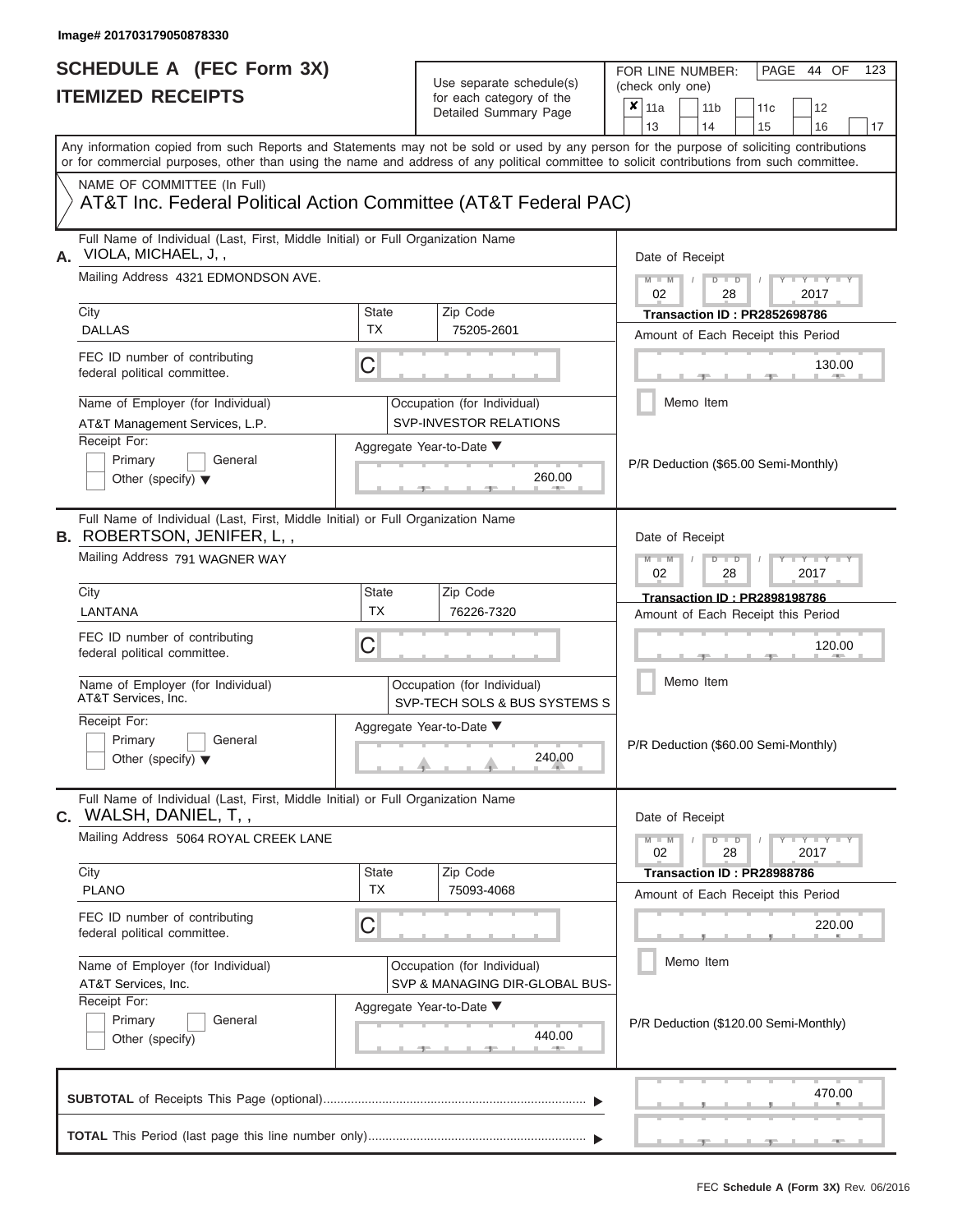FOR LINE NUMBER:<br>(check only one)

PAGE 45 OF 123

|                | IILMILLU NLVLII IV                                                                                                                                                                                                                                                                      |                                                                                 | iul cauli calcyuly ul lilic<br>Detailed Summary Page                    | x<br>12<br>11a<br>11 <sub>b</sub><br>11c                                  |  |  |  |  |  |  |  |  |  |
|----------------|-----------------------------------------------------------------------------------------------------------------------------------------------------------------------------------------------------------------------------------------------------------------------------------------|---------------------------------------------------------------------------------|-------------------------------------------------------------------------|---------------------------------------------------------------------------|--|--|--|--|--|--|--|--|--|
|                | Any information copied from such Reports and Statements may not be sold or used by any person for the purpose of soliciting contributions<br>or for commercial purposes, other than using the name and address of any political committee to solicit contributions from such committee. |                                                                                 |                                                                         | 13<br>15<br>14<br>16<br>17                                                |  |  |  |  |  |  |  |  |  |
|                | NAME OF COMMITTEE (In Full)<br>AT&T Inc. Federal Political Action Committee (AT&T Federal PAC)                                                                                                                                                                                          |                                                                                 |                                                                         |                                                                           |  |  |  |  |  |  |  |  |  |
| А.             | MAIR, SCOTT, A,,                                                                                                                                                                                                                                                                        | Full Name of Individual (Last, First, Middle Initial) or Full Organization Name |                                                                         |                                                                           |  |  |  |  |  |  |  |  |  |
|                | Mailing Address 8035 OAK POINT DRIVE                                                                                                                                                                                                                                                    |                                                                                 |                                                                         | $M - M$<br>$D$ $\Box$ $D$<br>$Y - Y - I$<br>02<br>28<br>2017              |  |  |  |  |  |  |  |  |  |
|                | City<br><b>FRISCO</b>                                                                                                                                                                                                                                                                   | <b>State</b><br><b>TX</b>                                                       | Zip Code<br>75034-7266                                                  | Transaction ID: PR29718786<br>Amount of Each Receipt this Period          |  |  |  |  |  |  |  |  |  |
|                | FEC ID number of contributing<br>federal political committee.                                                                                                                                                                                                                           | C                                                                               |                                                                         | 250.00                                                                    |  |  |  |  |  |  |  |  |  |
|                | Name of Employer (for Individual)<br>AT&T Services, Inc.                                                                                                                                                                                                                                |                                                                                 | Occupation (for Individual)<br>SVP-TECHNOLOGY PLANNING & ENG            | Memo Item                                                                 |  |  |  |  |  |  |  |  |  |
|                | Receipt For:<br>Primary<br>General<br>Other (specify) $\blacktriangledown$                                                                                                                                                                                                              |                                                                                 | Aggregate Year-to-Date ▼<br>500.00                                      | P/R Deduction (\$125.00 Semi-Monthly)                                     |  |  |  |  |  |  |  |  |  |
|                | Full Name of Individual (Last, First, Middle Initial) or Full Organization Name<br><b>B. BRUEGGEMAN, JEFFRY, A,,</b>                                                                                                                                                                    |                                                                                 |                                                                         | Date of Receipt                                                           |  |  |  |  |  |  |  |  |  |
|                | Mailing Address 7501 PEPPERELL DRIVE                                                                                                                                                                                                                                                    | $M - M$<br>$D$ $D$<br>$-Y$<br>02<br>28<br>2017                                  |                                                                         |                                                                           |  |  |  |  |  |  |  |  |  |
|                | City<br><b>BETHESDA</b>                                                                                                                                                                                                                                                                 | <b>State</b><br><b>MD</b>                                                       | Zip Code<br>20817-4665                                                  | <b>Transaction ID: PR3141398786</b><br>Amount of Each Receipt this Period |  |  |  |  |  |  |  |  |  |
|                | FEC ID number of contributing<br>federal political committee.                                                                                                                                                                                                                           | C                                                                               |                                                                         | 150.00                                                                    |  |  |  |  |  |  |  |  |  |
|                | Name of Employer (for Individual)<br>AT&T Services, Inc.                                                                                                                                                                                                                                |                                                                                 | Occupation (for Individual)<br><b>VP-REGULATORY PLANNING &amp; POLI</b> | Memo Item                                                                 |  |  |  |  |  |  |  |  |  |
|                | Receipt For:<br>Primary<br>General<br>Other (specify) $\blacktriangledown$                                                                                                                                                                                                              |                                                                                 | Aggregate Year-to-Date ▼<br>300.00                                      | P/R Deduction (\$75.00 Semi-Monthly)                                      |  |  |  |  |  |  |  |  |  |
| $\mathbf{C}$ . | Full Name of Individual (Last, First, Middle Initial) or Full Organization Name<br>MARIS, STACEY, , ,                                                                                                                                                                                   |                                                                                 |                                                                         | Date of Receipt                                                           |  |  |  |  |  |  |  |  |  |
|                | Mailing Address 9011 ROCKBROOK DRIVE                                                                                                                                                                                                                                                    |                                                                                 |                                                                         | $M - M$<br>$D$ $\Box$ $D$<br>$Y - Y - Y$<br>2017<br>02<br>28              |  |  |  |  |  |  |  |  |  |
|                | City<br><b>DALLAS</b>                                                                                                                                                                                                                                                                   | <b>State</b><br>ТX                                                              | Zip Code<br>75220-3905                                                  | Transaction ID: PR3602748786<br>Amount of Each Receipt this Period        |  |  |  |  |  |  |  |  |  |
|                | FEC ID number of contributing<br>federal political committee.                                                                                                                                                                                                                           | C                                                                               |                                                                         | 200.00                                                                    |  |  |  |  |  |  |  |  |  |
|                | Name of Employer (for Individual)<br>AT&T Management Services, L.P.                                                                                                                                                                                                                     |                                                                                 | Occupation (for Individual)<br>SVP AND SECRETARY                        | Memo Item                                                                 |  |  |  |  |  |  |  |  |  |
|                | Receipt For:<br>Primary<br>General<br>Other (specify)                                                                                                                                                                                                                                   |                                                                                 | Aggregate Year-to-Date ▼<br>400.00                                      | P/R Deduction (\$100.00 Semi-Monthly)                                     |  |  |  |  |  |  |  |  |  |
|                |                                                                                                                                                                                                                                                                                         |                                                                                 |                                                                         | 600.00                                                                    |  |  |  |  |  |  |  |  |  |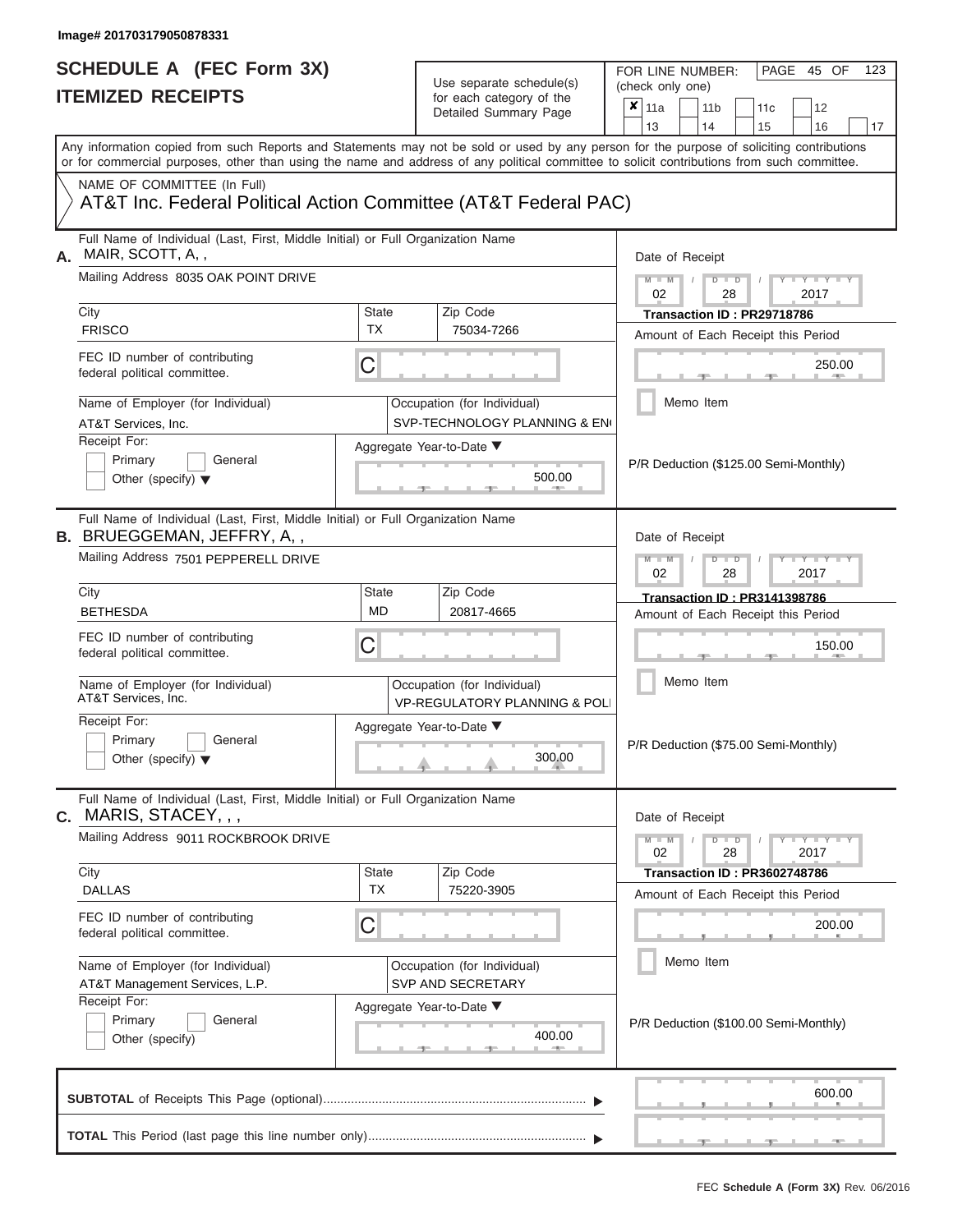FOR LINE NUMBER:<br>(check only one)

PAGE 46 OF 123

|    | IIEMIZED KEUEIPIS                                                                                                                                                                                                                                                                       |                                                                                              | for each category of the<br>Detailed Summary Page     | ×<br>12<br>11a<br>11 <sub>b</sub><br>11c                          |  |  |  |  |  |  |  |
|----|-----------------------------------------------------------------------------------------------------------------------------------------------------------------------------------------------------------------------------------------------------------------------------------------|----------------------------------------------------------------------------------------------|-------------------------------------------------------|-------------------------------------------------------------------|--|--|--|--|--|--|--|
|    |                                                                                                                                                                                                                                                                                         |                                                                                              |                                                       | 13<br>14<br>15<br>16<br>17                                        |  |  |  |  |  |  |  |
|    | Any information copied from such Reports and Statements may not be sold or used by any person for the purpose of soliciting contributions<br>or for commercial purposes, other than using the name and address of any political committee to solicit contributions from such committee. |                                                                                              |                                                       |                                                                   |  |  |  |  |  |  |  |
|    | NAME OF COMMITTEE (In Full)                                                                                                                                                                                                                                                             |                                                                                              |                                                       |                                                                   |  |  |  |  |  |  |  |
|    | AT&T Inc. Federal Political Action Committee (AT&T Federal PAC)                                                                                                                                                                                                                         |                                                                                              |                                                       |                                                                   |  |  |  |  |  |  |  |
| А. | Full Name of Individual (Last, First, Middle Initial) or Full Organization Name<br>SAMBAR, CHRISTOPHER, , ,                                                                                                                                                                             |                                                                                              |                                                       | Date of Receipt                                                   |  |  |  |  |  |  |  |
|    | Mailing Address 4401 COLGATE AVE                                                                                                                                                                                                                                                        |                                                                                              |                                                       | $M - M$<br>Y LTY LT<br>$D$ $D$<br>02<br>28<br>2017                |  |  |  |  |  |  |  |
|    | City                                                                                                                                                                                                                                                                                    | <b>State</b>                                                                                 | Zip Code                                              | Transaction ID: PR3645488786                                      |  |  |  |  |  |  |  |
|    | <b>DALLAS</b>                                                                                                                                                                                                                                                                           | <b>TX</b>                                                                                    | 75225-6634                                            | Amount of Each Receipt this Period                                |  |  |  |  |  |  |  |
|    | FEC ID number of contributing<br>federal political committee.                                                                                                                                                                                                                           | C                                                                                            |                                                       | 150.00                                                            |  |  |  |  |  |  |  |
|    | Name of Employer (for Individual)<br>AT&T Services, Inc.                                                                                                                                                                                                                                |                                                                                              | Occupation (for Individual)<br>SVP-AT&T FIRSTNET      | Memo Item                                                         |  |  |  |  |  |  |  |
|    | Receipt For:                                                                                                                                                                                                                                                                            |                                                                                              |                                                       |                                                                   |  |  |  |  |  |  |  |
|    | Primary<br>General                                                                                                                                                                                                                                                                      |                                                                                              | Aggregate Year-to-Date ▼                              | P/R Deduction (\$75.00 Semi-Monthly)                              |  |  |  |  |  |  |  |
|    | Other (specify) $\blacktriangledown$                                                                                                                                                                                                                                                    |                                                                                              | 300.00                                                |                                                                   |  |  |  |  |  |  |  |
|    | Full Name of Individual (Last, First, Middle Initial) or Full Organization Name<br>$B.$ KATIBEH, MO, , ,                                                                                                                                                                                | Date of Receipt                                                                              |                                                       |                                                                   |  |  |  |  |  |  |  |
|    | Mailing Address 6159 PALO PINTO                                                                                                                                                                                                                                                         | $M - M$<br>$\blacksquare$<br><br><br><br><br><br><br><br><br><br>$D$ $D$<br>02<br>28<br>2017 |                                                       |                                                                   |  |  |  |  |  |  |  |
|    | City                                                                                                                                                                                                                                                                                    | <b>State</b>                                                                                 | Zip Code                                              | <b>Transaction ID: PR3660418786</b>                               |  |  |  |  |  |  |  |
|    | <b>DALLAS</b>                                                                                                                                                                                                                                                                           | TX                                                                                           | 75214-3615                                            | Amount of Each Receipt this Period                                |  |  |  |  |  |  |  |
|    | FEC ID number of contributing<br>federal political committee.                                                                                                                                                                                                                           | C                                                                                            |                                                       | 150.00                                                            |  |  |  |  |  |  |  |
|    | Name of Employer (for Individual)<br>AT&T Services, Inc.                                                                                                                                                                                                                                |                                                                                              | Occupation (for Individual)<br>SVP-ADVANCED SOLUTIONS | Memo Item                                                         |  |  |  |  |  |  |  |
|    | Receipt For:<br>Primary<br>General<br>Other (specify) $\blacktriangledown$                                                                                                                                                                                                              |                                                                                              | Aggregate Year-to-Date ▼<br>300.00                    | P/R Deduction (\$75.00 Semi-Monthly)                              |  |  |  |  |  |  |  |
|    | Full Name of Individual (Last, First, Middle Initial) or Full Organization Name<br>$C.$ JONES, VICKI, , ,                                                                                                                                                                               |                                                                                              |                                                       | Date of Receipt                                                   |  |  |  |  |  |  |  |
|    | Mailing Address 5612 KELLY LANE                                                                                                                                                                                                                                                         |                                                                                              |                                                       | $Y - Y - Y - Y - I - Y$<br>$M - M$<br>$D$ $D$<br>02<br>28<br>2017 |  |  |  |  |  |  |  |
|    | City                                                                                                                                                                                                                                                                                    | <b>State</b>                                                                                 | Zip Code                                              | Transaction ID: PR3774248786                                      |  |  |  |  |  |  |  |
|    | <b>PLANO</b>                                                                                                                                                                                                                                                                            | <b>TX</b>                                                                                    | 75093-2420                                            | Amount of Each Receipt this Period                                |  |  |  |  |  |  |  |
|    | FEC ID number of contributing<br>federal political committee.                                                                                                                                                                                                                           | $\mathsf C$                                                                                  |                                                       | 150.00                                                            |  |  |  |  |  |  |  |
|    |                                                                                                                                                                                                                                                                                         |                                                                                              | Occupation (for Individual)                           | Memo Item                                                         |  |  |  |  |  |  |  |
|    | Name of Employer (for Individual)<br>AT&T Services, Inc.<br>Receipt For:                                                                                                                                                                                                                | SVP-MOBILITY AND CONSUMER OPS<br>Aggregate Year-to-Date ▼                                    |                                                       |                                                                   |  |  |  |  |  |  |  |
|    | Primary<br>General                                                                                                                                                                                                                                                                      | P/R Deduction (\$35.00 Semi-Monthly)                                                         |                                                       |                                                                   |  |  |  |  |  |  |  |
|    | Other (specify)                                                                                                                                                                                                                                                                         |                                                                                              | 300.00<br><b>1. 200 mm</b>                            |                                                                   |  |  |  |  |  |  |  |
|    |                                                                                                                                                                                                                                                                                         |                                                                                              |                                                       | 450.00                                                            |  |  |  |  |  |  |  |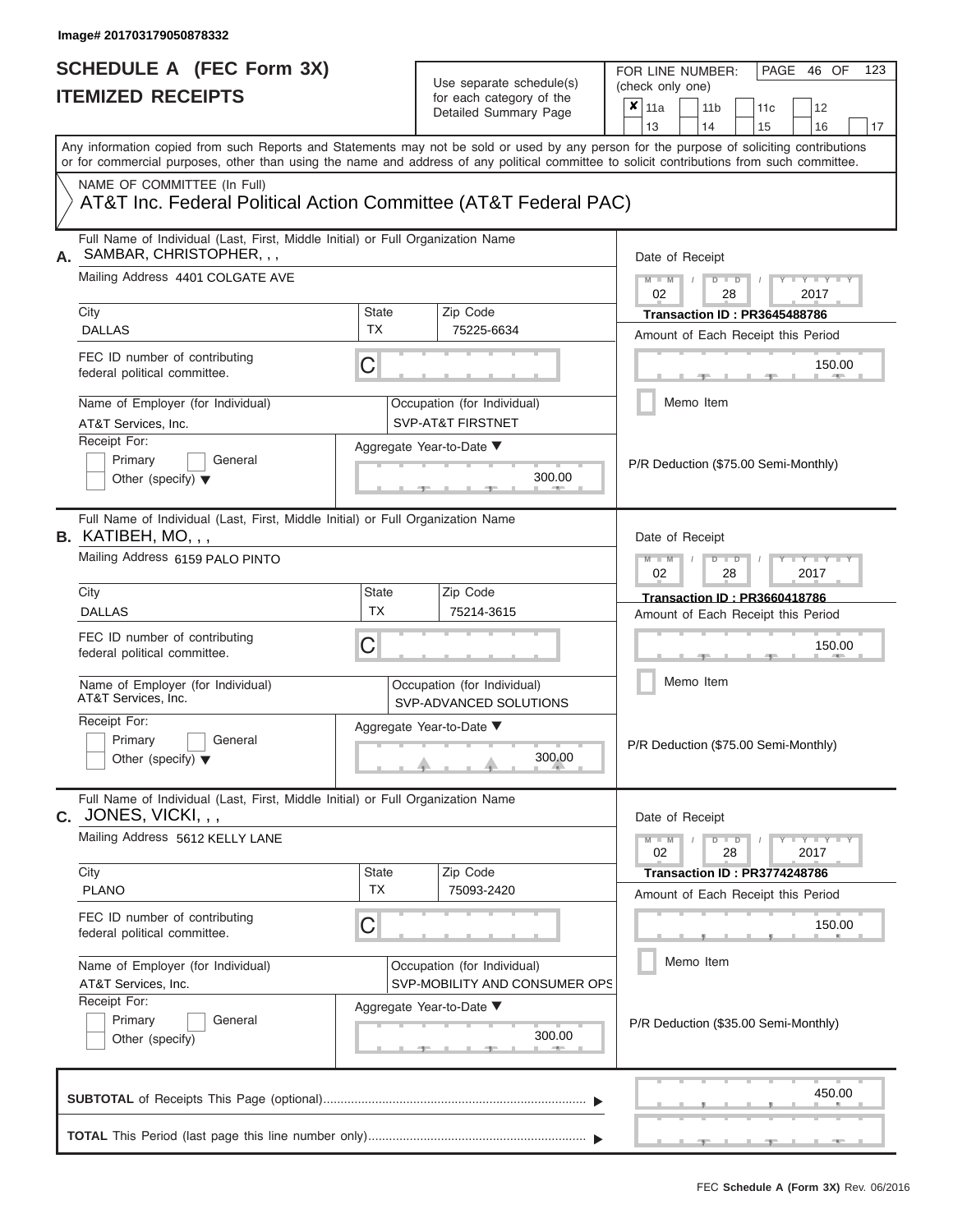FOR LINE NUMBER:<br>(check only one)

PAGE 47 OF 123

|      | IIEMILED REVEIFIJ                                                                                                                                                                                                                                                                       |                                                                                 |  | ior each calegory of the<br>Detailed Summary Page            | ×                                    | 11a                                                              |           | 11 <sub>b</sub> |               |  | 11 <sub>c</sub>            | 12                                                                 |    |  |  |  |  |  |  |
|------|-----------------------------------------------------------------------------------------------------------------------------------------------------------------------------------------------------------------------------------------------------------------------------------------|---------------------------------------------------------------------------------|--|--------------------------------------------------------------|--------------------------------------|------------------------------------------------------------------|-----------|-----------------|---------------|--|----------------------------|--------------------------------------------------------------------|----|--|--|--|--|--|--|
|      |                                                                                                                                                                                                                                                                                         |                                                                                 |  |                                                              |                                      | 13                                                               |           | 14              |               |  | 15                         | 16                                                                 | 17 |  |  |  |  |  |  |
|      | Any information copied from such Reports and Statements may not be sold or used by any person for the purpose of soliciting contributions<br>or for commercial purposes, other than using the name and address of any political committee to solicit contributions from such committee. |                                                                                 |  |                                                              |                                      |                                                                  |           |                 |               |  |                            |                                                                    |    |  |  |  |  |  |  |
|      | NAME OF COMMITTEE (In Full)<br>AT&T Inc. Federal Political Action Committee (AT&T Federal PAC)                                                                                                                                                                                          |                                                                                 |  |                                                              |                                      |                                                                  |           |                 |               |  |                            |                                                                    |    |  |  |  |  |  |  |
| А.   | LEWIS, JEFFREY, E,,                                                                                                                                                                                                                                                                     | Full Name of Individual (Last, First, Middle Initial) or Full Organization Name |  |                                                              |                                      |                                                                  |           |                 |               |  |                            | Date of Receipt                                                    |    |  |  |  |  |  |  |
|      | Mailing Address 5713 WHITECLIFF                                                                                                                                                                                                                                                         |                                                                                 |  |                                                              |                                      | $M - M$<br>$Y = Y$<br>$D$ $D$<br>02<br>28<br>2017                |           |                 |               |  |                            |                                                                    |    |  |  |  |  |  |  |
| City | <b>PLANO</b>                                                                                                                                                                                                                                                                            | State<br><b>TX</b>                                                              |  | Zip Code<br>75093-2901                                       |                                      |                                                                  |           |                 |               |  |                            | Transaction ID: PR3841488786<br>Amount of Each Receipt this Period |    |  |  |  |  |  |  |
|      | FEC ID number of contributing<br>federal political committee.                                                                                                                                                                                                                           | C                                                                               |  |                                                              |                                      | 140.00                                                           |           |                 |               |  |                            |                                                                    |    |  |  |  |  |  |  |
|      | Name of Employer (for Individual)<br>AT&T Services, Inc.                                                                                                                                                                                                                                |                                                                                 |  | Occupation (for Individual)<br>SVP-COMPLIANCE & CHIEF ACCESS |                                      |                                                                  | Memo Item |                 |               |  |                            |                                                                    |    |  |  |  |  |  |  |
|      | Receipt For:<br>Primary<br>General<br>Other (specify) $\blacktriangledown$                                                                                                                                                                                                              | Aggregate Year-to-Date ▼                                                        |  | 280.00                                                       |                                      |                                                                  |           |                 |               |  |                            | P/R Deduction (\$70.00 Semi-Monthly)                               |    |  |  |  |  |  |  |
|      | Full Name of Individual (Last, First, Middle Initial) or Full Organization Name<br><b>B.</b> NAVA, CARMEN, P,,                                                                                                                                                                          |                                                                                 |  |                                                              |                                      | Date of Receipt                                                  |           |                 |               |  |                            |                                                                    |    |  |  |  |  |  |  |
|      | Mailing Address 3401 LEE PARKWAY<br>APT. 1902                                                                                                                                                                                                                                           |                                                                                 |  | $M - M$<br>$Y = Y$<br>$D$ $D$<br>02<br>28<br>2017            |                                      |                                                                  |           |                 |               |  |                            |                                                                    |    |  |  |  |  |  |  |
| City | <b>DALLAS</b>                                                                                                                                                                                                                                                                           | State<br><b>TX</b>                                                              |  | Zip Code<br>75219-5227                                       |                                      | Transaction ID: PR49918786<br>Amount of Each Receipt this Period |           |                 |               |  |                            |                                                                    |    |  |  |  |  |  |  |
|      | FEC ID number of contributing<br>federal political committee.                                                                                                                                                                                                                           | С                                                                               |  |                                                              |                                      | 160.00                                                           |           |                 |               |  |                            |                                                                    |    |  |  |  |  |  |  |
|      | Name of Employer (for Individual)<br>AT&T Services, Inc.                                                                                                                                                                                                                                |                                                                                 |  | Occupation (for Individual)<br><b>SVP-PREMIUM CARE</b>       |                                      |                                                                  | Memo Item |                 |               |  |                            |                                                                    |    |  |  |  |  |  |  |
|      | Receipt For:<br>Primary<br>General<br>Other (specify) $\blacktriangledown$                                                                                                                                                                                                              | Aggregate Year-to-Date ▼                                                        |  | 320.00                                                       | P/R Deduction (\$80.00 Semi-Monthly) |                                                                  |           |                 |               |  |                            |                                                                    |    |  |  |  |  |  |  |
|      | Full Name of Individual (Last, First, Middle Initial) or Full Organization Name<br><b>C.</b> COFFEY, MICHAEL, P,,                                                                                                                                                                       |                                                                                 |  |                                                              |                                      | Date of Receipt                                                  |           |                 |               |  |                            |                                                                    |    |  |  |  |  |  |  |
|      | Mailing Address 3301 WENTWOOD DRIVE                                                                                                                                                                                                                                                     |                                                                                 |  |                                                              |                                      | $M - M$<br>02                                                    |           |                 | $D$ $D$<br>28 |  |                            | $Y - Y - Y - Y - Y$<br>2017                                        |    |  |  |  |  |  |  |
| City | <b>DALLAS</b>                                                                                                                                                                                                                                                                           | State<br>TX                                                                     |  | Zip Code<br>75225-4847                                       |                                      |                                                                  |           |                 |               |  | Transaction ID: PR53188786 | Amount of Each Receipt this Period                                 |    |  |  |  |  |  |  |
|      | FEC ID number of contributing<br>federal political committee.                                                                                                                                                                                                                           | C                                                                               |  |                                                              |                                      |                                                                  |           |                 |               |  |                            | 220.00                                                             |    |  |  |  |  |  |  |
|      | Name of Employer (for Individual)<br>AT&T Services, Inc.                                                                                                                                                                                                                                |                                                                                 |  | Occupation (for Individual)<br>SVP-SERVICE ASSURANCE         |                                      |                                                                  | Memo Item |                 |               |  |                            |                                                                    |    |  |  |  |  |  |  |
|      | Receipt For:<br>General<br>Primary<br>Other (specify)                                                                                                                                                                                                                                   | Aggregate Year-to-Date ▼                                                        |  | 440.00                                                       |                                      | P/R Deduction (\$110.00 Semi-Monthly)                            |           |                 |               |  |                            |                                                                    |    |  |  |  |  |  |  |
|      |                                                                                                                                                                                                                                                                                         |                                                                                 |  |                                                              |                                      |                                                                  |           |                 |               |  |                            | 520.00                                                             |    |  |  |  |  |  |  |
|      |                                                                                                                                                                                                                                                                                         |                                                                                 |  |                                                              |                                      |                                                                  |           |                 |               |  |                            |                                                                    |    |  |  |  |  |  |  |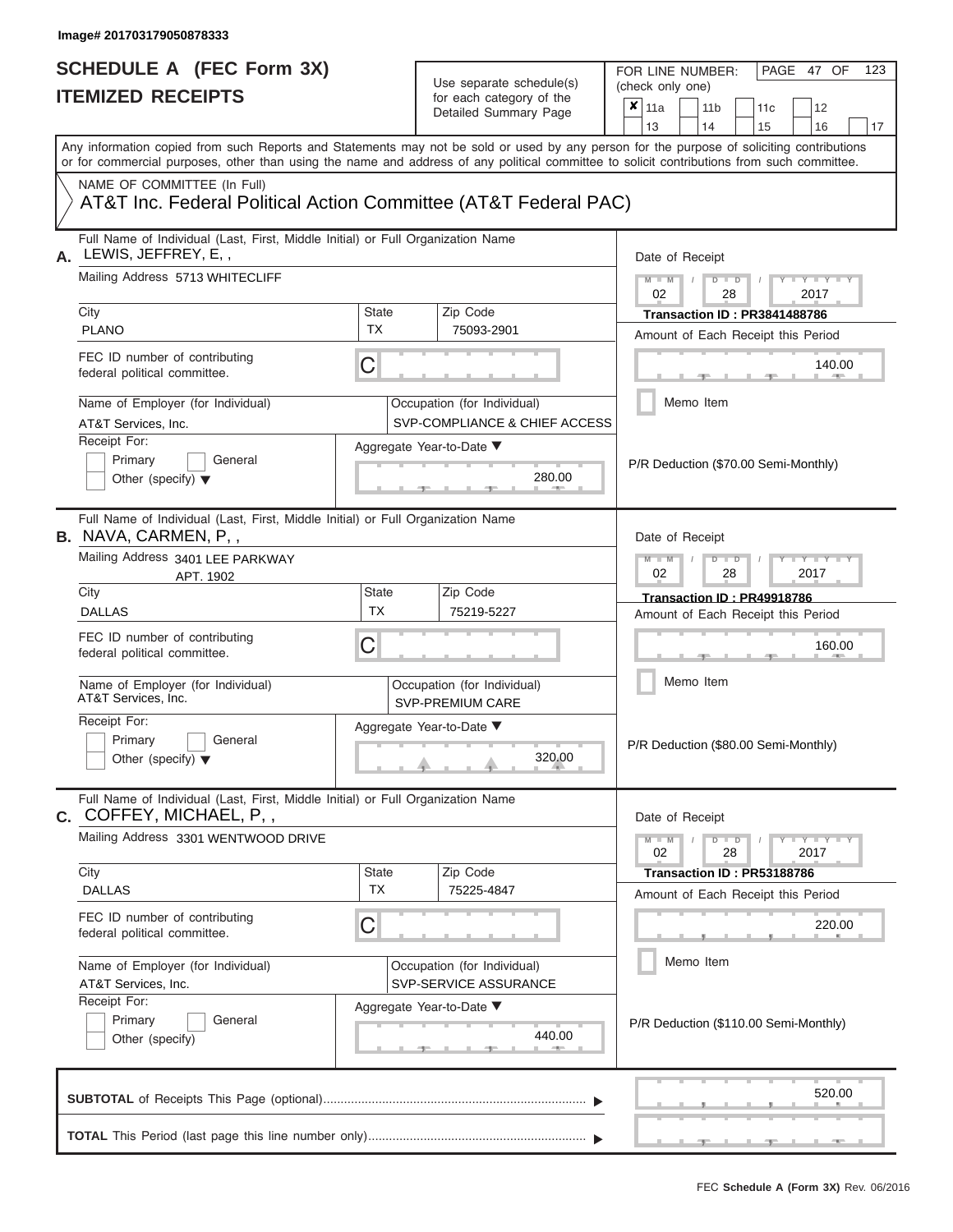FOR LINE NUMBER:<br>(check only one)

PAGE 48 OF 123

|    | IIEMIZED KEUEIPIS                                                                                                                                                                                                                                                                       |                                                        |                 | for each category of the<br>Detailed Summary Page                                            |  | ×<br>11a                                                          |  | 11 <sub>b</sub>                      |               | 11c                        | 12                                   |        |  |
|----|-----------------------------------------------------------------------------------------------------------------------------------------------------------------------------------------------------------------------------------------------------------------------------------------|--------------------------------------------------------|-----------------|----------------------------------------------------------------------------------------------|--|-------------------------------------------------------------------|--|--------------------------------------|---------------|----------------------------|--------------------------------------|--------|--|
|    |                                                                                                                                                                                                                                                                                         |                                                        |                 |                                                                                              |  | 13                                                                |  | 14                                   |               | 15                         | 16                                   | 17     |  |
|    | Any information copied from such Reports and Statements may not be sold or used by any person for the purpose of soliciting contributions<br>or for commercial purposes, other than using the name and address of any political committee to solicit contributions from such committee. |                                                        |                 |                                                                                              |  |                                                                   |  |                                      |               |                            |                                      |        |  |
|    | NAME OF COMMITTEE (In Full)                                                                                                                                                                                                                                                             |                                                        |                 |                                                                                              |  |                                                                   |  |                                      |               |                            |                                      |        |  |
|    | AT&T Inc. Federal Political Action Committee (AT&T Federal PAC)                                                                                                                                                                                                                         |                                                        |                 |                                                                                              |  |                                                                   |  |                                      |               |                            |                                      |        |  |
| А. | Full Name of Individual (Last, First, Middle Initial) or Full Organization Name<br>MARSHALL, CYNTHIA, G,,                                                                                                                                                                               |                                                        |                 |                                                                                              |  | Date of Receipt                                                   |  |                                      |               |                            |                                      |        |  |
|    | Mailing Address 4101 GLENBROOK DRIVE                                                                                                                                                                                                                                                    |                                                        |                 |                                                                                              |  | $M - M$<br>02                                                     |  |                                      | $D$ $D$<br>28 |                            | $T - Y = T - Y$<br>2017              |        |  |
|    | City<br><b>RICHARDSON</b>                                                                                                                                                                                                                                                               | <b>State</b><br><b>TX</b>                              |                 | Zip Code                                                                                     |  |                                                                   |  |                                      |               | Transaction ID: PR54138786 |                                      |        |  |
|    |                                                                                                                                                                                                                                                                                         |                                                        |                 | 75082-3665                                                                                   |  |                                                                   |  |                                      |               |                            | Amount of Each Receipt this Period   |        |  |
|    | FEC ID number of contributing<br>federal political committee.                                                                                                                                                                                                                           | C                                                      |                 |                                                                                              |  |                                                                   |  |                                      |               |                            |                                      | 300.00 |  |
|    | Name of Employer (for Individual)<br>AT&T Services, Inc.                                                                                                                                                                                                                                |                                                        |                 | Occupation (for Individual)<br>SVP-HR & CHIEF DIVERSITY OFFICE                               |  |                                                                   |  | Memo Item                            |               |                            |                                      |        |  |
|    | Receipt For:                                                                                                                                                                                                                                                                            |                                                        |                 | Aggregate Year-to-Date ▼                                                                     |  |                                                                   |  |                                      |               |                            |                                      |        |  |
|    | Primary<br>General<br>Other (specify) $\blacktriangledown$                                                                                                                                                                                                                              |                                                        |                 | 600.00                                                                                       |  | P/R Deduction (\$150.00 Semi-Monthly)                             |  |                                      |               |                            |                                      |        |  |
|    | Full Name of Individual (Last, First, Middle Initial) or Full Organization Name<br><b>B.</b> KEARNEY, KEVIN, M,,                                                                                                                                                                        |                                                        | Date of Receipt |                                                                                              |  |                                                                   |  |                                      |               |                            |                                      |        |  |
|    | Mailing Address 155 11TH AVENUE                                                                                                                                                                                                                                                         |                                                        |                 | $M - M$<br>$\blacksquare$<br><br><br><br><br><br><br><br><br><br>$D$ $D$<br>02<br>28<br>2017 |  |                                                                   |  |                                      |               |                            |                                      |        |  |
|    | City                                                                                                                                                                                                                                                                                    | <b>State</b>                                           |                 | Zip Code                                                                                     |  | Transaction ID: PR55068786                                        |  |                                      |               |                            |                                      |        |  |
|    | <b>SAN MATEO</b>                                                                                                                                                                                                                                                                        | CA                                                     |                 | 94401-4310                                                                                   |  | Amount of Each Receipt this Period                                |  |                                      |               |                            |                                      |        |  |
|    | FEC ID number of contributing<br>federal political committee.                                                                                                                                                                                                                           | C                                                      |                 |                                                                                              |  |                                                                   |  |                                      |               |                            |                                      | 120.00 |  |
|    | Name of Employer (for Individual)<br>AT&T Services, Inc.                                                                                                                                                                                                                                |                                                        |                 | Occupation (for Individual)<br><b>AVP VENDOR</b>                                             |  | Memo Item                                                         |  |                                      |               |                            |                                      |        |  |
|    | Receipt For:<br>Primary<br>General<br>Other (specify) $\blacktriangledown$                                                                                                                                                                                                              | Aggregate Year-to-Date ▼<br>240.00                     |                 |                                                                                              |  |                                                                   |  | P/R Deduction (\$60.00 Semi-Monthly) |               |                            |                                      |        |  |
|    | Full Name of Individual (Last, First, Middle Initial) or Full Organization Name<br>C. WEAKLEND, MARGARET, M,,                                                                                                                                                                           |                                                        |                 |                                                                                              |  | Date of Receipt                                                   |  |                                      |               |                            |                                      |        |  |
|    | Mailing Address 544 S. PEARL EXPWY.                                                                                                                                                                                                                                                     |                                                        |                 |                                                                                              |  | $Y - Y - Y - Y - I - Y$<br>$M - M$<br>$D$ $D$<br>02<br>28<br>2017 |  |                                      |               |                            |                                      |        |  |
|    | City                                                                                                                                                                                                                                                                                    | <b>State</b>                                           |                 | Zip Code                                                                                     |  |                                                                   |  |                                      |               | Transaction ID: PR58778786 |                                      |        |  |
|    | <b>DALLAS</b>                                                                                                                                                                                                                                                                           | <b>TX</b>                                              |                 | 75201-5710                                                                                   |  |                                                                   |  |                                      |               |                            | Amount of Each Receipt this Period   |        |  |
|    | FEC ID number of contributing<br>federal political committee.                                                                                                                                                                                                                           | $\mathsf C$                                            |                 |                                                                                              |  |                                                                   |  |                                      |               |                            |                                      | 120.00 |  |
|    | Name of Employer (for Individual)<br>AT&T Services, Inc.                                                                                                                                                                                                                                |                                                        |                 | Occupation (for Individual)<br><b>VP-IT BILLING OPERATIONS</b>                               |  |                                                                   |  | Memo Item                            |               |                            |                                      |        |  |
|    | Receipt For:<br>Primary<br>General<br>Other (specify)                                                                                                                                                                                                                                   | Aggregate Year-to-Date ▼<br>240.00<br><b>1. 400 mm</b> |                 |                                                                                              |  |                                                                   |  |                                      |               |                            | P/R Deduction (\$60.00 Semi-Monthly) |        |  |
|    |                                                                                                                                                                                                                                                                                         |                                                        |                 |                                                                                              |  |                                                                   |  |                                      |               |                            |                                      | 540.00 |  |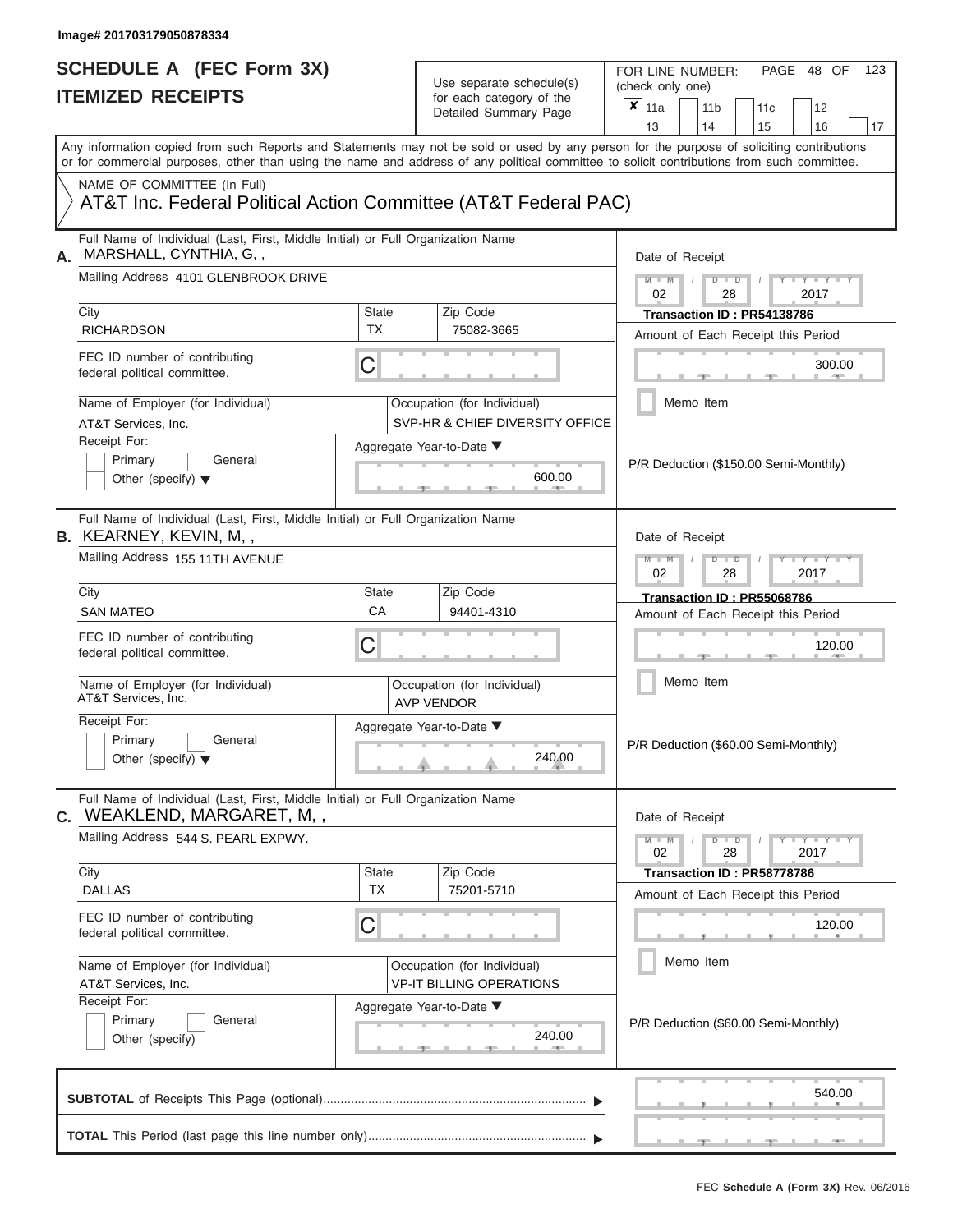| SCHEDULE A (FEC Form 3X)<br><b>ITEMIZED RECEIPTS</b>                                                               |                    | Use separate schedule(s)<br>for each category of the<br>Detailed Summary Page | 123<br>FOR LINE NUMBER:<br>PAGE 49 OF<br>(check only one)<br>$\overline{\mathbf{x}}$   11a<br>11 <sub>b</sub><br>11 <sub>c</sub><br>12<br>15<br>13<br>14<br>16<br>17                                                                                                                    |
|--------------------------------------------------------------------------------------------------------------------|--------------------|-------------------------------------------------------------------------------|-----------------------------------------------------------------------------------------------------------------------------------------------------------------------------------------------------------------------------------------------------------------------------------------|
|                                                                                                                    |                    |                                                                               | Any information copied from such Reports and Statements may not be sold or used by any person for the purpose of soliciting contributions<br>or for commercial purposes, other than using the name and address of any political committee to solicit contributions from such committee. |
| NAME OF COMMITTEE (In Full)<br>AT&T Inc. Federal Political Action Committee (AT&T Federal PAC)                     |                    |                                                                               |                                                                                                                                                                                                                                                                                         |
| Full Name of Individual (Last, First, Middle Initial) or Full Organization Name<br>CARPENTER, RAY, R,,             |                    |                                                                               | Date of Receipt                                                                                                                                                                                                                                                                         |
| Mailing Address 364 VIA ALMAR<br>City                                                                              | State              | Zip Code                                                                      | $M$ $M$ $N$<br>$D$ $D$<br>$-Y - Y - Y - Y$<br>02<br>28<br>2017<br>Transaction ID: PR5992818786                                                                                                                                                                                          |
| PALOS VERDES ESTATES                                                                                               | CA                 | 90274-1261                                                                    | Amount of Each Receipt this Period                                                                                                                                                                                                                                                      |
| FEC ID number of contributing<br>federal political committee.                                                      | С                  |                                                                               | 140.00<br><b>CONTRACTOR</b>                                                                                                                                                                                                                                                             |
| Name of Employer (for Individual)<br>AT&T Services, Inc.                                                           |                    | Occupation (for Individual)<br><b>SVP-FINANCE</b>                             | Memo Item                                                                                                                                                                                                                                                                               |
| Receipt For:<br>Primary<br>General<br>Other (specify) $\blacktriangledown$                                         |                    | Aggregate Year-to-Date ▼<br>280.00                                            | P/R Deduction (\$70.00 Semi-Monthly)                                                                                                                                                                                                                                                    |
| Full Name of Individual (Last, First, Middle Initial) or Full Organization Name<br><b>B.</b> HULTQUIST, HENRY, G,, |                    |                                                                               | Date of Receipt                                                                                                                                                                                                                                                                         |
| Mailing Address 3168 21ST ST. N                                                                                    |                    |                                                                               | $M - M$<br>$D$ $D$<br>$\Box$ $\Upsilon$ $\Box$ $\Upsilon$ $\Upsilon$ $\Upsilon$<br>02<br>2017<br>28                                                                                                                                                                                     |
| City                                                                                                               | <b>State</b>       | Zip Code                                                                      | Transaction ID: PR6008948786                                                                                                                                                                                                                                                            |
| <b>ARLINGTON</b>                                                                                                   | VA                 | 22201-5108                                                                    | Amount of Each Receipt this Period                                                                                                                                                                                                                                                      |
| FEC ID number of contributing<br>federal political committee.                                                      | С                  |                                                                               | 150.00                                                                                                                                                                                                                                                                                  |
| Name of Employer (for Individual)<br>AT&T Services, Inc.                                                           |                    | Occupation (for Individual)<br><b>VP-FEDERAL REGULATORY</b>                   | Memo Item                                                                                                                                                                                                                                                                               |
| Receipt For:<br>Primary<br>General                                                                                 |                    | Aggregate Year-to-Date ▼                                                      |                                                                                                                                                                                                                                                                                         |
| Other (specify) $\blacktriangledown$                                                                               |                    | 300.00                                                                        | P/R Deduction (\$75.00 Semi-Monthly)                                                                                                                                                                                                                                                    |
| Full Name of Individual (Last, First, Middle Initial) or Full Organization Name<br>C. NGUYEN, QUAN, , ,            |                    |                                                                               | Date of Receipt                                                                                                                                                                                                                                                                         |
| Mailing Address 1505 LITCHFIELD DR                                                                                 |                    |                                                                               | $M - M$<br>$D$ $D$<br>$  Y$ $  Y$ $  Y$<br>02<br>28<br>2017                                                                                                                                                                                                                             |
| City<br><b>MCKINNEY</b>                                                                                            | State<br><b>TX</b> | Zip Code<br>75071-7478                                                        | Transaction ID: PR601598786<br>Amount of Each Receipt this Period                                                                                                                                                                                                                       |
| FEC ID number of contributing<br>federal political committee.                                                      | С                  |                                                                               | 102.00                                                                                                                                                                                                                                                                                  |
| Name of Employer (for Individual)<br>AT&T Services, Inc.                                                           |                    | Occupation (for Individual)<br><b>AVP NETWORK SERVICES</b>                    | Memo Item                                                                                                                                                                                                                                                                               |
| Receipt For:<br>Primary<br>General<br>Other (specify)                                                              |                    | Aggregate Year-to-Date ▼<br>204.00                                            | P/R Deduction (\$51.00 Semi-Monthly)                                                                                                                                                                                                                                                    |
|                                                                                                                    |                    |                                                                               | 392.00                                                                                                                                                                                                                                                                                  |
|                                                                                                                    |                    |                                                                               |                                                                                                                                                                                                                                                                                         |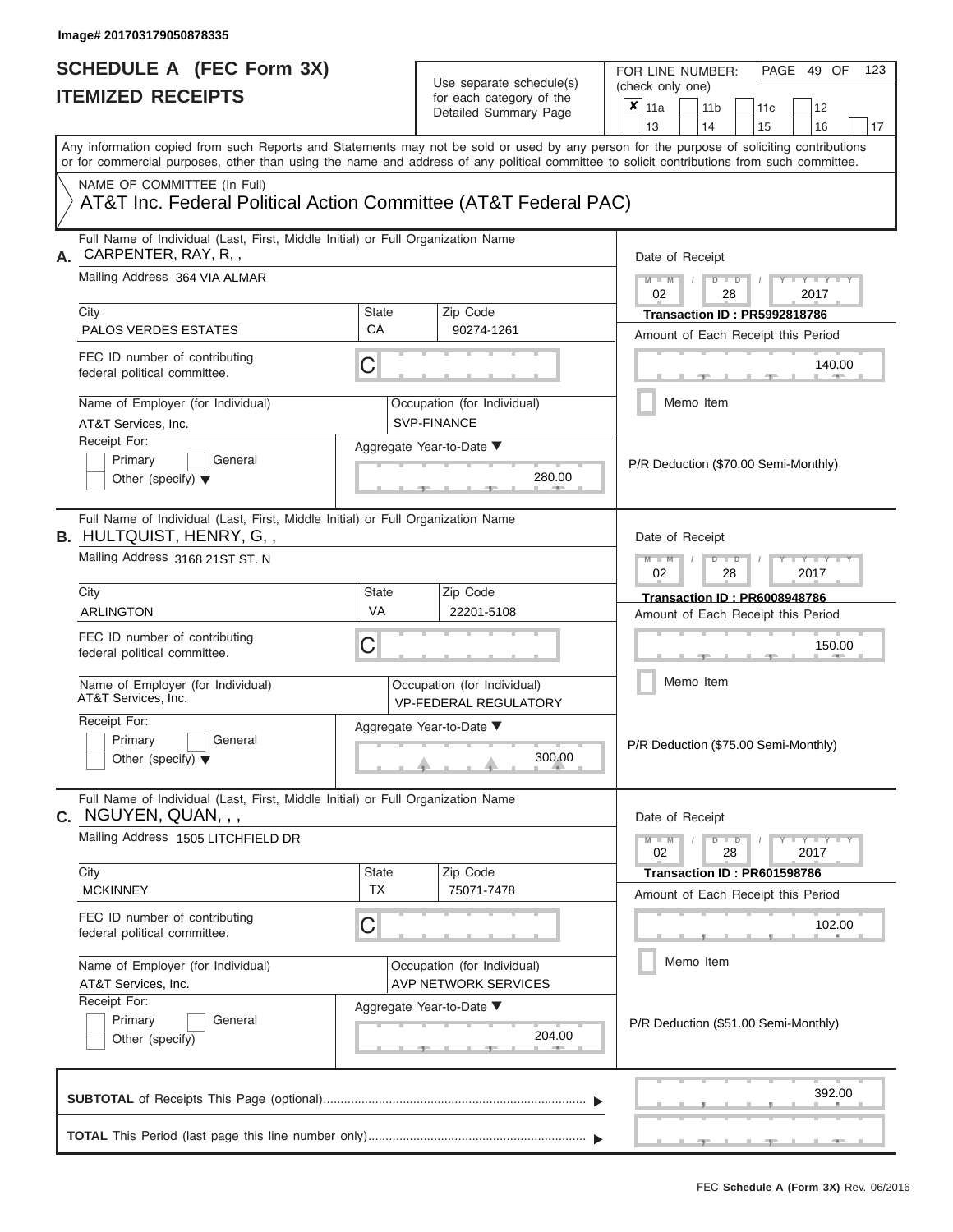| SCHEDULE A (FEC Form 3X)<br><b>ITEMIZED RECEIPTS</b>                                                                                                                                                                                                                                    |                           | Use separate schedule(s)<br>for each category of the                    | FOR LINE NUMBER:<br>PAGE 50 OF<br>123<br>(check only one)                                      |
|-----------------------------------------------------------------------------------------------------------------------------------------------------------------------------------------------------------------------------------------------------------------------------------------|---------------------------|-------------------------------------------------------------------------|------------------------------------------------------------------------------------------------|
|                                                                                                                                                                                                                                                                                         |                           | Detailed Summary Page                                                   | $\boldsymbol{\mathsf{x}}$<br>11a<br>11 <sub>b</sub><br>12<br>11c<br>13<br>14<br>15<br>16<br>17 |
| Any information copied from such Reports and Statements may not be sold or used by any person for the purpose of soliciting contributions<br>or for commercial purposes, other than using the name and address of any political committee to solicit contributions from such committee. |                           |                                                                         |                                                                                                |
| NAME OF COMMITTEE (In Full)<br>AT&T Inc. Federal Political Action Committee (AT&T Federal PAC)                                                                                                                                                                                          |                           |                                                                         |                                                                                                |
| Full Name of Individual (Last, First, Middle Initial) or Full Organization Name<br>THUN, ROBERT, D,,<br>А.                                                                                                                                                                              |                           |                                                                         | Date of Receipt                                                                                |
| Mailing Address 763 EL MEDIO AVE.<br>City                                                                                                                                                                                                                                               | <b>State</b>              | Zip Code                                                                | $M - M$ /<br>$D$ $D$<br>$T - Y = T - Y$<br>02<br>28<br>2017<br>Transaction ID: PR6122928786    |
| PACIFIC PALISADES                                                                                                                                                                                                                                                                       | CA                        | 90272-3453                                                              | Amount of Each Receipt this Period                                                             |
| FEC ID number of contributing<br>federal political committee.                                                                                                                                                                                                                           | C                         |                                                                         | 249.98<br><b>1. 200</b>                                                                        |
| Name of Employer (for Individual)<br>DIRECTV ENTERPRISES, LLC.                                                                                                                                                                                                                          |                           | Occupation (for Individual)<br><b>SVP-CONTENT &amp; PROGRAMMING</b>     | Memo Item                                                                                      |
| Receipt For:<br>Primary<br>General<br>Other (specify) $\blacktriangledown$                                                                                                                                                                                                              |                           | Aggregate Year-to-Date ▼<br>499.96<br><b>Contract Contract Contract</b> | P/R Deduction (\$124.99 Semi-Monthly)                                                          |
| Full Name of Individual (Last, First, Middle Initial) or Full Organization Name<br><b>B.</b> JOHNSON, SUSAN, A,,<br>Mailing Address 6024 CONNERLY DR                                                                                                                                    |                           |                                                                         | Date of Receipt<br>$M - M$<br>$D$ $D$<br>$+Y+Y+Y$                                              |
|                                                                                                                                                                                                                                                                                         |                           |                                                                         | 02<br>2017<br>28                                                                               |
| City<br><b>DALLAS</b>                                                                                                                                                                                                                                                                   | <b>State</b><br><b>TX</b> | Zip Code<br>75205-1749                                                  | Transaction ID: PR638078786                                                                    |
| FEC ID number of contributing<br>federal political committee.                                                                                                                                                                                                                           | C                         |                                                                         | Amount of Each Receipt this Period<br>200.00                                                   |
| Name of Employer (for Individual)<br>AT&T Services, Inc.                                                                                                                                                                                                                                |                           | Occupation (for Individual)<br>SVP-GLOBAL SUPPLY CHAIN                  | Memo Item                                                                                      |
| Receipt For:<br>Primary<br>General<br>Other (specify) $\blacktriangledown$                                                                                                                                                                                                              |                           | Aggregate Year-to-Date ▼<br>400.00                                      | P/R Deduction (\$100.00 Semi-Monthly)                                                          |
| Full Name of Individual (Last, First, Middle Initial) or Full Organization Name<br>C. PALMER, JOHN, G,,                                                                                                                                                                                 |                           |                                                                         | Date of Receipt                                                                                |
| Mailing Address 1621 CARRUTH LANE                                                                                                                                                                                                                                                       |                           |                                                                         | $M - M$<br>$D$ $D$<br>Y - Y - Y - Y<br>02<br>28<br>2017                                        |
| City<br>SOUTHLAKE                                                                                                                                                                                                                                                                       | <b>State</b><br><b>TX</b> | Zip Code<br>76092-3942                                                  | Transaction ID: PR645168786<br>Amount of Each Receipt this Period                              |
| FEC ID number of contributing<br>federal political committee.                                                                                                                                                                                                                           | C                         |                                                                         | 200.00                                                                                         |
| Name of Employer (for Individual)<br>AT&T Services, Inc.                                                                                                                                                                                                                                |                           | Occupation (for Individual)<br>SVP & CHIEF LEARNING OFFICER             | Memo Item                                                                                      |
| Receipt For:<br>Primary<br>General<br>Other (specify)                                                                                                                                                                                                                                   |                           | Aggregate Year-to-Date ▼<br>400.00<br>$-1$                              | P/R Deduction (\$100.00 Semi-Monthly)                                                          |
|                                                                                                                                                                                                                                                                                         |                           |                                                                         | 649.98                                                                                         |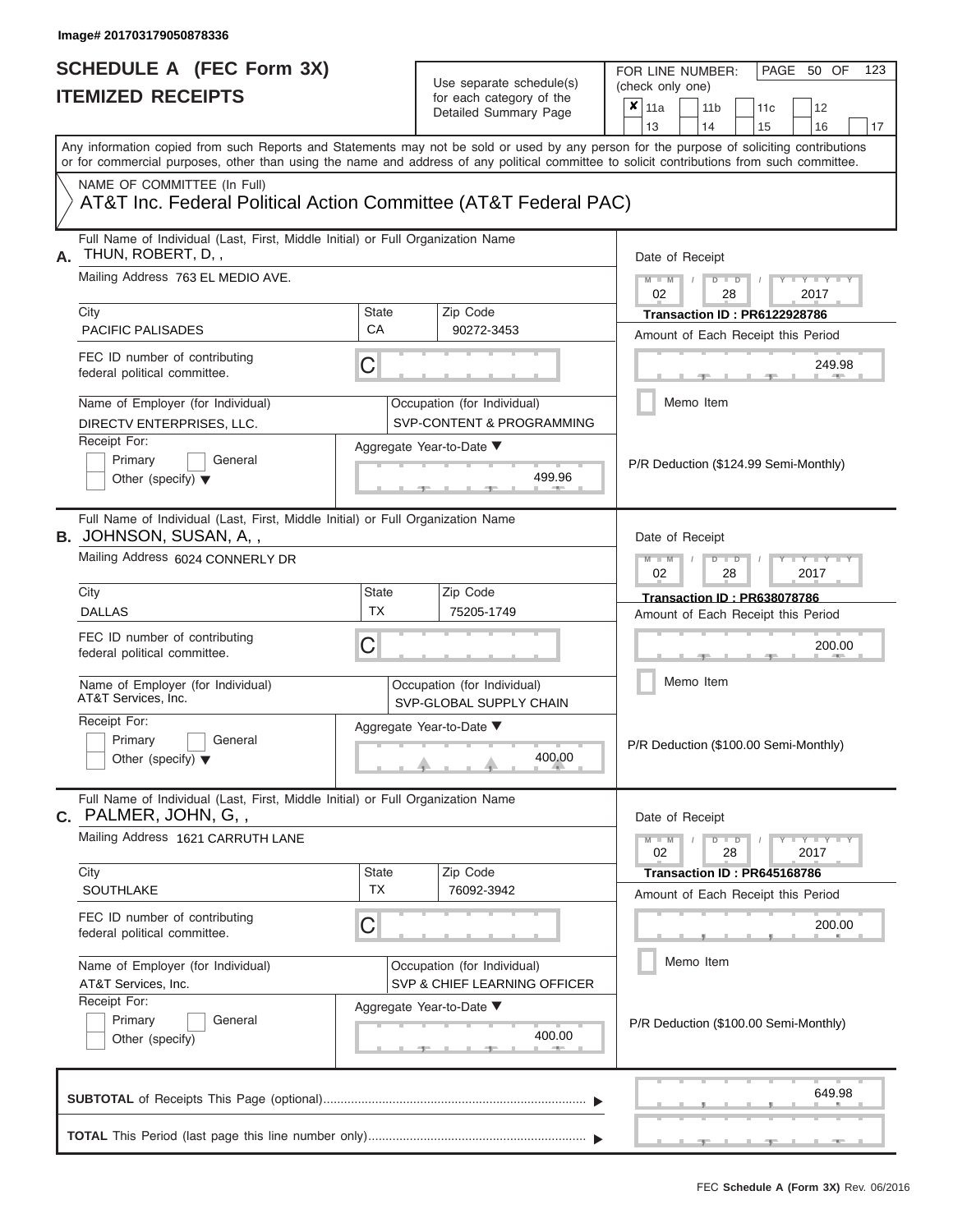FOR LINE NUMBER:<br>(check only one)

PAGE 51 OF 123

| IIEMIZED RECEIPIS                                                                                                |                           | for each category of the<br>Detailed Summary Page            | ×<br>11a<br>11 <sub>b</sub><br>12<br>11c                                                                                                                                                                                                                                                                              |  |  |  |  |
|------------------------------------------------------------------------------------------------------------------|---------------------------|--------------------------------------------------------------|-----------------------------------------------------------------------------------------------------------------------------------------------------------------------------------------------------------------------------------------------------------------------------------------------------------------------|--|--|--|--|
|                                                                                                                  |                           |                                                              | 13<br>15<br>16<br>14<br>17<br>Any information copied from such Reports and Statements may not be sold or used by any person for the purpose of soliciting contributions<br>or for commercial purposes, other than using the name and address of any political committee to solicit contributions from such committee. |  |  |  |  |
| NAME OF COMMITTEE (In Full)<br>AT&T Inc. Federal Political Action Committee (AT&T Federal PAC)                   |                           |                                                              |                                                                                                                                                                                                                                                                                                                       |  |  |  |  |
| Full Name of Individual (Last, First, Middle Initial) or Full Organization Name<br>FUETSCH, ANDRE, , ,<br>А.     |                           |                                                              | Date of Receipt                                                                                                                                                                                                                                                                                                       |  |  |  |  |
| Mailing Address 4332 GLOSTER ROAD                                                                                |                           |                                                              | $M - M$<br>$Y = Y$<br>$D$ $\Box$ $D$<br>02<br>28<br>2017                                                                                                                                                                                                                                                              |  |  |  |  |
| City<br><b>DALLAS</b>                                                                                            | <b>State</b><br><b>TX</b> | Zip Code<br>75220-3822                                       | Transaction ID: PR68608786                                                                                                                                                                                                                                                                                            |  |  |  |  |
| FEC ID number of contributing<br>federal political committee.                                                    | C                         |                                                              | Amount of Each Receipt this Period<br>200.00                                                                                                                                                                                                                                                                          |  |  |  |  |
| Name of Employer (for Individual)<br>AT&T Services, Inc.                                                         |                           | Occupation (for Individual)<br>PRESIDENT-AT&T LABS & CTO     | Memo Item                                                                                                                                                                                                                                                                                                             |  |  |  |  |
| Receipt For:<br>Primary<br>General<br>Other (specify) $\blacktriangledown$                                       |                           | Aggregate Year-to-Date ▼<br>400.00                           | P/R Deduction (\$100.00 Semi-Monthly)                                                                                                                                                                                                                                                                                 |  |  |  |  |
| Full Name of Individual (Last, First, Middle Initial) or Full Organization Name<br><b>B. MCGAW, STEPHEN, A.,</b> |                           |                                                              | Date of Receipt                                                                                                                                                                                                                                                                                                       |  |  |  |  |
| Mailing Address 6506 ORCHID LANE                                                                                 |                           |                                                              | $M - M$<br>$D - D$<br>$T - Y = T - T$<br>02<br>28<br>2017                                                                                                                                                                                                                                                             |  |  |  |  |
| City<br><b>DALLAS</b>                                                                                            | State<br>TX               | Zip Code<br>75230-4123                                       | Transaction ID: PR69328786<br>Amount of Each Receipt this Period                                                                                                                                                                                                                                                      |  |  |  |  |
| FEC ID number of contributing<br>federal political committee.                                                    | C                         |                                                              | 350.00                                                                                                                                                                                                                                                                                                                |  |  |  |  |
| Name of Employer (for Individual)<br>AT&T Management Services, L.P.                                              |                           | Occupation (for Individual)<br>CHIEF MARKETING OFFICER-BUSIN | Memo Item                                                                                                                                                                                                                                                                                                             |  |  |  |  |
| Receipt For:<br>Primary<br>General<br>Other (specify) $\blacktriangledown$                                       |                           | Aggregate Year-to-Date ▼<br>700.00                           | P/R Deduction (\$150.00 Semi-Monthly)                                                                                                                                                                                                                                                                                 |  |  |  |  |
| Full Name of Individual (Last, First, Middle Initial) or Full Organization Name<br>$C.$ BLASE, WILLIAM, , ,      |                           |                                                              | Date of Receipt                                                                                                                                                                                                                                                                                                       |  |  |  |  |
| Mailing Address 6606 LAKEHURST AVE                                                                               |                           |                                                              | $T - Y = T - Y$<br>$M - M$<br>$D$ $D$<br>28<br>2017<br>02                                                                                                                                                                                                                                                             |  |  |  |  |
| City<br><b>DALLAS</b>                                                                                            | <b>State</b><br><b>TX</b> | Zip Code<br>75230-5204                                       | Transaction ID: PR69368786                                                                                                                                                                                                                                                                                            |  |  |  |  |
| FEC ID number of contributing<br>federal political committee.                                                    | C                         |                                                              | Amount of Each Receipt this Period<br>416.66                                                                                                                                                                                                                                                                          |  |  |  |  |
| Name of Employer (for Individual)<br>AT&T Management Services, L.P.                                              |                           | Occupation (for Individual)<br>SEVP-HUMAN RESOURCES          | Memo Item                                                                                                                                                                                                                                                                                                             |  |  |  |  |
| Receipt For:<br>Primary<br>General<br>Other (specify)                                                            |                           | Aggregate Year-to-Date ▼<br>833.32<br><b>AND IN</b>          | P/R Deduction (\$208.33 Semi-Monthly)                                                                                                                                                                                                                                                                                 |  |  |  |  |
|                                                                                                                  |                           |                                                              | 966.66                                                                                                                                                                                                                                                                                                                |  |  |  |  |
|                                                                                                                  |                           |                                                              |                                                                                                                                                                                                                                                                                                                       |  |  |  |  |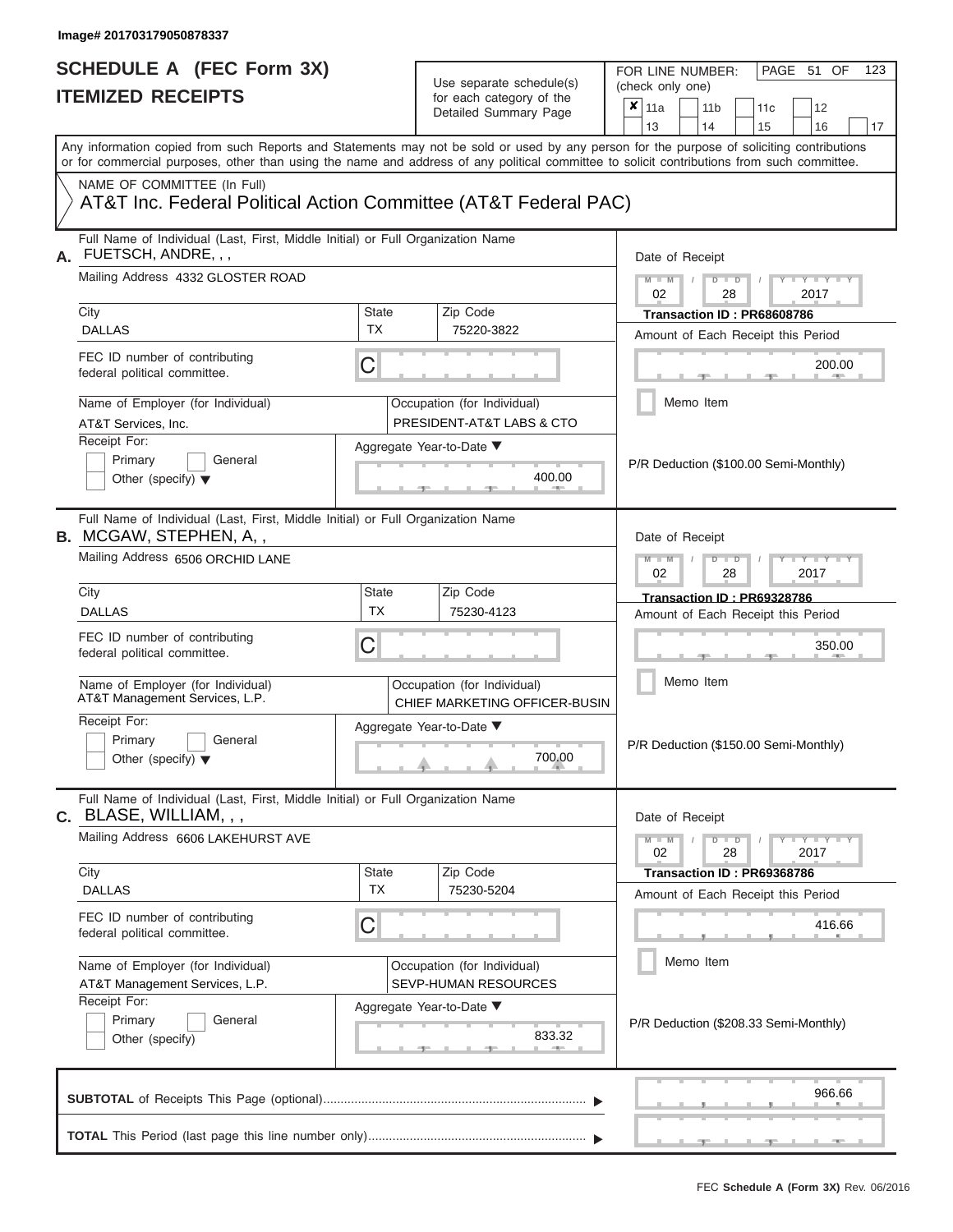FOR LINE NUMBER:<br>(check only one)

PAGE 52 OF 123

| IIEMIZED RECEIPIS                                                                                                                                                                                                                                                                       |                                                             | for each category of the<br>Detailed Summary Page             | X<br>11a<br>12<br>11 <sub>b</sub><br>11 <sub>c</sub><br>13<br>14<br>17<br>15<br>16 |  |  |  |
|-----------------------------------------------------------------------------------------------------------------------------------------------------------------------------------------------------------------------------------------------------------------------------------------|-------------------------------------------------------------|---------------------------------------------------------------|------------------------------------------------------------------------------------|--|--|--|
| Any information copied from such Reports and Statements may not be sold or used by any person for the purpose of soliciting contributions<br>or for commercial purposes, other than using the name and address of any political committee to solicit contributions from such committee. |                                                             |                                                               |                                                                                    |  |  |  |
| NAME OF COMMITTEE (In Full)<br>AT&T Inc. Federal Political Action Committee (AT&T Federal PAC)                                                                                                                                                                                          |                                                             |                                                               |                                                                                    |  |  |  |
| Full Name of Individual (Last, First, Middle Initial) or Full Organization Name<br>PENROSE, CHRISTOPHER, , ,<br>А.                                                                                                                                                                      |                                                             |                                                               | Date of Receipt                                                                    |  |  |  |
| Mailing Address 1040 ROCKINGHAM ST                                                                                                                                                                                                                                                      |                                                             |                                                               | $Y - Y$<br>$M - M$<br>$\Box$<br>ъ<br>02<br>28<br>2017                              |  |  |  |
| City<br>ALPHARETTA                                                                                                                                                                                                                                                                      | <b>State</b><br>GA                                          | Zip Code<br>30022-6277                                        | Transaction ID: PR69378786                                                         |  |  |  |
| FEC ID number of contributing<br>federal political committee.                                                                                                                                                                                                                           | $\mathsf C$                                                 |                                                               | Amount of Each Receipt this Period<br>200.00                                       |  |  |  |
| Name of Employer (for Individual)<br><b>AT&amp;T Mobility Services LLC</b>                                                                                                                                                                                                              |                                                             | Occupation (for Individual)<br>SVP-INTERNET OF THINGS SOLUTIC | Memo Item                                                                          |  |  |  |
| Receipt For:<br>Primary<br>General<br>Other (specify) $\blacktriangledown$                                                                                                                                                                                                              |                                                             | Aggregate Year-to-Date ▼<br>400.00                            | P/R Deduction (\$100.00 Semi-Monthly)                                              |  |  |  |
| Full Name of Individual (Last, First, Middle Initial) or Full Organization Name<br><b>B.</b> SCHLEYER, JON, M, ,                                                                                                                                                                        |                                                             |                                                               | Date of Receipt                                                                    |  |  |  |
| Mailing Address 825 FAITH TRAIL                                                                                                                                                                                                                                                         | $M - M$<br>Y TYT<br>$\blacksquare$<br>D<br>02<br>28<br>2017 |                                                               |                                                                                    |  |  |  |
| City<br><b>HEATH</b>                                                                                                                                                                                                                                                                    | State<br><b>TX</b>                                          | Zip Code<br>75032-5968                                        | Transaction ID: PR70178786<br>Amount of Each Receipt this Period                   |  |  |  |
| FEC ID number of contributing<br>federal political committee.                                                                                                                                                                                                                           | C                                                           |                                                               | 220.00                                                                             |  |  |  |
| Name of Employer (for Individual)<br>AT&T Services, Inc.                                                                                                                                                                                                                                |                                                             | Occupation (for Individual)<br>SVP-CORPORATE REAL ESTATE      | Memo Item                                                                          |  |  |  |
| Receipt For:<br>Primary<br>General<br>Other (specify) $\blacktriangledown$                                                                                                                                                                                                              |                                                             | Aggregate Year-to-Date ▼<br>440.00                            | P/R Deduction (\$110.00 Semi-Monthly)                                              |  |  |  |
| Full Name of Individual (Last, First, Middle Initial) or Full Organization Name<br><b>c.</b> DWYER, JOHN, , ,                                                                                                                                                                           |                                                             |                                                               | Date of Receipt                                                                    |  |  |  |
| Mailing Address 380 IVY KNOLL NE                                                                                                                                                                                                                                                        |                                                             |                                                               | $Y = Y = Y$<br>$\Box$<br>$M - M$<br>$\overline{D}$<br>02<br>28<br>2017             |  |  |  |
| City<br><b>ATLANTA</b>                                                                                                                                                                                                                                                                  | <b>State</b><br>GA                                          | Zip Code<br>30342-4247                                        | Transaction ID: PR71068786<br>Amount of Each Receipt this Period                   |  |  |  |
| FEC ID number of contributing<br>federal political committee.                                                                                                                                                                                                                           | C                                                           |                                                               | 150.00                                                                             |  |  |  |
| Name of Employer (for Individual)<br><b>AT&amp;T Mobility Services LLC</b>                                                                                                                                                                                                              |                                                             | Occupation (for Individual)<br>SVP-CRICKET                    | Memo Item                                                                          |  |  |  |
| Receipt For:<br>Primary<br>General<br>Other (specify)                                                                                                                                                                                                                                   |                                                             | Aggregate Year-to-Date ▼<br>300.00                            | P/R Deduction (\$75.00 Semi-Monthly)                                               |  |  |  |
|                                                                                                                                                                                                                                                                                         |                                                             |                                                               | 570.00                                                                             |  |  |  |
|                                                                                                                                                                                                                                                                                         |                                                             |                                                               |                                                                                    |  |  |  |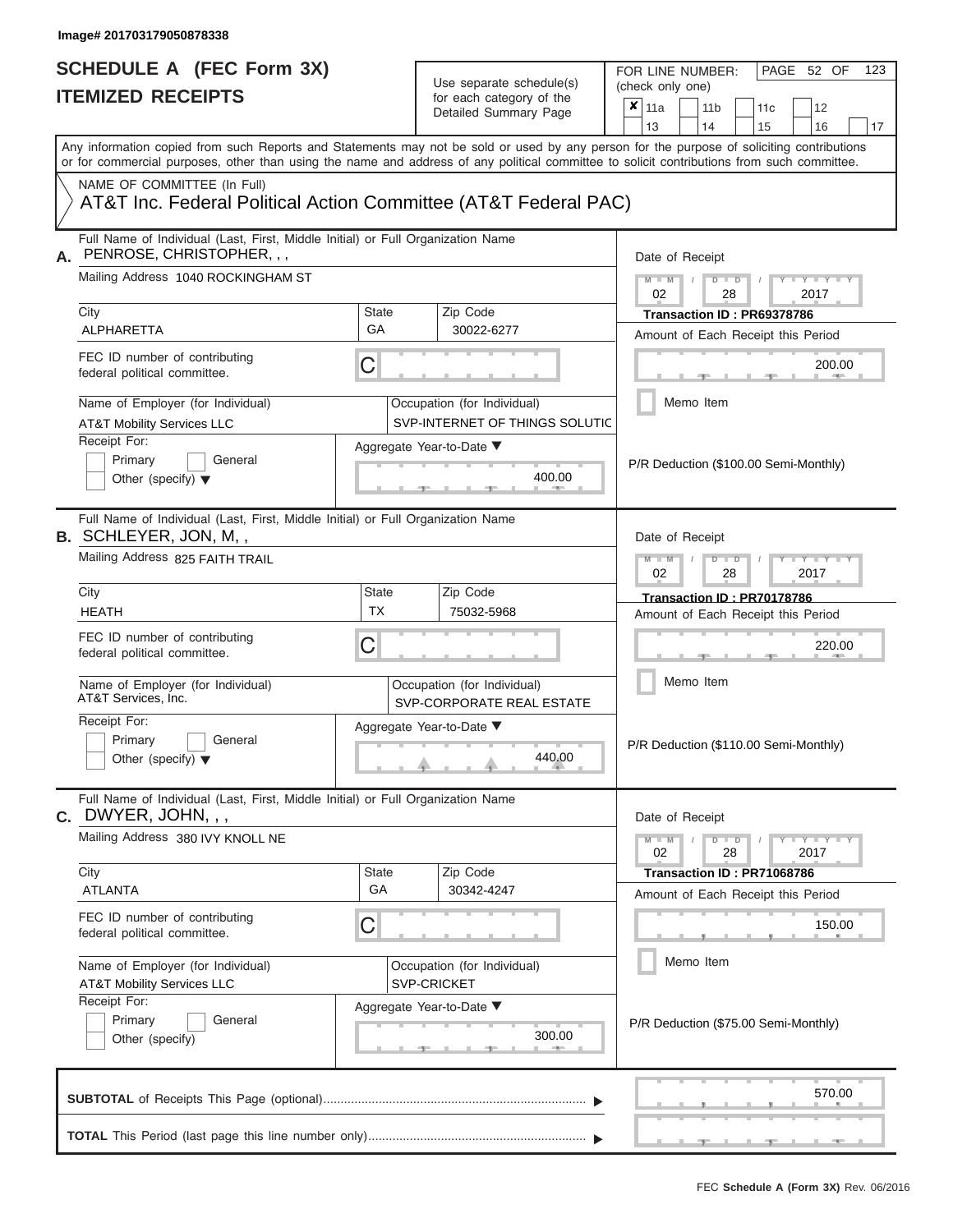| SCHEDULE A (FEC Form 3X)<br><b>ITEMIZED RECEIPTS</b>                                                                                       |                    | Use separate schedule(s)<br>for each category of the<br>Detailed Summary Page | FOR LINE NUMBER:<br>PAGE 53 OF<br>123<br>(check only one)<br>$\boldsymbol{\mathsf{x}}$<br>11a<br>11 <sub>b</sub><br>12<br>11c                   |
|--------------------------------------------------------------------------------------------------------------------------------------------|--------------------|-------------------------------------------------------------------------------|-------------------------------------------------------------------------------------------------------------------------------------------------|
| Any information copied from such Reports and Statements may not be sold or used by any person for the purpose of soliciting contributions  |                    |                                                                               | 13<br>14<br>15<br>16<br>17                                                                                                                      |
| or for commercial purposes, other than using the name and address of any political committee to solicit contributions from such committee. |                    |                                                                               |                                                                                                                                                 |
| NAME OF COMMITTEE (In Full)<br>AT&T Inc. Federal Political Action Committee (AT&T Federal PAC)                                             |                    |                                                                               |                                                                                                                                                 |
| Full Name of Individual (Last, First, Middle Initial) or Full Organization Name<br>DOWNEY, JAMES, , ,<br>Α.                                |                    |                                                                               | Date of Receipt                                                                                                                                 |
| Mailing Address 301 CHARLTON LANE<br>City                                                                                                  | <b>State</b>       | Zip Code                                                                      | $M - M$ /<br>$D$ $D$<br>$T - Y = T - Y$<br>02<br>28<br>2017<br>Transaction ID: PR7223548786                                                     |
| <b>BRANCHBURG</b>                                                                                                                          | <b>NJ</b>          | 08853-4289                                                                    | Amount of Each Receipt this Period                                                                                                              |
| FEC ID number of contributing<br>federal political committee.                                                                              | C                  |                                                                               | 120.00<br><b>CONTRACTOR</b>                                                                                                                     |
| Name of Employer (for Individual)<br>AT&T Services, Inc.                                                                                   |                    | Occupation (for Individual)<br><b>VP-SALES</b>                                | Memo Item                                                                                                                                       |
| Receipt For:<br>Primary<br>General<br>Other (specify) $\blacktriangledown$                                                                 |                    | Aggregate Year-to-Date ▼<br>240.00<br><b>CONTRACTOR</b>                       | P/R Deduction (\$60.00 Semi-Monthly)                                                                                                            |
| Full Name of Individual (Last, First, Middle Initial) or Full Organization Name<br><b>B.</b> JACKSON, JENNIFER, L,,                        |                    |                                                                               | Date of Receipt                                                                                                                                 |
| Mailing Address 55 CORONEL PLACE                                                                                                           |                    |                                                                               | $M - M$<br>$D$ $D$<br>$\blacksquare \blacksquare \mathsf{Y} \blacksquare \blacksquare \mathsf{Y} \blacksquare \blacksquare$<br>02<br>2017<br>28 |
| City<br><b>ALISO VIEJO</b>                                                                                                                 | <b>State</b><br>CA | Zip Code<br>92656-1631                                                        | Transaction ID: PR72278786<br>Amount of Each Receipt this Period                                                                                |
| FEC ID number of contributing<br>federal political committee.                                                                              | C                  |                                                                               | 150.00                                                                                                                                          |
| Name of Employer (for Individual)<br>AT&T Services, Inc.                                                                                   |                    | Occupation (for Individual)<br><b>VP-SALES</b>                                | Memo Item                                                                                                                                       |
| Receipt For:<br>Primary<br>General<br>Other (specify) $\blacktriangledown$                                                                 |                    | Aggregate Year-to-Date ▼<br>300.00                                            | P/R Deduction (\$75.00 Semi-Monthly)                                                                                                            |
| Full Name of Individual (Last, First, Middle Initial) or Full Organization Name<br>C. MARTINE-DOLECKI, CATHY, , ,                          |                    |                                                                               | Date of Receipt                                                                                                                                 |
| Mailing Address 11 OAKMONT LANE<br>City                                                                                                    | <b>State</b>       | Zip Code                                                                      | $M - M$<br>$D$ $D$<br>Y - Y - Y - Y<br>02<br>28<br>2017<br><b>Transaction ID: PR7235038786</b>                                                  |
| <b>FAR HILLS</b>                                                                                                                           | <b>NJ</b>          | 07931-2800                                                                    | Amount of Each Receipt this Period                                                                                                              |
| FEC ID number of contributing<br>federal political committee.                                                                              | C                  |                                                                               | 200.00                                                                                                                                          |
| Name of Employer (for Individual)<br>AT&T CORP.                                                                                            |                    | Occupation (for Individual)<br>EVP-ENTERPRISE BUS. SALES                      | Memo Item                                                                                                                                       |
| Receipt For:<br>Primary<br>General<br>Other (specify)                                                                                      |                    | Aggregate Year-to-Date ▼<br>400.00<br>$-1$                                    | P/R Deduction (\$100.00 Semi-Monthly)                                                                                                           |
|                                                                                                                                            |                    |                                                                               | 470.00                                                                                                                                          |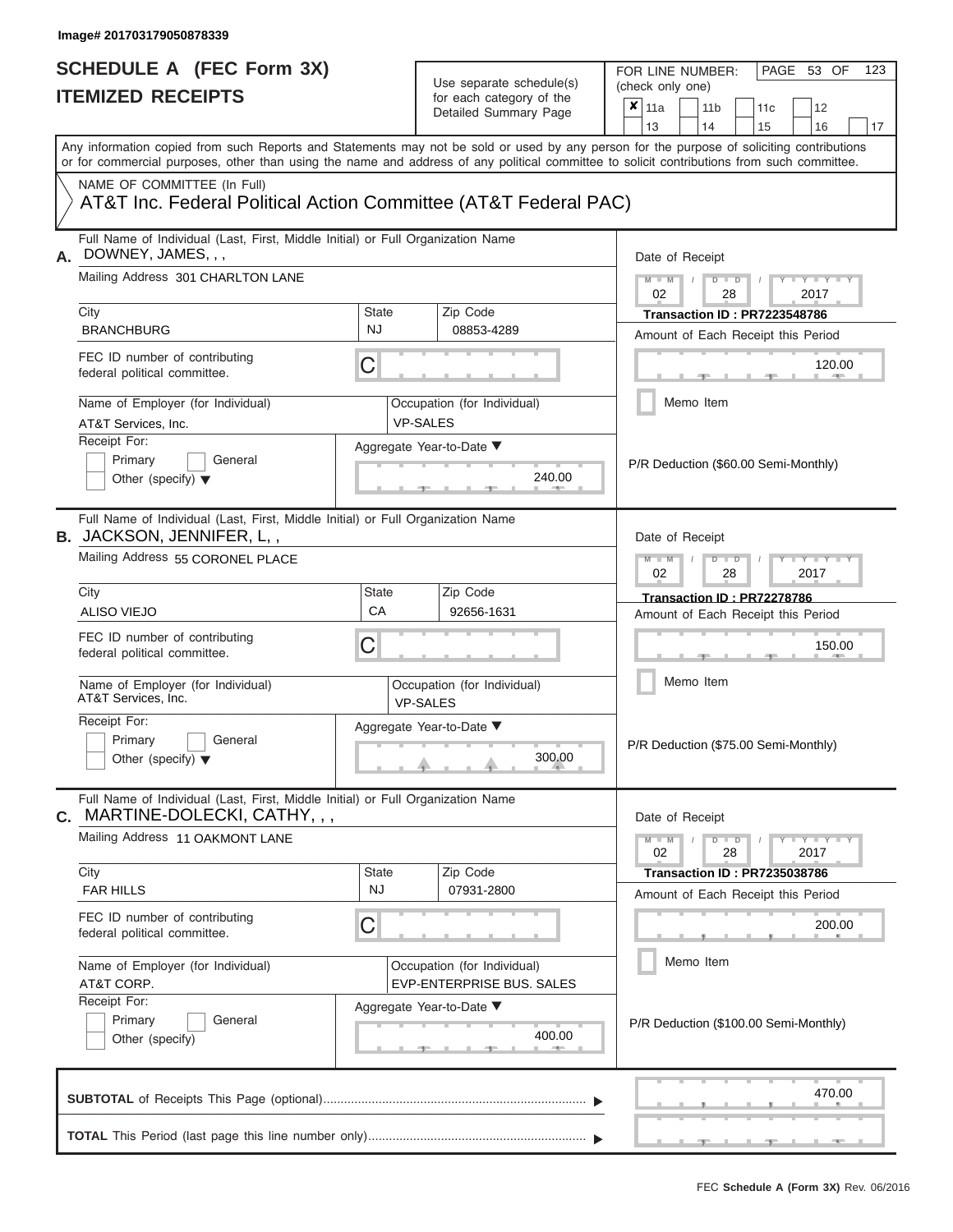FOR LINE NUMBER:<br>(check only one)

PAGE 54 OF 123

|                | IILMILLU INLVLII IV                                                                                                                                                                                                                                                                     |                           | ivi cavii valcyviy vi liic<br>Detailed Summary Page         | x                                                                                   | 11a<br>13       |  | 11 <sub>b</sub>      | 11c                                                                       |  | 12                       |    |
|----------------|-----------------------------------------------------------------------------------------------------------------------------------------------------------------------------------------------------------------------------------------------------------------------------------------|---------------------------|-------------------------------------------------------------|-------------------------------------------------------------------------------------|-----------------|--|----------------------|---------------------------------------------------------------------------|--|--------------------------|----|
|                | Any information copied from such Reports and Statements may not be sold or used by any person for the purpose of soliciting contributions<br>or for commercial purposes, other than using the name and address of any political committee to solicit contributions from such committee. |                           |                                                             |                                                                                     |                 |  | 14                   | 15                                                                        |  | 16                       | 17 |
|                | NAME OF COMMITTEE (In Full)<br>AT&T Inc. Federal Political Action Committee (AT&T Federal PAC)                                                                                                                                                                                          |                           |                                                             |                                                                                     |                 |  |                      |                                                                           |  |                          |    |
| А.             | Full Name of Individual (Last, First, Middle Initial) or Full Organization Name<br>ROSENBAUM, PAUL, B,,                                                                                                                                                                                 |                           |                                                             |                                                                                     | Date of Receipt |  |                      |                                                                           |  |                          |    |
|                | Mailing Address 20 PETERSON ROAD                                                                                                                                                                                                                                                        |                           |                                                             |                                                                                     | $M - M$<br>02   |  | $D$ $\Box$ $D$<br>28 |                                                                           |  | $-Y$<br>2017             |    |
|                | City<br><b>HILLSBOROUGH</b>                                                                                                                                                                                                                                                             | <b>State</b><br><b>NJ</b> | Zip Code<br>08844-1146                                      |                                                                                     |                 |  |                      | Transaction ID: PR7236328786<br>Amount of Each Receipt this Period        |  |                          |    |
|                | FEC ID number of contributing<br>federal political committee.                                                                                                                                                                                                                           | C                         |                                                             |                                                                                     |                 |  |                      |                                                                           |  | 200.00<br><b>AND</b>     |    |
|                | Name of Employer (for Individual)<br>AT&T Services, Inc.                                                                                                                                                                                                                                |                           | Occupation (for Individual)<br>SVP-MANAGED SERVICES         |                                                                                     |                 |  | Memo Item            |                                                                           |  |                          |    |
|                | Receipt For:<br>Primary<br>General<br>Other (specify) $\blacktriangledown$                                                                                                                                                                                                              |                           | Aggregate Year-to-Date ▼<br>400.00<br><b>CONTRACTOR</b>     | P/R Deduction (\$100.00 Semi-Monthly)                                               |                 |  |                      |                                                                           |  |                          |    |
|                | Full Name of Individual (Last, First, Middle Initial) or Full Organization Name<br><b>B. LEONARD, KEVIN, G.,</b>                                                                                                                                                                        |                           |                                                             |                                                                                     | Date of Receipt |  |                      |                                                                           |  |                          |    |
|                | Mailing Address 3 COUNTRY CLUB DRIVE                                                                                                                                                                                                                                                    | <b>State</b>              |                                                             | $M - M$<br>$D$ $D$<br>Y I Y<br>02<br>28<br>2017                                     |                 |  |                      |                                                                           |  |                          |    |
|                | City<br><b>CHATHAM</b>                                                                                                                                                                                                                                                                  | Zip Code<br>07928-1601    |                                                             | <b>Transaction ID: PR7243858786</b><br>Amount of Each Receipt this Period<br>150.00 |                 |  |                      |                                                                           |  |                          |    |
|                | FEC ID number of contributing<br>federal political committee.                                                                                                                                                                                                                           | C                         |                                                             |                                                                                     |                 |  |                      |                                                                           |  |                          |    |
|                | Name of Employer (for Individual)<br>AT&T Services, Inc.                                                                                                                                                                                                                                |                           | Occupation (for Individual)<br><b>VP-ALTERNATE CHANNELS</b> |                                                                                     | Memo Item       |  |                      |                                                                           |  |                          |    |
|                | Receipt For:<br>Primary<br>General<br>Other (specify) $\blacktriangledown$                                                                                                                                                                                                              |                           | Aggregate Year-to-Date ▼<br>300.00                          |                                                                                     |                 |  |                      | P/R Deduction (\$75.00 Semi-Monthly)                                      |  |                          |    |
| $\mathbf{C}$ . | Full Name of Individual (Last, First, Middle Initial) or Full Organization Name<br>MENNO, ROBERT, A,,                                                                                                                                                                                   |                           |                                                             |                                                                                     |                 |  | Date of Receipt      |                                                                           |  |                          |    |
|                | Mailing Address 2735 WATERFRONT DR                                                                                                                                                                                                                                                      |                           |                                                             |                                                                                     | $M - M$<br>02   |  | $D$ $D$<br>28        |                                                                           |  | $-Y - Y - Y - Y$<br>2017 |    |
|                | City<br><b>GRAND PRAIRIE</b>                                                                                                                                                                                                                                                            | State<br><b>TX</b>        | Zip Code<br>75054-7266                                      |                                                                                     |                 |  |                      | <b>Transaction ID: PR7273518786</b><br>Amount of Each Receipt this Period |  |                          |    |
|                | FEC ID number of contributing<br>federal political committee.                                                                                                                                                                                                                           | C                         |                                                             |                                                                                     |                 |  |                      |                                                                           |  | 150.00                   |    |
|                | Name of Employer (for Individual)<br>AT&T Services, Inc.                                                                                                                                                                                                                                |                           | Occupation (for Individual)<br><b>VP-SALES ENABLEMENT</b>   |                                                                                     |                 |  | Memo Item            |                                                                           |  |                          |    |
|                | Receipt For:<br>Primary<br>General<br>Other (specify)                                                                                                                                                                                                                                   |                           | Aggregate Year-to-Date ▼<br>300.00                          |                                                                                     |                 |  |                      | P/R Deduction (\$75.00 Semi-Monthly)                                      |  |                          |    |
|                |                                                                                                                                                                                                                                                                                         |                           |                                                             |                                                                                     |                 |  |                      |                                                                           |  | 500.00                   |    |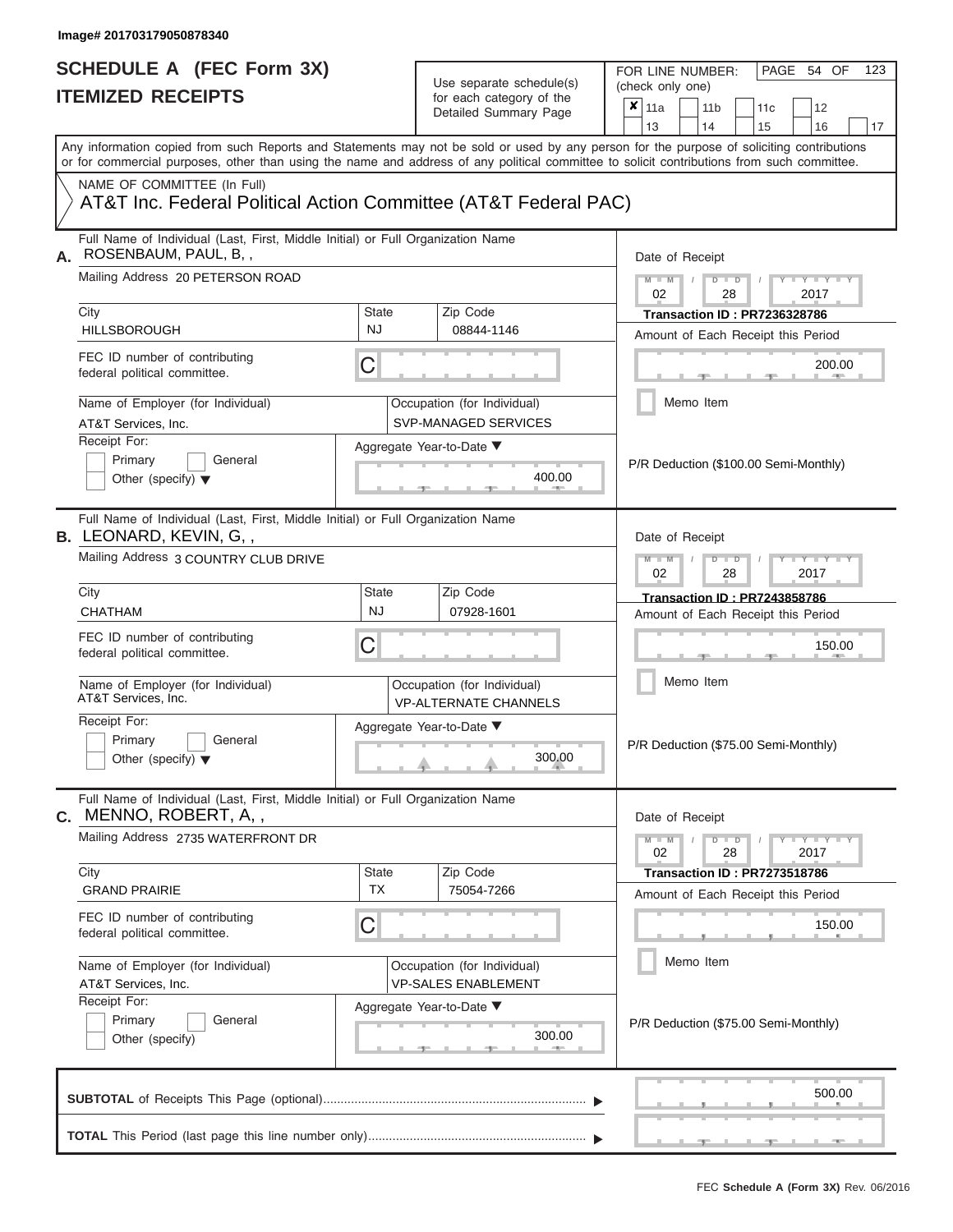| SCHEDULE A (FEC Form 3X)<br><b>ITEMIZED RECEIPTS</b>                                                                                                                                                                                                                                    |                           | Use separate schedule(s)<br>for each category of the              | FOR LINE NUMBER:<br>PAGE 55 OF<br>123<br>(check only one)<br>$\boldsymbol{\mathsf{x}}$<br>11a<br>11 <sub>b</sub><br>12<br>11c                  |
|-----------------------------------------------------------------------------------------------------------------------------------------------------------------------------------------------------------------------------------------------------------------------------------------|---------------------------|-------------------------------------------------------------------|------------------------------------------------------------------------------------------------------------------------------------------------|
|                                                                                                                                                                                                                                                                                         |                           | Detailed Summary Page                                             | 13<br>14<br>15<br>16<br>17                                                                                                                     |
| Any information copied from such Reports and Statements may not be sold or used by any person for the purpose of soliciting contributions<br>or for commercial purposes, other than using the name and address of any political committee to solicit contributions from such committee. |                           |                                                                   |                                                                                                                                                |
| NAME OF COMMITTEE (In Full)<br>AT&T Inc. Federal Political Action Committee (AT&T Federal PAC)                                                                                                                                                                                          |                           |                                                                   |                                                                                                                                                |
| Full Name of Individual (Last, First, Middle Initial) or Full Organization Name<br>PARKER, ALEX, F,,<br>Α.                                                                                                                                                                              |                           |                                                                   | Date of Receipt                                                                                                                                |
| Mailing Address 1707 CHEEK SPARGER<br><b>RD</b><br>City                                                                                                                                                                                                                                 | <b>State</b>              | Zip Code                                                          | $M - M$ /<br>$D$ $D$<br>$T - Y = T - Y$<br>02<br>28<br>2017                                                                                    |
| COLLEYVILLE                                                                                                                                                                                                                                                                             | <b>TX</b>                 | 76034-4165                                                        | Transaction ID: PR7293878786<br>Amount of Each Receipt this Period                                                                             |
| FEC ID number of contributing<br>federal political committee.                                                                                                                                                                                                                           | C                         |                                                                   | 120.00<br><b>CONTRACTOR</b>                                                                                                                    |
| Name of Employer (for Individual)<br><b>AT&amp;T Mobility Services LLC</b>                                                                                                                                                                                                              |                           | Occupation (for Individual)<br>SVP-GLOBAL SOLUTIONS & SALES (     | Memo Item                                                                                                                                      |
| Receipt For:<br>Primary<br>General<br>Other (specify) $\blacktriangledown$                                                                                                                                                                                                              |                           | Aggregate Year-to-Date ▼<br>240.00<br><b>Britannia</b>            | P/R Deduction (\$95.00 Semi-Monthly)                                                                                                           |
| Full Name of Individual (Last, First, Middle Initial) or Full Organization Name<br><b>B.</b> HAMMOND, WILLIAM, H,,<br>Mailing Address 34 COLT RD                                                                                                                                        |                           |                                                                   | Date of Receipt<br>$M - M$<br>$D$ $D$<br>$\blacksquare \blacksquare \mathsf{Y} \blacksquare \blacksquare \mathsf{Y} \blacksquare \blacksquare$ |
|                                                                                                                                                                                                                                                                                         |                           |                                                                   | 02<br>2017<br>28                                                                                                                               |
| City<br><b>SUMMIT</b>                                                                                                                                                                                                                                                                   | <b>State</b><br><b>NJ</b> | Zip Code<br>07901-3040                                            | <b>Transaction ID: PR7319878786</b><br>Amount of Each Receipt this Period                                                                      |
| FEC ID number of contributing<br>federal political committee.                                                                                                                                                                                                                           | C                         |                                                                   | 150.00                                                                                                                                         |
| Name of Employer (for Individual)<br>AT&T Services, Inc.                                                                                                                                                                                                                                |                           | Occupation (for Individual)<br><b>VP-INVESTMENT MANAGEMENT</b>    | Memo Item                                                                                                                                      |
| Receipt For:<br>Primary<br>General<br>Other (specify) $\blacktriangledown$                                                                                                                                                                                                              |                           | Aggregate Year-to-Date ▼<br>300.00                                | P/R Deduction (\$75.00 Semi-Monthly)                                                                                                           |
| Full Name of Individual (Last, First, Middle Initial) or Full Organization Name<br>$C.$ RAO, SARITA, , ,                                                                                                                                                                                |                           |                                                                   | Date of Receipt                                                                                                                                |
| Mailing Address 2408 LOVING AVENUE                                                                                                                                                                                                                                                      |                           |                                                                   | $M - M$<br>$D$ $D$<br>Y - Y - Y - Y<br>02<br>28<br>2017                                                                                        |
| City<br><b>DALLAS</b>                                                                                                                                                                                                                                                                   | <b>State</b><br><b>TX</b> | Zip Code<br>75214-3850                                            | Transaction ID: PR7343588786<br>Amount of Each Receipt this Period                                                                             |
| FEC ID number of contributing<br>federal political committee.                                                                                                                                                                                                                           | C                         |                                                                   | 220.00                                                                                                                                         |
| Name of Employer (for Individual)<br>AT&T Services, Inc.                                                                                                                                                                                                                                |                           | Occupation (for Individual)<br><b>VP-MARKETING COMMUNICATIONS</b> | Memo Item                                                                                                                                      |
| Receipt For:<br>Primary<br>General<br>Other (specify)                                                                                                                                                                                                                                   |                           | Aggregate Year-to-Date ▼<br>440.00<br>$-1$                        | P/R Deduction (\$110.00 Semi-Monthly)                                                                                                          |
|                                                                                                                                                                                                                                                                                         |                           |                                                                   | 490.00                                                                                                                                         |
|                                                                                                                                                                                                                                                                                         |                           |                                                                   |                                                                                                                                                |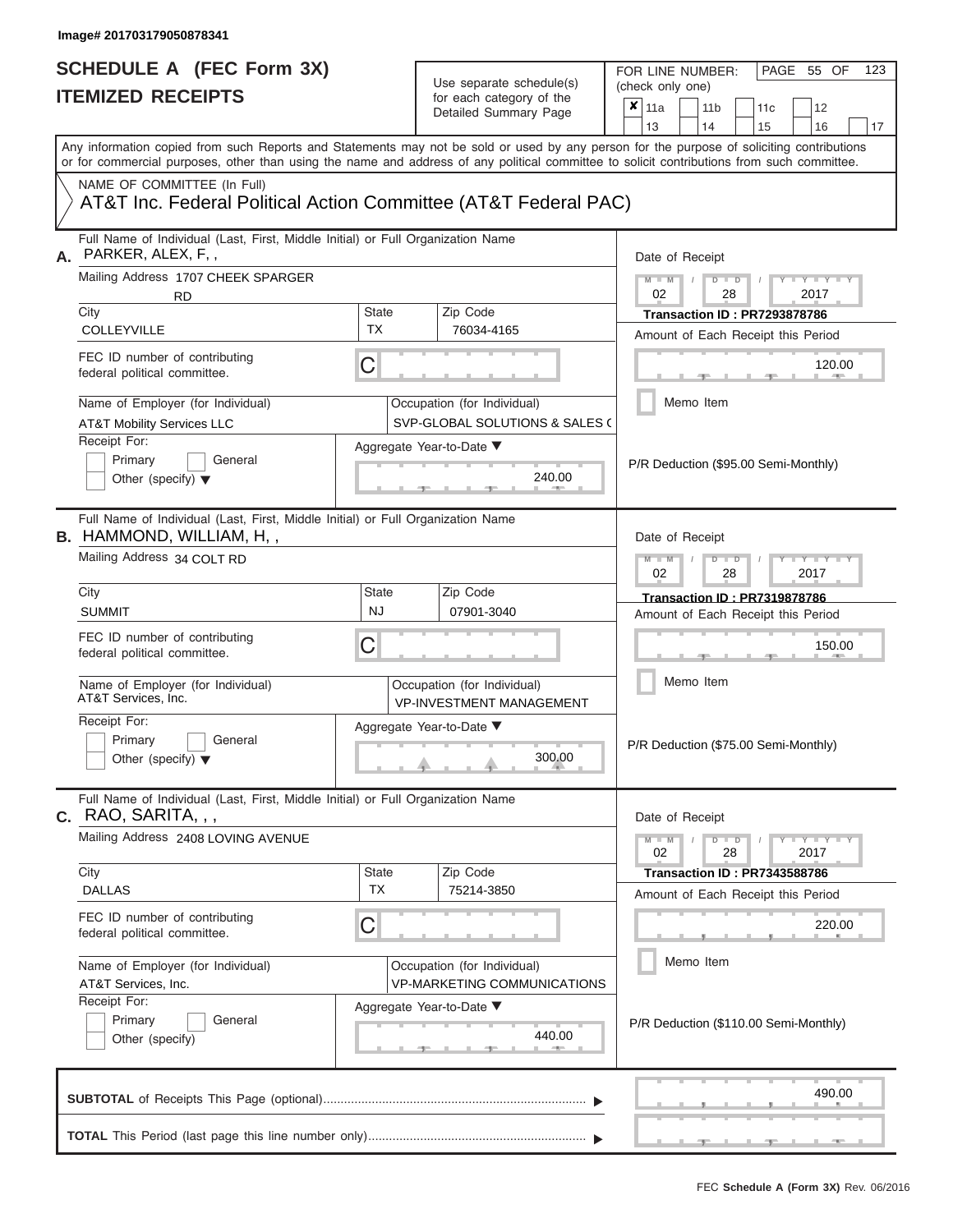FOR LINE NUMBER:<br>(check only one)

PAGE 56 OF 123

| IIEMIZEU REUEIPIJ                                                                                                                          |                                                                  | for each category of the<br>Detailed Summary Page                      | ×<br>11a<br>11 <sub>b</sub><br>12<br>11c                                                                                                  |  |  |
|--------------------------------------------------------------------------------------------------------------------------------------------|------------------------------------------------------------------|------------------------------------------------------------------------|-------------------------------------------------------------------------------------------------------------------------------------------|--|--|
|                                                                                                                                            |                                                                  |                                                                        | 13<br>14<br>17<br>15<br>16                                                                                                                |  |  |
| or for commercial purposes, other than using the name and address of any political committee to solicit contributions from such committee. |                                                                  |                                                                        | Any information copied from such Reports and Statements may not be sold or used by any person for the purpose of soliciting contributions |  |  |
| NAME OF COMMITTEE (In Full)                                                                                                                |                                                                  |                                                                        |                                                                                                                                           |  |  |
| AT&T Inc. Federal Political Action Committee (AT&T Federal PAC)                                                                            |                                                                  |                                                                        |                                                                                                                                           |  |  |
| Full Name of Individual (Last, First, Middle Initial) or Full Organization Name<br>LEMON, KAREN, S,,<br>А.                                 |                                                                  |                                                                        | Date of Receipt                                                                                                                           |  |  |
| Mailing Address 185 MOORE STREET                                                                                                           |                                                                  |                                                                        | $M - M$<br>$D$ $\Box$ $D$<br>$+Y+Y+Y$<br>02<br>28<br>2017                                                                                 |  |  |
| City                                                                                                                                       | <b>State</b>                                                     | Zip Code                                                               | Transaction ID: PR7350408786                                                                                                              |  |  |
| <b>PRINCETON</b>                                                                                                                           | <b>NJ</b>                                                        | 08540-3356                                                             | Amount of Each Receipt this Period                                                                                                        |  |  |
| FEC ID number of contributing<br>federal political committee.                                                                              | C                                                                |                                                                        | 130.00                                                                                                                                    |  |  |
| Name of Employer (for Individual)<br>AT&T Services, Inc.                                                                                   |                                                                  | Occupation (for Individual)<br><b>VP-MANAGED SRVCS &amp; OUTSOURCI</b> | Memo Item                                                                                                                                 |  |  |
| Receipt For:<br>Primary<br>General<br>Other (specify) $\blacktriangledown$                                                                 |                                                                  | Aggregate Year-to-Date ▼<br>260.00                                     | P/R Deduction (\$65.00 Semi-Monthly)                                                                                                      |  |  |
| Full Name of Individual (Last, First, Middle Initial) or Full Organization Name<br><b>B.</b> MARSH, JOAN MARIE, , ,                        |                                                                  |                                                                        | Date of Receipt                                                                                                                           |  |  |
| Mailing Address 328 LINCOLN AVENUE                                                                                                         | $M - M$<br>$T - Y = T - Y$<br>$D$ $\Box$ $D$<br>02<br>28<br>2017 |                                                                        |                                                                                                                                           |  |  |
| City                                                                                                                                       | <b>State</b>                                                     | Zip Code                                                               | <b>Transaction ID: PR7355598786</b>                                                                                                       |  |  |
| <b>TAKOMA PARK</b>                                                                                                                         | <b>MD</b>                                                        | 20912-5704                                                             | Amount of Each Receipt this Period                                                                                                        |  |  |
| FEC ID number of contributing<br>federal political committee.                                                                              | С                                                                |                                                                        | 200.00                                                                                                                                    |  |  |
| Name of Employer (for Individual)<br>AT&T Services, Inc.                                                                                   |                                                                  | Occupation (for Individual)<br>SVP-FEDERAL REGULATORY                  | Memo Item                                                                                                                                 |  |  |
| Receipt For:<br>Primary<br>General<br>Other (specify) $\blacktriangledown$                                                                 |                                                                  | Aggregate Year-to-Date ▼<br>400.00                                     | P/R Deduction (\$150.00 Semi-Monthly)                                                                                                     |  |  |
| Full Name of Individual (Last, First, Middle Initial) or Full Organization Name<br>c. QUINN, ROBERT, W,,                                   |                                                                  |                                                                        | Date of Receipt                                                                                                                           |  |  |
| Mailing Address 14521 HIGH MEADOW WAY                                                                                                      |                                                                  |                                                                        | $Y - Y - Y - Y - I - Y$<br>$M - M$<br>$D$ $D$<br>02<br>28<br>2017                                                                         |  |  |
| City                                                                                                                                       | State                                                            | Zip Code                                                               | Transaction ID: PR7355608786                                                                                                              |  |  |
| NORTH POTOMAC                                                                                                                              | MD                                                               | 20878-3792                                                             | Amount of Each Receipt this Period                                                                                                        |  |  |
| FEC ID number of contributing<br>federal political committee.                                                                              | C                                                                |                                                                        | 245.00                                                                                                                                    |  |  |
| Name of Employer (for Individual)<br>AT&T Services, Inc.                                                                                   |                                                                  | Occupation (for Individual)<br>SEVP-EXTERNAL AND LEGISLATIVE           | Memo Item                                                                                                                                 |  |  |
| Receipt For:<br>Primary<br>General<br>Other (specify)                                                                                      |                                                                  | Aggregate Year-to-Date ▼<br>490.00<br><b>CONTRACTOR</b>                | P/R Deduction (\$122.50 Semi-Monthly)                                                                                                     |  |  |
|                                                                                                                                            |                                                                  |                                                                        | 575.00                                                                                                                                    |  |  |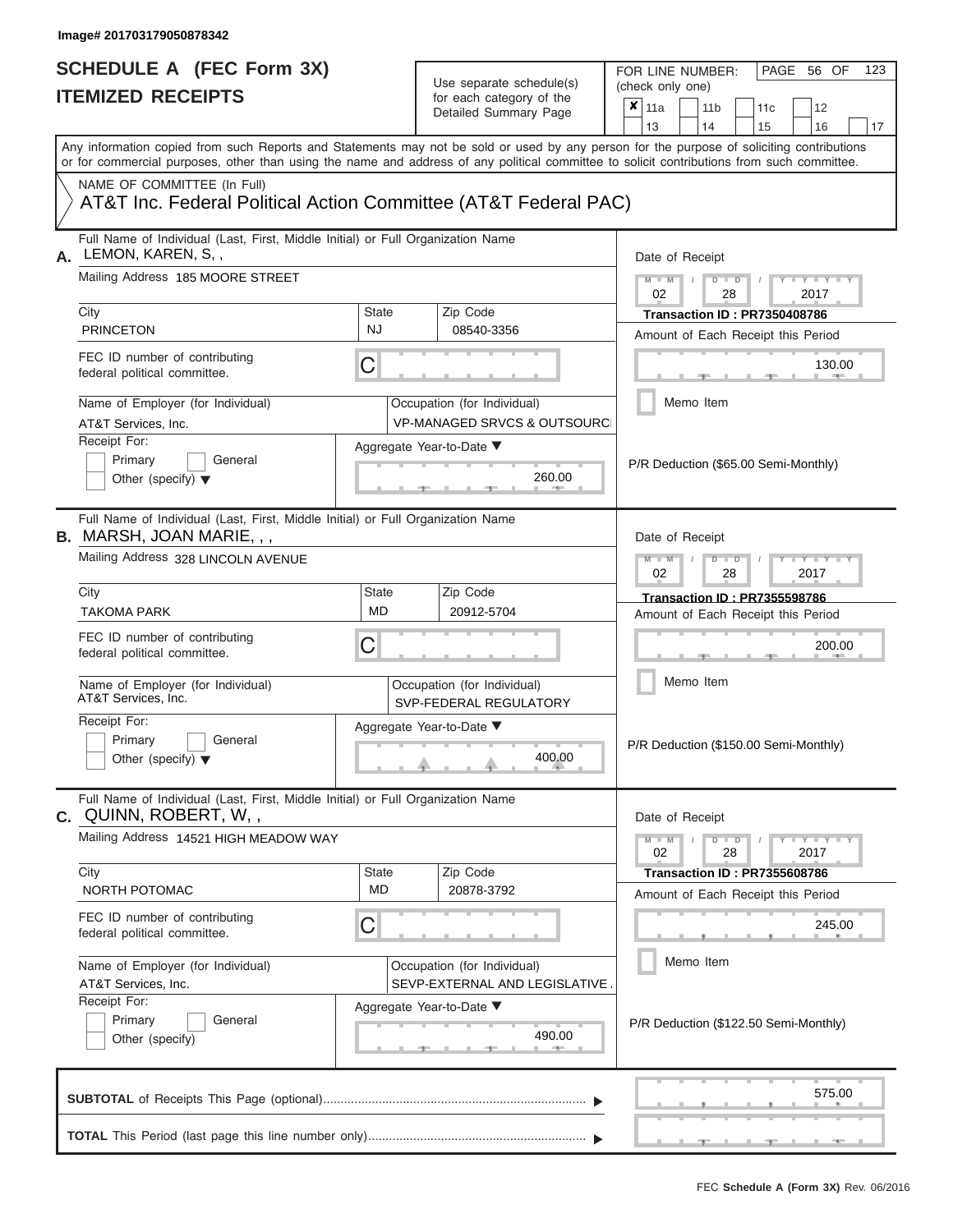FOR LINE NUMBER:<br>(check only one)

PAGE 57 OF 123

| IILMILLU RLVLIF IJ                                                                                                                                                                                                                                                                      |                    | iul each caleguly of the<br>Detailed Summary Page                                                             |                 | $x _{11a}$                                                                |           | 11 <sub>b</sub> |                                                    | 11 <sub>c</sub>              | 12                                   |    |  |  |
|-----------------------------------------------------------------------------------------------------------------------------------------------------------------------------------------------------------------------------------------------------------------------------------------|--------------------|---------------------------------------------------------------------------------------------------------------|-----------------|---------------------------------------------------------------------------|-----------|-----------------|----------------------------------------------------|------------------------------|--------------------------------------|----|--|--|
|                                                                                                                                                                                                                                                                                         |                    |                                                                                                               |                 | 13                                                                        |           | 14              |                                                    | 15                           | 16                                   | 17 |  |  |
| Any information copied from such Reports and Statements may not be sold or used by any person for the purpose of soliciting contributions<br>or for commercial purposes, other than using the name and address of any political committee to solicit contributions from such committee. |                    |                                                                                                               |                 |                                                                           |           |                 |                                                    |                              |                                      |    |  |  |
| NAME OF COMMITTEE (In Full)<br>AT&T Inc. Federal Political Action Committee (AT&T Federal PAC)                                                                                                                                                                                          |                    |                                                                                                               |                 |                                                                           |           |                 |                                                    |                              |                                      |    |  |  |
| Full Name of Individual (Last, First, Middle Initial) or Full Organization Name<br>PELTO, THOMAS, C,,<br>А.                                                                                                                                                                             |                    |                                                                                                               |                 |                                                                           |           |                 | Date of Receipt                                    |                              |                                      |    |  |  |
| Mailing Address 2400 M STREET NW<br>APT 537                                                                                                                                                                                                                                             |                    |                                                                                                               |                 | $M - M$<br>$D$ $D$<br>$\overline{\phantom{a}}$<br>02<br>28<br>2017        |           |                 |                                                    |                              |                                      |    |  |  |
| City<br><b>WASHINGTON</b>                                                                                                                                                                                                                                                               | <b>State</b><br>DC | Zip Code<br>20037-3412                                                                                        |                 | Transaction ID: PR7361148786<br>Amount of Each Receipt this Period        |           |                 |                                                    |                              |                                      |    |  |  |
| FEC ID number of contributing<br>federal political committee.                                                                                                                                                                                                                           | С                  |                                                                                                               |                 |                                                                           |           |                 |                                                    |                              | 150.00                               |    |  |  |
| Name of Employer (for Individual)<br>AT&T Services, Inc.                                                                                                                                                                                                                                |                    | Occupation (for Individual)<br><b>VP-LEG &amp; REG AFFAIRS - REGION</b>                                       |                 |                                                                           | Memo Item |                 |                                                    |                              |                                      |    |  |  |
| Receipt For:<br>Primary<br>General<br>Other (specify) $\blacktriangledown$                                                                                                                                                                                                              |                    | Aggregate Year-to-Date ▼<br>300.00                                                                            |                 | P/R Deduction (\$75.00 Semi-Monthly)                                      |           |                 |                                                    |                              |                                      |    |  |  |
| Full Name of Individual (Last, First, Middle Initial) or Full Organization Name<br><b>B.</b> SPANO, ELLEN, , ,                                                                                                                                                                          |                    |                                                                                                               | Date of Receipt |                                                                           |           |                 |                                                    |                              |                                      |    |  |  |
| Mailing Address 2 WOODHILL DRIVE                                                                                                                                                                                                                                                        |                    |                                                                                                               |                 |                                                                           |           |                 | $M - M$<br>$\Box$<br>$-Y$<br>D<br>02<br>2017<br>28 |                              |                                      |    |  |  |
| City<br><b>MAPLEWOOD</b>                                                                                                                                                                                                                                                                | State<br><b>NJ</b> | Zip Code<br>07040-1009                                                                                        |                 | <b>Transaction ID: PR7383748786</b><br>Amount of Each Receipt this Period |           |                 |                                                    |                              |                                      |    |  |  |
| FEC ID number of contributing<br>federal political committee.                                                                                                                                                                                                                           | С                  |                                                                                                               |                 | 120.00                                                                    |           |                 |                                                    |                              |                                      |    |  |  |
| Name of Employer (for Individual)<br>AT&T Services, Inc.                                                                                                                                                                                                                                |                    | Occupation (for Individual)<br><b>VP-LEGAL BUSINESS HEAD</b>                                                  |                 | Memo Item                                                                 |           |                 |                                                    |                              |                                      |    |  |  |
| Receipt For:<br>Primary<br>General<br>Other (specify) $\blacktriangledown$                                                                                                                                                                                                              |                    | Aggregate Year-to-Date ▼<br>240.00                                                                            |                 |                                                                           |           |                 |                                                    |                              | P/R Deduction (\$62.00 Semi-Monthly) |    |  |  |
| Full Name of Individual (Last, First, Middle Initial) or Full Organization Name<br>GODFREY, LYNDON, J,,<br>С.                                                                                                                                                                           |                    |                                                                                                               |                 | Date of Receipt                                                           |           |                 |                                                    |                              |                                      |    |  |  |
| Mailing Address 181 NORTH HILLSIDE<br><b>DRIVE</b>                                                                                                                                                                                                                                      |                    |                                                                                                               |                 | $M - M$<br>02                                                             |           |                 | $D$ $D$<br>28                                      |                              | $+Y+Y+Y$<br>2017                     |    |  |  |
| City<br><b>SMITHFIELD</b>                                                                                                                                                                                                                                                               | <b>State</b><br>UT | Zip Code<br>84335-2553                                                                                        |                 |                                                                           |           |                 |                                                    | Transaction ID: PR7387128786 | Amount of Each Receipt this Period   |    |  |  |
| FEC ID number of contributing<br>federal political committee.                                                                                                                                                                                                                           | C                  |                                                                                                               |                 | 150.00                                                                    |           |                 |                                                    |                              |                                      |    |  |  |
| Name of Employer (for Individual)<br>AT&T Services, Inc.                                                                                                                                                                                                                                |                    | Occupation (for Individual)<br><b>VP-LEG &amp; REG AFFAIRS - REGION</b><br>Aggregate Year-to-Date ▼<br>300.00 |                 |                                                                           |           |                 | Memo Item                                          |                              |                                      |    |  |  |
| Receipt For:<br>Primary<br>General<br>Other (specify)                                                                                                                                                                                                                                   |                    |                                                                                                               |                 |                                                                           |           |                 | P/R Deduction (\$75.00 Semi-Monthly)               |                              |                                      |    |  |  |
|                                                                                                                                                                                                                                                                                         |                    |                                                                                                               |                 |                                                                           |           |                 |                                                    |                              | 420.00                               |    |  |  |
|                                                                                                                                                                                                                                                                                         |                    |                                                                                                               |                 |                                                                           |           |                 |                                                    |                              |                                      |    |  |  |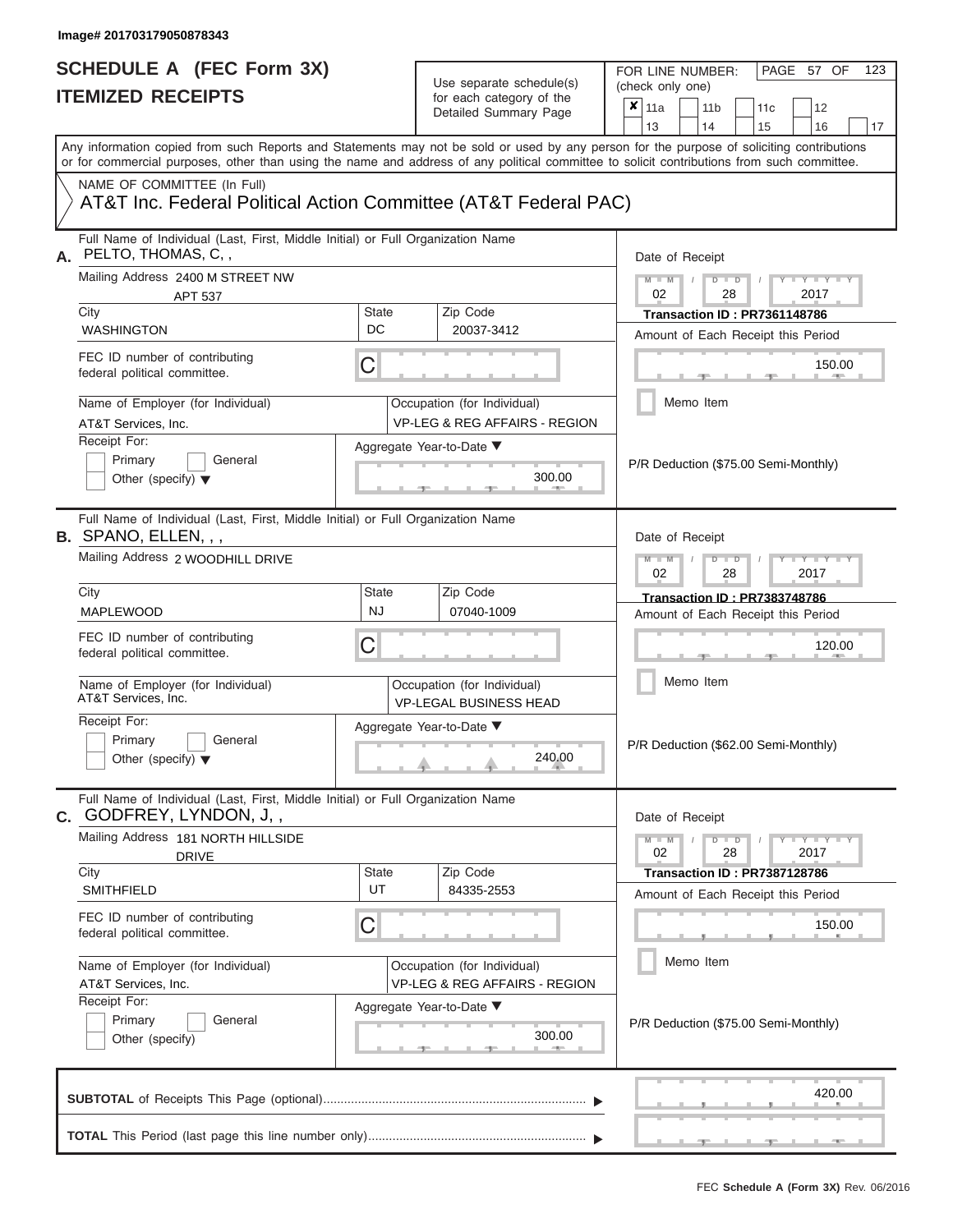|    | SCHEDULE A (FEC Form 3X)<br><b>ITEMIZED RECEIPTS</b>                                                                                                                                                                                                                                                                                                                                      |                           | Use separate schedule(s)<br>for each category of the<br>Detailed Summary Page | 123<br>FOR LINE NUMBER:<br>PAGE 58 OF<br>(check only one)<br>$\overline{\mathbf{x}}$   11a<br>11 <sub>b</sub><br>11 <sub>c</sub><br>12<br>13<br>14<br>15<br>16<br>17 |
|----|-------------------------------------------------------------------------------------------------------------------------------------------------------------------------------------------------------------------------------------------------------------------------------------------------------------------------------------------------------------------------------------------|---------------------------|-------------------------------------------------------------------------------|----------------------------------------------------------------------------------------------------------------------------------------------------------------------|
|    | Any information copied from such Reports and Statements may not be sold or used by any person for the purpose of soliciting contributions<br>or for commercial purposes, other than using the name and address of any political committee to solicit contributions from such committee.<br>NAME OF COMMITTEE (In Full)<br>AT&T Inc. Federal Political Action Committee (AT&T Federal PAC) |                           |                                                                               |                                                                                                                                                                      |
|    | Full Name of Individual (Last, First, Middle Initial) or Full Organization Name                                                                                                                                                                                                                                                                                                           |                           |                                                                               |                                                                                                                                                                      |
| А. | LOEB, ERIC, H,,<br>Mailing Address 4 MERRYMAN CT<br>City<br><b>BALTIMORE</b><br>FEC ID number of contributing                                                                                                                                                                                                                                                                             | State<br>MD.              | Zip Code<br>21210-2815                                                        | Date of Receipt<br>$M - M$ /<br>$D$ $D$<br>$Y - Y - I$<br>02<br>28<br>2017<br>Transaction ID: PR7388638786<br>Amount of Each Receipt this Period                     |
|    | federal political committee.<br>Name of Employer (for Individual)<br>AT&T Services, Inc.<br>Receipt For:                                                                                                                                                                                                                                                                                  | C                         | Occupation (for Individual)<br>SVP-INTERNATIONAL EXTERNAL & F                 | 200.00<br><b>CONTRACTOR</b><br>Memo Item                                                                                                                             |
|    | Primary<br>General<br>Other (specify) $\blacktriangledown$                                                                                                                                                                                                                                                                                                                                |                           | Aggregate Year-to-Date ▼<br>400.00                                            | P/R Deduction (\$100.00 Semi-Monthly)                                                                                                                                |
|    | Full Name of Individual (Last, First, Middle Initial) or Full Organization Name<br><b>B.</b> WILLIAMS, XAVIER, D,,<br>Mailing Address 2009 E. HIGHLAND ST                                                                                                                                                                                                                                 |                           |                                                                               | Date of Receipt<br>$M - M$<br>$D$ $D$<br>$+Y+Y+Y$<br>02<br>2017<br>28                                                                                                |
|    | City<br>SOUTHLAKE                                                                                                                                                                                                                                                                                                                                                                         | <b>State</b><br><b>TX</b> | Zip Code<br>76092-4715                                                        | <b>Transaction ID: PR7390758786</b><br>Amount of Each Receipt this Period                                                                                            |
|    | FEC ID number of contributing<br>federal political committee.                                                                                                                                                                                                                                                                                                                             | С                         |                                                                               | 300.00                                                                                                                                                               |
|    | Name of Employer (for Individual)<br>AT&T Services, Inc.                                                                                                                                                                                                                                                                                                                                  |                           | Occupation (for Individual)<br>EVP-ENTERPRISE BUS, SALES                      | Memo Item                                                                                                                                                            |
|    | Receipt For:<br>Primary<br>General<br>Other (specify) $\blacktriangledown$                                                                                                                                                                                                                                                                                                                |                           | Aggregate Year-to-Date ▼<br>600.00                                            | P/R Deduction (\$150.00 Semi-Monthly)                                                                                                                                |
|    | Full Name of Individual (Last, First, Middle Initial) or Full Organization Name<br>C. DEVINE, WILLIAM, H,,<br>Mailing Address 7330 SIERRA DR                                                                                                                                                                                                                                              |                           |                                                                               | Date of Receipt<br>$M - M$<br>$D$ $D$<br>$T$ $Y$ $Y$ $Y$ $Y$                                                                                                         |
|    | City<br><b>State</b>                                                                                                                                                                                                                                                                                                                                                                      |                           | Zip Code                                                                      | 02<br>28<br>2017<br>Transaction ID : PR7396628786                                                                                                                    |
|    | <b>GRANITE BAY</b>                                                                                                                                                                                                                                                                                                                                                                        | CA                        | 95746-6957                                                                    | Amount of Each Receipt this Period                                                                                                                                   |
|    | FEC ID number of contributing<br>С<br>federal political committee.                                                                                                                                                                                                                                                                                                                        |                           |                                                                               | 300.00                                                                                                                                                               |
|    | Name of Employer (for Individual)<br>AT&T Services, Inc.                                                                                                                                                                                                                                                                                                                                  |                           | Occupation (for Individual)<br><b>VP-REGULATORY AFFAIRS</b>                   | Memo Item                                                                                                                                                            |
|    | Receipt For:<br>Primary<br>General<br>Other (specify)                                                                                                                                                                                                                                                                                                                                     |                           | Aggregate Year-to-Date ▼<br>600.00<br>$-$                                     | P/R Deduction (\$150.00 Semi-Monthly)                                                                                                                                |
|    |                                                                                                                                                                                                                                                                                                                                                                                           |                           |                                                                               | 800.00                                                                                                                                                               |
|    |                                                                                                                                                                                                                                                                                                                                                                                           |                           |                                                                               | $-1$<br>- 1979.                                                                                                                                                      |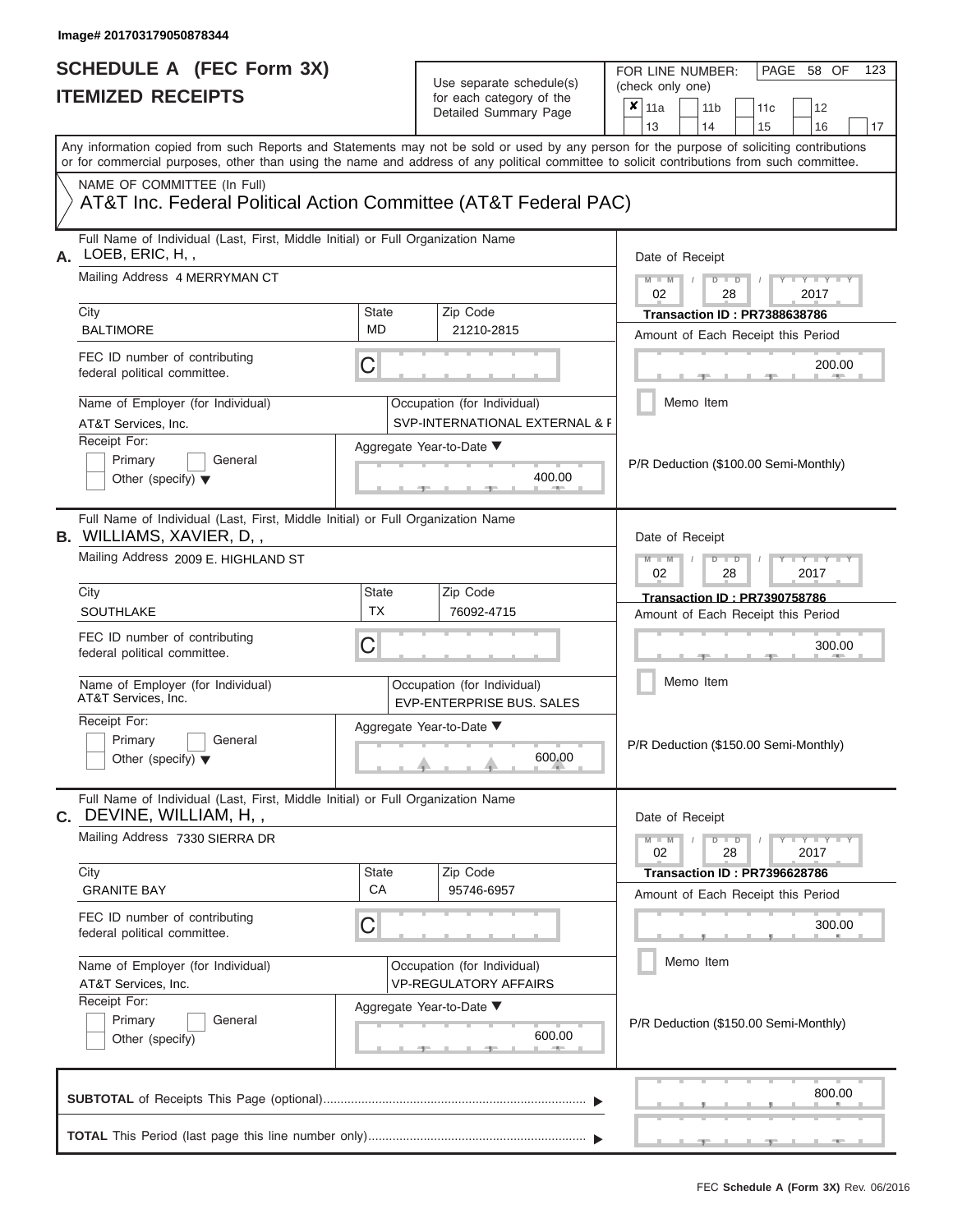FOR LINE NUMBER:<br>(check only one)

PAGE 59 OF 123

|                                                                                                                    |              | for each category of the<br>Detailed Summary Page              | ×<br>11a<br>11 <sub>b</sub><br>12<br>11c                                                                                                                                |  |  |  |  |
|--------------------------------------------------------------------------------------------------------------------|--------------|----------------------------------------------------------------|-------------------------------------------------------------------------------------------------------------------------------------------------------------------------|--|--|--|--|
|                                                                                                                    |              |                                                                | 13<br>15<br>16<br>14<br>17<br>Any information copied from such Reports and Statements may not be sold or used by any person for the purpose of soliciting contributions |  |  |  |  |
| NAME OF COMMITTEE (In Full)                                                                                        |              |                                                                | or for commercial purposes, other than using the name and address of any political committee to solicit contributions from such committee.                              |  |  |  |  |
| AT&T Inc. Federal Political Action Committee (AT&T Federal PAC)                                                    |              |                                                                |                                                                                                                                                                         |  |  |  |  |
| Full Name of Individual (Last, First, Middle Initial) or Full Organization Name<br>JACOBY, PETER, G,,              |              |                                                                | Date of Receipt                                                                                                                                                         |  |  |  |  |
| Mailing Address 6203 STONEHAM LANE                                                                                 |              |                                                                | $M - M$<br>Y I Y I<br>$D$ $D$<br>02<br>28<br>2017                                                                                                                       |  |  |  |  |
| City                                                                                                               | <b>State</b> | Zip Code                                                       | <b>Transaction ID: PR7398928786</b>                                                                                                                                     |  |  |  |  |
| <b>MCLEAN</b>                                                                                                      | <b>VA</b>    | 22101-2342                                                     | Amount of Each Receipt this Period                                                                                                                                      |  |  |  |  |
| FEC ID number of contributing<br>federal political committee.                                                      | C            |                                                                | 400.00                                                                                                                                                                  |  |  |  |  |
| Name of Employer (for Individual)<br>AT&T Services, Inc.                                                           |              | Occupation (for Individual)<br>VP-FEDERAL RELATION & DIR OF LE | Memo Item                                                                                                                                                               |  |  |  |  |
| Receipt For:<br>Primary<br>General<br>Other (specify) $\blacktriangledown$                                         |              | Aggregate Year-to-Date ▼<br>800.00                             | P/R Deduction (\$200.00 Semi-Monthly)                                                                                                                                   |  |  |  |  |
| Full Name of Individual (Last, First, Middle Initial) or Full Organization Name<br><b>B.</b> JACOBS, PATRICIA, A,, |              |                                                                | Date of Receipt                                                                                                                                                         |  |  |  |  |
| Mailing Address 240 PAYSON ROAD                                                                                    |              |                                                                | $M - M$<br>Y TYT<br>$D$ $\Box$ $D$<br>02<br>28<br>2017                                                                                                                  |  |  |  |  |
| City                                                                                                               | State        | Zip Code                                                       | <b>Transaction ID: PR7402568786</b>                                                                                                                                     |  |  |  |  |
| <b>BELMONT</b>                                                                                                     | MA           | 02478-2877                                                     | Amount of Each Receipt this Period                                                                                                                                      |  |  |  |  |
| FEC ID number of contributing<br>federal political committee.                                                      | C            |                                                                | 150.00                                                                                                                                                                  |  |  |  |  |
| Name of Employer (for Individual)<br>AT&T Services, Inc.                                                           |              | Occupation (for Individual)<br>PRESIDENT OF A STATE            | Memo Item                                                                                                                                                               |  |  |  |  |
| Receipt For:<br>Primary<br>General<br>Other (specify) $\blacktriangledown$                                         |              | Aggregate Year-to-Date ▼<br>300.00                             | P/R Deduction (\$75.00 Semi-Monthly)                                                                                                                                    |  |  |  |  |
| Full Name of Individual (Last, First, Middle Initial) or Full Organization Name<br>C. SIMONE, FRANK, S.,           |              |                                                                | Date of Receipt                                                                                                                                                         |  |  |  |  |
| Mailing Address 1119 AMANDA DRIVE                                                                                  |              |                                                                | Y I Y I Y<br>$M - M$<br>$D$ $\Box$ $D$<br>28<br>2017<br>02                                                                                                              |  |  |  |  |
| City                                                                                                               | <b>State</b> | Zip Code                                                       | Transaction ID: PR7404358786                                                                                                                                            |  |  |  |  |
| <b>GREAT FALLS</b>                                                                                                 | VA           | 22066-1626                                                     | Amount of Each Receipt this Period                                                                                                                                      |  |  |  |  |
| FEC ID number of contributing<br>federal political committee.                                                      | C            |                                                                | 150.00                                                                                                                                                                  |  |  |  |  |
| Name of Employer (for Individual)<br>AT&T Services, Inc.                                                           |              | Occupation (for Individual)<br><b>VP-FEDERAL REGULATORY</b>    | Memo Item                                                                                                                                                               |  |  |  |  |
| Receipt For:<br>Primary<br>General<br>Other (specify)                                                              |              | Aggregate Year-to-Date ▼<br>300.00<br><b>AND IN</b>            | P/R Deduction (\$79.00 Semi-Monthly)                                                                                                                                    |  |  |  |  |
|                                                                                                                    |              |                                                                | 700.00                                                                                                                                                                  |  |  |  |  |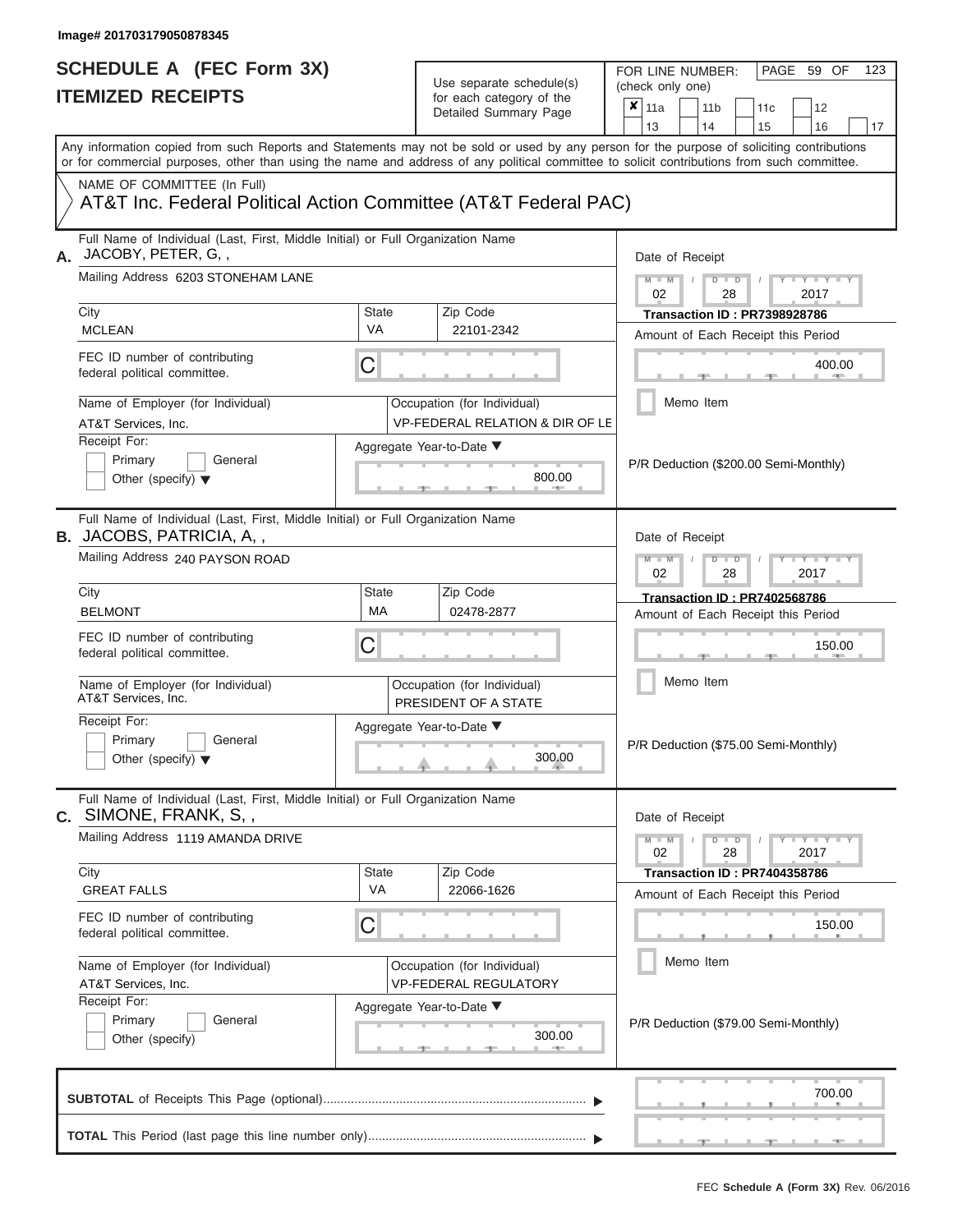| SCHEDULE A (FEC Form 3X)<br><b>ITEMIZED RECEIPTS</b>                                                                                                                                                                                                                                                                   |                                | Use separate schedule(s)<br>for each category of the<br>Detailed Summary Page                         | FOR LINE NUMBER:<br>PAGE 60 OF<br>123<br>(check only one)<br>$\overline{\mathbf{x}}$   11a<br>11 <sub>b</sub><br>11 <sub>c</sub><br>12<br>13<br>14                                       |
|------------------------------------------------------------------------------------------------------------------------------------------------------------------------------------------------------------------------------------------------------------------------------------------------------------------------|--------------------------------|-------------------------------------------------------------------------------------------------------|------------------------------------------------------------------------------------------------------------------------------------------------------------------------------------------|
| Any information copied from such Reports and Statements may not be sold or used by any person for the purpose of soliciting contributions<br>or for commercial purposes, other than using the name and address of any political committee to solicit contributions from such committee.<br>NAME OF COMMITTEE (In Full) |                                |                                                                                                       | 15<br>16<br>17                                                                                                                                                                           |
| AT&T Inc. Federal Political Action Committee (AT&T Federal PAC)                                                                                                                                                                                                                                                        |                                |                                                                                                       |                                                                                                                                                                                          |
| Full Name of Individual (Last, First, Middle Initial) or Full Organization Name<br>LEAHY, WILLIAM, , ,<br>А.<br>Mailing Address PO BOX 167<br>City<br><b>NEW DURHAM</b><br>FEC ID number of contributing<br>federal political committee.<br>Name of Employer (for Individual)                                          | State<br><b>NH</b><br>C        | Zip Code<br>03855-0167<br>Occupation (for Individual)                                                 | Date of Receipt<br>$M - M$ /<br>$D$ $D$<br>$Y - Y - I$<br>02<br>28<br>2017<br>Transaction ID: PR7412198786<br>Amount of Each Receipt this Period<br>150.00<br><b>1. 400</b><br>Memo Item |
| AT&T Services, Inc.<br>Receipt For:<br>Primary<br>General<br>Other (specify) $\blacktriangledown$                                                                                                                                                                                                                      |                                | PRESIDENT-STATE<br>Aggregate Year-to-Date ▼<br>300.00                                                 | P/R Deduction (\$50.00 Semi-Monthly)                                                                                                                                                     |
| Full Name of Individual (Last, First, Middle Initial) or Full Organization Name<br><b>B.</b> FINNEGAN, JOHN, , ,<br>Mailing Address 75 CANDACE LANE<br>City<br><b>CHATHAM</b><br>FEC ID number of contributing<br>federal political committee.                                                                         | <b>State</b><br><b>NJ</b><br>С | Zip Code<br>07928-1115                                                                                | Date of Receipt<br>$M - M$<br>$D$ $D$<br>$+Y+Y+Y$<br>02<br>2017<br>28<br><b>Transaction ID: PR7413648786</b><br>Amount of Each Receipt this Period<br>200.00<br>Memo Item                |
| Name of Employer (for Individual)<br>AT&T Services, Inc.<br>Receipt For:<br>Primary<br>General<br>Other (specify) $\blacktriangledown$                                                                                                                                                                                 |                                | Occupation (for Individual)<br>SVP-GLOBAL BUSINESS-ENTERPRIS<br>Aggregate Year-to-Date ▼<br>400.00    | P/R Deduction (\$100.00 Semi-Monthly)                                                                                                                                                    |
| Full Name of Individual (Last, First, Middle Initial) or Full Organization Name<br><b>C.</b> STORTZ, PATRICIA, A,,<br>Mailing Address 3355 BLACKBURN ST.<br>APT 8109<br>City<br><b>DALLAS</b>                                                                                                                          | Zip Code<br>State<br><b>TX</b> |                                                                                                       | Date of Receipt<br>$M - M$<br>$D$ $D$<br>$T$ $Y$ $Y$ $Y$ $Y$<br>02<br>28<br>2017<br>Transaction ID : PR7418878786                                                                        |
| FEC ID number of contributing<br>federal political committee.                                                                                                                                                                                                                                                          | С                              | 75204-1598                                                                                            | Amount of Each Receipt this Period<br>130.00                                                                                                                                             |
| Name of Employer (for Individual)<br>AT&T Services, Inc.<br>Receipt For:<br>Primary<br>General<br>Other (specify)                                                                                                                                                                                                      |                                | Occupation (for Individual)<br><b>AVP COMMUNICATIONS</b><br>Aggregate Year-to-Date ▼<br>260.00<br>$-$ | Memo Item<br>P/R Deduction (\$65.00 Semi-Monthly)                                                                                                                                        |
|                                                                                                                                                                                                                                                                                                                        |                                |                                                                                                       | 480.00                                                                                                                                                                                   |
|                                                                                                                                                                                                                                                                                                                        |                                |                                                                                                       | $-$                                                                                                                                                                                      |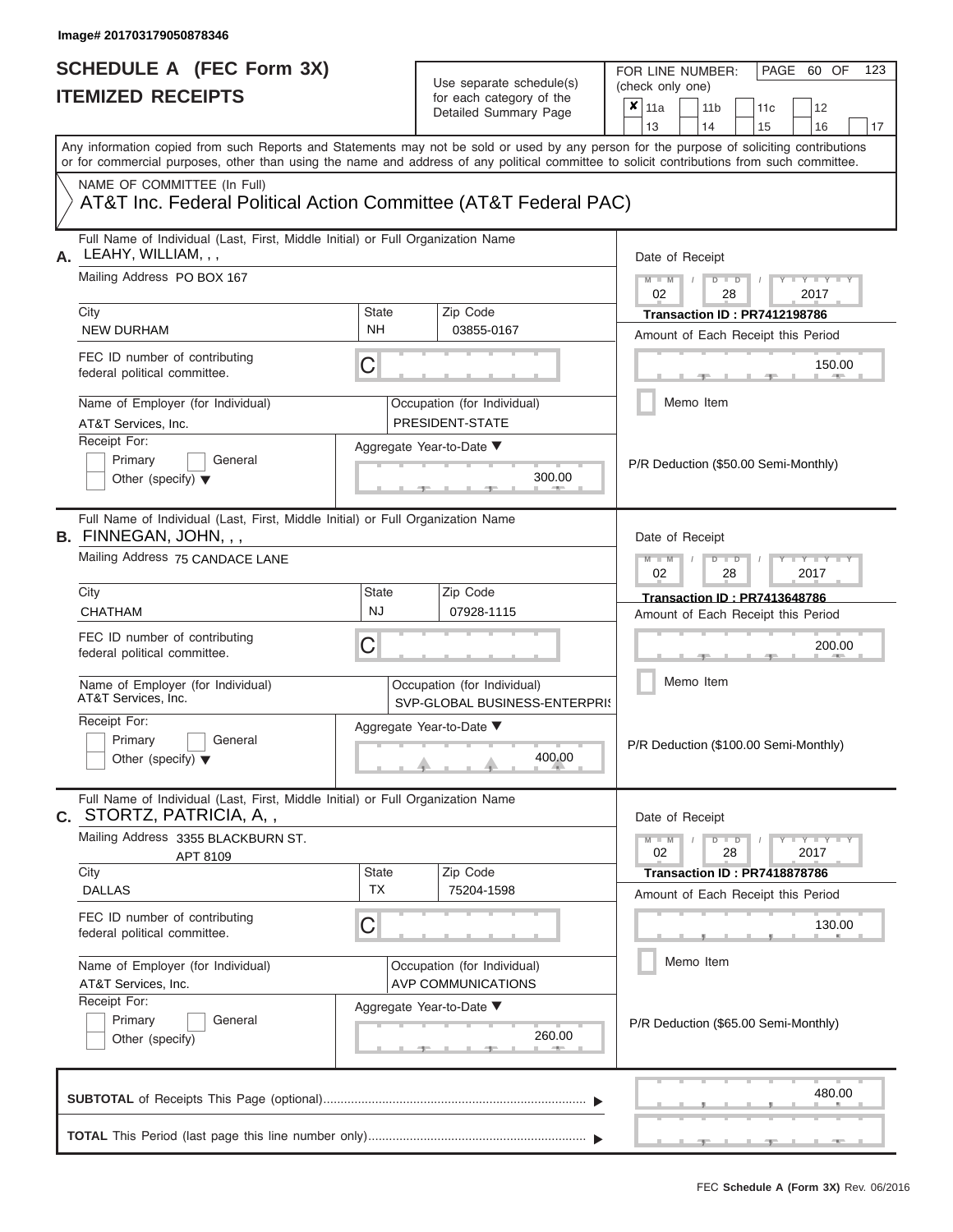|    | SCHEDULE A (FEC Form 3X)<br><b>ITEMIZED RECEIPTS</b>                                                                                                                                                                                                                                                                                                                                |                                                                                                              | Use separate schedule(s)<br>for each category of the<br>Detailed Summary Page                                                       | 123<br>FOR LINE NUMBER:<br>PAGE 61 OF<br>(check only one)<br>$\overline{\mathbf{x}}$   11a<br>11 <sub>b</sub><br>12<br>11 <sub>c</sub><br>13<br>14<br>15<br>16<br>17                                                                                                                       |
|----|-------------------------------------------------------------------------------------------------------------------------------------------------------------------------------------------------------------------------------------------------------------------------------------------------------------------------------------------------------------------------------------|--------------------------------------------------------------------------------------------------------------|-------------------------------------------------------------------------------------------------------------------------------------|--------------------------------------------------------------------------------------------------------------------------------------------------------------------------------------------------------------------------------------------------------------------------------------------|
|    | Any information copied from such Reports and Statements may not be sold or used by any person for the purpose of soliciting contributions<br>or for commercial purposes, other than using the name and address of any political committee to solicit contributions from such committee.                                                                                             |                                                                                                              |                                                                                                                                     |                                                                                                                                                                                                                                                                                            |
|    | NAME OF COMMITTEE (In Full)<br>AT&T Inc. Federal Political Action Committee (AT&T Federal PAC)                                                                                                                                                                                                                                                                                      |                                                                                                              |                                                                                                                                     |                                                                                                                                                                                                                                                                                            |
| А. | Full Name of Individual (Last, First, Middle Initial) or Full Organization Name<br>BROOKS, THOMAS, , ,<br>Mailing Address 4 EVEREST DRIVE<br>City<br><b>HACKETTSTOWN</b><br>FEC ID number of contributing<br>federal political committee.<br>Name of Employer (for Individual)<br>AT&T Services, Inc.<br>Receipt For:<br>Primary<br>General<br>Other (specify) $\blacktriangledown$ | <b>State</b><br><b>NJ</b><br>С                                                                               | Zip Code<br>07840-2844<br>Occupation (for Individual)<br><b>VP-EXTERNAL AFFAIRS OPERATION</b><br>Aggregate Year-to-Date ▼<br>460.00 | Date of Receipt<br>$M = M$ /<br>$\mathbf{I} = \mathbf{Y} - \mathbf{I} - \mathbf{Y} - \mathbf{I}$<br>$D$ $D$<br>02<br>2017<br>28<br>Transaction ID: PR7420318786<br>Amount of Each Receipt this Period<br>230.00<br><b>CONTRACTOR</b><br>Memo Item<br>P/R Deduction (\$125.00 Semi-Monthly) |
|    | Full Name of Individual (Last, First, Middle Initial) or Full Organization Name<br><b>B.</b> CONDIT, DAVID, P,,<br>Mailing Address 8421 BROAD STREET<br>APT. 2119<br>City<br><b>MCLEAN</b><br>FEC ID number of contributing<br>federal political committee.                                                                                                                         | <b>State</b><br>VA<br>С                                                                                      | Zip Code<br>22102-3777                                                                                                              | Date of Receipt<br>$M - M$<br>$D$ $D$<br>$\blacksquare \blacksquare \blacksquare \blacksquare \blacksquare \blacksquare \blacksquare \blacksquare \blacksquare \blacksquare$<br>02<br>2017<br>28<br><b>Transaction ID: PR7420738786</b><br>Amount of Each Receipt this Period<br>415.00    |
|    | Name of Employer (for Individual)<br>AT&T Services, Inc.<br>Receipt For:<br>Primary<br>General<br>Other (specify) $\blacktriangledown$                                                                                                                                                                                                                                              |                                                                                                              | Occupation (for Individual)<br><b>PRESIDENT-STATE LEGISLATIVE &amp;</b><br>Aggregate Year-to-Date ▼<br>830.00                       | Memo Item<br>P/R Deduction (\$207.50 Semi-Monthly)                                                                                                                                                                                                                                         |
|    | Full Name of Individual (Last, First, Middle Initial) or Full Organization Name<br><b>C.</b> SCHAFFER, PETER, P, ,<br>Mailing Address 5605 LOBELLO DRIVE<br>City<br><b>DALLAS</b>                                                                                                                                                                                                   | Date of Receipt<br>$M - M$<br>$D$ $D$<br>$Y = Y = Y + Y$<br>02<br>28<br>2017<br>Transaction ID: PR7432848786 |                                                                                                                                     |                                                                                                                                                                                                                                                                                            |
|    | FEC ID number of contributing<br>federal political committee.                                                                                                                                                                                                                                                                                                                       | <b>TX</b><br>С                                                                                               | 75229-6405                                                                                                                          | Amount of Each Receipt this Period<br>150.00                                                                                                                                                                                                                                               |
|    | Name of Employer (for Individual)<br>AT&T Services, Inc.<br>Receipt For:<br>Primary<br>General<br>Other (specify)                                                                                                                                                                                                                                                                   |                                                                                                              | Occupation (for Individual)<br><b>VP-FINANCE</b><br>Aggregate Year-to-Date ▼<br>300.00                                              | Memo Item<br>P/R Deduction (\$75.00 Semi-Monthly)                                                                                                                                                                                                                                          |
|    |                                                                                                                                                                                                                                                                                                                                                                                     |                                                                                                              |                                                                                                                                     | 795.00                                                                                                                                                                                                                                                                                     |
|    |                                                                                                                                                                                                                                                                                                                                                                                     |                                                                                                              |                                                                                                                                     | $-0.001$<br>$-1$                                                                                                                                                                                                                                                                           |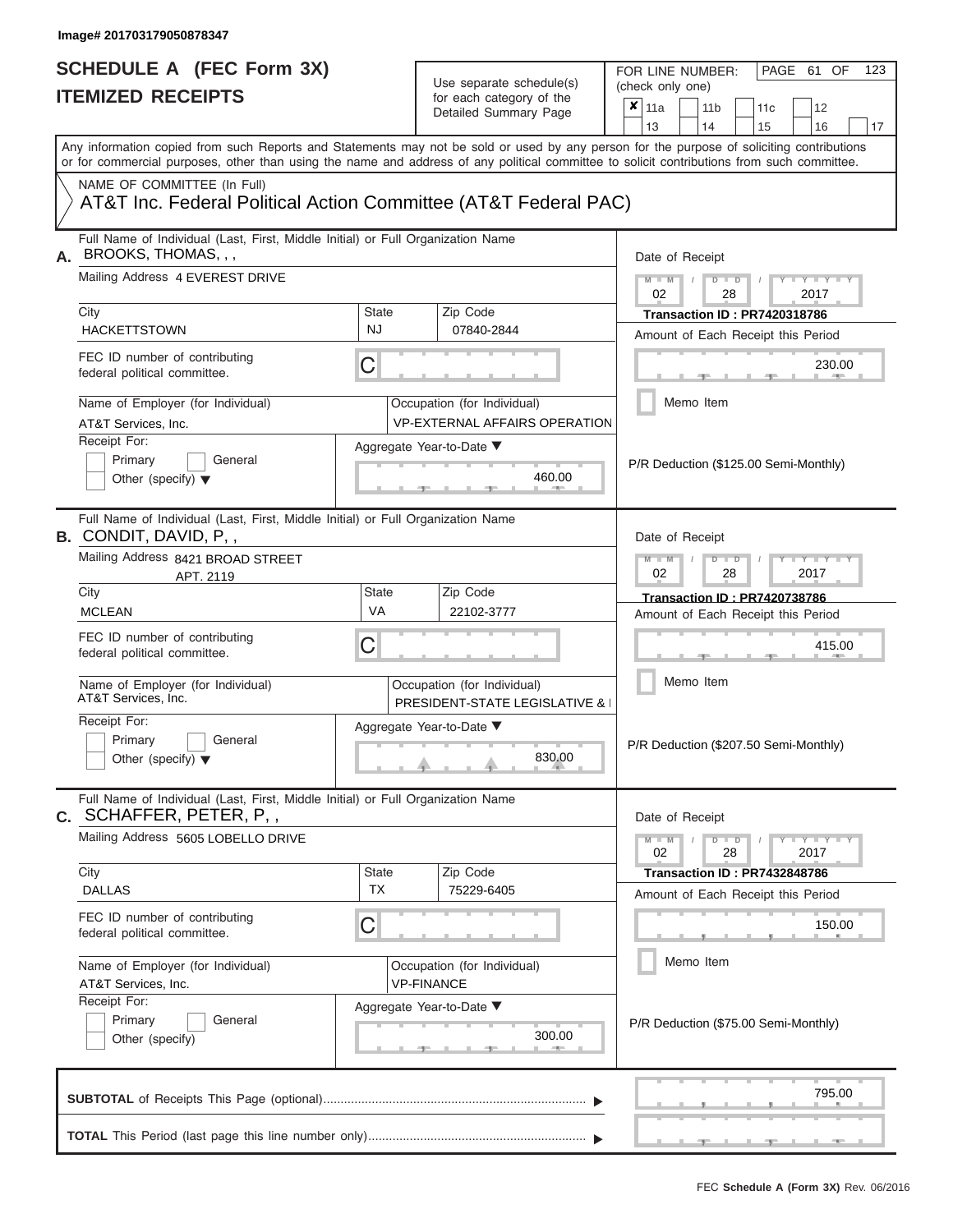# **SCHEDULE A (FEC Form 3X)**

| SCHEDULE A (FEC Form 3X)<br><b>ITEMIZED RECEIPTS</b>                                                                                                                                                                                                                                                                   |                           | Use separate schedule(s)<br>for each category of the<br>Detailed Summary Page | 123<br>FOR LINE NUMBER:<br>PAGE 62 OF<br>(check only one)<br>$\overline{\mathbf{x}}$   11a<br>11 <sub>b</sub><br>11 <sub>c</sub><br>12<br>13<br>14<br>15<br>16<br>17 |
|------------------------------------------------------------------------------------------------------------------------------------------------------------------------------------------------------------------------------------------------------------------------------------------------------------------------|---------------------------|-------------------------------------------------------------------------------|----------------------------------------------------------------------------------------------------------------------------------------------------------------------|
| Any information copied from such Reports and Statements may not be sold or used by any person for the purpose of soliciting contributions<br>or for commercial purposes, other than using the name and address of any political committee to solicit contributions from such committee.<br>NAME OF COMMITTEE (In Full) |                           |                                                                               |                                                                                                                                                                      |
| AT&T Inc. Federal Political Action Committee (AT&T Federal PAC)                                                                                                                                                                                                                                                        |                           |                                                                               |                                                                                                                                                                      |
| Full Name of Individual (Last, First, Middle Initial) or Full Organization Name<br>CHEN, ANDREW, J,,<br>А.<br>Mailing Address 40 IVY LANE<br>City                                                                                                                                                                      | State                     | Zip Code                                                                      | Date of Receipt<br>$M - M$ /<br>$D$ $D$<br>$Y - Y - I$<br>02<br>28<br>2017<br>Transaction ID: PR7433048786                                                           |
| <b>BRIDGEWATER</b><br>FEC ID number of contributing<br>federal political committee.                                                                                                                                                                                                                                    | <b>NJ</b><br>C            | 08807-3554                                                                    | Amount of Each Receipt this Period<br>135.62<br><b>Brita Alberta</b>                                                                                                 |
| Name of Employer (for Individual)<br>AT&T Services, Inc.<br>Receipt For:                                                                                                                                                                                                                                               |                           | Occupation (for Individual)<br><b>AVP SALES STRATEGIC</b>                     | Memo Item                                                                                                                                                            |
| Primary<br>General<br>Other (specify) $\blacktriangledown$                                                                                                                                                                                                                                                             |                           | Aggregate Year-to-Date ▼<br>271.24                                            | P/R Deduction (\$67.81 Semi-Monthly)                                                                                                                                 |
| Full Name of Individual (Last, First, Middle Initial) or Full Organization Name<br><b>B.</b> LIPARI, SALVATORE, A,,<br>Mailing Address 6 BLAIR DRIVE                                                                                                                                                                   |                           |                                                                               | Date of Receipt<br>$M - M$<br>$D$ $D$<br>$+Y+Y+Y$                                                                                                                    |
| City<br><b>FLANDERS</b>                                                                                                                                                                                                                                                                                                | <b>State</b><br><b>NJ</b> | Zip Code<br>07836-4305                                                        | 02<br>2017<br>28<br><b>Transaction ID: PR7437298786</b><br>Amount of Each Receipt this Period                                                                        |
| FEC ID number of contributing<br>federal political committee.                                                                                                                                                                                                                                                          | С                         |                                                                               | 150.00                                                                                                                                                               |
| Name of Employer (for Individual)<br>AT&T Services, Inc.                                                                                                                                                                                                                                                               |                           | Occupation (for Individual)<br>SVP-GLOBAL BUS-SYSTEMS INTEGI                  | Memo Item                                                                                                                                                            |
| Receipt For:<br>Primary<br>General<br>Other (specify) $\blacktriangledown$                                                                                                                                                                                                                                             |                           | Aggregate Year-to-Date ▼<br>300.00                                            | P/R Deduction (\$75.00 Semi-Monthly)                                                                                                                                 |
| Full Name of Individual (Last, First, Middle Initial) or Full Organization Name<br>C. OLLERENSHAW, RENEE, , ,                                                                                                                                                                                                          |                           |                                                                               | Date of Receipt                                                                                                                                                      |
| Mailing Address 25 SHADY LANE<br>City                                                                                                                                                                                                                                                                                  | <b>State</b>              | Zip Code                                                                      | $M - M$<br>$D$ $D$<br>$  Y$ $  Y$ $  Y$<br>02<br>28<br>2017<br>Transaction ID : PR7438308786                                                                         |
| <b>GLEN GARDNER</b><br>FEC ID number of contributing                                                                                                                                                                                                                                                                   | <b>NJ</b><br>С            | 08826-3009                                                                    | Amount of Each Receipt this Period<br>106.18                                                                                                                         |
| federal political committee.<br>Name of Employer (for Individual)<br>AT&T Services, Inc.                                                                                                                                                                                                                               |                           | Occupation (for Individual)<br><b>LEAD PRODUCT MARKETING MGR</b>              | Memo Item                                                                                                                                                            |
| Receipt For:<br>Primary<br>General<br>Other (specify)                                                                                                                                                                                                                                                                  |                           | Aggregate Year-to-Date ▼<br>212.36<br>--                                      | P/R Deduction (\$53.09 Semi-Monthly)                                                                                                                                 |
|                                                                                                                                                                                                                                                                                                                        |                           |                                                                               | 391.80                                                                                                                                                               |
|                                                                                                                                                                                                                                                                                                                        |                           |                                                                               | $ -$<br>$-9$                                                                                                                                                         |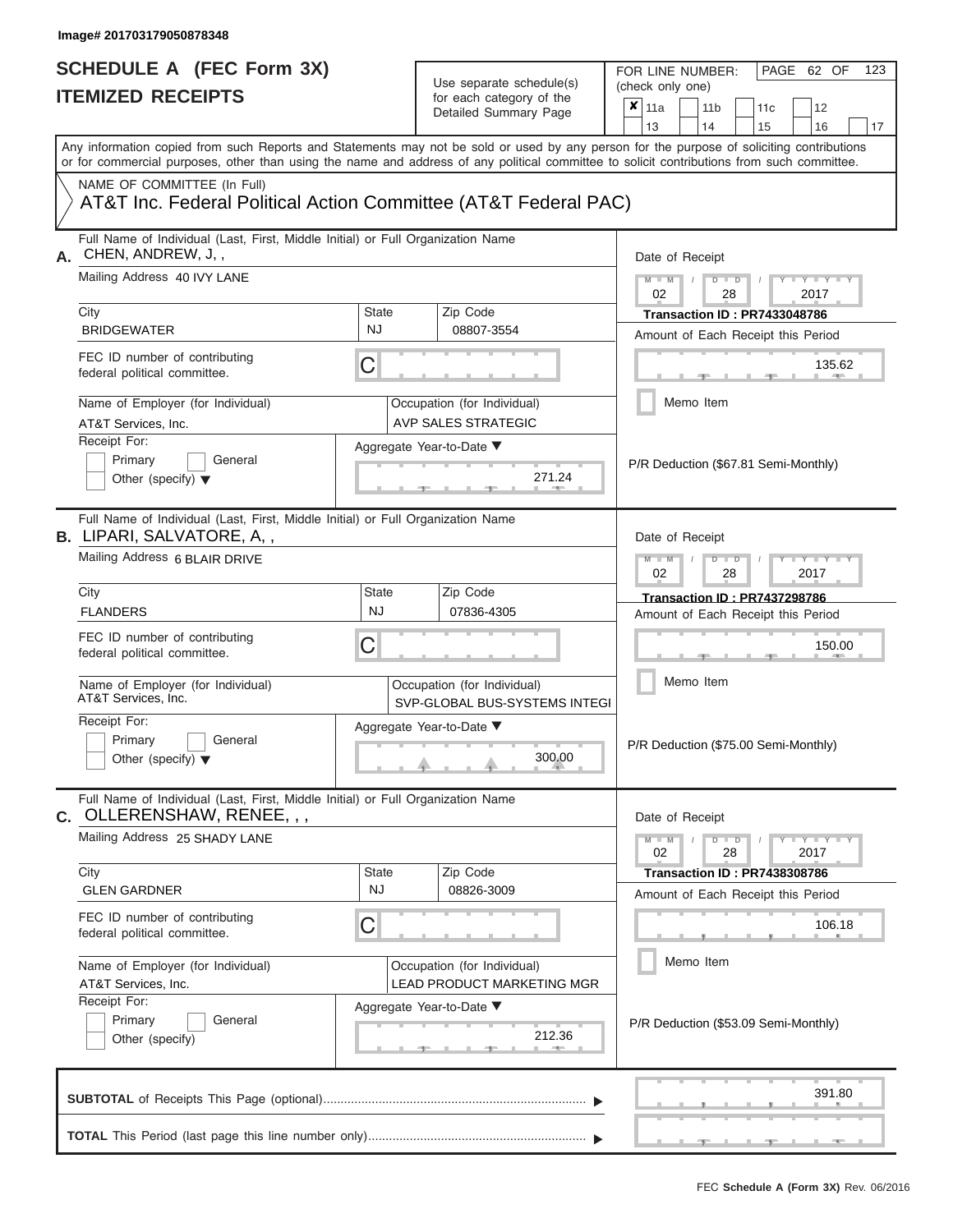| SCHEDULE A (FEC Form 3X)<br><b>ITEMIZED RECEIPTS</b>                                                                                                                                                                                                                                    |              | Use separate schedule(s)<br>for each category of the<br>Detailed Summary Page | 123<br>FOR LINE NUMBER:<br>PAGE 63 OF<br>(check only one)<br>$\overline{\mathbf{x}}$   11a<br>11 <sub>b</sub><br>12<br>11 <sub>c</sub><br>13<br>14<br>15<br>16<br>17 |
|-----------------------------------------------------------------------------------------------------------------------------------------------------------------------------------------------------------------------------------------------------------------------------------------|--------------|-------------------------------------------------------------------------------|----------------------------------------------------------------------------------------------------------------------------------------------------------------------|
| Any information copied from such Reports and Statements may not be sold or used by any person for the purpose of soliciting contributions<br>or for commercial purposes, other than using the name and address of any political committee to solicit contributions from such committee. |              |                                                                               |                                                                                                                                                                      |
| NAME OF COMMITTEE (In Full)<br>AT&T Inc. Federal Political Action Committee (AT&T Federal PAC)                                                                                                                                                                                          |              |                                                                               |                                                                                                                                                                      |
| Full Name of Individual (Last, First, Middle Initial) or Full Organization Name<br>BARILLARI, EDWARD, R,,                                                                                                                                                                               |              |                                                                               | Date of Receipt                                                                                                                                                      |
| Mailing Address 7 AMELIA STREET<br>City                                                                                                                                                                                                                                                 | <b>State</b> | Zip Code                                                                      | $M$ – $M$ /<br>$-Y - Y - Y$<br>$D$ $D$<br>02<br>28<br>2017                                                                                                           |
| CALDWELL                                                                                                                                                                                                                                                                                | <b>NJ</b>    | 07006-4101                                                                    | Transaction ID: PR7441758786<br>Amount of Each Receipt this Period                                                                                                   |
| FEC ID number of contributing<br>federal political committee.                                                                                                                                                                                                                           | C            |                                                                               | 200.00<br><b>CONTRACTOR</b>                                                                                                                                          |
| Name of Employer (for Individual)<br>AT&T Services, Inc.                                                                                                                                                                                                                                |              | Occupation (for Individual)<br>SVP-COMPLIANCE                                 | Memo Item                                                                                                                                                            |
| Receipt For:<br>Primary<br>General<br>Other (specify) $\blacktriangledown$                                                                                                                                                                                                              |              | Aggregate Year-to-Date ▼<br>400.00                                            | P/R Deduction (\$100.00 Semi-Monthly)                                                                                                                                |
| Full Name of Individual (Last, First, Middle Initial) or Full Organization Name<br><b>B.</b> CROSS, DAVID, M,,<br>Mailing Address 1034 MCCAULEY RD                                                                                                                                      |              |                                                                               | Date of Receipt<br>$M - M$<br>$D$ $D$<br>$\Box$ $\Upsilon$ $\Box$ $\Upsilon$ $\Upsilon$ $\Upsilon$<br>2017                                                           |
| City                                                                                                                                                                                                                                                                                    | <b>State</b> | Zip Code                                                                      | 02<br>28<br><b>Transaction ID: PR7443388786</b>                                                                                                                      |
| <b>DANVILLE</b>                                                                                                                                                                                                                                                                         | CA           | 94526-1970                                                                    | Amount of Each Receipt this Period                                                                                                                                   |
| FEC ID number of contributing<br>federal political committee.                                                                                                                                                                                                                           | C            |                                                                               | 150.00                                                                                                                                                               |
| Name of Employer (for Individual)<br>AT&T Services, Inc.                                                                                                                                                                                                                                |              | Occupation (for Individual)<br><b>VP-SALES</b>                                | Memo Item                                                                                                                                                            |
| Receipt For:<br>Primary<br>General<br>Other (specify) $\blacktriangledown$                                                                                                                                                                                                              |              | Aggregate Year-to-Date ▼<br>300.00                                            | P/R Deduction (\$75.00 Semi-Monthly)                                                                                                                                 |
| Full Name of Individual (Last, First, Middle Initial) or Full Organization Name<br>C. WIEBOLDT, GREGORY, A,,                                                                                                                                                                            |              |                                                                               | Date of Receipt                                                                                                                                                      |
| Mailing Address 795 DEMARRAIS PLACE<br>City                                                                                                                                                                                                                                             | <b>State</b> | Zip Code                                                                      | $M - M$<br>$D$ $D$<br>$T$ $Y$ $Y$ $Y$ $Y$<br>2017<br>02<br>28                                                                                                        |
| ORADELL                                                                                                                                                                                                                                                                                 | NJ.          | 07649-1915                                                                    | Transaction ID: PR7443818786<br>Amount of Each Receipt this Period                                                                                                   |
| FEC ID number of contributing<br>federal political committee.                                                                                                                                                                                                                           | C            |                                                                               | 400.00                                                                                                                                                               |
| Name of Employer (for Individual)<br>AT&T Services, Inc.                                                                                                                                                                                                                                |              | Occupation (for Individual)<br>SVP-GLOBAL BUSINESS-GLOBAL AC                  | Memo Item                                                                                                                                                            |
| Receipt For:<br>Primary<br>General<br>Other (specify)                                                                                                                                                                                                                                   |              | Aggregate Year-to-Date ▼<br>800.00                                            | P/R Deduction (\$200.00 Semi-Monthly)                                                                                                                                |
|                                                                                                                                                                                                                                                                                         |              |                                                                               | 750.00                                                                                                                                                               |
|                                                                                                                                                                                                                                                                                         |              |                                                                               | _________________<br><b>Contract Contract</b>                                                                                                                        |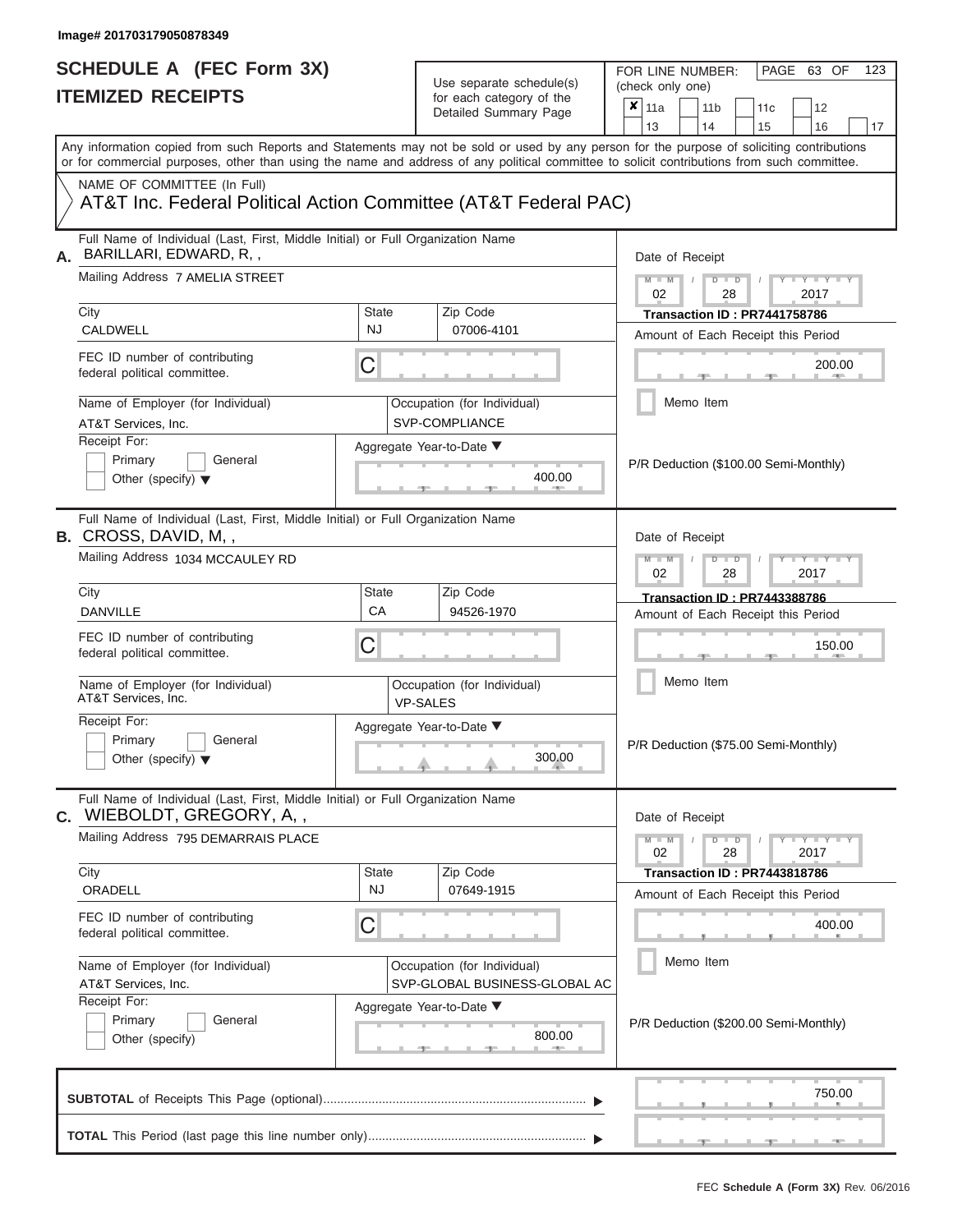FOR LINE NUMBER:<br>(check only one)

PAGE 64 OF 123

| IIEMIZEV REVEIFIJ |                                                                                                                                                                                                                                                                                         |                                                             | for each category of the<br>Detailed Summary Page | ×               | 11a |                                    | 11 <sub>b</sub>                                            |                | 11 <sub>c</sub>      | 12                                    |                                      |    |
|-------------------|-----------------------------------------------------------------------------------------------------------------------------------------------------------------------------------------------------------------------------------------------------------------------------------------|-------------------------------------------------------------|---------------------------------------------------|-----------------|-----|------------------------------------|------------------------------------------------------------|----------------|----------------------|---------------------------------------|--------------------------------------|----|
|                   |                                                                                                                                                                                                                                                                                         |                                                             |                                                   |                 |     | 13                                 |                                                            | 14             |                      | 15                                    | 16                                   | 17 |
|                   | Any information copied from such Reports and Statements may not be sold or used by any person for the purpose of soliciting contributions<br>or for commercial purposes, other than using the name and address of any political committee to solicit contributions from such committee. |                                                             |                                                   |                 |     |                                    |                                                            |                |                      |                                       |                                      |    |
|                   | NAME OF COMMITTEE (In Full)<br>AT&T Inc. Federal Political Action Committee (AT&T Federal PAC)                                                                                                                                                                                          |                                                             |                                                   |                 |     |                                    |                                                            |                |                      |                                       |                                      |    |
| А.                | Full Name of Individual (Last, First, Middle Initial) or Full Organization Name<br>DAUDELIN, ANDREW, , ,                                                                                                                                                                                |                                                             |                                                   | Date of Receipt |     |                                    |                                                            |                |                      |                                       |                                      |    |
|                   | Mailing Address 7034 PASADENA AVE.                                                                                                                                                                                                                                                      |                                                             |                                                   |                 |     |                                    | $M - M$<br>$-Y - Y - Y - Y$<br>$D$ $D$<br>02<br>28<br>2017 |                |                      |                                       |                                      |    |
|                   | City                                                                                                                                                                                                                                                                                    | <b>State</b>                                                | Zip Code                                          |                 |     |                                    |                                                            |                |                      | Transaction ID: PR7446098786          |                                      |    |
|                   | <b>DALLAS</b>                                                                                                                                                                                                                                                                           | <b>TX</b>                                                   | 75214-3816                                        |                 |     | Amount of Each Receipt this Period |                                                            |                |                      |                                       |                                      |    |
|                   | FEC ID number of contributing<br>federal political committee.                                                                                                                                                                                                                           | C                                                           |                                                   |                 |     |                                    |                                                            |                |                      |                                       | 150.00                               |    |
|                   | Name of Employer (for Individual)<br>AT&T Services, Inc.                                                                                                                                                                                                                                | Occupation (for Individual)<br><b>VP-ADVANCED SOLUTIONS</b> |                                                   |                 |     | Memo Item                          |                                                            |                |                      |                                       |                                      |    |
|                   | Receipt For:                                                                                                                                                                                                                                                                            |                                                             | Aggregate Year-to-Date ▼                          |                 |     |                                    |                                                            |                |                      |                                       |                                      |    |
|                   | Primary<br>General<br>Other (specify) $\blacktriangledown$                                                                                                                                                                                                                              |                                                             |                                                   | 300.00          |     |                                    |                                                            |                |                      |                                       | P/R Deduction (\$75.00 Semi-Monthly) |    |
|                   | Full Name of Individual (Last, First, Middle Initial) or Full Organization Name<br><b>B.</b> CALI, LEONARD, J,,                                                                                                                                                                         |                                                             |                                                   | Date of Receipt |     |                                    |                                                            |                |                      |                                       |                                      |    |
|                   | Mailing Address 8004 HACKAMORE DRIVE                                                                                                                                                                                                                                                    |                                                             |                                                   |                 |     |                                    |                                                            | $D$ $\Box$ $D$ | 28                   |                                       | $T - Y = T - Y = T$<br>2017          |    |
|                   | City                                                                                                                                                                                                                                                                                    | State                                                       | Zip Code                                          |                 |     |                                    |                                                            |                |                      | Transaction ID: PR7449218786          |                                      |    |
|                   | <b>POTOMAC</b>                                                                                                                                                                                                                                                                          | MD                                                          | 20854-3870                                        |                 |     |                                    |                                                            |                |                      |                                       | Amount of Each Receipt this Period   |    |
|                   | FEC ID number of contributing<br>federal political committee.                                                                                                                                                                                                                           | С                                                           |                                                   |                 |     |                                    |                                                            |                |                      |                                       | 415.00                               |    |
|                   | Name of Employer (for Individual)<br>AT&T Services, Inc.                                                                                                                                                                                                                                | Occupation (for Individual)<br>SVP-GLOBAL PUBLIC POLICY     |                                                   | Memo Item       |     |                                    |                                                            |                |                      |                                       |                                      |    |
|                   | Receipt For:<br>Primary<br>General<br>Other (specify) $\blacktriangledown$                                                                                                                                                                                                              |                                                             | Aggregate Year-to-Date ▼                          |                 |     |                                    |                                                            |                |                      | P/R Deduction (\$207.50 Semi-Monthly) |                                      |    |
| С.                | Full Name of Individual (Last, First, Middle Initial) or Full Organization Name<br>MEADE, RICHARD, R, ,                                                                                                                                                                                 |                                                             |                                                   |                 |     | Date of Receipt                    |                                                            |                |                      |                                       |                                      |    |
|                   | Mailing Address 173 TILLOTSON RD                                                                                                                                                                                                                                                        |                                                             |                                                   |                 |     | $M - M$<br>02                      |                                                            |                | $D$ $\Box$ $D$<br>28 | $\sqrt{ }$                            | $Y - Y - Y - Y - Y$<br>2017          |    |
|                   | City                                                                                                                                                                                                                                                                                    | State<br>NJ                                                 | Zip Code                                          |                 |     |                                    |                                                            |                |                      | Transaction ID: PR7449228786          |                                      |    |
|                   | <b>FANWOOD</b>                                                                                                                                                                                                                                                                          |                                                             | 07023-1429                                        |                 |     |                                    |                                                            |                |                      |                                       | Amount of Each Receipt this Period   |    |
|                   | FEC ID number of contributing<br>federal political committee.                                                                                                                                                                                                                           | C                                                           |                                                   |                 |     |                                    |                                                            |                |                      |                                       | 180.00                               |    |
|                   | Name of Employer (for Individual)                                                                                                                                                                                                                                                       |                                                             | Occupation (for Individual)                       |                 |     |                                    |                                                            | Memo Item      |                      |                                       |                                      |    |
|                   | AT&T Services, Inc.<br>Receipt For:                                                                                                                                                                                                                                                     |                                                             | <b>VP-LEGAL BUSINESS HEAD</b>                     |                 |     |                                    |                                                            |                |                      |                                       |                                      |    |
|                   | Primary<br>General<br>Other (specify)                                                                                                                                                                                                                                                   |                                                             | Aggregate Year-to-Date ▼                          | 360.00          |     |                                    |                                                            |                |                      |                                       | P/R Deduction (\$90.00 Semi-Monthly) |    |
|                   |                                                                                                                                                                                                                                                                                         |                                                             |                                                   |                 |     |                                    |                                                            |                |                      |                                       | 745.00                               |    |
|                   |                                                                                                                                                                                                                                                                                         |                                                             |                                                   |                 |     |                                    |                                                            |                |                      |                                       |                                      |    |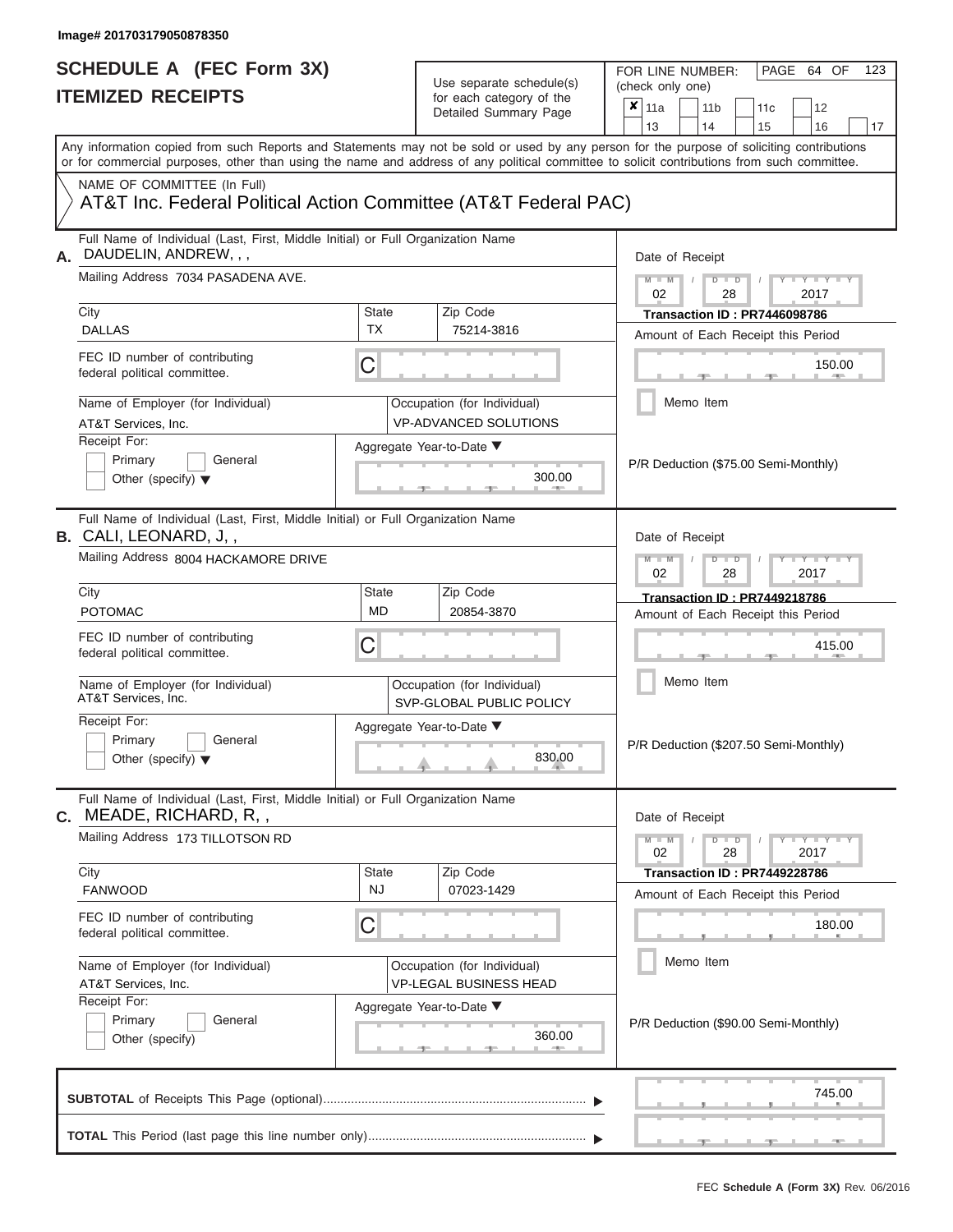FOR LINE NUMBER:<br>(check only one)

PAGE 65 OF 123

|                                                          | 11666 IVSV68 I                                                                                                                                                                                                                                                                          |                                    | ivi cacii calcyory or life<br>Detailed Summary Page                                   | x                                                     | 11a<br>13       |  | 11 <sub>b</sub><br>14 |               | 11c<br>15                                                          | 12<br>16                          |                                | 17 |
|----------------------------------------------------------|-----------------------------------------------------------------------------------------------------------------------------------------------------------------------------------------------------------------------------------------------------------------------------------------|------------------------------------|---------------------------------------------------------------------------------------|-------------------------------------------------------|-----------------|--|-----------------------|---------------|--------------------------------------------------------------------|-----------------------------------|--------------------------------|----|
|                                                          | Any information copied from such Reports and Statements may not be sold or used by any person for the purpose of soliciting contributions<br>or for commercial purposes, other than using the name and address of any political committee to solicit contributions from such committee. |                                    |                                                                                       |                                                       |                 |  |                       |               |                                                                    |                                   |                                |    |
|                                                          | NAME OF COMMITTEE (In Full)<br>AT&T Inc. Federal Political Action Committee (AT&T Federal PAC)                                                                                                                                                                                          |                                    |                                                                                       |                                                       |                 |  |                       |               |                                                                    |                                   |                                |    |
| А.                                                       | Full Name of Individual (Last, First, Middle Initial) or Full Organization Name<br>DAPKIEWICZ, ROBERT, , ,                                                                                                                                                                              |                                    |                                                                                       |                                                       | Date of Receipt |  |                       |               |                                                                    |                                   |                                |    |
|                                                          | Mailing Address 213 KING RANCH RD.                                                                                                                                                                                                                                                      |                                    |                                                                                       | $M - M$<br>$D$ $D$<br>$Y - Y - I$<br>02<br>2017<br>28 |                 |  |                       |               |                                                                    |                                   |                                |    |
|                                                          | City<br>SOUTHLAKE                                                                                                                                                                                                                                                                       | <b>State</b><br>TX                 | Zip Code<br>76092-2023                                                                |                                                       |                 |  |                       |               | Transaction ID: PR7449308786                                       |                                   |                                |    |
|                                                          | FEC ID number of contributing<br>federal political committee.                                                                                                                                                                                                                           | С                                  |                                                                                       |                                                       |                 |  |                       |               | Amount of Each Receipt this Period                                 |                                   | 150.00<br><b>Brita Alberta</b> |    |
| Name of Employer (for Individual)<br>AT&T Services, Inc. |                                                                                                                                                                                                                                                                                         |                                    | Occupation (for Individual)<br><b>VP-IBM GENERAL MANAGER &amp; ALLIA</b>              |                                                       |                 |  | Memo Item             |               |                                                                    |                                   |                                |    |
|                                                          | Receipt For:<br>Primary<br>General<br>Other (specify) $\blacktriangledown$                                                                                                                                                                                                              | Aggregate Year-to-Date ▼<br>300.00 |                                                                                       |                                                       |                 |  |                       |               | P/R Deduction (\$75.00 Semi-Monthly)                               |                                   |                                |    |
|                                                          | Full Name of Individual (Last, First, Middle Initial) or Full Organization Name<br><b>B.</b> PACEWICZ, ROMAN, , ,                                                                                                                                                                       |                                    |                                                                                       | Date of Receipt                                       |                 |  |                       |               |                                                                    |                                   |                                |    |
|                                                          | Mailing Address 3609 WENTWOOD DR                                                                                                                                                                                                                                                        |                                    | $M - M$<br>$D$ $D$<br>Y TY<br>02<br>2017<br>28<br><b>Transaction ID: PR7450288786</b> |                                                       |                 |  |                       |               |                                                                    |                                   |                                |    |
|                                                          | City<br><b>DALLAS</b>                                                                                                                                                                                                                                                                   | State<br><b>TX</b>                 | Zip Code<br>75225-5114                                                                |                                                       |                 |  |                       |               | Amount of Each Receipt this Period                                 |                                   |                                |    |
|                                                          | FEC ID number of contributing<br>federal political committee.                                                                                                                                                                                                                           | С                                  |                                                                                       |                                                       |                 |  |                       |               |                                                                    |                                   | 210.00                         |    |
|                                                          | Name of Employer (for Individual)<br>AT&T Services, Inc.                                                                                                                                                                                                                                |                                    | Occupation (for Individual)<br>SVP-OFFER MGMT & SVC INTEGRAT                          |                                                       | Memo Item       |  |                       |               |                                                                    |                                   |                                |    |
|                                                          | Receipt For:<br>Primary<br>General<br>Other (specify) $\blacktriangledown$                                                                                                                                                                                                              |                                    | Aggregate Year-to-Date ▼<br>420.00                                                    |                                                       |                 |  |                       |               | P/R Deduction (\$105.00 Semi-Monthly)                              |                                   |                                |    |
| С.                                                       | Full Name of Individual (Last, First, Middle Initial) or Full Organization Name<br>LARKIN, KATHLEEN, , ,                                                                                                                                                                                |                                    |                                                                                       |                                                       | Date of Receipt |  |                       |               |                                                                    |                                   |                                |    |
|                                                          | Mailing Address 2 POND VIEW ROAD                                                                                                                                                                                                                                                        |                                    |                                                                                       |                                                       | $M - M$<br>02   |  |                       | $D$ $D$<br>28 |                                                                    | $T-T$ $T$ $T$ $T$ $T$ $T$<br>2017 |                                |    |
|                                                          | City<br><b>CHESTER</b>                                                                                                                                                                                                                                                                  | State<br><b>NJ</b>                 | Zip Code<br>07930-3123                                                                |                                                       |                 |  |                       |               | Transaction ID: PR7455978786<br>Amount of Each Receipt this Period |                                   |                                |    |
|                                                          | FEC ID number of contributing<br>federal political committee.                                                                                                                                                                                                                           | С                                  |                                                                                       |                                                       |                 |  |                       |               |                                                                    |                                   | 180.00                         |    |
|                                                          | Name of Employer (for Individual)<br>AT&T Services, Inc.                                                                                                                                                                                                                                |                                    | Occupation (for Individual)<br><b>VP-HUMAN RESOURCES</b>                              |                                                       | Memo Item       |  |                       |               |                                                                    |                                   |                                |    |
|                                                          | Receipt For:<br>Primary<br>General<br>Other (specify)                                                                                                                                                                                                                                   |                                    | Aggregate Year-to-Date ▼<br>360.00                                                    |                                                       |                 |  |                       |               | P/R Deduction (\$90.00 Semi-Monthly)                               |                                   |                                |    |
|                                                          |                                                                                                                                                                                                                                                                                         |                                    |                                                                                       |                                                       |                 |  |                       |               |                                                                    |                                   | 540.00                         |    |
|                                                          |                                                                                                                                                                                                                                                                                         |                                    |                                                                                       |                                                       |                 |  |                       |               |                                                                    |                                   |                                |    |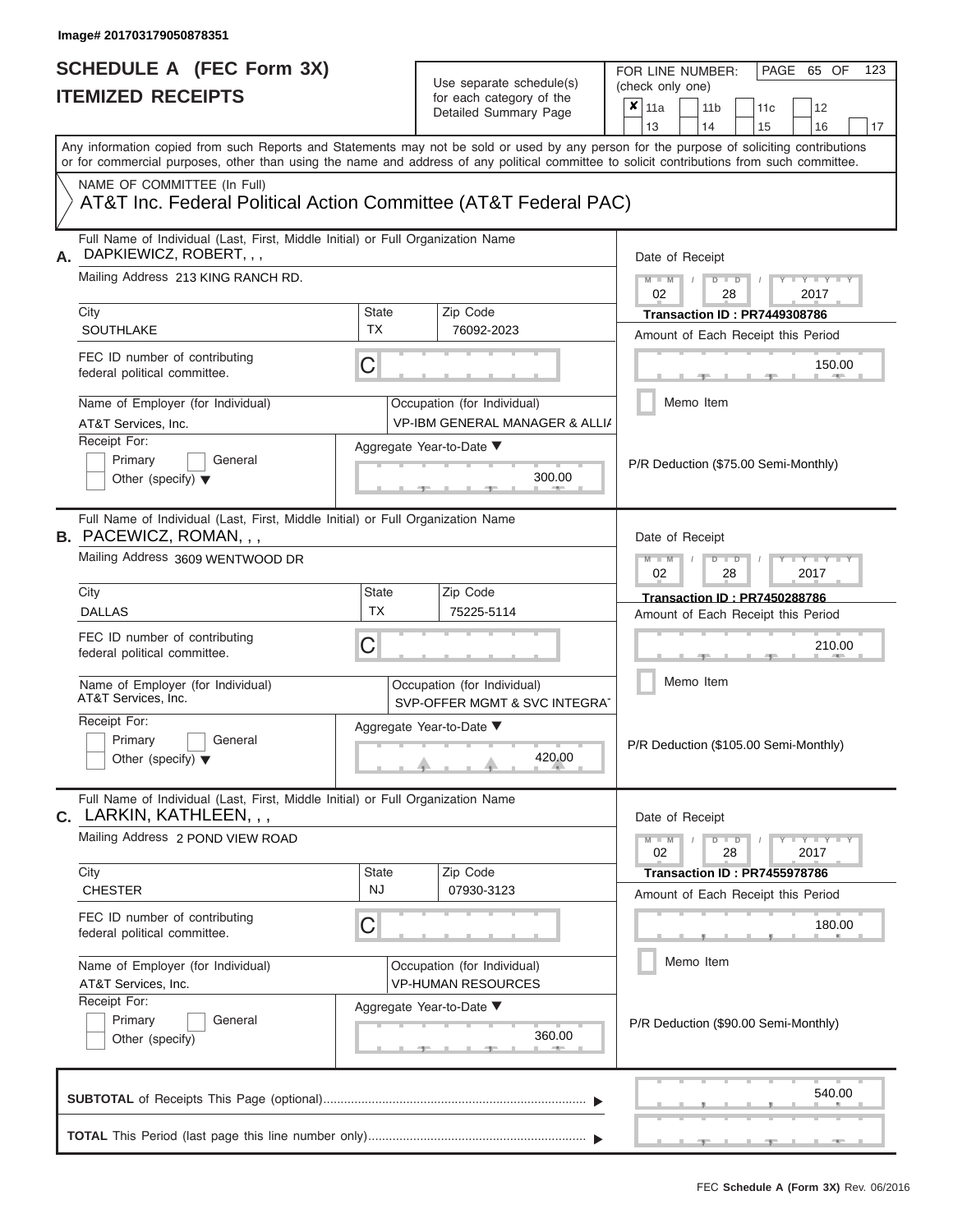FOR LINE NUMBER:<br>(check only one)

PAGE 66 OF 123

|    | IIEMIZED KEUEIPIS                                                                                                                                                                                                                                                                       |                                    |  | for each category of the<br>Detailed Summary Page                       | ×             | 11a                                |               | 11 <sub>b</sub>                     | 11c                 | 12                                    |        |
|----|-----------------------------------------------------------------------------------------------------------------------------------------------------------------------------------------------------------------------------------------------------------------------------------------|------------------------------------|--|-------------------------------------------------------------------------|---------------|------------------------------------|---------------|-------------------------------------|---------------------|---------------------------------------|--------|
|    |                                                                                                                                                                                                                                                                                         |                                    |  |                                                                         |               | 13                                 |               | 14                                  | 15                  | 16                                    | 17     |
|    | Any information copied from such Reports and Statements may not be sold or used by any person for the purpose of soliciting contributions<br>or for commercial purposes, other than using the name and address of any political committee to solicit contributions from such committee. |                                    |  |                                                                         |               |                                    |               |                                     |                     |                                       |        |
|    | NAME OF COMMITTEE (In Full)<br>AT&T Inc. Federal Political Action Committee (AT&T Federal PAC)                                                                                                                                                                                          |                                    |  |                                                                         |               |                                    |               |                                     |                     |                                       |        |
| А. | Full Name of Individual (Last, First, Middle Initial) or Full Organization Name<br>DIETSCH, ALICIA, A,,                                                                                                                                                                                 |                                    |  |                                                                         |               | Date of Receipt                    |               |                                     |                     |                                       |        |
|    | Mailing Address 1315 PRESCOTT DRIVE                                                                                                                                                                                                                                                     |                                    |  |                                                                         | $M - M$<br>02 |                                    | $D$ $D$<br>28 |                                     | $Y - Y - Y$<br>2017 |                                       |        |
|    | City                                                                                                                                                                                                                                                                                    | <b>State</b><br><b>TX</b>          |  | Zip Code                                                                |               |                                    |               | Transaction ID: PR7459818786        |                     |                                       |        |
|    | <b>MURPHY</b>                                                                                                                                                                                                                                                                           |                                    |  | 75094-4199                                                              |               |                                    |               |                                     |                     | Amount of Each Receipt this Period    |        |
|    | FEC ID number of contributing<br>federal political committee.                                                                                                                                                                                                                           | C                                  |  |                                                                         |               |                                    |               |                                     |                     |                                       | 150.00 |
|    | Name of Employer (for Individual)<br>AT&T Services, Inc.                                                                                                                                                                                                                                |                                    |  | Occupation (for Individual)<br><b>VP-SMALL &amp; MEDIUM BUS CHANNEL</b> |               |                                    |               | Memo Item                           |                     |                                       |        |
|    | Receipt For:<br>Primary<br>General<br>Other (specify) $\blacktriangledown$                                                                                                                                                                                                              | Aggregate Year-to-Date ▼<br>300.00 |  |                                                                         |               |                                    |               |                                     |                     | P/R Deduction (\$75.00 Semi-Monthly)  |        |
|    | Full Name of Individual (Last, First, Middle Initial) or Full Organization Name<br><b>B.</b> CARROLL, KAREN, A,,                                                                                                                                                                        | Date of Receipt                    |  |                                                                         |               |                                    |               |                                     |                     |                                       |        |
|    | Mailing Address 4731 MCKINNEY AVENUE<br>APT. 1508                                                                                                                                                                                                                                       |                                    |  |                                                                         |               |                                    |               | $D$ $\Box$ $D$<br>28                |                     | $T - Y = T - T$<br>2017               |        |
|    | City                                                                                                                                                                                                                                                                                    | State                              |  | Zip Code                                                                |               |                                    |               | <b>Transaction ID: PR7469968786</b> |                     |                                       |        |
|    | <b>DALLAS</b>                                                                                                                                                                                                                                                                           | TX                                 |  | 75205-5518                                                              |               | Amount of Each Receipt this Period |               |                                     |                     |                                       |        |
|    | FEC ID number of contributing<br>C<br>federal political committee.                                                                                                                                                                                                                      |                                    |  |                                                                         |               |                                    |               |                                     |                     |                                       | 120.00 |
|    | Name of Employer (for Individual)<br>AT&T Services, Inc.                                                                                                                                                                                                                                |                                    |  | Occupation (for Individual)<br><b>VP-GLOBAL EVENTS</b>                  |               | Memo Item                          |               |                                     |                     |                                       |        |
|    | Receipt For:<br>Primary<br>General<br>Other (specify) $\blacktriangledown$                                                                                                                                                                                                              |                                    |  | Aggregate Year-to-Date ▼<br>240.00                                      |               |                                    |               |                                     |                     | P/R Deduction (\$60.00 Semi-Monthly)  |        |
|    | Full Name of Individual (Last, First, Middle Initial) or Full Organization Name<br>C. SOBOLEVITCH, STEPHEN, H,,                                                                                                                                                                         |                                    |  |                                                                         |               | Date of Receipt                    |               |                                     |                     |                                       |        |
|    | Mailing Address 3200 CARUTH BOULEVARD                                                                                                                                                                                                                                                   |                                    |  |                                                                         |               | $M - M$<br>02                      |               | $D$ $D$<br>28                       |                     | $-1$ $ Y$ $-1$ $ Y$ $-1$ $ Y$<br>2017 |        |
|    | City                                                                                                                                                                                                                                                                                    | State                              |  | Zip Code                                                                |               |                                    |               | Transaction ID: PR7474058786        |                     |                                       |        |
|    | <b>DALLAS</b>                                                                                                                                                                                                                                                                           | <b>TX</b>                          |  | 75225-4819                                                              |               |                                    |               |                                     |                     | Amount of Each Receipt this Period    |        |
|    | FEC ID number of contributing<br>federal political committee.                                                                                                                                                                                                                           | C                                  |  |                                                                         |               |                                    |               |                                     |                     | 150.00                                |        |
|    | Name of Employer (for Individual)<br>AT&T Services, Inc.                                                                                                                                                                                                                                |                                    |  | Occupation (for Individual)<br>VP-GLOBAL SOLUTIONS CENTER               |               |                                    |               | Memo Item                           |                     |                                       |        |
|    | Receipt For:<br>Primary<br>General<br>Other (specify)                                                                                                                                                                                                                                   |                                    |  | Aggregate Year-to-Date ▼<br>300.00<br>1. AD 1.                          |               |                                    |               |                                     |                     | P/R Deduction (\$75.00 Semi-Monthly)  |        |
|    |                                                                                                                                                                                                                                                                                         |                                    |  |                                                                         |               |                                    |               |                                     |                     | 420.00                                |        |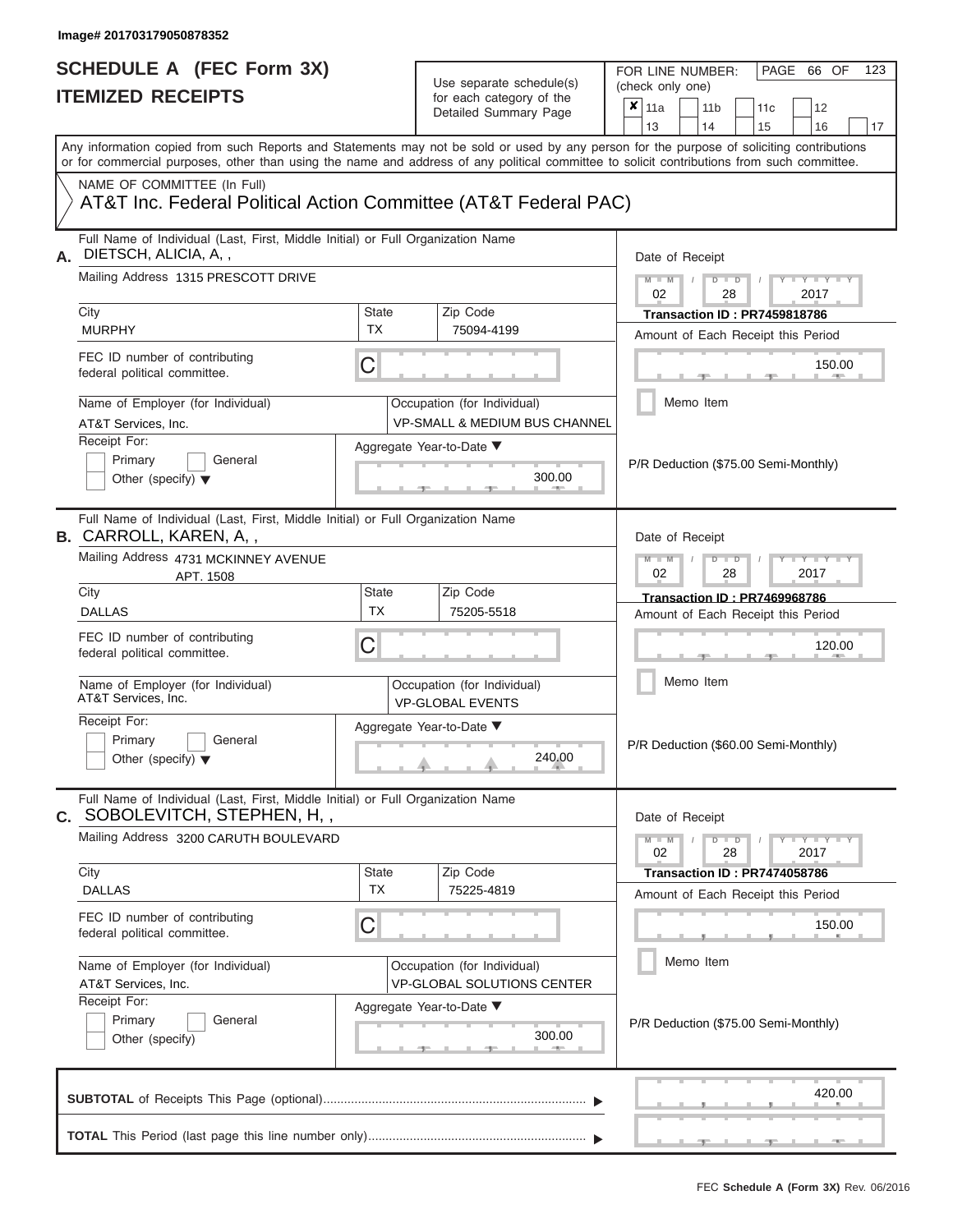FOR LINE NUMBER:<br>(check only one)

PAGE 67 OF 123

|    | 11466 INSVEIL I                                                                                                                                                                                                                                                                         |                                                                      | ivi cacii calcyory or life<br>Detailed Summary Page                                             | x                                                                   | 11a                                  |  | 11 <sub>b</sub> |               | 11 <sub>c</sub>                     | 12                                   |    |  |
|----|-----------------------------------------------------------------------------------------------------------------------------------------------------------------------------------------------------------------------------------------------------------------------------------------|----------------------------------------------------------------------|-------------------------------------------------------------------------------------------------|---------------------------------------------------------------------|--------------------------------------|--|-----------------|---------------|-------------------------------------|--------------------------------------|----|--|
|    |                                                                                                                                                                                                                                                                                         |                                                                      |                                                                                                 |                                                                     | 13                                   |  | 14              |               | 15                                  | 16                                   | 17 |  |
|    | Any information copied from such Reports and Statements may not be sold or used by any person for the purpose of soliciting contributions<br>or for commercial purposes, other than using the name and address of any political committee to solicit contributions from such committee. |                                                                      |                                                                                                 |                                                                     |                                      |  |                 |               |                                     |                                      |    |  |
|    | NAME OF COMMITTEE (In Full)                                                                                                                                                                                                                                                             |                                                                      |                                                                                                 |                                                                     |                                      |  |                 |               |                                     |                                      |    |  |
|    | AT&T Inc. Federal Political Action Committee (AT&T Federal PAC)                                                                                                                                                                                                                         |                                                                      |                                                                                                 |                                                                     |                                      |  |                 |               |                                     |                                      |    |  |
| А. | Full Name of Individual (Last, First, Middle Initial) or Full Organization Name<br>WEINBROM, ERIC, R,,                                                                                                                                                                                  |                                                                      |                                                                                                 |                                                                     | Date of Receipt                      |  |                 |               |                                     |                                      |    |  |
|    | Mailing Address 6428 ORCHID LANE                                                                                                                                                                                                                                                        |                                                                      |                                                                                                 | $M - M$<br>$D$ $D$<br>$Y - Y - I$<br>$\sqrt{2}$<br>02<br>28<br>2017 |                                      |  |                 |               |                                     |                                      |    |  |
|    | City                                                                                                                                                                                                                                                                                    | State<br><b>TX</b>                                                   | Zip Code                                                                                        | Transaction ID: PR7475688786                                        |                                      |  |                 |               |                                     |                                      |    |  |
|    | <b>DALLAS</b>                                                                                                                                                                                                                                                                           |                                                                      | 75230-4121                                                                                      |                                                                     |                                      |  |                 |               |                                     | Amount of Each Receipt this Period   |    |  |
|    | FEC ID number of contributing<br>federal political committee.                                                                                                                                                                                                                           | C                                                                    |                                                                                                 | 103.00<br><b>CONTRACTOR</b>                                         |                                      |  |                 |               |                                     |                                      |    |  |
|    | Name of Employer (for Individual)<br>AT&T Services, Inc.                                                                                                                                                                                                                                |                                                                      | Occupation (for Individual)<br><b>VP-FINANCE</b>                                                |                                                                     |                                      |  | Memo Item       |               |                                     |                                      |    |  |
|    | Receipt For:                                                                                                                                                                                                                                                                            | Aggregate Year-to-Date ▼                                             |                                                                                                 |                                                                     |                                      |  |                 |               |                                     |                                      |    |  |
|    | Primary<br>General<br>Other (specify) $\blacktriangledown$                                                                                                                                                                                                                              |                                                                      | 206.00                                                                                          |                                                                     | P/R Deduction (\$51.50 Semi-Monthly) |  |                 |               |                                     |                                      |    |  |
|    | Full Name of Individual (Last, First, Middle Initial) or Full Organization Name<br><b>B.</b> RICE, CHRISTOPHER, W,,                                                                                                                                                                     |                                                                      |                                                                                                 |                                                                     | Date of Receipt                      |  |                 |               |                                     |                                      |    |  |
|    | Mailing Address 3 PINECREST LANE                                                                                                                                                                                                                                                        |                                                                      | $M - M$<br>$D$ $D$<br>$\Box$ $\Upsilon$ $\Box$ $\Upsilon$ $\Upsilon$ $\Box$<br>02<br>2017<br>28 |                                                                     |                                      |  |                 |               |                                     |                                      |    |  |
|    | City                                                                                                                                                                                                                                                                                    | <b>State</b>                                                         | Zip Code                                                                                        |                                                                     |                                      |  |                 |               | <b>Transaction ID: PR7479408786</b> |                                      |    |  |
|    | PARSIPPANY                                                                                                                                                                                                                                                                              | <b>NJ</b>                                                            | 07054-1422                                                                                      |                                                                     |                                      |  |                 |               |                                     | Amount of Each Receipt this Period   |    |  |
|    | FEC ID number of contributing<br>federal political committee.                                                                                                                                                                                                                           | С                                                                    |                                                                                                 |                                                                     |                                      |  | 150.00          |               |                                     |                                      |    |  |
|    | Name of Employer (for Individual)<br>AT&T Services, Inc.                                                                                                                                                                                                                                |                                                                      | Occupation (for Individual)<br>SVP-DOMAIN 2.0 ARCHITECTURE &                                    |                                                                     |                                      |  | Memo Item       |               |                                     |                                      |    |  |
|    | Receipt For:<br>Primary<br>General<br>Other (specify) $\blacktriangledown$                                                                                                                                                                                                              |                                                                      | Aggregate Year-to-Date ▼<br>300.00                                                              |                                                                     |                                      |  |                 |               |                                     | P/R Deduction (\$75.00 Semi-Monthly) |    |  |
| С. | Full Name of Individual (Last, First, Middle Initial) or Full Organization Name<br>KEFFER, MARK, A, ,                                                                                                                                                                                   |                                                                      |                                                                                                 |                                                                     | Date of Receipt                      |  |                 |               |                                     |                                      |    |  |
|    | Mailing Address 75 14TH STREET<br><b>SUITE 3860</b>                                                                                                                                                                                                                                     |                                                                      |                                                                                                 |                                                                     | $M - M$<br>02                        |  |                 | $D$ $D$<br>28 |                                     | $T - Y - T - Y - T - Y$<br>2017      |    |  |
|    | City<br><b>ATLANTA</b>                                                                                                                                                                                                                                                                  | State<br>GA                                                          | Zip Code<br>30309-7640                                                                          |                                                                     |                                      |  |                 |               | <b>Transaction ID: PR7481338786</b> |                                      |    |  |
|    |                                                                                                                                                                                                                                                                                         |                                                                      |                                                                                                 |                                                                     |                                      |  |                 |               |                                     | Amount of Each Receipt this Period   |    |  |
|    | FEC ID number of contributing<br>federal political committee.                                                                                                                                                                                                                           | C                                                                    |                                                                                                 |                                                                     |                                      |  |                 |               |                                     | 110.00                               |    |  |
|    | Name of Employer (for Individual)<br>AT&T Services, Inc.                                                                                                                                                                                                                                | Occupation (for Individual)<br><b>VP-REGULATORY LEGISLATIVE ATTY</b> |                                                                                                 |                                                                     |                                      |  |                 | Memo Item     |                                     |                                      |    |  |
|    | Receipt For:                                                                                                                                                                                                                                                                            | Aggregate Year-to-Date ▼                                             |                                                                                                 |                                                                     |                                      |  |                 |               |                                     |                                      |    |  |
|    | Primary<br>General<br>Other (specify)                                                                                                                                                                                                                                                   |                                                                      | 220.00                                                                                          | P/R Deduction (\$55.00 Semi-Monthly)                                |                                      |  |                 |               |                                     |                                      |    |  |
|    |                                                                                                                                                                                                                                                                                         |                                                                      |                                                                                                 |                                                                     |                                      |  |                 |               |                                     | 363.00                               |    |  |
|    |                                                                                                                                                                                                                                                                                         |                                                                      |                                                                                                 |                                                                     |                                      |  |                 |               |                                     |                                      |    |  |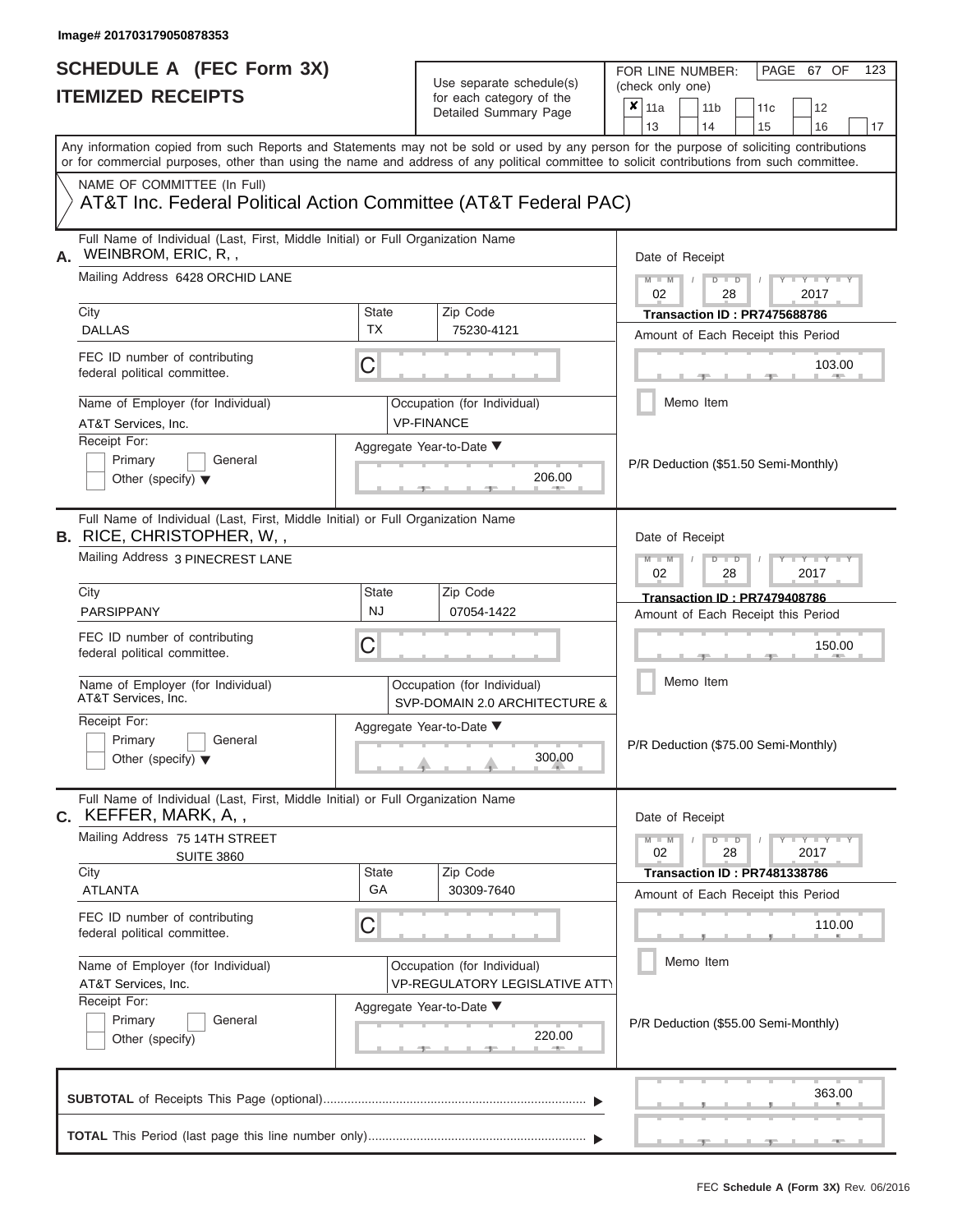| SCHEDULE A (FEC Form 3X)<br><b>ITEMIZED RECEIPTS</b>                                                                                                                                                                                                                                    |                                                                                                                                                               | Use separate schedule(s)<br>for each category of the<br>Detailed Summary Page | FOR LINE NUMBER:<br>PAGE 68 OF<br>123<br>(check only one)<br>$\overline{\mathbf{x}}$   11a<br>11 <sub>b</sub><br>11c<br>12<br>13<br>14<br>15<br>16<br>17                              |
|-----------------------------------------------------------------------------------------------------------------------------------------------------------------------------------------------------------------------------------------------------------------------------------------|---------------------------------------------------------------------------------------------------------------------------------------------------------------|-------------------------------------------------------------------------------|---------------------------------------------------------------------------------------------------------------------------------------------------------------------------------------|
| Any information copied from such Reports and Statements may not be sold or used by any person for the purpose of soliciting contributions<br>or for commercial purposes, other than using the name and address of any political committee to solicit contributions from such committee. |                                                                                                                                                               |                                                                               |                                                                                                                                                                                       |
| NAME OF COMMITTEE (In Full)<br>AT&T Inc. Federal Political Action Committee (AT&T Federal PAC)                                                                                                                                                                                          |                                                                                                                                                               |                                                                               |                                                                                                                                                                                       |
| Full Name of Individual (Last, First, Middle Initial) or Full Organization Name<br>JOHNSON, GAIL, M,,<br>А.<br>Mailing Address 6400 SHANNON COURT<br>City<br><b>CLARKSVILLE</b><br>FEC ID number of contributing<br>federal political committee.<br>Name of Employer (for Individual)   | <b>State</b><br>MD.<br>С                                                                                                                                      | Zip Code<br>21029-2602<br>Occupation (for Individual)                         | Date of Receipt<br>$M - M$<br>$D$ $D$<br>Y TY T<br>02<br>2017<br>28<br>Transaction ID: PR7481908786<br>Amount of Each Receipt this Period<br>102.00<br><b>Band Allen</b><br>Memo Item |
| AT&T Services, Inc.<br>Receipt For:<br>Primary<br>General<br>Other (specify) $\blacktriangledown$                                                                                                                                                                                       |                                                                                                                                                               | AVP TALENT MANAGEMENT & ORG I<br>Aggregate Year-to-Date ▼<br>204.00           | P/R Deduction (\$51.00 Semi-Monthly)                                                                                                                                                  |
| Full Name of Individual (Last, First, Middle Initial) or Full Organization Name<br><b>B.</b> MCNEELY, KENNETH, P,,<br>Mailing Address 2800 PACIFIC AVENUE                                                                                                                               | Date of Receipt<br>$M - M$<br>$D$ $\Box$ $D$<br>$\blacksquare$ $\blacksquare$ $\blacksquare$ $\blacksquare$ $\blacksquare$ $\blacksquare$<br>2017<br>02<br>28 |                                                                               |                                                                                                                                                                                       |
| City<br><b>SAN FRANCISCO</b>                                                                                                                                                                                                                                                            | State<br>CA                                                                                                                                                   | Zip Code<br>94115-1107                                                        | <b>Transaction ID: PR7486238786</b><br>Amount of Each Receipt this Period                                                                                                             |
| FEC ID number of contributing<br>federal political committee.                                                                                                                                                                                                                           | С                                                                                                                                                             |                                                                               | 300.00                                                                                                                                                                                |
| Name of Employer (for Individual)<br>AT&T Services, Inc.<br>Receipt For:                                                                                                                                                                                                                |                                                                                                                                                               | Occupation (for Individual)<br>PRESIDENT-STATE                                | Memo Item                                                                                                                                                                             |
| Primary<br>General<br>Other (specify) $\blacktriangledown$                                                                                                                                                                                                                              |                                                                                                                                                               | Aggregate Year-to-Date ▼<br>600.00                                            | P/R Deduction (\$150.00 Semi-Monthly)                                                                                                                                                 |
| Full Name of Individual (Last, First, Middle Initial) or Full Organization Name<br>C. LOCUS, JOHN, A,,<br>Mailing Address 9129 LOCARNO DR.                                                                                                                                              |                                                                                                                                                               |                                                                               | Date of Receipt<br>$M - M$<br>$D$ $D$<br>$T - Y = Y - T Y$                                                                                                                            |
| City                                                                                                                                                                                                                                                                                    | <b>State</b>                                                                                                                                                  | Zip Code                                                                      | 28<br>02<br>2017<br>Transaction ID: PR749708786                                                                                                                                       |
| <b>DALLAS</b><br>FEC ID number of contributing                                                                                                                                                                                                                                          | <b>TX</b>                                                                                                                                                     | 75243-7213                                                                    | Amount of Each Receipt this Period                                                                                                                                                    |
| federal political committee.<br>Name of Employer (for Individual)                                                                                                                                                                                                                       | С                                                                                                                                                             | Occupation (for Individual)                                                   | 120.00<br>Memo Item                                                                                                                                                                   |
| AT&T Services, Inc.<br>Receipt For:<br>Primary<br>General<br>Other (specify)                                                                                                                                                                                                            |                                                                                                                                                               | <b>VP-CENTRAL OFFICE OPERATIONS</b><br>Aggregate Year-to-Date ▼<br>240.00     | P/R Deduction (\$63.00 Semi-Monthly)                                                                                                                                                  |
|                                                                                                                                                                                                                                                                                         |                                                                                                                                                               |                                                                               | 522.00                                                                                                                                                                                |
|                                                                                                                                                                                                                                                                                         |                                                                                                                                                               |                                                                               |                                                                                                                                                                                       |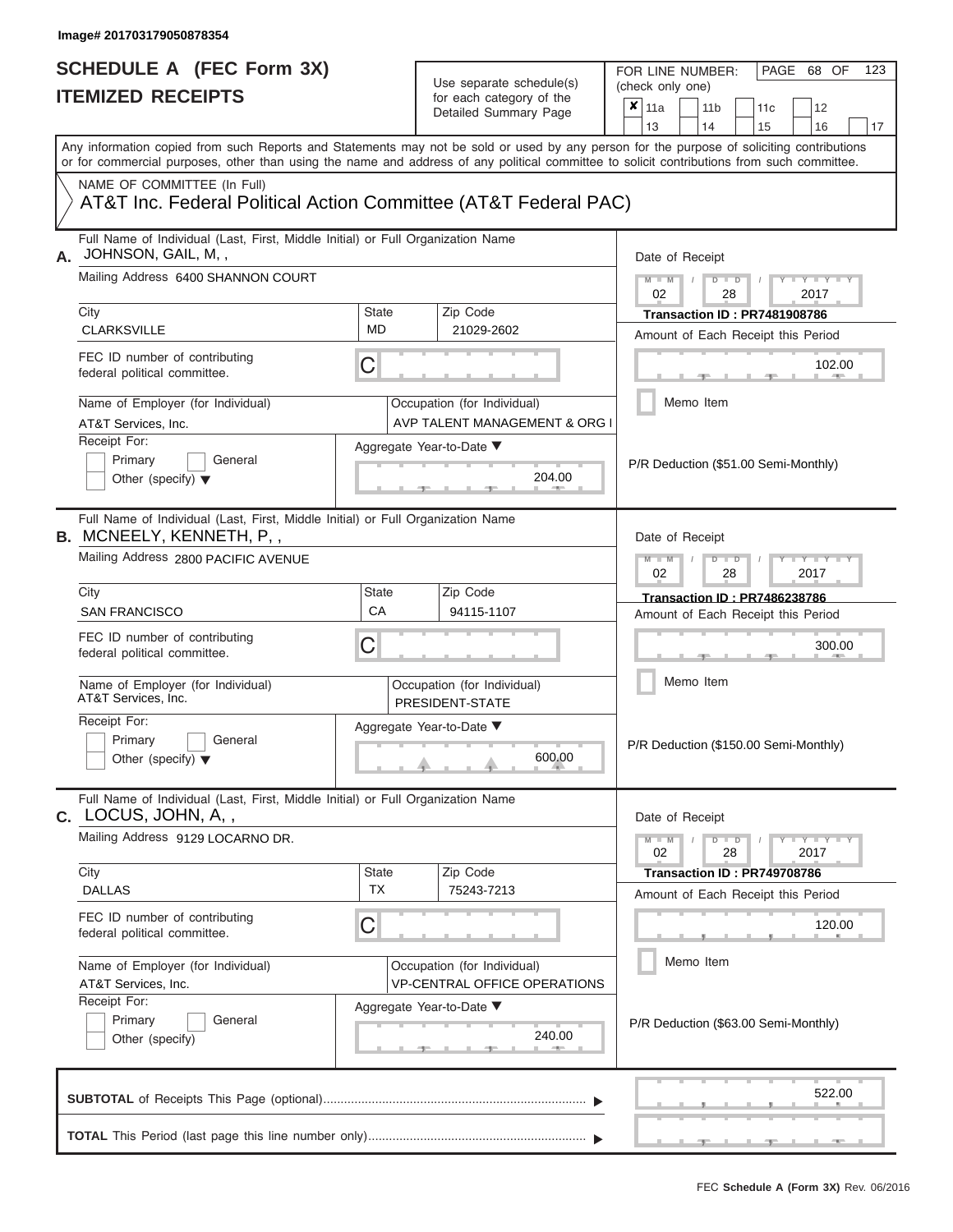FOR LINE NUMBER:<br>(check only one)

PAGE 69 OF 123

|                                                                                                                                                                                                                                                                                         |                                 | ivi vavii valvyviy vi liiv<br>Detailed Summary Page                                  |  | $x \mid$ 11a    |        | 11 <sub>b</sub> |                                                       | 11 <sub>c</sub>                     | 12                                   |    |  |  |
|-----------------------------------------------------------------------------------------------------------------------------------------------------------------------------------------------------------------------------------------------------------------------------------------|---------------------------------|--------------------------------------------------------------------------------------|--|-----------------|--------|-----------------|-------------------------------------------------------|-------------------------------------|--------------------------------------|----|--|--|
|                                                                                                                                                                                                                                                                                         |                                 |                                                                                      |  | 13              |        | 14              |                                                       | 15                                  | 16                                   | 17 |  |  |
| Any information copied from such Reports and Statements may not be sold or used by any person for the purpose of soliciting contributions<br>or for commercial purposes, other than using the name and address of any political committee to solicit contributions from such committee. |                                 |                                                                                      |  |                 |        |                 |                                                       |                                     |                                      |    |  |  |
| NAME OF COMMITTEE (In Full)<br>AT&T Inc. Federal Political Action Committee (AT&T Federal PAC)                                                                                                                                                                                          |                                 |                                                                                      |  |                 |        |                 |                                                       |                                     |                                      |    |  |  |
| Full Name of Individual (Last, First, Middle Initial) or Full Organization Name<br>BOYER, BERNIE, , ,<br>А.                                                                                                                                                                             |                                 |                                                                                      |  | Date of Receipt |        |                 |                                                       |                                     |                                      |    |  |  |
| Mailing Address 2209 STIRLING AVE                                                                                                                                                                                                                                                       |                                 |                                                                                      |  |                 |        |                 | $M - M$ /<br>$D$ $D$<br>$Y - Y -$<br>02<br>28<br>2017 |                                     |                                      |    |  |  |
| City<br><b>TROPHY CLUB</b>                                                                                                                                                                                                                                                              | <b>State</b><br>TX.             | Zip Code<br>76262-5478                                                               |  |                 |        |                 |                                                       | <b>Transaction ID: PR7503908786</b> | Amount of Each Receipt this Period   |    |  |  |
| FEC ID number of contributing<br>federal political committee.                                                                                                                                                                                                                           | C                               |                                                                                      |  |                 |        |                 |                                                       | -40-                                | 150.00<br>11. J. PROD.               |    |  |  |
| Name of Employer (for Individual)<br><b>AT&amp;T Mobility Services LLC</b>                                                                                                                                                                                                              |                                 | Occupation (for Individual)<br><b>VP-MOBILITY SOLUTIONS SERVICES</b>                 |  |                 |        | Memo Item       |                                                       |                                     |                                      |    |  |  |
| Receipt For:<br>Primary<br>General<br>Other (specify) $\blacktriangledown$                                                                                                                                                                                                              | Aggregate Year-to-Date ▼<br>-91 |                                                                                      |  |                 |        |                 | P/R Deduction (\$75.00 Semi-Monthly)                  |                                     |                                      |    |  |  |
| Full Name of Individual (Last, First, Middle Initial) or Full Organization Name<br><b>B.</b> ABEL, PAMELA JO, , ,                                                                                                                                                                       |                                 |                                                                                      |  | Date of Receipt |        |                 |                                                       |                                     |                                      |    |  |  |
| Mailing Address 1403 CHARDONNAY COURT                                                                                                                                                                                                                                                   |                                 | $M - M$<br>$D$ $D$<br>$\Box$ $\Upsilon$ $\Box$ $\Upsilon$ $\Box$<br>02<br>28<br>2017 |  |                 |        |                 |                                                       |                                     |                                      |    |  |  |
| City<br><b>SOUTHLAKE</b>                                                                                                                                                                                                                                                                | State<br><b>TX</b>              | Zip Code<br>76092-8860                                                               |  |                 |        |                 |                                                       | <b>Transaction ID: PR7504228786</b> | Amount of Each Receipt this Period   |    |  |  |
| FEC ID number of contributing<br>federal political committee.                                                                                                                                                                                                                           | С                               |                                                                                      |  |                 | 150.00 |                 |                                                       |                                     |                                      |    |  |  |
| Name of Employer (for Individual)<br>AT&T Services, Inc.                                                                                                                                                                                                                                |                                 | Occupation (for Individual)<br>VP-ENHANCED CLIENT SVCS-SVC M                         |  | Memo Item       |        |                 |                                                       |                                     |                                      |    |  |  |
| Receipt For:<br>Primary<br>General<br>Other (specify) $\blacktriangledown$                                                                                                                                                                                                              |                                 | Aggregate Year-to-Date ▼<br>300.00                                                   |  |                 |        |                 |                                                       |                                     | P/R Deduction (\$75.00 Semi-Monthly) |    |  |  |
| Full Name of Individual (Last, First, Middle Initial) or Full Organization Name<br>MESSINEO, ANDREA, , ,<br>С.                                                                                                                                                                          |                                 |                                                                                      |  | Date of Receipt |        |                 |                                                       |                                     |                                      |    |  |  |
| Mailing Address 43 KEYSTONE COURT                                                                                                                                                                                                                                                       |                                 |                                                                                      |  | $M - M$<br>02   |        |                 | $D$ $D$<br>28                                         |                                     | $+Y + Y + Y$<br>2017                 |    |  |  |
| City<br><b>BASKING RIDGE</b>                                                                                                                                                                                                                                                            | State<br>NJ                     | Zip Code<br>07920-1352                                                               |  |                 |        |                 |                                                       | Transaction ID: PR7530228786        | Amount of Each Receipt this Period   |    |  |  |
| FEC ID number of contributing<br>federal political committee.                                                                                                                                                                                                                           | С                               |                                                                                      |  |                 |        |                 |                                                       |                                     | 130.00                               |    |  |  |
| Name of Employer (for Individual)<br>AT&T Services, Inc.                                                                                                                                                                                                                                |                                 | Occupation (for Individual)<br>VP-CORPORATE SOLUTIONS-MID MA                         |  |                 |        | Memo Item       |                                                       |                                     |                                      |    |  |  |
| Receipt For:<br>Primary<br>General<br>Other (specify)                                                                                                                                                                                                                                   |                                 | Aggregate Year-to-Date ▼<br>260.00                                                   |  |                 |        |                 |                                                       |                                     | P/R Deduction (\$65.00 Semi-Monthly) |    |  |  |
|                                                                                                                                                                                                                                                                                         |                                 |                                                                                      |  |                 |        |                 |                                                       |                                     | 430.00                               |    |  |  |
|                                                                                                                                                                                                                                                                                         |                                 |                                                                                      |  |                 |        |                 |                                                       |                                     |                                      |    |  |  |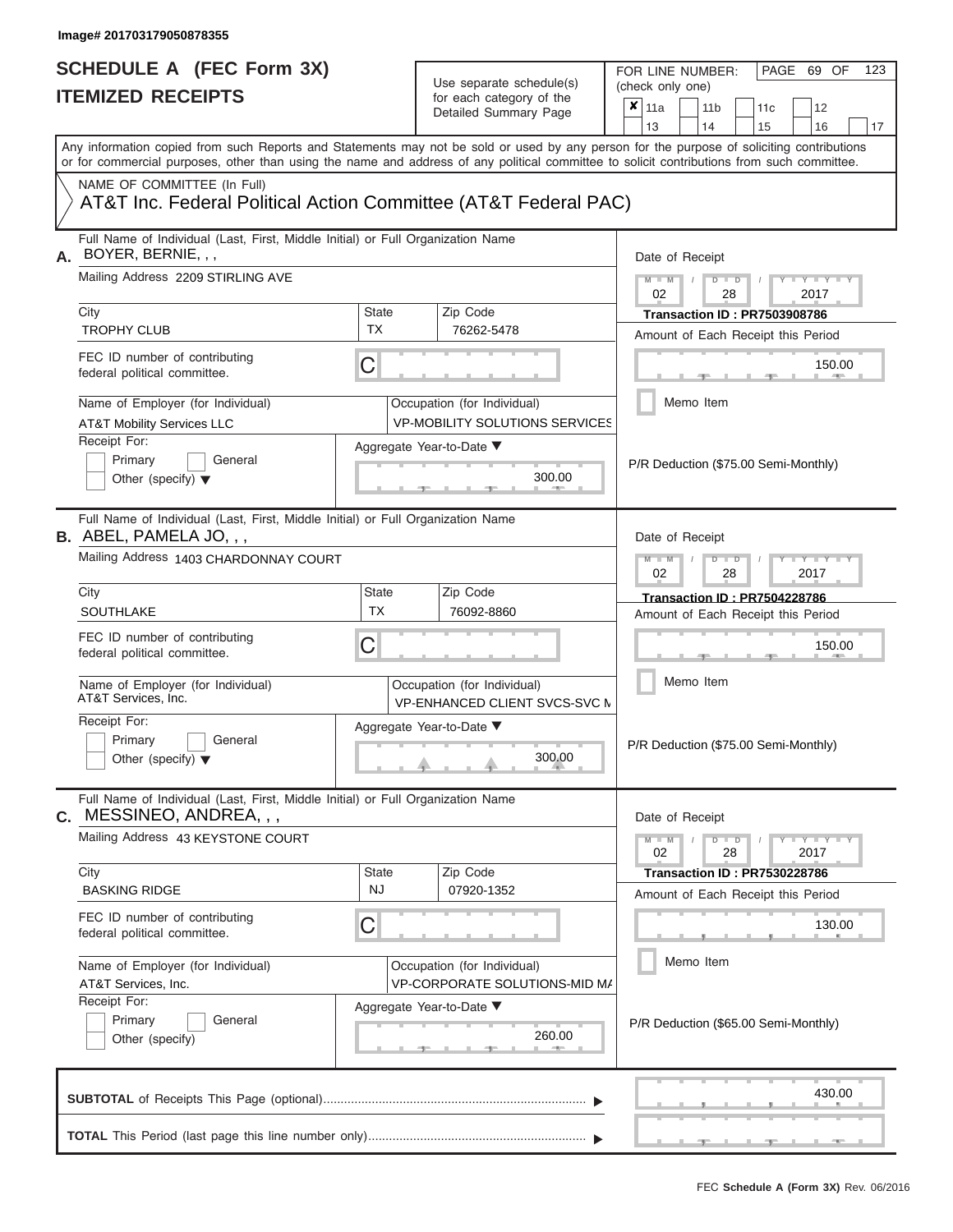# **SCHEDULE A (FEC Form 3X)**

| SCHEDULE A (FEC Form 3X)<br><b>ITEMIZED RECEIPTS</b>                                                                                                                                                                                                                                    |                    | Use separate schedule(s)<br>for each category of the<br>Detailed Summary Page | FOR LINE NUMBER:<br>PAGE 70 OF<br>123<br>(check only one)<br>$\boldsymbol{\mathsf{x}}$<br>11a<br>11 <sub>b</sub><br>12<br>11c |
|-----------------------------------------------------------------------------------------------------------------------------------------------------------------------------------------------------------------------------------------------------------------------------------------|--------------------|-------------------------------------------------------------------------------|-------------------------------------------------------------------------------------------------------------------------------|
|                                                                                                                                                                                                                                                                                         |                    |                                                                               | 13<br>14<br>15<br>16<br>17                                                                                                    |
| Any information copied from such Reports and Statements may not be sold or used by any person for the purpose of soliciting contributions<br>or for commercial purposes, other than using the name and address of any political committee to solicit contributions from such committee. |                    |                                                                               |                                                                                                                               |
| NAME OF COMMITTEE (In Full)<br>AT&T Inc. Federal Political Action Committee (AT&T Federal PAC)                                                                                                                                                                                          |                    |                                                                               |                                                                                                                               |
| Full Name of Individual (Last, First, Middle Initial) or Full Organization Name<br>GILL, RICHARD, , ,<br>А.                                                                                                                                                                             |                    |                                                                               | Date of Receipt                                                                                                               |
| Mailing Address 190 GRANDMAR CHASE<br>City                                                                                                                                                                                                                                              | <b>State</b>       | Zip Code                                                                      | $M - M$ /<br>$D$ $D$<br>$T - Y = T - Y$<br>02<br>28<br>2017<br>Transaction ID: PR7530548786                                   |
| <b>CANTON</b>                                                                                                                                                                                                                                                                           | GA                 | 30115-6409                                                                    | Amount of Each Receipt this Period                                                                                            |
| FEC ID number of contributing<br>federal political committee.                                                                                                                                                                                                                           | C                  |                                                                               | 150.00<br><b>Brita Alberta</b>                                                                                                |
| Name of Employer (for Individual)<br>AT&T Services, Inc.                                                                                                                                                                                                                                |                    | Occupation (for Individual)<br><b>VP-CSC GENERAL MANAGER</b>                  | Memo Item                                                                                                                     |
| Receipt For:<br>Primary<br>General<br>Other (specify) $\blacktriangledown$                                                                                                                                                                                                              |                    | Aggregate Year-to-Date ▼<br>300.00<br><b>CONTRACTOR</b>                       | P/R Deduction (\$75.00 Semi-Monthly)                                                                                          |
| Full Name of Individual (Last, First, Middle Initial) or Full Organization Name<br><b>B.</b> HOWER, ERIK, N,,                                                                                                                                                                           |                    |                                                                               | Date of Receipt                                                                                                               |
| Mailing Address 2795 MIDDLETON FARM CO                                                                                                                                                                                                                                                  |                    |                                                                               | $M - M$<br>$D$ $D$<br>$\blacksquare \blacksquare Y \blacksquare \blacksquare Y \blacksquare \blacksquare$<br>02<br>2017<br>28 |
| City<br><b>OAK HILL</b>                                                                                                                                                                                                                                                                 | <b>State</b><br>VA | Zip Code<br>20171-3858                                                        | <b>Transaction ID: PR7750918786</b>                                                                                           |
| FEC ID number of contributing<br>federal political committee.                                                                                                                                                                                                                           | C                  |                                                                               | Amount of Each Receipt this Period<br>150.00                                                                                  |
| Name of Employer (for Individual)<br>AT&T Services, Inc.                                                                                                                                                                                                                                |                    | Occupation (for Individual)<br><b>VP-PUB AFFRS-CAMPAIGN STRATE</b>            | Memo Item                                                                                                                     |
| Receipt For:<br>Primary<br>General<br>Other (specify) $\blacktriangledown$                                                                                                                                                                                                              |                    | Aggregate Year-to-Date ▼<br>300.00                                            | P/R Deduction (\$75.00 Semi-Monthly)                                                                                          |
| Full Name of Individual (Last, First, Middle Initial) or Full Organization Name<br>C. CONNOLLY, KEITH, P,,                                                                                                                                                                              |                    |                                                                               | Date of Receipt                                                                                                               |
| Mailing Address 17228 TOWNSLEY COURT                                                                                                                                                                                                                                                    |                    |                                                                               | $M - M$<br>$D$ $D$<br>Y - Y - Y - Y<br>02<br>28<br>2017                                                                       |
| City<br><b>DALLAS</b>                                                                                                                                                                                                                                                                   | State<br><b>TX</b> | Zip Code<br>75248-1536                                                        | Transaction ID: PR78138786<br>Amount of Each Receipt this Period                                                              |
| FEC ID number of contributing<br>federal political committee.                                                                                                                                                                                                                           | C                  |                                                                               | 120.00                                                                                                                        |
| Name of Employer (for Individual)<br>AT&T Services, Inc.                                                                                                                                                                                                                                |                    | Occupation (for Individual)<br><b>VP-AEG SUPPLY CHAIN MANAGEMEI</b>           | Memo Item                                                                                                                     |
| Receipt For:<br>Primary<br>General<br>Other (specify)                                                                                                                                                                                                                                   |                    | Aggregate Year-to-Date ▼<br>240.00<br>$-1$                                    | P/R Deduction (\$65.00 Semi-Monthly)                                                                                          |
|                                                                                                                                                                                                                                                                                         |                    |                                                                               | 420.00                                                                                                                        |
|                                                                                                                                                                                                                                                                                         |                    |                                                                               | والمتحوض المسالم الاوصاف والمنا<br><u>____</u>                                                                                |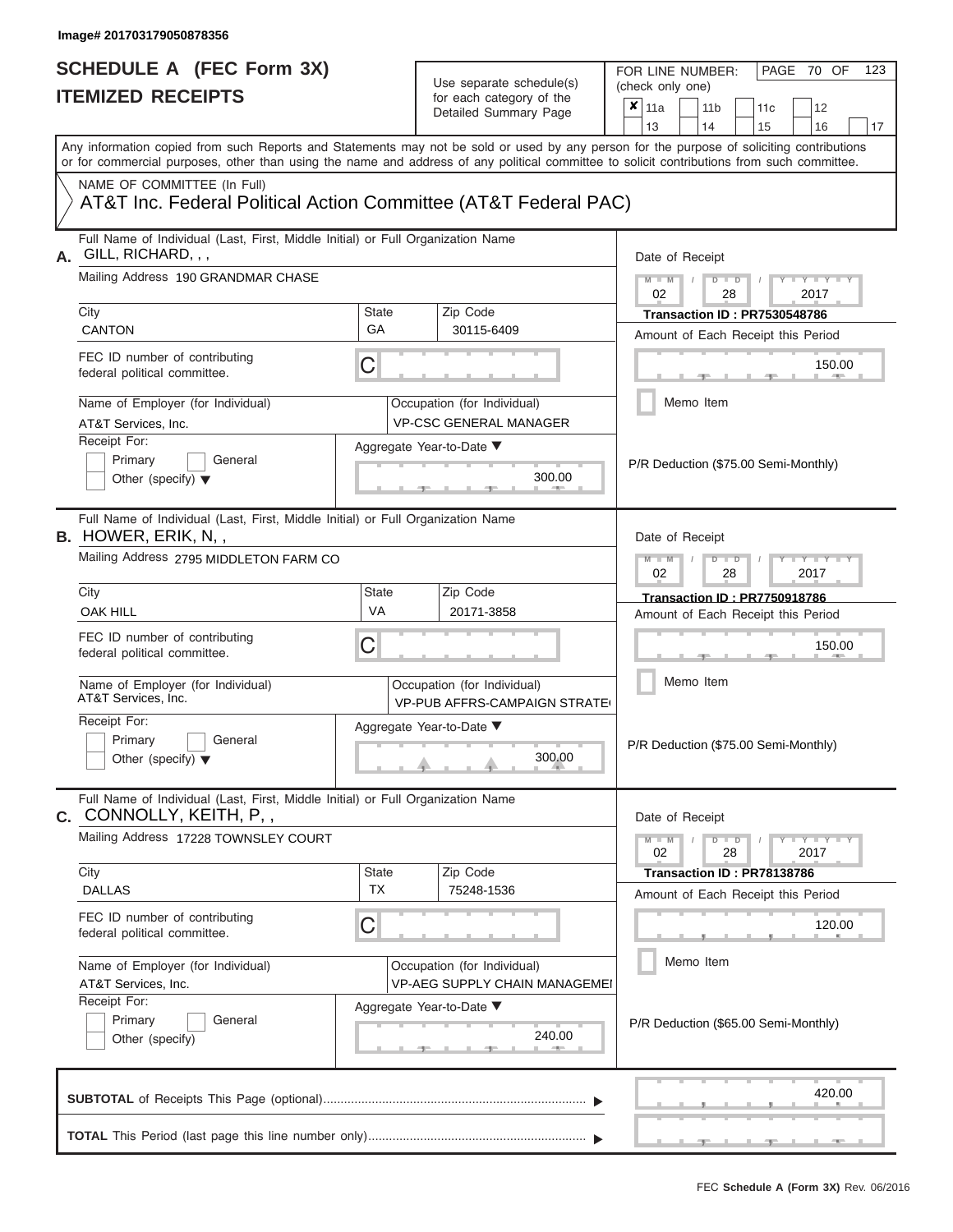| SCHEDULE A (FEC Form 3X)<br><b>ITEMIZED RECEIPTS</b>                                                                                                |                    | Use separate schedule(s)<br>for each category of the<br>Detailed Summary Page | 123<br>FOR LINE NUMBER:<br>PAGE 71 OF<br>(check only one)<br>$\overline{\mathbf{x}}$   11a<br>11 <sub>b</sub><br>11 <sub>c</sub><br>12 |
|-----------------------------------------------------------------------------------------------------------------------------------------------------|--------------------|-------------------------------------------------------------------------------|----------------------------------------------------------------------------------------------------------------------------------------|
| Any information copied from such Reports and Statements may not be sold or used by any person for the purpose of soliciting contributions           |                    |                                                                               | 13<br>14<br>15<br>16<br>17                                                                                                             |
| or for commercial purposes, other than using the name and address of any political committee to solicit contributions from such committee.          |                    |                                                                               |                                                                                                                                        |
| NAME OF COMMITTEE (In Full)<br>AT&T Inc. Federal Political Action Committee (AT&T Federal PAC)                                                      |                    |                                                                               |                                                                                                                                        |
| Full Name of Individual (Last, First, Middle Initial) or Full Organization Name<br>GOODELL, JOSH, , ,<br>А.<br>Mailing Address 7243 MEADOW LAKE AVE |                    |                                                                               | Date of Receipt<br>$M - M$ /<br>$D$ $D$<br>Y TY T                                                                                      |
|                                                                                                                                                     |                    |                                                                               | 02<br>2017<br>28                                                                                                                       |
| City<br><b>DALLAS</b>                                                                                                                               | State<br><b>TX</b> | Zip Code<br>75214-3527                                                        | Transaction ID: PR81548786<br>Amount of Each Receipt this Period                                                                       |
| FEC ID number of contributing<br>federal political committee.                                                                                       | C                  |                                                                               | 150.00<br><b>1. 400</b>                                                                                                                |
| Name of Employer (for Individual)<br>AT&T Services, Inc.                                                                                            |                    | Occupation (for Individual)<br><b>VP-NETWORK ON DEMAND &amp; SVC IN</b>       | Memo Item                                                                                                                              |
| Receipt For:<br>Primary<br>General<br>Other (specify) $\blacktriangledown$                                                                          |                    | Aggregate Year-to-Date ▼<br>300.00                                            | P/R Deduction (\$75.00 Semi-Monthly)                                                                                                   |
| Full Name of Individual (Last, First, Middle Initial) or Full Organization Name<br><b>B.</b> ANTHONY, COREY, M,,                                    |                    |                                                                               | Date of Receipt                                                                                                                        |
| Mailing Address 2763 WATERFRONT DR                                                                                                                  |                    |                                                                               | $M - M$<br>$D$ $D$<br>$+Y+Y+Y$<br>02<br>2017<br>28                                                                                     |
| City                                                                                                                                                | <b>State</b>       | Zip Code                                                                      | Transaction ID: PR831238786                                                                                                            |
| <b>GRAND PRAIRIE</b>                                                                                                                                | <b>TX</b>          | 75054-7266                                                                    | Amount of Each Receipt this Period                                                                                                     |
| FEC ID number of contributing<br>federal political committee.                                                                                       | С                  |                                                                               | 120.00                                                                                                                                 |
| Name of Employer (for Individual)<br>AT&T Services, Inc.                                                                                            |                    | Occupation (for Individual)<br>SVP-SERVICE DELIVERY                           | Memo Item                                                                                                                              |
| Receipt For:<br>Primary<br>General                                                                                                                  |                    | Aggregate Year-to-Date ▼                                                      |                                                                                                                                        |
| Other (specify) $\blacktriangledown$                                                                                                                |                    | 240.00                                                                        | P/R Deduction (\$60.00 Semi-Monthly)                                                                                                   |
| Full Name of Individual (Last, First, Middle Initial) or Full Organization Name<br>$C.$ DAVIS, GLEAM, O, ,                                          |                    |                                                                               | Date of Receipt                                                                                                                        |
| Mailing Address 248 24TH ST.                                                                                                                        |                    |                                                                               | $M - M$<br>$D$ $D$<br>$T$ $Y$ $Y$ $Y$ $Y$<br>02<br>28<br>2017                                                                          |
| City                                                                                                                                                | <b>State</b>       | Zip Code                                                                      | <b>Transaction ID: PR83918786</b>                                                                                                      |
| <b>SANTA MONICA</b>                                                                                                                                 | CA                 | 90402-2516                                                                    | Amount of Each Receipt this Period                                                                                                     |
| FEC ID number of contributing<br>federal political committee.                                                                                       | С                  |                                                                               | 150.00                                                                                                                                 |
| Name of Employer (for Individual)<br>AT&T Services, Inc.                                                                                            |                    | Occupation (for Individual)<br>AVP-SENIOR LEGAL COUNSEL                       | Memo Item                                                                                                                              |
| Receipt For:<br>Primary<br>General<br>Other (specify)                                                                                               |                    | Aggregate Year-to-Date ▼<br>300.00<br>--                                      | P/R Deduction (\$75.00 Semi-Monthly)                                                                                                   |
|                                                                                                                                                     |                    |                                                                               | 420.00                                                                                                                                 |
|                                                                                                                                                     |                    |                                                                               | ___________                                                                                                                            |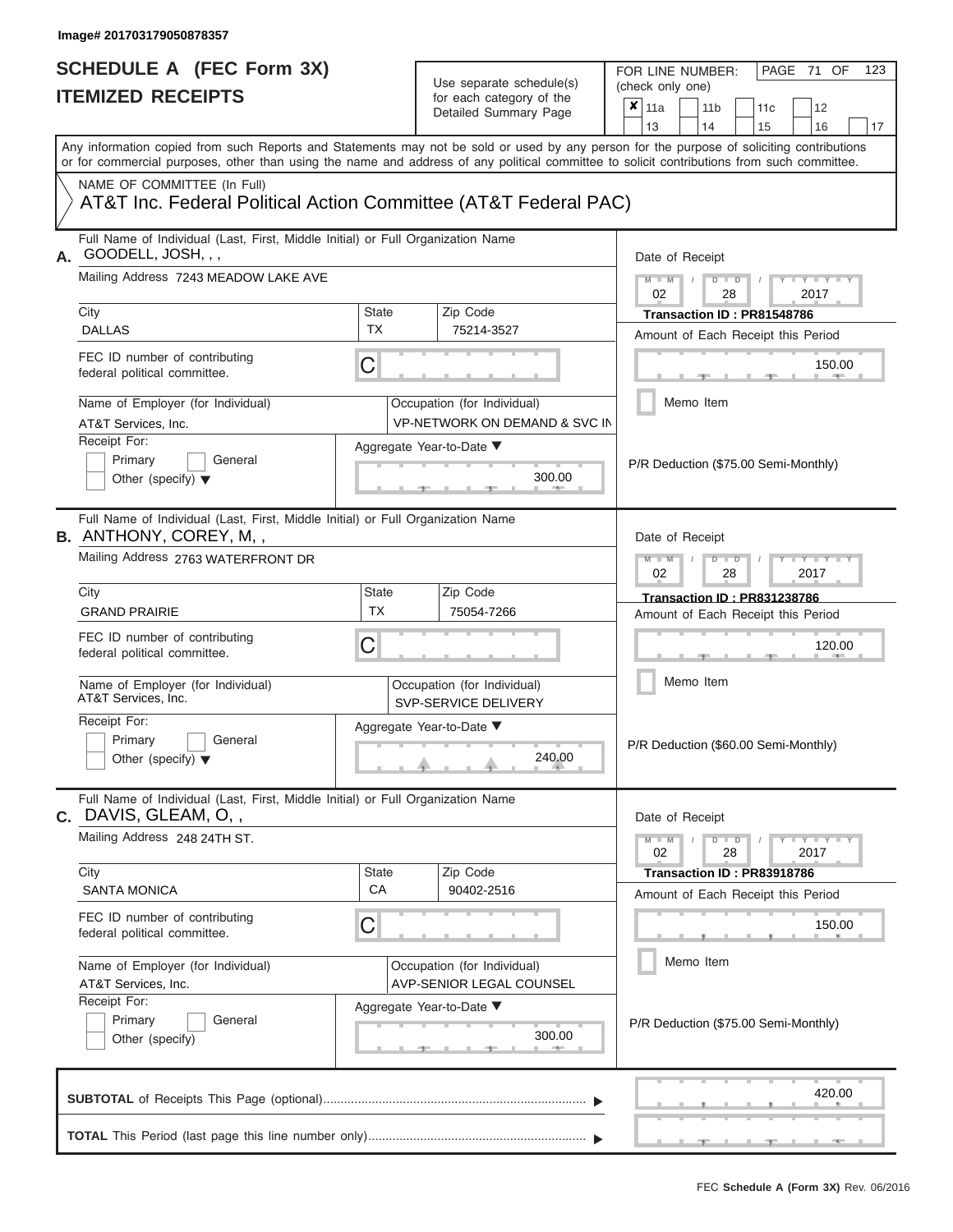# **SCHEDULE A (FEC Form 3X)**

| SCHEDULE A (FEC Form 3X)<br><b>ITEMIZED RECEIPTS</b>            |                                                                                 | Use separate schedule(s)<br>for each category of the<br>Detailed Summary Page | FOR LINE NUMBER:<br>PAGE 72 OF<br>123<br>(check only one)<br>$\overline{\mathbf{x}}$   11a<br>11 <sub>b</sub><br>12<br>11 <sub>c</sub>                                                                                                                                                                                |  |  |  |  |  |
|-----------------------------------------------------------------|---------------------------------------------------------------------------------|-------------------------------------------------------------------------------|-----------------------------------------------------------------------------------------------------------------------------------------------------------------------------------------------------------------------------------------------------------------------------------------------------------------------|--|--|--|--|--|
|                                                                 |                                                                                 |                                                                               | 13<br>14<br>15<br>16<br>17<br>Any information copied from such Reports and Statements may not be sold or used by any person for the purpose of soliciting contributions<br>or for commercial purposes, other than using the name and address of any political committee to solicit contributions from such committee. |  |  |  |  |  |
| NAME OF COMMITTEE (In Full)                                     |                                                                                 | AT&T Inc. Federal Political Action Committee (AT&T Federal PAC)               |                                                                                                                                                                                                                                                                                                                       |  |  |  |  |  |
| HUTCHENS, CHARLES, W,,                                          | Full Name of Individual (Last, First, Middle Initial) or Full Organization Name |                                                                               | Date of Receipt                                                                                                                                                                                                                                                                                                       |  |  |  |  |  |
| Mailing Address 1376 KENDALL PL<br>City                         | State                                                                           | Zip Code                                                                      | $M = M$ /<br>$D$ $D$<br>$Y - Y - Y$<br>02<br>2017<br>28<br>Transaction ID: PR8614448786                                                                                                                                                                                                                               |  |  |  |  |  |
| <b>HOMEWOOD</b>                                                 | AL                                                                              | 35209-6669                                                                    | Amount of Each Receipt this Period                                                                                                                                                                                                                                                                                    |  |  |  |  |  |
| FEC ID number of contributing<br>federal political committee.   | C                                                                               |                                                                               | 130.00<br><b>1. 200</b>                                                                                                                                                                                                                                                                                               |  |  |  |  |  |
| Name of Employer (for Individual)<br>AT&T Services, Inc.        |                                                                                 | Occupation (for Individual)<br>AVP-REGULATORY                                 | Memo Item                                                                                                                                                                                                                                                                                                             |  |  |  |  |  |
| Receipt For:<br>Primary<br>Other (specify) $\blacktriangledown$ | General                                                                         | Aggregate Year-to-Date ▼<br>260.00<br><b>Contract Contract Contract</b>       | P/R Deduction (\$65.00 Semi-Monthly)                                                                                                                                                                                                                                                                                  |  |  |  |  |  |
| B. BLISS, EILEEN, M,,                                           | Full Name of Individual (Last, First, Middle Initial) or Full Organization Name |                                                                               | Date of Receipt                                                                                                                                                                                                                                                                                                       |  |  |  |  |  |
| Mailing Address 8025 GARLOT DRIVE                               |                                                                                 |                                                                               | $M$ $M$<br>$D$ $D$<br>$\blacksquare$ $\blacksquare$ $\blacksquare$ $\blacksquare$ $\blacksquare$ $\blacksquare$<br>2017<br>02<br>28                                                                                                                                                                                   |  |  |  |  |  |
| City<br>ANNANDALE                                               | <b>State</b><br><b>VA</b>                                                       | Zip Code<br>22003-1309                                                        | <b>Transaction ID: PR8671078786</b><br>Amount of Each Receipt this Period                                                                                                                                                                                                                                             |  |  |  |  |  |
| FEC ID number of contributing<br>federal political committee.   | С                                                                               |                                                                               | 156.00                                                                                                                                                                                                                                                                                                                |  |  |  |  |  |
| Name of Employer (for Individual)<br>AT&T Services, Inc.        |                                                                                 | Occupation (for Individual)<br><b>AVP-FEDERAL RELATIONS</b>                   | Memo Item                                                                                                                                                                                                                                                                                                             |  |  |  |  |  |
| Receipt For:<br>Primary<br>Other (specify) $\blacktriangledown$ | General                                                                         | Aggregate Year-to-Date ▼<br>312.00                                            | P/R Deduction (\$78.00 Semi-Monthly)                                                                                                                                                                                                                                                                                  |  |  |  |  |  |
| C. MEZA, JAMES, , ,                                             | Full Name of Individual (Last, First, Middle Initial) or Full Organization Name |                                                                               | Date of Receipt                                                                                                                                                                                                                                                                                                       |  |  |  |  |  |
| Mailing Address 734 AVENUE B<br>City                            | <b>State</b>                                                                    | Zip Code                                                                      | $M - M$<br>$D$ $D$<br>$Y - Y - Y - Y - Y$<br>02<br>28<br>2017<br><b>Transaction ID: PR8808618786</b>                                                                                                                                                                                                                  |  |  |  |  |  |
| REDONDO BEACH                                                   | CA                                                                              | 90277-4831                                                                    | Amount of Each Receipt this Period                                                                                                                                                                                                                                                                                    |  |  |  |  |  |
| FEC ID number of contributing<br>federal political committee.   | С                                                                               |                                                                               | 200.00                                                                                                                                                                                                                                                                                                                |  |  |  |  |  |
| Name of Employer (for Individual)<br>AT&T Services, Inc.        |                                                                                 | Occupation (for Individual)<br>SVP-ASSISTANT GENERAL COUNSEI                  | Memo Item                                                                                                                                                                                                                                                                                                             |  |  |  |  |  |
| Receipt For:<br>Primary<br>Other (specify)                      | General                                                                         | Aggregate Year-to-Date ▼<br>400.00                                            | P/R Deduction (\$100.00 Semi-Monthly)                                                                                                                                                                                                                                                                                 |  |  |  |  |  |
|                                                                 |                                                                                 |                                                                               | 486.00                                                                                                                                                                                                                                                                                                                |  |  |  |  |  |
|                                                                 |                                                                                 |                                                                               |                                                                                                                                                                                                                                                                                                                       |  |  |  |  |  |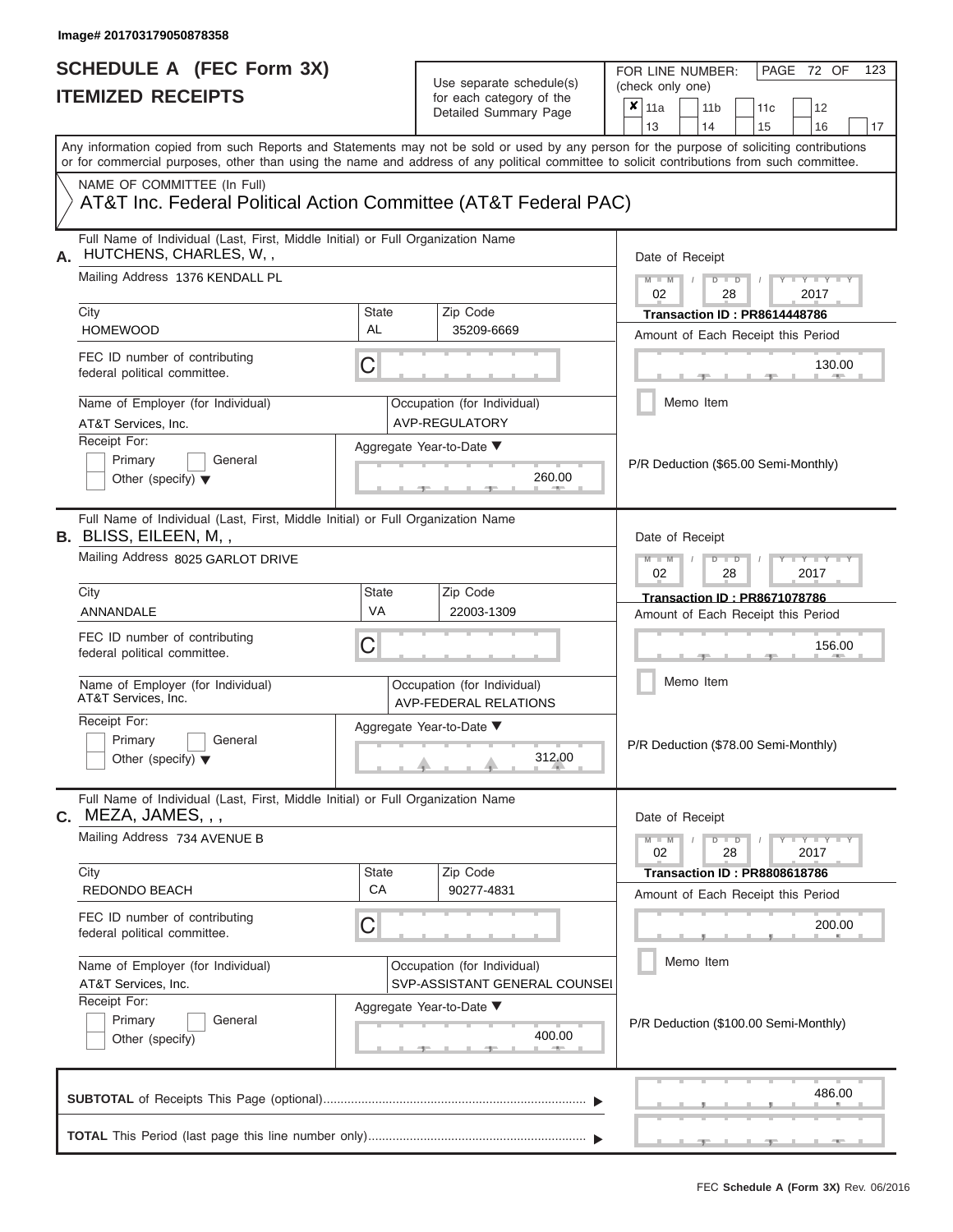FOR LINE NUMBER:<br>(check only one)

PAGE 73 OF 123

|    |                                                                                                                                                                                                                                                                                         |                                                       | babii batogory<br>Detailed Summary Page                       |                                      | $x \mid$ 11a    |  | 11 <sub>b</sub> |               | 11 <sub>c</sub>                     | 12                                    |    |
|----|-----------------------------------------------------------------------------------------------------------------------------------------------------------------------------------------------------------------------------------------------------------------------------------------|-------------------------------------------------------|---------------------------------------------------------------|--------------------------------------|-----------------|--|-----------------|---------------|-------------------------------------|---------------------------------------|----|
|    |                                                                                                                                                                                                                                                                                         |                                                       |                                                               |                                      | 13              |  | 14              |               | 15                                  | 16                                    | 17 |
|    | Any information copied from such Reports and Statements may not be sold or used by any person for the purpose of soliciting contributions<br>or for commercial purposes, other than using the name and address of any political committee to solicit contributions from such committee. |                                                       |                                                               |                                      |                 |  |                 |               |                                     |                                       |    |
|    | NAME OF COMMITTEE (In Full)                                                                                                                                                                                                                                                             |                                                       |                                                               |                                      |                 |  |                 |               |                                     |                                       |    |
|    | AT&T Inc. Federal Political Action Committee (AT&T Federal PAC)                                                                                                                                                                                                                         |                                                       |                                                               |                                      |                 |  |                 |               |                                     |                                       |    |
| А. | Full Name of Individual (Last, First, Middle Initial) or Full Organization Name<br>IRWIN, JOHN, D,,                                                                                                                                                                                     |                                                       |                                                               |                                      | Date of Receipt |  |                 |               |                                     |                                       |    |
|    | Mailing Address 4449 MARCHBOLT CT                                                                                                                                                                                                                                                       |                                                       |                                                               |                                      | $M - M$<br>02   |  |                 | $D$ $D$<br>28 |                                     | $Y - Y -$<br>2017                     |    |
|    | City                                                                                                                                                                                                                                                                                    | <b>State</b>                                          | Zip Code                                                      |                                      |                 |  |                 |               | <b>Transaction ID: PR8846838786</b> |                                       |    |
|    | <b>NORCROSS</b>                                                                                                                                                                                                                                                                         | GA                                                    | 30092-1780                                                    |                                      |                 |  |                 |               |                                     | Amount of Each Receipt this Period    |    |
|    | FEC ID number of contributing<br>federal political committee.                                                                                                                                                                                                                           | C                                                     |                                                               |                                      |                 |  |                 |               | 200.00                              |                                       |    |
|    | Name of Employer (for Individual)<br>AT&T Services, Inc.                                                                                                                                                                                                                                |                                                       | Occupation (for Individual)<br>SVP-GLOBAL BUS-GVMT, EDUC & HI |                                      |                 |  | Memo Item       |               |                                     |                                       |    |
|    | Receipt For:                                                                                                                                                                                                                                                                            |                                                       | Aggregate Year-to-Date ▼                                      |                                      |                 |  |                 |               |                                     |                                       |    |
|    | Primary<br>General<br>Other (specify) $\blacktriangledown$                                                                                                                                                                                                                              |                                                       |                                                               |                                      |                 |  |                 |               |                                     | P/R Deduction (\$100.00 Semi-Monthly) |    |
|    | Full Name of Individual (Last, First, Middle Initial) or Full Organization Name<br><b>B.</b> KNOP, CLAUDIA, B,,                                                                                                                                                                         |                                                       |                                                               | Date of Receipt                      |                 |  |                 |               |                                     |                                       |    |
|    | Mailing Address 6474 MEADOW ROAD                                                                                                                                                                                                                                                        |                                                       | $M - M$<br>$Y - Y - I$<br>$D$ $D$<br>02<br>28<br>2017         |                                      |                 |  |                 |               |                                     |                                       |    |
|    | City                                                                                                                                                                                                                                                                                    | State                                                 | Zip Code                                                      |                                      |                 |  |                 |               | <b>Transaction ID: PR8847858786</b> |                                       |    |
|    | <b>DALLAS</b>                                                                                                                                                                                                                                                                           | <b>TX</b>                                             | 75230-5143                                                    |                                      |                 |  |                 |               |                                     | Amount of Each Receipt this Period    |    |
|    | FEC ID number of contributing<br>federal political committee.                                                                                                                                                                                                                           |                                                       |                                                               |                                      |                 |  |                 | 102.00        |                                     |                                       |    |
|    | Name of Employer (for Individual)<br>AT&T Services, Inc.                                                                                                                                                                                                                                |                                                       | Occupation (for Individual)<br><b>AVP TRAINING</b>            |                                      |                 |  | Memo Item       |               |                                     |                                       |    |
|    | Receipt For:<br>Primary<br>General<br>Other (specify) $\blacktriangledown$                                                                                                                                                                                                              |                                                       | Aggregate Year-to-Date ▼<br>204.00                            |                                      |                 |  |                 |               |                                     | P/R Deduction (\$51.00 Semi-Monthly)  |    |
|    | Full Name of Individual (Last, First, Middle Initial) or Full Organization Name<br>$c.$ COKER, MARY, M, ,                                                                                                                                                                               |                                                       |                                                               |                                      | Date of Receipt |  |                 |               |                                     |                                       |    |
|    | Mailing Address 2215 CEDAR SPRINGS RD<br>1116                                                                                                                                                                                                                                           |                                                       |                                                               |                                      | $M - M$<br>02   |  |                 | $D$ $D$<br>28 |                                     | $+Y+Y+Y$<br>2017                      |    |
|    | City<br><b>DALLAS</b>                                                                                                                                                                                                                                                                   | <b>State</b><br><b>TX</b>                             | Zip Code<br>75201-1859                                        |                                      |                 |  |                 |               | Transaction ID: PR8848818786        |                                       |    |
|    |                                                                                                                                                                                                                                                                                         |                                                       |                                                               |                                      |                 |  |                 |               |                                     | Amount of Each Receipt this Period    |    |
|    | federal political committee.                                                                                                                                                                                                                                                            | FEC ID number of contributing<br>C                    |                                                               |                                      |                 |  |                 |               |                                     | 150.00                                |    |
|    | Name of Employer (for Individual)<br>AT&T Services, Inc.                                                                                                                                                                                                                                | Occupation (for Individual)<br>SVP-CORPORATE STRATEGY |                                                               |                                      |                 |  |                 |               |                                     |                                       |    |
|    | Receipt For:                                                                                                                                                                                                                                                                            | Aggregate Year-to-Date ▼                              |                                                               |                                      |                 |  |                 |               |                                     |                                       |    |
|    | Primary<br>General<br>Other (specify)                                                                                                                                                                                                                                                   |                                                       |                                                               | P/R Deduction (\$75.00 Semi-Monthly) |                 |  |                 |               |                                     |                                       |    |
|    |                                                                                                                                                                                                                                                                                         |                                                       |                                                               |                                      |                 |  |                 |               |                                     | 452.00                                |    |
|    |                                                                                                                                                                                                                                                                                         |                                                       |                                                               |                                      |                 |  |                 |               |                                     |                                       |    |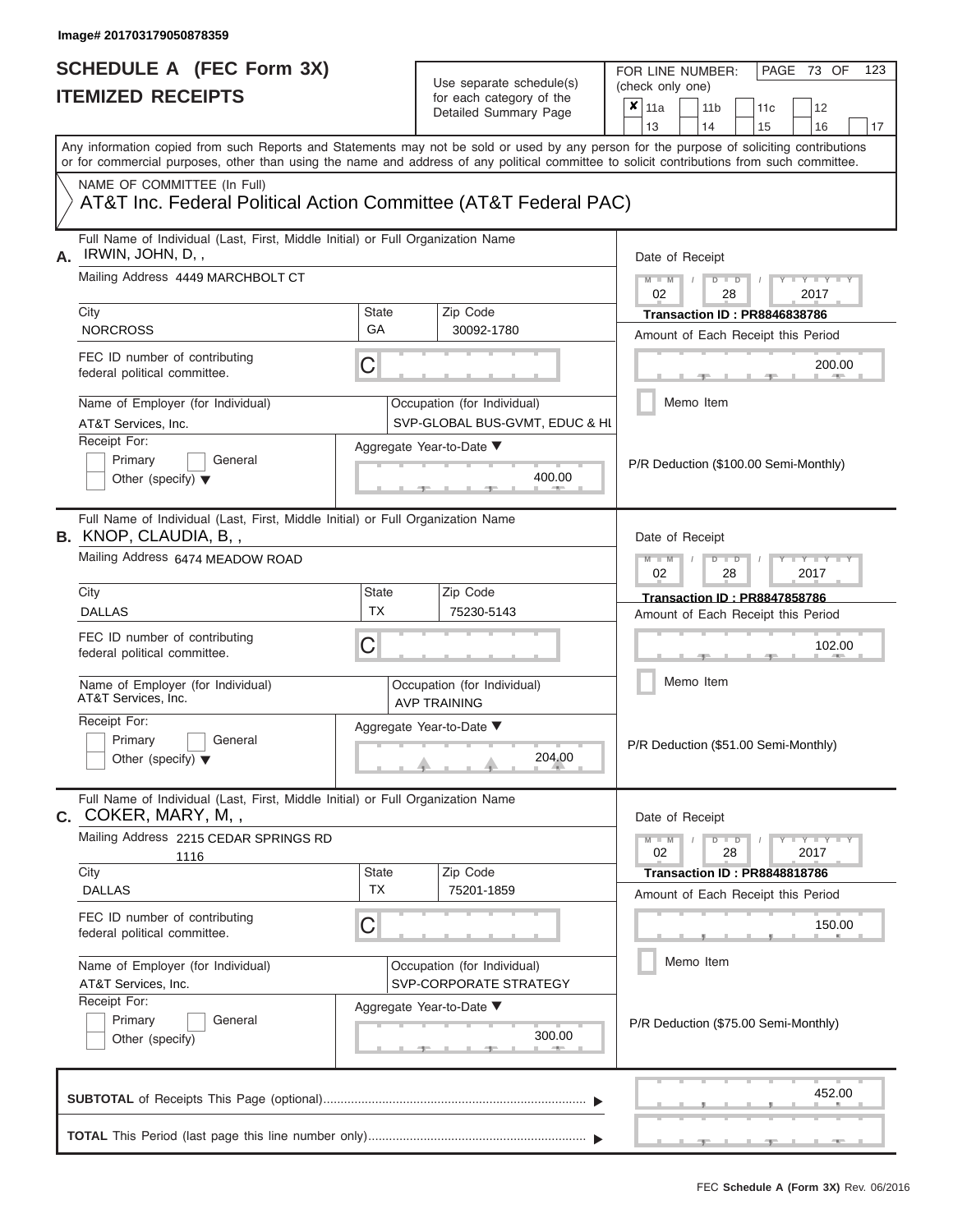FOR LINE NUMBER:<br>(check only one)

PAGE 74 OF 123

|    | IILMILLU INLVLII IV                                                                                                                                                                                                                                                                     |                    | ivi cavii valcyviy vi liic<br>Detailed Summary Page                 | x<br>11a                                                     |  | 11 <sub>b</sub> | 11c                                                                       |  | 12                   |    |  |  |
|----|-----------------------------------------------------------------------------------------------------------------------------------------------------------------------------------------------------------------------------------------------------------------------------------------|--------------------|---------------------------------------------------------------------|--------------------------------------------------------------|--|-----------------|---------------------------------------------------------------------------|--|----------------------|----|--|--|
|    |                                                                                                                                                                                                                                                                                         |                    |                                                                     | 13                                                           |  | 14              | 15                                                                        |  | 16                   | 17 |  |  |
|    | Any information copied from such Reports and Statements may not be sold or used by any person for the purpose of soliciting contributions<br>or for commercial purposes, other than using the name and address of any political committee to solicit contributions from such committee. |                    |                                                                     |                                                              |  |                 |                                                                           |  |                      |    |  |  |
|    | NAME OF COMMITTEE (In Full)<br>AT&T Inc. Federal Political Action Committee (AT&T Federal PAC)                                                                                                                                                                                          |                    |                                                                     |                                                              |  |                 |                                                                           |  |                      |    |  |  |
| А. | Full Name of Individual (Last, First, Middle Initial) or Full Organization Name<br>RAY, KENNETH, , ,                                                                                                                                                                                    |                    | Date of Receipt                                                     |                                                              |  |                 |                                                                           |  |                      |    |  |  |
|    | Mailing Address 725 ARDEN CLOSE                                                                                                                                                                                                                                                         |                    |                                                                     | $M - M$<br>$D$ $\Box$ $D$<br>$Y - Y$<br>02<br>28<br>2017     |  |                 |                                                                           |  |                      |    |  |  |
|    | City<br><b>ATLANTA</b>                                                                                                                                                                                                                                                                  | State<br>GA        | Zip Code<br>30327-1276                                              |                                                              |  |                 | <b>Transaction ID: PR8850398786</b><br>Amount of Each Receipt this Period |  |                      |    |  |  |
|    | FEC ID number of contributing<br>federal political committee.                                                                                                                                                                                                                           | C                  |                                                                     |                                                              |  |                 |                                                                           |  | 120.00<br><b>AND</b> |    |  |  |
|    | Name of Employer (for Individual)<br>AT&T Services, Inc.                                                                                                                                                                                                                                |                    | Occupation (for Individual)<br><b>VP-SYSTEMS INTEGRATOR SALES A</b> |                                                              |  | Memo Item       |                                                                           |  |                      |    |  |  |
|    | Receipt For:<br>Primary<br>General<br>Other (specify) $\blacktriangledown$                                                                                                                                                                                                              |                    | Aggregate Year-to-Date ▼<br>240.00<br><b>AND I</b>                  |                                                              |  |                 | P/R Deduction (\$60.00 Semi-Monthly)                                      |  |                      |    |  |  |
|    | Full Name of Individual (Last, First, Middle Initial) or Full Organization Name<br><b>B.</b> ALAPATI, VENKATA, S,,                                                                                                                                                                      |                    |                                                                     | Date of Receipt                                              |  |                 |                                                                           |  |                      |    |  |  |
|    | Mailing Address 2065 WINDERMERE<br><b>CROSSING</b>                                                                                                                                                                                                                                      |                    |                                                                     | $M - M$<br>$D$ $D$<br>Y I Y<br>02<br>28<br>2017              |  |                 |                                                                           |  |                      |    |  |  |
|    | City<br><b>CUMMING</b>                                                                                                                                                                                                                                                                  | State<br>GA        | Zip Code<br>30041-6110                                              |                                                              |  |                 | <b>Transaction ID: PR8915118786</b><br>Amount of Each Receipt this Period |  |                      |    |  |  |
|    | FEC ID number of contributing<br>federal political committee.                                                                                                                                                                                                                           | C                  |                                                                     | 150.00                                                       |  |                 |                                                                           |  |                      |    |  |  |
|    | Name of Employer (for Individual)<br>AT&T Services, Inc.                                                                                                                                                                                                                                |                    | Occupation (for Individual)<br><b>VP-DIGITAL EXPERIENCE TECHNOL</b> | Memo Item                                                    |  |                 |                                                                           |  |                      |    |  |  |
|    | Receipt For:<br>Primary<br>General<br>Other (specify) $\blacktriangledown$                                                                                                                                                                                                              |                    | Aggregate Year-to-Date ▼<br>300.00                                  | P/R Deduction (\$75.00 Semi-Monthly)                         |  |                 |                                                                           |  |                      |    |  |  |
|    | Full Name of Individual (Last, First, Middle Initial) or Full Organization Name<br>C. AUSTIN, MARK, , ,                                                                                                                                                                                 |                    |                                                                     | Date of Receipt                                              |  |                 |                                                                           |  |                      |    |  |  |
|    | Mailing Address 812 MAPLEWOOD LANE                                                                                                                                                                                                                                                      |                    |                                                                     | $M - M$<br>$D$ $\Box$ $D$<br>$Y - Y - I$<br>02<br>28<br>2017 |  |                 |                                                                           |  |                      |    |  |  |
|    | City<br>ALLEN                                                                                                                                                                                                                                                                           | State<br><b>TX</b> | Zip Code<br>75002-7595                                              |                                                              |  |                 | Transaction ID: PR8965288786                                              |  |                      |    |  |  |
|    | FEC ID number of contributing<br>federal political committee.                                                                                                                                                                                                                           | C                  |                                                                     | Amount of Each Receipt this Period<br>150.00                 |  |                 |                                                                           |  |                      |    |  |  |
|    | Name of Employer (for Individual)<br>AT&T Services, Inc.                                                                                                                                                                                                                                |                    | Occupation (for Individual)<br><b>VP-DATA INSIGHTS MANAGEMENT</b>   |                                                              |  | Memo Item       |                                                                           |  |                      |    |  |  |
|    | Receipt For:<br>Primary<br>General<br>Other (specify)                                                                                                                                                                                                                                   |                    | Aggregate Year-to-Date ▼<br>300.00                                  |                                                              |  |                 | P/R Deduction (\$75.00 Semi-Monthly)                                      |  |                      |    |  |  |
|    |                                                                                                                                                                                                                                                                                         |                    |                                                                     |                                                              |  |                 |                                                                           |  | 420.00               |    |  |  |
|    |                                                                                                                                                                                                                                                                                         |                    |                                                                     |                                                              |  |                 |                                                                           |  |                      |    |  |  |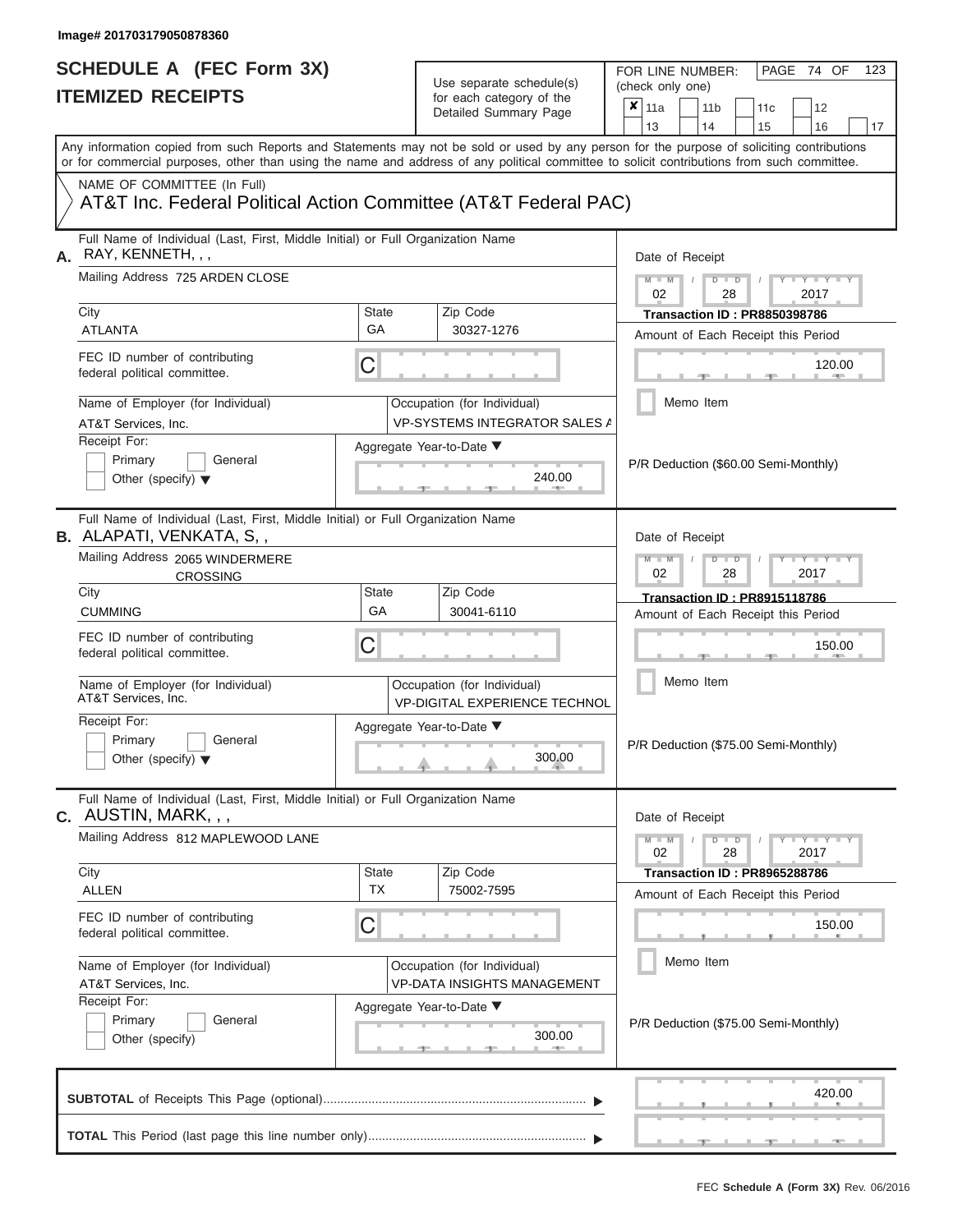# **SCHEDULE A (FEC Form 3X)**

| SCHEDULE A (FEC Form 3X)<br><b>ITEMIZED RECEIPTS</b>                                                                                                                                                                                                                                                                                                                                             |                                | Use separate schedule(s)<br>for each category of the<br>Detailed Summary Page                                                | 123<br>FOR LINE NUMBER:<br>PAGE 75 OF<br>(check only one)<br>$\overline{\mathbf{x}}$   11a<br>11 <sub>b</sub><br>12<br>11 <sub>c</sub>                                                                    |
|--------------------------------------------------------------------------------------------------------------------------------------------------------------------------------------------------------------------------------------------------------------------------------------------------------------------------------------------------------------------------------------------------|--------------------------------|------------------------------------------------------------------------------------------------------------------------------|-----------------------------------------------------------------------------------------------------------------------------------------------------------------------------------------------------------|
| Any information copied from such Reports and Statements may not be sold or used by any person for the purpose of soliciting contributions                                                                                                                                                                                                                                                        |                                |                                                                                                                              | 13<br>14<br>15<br>16<br>17                                                                                                                                                                                |
| or for commercial purposes, other than using the name and address of any political committee to solicit contributions from such committee.<br>NAME OF COMMITTEE (In Full)<br>AT&T Inc. Federal Political Action Committee (AT&T Federal PAC)                                                                                                                                                     |                                |                                                                                                                              |                                                                                                                                                                                                           |
| Full Name of Individual (Last, First, Middle Initial) or Full Organization Name<br>BARBIN, LARRY, J,,<br>А.<br>Mailing Address 3 FLAX COURT<br>City<br>COTO DE CAZA<br>FEC ID number of contributing<br>federal political committee.<br>Name of Employer (for Individual)<br><b>AT&amp;T Mobility Services LLC</b><br>Receipt For:<br>Primary<br>General<br>Other (specify) $\blacktriangledown$ | <b>State</b><br><b>CA</b><br>С | Zip Code<br>92679-5133<br>Occupation (for Individual)<br>VP & GM-MOBILITY, LARGER MKTS<br>Aggregate Year-to-Date ▼<br>266.68 | Date of Receipt<br>$M = M$ /<br>Y TYT<br>$D$ $D$<br>02<br>2017<br>28<br>Transaction ID: PR8987388786<br>Amount of Each Receipt this Period<br>133.34<br>Memo Item<br>P/R Deduction (\$66.67 Semi-Monthly) |
| Full Name of Individual (Last, First, Middle Initial) or Full Organization Name<br><b>B.</b> BELL, JENI, , ,<br>Mailing Address 6 TYLER COURT<br>City                                                                                                                                                                                                                                            | <b>State</b>                   | Zip Code                                                                                                                     | Date of Receipt<br>$M - M$<br>$\blacksquare$ $\blacksquare$ $\blacksquare$ $\blacksquare$ $\blacksquare$ $\blacksquare$<br>$D$ $D$<br>02<br>2017<br>28<br><b>Transaction ID: PR9012618786</b>             |
| <b>DANVILLE</b><br>FEC ID number of contributing<br>federal political committee.<br>Name of Employer (for Individual)<br>AT&T Mobility Services LLC                                                                                                                                                                                                                                              | CA<br>С                        | 94526-1993<br>Occupation (for Individual)<br>VP & GM-MOBILITY, LARGER MKTS                                                   | Amount of Each Receipt this Period<br>150.00<br>Memo Item                                                                                                                                                 |
| Receipt For:<br>Primary<br>General<br>Other (specify) $\blacktriangledown$                                                                                                                                                                                                                                                                                                                       |                                | Aggregate Year-to-Date ▼<br>300.00                                                                                           | P/R Deduction (\$75.00 Semi-Monthly)                                                                                                                                                                      |
| Full Name of Individual (Last, First, Middle Initial) or Full Organization Name<br>BOLTON, CHARLES, A,,<br>C.<br>Mailing Address 7219 MARQUETTE ST                                                                                                                                                                                                                                               |                                |                                                                                                                              | Date of Receipt<br>$M - M$<br>$D$ $D$<br>Y FYLY FY<br>02<br>28<br>2017                                                                                                                                    |
| City<br><b>DALLAS</b><br>FEC ID number of contributing<br>federal political committee.                                                                                                                                                                                                                                                                                                           | <b>State</b><br><b>TX</b><br>С | Zip Code<br>75225-4627                                                                                                       | Transaction ID: PR9049598786<br>Amount of Each Receipt this Period<br>108.34                                                                                                                              |
| Name of Employer (for Individual)<br>AT&T Services, Inc.<br>Receipt For:<br>Primary<br>General<br>Other (specify)                                                                                                                                                                                                                                                                                |                                | Occupation (for Individual)<br>SVP-CORPORATE SOLUTIONS<br>Aggregate Year-to-Date ▼<br>216.68                                 | Memo Item<br>P/R Deduction (\$54.17 Semi-Monthly)                                                                                                                                                         |
|                                                                                                                                                                                                                                                                                                                                                                                                  |                                |                                                                                                                              | 391.68                                                                                                                                                                                                    |
|                                                                                                                                                                                                                                                                                                                                                                                                  |                                |                                                                                                                              | <b>ALC: NO</b>                                                                                                                                                                                            |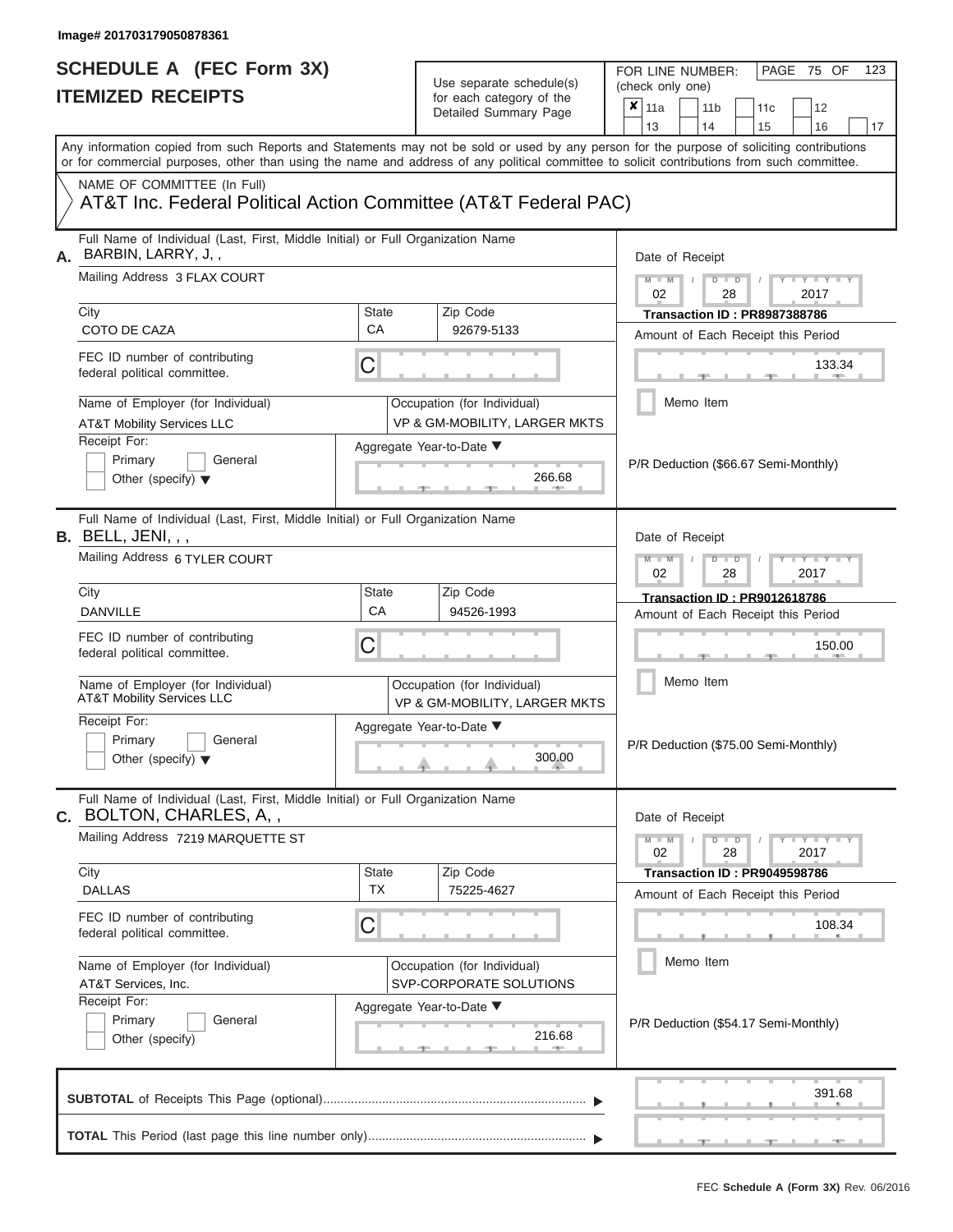# **SCHEDULE A (FEC Form 3X)**

| SCHEDULE A (FEC Form 3X)<br><b>ITEMIZED RECEIPTS</b>                                                                                                                                                                                                                                                     |                                | Use separate schedule(s)<br>for each category of the<br>Detailed Summary Page                | 123<br>FOR LINE NUMBER:<br>PAGE 76 OF<br>(check only one)<br>$\overline{\mathbf{x}}$   11a<br>11 <sub>b</sub><br>11 <sub>c</sub><br>12                                                          |
|----------------------------------------------------------------------------------------------------------------------------------------------------------------------------------------------------------------------------------------------------------------------------------------------------------|--------------------------------|----------------------------------------------------------------------------------------------|-------------------------------------------------------------------------------------------------------------------------------------------------------------------------------------------------|
| Any information copied from such Reports and Statements may not be sold or used by any person for the purpose of soliciting contributions<br>or for commercial purposes, other than using the name and address of any political committee to solicit contributions from such committee.                  |                                |                                                                                              | 13<br>14<br>15<br>16<br>17                                                                                                                                                                      |
| NAME OF COMMITTEE (In Full)<br>AT&T Inc. Federal Political Action Committee (AT&T Federal PAC)                                                                                                                                                                                                           |                                |                                                                                              |                                                                                                                                                                                                 |
| Full Name of Individual (Last, First, Middle Initial) or Full Organization Name<br>WOOD, JAMES, M,,<br>А.<br>Mailing Address 3135 TERRAMAR DRIVE<br>City<br><b>CHAMBLEE</b><br>FEC ID number of contributing<br>federal political committee.<br>Name of Employer (for Individual)<br>AT&T Services, Inc. | State<br>GA<br>C               | Zip Code<br>30341-4614<br>Occupation (for Individual)<br><b>VP-CENTRAL OFFICE OPERATIONS</b> | Date of Receipt<br>$M - M$ /<br>$D$ $D$<br>$Y - Y - I$<br>02<br>28<br>2017<br>Transaction ID: PR9061848786<br>Amount of Each Receipt this Period<br>150.00<br><b>Brita Alberta</b><br>Memo Item |
| Receipt For:<br>Primary<br>General<br>Other (specify) $\blacktriangledown$                                                                                                                                                                                                                               |                                | Aggregate Year-to-Date ▼<br>300.00                                                           | P/R Deduction (\$75.00 Semi-Monthly)                                                                                                                                                            |
| Full Name of Individual (Last, First, Middle Initial) or Full Organization Name<br><b>B.</b> BRADLEY, JEFF, , ,<br>Mailing Address PO BOX 2144<br>City<br><b>REDMOND</b><br>FEC ID number of contributing<br>federal political committee.<br>Name of Employer (for Individual)                           | <b>State</b><br><b>WA</b><br>С | Zip Code<br>98073-2144<br>Occupation (for Individual)                                        | Date of Receipt<br>$M - M$<br>$D$ $D$<br>$+Y+Y+Y$<br>02<br>2017<br>28<br><b>Transaction ID: PR9066768786</b><br>Amount of Each Receipt this Period<br>108.34<br>Memo Item                       |
| AT&T Mobility Services LLC<br>Receipt For:<br>Primary<br>General<br>Other (specify) $\blacktriangledown$                                                                                                                                                                                                 |                                | SVP-DEVICES AND NETWORK SVCS<br>Aggregate Year-to-Date ▼<br>216.68                           | P/R Deduction (\$54.17 Semi-Monthly)                                                                                                                                                            |
| Full Name of Individual (Last, First, Middle Initial) or Full Organization Name<br>c. JONES, NICK, , ,<br>Mailing Address 4529 BOBBITT DRIVE<br>City<br><b>DALLAS</b><br>FEC ID number of contributing<br>federal political committee.                                                                   | State<br><b>TX</b><br>С        | Zip Code<br>75229-4240                                                                       | Date of Receipt<br>$M - M$<br>$D$ $D$<br>$  Y   Y   Y$<br>02<br>28<br>2017<br>Transaction ID: PR90828786<br>Amount of Each Receipt this Period<br>150.00                                        |
| Name of Employer (for Individual)<br>AT&T Services, Inc.<br>Receipt For:<br>Primary<br>General<br>Other (specify)                                                                                                                                                                                        |                                | Occupation (for Individual)<br>SVP-FINANCE<br>Aggregate Year-to-Date ▼<br>300.00<br>$-$      | Memo Item<br>P/R Deduction (\$75.00 Semi-Monthly)                                                                                                                                               |
|                                                                                                                                                                                                                                                                                                          |                                |                                                                                              | 408.34                                                                                                                                                                                          |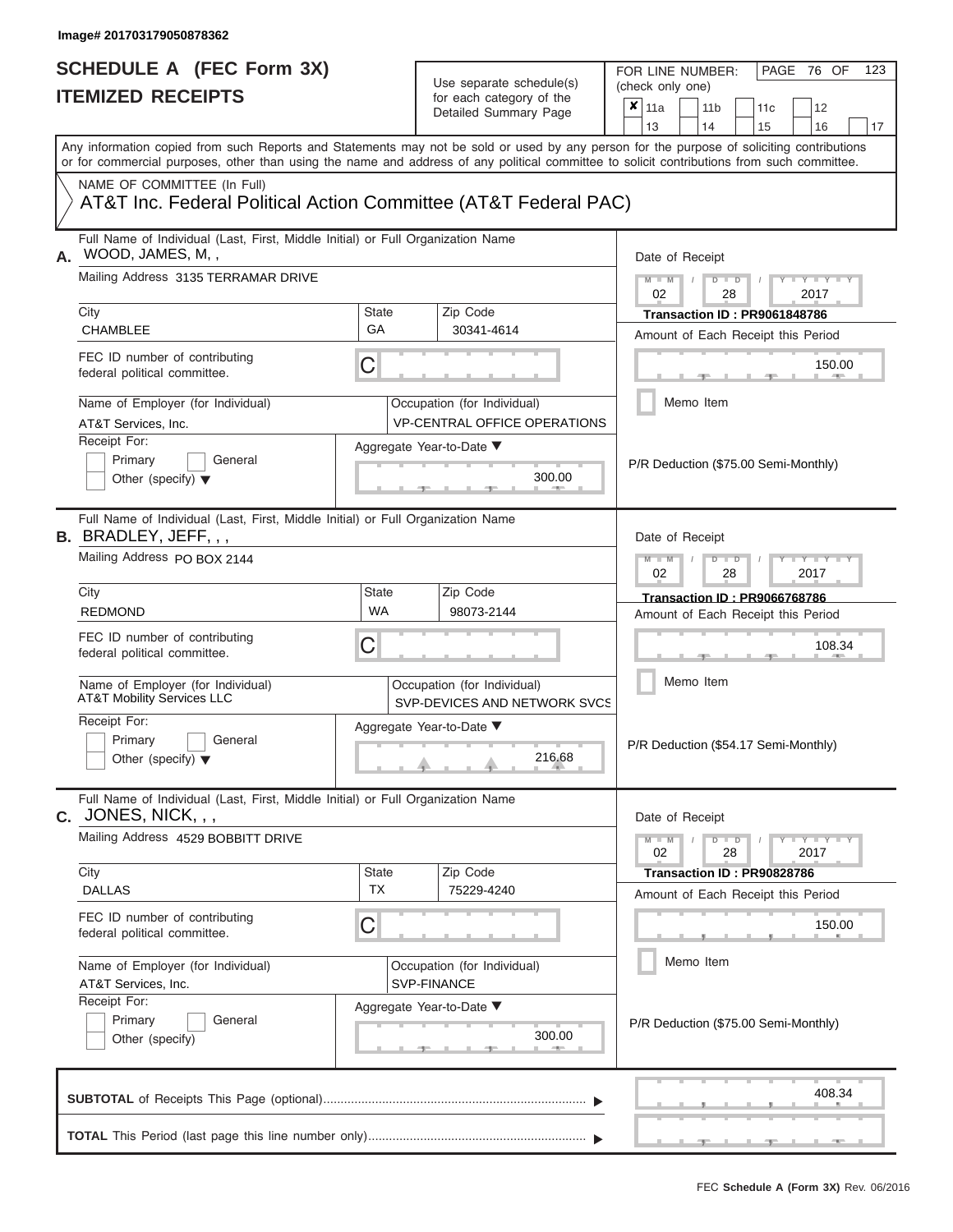| SCHEDULE A (FEC Form 3X)<br><b>ITEMIZED RECEIPTS</b>                                                                                       |                           | Use separate schedule(s)<br>for each category of the<br>Detailed Summary Page | FOR LINE NUMBER:<br>PAGE 77 OF<br>123<br>(check only one)<br>$\overline{\mathbf{x}}$   11a<br>11 <sub>b</sub><br>12<br>11 <sub>c</sub>                                                                              |
|--------------------------------------------------------------------------------------------------------------------------------------------|---------------------------|-------------------------------------------------------------------------------|---------------------------------------------------------------------------------------------------------------------------------------------------------------------------------------------------------------------|
| Any information copied from such Reports and Statements may not be sold or used by any person for the purpose of soliciting contributions  |                           |                                                                               | 13<br>14<br>15<br>16<br>17                                                                                                                                                                                          |
| or for commercial purposes, other than using the name and address of any political committee to solicit contributions from such committee. |                           |                                                                               |                                                                                                                                                                                                                     |
| NAME OF COMMITTEE (In Full)<br>AT&T Inc. Federal Political Action Committee (AT&T Federal PAC)                                             |                           |                                                                               |                                                                                                                                                                                                                     |
| Full Name of Individual (Last, First, Middle Initial) or Full Organization Name<br>GRANT-ANDERSON, BELINDA, J,,                            |                           |                                                                               | Date of Receipt                                                                                                                                                                                                     |
| Mailing Address 1403 COTTONWOOD VALLEY<br>CIR S<br>City                                                                                    | State                     | Zip Code                                                                      | $M - M$ /<br>$D$ $D$<br>$\frac{1}{2}$ $\frac{1}{2}$ $\frac{1}{2}$ $\frac{1}{2}$ $\frac{1}{2}$ $\frac{1}{2}$ $\frac{1}{2}$ $\frac{1}{2}$ $\frac{1}{2}$ $\frac{1}{2}$ $\frac{1}{2}$ $\frac{1}{2}$<br>02<br>2017<br>28 |
| <b>IRVING</b>                                                                                                                              | <b>TX</b>                 | 75038-6102                                                                    | <b>Transaction ID: PR9083778786</b><br>Amount of Each Receipt this Period                                                                                                                                           |
| FEC ID number of contributing<br>federal political committee.                                                                              | C                         |                                                                               | 150.00<br><b>Britannia</b>                                                                                                                                                                                          |
| Name of Employer (for Individual)<br>AT&T Services, Inc.                                                                                   |                           | Occupation (for Individual)<br><b>VP-DIVERSITY &amp; INCLUSION</b>            | Memo Item                                                                                                                                                                                                           |
| Receipt For:<br>Primary<br>General<br>Other (specify) $\blacktriangledown$                                                                 |                           | Aggregate Year-to-Date ▼<br>300.00                                            | P/R Deduction (\$75.00 Semi-Monthly)                                                                                                                                                                                |
| Full Name of Individual (Last, First, Middle Initial) or Full Organization Name<br>B. BUGEL, JAMES, M,,                                    |                           |                                                                               | Date of Receipt                                                                                                                                                                                                     |
| Mailing Address 1627 WOODMAN DRIVE                                                                                                         |                           |                                                                               | $M - M$<br>$D$ $D$<br>$+Y+Y+Y$<br>02<br>2017<br>28                                                                                                                                                                  |
| City<br><b>MCLEAN</b>                                                                                                                      | <b>State</b><br>VA        | Zip Code<br>22101-4227                                                        | Transaction ID: PR9104188786<br>Amount of Each Receipt this Period                                                                                                                                                  |
| FEC ID number of contributing<br>federal political committee.                                                                              | C                         |                                                                               | 152.00                                                                                                                                                                                                              |
| Name of Employer (for Individual)<br>AT&T Services, Inc.                                                                                   |                           | Occupation (for Individual)<br><b>VP-PUBLIC SECTOR SOLUTIONS</b>              | Memo Item                                                                                                                                                                                                           |
| Receipt For:<br>Primary<br>General<br>Other (specify) $\blacktriangledown$                                                                 |                           | Aggregate Year-to-Date ▼<br>304.00                                            | P/R Deduction (\$76.00 Semi-Monthly)                                                                                                                                                                                |
| Full Name of Individual (Last, First, Middle Initial) or Full Organization Name<br><b>c.</b> CARLTON, TODD, D,,                            |                           |                                                                               | Date of Receipt                                                                                                                                                                                                     |
| Mailing Address 959 VZ CR 2434                                                                                                             |                           |                                                                               | $M - M$<br>$D$ $D$<br>$Y - Y - Y - Y - Y$<br>28<br>2017<br>02                                                                                                                                                       |
| City<br><b>CANTON</b>                                                                                                                      | <b>State</b><br><b>TX</b> | Zip Code<br>75103-4214                                                        | Transaction ID: PR9141898786<br>Amount of Each Receipt this Period                                                                                                                                                  |
| FEC ID number of contributing<br>federal political committee.                                                                              | C                         |                                                                               | 150.00                                                                                                                                                                                                              |
| Name of Employer (for Individual)<br>AT&T Services, Inc.                                                                                   |                           | Occupation (for Individual)<br><b>VP-SOLS &amp; SVCS ENGINEERING REA</b>      | Memo Item                                                                                                                                                                                                           |
| Receipt For:<br>Primary<br>General<br>Other (specify)                                                                                      |                           | Aggregate Year-to-Date ▼<br>300.00                                            | P/R Deduction (\$75.00 Semi-Monthly)                                                                                                                                                                                |
|                                                                                                                                            |                           |                                                                               | 452.00                                                                                                                                                                                                              |
|                                                                                                                                            |                           |                                                                               |                                                                                                                                                                                                                     |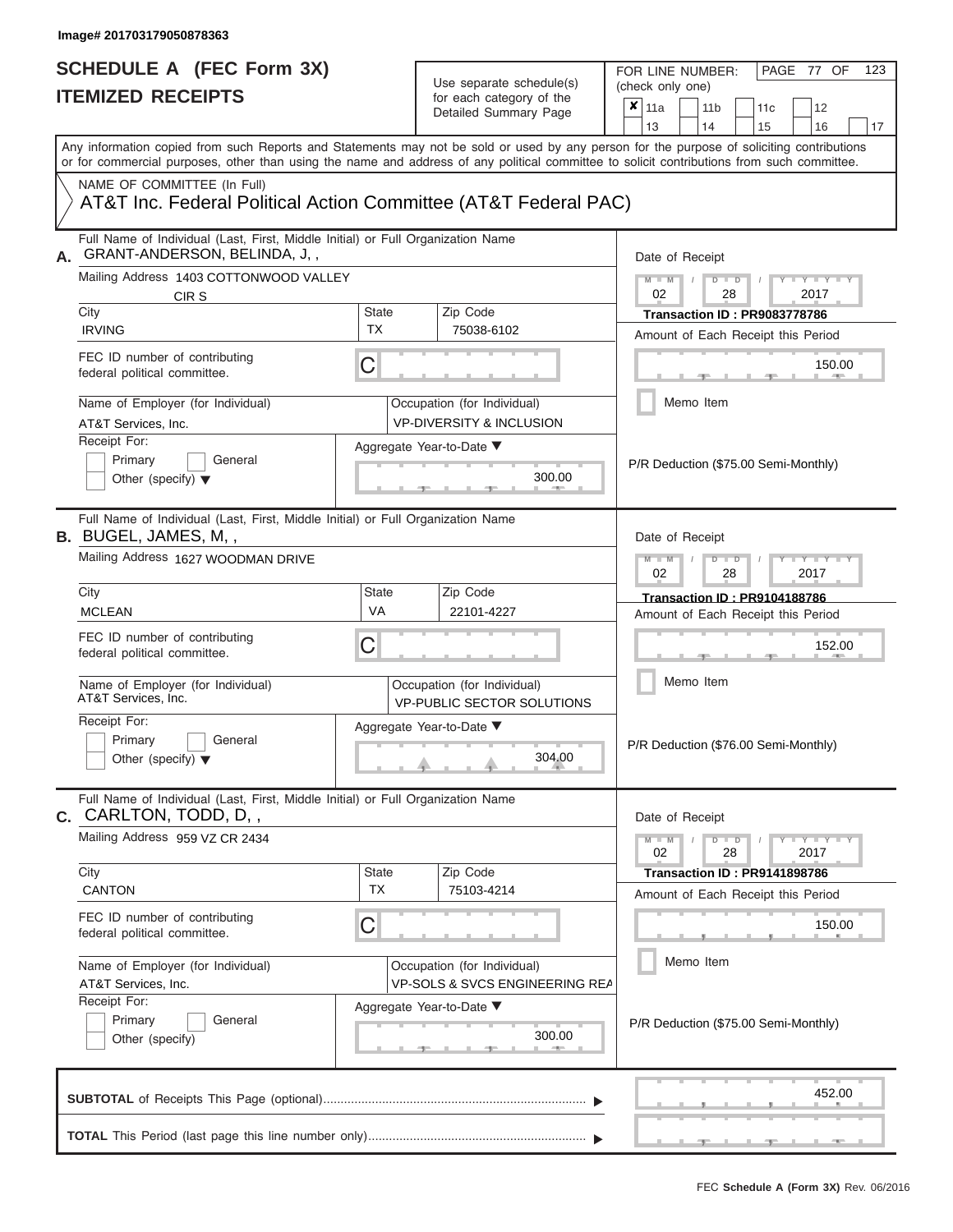FOR LINE NUMBER:<br>(check only one)

PAGE 78 OF 123

|    | IIEMIZEV REVEIFIJ                                                                                                                                                                                                                                                                       |                                                              |                                                                                                            | for each category of the<br>Detailed Summary Page                   | ×                                     | 11a                                                                                |  | 11 <sub>b</sub>                     |               | 11 <sub>c</sub>                      | 12                                   |    |  |
|----|-----------------------------------------------------------------------------------------------------------------------------------------------------------------------------------------------------------------------------------------------------------------------------------------|--------------------------------------------------------------|------------------------------------------------------------------------------------------------------------|---------------------------------------------------------------------|---------------------------------------|------------------------------------------------------------------------------------|--|-------------------------------------|---------------|--------------------------------------|--------------------------------------|----|--|
|    |                                                                                                                                                                                                                                                                                         |                                                              |                                                                                                            |                                                                     |                                       | 13                                                                                 |  | 14                                  |               | 15                                   | 16                                   | 17 |  |
|    | Any information copied from such Reports and Statements may not be sold or used by any person for the purpose of soliciting contributions<br>or for commercial purposes, other than using the name and address of any political committee to solicit contributions from such committee. |                                                              |                                                                                                            |                                                                     |                                       |                                                                                    |  |                                     |               |                                      |                                      |    |  |
|    | NAME OF COMMITTEE (In Full)<br>AT&T Inc. Federal Political Action Committee (AT&T Federal PAC)                                                                                                                                                                                          |                                                              |                                                                                                            |                                                                     |                                       |                                                                                    |  |                                     |               |                                      |                                      |    |  |
| А. | Full Name of Individual (Last, First, Middle Initial) or Full Organization Name<br>BARTON, JAMIE, E.,                                                                                                                                                                                   |                                                              |                                                                                                            |                                                                     |                                       | Date of Receipt                                                                    |  |                                     |               |                                      |                                      |    |  |
|    | Mailing Address 2100 VERANDA AVE.                                                                                                                                                                                                                                                       |                                                              |                                                                                                            |                                                                     |                                       | $M - M$<br>02                                                                      |  |                                     | $D$ $D$<br>28 |                                      | $+Y+Y+Y$<br>2017                     |    |  |
|    | City                                                                                                                                                                                                                                                                                    | State                                                        |                                                                                                            | Zip Code                                                            |                                       |                                                                                    |  |                                     |               | Transaction ID: PR917158786          |                                      |    |  |
|    | <b>TROPHY CLUB</b>                                                                                                                                                                                                                                                                      | <b>TX</b>                                                    |                                                                                                            | 76262-5593                                                          |                                       |                                                                                    |  |                                     |               |                                      | Amount of Each Receipt this Period   |    |  |
|    | FEC ID number of contributing<br>federal political committee.                                                                                                                                                                                                                           | C                                                            |                                                                                                            |                                                                     |                                       |                                                                                    |  |                                     |               |                                      | 150.00                               |    |  |
|    | Name of Employer (for Individual)<br>AT&T Services, Inc.                                                                                                                                                                                                                                |                                                              |                                                                                                            | Occupation (for Individual)<br><b>EVP-SALES AND SERVICE CENTERS</b> |                                       |                                                                                    |  | Memo Item                           |               |                                      |                                      |    |  |
|    | Receipt For:                                                                                                                                                                                                                                                                            |                                                              |                                                                                                            | Aggregate Year-to-Date ▼                                            |                                       |                                                                                    |  |                                     |               |                                      |                                      |    |  |
|    | Primary<br>General<br>Other (specify) $\blacktriangledown$                                                                                                                                                                                                                              |                                                              |                                                                                                            | 300.00                                                              |                                       |                                                                                    |  |                                     |               |                                      | P/R Deduction (\$75.00 Semi-Monthly) |    |  |
|    | Full Name of Individual (Last, First, Middle Initial) or Full Organization Name<br><b>B.</b> CHOY, CHERYL, L,,                                                                                                                                                                          |                                                              |                                                                                                            |                                                                     |                                       | Date of Receipt                                                                    |  |                                     |               |                                      |                                      |    |  |
|    | Mailing Address 4339 POTOMAC AVE                                                                                                                                                                                                                                                        |                                                              | $M - M$<br>$\mathbf{I} = \mathbf{Y} - \mathbf{I} - \mathbf{Y} - \mathbf{I}$<br>$D$ $D$<br>02<br>28<br>2017 |                                                                     |                                       |                                                                                    |  |                                     |               |                                      |                                      |    |  |
|    | City                                                                                                                                                                                                                                                                                    | State                                                        |                                                                                                            |                                                                     |                                       |                                                                                    |  | <b>Transaction ID: PR9183308786</b> |               |                                      |                                      |    |  |
|    | <b>DALLAS</b>                                                                                                                                                                                                                                                                           | <b>TX</b>                                                    | 75205-2683                                                                                                 |                                                                     |                                       |                                                                                    |  |                                     |               | Amount of Each Receipt this Period   |                                      |    |  |
|    | FEC ID number of contributing<br>federal political committee.                                                                                                                                                                                                                           | С                                                            |                                                                                                            |                                                                     |                                       |                                                                                    |  |                                     |               |                                      | 160.00                               |    |  |
|    | Name of Employer (for Individual)<br><b>AT&amp;T Mobility Services LLC</b>                                                                                                                                                                                                              |                                                              |                                                                                                            | Occupation (for Individual)<br><b>VP-BROADBAND AND VOICE MARKE</b>  |                                       |                                                                                    |  | Memo Item                           |               |                                      |                                      |    |  |
|    | Receipt For:<br>Primary<br>General<br>Other (specify) $\blacktriangledown$                                                                                                                                                                                                              |                                                              | Aggregate Year-to-Date ▼<br>320.00                                                                         |                                                                     |                                       |                                                                                    |  |                                     |               | P/R Deduction (\$75.00 Semi-Monthly) |                                      |    |  |
| С. | Full Name of Individual (Last, First, Middle Initial) or Full Organization Name<br>CHRISTOPHER, DAVID, , ,                                                                                                                                                                              |                                                              |                                                                                                            |                                                                     |                                       |                                                                                    |  | Date of Receipt                     |               |                                      |                                      |    |  |
|    | Mailing Address 3440 KNOLLWOOD DR                                                                                                                                                                                                                                                       |                                                              |                                                                                                            |                                                                     |                                       | $M - M$<br>$Y - Y - Y - Y - Y$<br>$D$ $\Box$ $D$<br>$\sqrt{ }$<br>02<br>28<br>2017 |  |                                     |               |                                      |                                      |    |  |
|    | City                                                                                                                                                                                                                                                                                    | State                                                        |                                                                                                            | Zip Code                                                            |                                       |                                                                                    |  |                                     |               | Transaction ID: PR9184958786         |                                      |    |  |
|    | <b>ATLANTA</b>                                                                                                                                                                                                                                                                          | GA                                                           |                                                                                                            | 30305-1020                                                          |                                       |                                                                                    |  |                                     |               |                                      | Amount of Each Receipt this Period   |    |  |
|    | FEC ID number of contributing<br>federal political committee.                                                                                                                                                                                                                           | C                                                            |                                                                                                            |                                                                     |                                       |                                                                                    |  |                                     |               |                                      | 300.00                               |    |  |
|    | Name of Employer (for Individual)<br><b>AT&amp;T Mobility Services LLC</b>                                                                                                                                                                                                              | Occupation (for Individual)<br>CHIEF MARKETING OFFICER - AEG |                                                                                                            |                                                                     |                                       | Memo Item                                                                          |  |                                     |               |                                      |                                      |    |  |
|    | Receipt For:<br>Primary<br>General<br>Other (specify)                                                                                                                                                                                                                                   |                                                              |                                                                                                            | Aggregate Year-to-Date ▼<br>600.00                                  | P/R Deduction (\$175.00 Semi-Monthly) |                                                                                    |  |                                     |               |                                      |                                      |    |  |
|    |                                                                                                                                                                                                                                                                                         |                                                              |                                                                                                            |                                                                     |                                       |                                                                                    |  |                                     |               |                                      | 610.00                               |    |  |
|    |                                                                                                                                                                                                                                                                                         |                                                              |                                                                                                            |                                                                     |                                       |                                                                                    |  |                                     |               |                                      |                                      |    |  |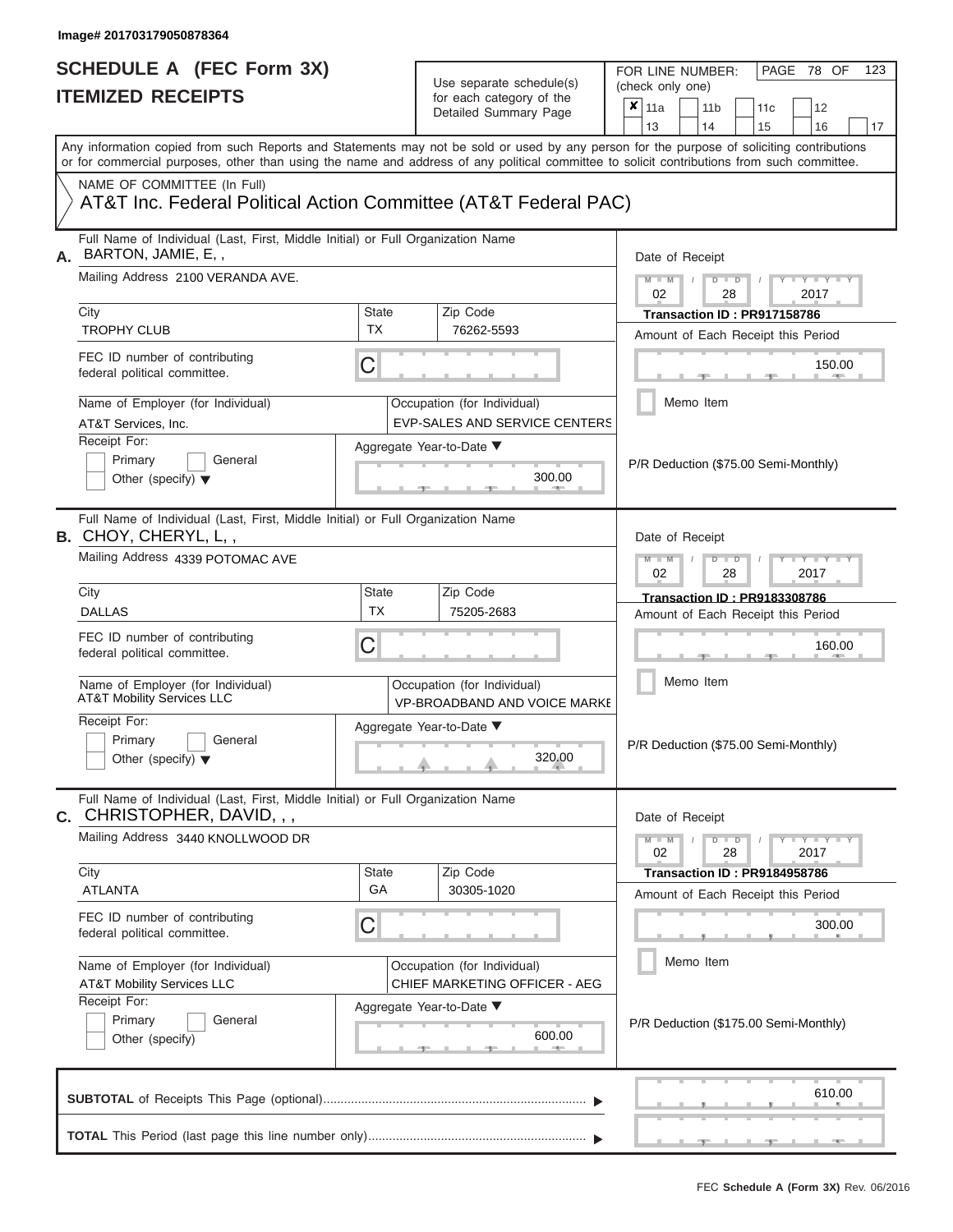FOR LINE NUMBER:<br>(check only one)

PAGE 79 OF 123

|    | IIEMIZED KEUEIPIS                                                                                                                                                                                                                                                                       |                                                                             | for each category of the<br>Detailed Summary Page                   | ×<br>11a<br>12<br>11 <sub>b</sub><br>11c<br>13<br>14<br>15<br>16<br>17                           |  |  |  |  |  |
|----|-----------------------------------------------------------------------------------------------------------------------------------------------------------------------------------------------------------------------------------------------------------------------------------------|-----------------------------------------------------------------------------|---------------------------------------------------------------------|--------------------------------------------------------------------------------------------------|--|--|--|--|--|
|    | Any information copied from such Reports and Statements may not be sold or used by any person for the purpose of soliciting contributions<br>or for commercial purposes, other than using the name and address of any political committee to solicit contributions from such committee. |                                                                             |                                                                     |                                                                                                  |  |  |  |  |  |
|    | NAME OF COMMITTEE (In Full)<br>AT&T Inc. Federal Political Action Committee (AT&T Federal PAC)                                                                                                                                                                                          |                                                                             |                                                                     |                                                                                                  |  |  |  |  |  |
| А. | Full Name of Individual (Last, First, Middle Initial) or Full Organization Name<br>CLEVELAND, GEORGE, F,,                                                                                                                                                                               |                                                                             |                                                                     | Date of Receipt                                                                                  |  |  |  |  |  |
|    | Mailing Address 3530 TAYLOR LANE<br>City                                                                                                                                                                                                                                                | <b>State</b>                                                                | Zip Code                                                            | $M - M$<br>$D$ $\Box$ $D$<br>$T - Y = T - Y$<br>02<br>28<br>2017<br>Transaction ID: PR9195728786 |  |  |  |  |  |
|    | <b>MILTON</b>                                                                                                                                                                                                                                                                           | GA                                                                          | 30004-3005                                                          | Amount of Each Receipt this Period                                                               |  |  |  |  |  |
|    | FEC ID number of contributing<br>federal political committee.                                                                                                                                                                                                                           | C                                                                           |                                                                     | 150.00                                                                                           |  |  |  |  |  |
|    | Name of Employer (for Individual)<br><b>AT&amp;T Mobility Services LLC</b>                                                                                                                                                                                                              |                                                                             | Occupation (for Individual)<br><b>VP-CHANNEL OPERATIONS-CRICKET</b> | Memo Item                                                                                        |  |  |  |  |  |
|    | Receipt For:<br>Primary<br>General<br>Other (specify) $\blacktriangledown$                                                                                                                                                                                                              |                                                                             | Aggregate Year-to-Date ▼<br>300.00                                  | P/R Deduction (\$75.00 Semi-Monthly)                                                             |  |  |  |  |  |
|    | Full Name of Individual (Last, First, Middle Initial) or Full Organization Name<br><b>B.</b> CONNELLY, JOHN, G,,                                                                                                                                                                        |                                                                             | Date of Receipt                                                     |                                                                                                  |  |  |  |  |  |
|    | Mailing Address 2141 HELSMINSTER                                                                                                                                                                                                                                                        | $M - M$<br><b>TEXT TEXT</b><br>$D$ $D$<br>02<br>28<br>2017                  |                                                                     |                                                                                                  |  |  |  |  |  |
|    | City<br><b>DALLAS</b>                                                                                                                                                                                                                                                                   | <b>State</b><br><b>TX</b>                                                   | Zip Code<br>75201-6304                                              | Transaction ID: PR919978786<br>Amount of Each Receipt this Period                                |  |  |  |  |  |
|    | FEC ID number of contributing<br>federal political committee.                                                                                                                                                                                                                           | 120.00                                                                      |                                                                     |                                                                                                  |  |  |  |  |  |
|    | Name of Employer (for Individual)<br>AT&T Services, Inc.                                                                                                                                                                                                                                |                                                                             | Occupation (for Individual)<br><b>VP-FINANCE</b>                    | Memo Item                                                                                        |  |  |  |  |  |
|    | Receipt For:<br>Primary<br>General<br>Other (specify) $\blacktriangledown$                                                                                                                                                                                                              |                                                                             | Aggregate Year-to-Date ▼<br>240.00                                  | P/R Deduction (\$60.00 Semi-Monthly)                                                             |  |  |  |  |  |
|    | Full Name of Individual (Last, First, Middle Initial) or Full Organization Name<br><b>c.</b> COLLINS, MARK, S, ,                                                                                                                                                                        |                                                                             |                                                                     | Date of Receipt                                                                                  |  |  |  |  |  |
|    | Mailing Address 1337 MANGET WAY                                                                                                                                                                                                                                                         | $Y - Y - Y - Y - Y$<br>$M - M$<br>$D$ $D$<br>$\sqrt{2}$<br>02<br>28<br>2017 |                                                                     |                                                                                                  |  |  |  |  |  |
|    | City<br><b>DUNWOODY</b>                                                                                                                                                                                                                                                                 | State<br>GA                                                                 | Zip Code<br>30338-4837                                              | <b>Transaction ID: PR9208368786</b><br>Amount of Each Receipt this Period                        |  |  |  |  |  |
|    | FEC ID number of contributing<br>federal political committee.                                                                                                                                                                                                                           | C                                                                           |                                                                     | 210.00                                                                                           |  |  |  |  |  |
|    | Name of Employer (for Individual)<br><b>AT&amp;T Mobility Services LLC</b>                                                                                                                                                                                                              |                                                                             | Occupation (for Individual)<br>SVP-CONSUMER DIGITAL                 | Memo Item                                                                                        |  |  |  |  |  |
|    | Receipt For:<br>Primary<br>General<br>Other (specify)                                                                                                                                                                                                                                   |                                                                             | Aggregate Year-to-Date ▼<br>420.00<br><b>STATE</b>                  | P/R Deduction (\$105.00 Semi-Monthly)                                                            |  |  |  |  |  |
|    |                                                                                                                                                                                                                                                                                         |                                                                             |                                                                     | 480.00                                                                                           |  |  |  |  |  |
|    |                                                                                                                                                                                                                                                                                         |                                                                             |                                                                     |                                                                                                  |  |  |  |  |  |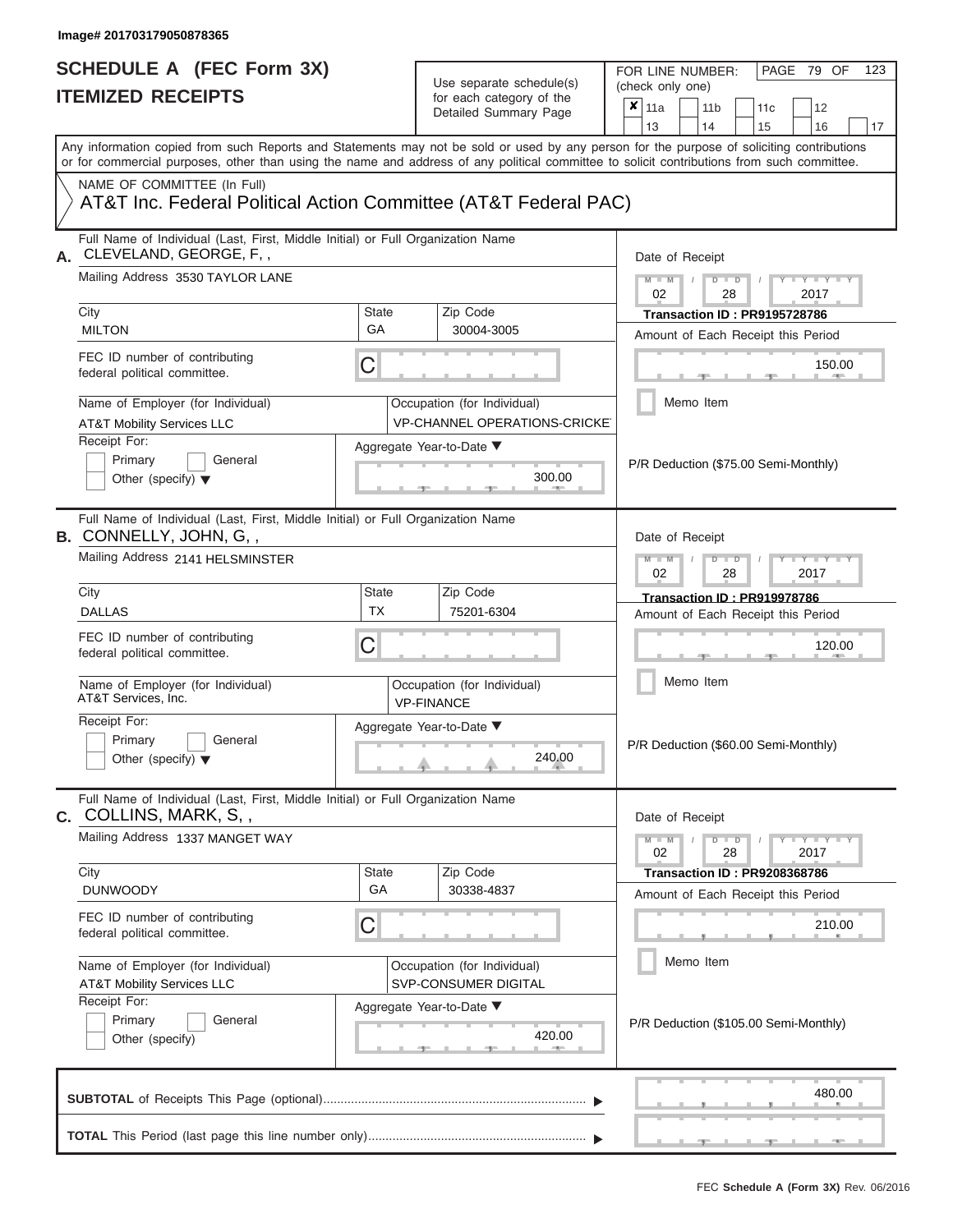FOR LINE NUMBER:<br>(check only one)

PAGE 80 OF 123

|                                                                                                                                                                                                                                                                                         |                           |  | Detailed Summary Page                                               | x | 11a                                                          |           | 11 <sub>b</sub> |               | 11c                                 |  | 12           |    |  |  |
|-----------------------------------------------------------------------------------------------------------------------------------------------------------------------------------------------------------------------------------------------------------------------------------------|---------------------------|--|---------------------------------------------------------------------|---|--------------------------------------------------------------|-----------|-----------------|---------------|-------------------------------------|--|--------------|----|--|--|
|                                                                                                                                                                                                                                                                                         |                           |  |                                                                     |   | 13                                                           |           | 14              |               | 15                                  |  | 16           | 17 |  |  |
| Any information copied from such Reports and Statements may not be sold or used by any person for the purpose of soliciting contributions<br>or for commercial purposes, other than using the name and address of any political committee to solicit contributions from such committee. |                           |  |                                                                     |   |                                                              |           |                 |               |                                     |  |              |    |  |  |
| NAME OF COMMITTEE (In Full)<br>AT&T Inc. Federal Political Action Committee (AT&T Federal PAC)                                                                                                                                                                                          |                           |  |                                                                     |   |                                                              |           |                 |               |                                     |  |              |    |  |  |
| Full Name of Individual (Last, First, Middle Initial) or Full Organization Name<br>DEVEREUX, FREDERICK, J,,                                                                                                                                                                             |                           |  |                                                                     |   | Date of Receipt                                              |           |                 |               |                                     |  |              |    |  |  |
| Mailing Address 827 80TH AVENUE NE                                                                                                                                                                                                                                                      |                           |  |                                                                     |   | $M - M$<br>$D$ $D$<br>02<br>28<br>2017                       |           |                 |               |                                     |  |              |    |  |  |
| City<br><b>MEDINA</b>                                                                                                                                                                                                                                                                   | State<br><b>WA</b>        |  | Zip Code<br>98039-4743                                              |   | Amount of Each Receipt this Period                           |           |                 |               | Transaction ID: PR9299158786        |  |              |    |  |  |
| FEC ID number of contributing<br>federal political committee.                                                                                                                                                                                                                           | С                         |  |                                                                     |   |                                                              |           |                 |               |                                     |  | 200.00       |    |  |  |
| Name of Employer (for Individual)<br><b>AT&amp;T Mobility Services LLC</b>                                                                                                                                                                                                              |                           |  | Occupation (for Individual)<br><b>REGION PRESIDENT-LARGE BUSINE</b> |   |                                                              | Memo Item |                 |               |                                     |  |              |    |  |  |
| Receipt For:<br>Primary<br>General<br>Other (specify) $\blacktriangledown$                                                                                                                                                                                                              |                           |  | Aggregate Year-to-Date ▼<br>400.00                                  |   | P/R Deduction (\$100.00 Semi-Monthly)                        |           |                 |               |                                     |  |              |    |  |  |
| Full Name of Individual (Last, First, Middle Initial) or Full Organization Name<br><b>B.</b> CARTER, JOHN, M,,                                                                                                                                                                          |                           |  |                                                                     |   | Date of Receipt                                              |           |                 |               |                                     |  |              |    |  |  |
| Mailing Address 1055 RUGGLESTONE WAY                                                                                                                                                                                                                                                    |                           |  |                                                                     |   |                                                              |           |                 | $D$ $D$<br>28 |                                     |  | $-Y$<br>2017 |    |  |  |
| City<br><b>DULUTH</b>                                                                                                                                                                                                                                                                   | <b>State</b><br>GA        |  | Zip Code<br>30097-7834                                              |   | Amount of Each Receipt this Period                           |           |                 |               | <b>Transaction ID: PR9466898786</b> |  |              |    |  |  |
| FEC ID number of contributing<br>federal political committee.                                                                                                                                                                                                                           | С                         |  |                                                                     |   |                                                              |           |                 |               |                                     |  | 300.00       |    |  |  |
| Name of Employer (for Individual)<br>AT&T DIGITAL LIFE, INC.                                                                                                                                                                                                                            |                           |  | Occupation (for Individual)<br><b>LEAD-SYSTEM ENGINEER</b>          |   |                                                              | Memo Item |                 |               |                                     |  |              |    |  |  |
| Receipt For:<br>Primary<br>General<br>Other (specify) $\blacktriangledown$                                                                                                                                                                                                              |                           |  | Aggregate Year-to-Date ▼<br>600.00                                  |   | P/R Deduction (\$150.00 Semi-Monthly)                        |           |                 |               |                                     |  |              |    |  |  |
| Full Name of Individual (Last, First, Middle Initial) or Full Organization Name<br>C. BRICKHAUS, DAVID, J,,                                                                                                                                                                             |                           |  |                                                                     |   | Date of Receipt                                              |           |                 |               |                                     |  |              |    |  |  |
| Mailing Address 27 LEESBURG CT                                                                                                                                                                                                                                                          |                           |  |                                                                     |   | $M - M$<br>$D$ $\Box$ $D$<br>$Y - Y - Y$<br>2017<br>02<br>28 |           |                 |               |                                     |  |              |    |  |  |
| City<br><b>WELDON SPRING</b>                                                                                                                                                                                                                                                            | <b>State</b><br><b>MO</b> |  | Zip Code<br>63304-7851                                              |   | Amount of Each Receipt this Period                           |           |                 |               | Transaction ID: PR951438786         |  |              |    |  |  |
| FEC ID number of contributing<br>federal political committee.                                                                                                                                                                                                                           | С                         |  |                                                                     |   |                                                              |           |                 |               |                                     |  | 150.00       |    |  |  |
| Name of Employer (for Individual)<br>AT&T Services, Inc.                                                                                                                                                                                                                                |                           |  | Occupation (for Individual)<br><b>VP-GLOBAL END-USER TECHNOLOG</b>  |   |                                                              | Memo Item |                 |               |                                     |  |              |    |  |  |
| Receipt For:<br>Primary<br>General<br>Other (specify)                                                                                                                                                                                                                                   |                           |  | Aggregate Year-to-Date ▼<br>300.00                                  |   | P/R Deduction (\$10.00 Semi-Monthly)                         |           |                 |               |                                     |  |              |    |  |  |
|                                                                                                                                                                                                                                                                                         |                           |  |                                                                     |   |                                                              |           |                 |               |                                     |  |              |    |  |  |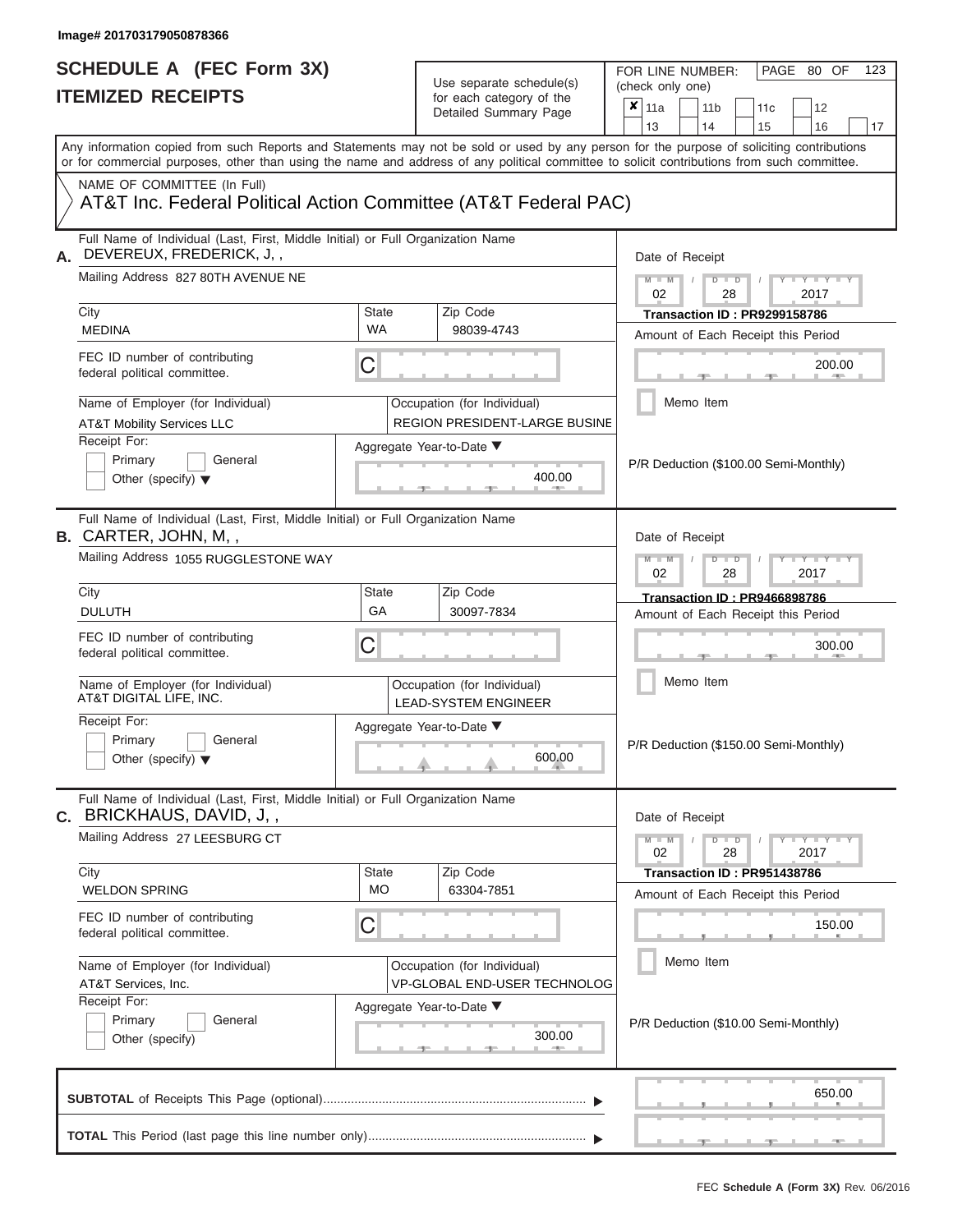FOR LINE NUMBER:<br>(check only one)

PAGE 81 OF 123

|    | IIEMIZEU REVEIFIJ                                                                                                                                                                                                                                                                       |                                         | for each category of the<br>Detailed Summary Page | ×<br>11a<br>11 <sub>b</sub><br>12<br>11c                      |
|----|-----------------------------------------------------------------------------------------------------------------------------------------------------------------------------------------------------------------------------------------------------------------------------------------|-----------------------------------------|---------------------------------------------------|---------------------------------------------------------------|
|    |                                                                                                                                                                                                                                                                                         |                                         |                                                   | 13<br>14<br>15<br>16<br>17                                    |
|    | Any information copied from such Reports and Statements may not be sold or used by any person for the purpose of soliciting contributions<br>or for commercial purposes, other than using the name and address of any political committee to solicit contributions from such committee. |                                         |                                                   |                                                               |
|    | NAME OF COMMITTEE (In Full)<br>AT&T Inc. Federal Political Action Committee (AT&T Federal PAC)                                                                                                                                                                                          |                                         |                                                   |                                                               |
| А. | Full Name of Individual (Last, First, Middle Initial) or Full Organization Name<br>SISSON, WARREN, D,,                                                                                                                                                                                  |                                         |                                                   | Date of Receipt                                               |
|    | Mailing Address 177 WINDSOR PARK DR                                                                                                                                                                                                                                                     |                                         |                                                   | $M - M$<br>$T - Y = Y - T$<br>$D$ $D$<br>02<br>28<br>2017     |
|    | City                                                                                                                                                                                                                                                                                    | <b>State</b><br>SC                      | Zip Code                                          | Transaction ID: PR9536178786                                  |
|    | <b>LEXINGTON</b>                                                                                                                                                                                                                                                                        |                                         | 29072-7954                                        | Amount of Each Receipt this Period                            |
|    | FEC ID number of contributing<br>federal political committee.                                                                                                                                                                                                                           | 100.80                                  |                                                   |                                                               |
|    | Name of Employer (for Individual)<br>AT&T Services, Inc.                                                                                                                                                                                                                                |                                         | Occupation (for Individual)<br><b>AVP SALES</b>   | Memo Item                                                     |
|    | Receipt For:                                                                                                                                                                                                                                                                            |                                         | Aggregate Year-to-Date ▼                          |                                                               |
|    | Primary<br>General<br>Other (specify) $\blacktriangledown$                                                                                                                                                                                                                              |                                         | 201.60                                            | P/R Deduction (\$50.40 Semi-Monthly)                          |
|    | Full Name of Individual (Last, First, Middle Initial) or Full Organization Name<br>$B.$ HAGUE, WILLIAM, W,,                                                                                                                                                                             |                                         |                                                   | Date of Receipt                                               |
|    | Mailing Address 2728 HOOD STREET<br>APARTMENT 424                                                                                                                                                                                                                                       |                                         |                                                   | $M - M$<br>$T - Y - T - Y - T$<br>$D$ $D$<br>02<br>28<br>2017 |
|    | City                                                                                                                                                                                                                                                                                    | State                                   | Zip Code                                          | <b>Transaction ID: PR9536188786</b>                           |
|    | <b>DALLAS</b>                                                                                                                                                                                                                                                                           | <b>TX</b>                               | 75219-4991                                        | Amount of Each Receipt this Period                            |
|    | FEC ID number of contributing<br>federal political committee.                                                                                                                                                                                                                           | 120.00                                  |                                                   |                                                               |
|    | Name of Employer (for Individual)<br><b>AT&amp;T Mobility Services LLC</b>                                                                                                                                                                                                              | Memo Item<br>EVP-GLOBAL CONNECTION MGMT |                                                   |                                                               |
|    | Receipt For:<br>Primary<br>General<br>Other (specify) $\blacktriangledown$                                                                                                                                                                                                              |                                         | Aggregate Year-to-Date ▼<br>240.00                | P/R Deduction (\$60.00 Semi-Monthly)                          |
|    | Full Name of Individual (Last, First, Middle Initial) or Full Organization Name<br><b>с.</b> НАТСН, G, T, ,                                                                                                                                                                             |                                         |                                                   | Date of Receipt                                               |
|    | Mailing Address P.O. BOX 12728                                                                                                                                                                                                                                                          |                                         |                                                   | $Y - Y - Y - Y - Y$<br>$M - M$<br>$D$ $D$<br>02<br>28<br>2017 |
|    | City                                                                                                                                                                                                                                                                                    | <b>State</b>                            | Zip Code                                          | Transaction ID: PR9570848786                                  |
|    | <b>DALLAS</b>                                                                                                                                                                                                                                                                           | <b>TX</b>                               | 75225-0728                                        | Amount of Each Receipt this Period                            |
|    | FEC ID number of contributing<br>federal political committee.                                                                                                                                                                                                                           | С                                       |                                                   | 150.00                                                        |
|    | Name of Employer (for Individual)                                                                                                                                                                                                                                                       |                                         | Occupation (for Individual)                       | Memo Item                                                     |
|    | AT&T WORLD PERSONNEL SERVICES                                                                                                                                                                                                                                                           |                                         | <b>VP AND GENERAL COUNSEL</b>                     |                                                               |
|    | Receipt For:                                                                                                                                                                                                                                                                            |                                         | Aggregate Year-to-Date ▼                          |                                                               |
|    | Primary<br>General<br>Other (specify)                                                                                                                                                                                                                                                   |                                         | 300.00<br>$-$                                     | P/R Deduction (\$75.00 Semi-Monthly)                          |
|    |                                                                                                                                                                                                                                                                                         |                                         |                                                   | 370.80                                                        |
|    |                                                                                                                                                                                                                                                                                         |                                         |                                                   |                                                               |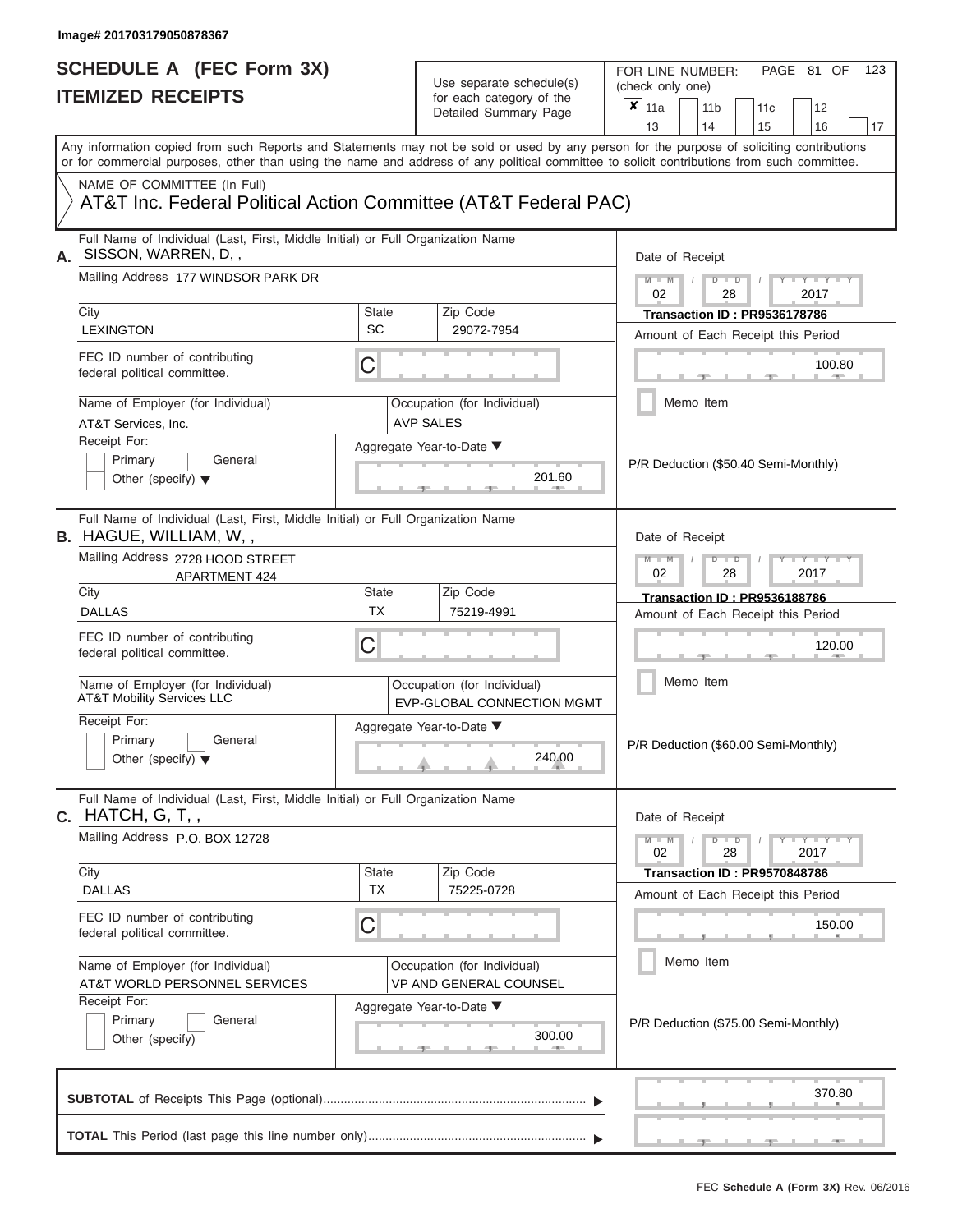| SCHEDULE A (FEC Form 3X)<br><b>ITEMIZED RECEIPTS</b>                                                                                       |                           | Use separate schedule(s)<br>for each category of the             | FOR LINE NUMBER:<br>PAGE 82 OF<br>123<br>(check only one)                                                                                 |  |  |  |  |  |
|--------------------------------------------------------------------------------------------------------------------------------------------|---------------------------|------------------------------------------------------------------|-------------------------------------------------------------------------------------------------------------------------------------------|--|--|--|--|--|
|                                                                                                                                            |                           | Detailed Summary Page                                            | $\boldsymbol{\mathsf{x}}$<br>11a<br>11 <sub>b</sub><br>12<br>11c<br>13<br>14<br>15<br>16<br>17                                            |  |  |  |  |  |
| or for commercial purposes, other than using the name and address of any political committee to solicit contributions from such committee. |                           |                                                                  | Any information copied from such Reports and Statements may not be sold or used by any person for the purpose of soliciting contributions |  |  |  |  |  |
| NAME OF COMMITTEE (In Full)<br>AT&T Inc. Federal Political Action Committee (AT&T Federal PAC)                                             |                           |                                                                  |                                                                                                                                           |  |  |  |  |  |
| Full Name of Individual (Last, First, Middle Initial) or Full Organization Name<br>HEBERT, ANDREW, , ,<br>Α.                               |                           |                                                                  | Date of Receipt                                                                                                                           |  |  |  |  |  |
| Mailing Address 27506 ROSEWOOD VALLEY<br>City                                                                                              | <b>State</b>              | Zip Code                                                         | $M - M$ /<br>$D$ $D$<br>$T - Y = T - Y$<br>02<br>28<br>2017<br>Transaction ID: PR9579778786                                               |  |  |  |  |  |
| <b>KATY</b>                                                                                                                                | <b>TX</b>                 | 77494-1511                                                       | Amount of Each Receipt this Period                                                                                                        |  |  |  |  |  |
| FEC ID number of contributing<br>federal political committee.                                                                              | C                         |                                                                  | 110.00<br><b>1. 400</b>                                                                                                                   |  |  |  |  |  |
| Name of Employer (for Individual)<br><b>AT&amp;T Mobility Services LLC</b>                                                                 |                           | Occupation (for Individual)<br><b>LEAD PRODUCT MARKETING MGR</b> | Memo Item                                                                                                                                 |  |  |  |  |  |
| Receipt For:<br>Primary<br>General<br>Other (specify) $\blacktriangledown$                                                                 |                           | Aggregate Year-to-Date ▼<br>220.00<br><b>Britannia</b>           | P/R Deduction (\$55.00 Semi-Monthly)                                                                                                      |  |  |  |  |  |
| Full Name of Individual (Last, First, Middle Initial) or Full Organization Name<br><b>B. HETRICK, JEROME, K,,</b>                          | Date of Receipt           |                                                                  |                                                                                                                                           |  |  |  |  |  |
| Mailing Address 3504 SARAH SPRINGS TRL                                                                                                     |                           |                                                                  | $M - M$<br>$D$ $D$<br>$\blacksquare \blacksquare Y \blacksquare \blacksquare Y \blacksquare \blacksquare$<br>02<br>2017<br>28             |  |  |  |  |  |
| City<br><b>FLOWER MOUND</b>                                                                                                                | <b>State</b><br><b>TX</b> | Zip Code<br>75022-6152                                           | <b>Transaction ID: PR9600848786</b>                                                                                                       |  |  |  |  |  |
| FEC ID number of contributing<br>federal political committee.                                                                              | C                         |                                                                  | Amount of Each Receipt this Period<br>150.00                                                                                              |  |  |  |  |  |
| Name of Employer (for Individual)<br>AT&T Management Services, L.P.                                                                        |                           | Occupation (for Individual)<br><b>VP-TOWER STRATEGY</b>          | Memo Item                                                                                                                                 |  |  |  |  |  |
| Receipt For:<br>Primary<br>General<br>Other (specify) $\blacktriangledown$                                                                 |                           | Aggregate Year-to-Date ▼<br>300.00                               | P/R Deduction (\$75.00 Semi-Monthly)                                                                                                      |  |  |  |  |  |
| Full Name of Individual (Last, First, Middle Initial) or Full Organization Name<br>C. HICKEY, MATTHEW, , ,                                 |                           |                                                                  | Date of Receipt                                                                                                                           |  |  |  |  |  |
| Mailing Address 4532 BELCLAIRE AVE                                                                                                         |                           |                                                                  | $M - M$<br>$D$ $D$<br>Y - Y - Y - Y<br>02<br>28<br>2017                                                                                   |  |  |  |  |  |
| City<br><b>DALLAS</b>                                                                                                                      | <b>State</b><br><b>TX</b> | Zip Code<br>75205-3039                                           | <b>Transaction ID: PR9601838786</b><br>Amount of Each Receipt this Period                                                                 |  |  |  |  |  |
| FEC ID number of contributing<br>federal political committee.                                                                              | C                         |                                                                  | 200.00                                                                                                                                    |  |  |  |  |  |
| Name of Employer (for Individual)<br><b>AT&amp;T Mobility Services LLC</b>                                                                 |                           | Occupation (for Individual)<br><b>VP-SALES OPERATIONS</b>        | Memo Item                                                                                                                                 |  |  |  |  |  |
| Receipt For:<br>Primary<br>General<br>Other (specify)                                                                                      |                           | Aggregate Year-to-Date ▼<br>400.00<br>$-1$                       | P/R Deduction (\$100.00 Semi-Monthly)                                                                                                     |  |  |  |  |  |
|                                                                                                                                            |                           |                                                                  |                                                                                                                                           |  |  |  |  |  |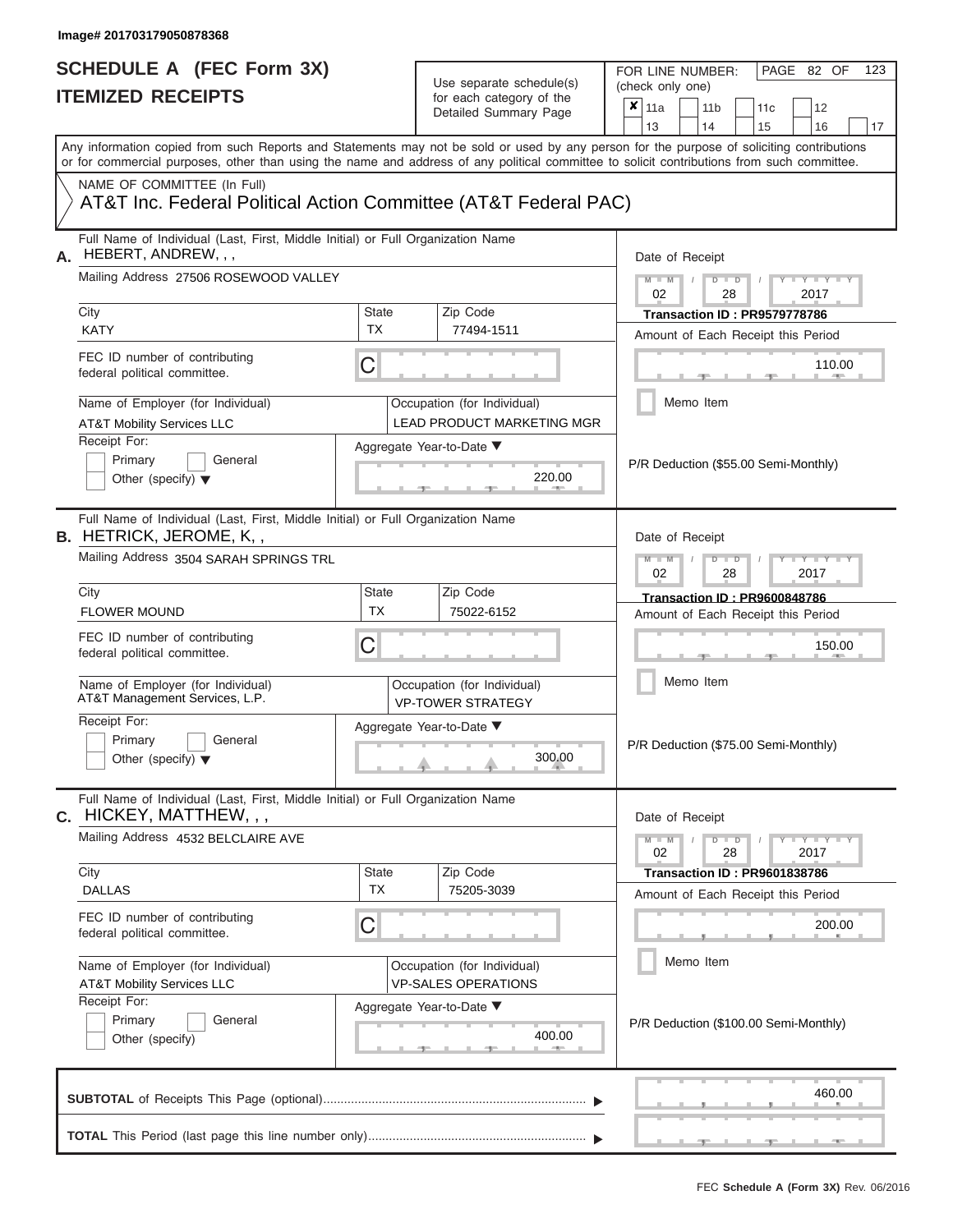FOR LINE NUMBER:<br>(check only one)

PAGE 83 OF 123

| IIEMIZED KEUEIPIS                                                                                               |                                                            | for each category of the<br>Detailed Summary Page                   | ×<br>12<br>11a<br>11 <sub>b</sub><br>11 <sub>c</sub>                                                                                                                                                                                                                                                                  |  |  |  |  |  |  |
|-----------------------------------------------------------------------------------------------------------------|------------------------------------------------------------|---------------------------------------------------------------------|-----------------------------------------------------------------------------------------------------------------------------------------------------------------------------------------------------------------------------------------------------------------------------------------------------------------------|--|--|--|--|--|--|
|                                                                                                                 |                                                            |                                                                     | 13<br>14<br>15<br>16<br>17<br>Any information copied from such Reports and Statements may not be sold or used by any person for the purpose of soliciting contributions<br>or for commercial purposes, other than using the name and address of any political committee to solicit contributions from such committee. |  |  |  |  |  |  |
| NAME OF COMMITTEE (In Full)<br>AT&T Inc. Federal Political Action Committee (AT&T Federal PAC)                  |                                                            |                                                                     |                                                                                                                                                                                                                                                                                                                       |  |  |  |  |  |  |
| Full Name of Individual (Last, First, Middle Initial) or Full Organization Name<br>HODGES, STEVEN, J,,<br>А.    |                                                            | Date of Receipt                                                     |                                                                                                                                                                                                                                                                                                                       |  |  |  |  |  |  |
| Mailing Address 1005 TURNBERRY LN.                                                                              |                                                            |                                                                     | $M - M$<br>$D$ $\Box$ $D$<br>$\mathbf{I} = \mathbf{Y} - \mathbf{I} - \mathbf{Y} - \mathbf{I}$<br>02<br>28<br>2017                                                                                                                                                                                                     |  |  |  |  |  |  |
| City<br>SOUTHLAKE                                                                                               | State<br><b>TX</b>                                         | Zip Code<br>76092-4222                                              | Transaction ID: PR9615568786                                                                                                                                                                                                                                                                                          |  |  |  |  |  |  |
| FEC ID number of contributing                                                                                   |                                                            |                                                                     | Amount of Each Receipt this Period<br>224.00                                                                                                                                                                                                                                                                          |  |  |  |  |  |  |
| federal political committee.                                                                                    | $\mathsf C$                                                |                                                                     |                                                                                                                                                                                                                                                                                                                       |  |  |  |  |  |  |
| Name of Employer (for Individual)<br><b>AT&amp;T Mobility Services LLC</b>                                      |                                                            | Occupation (for Individual)<br><b>SVP-BUSINESS CUSTOMER EXPERII</b> | Memo Item                                                                                                                                                                                                                                                                                                             |  |  |  |  |  |  |
| Receipt For:<br>Primary<br>General<br>Other (specify) $\blacktriangledown$                                      |                                                            | Aggregate Year-to-Date ▼<br>448.00                                  | P/R Deduction (\$125.00 Semi-Monthly)                                                                                                                                                                                                                                                                                 |  |  |  |  |  |  |
| Full Name of Individual (Last, First, Middle Initial) or Full Organization Name<br><b>B.</b> HOGG, WILLIAM, E,, | Date of Receipt                                            |                                                                     |                                                                                                                                                                                                                                                                                                                       |  |  |  |  |  |  |
| Mailing Address 6222 WAGGONER DRIVE                                                                             |                                                            |                                                                     | $M - M$<br>$T - Y = T - Y$<br>$D$ $D$<br>02<br>28<br>2017                                                                                                                                                                                                                                                             |  |  |  |  |  |  |
| City<br><b>DALLAS</b>                                                                                           | State<br><b>TX</b>                                         | Zip Code<br>75230-4014                                              | <b>Transaction ID: PR9617858786</b><br>Amount of Each Receipt this Period                                                                                                                                                                                                                                             |  |  |  |  |  |  |
| FEC ID number of contributing<br>federal political committee.                                                   | C                                                          |                                                                     | 200.00                                                                                                                                                                                                                                                                                                                |  |  |  |  |  |  |
| Name of Employer (for Individual)<br>AT&T Services, Inc.                                                        | Occupation (for Individual)<br>PRESIDENT-TECHNOLOGY OPERAT | Memo Item                                                           |                                                                                                                                                                                                                                                                                                                       |  |  |  |  |  |  |
| Receipt For:<br>Primary<br>General<br>Other (specify) $\blacktriangledown$                                      |                                                            | Aggregate Year-to-Date ▼<br>400.00                                  | P/R Deduction (\$100.00 Semi-Monthly)                                                                                                                                                                                                                                                                                 |  |  |  |  |  |  |
| Full Name of Individual (Last, First, Middle Initial) or Full Organization Name<br>C. BOWLING, MICHAEL, W.,     |                                                            |                                                                     | Date of Receipt                                                                                                                                                                                                                                                                                                       |  |  |  |  |  |  |
| Mailing Address 3220 PURDUE AVENUE                                                                              |                                                            |                                                                     | $-1$ $ Y$ $-1$ $ Y$ $-1$ $ Y$<br>$M - M$<br>$D$ $D$<br>Ÿ<br>$\sqrt{2}$<br>02<br>28<br>2017                                                                                                                                                                                                                            |  |  |  |  |  |  |
| City<br><b>DALLAS</b>                                                                                           | State<br><b>TX</b>                                         | Zip Code<br>75225-7633                                              | Transaction ID: PR9637988786<br>Amount of Each Receipt this Period                                                                                                                                                                                                                                                    |  |  |  |  |  |  |
| FEC ID number of contributing<br>federal political committee.                                                   | C                                                          |                                                                     | 220.00                                                                                                                                                                                                                                                                                                                |  |  |  |  |  |  |
| Name of Employer (for Individual)<br>AT&T WORLD PERSONNEL SERVICES                                              |                                                            | Occupation (for Individual)<br>SVP-PRODUCT AND EMERGING BUS         | Memo Item                                                                                                                                                                                                                                                                                                             |  |  |  |  |  |  |
| Receipt For:<br>Primary<br>General<br>Other (specify)                                                           |                                                            | Aggregate Year-to-Date ▼<br>440.00                                  | P/R Deduction (\$110.00 Semi-Monthly)                                                                                                                                                                                                                                                                                 |  |  |  |  |  |  |
|                                                                                                                 |                                                            |                                                                     | 644.00                                                                                                                                                                                                                                                                                                                |  |  |  |  |  |  |
|                                                                                                                 |                                                            |                                                                     |                                                                                                                                                                                                                                                                                                                       |  |  |  |  |  |  |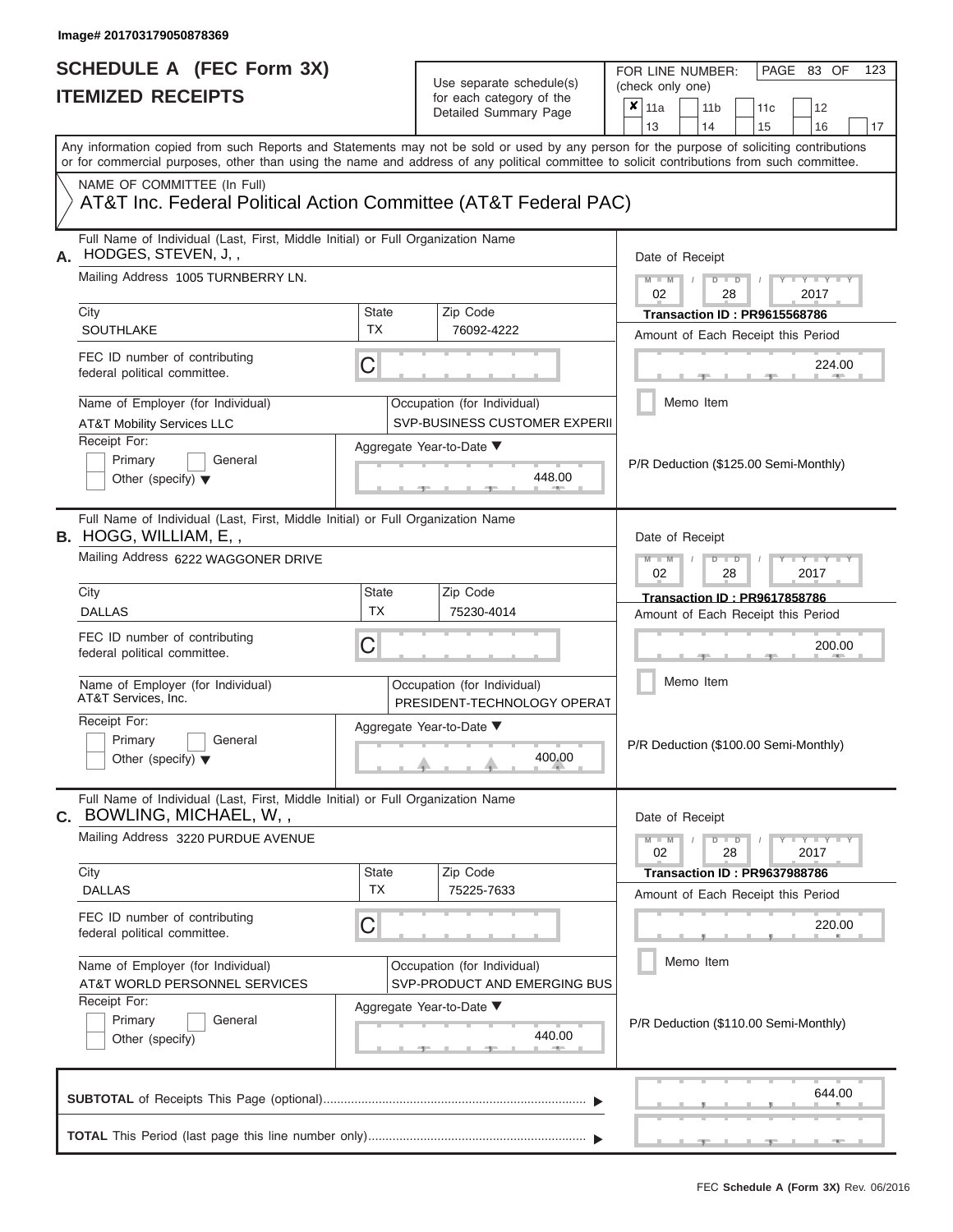| Detailed Summary Page<br>Any information copied from such Reports and Statements may not be sold or used by any person for the purpose of soliciting contributions<br>or for commercial purposes, other than using the name and address of any political committee to solicit contributions from such committee.<br>NAME OF COMMITTEE (In Full)<br>AT&T Inc. Federal Political Action Committee (AT&T Federal PAC)<br>Full Name of Individual (Last, First, Middle Initial) or Full Organization Name<br>INGLE, ABHIJIT, , ,<br>Mailing Address 6247 STEFANI DRIVE<br>City<br><b>State</b><br>Zip Code<br><b>TX</b><br><b>DALLAS</b><br>75225-2122<br>FEC ID number of contributing<br>C<br>federal political committee.<br>Name of Employer (for Individual)<br>Occupation (for Individual)<br><b>SVP-DISTRIBUTION AND CHANNEL M</b><br>AT&T Services, Inc.<br>Receipt For:<br>Aggregate Year-to-Date ▼<br>Primary<br>General<br>400.00<br>Other (specify) $\blacktriangledown$<br>Full Name of Individual (Last, First, Middle Initial) or Full Organization Name<br>B. LUFF, LISA, K,,<br>Mailing Address 1739 FM 1139<br>City<br><b>State</b><br>Zip Code<br>TX<br><b>ROCKWALL</b><br>75032-7155<br>FEC ID number of contributing<br>C<br>federal political committee.<br>Name of Employer (for Individual)<br>Occupation (for Individual)<br><b>AT&amp;T Mobility Services LLC</b><br>VP & GM-MOBILITY, LARGER MKTS<br>Receipt For:<br>Aggregate Year-to-Date ▼<br>Primary<br>General<br>300.00<br>Other (specify) $\blacktriangledown$<br>Full Name of Individual (Last, First, Middle Initial) or Full Organization Name<br>C. LURIE, GLENN, , ,<br>Mailing Address 1061 STOVALL BLVD NE<br>Zip Code<br>City<br><b>State</b><br>GA<br>30319-1220<br><b>ATLANTA</b><br>FEC ID number of contributing<br>С<br>federal political committee.<br>Name of Employer (for Individual)<br>Occupation (for Individual)<br><b>AT&amp;T Mobility Services LLC</b><br>PRES & CEO AT&T MOBILITY & CONS<br>Receipt For:<br>Aggregate Year-to-Date ▼<br>Primary<br>General<br>400.00 | FOR LINE NUMBER:<br>PAGE 84 OF<br>123<br>(check only one)<br>×<br>11a<br>11 <sub>b</sub><br>12<br>11 <sub>c</sub>                                                                                                                                                                                                                                                                                                                                                                                             |  |  |  |  |  |
|-----------------------------------------------------------------------------------------------------------------------------------------------------------------------------------------------------------------------------------------------------------------------------------------------------------------------------------------------------------------------------------------------------------------------------------------------------------------------------------------------------------------------------------------------------------------------------------------------------------------------------------------------------------------------------------------------------------------------------------------------------------------------------------------------------------------------------------------------------------------------------------------------------------------------------------------------------------------------------------------------------------------------------------------------------------------------------------------------------------------------------------------------------------------------------------------------------------------------------------------------------------------------------------------------------------------------------------------------------------------------------------------------------------------------------------------------------------------------------------------------------------------------------------------------------------------------------------------------------------------------------------------------------------------------------------------------------------------------------------------------------------------------------------------------------------------------------------------------------------------------------------------------------------------------------------------------------------------------------------------------------------------------------------------------------------------------------|---------------------------------------------------------------------------------------------------------------------------------------------------------------------------------------------------------------------------------------------------------------------------------------------------------------------------------------------------------------------------------------------------------------------------------------------------------------------------------------------------------------|--|--|--|--|--|
|                                                                                                                                                                                                                                                                                                                                                                                                                                                                                                                                                                                                                                                                                                                                                                                                                                                                                                                                                                                                                                                                                                                                                                                                                                                                                                                                                                                                                                                                                                                                                                                                                                                                                                                                                                                                                                                                                                                                                                                                                                                                             | 13<br>14<br>15<br>16<br>17                                                                                                                                                                                                                                                                                                                                                                                                                                                                                    |  |  |  |  |  |
|                                                                                                                                                                                                                                                                                                                                                                                                                                                                                                                                                                                                                                                                                                                                                                                                                                                                                                                                                                                                                                                                                                                                                                                                                                                                                                                                                                                                                                                                                                                                                                                                                                                                                                                                                                                                                                                                                                                                                                                                                                                                             |                                                                                                                                                                                                                                                                                                                                                                                                                                                                                                               |  |  |  |  |  |
|                                                                                                                                                                                                                                                                                                                                                                                                                                                                                                                                                                                                                                                                                                                                                                                                                                                                                                                                                                                                                                                                                                                                                                                                                                                                                                                                                                                                                                                                                                                                                                                                                                                                                                                                                                                                                                                                                                                                                                                                                                                                             |                                                                                                                                                                                                                                                                                                                                                                                                                                                                                                               |  |  |  |  |  |
|                                                                                                                                                                                                                                                                                                                                                                                                                                                                                                                                                                                                                                                                                                                                                                                                                                                                                                                                                                                                                                                                                                                                                                                                                                                                                                                                                                                                                                                                                                                                                                                                                                                                                                                                                                                                                                                                                                                                                                                                                                                                             | Date of Receipt                                                                                                                                                                                                                                                                                                                                                                                                                                                                                               |  |  |  |  |  |
|                                                                                                                                                                                                                                                                                                                                                                                                                                                                                                                                                                                                                                                                                                                                                                                                                                                                                                                                                                                                                                                                                                                                                                                                                                                                                                                                                                                                                                                                                                                                                                                                                                                                                                                                                                                                                                                                                                                                                                                                                                                                             | $M - M$ /<br>$D$ $D$<br>$\begin{array}{c c c c c c} \hline \multicolumn{3}{c }{\mathsf{I}} & \multicolumn{3}{c}{\mathsf{Y}} & \multicolumn{3}{c}{\mathsf{I}} & \multicolumn{3}{c}{\mathsf{Y}} & \multicolumn{3}{c}{\mathsf{I}} & \multicolumn{3}{c}{\mathsf{Y}} & \multicolumn{3}{c}{\mathsf{I}} & \multicolumn{3}{c}{\mathsf{Y}} & \multicolumn{3}{c}{\mathsf{I}} & \multicolumn{3}{c}{\mathsf{Y}} & \multicolumn{3}{c}{\mathsf{I}} & \multicolumn{3}{c}{\mathsf{Y}} & \multicolumn{3}{$<br>02<br>2017<br>28 |  |  |  |  |  |
|                                                                                                                                                                                                                                                                                                                                                                                                                                                                                                                                                                                                                                                                                                                                                                                                                                                                                                                                                                                                                                                                                                                                                                                                                                                                                                                                                                                                                                                                                                                                                                                                                                                                                                                                                                                                                                                                                                                                                                                                                                                                             | Transaction ID: PR9650518786<br>Amount of Each Receipt this Period                                                                                                                                                                                                                                                                                                                                                                                                                                            |  |  |  |  |  |
|                                                                                                                                                                                                                                                                                                                                                                                                                                                                                                                                                                                                                                                                                                                                                                                                                                                                                                                                                                                                                                                                                                                                                                                                                                                                                                                                                                                                                                                                                                                                                                                                                                                                                                                                                                                                                                                                                                                                                                                                                                                                             | 200.00<br>$1 - 400$                                                                                                                                                                                                                                                                                                                                                                                                                                                                                           |  |  |  |  |  |
|                                                                                                                                                                                                                                                                                                                                                                                                                                                                                                                                                                                                                                                                                                                                                                                                                                                                                                                                                                                                                                                                                                                                                                                                                                                                                                                                                                                                                                                                                                                                                                                                                                                                                                                                                                                                                                                                                                                                                                                                                                                                             | Memo Item                                                                                                                                                                                                                                                                                                                                                                                                                                                                                                     |  |  |  |  |  |
|                                                                                                                                                                                                                                                                                                                                                                                                                                                                                                                                                                                                                                                                                                                                                                                                                                                                                                                                                                                                                                                                                                                                                                                                                                                                                                                                                                                                                                                                                                                                                                                                                                                                                                                                                                                                                                                                                                                                                                                                                                                                             | P/R Deduction (\$100.00 Semi-Monthly)                                                                                                                                                                                                                                                                                                                                                                                                                                                                         |  |  |  |  |  |
|                                                                                                                                                                                                                                                                                                                                                                                                                                                                                                                                                                                                                                                                                                                                                                                                                                                                                                                                                                                                                                                                                                                                                                                                                                                                                                                                                                                                                                                                                                                                                                                                                                                                                                                                                                                                                                                                                                                                                                                                                                                                             | Date of Receipt<br>$M - M$<br>$D$ $\Box$ $D$<br>$+Y + Y + Y$                                                                                                                                                                                                                                                                                                                                                                                                                                                  |  |  |  |  |  |
|                                                                                                                                                                                                                                                                                                                                                                                                                                                                                                                                                                                                                                                                                                                                                                                                                                                                                                                                                                                                                                                                                                                                                                                                                                                                                                                                                                                                                                                                                                                                                                                                                                                                                                                                                                                                                                                                                                                                                                                                                                                                             | 2017<br>02<br>28<br>Transaction ID: PR9746448786                                                                                                                                                                                                                                                                                                                                                                                                                                                              |  |  |  |  |  |
|                                                                                                                                                                                                                                                                                                                                                                                                                                                                                                                                                                                                                                                                                                                                                                                                                                                                                                                                                                                                                                                                                                                                                                                                                                                                                                                                                                                                                                                                                                                                                                                                                                                                                                                                                                                                                                                                                                                                                                                                                                                                             | Amount of Each Receipt this Period                                                                                                                                                                                                                                                                                                                                                                                                                                                                            |  |  |  |  |  |
|                                                                                                                                                                                                                                                                                                                                                                                                                                                                                                                                                                                                                                                                                                                                                                                                                                                                                                                                                                                                                                                                                                                                                                                                                                                                                                                                                                                                                                                                                                                                                                                                                                                                                                                                                                                                                                                                                                                                                                                                                                                                             | 150.00                                                                                                                                                                                                                                                                                                                                                                                                                                                                                                        |  |  |  |  |  |
|                                                                                                                                                                                                                                                                                                                                                                                                                                                                                                                                                                                                                                                                                                                                                                                                                                                                                                                                                                                                                                                                                                                                                                                                                                                                                                                                                                                                                                                                                                                                                                                                                                                                                                                                                                                                                                                                                                                                                                                                                                                                             | Memo Item                                                                                                                                                                                                                                                                                                                                                                                                                                                                                                     |  |  |  |  |  |
|                                                                                                                                                                                                                                                                                                                                                                                                                                                                                                                                                                                                                                                                                                                                                                                                                                                                                                                                                                                                                                                                                                                                                                                                                                                                                                                                                                                                                                                                                                                                                                                                                                                                                                                                                                                                                                                                                                                                                                                                                                                                             | P/R Deduction (\$75.00 Semi-Monthly)                                                                                                                                                                                                                                                                                                                                                                                                                                                                          |  |  |  |  |  |
|                                                                                                                                                                                                                                                                                                                                                                                                                                                                                                                                                                                                                                                                                                                                                                                                                                                                                                                                                                                                                                                                                                                                                                                                                                                                                                                                                                                                                                                                                                                                                                                                                                                                                                                                                                                                                                                                                                                                                                                                                                                                             | Date of Receipt                                                                                                                                                                                                                                                                                                                                                                                                                                                                                               |  |  |  |  |  |
|                                                                                                                                                                                                                                                                                                                                                                                                                                                                                                                                                                                                                                                                                                                                                                                                                                                                                                                                                                                                                                                                                                                                                                                                                                                                                                                                                                                                                                                                                                                                                                                                                                                                                                                                                                                                                                                                                                                                                                                                                                                                             | $M - M$<br>$D$ $D$<br>$-1 - Y - 1 - Y - 1 - Y$<br>02<br>28<br>2017                                                                                                                                                                                                                                                                                                                                                                                                                                            |  |  |  |  |  |
|                                                                                                                                                                                                                                                                                                                                                                                                                                                                                                                                                                                                                                                                                                                                                                                                                                                                                                                                                                                                                                                                                                                                                                                                                                                                                                                                                                                                                                                                                                                                                                                                                                                                                                                                                                                                                                                                                                                                                                                                                                                                             | Transaction ID: PR9747928786<br>Amount of Each Receipt this Period                                                                                                                                                                                                                                                                                                                                                                                                                                            |  |  |  |  |  |
|                                                                                                                                                                                                                                                                                                                                                                                                                                                                                                                                                                                                                                                                                                                                                                                                                                                                                                                                                                                                                                                                                                                                                                                                                                                                                                                                                                                                                                                                                                                                                                                                                                                                                                                                                                                                                                                                                                                                                                                                                                                                             | 200.00                                                                                                                                                                                                                                                                                                                                                                                                                                                                                                        |  |  |  |  |  |
|                                                                                                                                                                                                                                                                                                                                                                                                                                                                                                                                                                                                                                                                                                                                                                                                                                                                                                                                                                                                                                                                                                                                                                                                                                                                                                                                                                                                                                                                                                                                                                                                                                                                                                                                                                                                                                                                                                                                                                                                                                                                             | Memo Item                                                                                                                                                                                                                                                                                                                                                                                                                                                                                                     |  |  |  |  |  |
| Other (specify)<br>-40-                                                                                                                                                                                                                                                                                                                                                                                                                                                                                                                                                                                                                                                                                                                                                                                                                                                                                                                                                                                                                                                                                                                                                                                                                                                                                                                                                                                                                                                                                                                                                                                                                                                                                                                                                                                                                                                                                                                                                                                                                                                     | P/R Deduction (\$150.00 Semi-Monthly)                                                                                                                                                                                                                                                                                                                                                                                                                                                                         |  |  |  |  |  |
|                                                                                                                                                                                                                                                                                                                                                                                                                                                                                                                                                                                                                                                                                                                                                                                                                                                                                                                                                                                                                                                                                                                                                                                                                                                                                                                                                                                                                                                                                                                                                                                                                                                                                                                                                                                                                                                                                                                                                                                                                                                                             | 550.00                                                                                                                                                                                                                                                                                                                                                                                                                                                                                                        |  |  |  |  |  |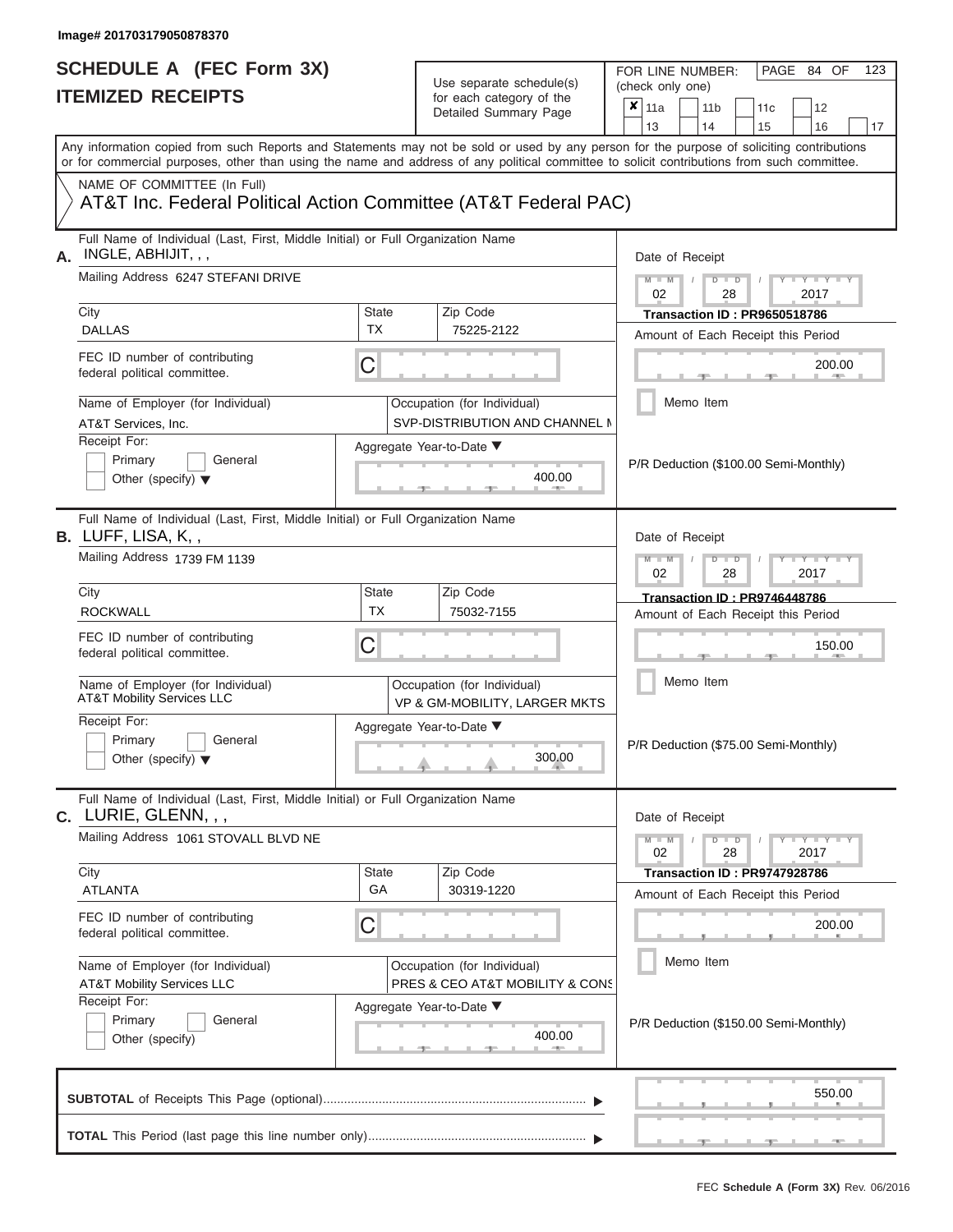# Use separate schedule(s)<br>for each category of the

FOR LINE NUMBER:<br>(check only one)

PAGE 85 OF 123

| IIEMILED REVEIFIJ                                                                                                                                                                                                                                                                       |                    | ior each calegory of the<br>Detailed Summary Page             | × | 11a             |           | 11 <sub>b</sub> |               | 11 <sub>c</sub> | 12                                                                 |    |
|-----------------------------------------------------------------------------------------------------------------------------------------------------------------------------------------------------------------------------------------------------------------------------------------|--------------------|---------------------------------------------------------------|---|-----------------|-----------|-----------------|---------------|-----------------|--------------------------------------------------------------------|----|
|                                                                                                                                                                                                                                                                                         |                    |                                                               |   | 13              |           | 14              |               | 15              | 16                                                                 | 17 |
| Any information copied from such Reports and Statements may not be sold or used by any person for the purpose of soliciting contributions<br>or for commercial purposes, other than using the name and address of any political committee to solicit contributions from such committee. |                    |                                                               |   |                 |           |                 |               |                 |                                                                    |    |
| NAME OF COMMITTEE (In Full)<br>AT&T Inc. Federal Political Action Committee (AT&T Federal PAC)                                                                                                                                                                                          |                    |                                                               |   |                 |           |                 |               |                 |                                                                    |    |
| Full Name of Individual (Last, First, Middle Initial) or Full Organization Name<br>MARTIN, VICKI, W,,<br>А.                                                                                                                                                                             |                    |                                                               |   | Date of Receipt |           |                 |               |                 |                                                                    |    |
| Mailing Address 525 FOREST HILLS DRIVE                                                                                                                                                                                                                                                  |                    |                                                               |   | $M - M$<br>02   |           |                 | $D$ $D$<br>28 |                 | $Y = Y$<br>2017                                                    |    |
| City<br><b>ATLANTA</b>                                                                                                                                                                                                                                                                  | <b>State</b><br>GA | Zip Code<br>30342-2335                                        |   |                 |           |                 |               |                 | Transaction ID: PR9764278786<br>Amount of Each Receipt this Period |    |
| FEC ID number of contributing<br>federal political committee.                                                                                                                                                                                                                           | C                  |                                                               |   |                 |           |                 |               |                 | 145.00                                                             |    |
| Name of Employer (for Individual)<br><b>AT&amp;T Mobility Services LLC</b>                                                                                                                                                                                                              |                    | Occupation (for Individual)<br><b>VP-PROGRAM EXECUTION</b>    |   |                 | Memo Item |                 |               |                 |                                                                    |    |
| Receipt For:<br>Primary<br>General<br>Other (specify) $\blacktriangledown$                                                                                                                                                                                                              |                    | Aggregate Year-to-Date ▼<br>290.00                            |   |                 |           |                 |               |                 | P/R Deduction (\$72.50 Semi-Monthly)                               |    |
| Full Name of Individual (Last, First, Middle Initial) or Full Organization Name<br><b>B.</b> MAXWELL, MICHAEL, C,,                                                                                                                                                                      |                    |                                                               |   | Date of Receipt |           |                 |               |                 |                                                                    |    |
| Mailing Address 5029 DENTON DR.                                                                                                                                                                                                                                                         |                    |                                                               |   | $M - M$<br>02   |           |                 | $D$ $D$<br>28 |                 | $Y = Y$<br>2017                                                    |    |
| City<br><b>LAKE OSWEGO</b>                                                                                                                                                                                                                                                              | State<br><b>OR</b> | Zip Code<br>97035-5739                                        |   |                 |           |                 |               |                 | Transaction ID: PR9774178786<br>Amount of Each Receipt this Period |    |
| FEC ID number of contributing<br>federal political committee.                                                                                                                                                                                                                           | С                  |                                                               |   |                 |           |                 |               |                 | 200.00                                                             |    |
| Name of Employer (for Individual)<br><b>AT&amp;T Mobility Services LLC</b>                                                                                                                                                                                                              |                    | Occupation (for Individual)<br><b>VP &amp; GM-MOBILITY</b>    |   |                 | Memo Item |                 |               |                 |                                                                    |    |
| Receipt For:<br>Primary<br>General<br>Other (specify) $\blacktriangledown$                                                                                                                                                                                                              |                    | Aggregate Year-to-Date ▼<br>400.00                            |   |                 |           |                 |               |                 | P/R Deduction (\$100.00 Semi-Monthly)                              |    |
| Full Name of Individual (Last, First, Middle Initial) or Full Organization Name<br>MCELFRESH, JEFFERY, S,,<br>С.                                                                                                                                                                        |                    |                                                               |   | Date of Receipt |           |                 |               |                 |                                                                    |    |
| Mailing Address 3601 STANFORD AVE                                                                                                                                                                                                                                                       |                    |                                                               |   | $M - M$<br>02   |           |                 | $D$ $D$<br>28 |                 | $Y - Y - Y - Y - Y$<br>2017                                        |    |
| City<br><b>DALLAS</b>                                                                                                                                                                                                                                                                   | <b>State</b><br>TX | Zip Code<br>75225-7404                                        |   |                 |           |                 |               |                 | Transaction ID: PR9783458786<br>Amount of Each Receipt this Period |    |
| FEC ID number of contributing<br>federal political committee.                                                                                                                                                                                                                           | C                  |                                                               |   |                 |           |                 |               |                 | 300.00                                                             |    |
| Name of Employer (for Individual)<br>AT&T Services, Inc.<br>Receipt For:                                                                                                                                                                                                                |                    | Occupation (for Individual)<br>PRESIDENT-DIRECTV LATIN AMERIC |   |                 | Memo Item |                 |               |                 |                                                                    |    |
| General<br>Primary<br>Other (specify)                                                                                                                                                                                                                                                   |                    | Aggregate Year-to-Date ▼<br>600.00                            |   |                 |           |                 |               |                 | P/R Deduction (\$150.00 Semi-Monthly)                              |    |
|                                                                                                                                                                                                                                                                                         |                    |                                                               |   |                 |           |                 |               |                 | 645.00                                                             |    |
|                                                                                                                                                                                                                                                                                         |                    |                                                               |   |                 |           |                 |               |                 |                                                                    |    |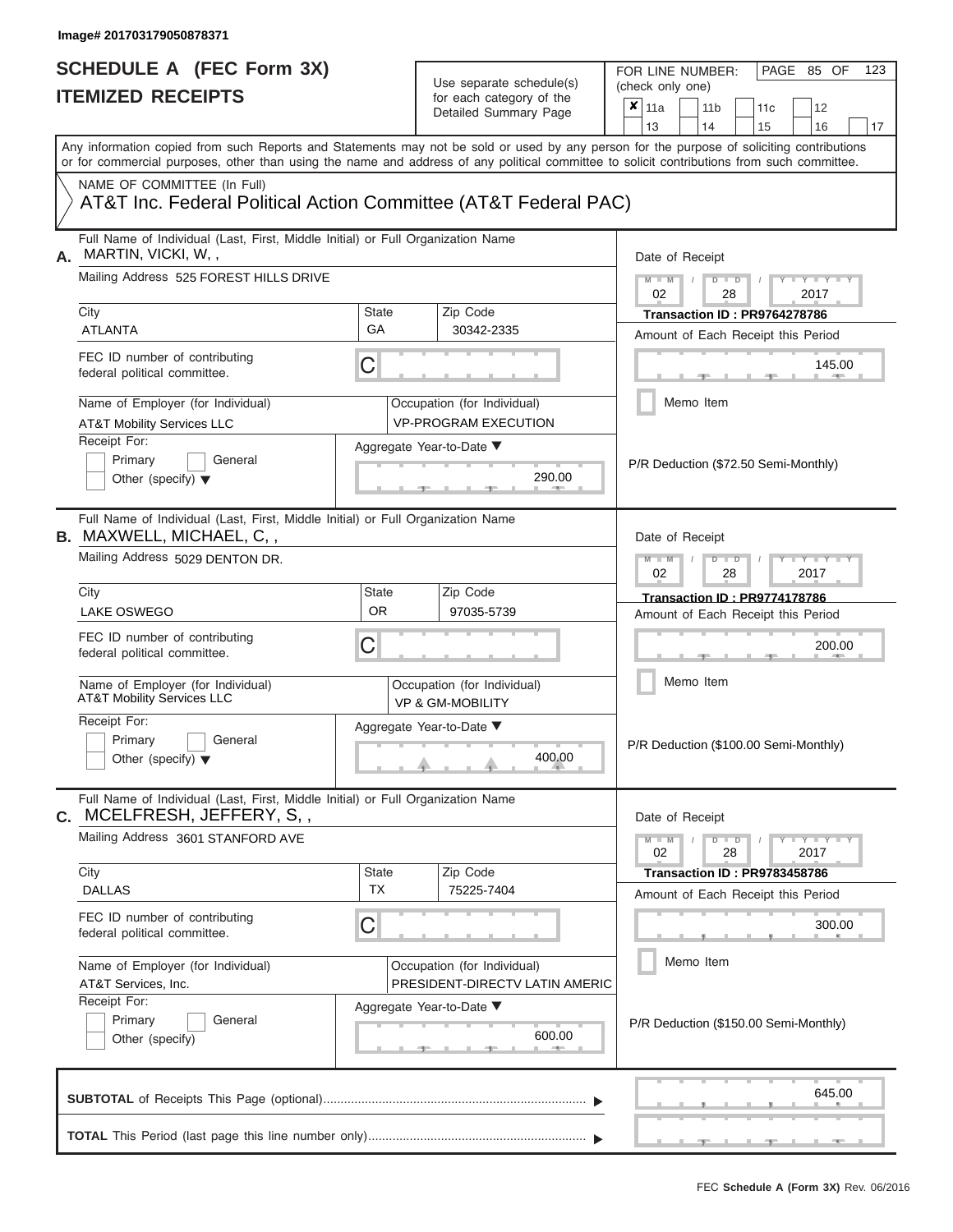| SCHEDULE A (FEC Form 3X)                                                                                                                                                                                                                                                                |                    | Use separate schedule(s)                                     | 123<br>FOR LINE NUMBER:<br>PAGE 86 OF<br>(check only one)                                                                               |
|-----------------------------------------------------------------------------------------------------------------------------------------------------------------------------------------------------------------------------------------------------------------------------------------|--------------------|--------------------------------------------------------------|-----------------------------------------------------------------------------------------------------------------------------------------|
| <b>ITEMIZED RECEIPTS</b>                                                                                                                                                                                                                                                                |                    | for each category of the<br>Detailed Summary Page            | $\boldsymbol{x}$<br>11a<br>11 <sub>b</sub><br>12<br>11 <sub>c</sub><br>13<br>14<br>15<br>16<br>17                                       |
| Any information copied from such Reports and Statements may not be sold or used by any person for the purpose of soliciting contributions<br>or for commercial purposes, other than using the name and address of any political committee to solicit contributions from such committee. |                    |                                                              |                                                                                                                                         |
| NAME OF COMMITTEE (In Full)<br>AT&T Inc. Federal Political Action Committee (AT&T Federal PAC)                                                                                                                                                                                          |                    |                                                              |                                                                                                                                         |
| Full Name of Individual (Last, First, Middle Initial) or Full Organization Name<br>MONAGHAN, JUSTIN, M,,<br>Α.                                                                                                                                                                          |                    |                                                              | Date of Receipt                                                                                                                         |
| Mailing Address 3127 LENOX ROAD NE<br>APT <sub>42</sub><br>City                                                                                                                                                                                                                         | <b>State</b>       | Zip Code                                                     | $M = M$ /<br>$D$ $D$<br>$\blacksquare$ $\vdash$ $\vdash$ $\vdash$ $\vdash$ $\vdash$<br>02<br>28<br>2017<br>Transaction ID: PR9813108786 |
| <b>ATLANTA</b>                                                                                                                                                                                                                                                                          | GA                 | 30324-6026                                                   | Amount of Each Receipt this Period                                                                                                      |
| FEC ID number of contributing<br>federal political committee.                                                                                                                                                                                                                           | C                  |                                                              | 145.00<br><b>AND</b>                                                                                                                    |
| Name of Employer (for Individual)<br>AT&T Services, Inc.                                                                                                                                                                                                                                |                    | Occupation (for Individual)<br><b>VP-LEGAL BUSINESS HEAD</b> | Memo Item                                                                                                                               |
| Receipt For:<br>Primary<br>General<br>Other (specify) $\blacktriangledown$                                                                                                                                                                                                              |                    | Aggregate Year-to-Date ▼<br>290.00<br>11. AND 11.            | P/R Deduction (\$72.50 Semi-Monthly)                                                                                                    |
| Full Name of Individual (Last, First, Middle Initial) or Full Organization Name<br><b>B.</b> NILSON, VICTOR, A,,<br>Mailing Address 11442 E RICKS CIRCLE                                                                                                                                |                    |                                                              | Date of Receipt<br>$M - M$<br>$D$ $D$<br>$T - Y = T - T$<br>02<br>2017<br>28                                                            |
| City                                                                                                                                                                                                                                                                                    | <b>State</b>       | Zip Code                                                     | <b>Transaction ID: PR9845328786</b>                                                                                                     |
| <b>DALLAS</b>                                                                                                                                                                                                                                                                           | <b>TX</b>          | 75230-3028                                                   | Amount of Each Receipt this Period                                                                                                      |
| FEC ID number of contributing<br>federal political committee.                                                                                                                                                                                                                           | C                  |                                                              | 200.00                                                                                                                                  |
| Name of Employer (for Individual)<br>AT&T Services, Inc.                                                                                                                                                                                                                                |                    | Occupation (for Individual)<br><b>SVP-BIG DATA</b>           | Memo Item                                                                                                                               |
| Receipt For:<br>Primary<br>General<br>Other (specify) $\blacktriangledown$                                                                                                                                                                                                              |                    | Aggregate Year-to-Date ▼<br>400.00                           | P/R Deduction (\$100.00 Semi-Monthly)                                                                                                   |
| Full Name of Individual (Last, First, Middle Initial) or Full Organization Name<br><b>c.</b> OCONNOR, JOHN, J,,                                                                                                                                                                         |                    |                                                              | Date of Receipt                                                                                                                         |
| Mailing Address 1810 COMMERCE ST.<br>1013                                                                                                                                                                                                                                               |                    |                                                              | $M - M$<br>$D$ $D$<br>$T - Y = T - Y - T$<br>02<br>28<br>2017                                                                           |
| City<br><b>DALLAS</b>                                                                                                                                                                                                                                                                   | State<br><b>TX</b> | Zip Code<br>75201-5346                                       | Transaction ID: PR9851458786<br>Amount of Each Receipt this Period                                                                      |
| FEC ID number of contributing<br>federal political committee.                                                                                                                                                                                                                           | C                  |                                                              | 200.00                                                                                                                                  |
| Name of Employer (for Individual)<br>AT&T Services, Inc.                                                                                                                                                                                                                                |                    | Occupation (for Individual)<br>SVP & ASSISTANT GENERAL COUNS | Memo Item                                                                                                                               |
| Receipt For:<br>Primary<br>General<br>Other (specify)                                                                                                                                                                                                                                   |                    | Aggregate Year-to-Date ▼<br>400.00<br>$-1$                   | P/R Deduction (\$100.00 Semi-Monthly)                                                                                                   |
|                                                                                                                                                                                                                                                                                         |                    |                                                              | 545.00                                                                                                                                  |
|                                                                                                                                                                                                                                                                                         |                    |                                                              | <b>Contract Contract</b>                                                                                                                |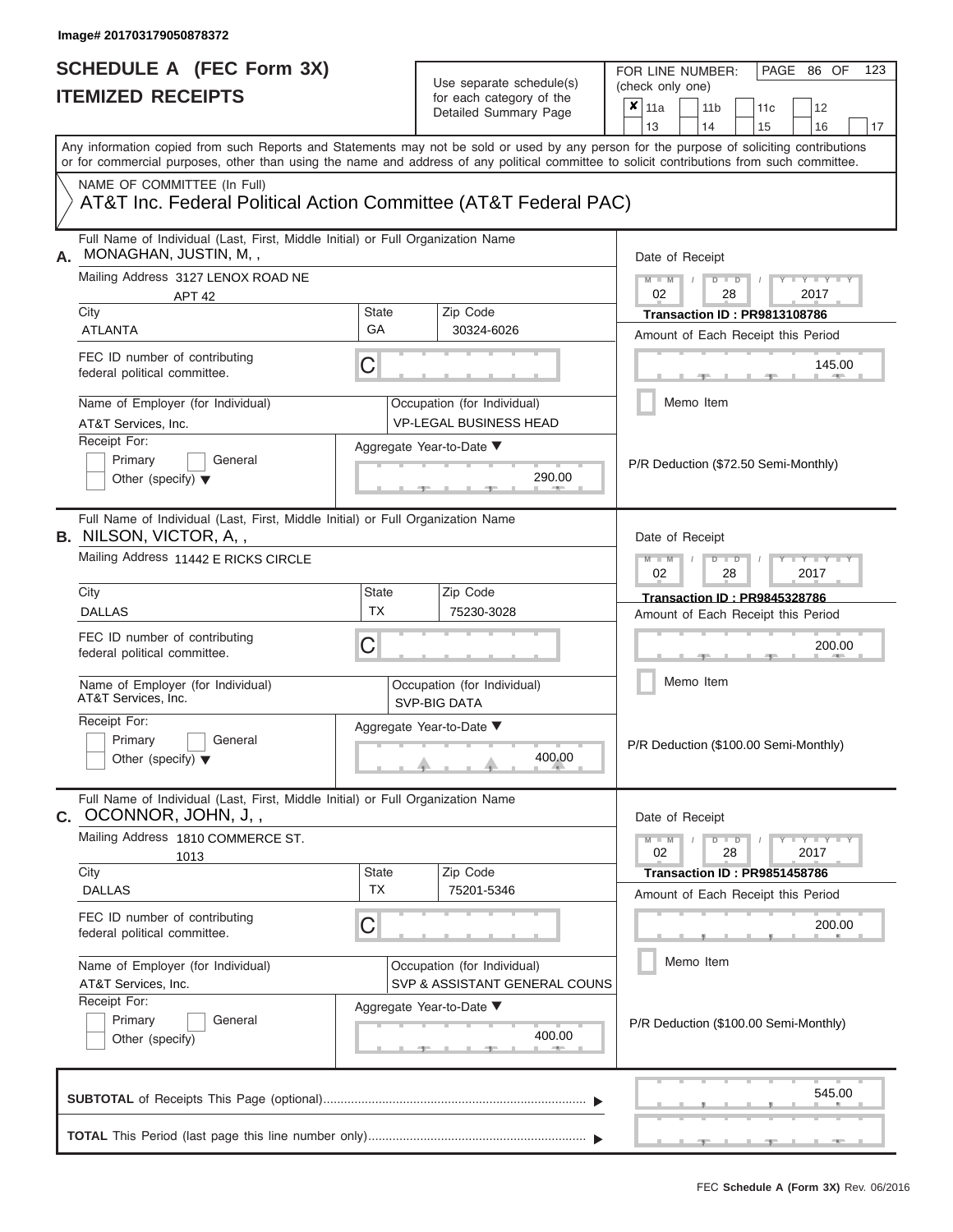FOR LINE NUMBER:<br>(check only one)

PAGE 87 OF 123

| IILMILLU INLVLII IV                                                                                                                                                                                                                                                                     |                           | ivi cavii valcyviy vi liic<br>Detailed Summary Page                       | x | 11a             | 11 <sub>b</sub>      |    | 11c                                 | 12                                                                 |    |
|-----------------------------------------------------------------------------------------------------------------------------------------------------------------------------------------------------------------------------------------------------------------------------------------|---------------------------|---------------------------------------------------------------------------|---|-----------------|----------------------|----|-------------------------------------|--------------------------------------------------------------------|----|
|                                                                                                                                                                                                                                                                                         |                           |                                                                           |   | 13              | 14                   |    | 15                                  | 16                                                                 | 17 |
| Any information copied from such Reports and Statements may not be sold or used by any person for the purpose of soliciting contributions<br>or for commercial purposes, other than using the name and address of any political committee to solicit contributions from such committee. |                           |                                                                           |   |                 |                      |    |                                     |                                                                    |    |
| NAME OF COMMITTEE (In Full)<br>AT&T Inc. Federal Political Action Committee (AT&T Federal PAC)                                                                                                                                                                                          |                           |                                                                           |   |                 |                      |    |                                     |                                                                    |    |
| Full Name of Individual (Last, First, Middle Initial) or Full Organization Name<br>OLIVER, JASON, J,,                                                                                                                                                                                   |                           |                                                                           |   | Date of Receipt |                      |    |                                     |                                                                    |    |
| Mailing Address 911 ECHOLS DRIVE                                                                                                                                                                                                                                                        |                           |                                                                           |   | $M - M$<br>02   | $D$ $D$<br>28        |    |                                     | $-1$ $  -$<br>2017                                                 |    |
| City<br><b>FRISCO</b>                                                                                                                                                                                                                                                                   | <b>State</b><br><b>TX</b> | Zip Code<br>75034-1102                                                    |   |                 |                      |    | Transaction ID: PR9854518786        | Amount of Each Receipt this Period                                 |    |
| FEC ID number of contributing<br>federal political committee.                                                                                                                                                                                                                           | C                         |                                                                           |   |                 |                      |    |                                     | 166.66<br><b>AND</b>                                               |    |
| Name of Employer (for Individual)<br>AT&T Services, Inc.                                                                                                                                                                                                                                |                           | Occupation (for Individual)<br><b>VP-TALENT ACQUISITION</b>               |   |                 | Memo Item            |    |                                     |                                                                    |    |
| Receipt For:<br>Primary<br>General<br>Other (specify) $\blacktriangledown$                                                                                                                                                                                                              |                           | Aggregate Year-to-Date ▼<br>333.32                                        |   |                 |                      |    |                                     | P/R Deduction (\$150.00 Semi-Monthly)                              |    |
| Full Name of Individual (Last, First, Middle Initial) or Full Organization Name<br><b>B. OSTAPOWER, TERESA, L,,</b>                                                                                                                                                                     |                           |                                                                           |   | Date of Receipt |                      |    |                                     |                                                                    |    |
| Mailing Address 5640 MILLWICK DRIVE                                                                                                                                                                                                                                                     |                           |                                                                           |   | $M - M$<br>02   | $D$ $\Box$ $D$<br>28 |    |                                     | $Y - Y$<br>2017                                                    |    |
| City<br>ALPHARETTA                                                                                                                                                                                                                                                                      | State<br>GA               | Zip Code<br>30005-8969                                                    |   |                 |                      |    | <b>Transaction ID: PR9860718786</b> | Amount of Each Receipt this Period                                 |    |
| FEC ID number of contributing<br>federal political committee.                                                                                                                                                                                                                           | С                         |                                                                           |   |                 |                      |    |                                     | 200.00                                                             |    |
| Name of Employer (for Individual)<br>AT&T Services, Inc.                                                                                                                                                                                                                                |                           | Occupation (for Individual)<br>CHIEF DIGITAL OFFICER                      |   |                 | Memo Item            |    |                                     |                                                                    |    |
| Receipt For:<br>Primary<br>General<br>Other (specify) $\blacktriangledown$                                                                                                                                                                                                              |                           | Aggregate Year-to-Date ▼<br>400.00                                        |   |                 |                      |    |                                     | P/R Deduction (\$100.00 Semi-Monthly)                              |    |
| Full Name of Individual (Last, First, Middle Initial) or Full Organization Name<br>PARISIAN, PAMELA, , ,<br>$\mathbf{C}$ .                                                                                                                                                              |                           |                                                                           |   | Date of Receipt |                      |    |                                     |                                                                    |    |
| Mailing Address 2225 N HARWOOD ST<br><b>APT 908</b>                                                                                                                                                                                                                                     |                           |                                                                           |   | $M - M$<br>02   | $D$ $D$              | 28 |                                     | $Y = Y + Y$<br>2017                                                |    |
| City<br><b>DALLAS</b>                                                                                                                                                                                                                                                                   | <b>State</b><br><b>TX</b> | Zip Code<br>75201-2387                                                    |   |                 |                      |    |                                     | Transaction ID: PR9868568786<br>Amount of Each Receipt this Period |    |
| FEC ID number of contributing<br>federal political committee.                                                                                                                                                                                                                           | С                         |                                                                           |   |                 |                      |    |                                     | 200.00                                                             |    |
| Name of Employer (for Individual)<br>AT&T Services, Inc.                                                                                                                                                                                                                                |                           | Occupation (for Individual)<br><b>CIO-MOBILE &amp; BUSINESS SOLUTION:</b> |   |                 | Memo Item            |    |                                     |                                                                    |    |
| Receipt For:<br>Primary<br>General<br>Other (specify)                                                                                                                                                                                                                                   |                           | Aggregate Year-to-Date ▼<br>400.00                                        |   |                 |                      |    |                                     | P/R Deduction (\$100.00 Semi-Monthly)                              |    |
|                                                                                                                                                                                                                                                                                         |                           |                                                                           |   |                 |                      |    |                                     |                                                                    |    |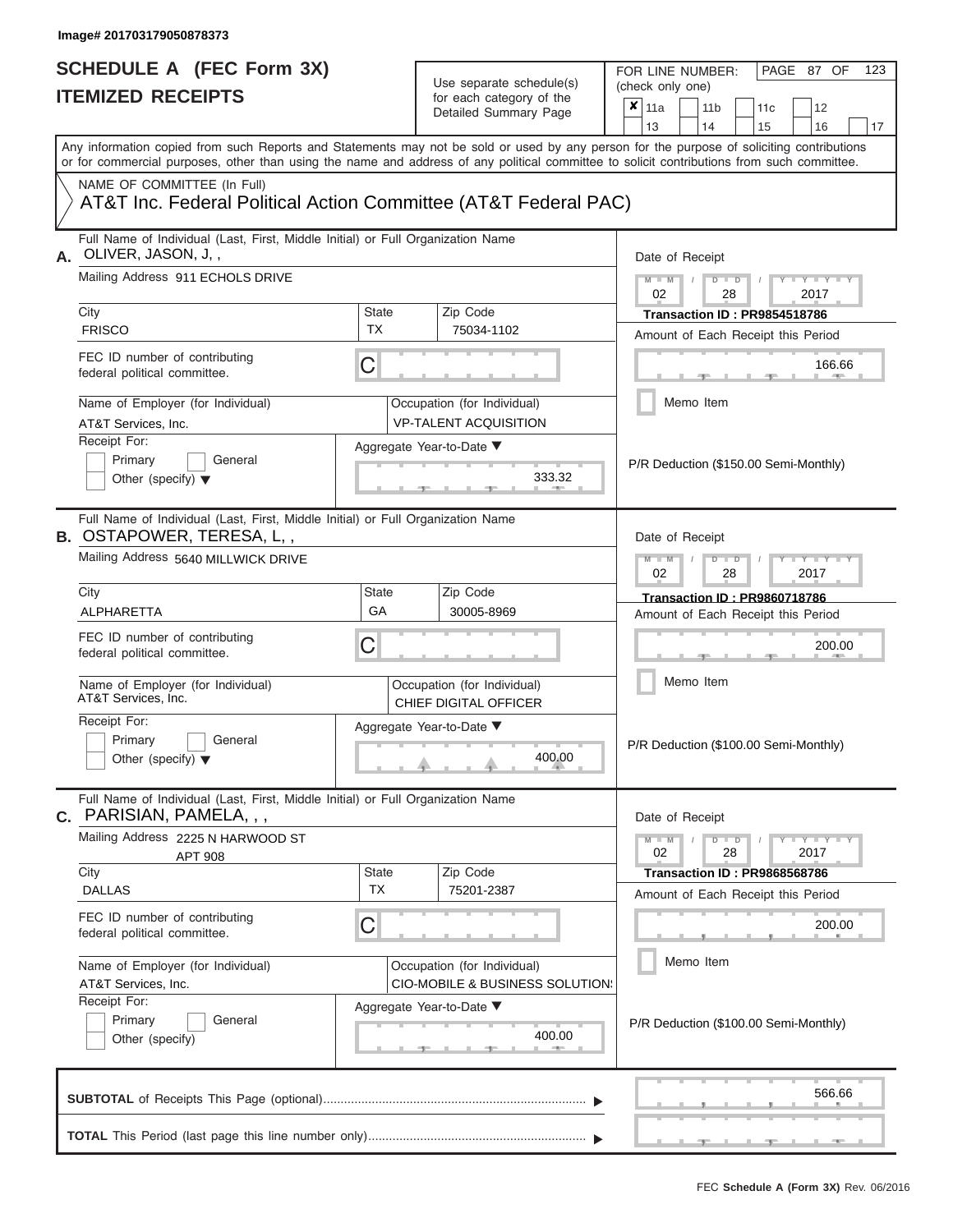|    | SCHEDULE A (FEC Form 3X)<br><b>ITEMIZED RECEIPTS</b>                                                                                                                                                                                                                                    |                    | Use separate schedule(s)<br>for each category of the           | FOR LINE NUMBER:<br>PAGE 88 OF<br>123<br>(check only one)                                                                                                                     |
|----|-----------------------------------------------------------------------------------------------------------------------------------------------------------------------------------------------------------------------------------------------------------------------------------------|--------------------|----------------------------------------------------------------|-------------------------------------------------------------------------------------------------------------------------------------------------------------------------------|
|    |                                                                                                                                                                                                                                                                                         |                    | Detailed Summary Page                                          | $\boldsymbol{x}$<br>11a<br>11 <sub>b</sub><br>11c<br>12<br>13<br>14<br>15<br>16<br>17                                                                                         |
|    | Any information copied from such Reports and Statements may not be sold or used by any person for the purpose of soliciting contributions<br>or for commercial purposes, other than using the name and address of any political committee to solicit contributions from such committee. |                    |                                                                |                                                                                                                                                                               |
|    | NAME OF COMMITTEE (In Full)<br>AT&T Inc. Federal Political Action Committee (AT&T Federal PAC)                                                                                                                                                                                          |                    |                                                                |                                                                                                                                                                               |
|    | Full Name of Individual (Last, First, Middle Initial) or Full Organization Name<br>A. SHAY, BRIAN, J,,                                                                                                                                                                                  |                    |                                                                | Date of Receipt                                                                                                                                                               |
|    | Mailing Address 3443 KINGSBORO RD NE<br>APT 2413                                                                                                                                                                                                                                        |                    |                                                                | $M - M$<br>$D$ $D$<br>$Y - Y - I$<br>02<br>2017<br>28                                                                                                                         |
|    | City<br><b>ATLANTA</b>                                                                                                                                                                                                                                                                  | <b>State</b><br>GA | Zip Code<br>30326-3327                                         | Transaction ID: PR9989888786<br>Amount of Each Receipt this Period                                                                                                            |
|    | FEC ID number of contributing<br>federal political committee.                                                                                                                                                                                                                           | С                  |                                                                | 108.34<br><b>Brita Alberta</b>                                                                                                                                                |
|    | Name of Employer (for Individual)<br><b>AT&amp;T Mobility Services LLC</b>                                                                                                                                                                                                              |                    | Occupation (for Individual)<br>PRESIDENT-RETAIL SALES & DISTRI | Memo Item                                                                                                                                                                     |
|    | Receipt For:<br>Primary<br>General<br>Other (specify) $\blacktriangledown$                                                                                                                                                                                                              |                    | Aggregate Year-to-Date ▼<br>216.68                             | P/R Deduction (\$54.17 Semi-Monthly)                                                                                                                                          |
|    | Full Name of Individual (Last, First, Middle Initial) or Full Organization Name<br><b>B.</b> SHIBLEY, GEORGE, A,,                                                                                                                                                                       |                    |                                                                | Date of Receipt                                                                                                                                                               |
|    | Mailing Address 3820 N. BERKELEY LAKE                                                                                                                                                                                                                                                   |                    |                                                                | $M - M$<br>$D$ $D$<br>$\blacksquare \blacksquare \blacksquare \blacksquare \blacksquare \blacksquare \blacksquare \blacksquare \blacksquare \blacksquare$<br>2017<br>02<br>28 |
|    | City<br><b>BERKELEY LAKE</b>                                                                                                                                                                                                                                                            | State<br>GA        | Zip Code<br>30096-3012                                         | <b>Transaction ID: PR9992428786</b><br>Amount of Each Receipt this Period                                                                                                     |
|    | FEC ID number of contributing<br>federal political committee.                                                                                                                                                                                                                           | С                  |                                                                | 200.00                                                                                                                                                                        |
|    | Name of Employer (for Individual)<br><b>AT&amp;T Mobility Services LLC</b>                                                                                                                                                                                                              |                    | Occupation (for Individual)<br>SVP-NATIONAL RETAIL/AUTHORIZEI  | Memo Item                                                                                                                                                                     |
|    | Receipt For:<br>Primary<br>General<br>Other (specify) $\blacktriangledown$                                                                                                                                                                                                              |                    | Aggregate Year-to-Date ▼<br>400.00                             | P/R Deduction (\$120.00 Semi-Monthly)                                                                                                                                         |
| C. | Full Name of Individual (Last, First, Middle Initial) or Full Organization Name                                                                                                                                                                                                         |                    |                                                                | Date of Receipt                                                                                                                                                               |
|    | <b>Mailing Address</b>                                                                                                                                                                                                                                                                  |                    |                                                                | $M - M$<br>$D$ $D$<br>Y F Y F Y F Y                                                                                                                                           |
|    | City                                                                                                                                                                                                                                                                                    | <b>State</b>       | Zip Code                                                       | Amount of Each Receipt this Period                                                                                                                                            |
|    | FEC ID number of contributing<br>federal political committee.                                                                                                                                                                                                                           | С                  |                                                                |                                                                                                                                                                               |
|    | Name of Employer (for Individual)                                                                                                                                                                                                                                                       |                    | Occupation (for Individual)                                    | Memo Item                                                                                                                                                                     |
|    | Receipt For:<br>Primary<br>General<br>Other (specify)                                                                                                                                                                                                                                   |                    | Aggregate Year-to-Date ▼<br>_______                            |                                                                                                                                                                               |
|    |                                                                                                                                                                                                                                                                                         |                    |                                                                | 308.34                                                                                                                                                                        |
|    |                                                                                                                                                                                                                                                                                         |                    |                                                                | 49546.34                                                                                                                                                                      |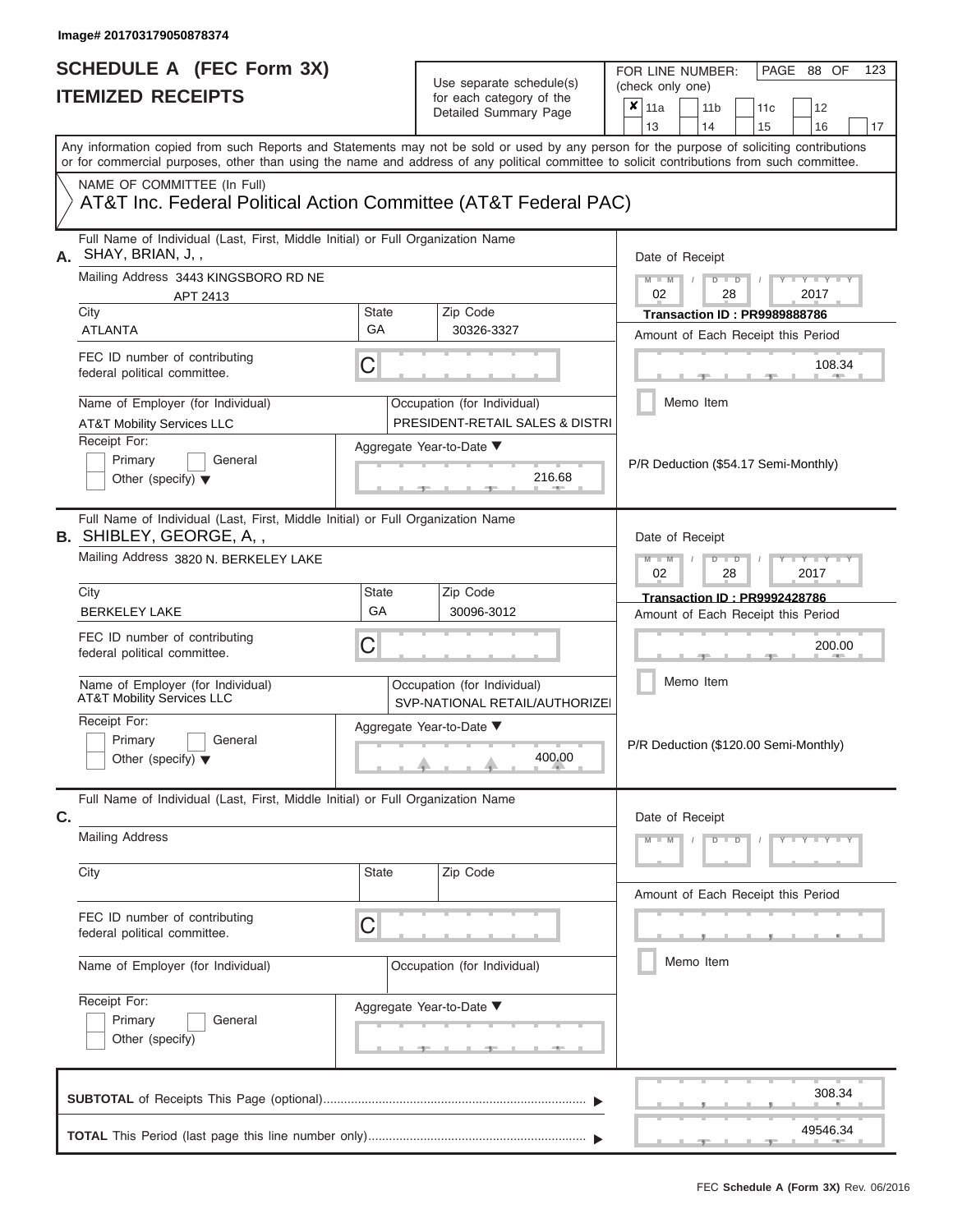| <b>SCHEDULE B</b> (FEC Form 3X)                                                                                                                                                                                                                                                         |                                                                      |                                                                               | FOR LINE NUMBER:                           | PAGE 89 OF 123                                                                             |
|-----------------------------------------------------------------------------------------------------------------------------------------------------------------------------------------------------------------------------------------------------------------------------------------|----------------------------------------------------------------------|-------------------------------------------------------------------------------|--------------------------------------------|--------------------------------------------------------------------------------------------|
| <b>ITEMIZED DISBURSEMENTS</b>                                                                                                                                                                                                                                                           |                                                                      | Use separate schedule(s)<br>for each category of the<br>Detailed Summary Page | (check only one)<br>21 <sub>b</sub><br>28a | 22<br>27<br>$\vert x \vert$<br>23<br>26<br>28 <sub>b</sub><br>28c<br>29<br>30 <sub>b</sub> |
| Any information copied from such Reports and Statements may not be sold or used by any person for the purpose of soliciting contributions<br>or for commercial purposes, other than using the name and address of any political committee to solicit contributions from such committee. |                                                                      |                                                                               |                                            |                                                                                            |
| NAME OF COMMITTEE (In Full)<br>AT&T Inc. Federal Political Action Committee (AT&T Federal PAC)                                                                                                                                                                                          |                                                                      |                                                                               |                                            |                                                                                            |
| Full Name (Last, First, Middle Initial)<br>A. AT&T PAC - Pennsylvania                                                                                                                                                                                                                   |                                                                      |                                                                               |                                            | Date of Disbursement<br>Y L Y L Y L Y<br>$D$ $D$<br>$M$ $M$                                |
| Mailing Address 192 W. State Street                                                                                                                                                                                                                                                     |                                                                      |                                                                               |                                            | 02<br>03<br>2017                                                                           |
| City<br>Trenton<br>Purpose of Disbursement                                                                                                                                                                                                                                              | <b>State</b><br><b>NJ</b>                                            | Zip Code<br>08608                                                             |                                            | <b>FEC Identification Number</b><br>C                                                      |
| Candidate Name                                                                                                                                                                                                                                                                          |                                                                      |                                                                               | 008<br>Category/<br><b>Type</b>            | Transaction ID: 15640303<br>Amount of Each Disbursement this Period                        |
| Office Sought:<br>House<br>Senate<br>President                                                                                                                                                                                                                                          | Disbursement For:<br>Primary<br>Other (specify) $\blacktriangledown$ | General                                                                       |                                            | 31000.00<br>Memo Item                                                                      |
| State:<br>District:<br>Full Name (Last, First, Middle Initial)<br>B. AT&T PAC - New York                                                                                                                                                                                                |                                                                      |                                                                               |                                            | Date of Disbursement                                                                       |
| Mailing Address 111 Washington Avenue<br>Suite 700                                                                                                                                                                                                                                      |                                                                      |                                                                               |                                            | Y FY FY FY<br>$M - M$<br>$D$ $D$<br>02<br>17<br>2017                                       |
| City<br>Albany<br>Purpose of Disbursement                                                                                                                                                                                                                                               | State<br><b>NY</b>                                                   | Zip Code<br>12210                                                             |                                            | <b>FEC Identification Number</b>                                                           |
| Candidate Name                                                                                                                                                                                                                                                                          |                                                                      |                                                                               | 008<br>Category/<br><b>Type</b>            | C<br>Transaction ID: 15671618<br>Amount of Each Disbursement this Period                   |
| Office Sought:<br>House<br>Senate<br>President<br>State:<br>District:                                                                                                                                                                                                                   | Disbursement For:<br>Primary<br>Other (specify)                      | General                                                                       |                                            | 20000.00<br>Memo Item                                                                      |
| Full Name (Last, First, Middle Initial)<br>C.                                                                                                                                                                                                                                           |                                                                      |                                                                               |                                            | Date of Disbursement                                                                       |
| <b>Mailing Address</b>                                                                                                                                                                                                                                                                  |                                                                      |                                                                               |                                            | $D$ $D$<br>$Y$ $Y$ $Y$ $Y$ $Y$<br>$M - M$                                                  |
| City                                                                                                                                                                                                                                                                                    | State                                                                | Zip Code                                                                      |                                            | <b>FEC Identification Number</b>                                                           |
| Purpose of Disbursement<br>Candidate Name                                                                                                                                                                                                                                               |                                                                      |                                                                               | Category/<br><b>Type</b>                   | C<br>Amount of Each Disbursement this Period                                               |
| Office Sought:<br>House<br>Senate<br>President                                                                                                                                                                                                                                          | Disbursement For:<br>Primary<br>Other (specify) $\blacktriangledown$ | General                                                                       |                                            |                                                                                            |
| State:<br>District:                                                                                                                                                                                                                                                                     |                                                                      |                                                                               |                                            | Memo Item                                                                                  |
|                                                                                                                                                                                                                                                                                         |                                                                      |                                                                               |                                            | 51000.00                                                                                   |
|                                                                                                                                                                                                                                                                                         |                                                                      |                                                                               |                                            | 51000.00                                                                                   |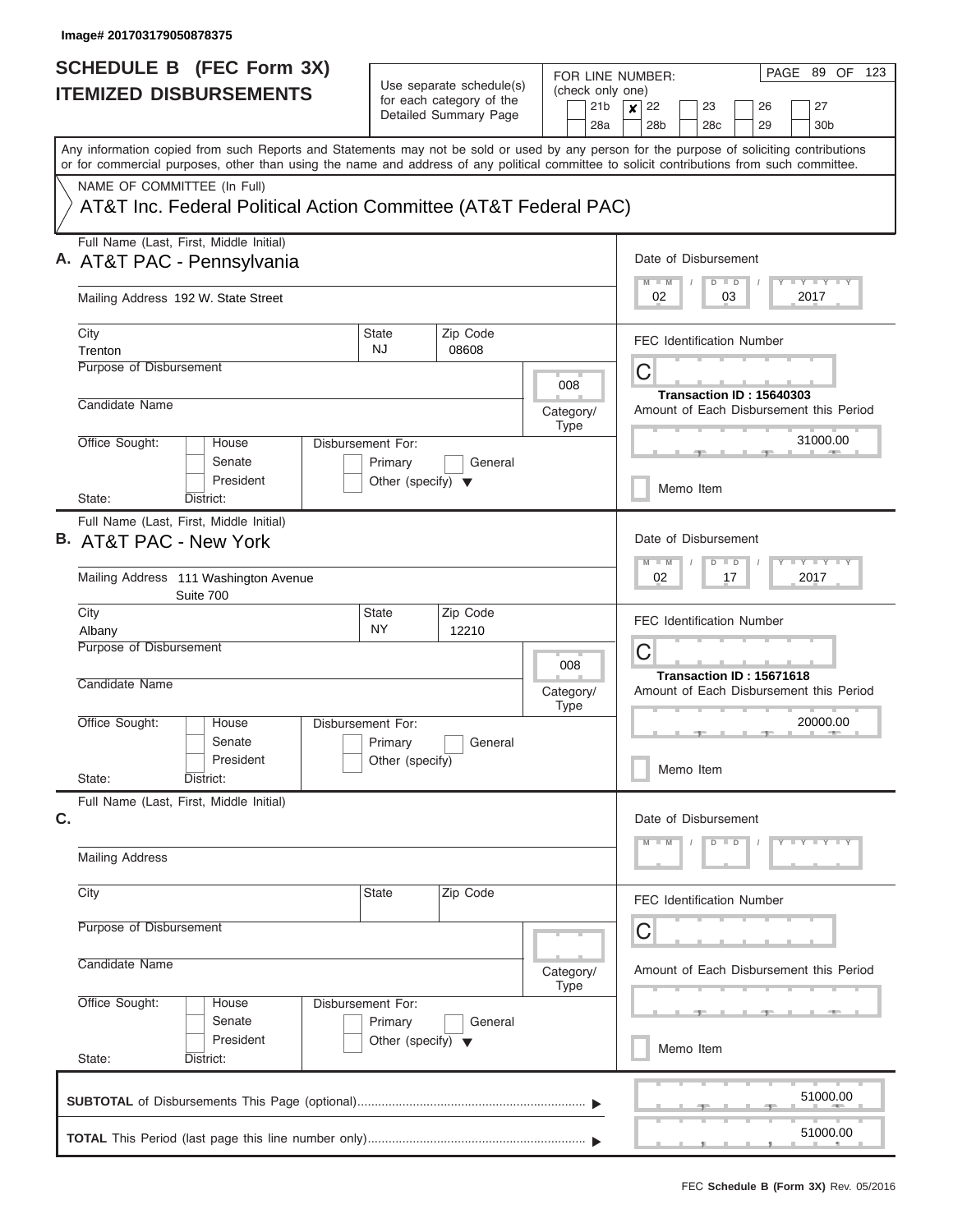| <b>SCHEDULE B</b> (FEC Form 3X)                                                                                                                                                                                                                                                         |                                                 |                                                      |                          |             |                                     | FOR LINE NUMBER:                |           |                 |               |                                  | PAGE 90 OF 123                          |  |
|-----------------------------------------------------------------------------------------------------------------------------------------------------------------------------------------------------------------------------------------------------------------------------------------|-------------------------------------------------|------------------------------------------------------|--------------------------|-------------|-------------------------------------|---------------------------------|-----------|-----------------|---------------|----------------------------------|-----------------------------------------|--|
| <b>ITEMIZED DISBURSEMENTS</b>                                                                                                                                                                                                                                                           |                                                 | Use separate schedule(s)<br>for each category of the |                          |             | (check only one)<br>21 <sub>b</sub> | 22                              |           | 23              |               | 26                               | 27                                      |  |
|                                                                                                                                                                                                                                                                                         |                                                 | Detailed Summary Page                                |                          |             | 28a                                 | 28 <sub>b</sub>                 | x         | 28 <sub>c</sub> |               | 29                               | 30b                                     |  |
| Any information copied from such Reports and Statements may not be sold or used by any person for the purpose of soliciting contributions<br>or for commercial purposes, other than using the name and address of any political committee to solicit contributions from such committee. |                                                 |                                                      |                          |             |                                     |                                 |           |                 |               |                                  |                                         |  |
| NAME OF COMMITTEE (In Full)                                                                                                                                                                                                                                                             |                                                 |                                                      |                          |             |                                     |                                 |           |                 |               |                                  |                                         |  |
| AT&T Inc. Federal Political Action Committee (AT&T Federal PAC)                                                                                                                                                                                                                         |                                                 |                                                      |                          |             |                                     |                                 |           |                 |               |                                  |                                         |  |
| Full Name (Last, First, Middle Initial)<br>A. Barragan For Congress                                                                                                                                                                                                                     |                                                 |                                                      |                          |             |                                     | Date of Disbursement            |           |                 |               |                                  |                                         |  |
| Mailing Address 1840 South Gaffey Street #421                                                                                                                                                                                                                                           |                                                 |                                                      |                          |             |                                     | $M$ $M$<br>02                   |           |                 | $D$ $D$<br>03 |                                  | <b>LY LY LY</b><br>2017                 |  |
| City<br>San Pedro                                                                                                                                                                                                                                                                       | State<br>CA                                     | Zip Code<br>90731                                    |                          |             |                                     |                                 |           |                 |               | <b>FEC Identification Number</b> |                                         |  |
| Purpose of Disbursement                                                                                                                                                                                                                                                                 |                                                 |                                                      |                          |             |                                     | C                               |           | C00577353       |               |                                  |                                         |  |
|                                                                                                                                                                                                                                                                                         |                                                 |                                                      | 011                      |             |                                     |                                 |           |                 |               | Transaction ID: 15640286         |                                         |  |
| Candidate Name                                                                                                                                                                                                                                                                          |                                                 |                                                      | Category/                |             |                                     |                                 |           |                 |               |                                  | Amount of Each Disbursement this Period |  |
| Barragan, Nanette, , ,                                                                                                                                                                                                                                                                  |                                                 |                                                      |                          | <b>Type</b> |                                     |                                 |           |                 |               |                                  |                                         |  |
| Office Sought:<br>House<br>Senate                                                                                                                                                                                                                                                       | Disbursement For: 2018                          |                                                      |                          |             |                                     |                                 |           |                 |               |                                  | 1000.00                                 |  |
| $\boldsymbol{x}$<br>President<br>State:<br>СA<br>District:                                                                                                                                                                                                                              | Primary<br>Other (specify) $\blacktriangledown$ | General                                              |                          |             |                                     |                                 | Memo Item |                 |               |                                  |                                         |  |
| 44<br>Full Name (Last, First, Middle Initial)                                                                                                                                                                                                                                           |                                                 |                                                      |                          |             |                                     |                                 |           |                 |               |                                  |                                         |  |
| B. Heller For Senate                                                                                                                                                                                                                                                                    |                                                 |                                                      |                          |             |                                     | Date of Disbursement            |           |                 |               |                                  |                                         |  |
| Mailing Address PO Box 371907                                                                                                                                                                                                                                                           |                                                 |                                                      |                          |             |                                     | $M - M$<br>02                   |           |                 | $D$ $D$<br>03 |                                  | $T - Y$ $T - Y$<br>2017                 |  |
| City<br>Las Vegas                                                                                                                                                                                                                                                                       | <b>State</b><br><b>NV</b>                       | Zip Code<br>89137                                    |                          |             |                                     |                                 |           |                 |               | <b>FEC Identification Number</b> |                                         |  |
| Purpose of Disbursement                                                                                                                                                                                                                                                                 |                                                 |                                                      |                          |             |                                     | С                               |           | C00494229       |               |                                  |                                         |  |
|                                                                                                                                                                                                                                                                                         |                                                 |                                                      |                          | 011         |                                     |                                 |           |                 |               | Transaction ID: 15640287         |                                         |  |
| Candidate Name                                                                                                                                                                                                                                                                          |                                                 |                                                      | Category/                |             |                                     |                                 |           |                 |               |                                  | Amount of Each Disbursement this Period |  |
| Heller, Dean, , ,<br>Office Sought:<br>House                                                                                                                                                                                                                                            | Disbursement For: 2018                          |                                                      | <b>Type</b>              |             |                                     |                                 |           |                 |               |                                  | 500.00                                  |  |
| Senate<br>×                                                                                                                                                                                                                                                                             | Primary                                         | General<br>x                                         |                          |             |                                     |                                 |           |                 |               |                                  |                                         |  |
| President<br>State:<br><b>NV</b><br>District:                                                                                                                                                                                                                                           | Other (specify)                                 |                                                      |                          |             |                                     |                                 | Memo Item |                 |               |                                  |                                         |  |
| Full Name (Last, First, Middle Initial)                                                                                                                                                                                                                                                 |                                                 |                                                      |                          |             |                                     |                                 |           |                 |               |                                  |                                         |  |
| C. Jeff Flake For Us Senate Inc                                                                                                                                                                                                                                                         |                                                 |                                                      |                          |             |                                     | Date of Disbursement<br>$M$ $M$ |           | $D$ $D$         |               |                                  | $T - Y$ $T - Y$ $T - Y$                 |  |
| Mailing Address PO Box 12512                                                                                                                                                                                                                                                            |                                                 |                                                      |                          |             |                                     | 02                              |           |                 | 03            |                                  | 2017                                    |  |
| City                                                                                                                                                                                                                                                                                    | State                                           | Zip Code                                             |                          |             |                                     |                                 |           |                 |               | <b>FEC Identification Number</b> |                                         |  |
| Tempe                                                                                                                                                                                                                                                                                   | AZ                                              | 85284                                                |                          |             |                                     |                                 |           |                 |               |                                  |                                         |  |
| Purpose of Disbursement                                                                                                                                                                                                                                                                 |                                                 |                                                      | 011                      |             |                                     |                                 |           | C00347260       |               |                                  |                                         |  |
| Candidate Name                                                                                                                                                                                                                                                                          |                                                 |                                                      |                          |             |                                     |                                 |           |                 |               | Transaction ID: 15640288         | Amount of Each Disbursement this Period |  |
| Flake, Jeff,, Sen.,                                                                                                                                                                                                                                                                     |                                                 |                                                      | Category/<br><b>Type</b> |             |                                     |                                 |           |                 |               |                                  |                                         |  |
| Office Sought:<br>House                                                                                                                                                                                                                                                                 | Disbursement For: 2018                          |                                                      |                          |             |                                     |                                 |           |                 |               |                                  | 2000.00                                 |  |
| Senate<br>×                                                                                                                                                                                                                                                                             | Primary                                         | General<br>×                                         |                          |             |                                     |                                 |           |                 |               |                                  |                                         |  |
| President                                                                                                                                                                                                                                                                               | Other (specify) $\blacktriangledown$            |                                                      |                          |             |                                     |                                 | Memo Item |                 |               |                                  |                                         |  |
| State:<br>AZ<br>District:                                                                                                                                                                                                                                                               |                                                 |                                                      |                          |             |                                     |                                 |           |                 |               |                                  |                                         |  |
|                                                                                                                                                                                                                                                                                         |                                                 |                                                      |                          |             |                                     |                                 |           |                 |               |                                  | 3500.00                                 |  |
|                                                                                                                                                                                                                                                                                         |                                                 |                                                      |                          |             |                                     |                                 |           |                 |               |                                  |                                         |  |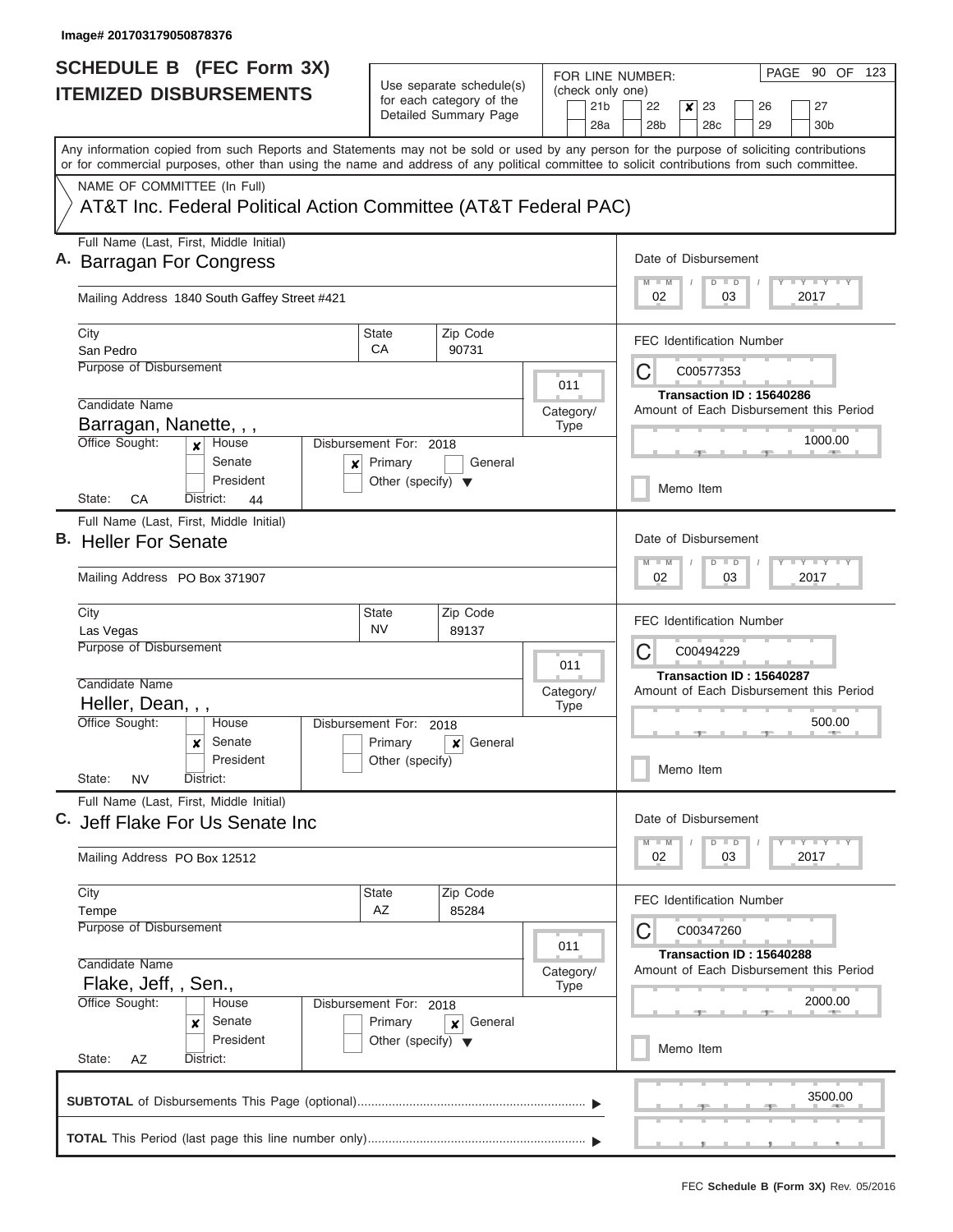| Use separate schedule(s)<br>(check only one)<br><b>ITEMIZED DISBURSEMENTS</b><br>for each category of the<br>21 <sub>b</sub><br>22<br>23<br>27<br>x<br>26<br>Detailed Summary Page<br>28a<br>28 <sub>b</sub><br>28c<br>29<br>30 <sub>b</sub><br>Any information copied from such Reports and Statements may not be sold or used by any person for the purpose of soliciting contributions<br>or for commercial purposes, other than using the name and address of any political committee to solicit contributions from such committee.<br>NAME OF COMMITTEE (In Full)<br>AT&T Inc. Federal Political Action Committee (AT&T Federal PAC)<br>Full Name (Last, First, Middle Initial)<br>Date of Disbursement<br>A. Fiscal Leadership and Knowing Economics PAC<br><b>TEY LY LY</b><br>$M$ $M$<br>$D$ $D$<br>2017<br>Mailing Address P.O. Box 13692<br>02<br>03<br>City<br><b>State</b><br>Zip Code<br><b>FEC Identification Number</b><br>AZ<br>85284<br>Tempe<br>Purpose of Disbursement<br>С<br>C00432930<br>011<br>Transaction ID: 15640289<br>Candidate Name<br>Amount of Each Disbursement this Period<br>Category/<br><b>Fiscal Leadership and Knowing Economics PAC</b><br>Type<br>3000.00<br>Office Sought:<br>Disbursement For:<br>House<br>Senate<br>Primary<br>General<br>President<br>Other (specify) $\blacktriangledown$<br>Memo Item<br>State:<br>District:<br>Full Name (Last, First, Middle Initial)<br>Date of Disbursement<br>B. Elise For Congress<br>$T - Y$ $T - Y$<br>$M - M$<br>$D$ $D$<br>2017<br>Mailing Address PO Box 500<br>02<br>03<br>City<br>Zip Code<br><b>State</b><br><b>FEC Identification Number</b><br><b>Glens Falls</b><br><b>NY</b><br>12801<br>Purpose of Disbursement<br>С<br>C00547893<br>011<br>Transaction ID: 15640290<br>Candidate Name<br>Category/<br>Amount of Each Disbursement this Period<br>Stefanik, Elise, , Rep.,<br><b>Type</b><br>Office Sought:<br>5000.00<br>Disbursement For:<br>House<br>2018<br>$\boldsymbol{x}$<br>Senate<br>$\mathbf{x}$ Primary<br>General<br>President<br>Other (specify)<br>Memo Item<br>State:<br><b>NY</b><br>District:<br>21<br>Full Name (Last, First, Middle Initial)<br>Date of Disbursement<br>C. Graves For Congress<br>$T - Y$ $T - Y$<br>$M$ $M$<br>$D$ $D$<br>2017<br>02<br>03<br>Mailing Address PO Box 335<br>Zip Code<br>City<br>State<br><b>FEC Identification Number</b><br>GA<br>30703<br>Calhoun<br><b>Purpose of Disbursement</b><br>C<br>C00462556<br>011<br><b>Transaction ID: 15640291</b><br>Candidate Name<br>Amount of Each Disbursement this Period<br>Category/<br>Graves, Tom, , Rep.,<br>Type<br>Office Sought:<br>2500.00<br>House<br>Disbursement For: 2018<br>$\mathbf{x}$<br>Senate<br>Primary<br>General<br>x<br>President<br>Other (specify) $\blacktriangledown$<br>Memo Item<br>State:<br>District:<br>GА<br>14<br>10500.00 | <b>SCHEDULE B</b> (FEC Form 3X) |  |  | PAGE 91 OF<br>123<br>FOR LINE NUMBER: |
|--------------------------------------------------------------------------------------------------------------------------------------------------------------------------------------------------------------------------------------------------------------------------------------------------------------------------------------------------------------------------------------------------------------------------------------------------------------------------------------------------------------------------------------------------------------------------------------------------------------------------------------------------------------------------------------------------------------------------------------------------------------------------------------------------------------------------------------------------------------------------------------------------------------------------------------------------------------------------------------------------------------------------------------------------------------------------------------------------------------------------------------------------------------------------------------------------------------------------------------------------------------------------------------------------------------------------------------------------------------------------------------------------------------------------------------------------------------------------------------------------------------------------------------------------------------------------------------------------------------------------------------------------------------------------------------------------------------------------------------------------------------------------------------------------------------------------------------------------------------------------------------------------------------------------------------------------------------------------------------------------------------------------------------------------------------------------------------------------------------------------------------------------------------------------------------------------------------------------------------------------------------------------------------------------------------------------------------------------------------------------------------------------------------------------------------------------------------------------------------------------------------------------------------------------------------------------------------------------------------------------------------------------------------------------------------------------------------------------------------------------------------------------------------------------------------------------------------------------------|---------------------------------|--|--|---------------------------------------|
|                                                                                                                                                                                                                                                                                                                                                                                                                                                                                                                                                                                                                                                                                                                                                                                                                                                                                                                                                                                                                                                                                                                                                                                                                                                                                                                                                                                                                                                                                                                                                                                                                                                                                                                                                                                                                                                                                                                                                                                                                                                                                                                                                                                                                                                                                                                                                                                                                                                                                                                                                                                                                                                                                                                                                                                                                                                        |                                 |  |  |                                       |
|                                                                                                                                                                                                                                                                                                                                                                                                                                                                                                                                                                                                                                                                                                                                                                                                                                                                                                                                                                                                                                                                                                                                                                                                                                                                                                                                                                                                                                                                                                                                                                                                                                                                                                                                                                                                                                                                                                                                                                                                                                                                                                                                                                                                                                                                                                                                                                                                                                                                                                                                                                                                                                                                                                                                                                                                                                                        |                                 |  |  |                                       |
|                                                                                                                                                                                                                                                                                                                                                                                                                                                                                                                                                                                                                                                                                                                                                                                                                                                                                                                                                                                                                                                                                                                                                                                                                                                                                                                                                                                                                                                                                                                                                                                                                                                                                                                                                                                                                                                                                                                                                                                                                                                                                                                                                                                                                                                                                                                                                                                                                                                                                                                                                                                                                                                                                                                                                                                                                                                        |                                 |  |  |                                       |
|                                                                                                                                                                                                                                                                                                                                                                                                                                                                                                                                                                                                                                                                                                                                                                                                                                                                                                                                                                                                                                                                                                                                                                                                                                                                                                                                                                                                                                                                                                                                                                                                                                                                                                                                                                                                                                                                                                                                                                                                                                                                                                                                                                                                                                                                                                                                                                                                                                                                                                                                                                                                                                                                                                                                                                                                                                                        |                                 |  |  |                                       |
|                                                                                                                                                                                                                                                                                                                                                                                                                                                                                                                                                                                                                                                                                                                                                                                                                                                                                                                                                                                                                                                                                                                                                                                                                                                                                                                                                                                                                                                                                                                                                                                                                                                                                                                                                                                                                                                                                                                                                                                                                                                                                                                                                                                                                                                                                                                                                                                                                                                                                                                                                                                                                                                                                                                                                                                                                                                        |                                 |  |  |                                       |
|                                                                                                                                                                                                                                                                                                                                                                                                                                                                                                                                                                                                                                                                                                                                                                                                                                                                                                                                                                                                                                                                                                                                                                                                                                                                                                                                                                                                                                                                                                                                                                                                                                                                                                                                                                                                                                                                                                                                                                                                                                                                                                                                                                                                                                                                                                                                                                                                                                                                                                                                                                                                                                                                                                                                                                                                                                                        |                                 |  |  |                                       |
|                                                                                                                                                                                                                                                                                                                                                                                                                                                                                                                                                                                                                                                                                                                                                                                                                                                                                                                                                                                                                                                                                                                                                                                                                                                                                                                                                                                                                                                                                                                                                                                                                                                                                                                                                                                                                                                                                                                                                                                                                                                                                                                                                                                                                                                                                                                                                                                                                                                                                                                                                                                                                                                                                                                                                                                                                                                        |                                 |  |  |                                       |
|                                                                                                                                                                                                                                                                                                                                                                                                                                                                                                                                                                                                                                                                                                                                                                                                                                                                                                                                                                                                                                                                                                                                                                                                                                                                                                                                                                                                                                                                                                                                                                                                                                                                                                                                                                                                                                                                                                                                                                                                                                                                                                                                                                                                                                                                                                                                                                                                                                                                                                                                                                                                                                                                                                                                                                                                                                                        |                                 |  |  |                                       |
|                                                                                                                                                                                                                                                                                                                                                                                                                                                                                                                                                                                                                                                                                                                                                                                                                                                                                                                                                                                                                                                                                                                                                                                                                                                                                                                                                                                                                                                                                                                                                                                                                                                                                                                                                                                                                                                                                                                                                                                                                                                                                                                                                                                                                                                                                                                                                                                                                                                                                                                                                                                                                                                                                                                                                                                                                                                        |                                 |  |  |                                       |
|                                                                                                                                                                                                                                                                                                                                                                                                                                                                                                                                                                                                                                                                                                                                                                                                                                                                                                                                                                                                                                                                                                                                                                                                                                                                                                                                                                                                                                                                                                                                                                                                                                                                                                                                                                                                                                                                                                                                                                                                                                                                                                                                                                                                                                                                                                                                                                                                                                                                                                                                                                                                                                                                                                                                                                                                                                                        |                                 |  |  |                                       |
|                                                                                                                                                                                                                                                                                                                                                                                                                                                                                                                                                                                                                                                                                                                                                                                                                                                                                                                                                                                                                                                                                                                                                                                                                                                                                                                                                                                                                                                                                                                                                                                                                                                                                                                                                                                                                                                                                                                                                                                                                                                                                                                                                                                                                                                                                                                                                                                                                                                                                                                                                                                                                                                                                                                                                                                                                                                        |                                 |  |  |                                       |
|                                                                                                                                                                                                                                                                                                                                                                                                                                                                                                                                                                                                                                                                                                                                                                                                                                                                                                                                                                                                                                                                                                                                                                                                                                                                                                                                                                                                                                                                                                                                                                                                                                                                                                                                                                                                                                                                                                                                                                                                                                                                                                                                                                                                                                                                                                                                                                                                                                                                                                                                                                                                                                                                                                                                                                                                                                                        |                                 |  |  |                                       |
|                                                                                                                                                                                                                                                                                                                                                                                                                                                                                                                                                                                                                                                                                                                                                                                                                                                                                                                                                                                                                                                                                                                                                                                                                                                                                                                                                                                                                                                                                                                                                                                                                                                                                                                                                                                                                                                                                                                                                                                                                                                                                                                                                                                                                                                                                                                                                                                                                                                                                                                                                                                                                                                                                                                                                                                                                                                        |                                 |  |  |                                       |
|                                                                                                                                                                                                                                                                                                                                                                                                                                                                                                                                                                                                                                                                                                                                                                                                                                                                                                                                                                                                                                                                                                                                                                                                                                                                                                                                                                                                                                                                                                                                                                                                                                                                                                                                                                                                                                                                                                                                                                                                                                                                                                                                                                                                                                                                                                                                                                                                                                                                                                                                                                                                                                                                                                                                                                                                                                                        |                                 |  |  |                                       |
|                                                                                                                                                                                                                                                                                                                                                                                                                                                                                                                                                                                                                                                                                                                                                                                                                                                                                                                                                                                                                                                                                                                                                                                                                                                                                                                                                                                                                                                                                                                                                                                                                                                                                                                                                                                                                                                                                                                                                                                                                                                                                                                                                                                                                                                                                                                                                                                                                                                                                                                                                                                                                                                                                                                                                                                                                                                        |                                 |  |  |                                       |
|                                                                                                                                                                                                                                                                                                                                                                                                                                                                                                                                                                                                                                                                                                                                                                                                                                                                                                                                                                                                                                                                                                                                                                                                                                                                                                                                                                                                                                                                                                                                                                                                                                                                                                                                                                                                                                                                                                                                                                                                                                                                                                                                                                                                                                                                                                                                                                                                                                                                                                                                                                                                                                                                                                                                                                                                                                                        |                                 |  |  |                                       |
|                                                                                                                                                                                                                                                                                                                                                                                                                                                                                                                                                                                                                                                                                                                                                                                                                                                                                                                                                                                                                                                                                                                                                                                                                                                                                                                                                                                                                                                                                                                                                                                                                                                                                                                                                                                                                                                                                                                                                                                                                                                                                                                                                                                                                                                                                                                                                                                                                                                                                                                                                                                                                                                                                                                                                                                                                                                        |                                 |  |  |                                       |
|                                                                                                                                                                                                                                                                                                                                                                                                                                                                                                                                                                                                                                                                                                                                                                                                                                                                                                                                                                                                                                                                                                                                                                                                                                                                                                                                                                                                                                                                                                                                                                                                                                                                                                                                                                                                                                                                                                                                                                                                                                                                                                                                                                                                                                                                                                                                                                                                                                                                                                                                                                                                                                                                                                                                                                                                                                                        |                                 |  |  |                                       |
|                                                                                                                                                                                                                                                                                                                                                                                                                                                                                                                                                                                                                                                                                                                                                                                                                                                                                                                                                                                                                                                                                                                                                                                                                                                                                                                                                                                                                                                                                                                                                                                                                                                                                                                                                                                                                                                                                                                                                                                                                                                                                                                                                                                                                                                                                                                                                                                                                                                                                                                                                                                                                                                                                                                                                                                                                                                        |                                 |  |  |                                       |
|                                                                                                                                                                                                                                                                                                                                                                                                                                                                                                                                                                                                                                                                                                                                                                                                                                                                                                                                                                                                                                                                                                                                                                                                                                                                                                                                                                                                                                                                                                                                                                                                                                                                                                                                                                                                                                                                                                                                                                                                                                                                                                                                                                                                                                                                                                                                                                                                                                                                                                                                                                                                                                                                                                                                                                                                                                                        |                                 |  |  |                                       |
|                                                                                                                                                                                                                                                                                                                                                                                                                                                                                                                                                                                                                                                                                                                                                                                                                                                                                                                                                                                                                                                                                                                                                                                                                                                                                                                                                                                                                                                                                                                                                                                                                                                                                                                                                                                                                                                                                                                                                                                                                                                                                                                                                                                                                                                                                                                                                                                                                                                                                                                                                                                                                                                                                                                                                                                                                                                        |                                 |  |  |                                       |
|                                                                                                                                                                                                                                                                                                                                                                                                                                                                                                                                                                                                                                                                                                                                                                                                                                                                                                                                                                                                                                                                                                                                                                                                                                                                                                                                                                                                                                                                                                                                                                                                                                                                                                                                                                                                                                                                                                                                                                                                                                                                                                                                                                                                                                                                                                                                                                                                                                                                                                                                                                                                                                                                                                                                                                                                                                                        |                                 |  |  |                                       |
|                                                                                                                                                                                                                                                                                                                                                                                                                                                                                                                                                                                                                                                                                                                                                                                                                                                                                                                                                                                                                                                                                                                                                                                                                                                                                                                                                                                                                                                                                                                                                                                                                                                                                                                                                                                                                                                                                                                                                                                                                                                                                                                                                                                                                                                                                                                                                                                                                                                                                                                                                                                                                                                                                                                                                                                                                                                        |                                 |  |  |                                       |
|                                                                                                                                                                                                                                                                                                                                                                                                                                                                                                                                                                                                                                                                                                                                                                                                                                                                                                                                                                                                                                                                                                                                                                                                                                                                                                                                                                                                                                                                                                                                                                                                                                                                                                                                                                                                                                                                                                                                                                                                                                                                                                                                                                                                                                                                                                                                                                                                                                                                                                                                                                                                                                                                                                                                                                                                                                                        |                                 |  |  |                                       |
|                                                                                                                                                                                                                                                                                                                                                                                                                                                                                                                                                                                                                                                                                                                                                                                                                                                                                                                                                                                                                                                                                                                                                                                                                                                                                                                                                                                                                                                                                                                                                                                                                                                                                                                                                                                                                                                                                                                                                                                                                                                                                                                                                                                                                                                                                                                                                                                                                                                                                                                                                                                                                                                                                                                                                                                                                                                        |                                 |  |  |                                       |
|                                                                                                                                                                                                                                                                                                                                                                                                                                                                                                                                                                                                                                                                                                                                                                                                                                                                                                                                                                                                                                                                                                                                                                                                                                                                                                                                                                                                                                                                                                                                                                                                                                                                                                                                                                                                                                                                                                                                                                                                                                                                                                                                                                                                                                                                                                                                                                                                                                                                                                                                                                                                                                                                                                                                                                                                                                                        |                                 |  |  |                                       |
|                                                                                                                                                                                                                                                                                                                                                                                                                                                                                                                                                                                                                                                                                                                                                                                                                                                                                                                                                                                                                                                                                                                                                                                                                                                                                                                                                                                                                                                                                                                                                                                                                                                                                                                                                                                                                                                                                                                                                                                                                                                                                                                                                                                                                                                                                                                                                                                                                                                                                                                                                                                                                                                                                                                                                                                                                                                        |                                 |  |  |                                       |
|                                                                                                                                                                                                                                                                                                                                                                                                                                                                                                                                                                                                                                                                                                                                                                                                                                                                                                                                                                                                                                                                                                                                                                                                                                                                                                                                                                                                                                                                                                                                                                                                                                                                                                                                                                                                                                                                                                                                                                                                                                                                                                                                                                                                                                                                                                                                                                                                                                                                                                                                                                                                                                                                                                                                                                                                                                                        |                                 |  |  |                                       |
|                                                                                                                                                                                                                                                                                                                                                                                                                                                                                                                                                                                                                                                                                                                                                                                                                                                                                                                                                                                                                                                                                                                                                                                                                                                                                                                                                                                                                                                                                                                                                                                                                                                                                                                                                                                                                                                                                                                                                                                                                                                                                                                                                                                                                                                                                                                                                                                                                                                                                                                                                                                                                                                                                                                                                                                                                                                        |                                 |  |  |                                       |
|                                                                                                                                                                                                                                                                                                                                                                                                                                                                                                                                                                                                                                                                                                                                                                                                                                                                                                                                                                                                                                                                                                                                                                                                                                                                                                                                                                                                                                                                                                                                                                                                                                                                                                                                                                                                                                                                                                                                                                                                                                                                                                                                                                                                                                                                                                                                                                                                                                                                                                                                                                                                                                                                                                                                                                                                                                                        |                                 |  |  |                                       |
|                                                                                                                                                                                                                                                                                                                                                                                                                                                                                                                                                                                                                                                                                                                                                                                                                                                                                                                                                                                                                                                                                                                                                                                                                                                                                                                                                                                                                                                                                                                                                                                                                                                                                                                                                                                                                                                                                                                                                                                                                                                                                                                                                                                                                                                                                                                                                                                                                                                                                                                                                                                                                                                                                                                                                                                                                                                        |                                 |  |  |                                       |
|                                                                                                                                                                                                                                                                                                                                                                                                                                                                                                                                                                                                                                                                                                                                                                                                                                                                                                                                                                                                                                                                                                                                                                                                                                                                                                                                                                                                                                                                                                                                                                                                                                                                                                                                                                                                                                                                                                                                                                                                                                                                                                                                                                                                                                                                                                                                                                                                                                                                                                                                                                                                                                                                                                                                                                                                                                                        |                                 |  |  |                                       |
|                                                                                                                                                                                                                                                                                                                                                                                                                                                                                                                                                                                                                                                                                                                                                                                                                                                                                                                                                                                                                                                                                                                                                                                                                                                                                                                                                                                                                                                                                                                                                                                                                                                                                                                                                                                                                                                                                                                                                                                                                                                                                                                                                                                                                                                                                                                                                                                                                                                                                                                                                                                                                                                                                                                                                                                                                                                        |                                 |  |  |                                       |
|                                                                                                                                                                                                                                                                                                                                                                                                                                                                                                                                                                                                                                                                                                                                                                                                                                                                                                                                                                                                                                                                                                                                                                                                                                                                                                                                                                                                                                                                                                                                                                                                                                                                                                                                                                                                                                                                                                                                                                                                                                                                                                                                                                                                                                                                                                                                                                                                                                                                                                                                                                                                                                                                                                                                                                                                                                                        |                                 |  |  |                                       |
|                                                                                                                                                                                                                                                                                                                                                                                                                                                                                                                                                                                                                                                                                                                                                                                                                                                                                                                                                                                                                                                                                                                                                                                                                                                                                                                                                                                                                                                                                                                                                                                                                                                                                                                                                                                                                                                                                                                                                                                                                                                                                                                                                                                                                                                                                                                                                                                                                                                                                                                                                                                                                                                                                                                                                                                                                                                        |                                 |  |  |                                       |
|                                                                                                                                                                                                                                                                                                                                                                                                                                                                                                                                                                                                                                                                                                                                                                                                                                                                                                                                                                                                                                                                                                                                                                                                                                                                                                                                                                                                                                                                                                                                                                                                                                                                                                                                                                                                                                                                                                                                                                                                                                                                                                                                                                                                                                                                                                                                                                                                                                                                                                                                                                                                                                                                                                                                                                                                                                                        |                                 |  |  |                                       |
|                                                                                                                                                                                                                                                                                                                                                                                                                                                                                                                                                                                                                                                                                                                                                                                                                                                                                                                                                                                                                                                                                                                                                                                                                                                                                                                                                                                                                                                                                                                                                                                                                                                                                                                                                                                                                                                                                                                                                                                                                                                                                                                                                                                                                                                                                                                                                                                                                                                                                                                                                                                                                                                                                                                                                                                                                                                        |                                 |  |  |                                       |
|                                                                                                                                                                                                                                                                                                                                                                                                                                                                                                                                                                                                                                                                                                                                                                                                                                                                                                                                                                                                                                                                                                                                                                                                                                                                                                                                                                                                                                                                                                                                                                                                                                                                                                                                                                                                                                                                                                                                                                                                                                                                                                                                                                                                                                                                                                                                                                                                                                                                                                                                                                                                                                                                                                                                                                                                                                                        |                                 |  |  |                                       |
|                                                                                                                                                                                                                                                                                                                                                                                                                                                                                                                                                                                                                                                                                                                                                                                                                                                                                                                                                                                                                                                                                                                                                                                                                                                                                                                                                                                                                                                                                                                                                                                                                                                                                                                                                                                                                                                                                                                                                                                                                                                                                                                                                                                                                                                                                                                                                                                                                                                                                                                                                                                                                                                                                                                                                                                                                                                        |                                 |  |  |                                       |
|                                                                                                                                                                                                                                                                                                                                                                                                                                                                                                                                                                                                                                                                                                                                                                                                                                                                                                                                                                                                                                                                                                                                                                                                                                                                                                                                                                                                                                                                                                                                                                                                                                                                                                                                                                                                                                                                                                                                                                                                                                                                                                                                                                                                                                                                                                                                                                                                                                                                                                                                                                                                                                                                                                                                                                                                                                                        |                                 |  |  |                                       |
|                                                                                                                                                                                                                                                                                                                                                                                                                                                                                                                                                                                                                                                                                                                                                                                                                                                                                                                                                                                                                                                                                                                                                                                                                                                                                                                                                                                                                                                                                                                                                                                                                                                                                                                                                                                                                                                                                                                                                                                                                                                                                                                                                                                                                                                                                                                                                                                                                                                                                                                                                                                                                                                                                                                                                                                                                                                        |                                 |  |  |                                       |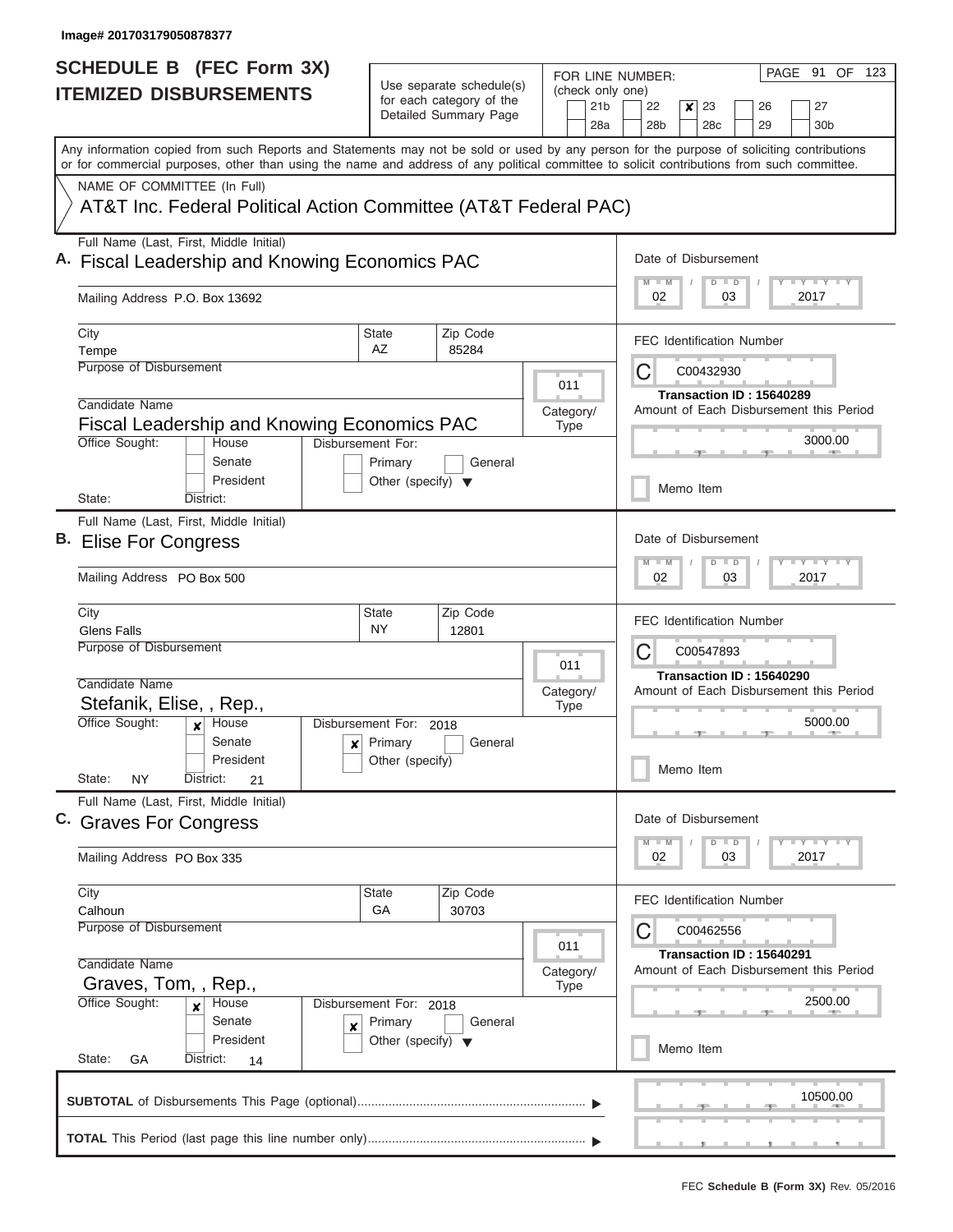| <b>SCHEDULE B (FEC Form 3X)</b>                                                                                                                                                                                                                                                         |                                      |                                                      |                          |                        | FOR LINE NUMBER:                 |                          |               |    |  |      | PAGE 92 OF 123                                            |  |
|-----------------------------------------------------------------------------------------------------------------------------------------------------------------------------------------------------------------------------------------------------------------------------------------|--------------------------------------|------------------------------------------------------|--------------------------|------------------------|----------------------------------|--------------------------|---------------|----|--|------|-----------------------------------------------------------|--|
| <b>ITEMIZED DISBURSEMENTS</b>                                                                                                                                                                                                                                                           |                                      | Use separate schedule(s)<br>for each category of the |                          | (check only one)       | 22<br>23<br>26<br>27             |                          |               |    |  |      |                                                           |  |
|                                                                                                                                                                                                                                                                                         |                                      | Detailed Summary Page                                |                          | 21 <sub>b</sub><br>28a | 28 <sub>b</sub>                  | ×<br>28 <sub>c</sub>     |               | 29 |  |      | 30 <sub>b</sub>                                           |  |
| Any information copied from such Reports and Statements may not be sold or used by any person for the purpose of soliciting contributions<br>or for commercial purposes, other than using the name and address of any political committee to solicit contributions from such committee. |                                      |                                                      |                          |                        |                                  |                          |               |    |  |      |                                                           |  |
| NAME OF COMMITTEE (In Full)                                                                                                                                                                                                                                                             |                                      |                                                      |                          |                        |                                  |                          |               |    |  |      |                                                           |  |
| AT&T Inc. Federal Political Action Committee (AT&T Federal PAC)                                                                                                                                                                                                                         |                                      |                                                      |                          |                        |                                  |                          |               |    |  |      |                                                           |  |
| Full Name (Last, First, Middle Initial)<br><b>Cramer For Congress</b>                                                                                                                                                                                                                   |                                      |                                                      |                          |                        | Date of Disbursement             |                          |               |    |  |      |                                                           |  |
| Mailing Address PO Box 396                                                                                                                                                                                                                                                              |                                      |                                                      |                          |                        | 02                               |                          | $D$ $D$<br>03 |    |  | 2017 | <b>LY LY LY</b>                                           |  |
| City<br><b>Bismarck</b>                                                                                                                                                                                                                                                                 | State<br><b>ND</b>                   | Zip Code<br>58502                                    |                          |                        | <b>FEC Identification Number</b> |                          |               |    |  |      |                                                           |  |
| <b>Purpose of Disbursement</b>                                                                                                                                                                                                                                                          |                                      |                                                      |                          |                        | C                                | C00504704                |               |    |  |      |                                                           |  |
| Candidate Name                                                                                                                                                                                                                                                                          |                                      |                                                      | 011                      |                        |                                  | Transaction ID: 15640292 |               |    |  |      |                                                           |  |
| Cramer, Kevin, J., Rep.,                                                                                                                                                                                                                                                                |                                      |                                                      | Category/<br><b>Type</b> |                        |                                  |                          |               |    |  |      | Amount of Each Disbursement this Period                   |  |
| Office Sought:<br>House<br>$\boldsymbol{x}$<br>Senate<br>×                                                                                                                                                                                                                              | Disbursement For: 2018<br>Primary    | General                                              |                          |                        |                                  |                          |               |    |  |      | 5000.00                                                   |  |
| President<br>State:<br>ND<br>District:<br>00                                                                                                                                                                                                                                            | Other (specify) $\blacktriangledown$ |                                                      |                          |                        |                                  | Memo Item                |               |    |  |      |                                                           |  |
| Full Name (Last, First, Middle Initial)                                                                                                                                                                                                                                                 |                                      |                                                      |                          |                        |                                  |                          |               |    |  |      |                                                           |  |
| <b>B.</b> Cramer For Congress                                                                                                                                                                                                                                                           |                                      |                                                      |                          |                        | Date of Disbursement<br>$M - M$  |                          | $D$ $D$       |    |  |      | $-Y - Y - I - Y$                                          |  |
| Mailing Address PO Box 396                                                                                                                                                                                                                                                              |                                      |                                                      |                          |                        | 02                               |                          | 03            |    |  | 2017 |                                                           |  |
| City<br><b>Bismarck</b>                                                                                                                                                                                                                                                                 | <b>State</b><br><b>ND</b>            | Zip Code<br>58502                                    |                          |                        | <b>FEC Identification Number</b> |                          |               |    |  |      |                                                           |  |
| Purpose of Disbursement                                                                                                                                                                                                                                                                 |                                      |                                                      |                          |                        | C                                | C00504704                |               |    |  |      |                                                           |  |
| Candidate Name                                                                                                                                                                                                                                                                          |                                      |                                                      | 011                      |                        |                                  | Transaction ID: 15640293 |               |    |  |      |                                                           |  |
| Cramer, Kevin, J., Rep.,                                                                                                                                                                                                                                                                |                                      |                                                      | Category/<br><b>Type</b> |                        |                                  |                          |               |    |  |      | Amount of Each Disbursement this Period                   |  |
| Office Sought:<br>House<br>$\boldsymbol{x}$                                                                                                                                                                                                                                             | Disbursement For: 2018               |                                                      |                          |                        |                                  |                          |               |    |  |      | 5000.00                                                   |  |
| Senate<br>President                                                                                                                                                                                                                                                                     | Primary<br>Other (specify)           | General<br>$\mathbf{x}$                              |                          |                        |                                  |                          |               |    |  |      |                                                           |  |
| State:<br>ND<br>District:<br>00                                                                                                                                                                                                                                                         |                                      |                                                      |                          |                        |                                  | Memo Item                |               |    |  |      |                                                           |  |
| Full Name (Last, First, Middle Initial)<br>C. Friends Of Don Beyer                                                                                                                                                                                                                      |                                      |                                                      |                          |                        | Date of Disbursement             |                          |               |    |  |      |                                                           |  |
| Mailing Address 1751 Potomac Greens Drive                                                                                                                                                                                                                                               |                                      |                                                      |                          |                        | $M - M$<br>02                    | $\overline{D}$           | $\Box$<br>03  |    |  | 2017 | $\Box$ $\Upsilon$ $\Box$ $\Upsilon$ $\Upsilon$ $\Upsilon$ |  |
| City                                                                                                                                                                                                                                                                                    | State                                | Zip Code                                             |                          |                        | <b>FEC Identification Number</b> |                          |               |    |  |      |                                                           |  |
| Alexandria<br>Purpose of Disbursement                                                                                                                                                                                                                                                   | VA                                   | 22314                                                |                          |                        | C                                | C00555888                |               |    |  |      |                                                           |  |
|                                                                                                                                                                                                                                                                                         |                                      |                                                      | 011                      |                        |                                  | Transaction ID: 15640294 |               |    |  |      |                                                           |  |
| Candidate Name<br>Beyer, Donald, , , Jr.                                                                                                                                                                                                                                                |                                      |                                                      | Category/<br><b>Type</b> |                        |                                  |                          |               |    |  |      | Amount of Each Disbursement this Period                   |  |
| Office Sought:<br>House<br>$\boldsymbol{x}$                                                                                                                                                                                                                                             | Disbursement For: 2018               |                                                      |                          |                        |                                  |                          |               |    |  |      | 1000.00                                                   |  |
| Senate<br>×                                                                                                                                                                                                                                                                             | Primary                              | General                                              |                          |                        |                                  |                          |               |    |  |      |                                                           |  |
| President<br>State:<br>District:<br>VA<br>08                                                                                                                                                                                                                                            | Other (specify) $\blacktriangledown$ |                                                      |                          |                        |                                  | Memo Item                |               |    |  |      |                                                           |  |
|                                                                                                                                                                                                                                                                                         |                                      |                                                      |                          |                        |                                  |                          |               |    |  |      | 11000.00                                                  |  |
|                                                                                                                                                                                                                                                                                         |                                      |                                                      |                          |                        |                                  |                          |               |    |  |      |                                                           |  |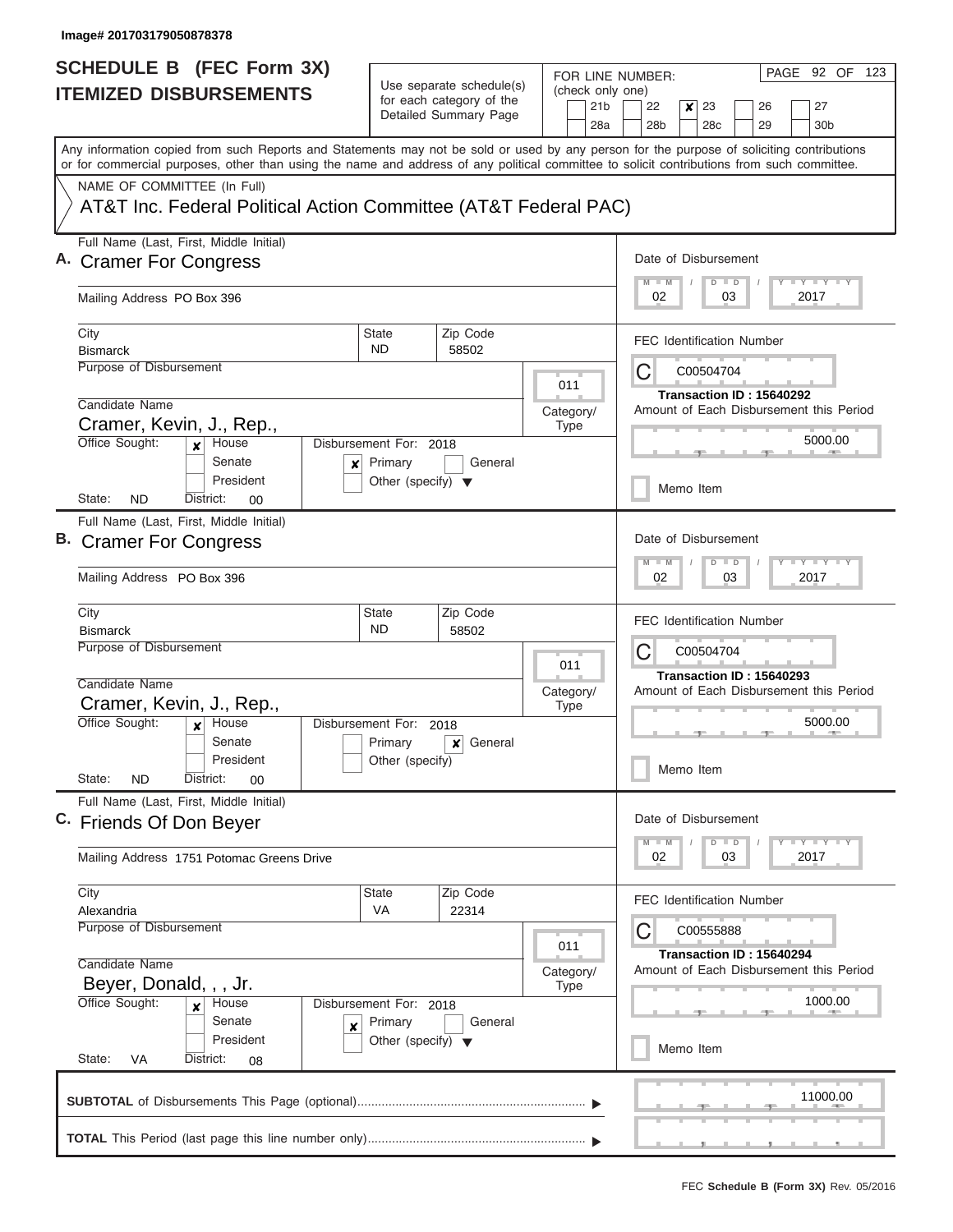| <b>SCHEDULE B (FEC Form 3X)</b>                                                                                                                                                                                                                                                         |                                                                           |                                                                               |                                            | PAGE 93 OF 123<br>FOR LINE NUMBER:                                                                                                       |
|-----------------------------------------------------------------------------------------------------------------------------------------------------------------------------------------------------------------------------------------------------------------------------------------|---------------------------------------------------------------------------|-------------------------------------------------------------------------------|--------------------------------------------|------------------------------------------------------------------------------------------------------------------------------------------|
| <b>ITEMIZED DISBURSEMENTS</b>                                                                                                                                                                                                                                                           |                                                                           | Use separate schedule(s)<br>for each category of the<br>Detailed Summary Page | (check only one)<br>21 <sub>b</sub><br>28a | 22<br>23<br>26<br>27<br>x<br>28 <sub>b</sub><br>28c<br>29<br>30 <sub>b</sub>                                                             |
| Any information copied from such Reports and Statements may not be sold or used by any person for the purpose of soliciting contributions<br>or for commercial purposes, other than using the name and address of any political committee to solicit contributions from such committee. |                                                                           |                                                                               |                                            |                                                                                                                                          |
| NAME OF COMMITTEE (In Full)<br>AT&T Inc. Federal Political Action Committee (AT&T Federal PAC)                                                                                                                                                                                          |                                                                           |                                                                               |                                            |                                                                                                                                          |
| Full Name (Last, First, Middle Initial)<br>A. Feinstein For Senate 2018                                                                                                                                                                                                                 |                                                                           |                                                                               |                                            | Date of Disbursement<br><b>LYLYLY</b><br>$M - M$<br>$\Box$<br>D                                                                          |
| Mailing Address 918 Pennsylvania Ave Se                                                                                                                                                                                                                                                 |                                                                           |                                                                               |                                            | 2017<br>02<br>03                                                                                                                         |
| City<br>Washington                                                                                                                                                                                                                                                                      | State<br>DC                                                               | Zip Code<br>20003                                                             |                                            | <b>FEC Identification Number</b>                                                                                                         |
| Purpose of Disbursement<br>Candidate Name                                                                                                                                                                                                                                               |                                                                           |                                                                               | 011                                        | С<br>C00539890<br>Transaction ID: 15640295                                                                                               |
| Feinstein, Dianne, , Sen.,<br>Office Sought:<br>House                                                                                                                                                                                                                                   | Disbursement For: 2018                                                    |                                                                               | Category/<br><b>Type</b>                   | Amount of Each Disbursement this Period<br>1500.00                                                                                       |
| Senate<br>x<br>President                                                                                                                                                                                                                                                                | Primary<br>Other (specify) $\blacktriangledown$                           | General<br>×                                                                  |                                            | Memo Item                                                                                                                                |
| State:<br>CA<br>District:<br>Full Name (Last, First, Middle Initial)<br>B. Treasure State PAC                                                                                                                                                                                           |                                                                           |                                                                               |                                            | Date of Disbursement                                                                                                                     |
| Mailing Address 3242 Cummins Way                                                                                                                                                                                                                                                        |                                                                           |                                                                               |                                            | $\mathbf{I}$ $\mathbf{Y}$ $\mathbf{I}$ $\mathbf{Y}$ $\mathbf{I}$ $\mathbf{Y}$<br>$M - M$<br>$\Box$<br>$\overline{D}$<br>2017<br>02<br>03 |
| City<br>Missoula<br>Purpose of Disbursement                                                                                                                                                                                                                                             | State<br>MT                                                               | Zip Code<br>59802                                                             |                                            | <b>FEC Identification Number</b><br>C<br>C00433680                                                                                       |
| Candidate Name<br><b>Treasure State PAC</b>                                                                                                                                                                                                                                             |                                                                           |                                                                               | 011<br>Category/<br><b>Type</b>            | Transaction ID: 15640296<br>Amount of Each Disbursement this Period                                                                      |
| Office Sought:<br>House<br>Senate<br>President                                                                                                                                                                                                                                          | Disbursement For:<br>Primary<br>Other (specify)                           | General                                                                       |                                            | 2500.00<br>Memo Item                                                                                                                     |
| State:<br>District:<br>Full Name (Last, First, Middle Initial)                                                                                                                                                                                                                          |                                                                           |                                                                               |                                            |                                                                                                                                          |
| C. Carper For Senate<br>Mailing Address PO Box 2882                                                                                                                                                                                                                                     |                                                                           |                                                                               |                                            | Date of Disbursement<br>$T - Y$ $T - Y$<br>$M$ $M$<br>$\overline{D}$<br>$\Box$<br>2017<br>02<br>03                                       |
| City                                                                                                                                                                                                                                                                                    | State                                                                     | Zip Code                                                                      |                                            | <b>FEC Identification Number</b>                                                                                                         |
| Wilmington<br>Purpose of Disbursement                                                                                                                                                                                                                                                   | DE                                                                        | 19805                                                                         | 011                                        | С<br>C00349217                                                                                                                           |
| Candidate Name<br>Carper, Thomas, R., Sen.,                                                                                                                                                                                                                                             |                                                                           |                                                                               | Category/<br><b>Type</b>                   | Transaction ID: 15640297<br>Amount of Each Disbursement this Period                                                                      |
| Office Sought:<br>House<br>Senate<br>×<br>×<br>President                                                                                                                                                                                                                                | Disbursement For: 2018<br>Primary<br>Other (specify) $\blacktriangledown$ | General                                                                       |                                            | 3000.00<br>Memo Item                                                                                                                     |
| State:<br>District:<br>DE                                                                                                                                                                                                                                                               |                                                                           |                                                                               |                                            |                                                                                                                                          |
|                                                                                                                                                                                                                                                                                         |                                                                           |                                                                               |                                            | 7000.00                                                                                                                                  |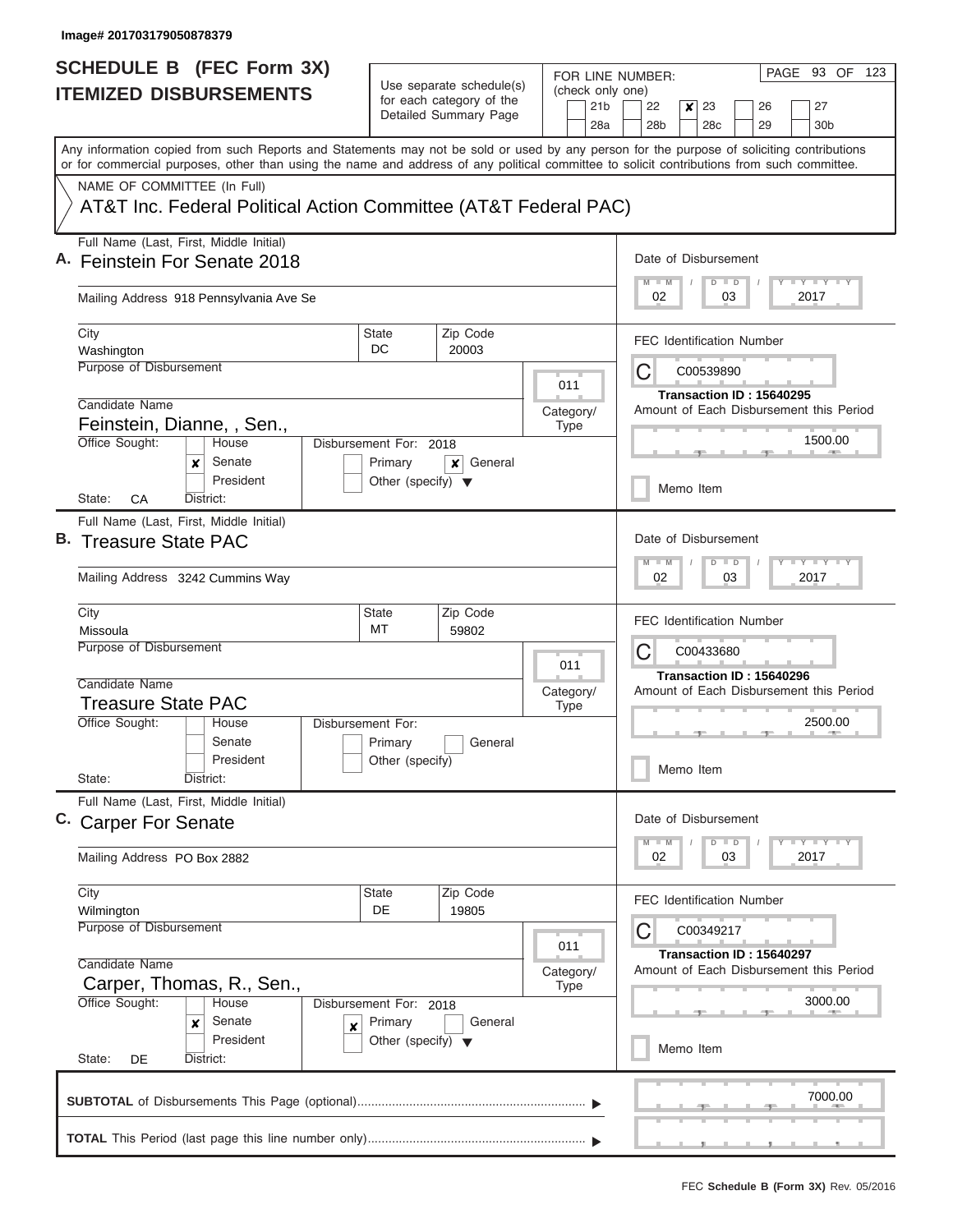| <b>SCHEDULE B</b> (FEC Form 3X)                                                                                                                                                                                                                                                         |                                                 |                                                                               |  |                  |            | PAGE 94 OF 123<br>FOR LINE NUMBER:                                                               |
|-----------------------------------------------------------------------------------------------------------------------------------------------------------------------------------------------------------------------------------------------------------------------------------------|-------------------------------------------------|-------------------------------------------------------------------------------|--|------------------|------------|--------------------------------------------------------------------------------------------------|
| <b>ITEMIZED DISBURSEMENTS</b>                                                                                                                                                                                                                                                           |                                                 | Use separate schedule(s)<br>for each category of the<br>Detailed Summary Page |  |                  | 21b<br>28a | (check only one)<br>22<br>23<br>x<br>26<br>27<br>28 <sub>b</sub><br>28c<br>29<br>30 <sub>b</sub> |
| Any information copied from such Reports and Statements may not be sold or used by any person for the purpose of soliciting contributions<br>or for commercial purposes, other than using the name and address of any political committee to solicit contributions from such committee. |                                                 |                                                                               |  |                  |            |                                                                                                  |
| NAME OF COMMITTEE (In Full)<br>AT&T Inc. Federal Political Action Committee (AT&T Federal PAC)                                                                                                                                                                                          |                                                 |                                                                               |  |                  |            |                                                                                                  |
|                                                                                                                                                                                                                                                                                         |                                                 |                                                                               |  |                  |            |                                                                                                  |
| Full Name (Last, First, Middle Initial)<br>A. Dutch Ruppersberger For Congress Committee                                                                                                                                                                                                |                                                 |                                                                               |  |                  |            | Date of Disbursement<br><b>LY LY LY</b><br>$D$ $D$                                               |
| Mailing Address PO Box 231                                                                                                                                                                                                                                                              |                                                 |                                                                               |  |                  |            | 2017<br>02<br>03                                                                                 |
| City<br>Lutherville                                                                                                                                                                                                                                                                     | State<br>MD                                     | Zip Code<br>21094                                                             |  |                  |            | <b>FEC Identification Number</b>                                                                 |
| Purpose of Disbursement                                                                                                                                                                                                                                                                 |                                                 |                                                                               |  |                  |            | С<br>C00376673                                                                                   |
|                                                                                                                                                                                                                                                                                         |                                                 |                                                                               |  | 011              |            | Transaction ID: 15640298                                                                         |
| Candidate Name<br>Ruppersberger, C.A., Dutch, Rep.,                                                                                                                                                                                                                                     |                                                 |                                                                               |  | Category/        |            | Amount of Each Disbursement this Period                                                          |
| Office Sought:<br>House<br>$\mathbf{x}$<br>Senate<br>×                                                                                                                                                                                                                                  | Disbursement For: 2018<br>Primary               | General                                                                       |  | <b>Type</b>      |            | 1000.00                                                                                          |
| President<br>State:<br><b>MD</b><br>District:<br>02                                                                                                                                                                                                                                     | Other (specify) $\blacktriangledown$            |                                                                               |  |                  |            | Memo Item                                                                                        |
| Full Name (Last, First, Middle Initial)                                                                                                                                                                                                                                                 |                                                 |                                                                               |  |                  |            |                                                                                                  |
| B. Bergmanforcongress                                                                                                                                                                                                                                                                   |                                                 |                                                                               |  |                  |            | Date of Disbursement                                                                             |
| Mailing Address N5070 Cisco Lake Road                                                                                                                                                                                                                                                   |                                                 |                                                                               |  |                  |            | <b>LEY LEY</b><br>$\Box$<br>W<br>D<br>03<br>2017<br>02                                           |
| City                                                                                                                                                                                                                                                                                    | <b>State</b>                                    | Zip Code                                                                      |  |                  |            | <b>FEC Identification Number</b>                                                                 |
| Watersmeet<br>Purpose of Disbursement                                                                                                                                                                                                                                                   | MI                                              | 49969                                                                         |  | 011              |            | С<br>C00614214                                                                                   |
| Candidate Name                                                                                                                                                                                                                                                                          |                                                 |                                                                               |  | Category/        |            | Transaction ID: 15640299<br>Amount of Each Disbursement this Period                              |
| Bergman, John, , ,                                                                                                                                                                                                                                                                      |                                                 |                                                                               |  | <b>Type</b>      |            |                                                                                                  |
| Office Sought:<br>House<br>×<br>Senate                                                                                                                                                                                                                                                  | Disbursement For: 2018                          | General                                                                       |  |                  |            | 3000.00                                                                                          |
| President<br>State:<br>MI<br>District:<br>01                                                                                                                                                                                                                                            | $x$ Primary<br>Other (specify)                  |                                                                               |  |                  |            | Memo Item                                                                                        |
| Full Name (Last, First, Middle Initial)<br>C. Menendez For Senate                                                                                                                                                                                                                       |                                                 |                                                                               |  |                  |            | Date of Disbursement                                                                             |
| Mailing Address PO Box 32248                                                                                                                                                                                                                                                            |                                                 |                                                                               |  |                  |            | $T$ $Y$ $T$ $Y$ $T$ $Y$<br>$\Box$<br>$M - M$<br>D<br>2017<br>02<br>03                            |
| City<br>Newark                                                                                                                                                                                                                                                                          | <b>State</b><br>NJ                              | Zip Code<br>07102                                                             |  |                  |            | <b>FEC Identification Number</b>                                                                 |
| Purpose of Disbursement                                                                                                                                                                                                                                                                 |                                                 |                                                                               |  |                  |            | C<br>C00264564                                                                                   |
| Candidate Name<br>Menendez, Robert, , Sen.,                                                                                                                                                                                                                                             |                                                 |                                                                               |  | 011<br>Category/ |            | Transaction ID: 15640300<br>Amount of Each Disbursement this Period                              |
| Office Sought:<br>House                                                                                                                                                                                                                                                                 | Disbursement For: 2018                          |                                                                               |  | <b>Type</b>      |            | 2000.00                                                                                          |
| Senate<br>×<br>President                                                                                                                                                                                                                                                                | Primary<br>Other (specify) $\blacktriangledown$ | General<br>×                                                                  |  |                  |            | Memo Item                                                                                        |
| State:<br><b>NJ</b><br>District:                                                                                                                                                                                                                                                        |                                                 |                                                                               |  |                  |            |                                                                                                  |
|                                                                                                                                                                                                                                                                                         |                                                 |                                                                               |  |                  |            | 6000.00                                                                                          |
|                                                                                                                                                                                                                                                                                         |                                                 |                                                                               |  |                  |            |                                                                                                  |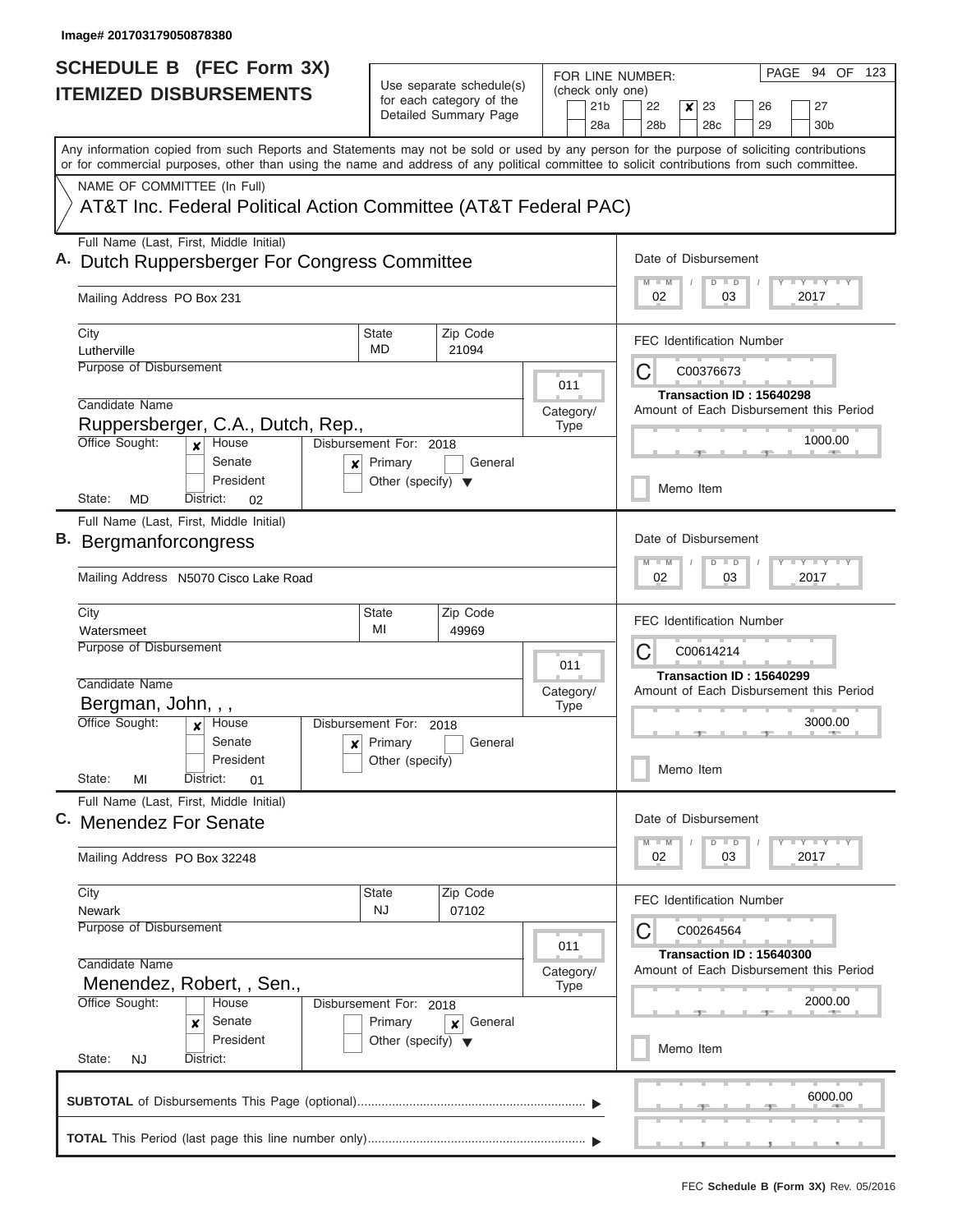| <b>SCHEDULE B (FEC Form 3X)</b>                                                                                                                                                                                                                                                         |                                                                           |                                                                               |                                 | PAGE 95 OF<br>123<br>FOR LINE NUMBER:                                                                                      |
|-----------------------------------------------------------------------------------------------------------------------------------------------------------------------------------------------------------------------------------------------------------------------------------------|---------------------------------------------------------------------------|-------------------------------------------------------------------------------|---------------------------------|----------------------------------------------------------------------------------------------------------------------------|
| <b>ITEMIZED DISBURSEMENTS</b>                                                                                                                                                                                                                                                           |                                                                           | Use separate schedule(s)<br>for each category of the<br>Detailed Summary Page |                                 | (check only one)<br>21 <sub>b</sub><br>22<br>23<br>27<br>x<br>26<br>28a<br>28 <sub>b</sub><br>28c<br>29<br>30 <sub>b</sub> |
| Any information copied from such Reports and Statements may not be sold or used by any person for the purpose of soliciting contributions<br>or for commercial purposes, other than using the name and address of any political committee to solicit contributions from such committee. |                                                                           |                                                                               |                                 |                                                                                                                            |
| NAME OF COMMITTEE (In Full)<br>AT&T Inc. Federal Political Action Committee (AT&T Federal PAC)                                                                                                                                                                                          |                                                                           |                                                                               |                                 |                                                                                                                            |
| Full Name (Last, First, Middle Initial)<br>A. Collins For Congress<br>Mailing Address PO Box 386                                                                                                                                                                                        |                                                                           |                                                                               |                                 | Date of Disbursement<br>$T$ $Y$ $T$ $Y$ $T$ $Y$<br>$D$ $D$<br>03<br>2017<br>02                                             |
| City<br>Clarence                                                                                                                                                                                                                                                                        | <b>State</b><br><b>NY</b>                                                 | Zip Code<br>14031                                                             |                                 | <b>FEC Identification Number</b>                                                                                           |
| Purpose of Disbursement<br>Candidate Name<br>Collins, Christopher, , Rep.,<br>Office Sought:<br>House<br>$\boldsymbol{x}$<br>Senate<br>x<br>President<br>State:<br>NY<br>District:<br>27                                                                                                | Disbursement For: 2018<br>Primary<br>Other (specify) $\blacktriangledown$ | General                                                                       | 011<br>Category/<br><b>Type</b> | C<br>C00520379<br>Transaction ID: 15640301<br>Amount of Each Disbursement this Period<br>1000.00<br>Memo Item              |
| Full Name (Last, First, Middle Initial)<br>B. HellerHighwater PAC<br>Mailing Address P.O. Box 370672                                                                                                                                                                                    |                                                                           |                                                                               |                                 | Date of Disbursement<br>$-1 - Y - 1 - Y - 1 - Y$<br>$M - M$<br>D<br>$\blacksquare$<br>02<br>03<br>2017                     |
| City<br>Las Vegas<br><b>Purpose of Disbursement</b><br>Candidate Name<br><b>HellerHighwater PAC</b>                                                                                                                                                                                     | <b>State</b><br><b>NV</b>                                                 | Zip Code<br>89137                                                             | 011<br>Category/<br><b>Type</b> | <b>FEC Identification Number</b><br>C<br>C00471607<br>Transaction ID: 15640305<br>Amount of Each Disbursement this Period  |
| Office Sought:<br>House<br>Senate<br>President<br>State:<br>District:                                                                                                                                                                                                                   | Disbursement For:<br>Primary<br>Other (specify)                           | General                                                                       |                                 | 5000.00<br>Memo Item                                                                                                       |
| Full Name (Last, First, Middle Initial)<br>C. Lisa Murkowski For Us Senate<br>Mailing Address PO Box 100847                                                                                                                                                                             |                                                                           |                                                                               |                                 | Date of Disbursement<br>$T - Y$ $T - Y$<br>$M$ $M$<br>$D$ $D$<br>2017<br>02<br>03                                          |
| City<br>Anchorage<br><b>Purpose of Disbursement</b><br>Candidate Name                                                                                                                                                                                                                   | State<br>AK                                                               | Zip Code<br>99510                                                             | 011                             | <b>FEC Identification Number</b><br>C00384529<br>C<br>Transaction ID: 15640306                                             |
| Murkowski, Lisa, , Sen.,<br>Office Sought:<br>House<br>Senate<br>×<br>President<br>×<br>State:<br>District:<br>AK                                                                                                                                                                       | Disbursement For: 2016<br>Primary<br>Other (specify) $\blacktriangledown$ | General<br>2016 General Debt Re                                               | Category/<br>Type               | Amount of Each Disbursement this Period<br>2000.00<br>Memo Item                                                            |
|                                                                                                                                                                                                                                                                                         |                                                                           |                                                                               |                                 | 8000.00                                                                                                                    |
|                                                                                                                                                                                                                                                                                         |                                                                           |                                                                               |                                 |                                                                                                                            |

L  $\sim$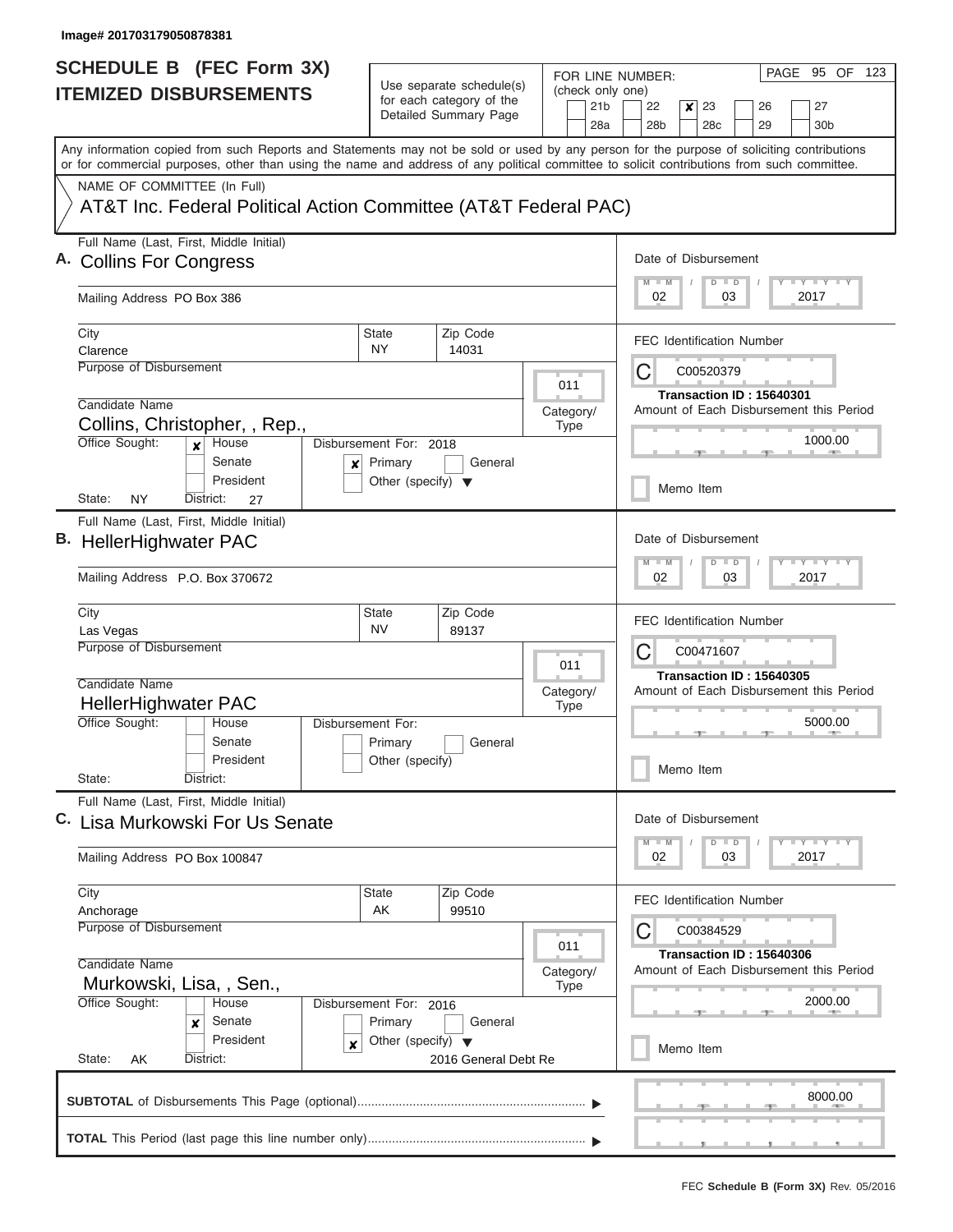| <b>SCHEDULE B (FEC Form 3X)</b>                                                                                                                                                                                                                                                         |                                                 |                                                      |  |                          |                 | PAGE 96 OF 123<br>FOR LINE NUMBER:                                                                      |  |  |  |  |  |  |
|-----------------------------------------------------------------------------------------------------------------------------------------------------------------------------------------------------------------------------------------------------------------------------------------|-------------------------------------------------|------------------------------------------------------|--|--------------------------|-----------------|---------------------------------------------------------------------------------------------------------|--|--|--|--|--|--|
| <b>ITEMIZED DISBURSEMENTS</b>                                                                                                                                                                                                                                                           |                                                 | Use separate schedule(s)<br>for each category of the |  | (check only one)         | 21 <sub>b</sub> | 22<br>23<br>26<br>27<br>×                                                                               |  |  |  |  |  |  |
|                                                                                                                                                                                                                                                                                         |                                                 | Detailed Summary Page                                |  |                          | 28a             | 28 <sub>b</sub><br>28 <sub>c</sub><br>29<br>30 <sub>b</sub>                                             |  |  |  |  |  |  |
| Any information copied from such Reports and Statements may not be sold or used by any person for the purpose of soliciting contributions<br>or for commercial purposes, other than using the name and address of any political committee to solicit contributions from such committee. |                                                 |                                                      |  |                          |                 |                                                                                                         |  |  |  |  |  |  |
| NAME OF COMMITTEE (In Full)                                                                                                                                                                                                                                                             |                                                 |                                                      |  |                          |                 |                                                                                                         |  |  |  |  |  |  |
| AT&T Inc. Federal Political Action Committee (AT&T Federal PAC)                                                                                                                                                                                                                         |                                                 |                                                      |  |                          |                 |                                                                                                         |  |  |  |  |  |  |
| Full Name (Last, First, Middle Initial)<br>A. John Lewis For Congress                                                                                                                                                                                                                   |                                                 |                                                      |  |                          |                 | Date of Disbursement                                                                                    |  |  |  |  |  |  |
| Mailing Address PO Box 2323                                                                                                                                                                                                                                                             |                                                 |                                                      |  |                          |                 | <b>LY LY LY</b><br>$D$ $D$<br>02<br>03<br>2017                                                          |  |  |  |  |  |  |
| City<br>Atlanta                                                                                                                                                                                                                                                                         | State<br>GA                                     | Zip Code<br>30301                                    |  |                          |                 | <b>FEC Identification Number</b>                                                                        |  |  |  |  |  |  |
| Purpose of Disbursement                                                                                                                                                                                                                                                                 |                                                 |                                                      |  | 011                      |                 | C<br>C00202416                                                                                          |  |  |  |  |  |  |
| Candidate Name                                                                                                                                                                                                                                                                          |                                                 |                                                      |  | Category/                |                 | Transaction ID: 15640317<br>Amount of Each Disbursement this Period                                     |  |  |  |  |  |  |
| Lewis, John, , Rep.,<br>Office Sought:<br>House<br>$\boldsymbol{x}$                                                                                                                                                                                                                     | Disbursement For: 2018                          |                                                      |  | <b>Type</b>              |                 | 1000.00                                                                                                 |  |  |  |  |  |  |
| Senate<br>×<br>President                                                                                                                                                                                                                                                                | Primary<br>Other (specify) $\blacktriangledown$ | General                                              |  |                          |                 |                                                                                                         |  |  |  |  |  |  |
| GA<br>State:<br>District:<br>05                                                                                                                                                                                                                                                         |                                                 |                                                      |  |                          |                 | Memo Item                                                                                               |  |  |  |  |  |  |
| Full Name (Last, First, Middle Initial)<br>B. Hanabusa For Hawaii                                                                                                                                                                                                                       |                                                 |                                                      |  |                          |                 | Date of Disbursement                                                                                    |  |  |  |  |  |  |
| Mailing Address P.O. Box 1416                                                                                                                                                                                                                                                           |                                                 |                                                      |  |                          |                 | $-Y - Y - I - Y$<br>$M - M$<br>$D$ $D$<br>02<br>03<br>2017                                              |  |  |  |  |  |  |
| City                                                                                                                                                                                                                                                                                    | <b>State</b>                                    | Zip Code                                             |  |                          |                 | <b>FEC Identification Number</b>                                                                        |  |  |  |  |  |  |
| Honolulu<br><b>Purpose of Disbursement</b>                                                                                                                                                                                                                                              | HI                                              | 96806                                                |  |                          |                 | C<br>C00468413                                                                                          |  |  |  |  |  |  |
| Candidate Name                                                                                                                                                                                                                                                                          |                                                 |                                                      |  | 011                      |                 | Transaction ID: 15640318                                                                                |  |  |  |  |  |  |
| Hanabusa, Colleen, , ,                                                                                                                                                                                                                                                                  |                                                 |                                                      |  | Category/<br><b>Type</b> |                 | Amount of Each Disbursement this Period                                                                 |  |  |  |  |  |  |
| Office Sought:<br>House                                                                                                                                                                                                                                                                 | Disbursement For: 2018                          |                                                      |  |                          |                 | 1000.00                                                                                                 |  |  |  |  |  |  |
| Senate<br>$\boldsymbol{x}$                                                                                                                                                                                                                                                              | Primary                                         | General                                              |  |                          |                 |                                                                                                         |  |  |  |  |  |  |
| President<br>State:<br>HI<br>District:<br>01                                                                                                                                                                                                                                            | Other (specify)                                 |                                                      |  |                          |                 | Memo Item                                                                                               |  |  |  |  |  |  |
| Full Name (Last, First, Middle Initial)<br>C. USA PAC - United for a Strong America                                                                                                                                                                                                     |                                                 |                                                      |  |                          |                 | Date of Disbursement                                                                                    |  |  |  |  |  |  |
| Mailing Address 777 S. Figueroa Street                                                                                                                                                                                                                                                  |                                                 |                                                      |  |                          |                 | $\Box$ $\Upsilon$ $\Box$ $\Upsilon$ $\Upsilon$ $\Upsilon$<br>$M - M$<br>$\Box$<br>D<br>02<br>2017<br>03 |  |  |  |  |  |  |
| <b>Suite 4050</b><br>City                                                                                                                                                                                                                                                               | State                                           | Zip Code                                             |  |                          |                 |                                                                                                         |  |  |  |  |  |  |
| Los Angeles                                                                                                                                                                                                                                                                             | CA                                              | 90017                                                |  |                          |                 | FEC Identification Number                                                                               |  |  |  |  |  |  |
| Purpose of Disbursement                                                                                                                                                                                                                                                                 |                                                 |                                                      |  | 011                      |                 | C<br>C00422774                                                                                          |  |  |  |  |  |  |
| Candidate Name                                                                                                                                                                                                                                                                          |                                                 |                                                      |  | Category/                |                 | Transaction ID: 15640324<br>Amount of Each Disbursement this Period                                     |  |  |  |  |  |  |
| USA PAC - United for a Strong America                                                                                                                                                                                                                                                   |                                                 |                                                      |  | <b>Type</b>              |                 | 1000.00                                                                                                 |  |  |  |  |  |  |
| Office Sought:<br>House<br>Senate                                                                                                                                                                                                                                                       | Disbursement For:<br>Primary                    | General                                              |  |                          |                 |                                                                                                         |  |  |  |  |  |  |
| President<br>State:<br>District:                                                                                                                                                                                                                                                        | Other (specify) $\blacktriangledown$            |                                                      |  |                          |                 | Memo Item                                                                                               |  |  |  |  |  |  |
|                                                                                                                                                                                                                                                                                         |                                                 |                                                      |  |                          |                 |                                                                                                         |  |  |  |  |  |  |
|                                                                                                                                                                                                                                                                                         |                                                 |                                                      |  |                          |                 | 3000.00                                                                                                 |  |  |  |  |  |  |
|                                                                                                                                                                                                                                                                                         |                                                 |                                                      |  |                          |                 |                                                                                                         |  |  |  |  |  |  |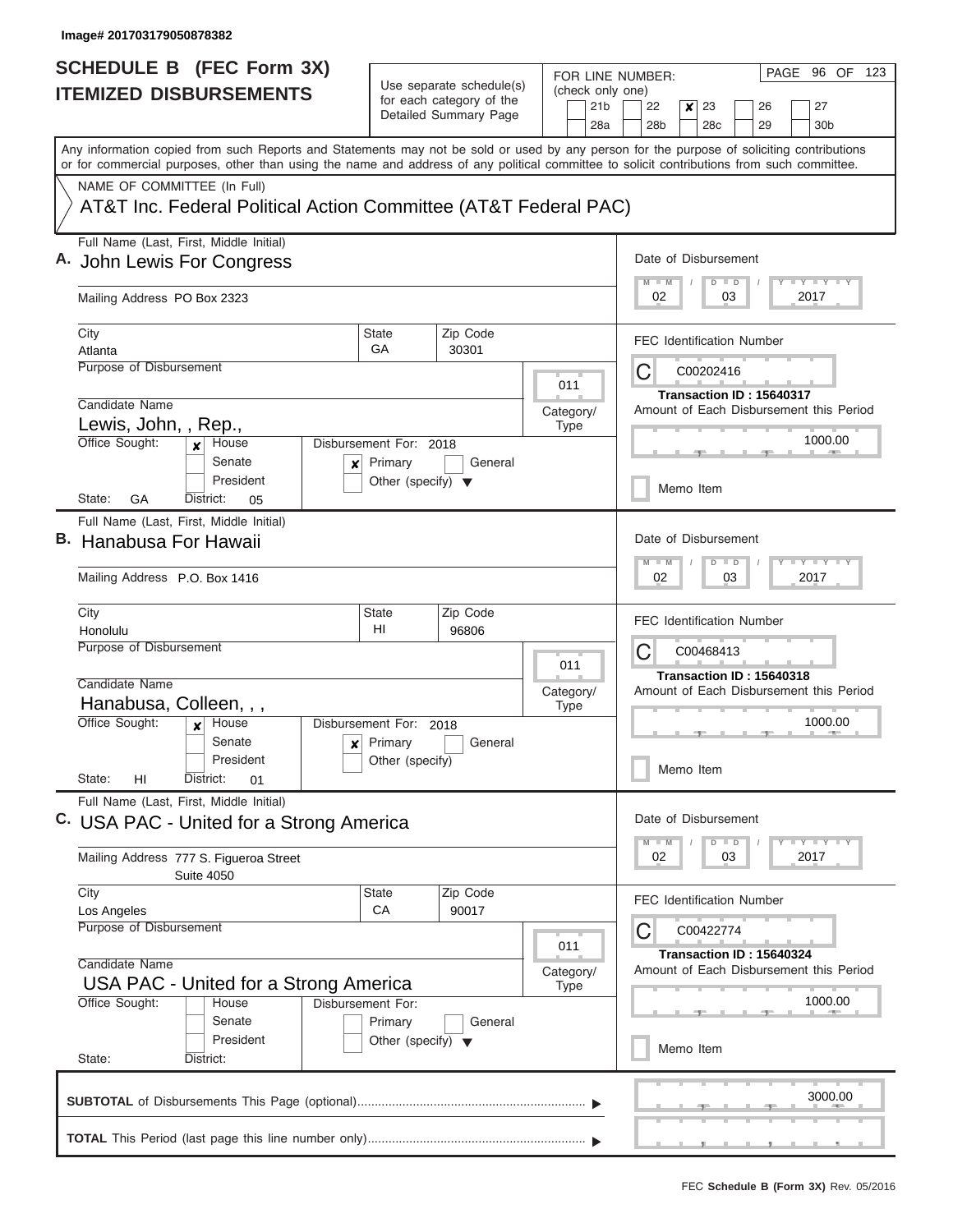| <b>SCHEDULE B</b> (FEC Form 3X)                                                                                                                                                                                                                                                         |                                         |                                                                                                                                     |                          |                |                 | FOR LINE NUMBER:                                                    |        |  | PAGE 97 OF 123                                            |  |  |  |
|-----------------------------------------------------------------------------------------------------------------------------------------------------------------------------------------------------------------------------------------------------------------------------------------|-----------------------------------------|-------------------------------------------------------------------------------------------------------------------------------------|--------------------------|----------------|-----------------|---------------------------------------------------------------------|--------|--|-----------------------------------------------------------|--|--|--|
| <b>ITEMIZED DISBURSEMENTS</b>                                                                                                                                                                                                                                                           |                                         | Use separate schedule(s)<br>for each category of the                                                                                |                          |                | 21 <sub>b</sub> | (check only one)<br>22<br>23<br>26<br>27<br>×                       |        |  |                                                           |  |  |  |
|                                                                                                                                                                                                                                                                                         |                                         | Detailed Summary Page                                                                                                               |                          |                | 28a             | 28 <sub>b</sub><br>28c                                              | 29     |  | 30 <sub>b</sub>                                           |  |  |  |
| Any information copied from such Reports and Statements may not be sold or used by any person for the purpose of soliciting contributions<br>or for commercial purposes, other than using the name and address of any political committee to solicit contributions from such committee. |                                         |                                                                                                                                     |                          |                |                 |                                                                     |        |  |                                                           |  |  |  |
| NAME OF COMMITTEE (In Full)                                                                                                                                                                                                                                                             |                                         |                                                                                                                                     |                          |                |                 |                                                                     |        |  |                                                           |  |  |  |
| AT&T Inc. Federal Political Action Committee (AT&T Federal PAC)                                                                                                                                                                                                                         |                                         |                                                                                                                                     |                          |                |                 |                                                                     |        |  |                                                           |  |  |  |
| Full Name (Last, First, Middle Initial)<br>A. Friends Of Bennie Thompson                                                                                                                                                                                                                |                                         | Date of Disbursement<br><b>LY LY LY</b><br>$D$ $D$                                                                                  |                          |                |                 |                                                                     |        |  |                                                           |  |  |  |
| Mailing Address PO Box 100                                                                                                                                                                                                                                                              |                                         |                                                                                                                                     |                          |                |                 | 02                                                                  | 03     |  | 2017                                                      |  |  |  |
| City                                                                                                                                                                                                                                                                                    | State                                   | Zip Code                                                                                                                            |                          |                |                 | <b>FEC Identification Number</b>                                    |        |  |                                                           |  |  |  |
| <b>Bolton</b><br>Purpose of Disbursement                                                                                                                                                                                                                                                | МS                                      | 39041                                                                                                                               |                          |                |                 |                                                                     |        |  |                                                           |  |  |  |
|                                                                                                                                                                                                                                                                                         |                                         |                                                                                                                                     |                          | 011            |                 | C<br>C00279851                                                      |        |  |                                                           |  |  |  |
| Candidate Name                                                                                                                                                                                                                                                                          |                                         |                                                                                                                                     |                          | Category/      |                 | Transaction ID: 15640325<br>Amount of Each Disbursement this Period |        |  |                                                           |  |  |  |
| Thompson, Bennie, G., Rep.,                                                                                                                                                                                                                                                             |                                         |                                                                                                                                     |                          | <b>Type</b>    |                 |                                                                     |        |  |                                                           |  |  |  |
| Office Sought:<br>House<br>$\boldsymbol{x}$<br>Senate<br>×                                                                                                                                                                                                                              | Disbursement For: 2018<br>Primary       | General                                                                                                                             |                          |                |                 |                                                                     |        |  | 2500.00                                                   |  |  |  |
| President<br>State:<br>МS<br>District:<br>02                                                                                                                                                                                                                                            | Other (specify) $\blacktriangledown$    |                                                                                                                                     |                          |                |                 | Memo Item                                                           |        |  |                                                           |  |  |  |
| Full Name (Last, First, Middle Initial)                                                                                                                                                                                                                                                 |                                         |                                                                                                                                     |                          |                |                 |                                                                     |        |  |                                                           |  |  |  |
| Committee To Re-Elect Linda Sanchez                                                                                                                                                                                                                                                     |                                         | Date of Disbursement                                                                                                                |                          |                |                 |                                                                     |        |  |                                                           |  |  |  |
| Mailing Address 410 1st St Se<br>Suite 310                                                                                                                                                                                                                                              |                                         | $\mathbb{L}^2$ $\mathbb{L}^2$ $\mathbb{L}^2$ $\mathbb{L}^2$ $\mathbb{L}^2$ $\mathbb{L}^2$<br>$M - M$<br>$D$ $D$<br>02<br>03<br>2017 |                          |                |                 |                                                                     |        |  |                                                           |  |  |  |
| City<br>Washington                                                                                                                                                                                                                                                                      | <b>State</b><br>Zip Code<br>DC<br>20003 |                                                                                                                                     |                          |                |                 | <b>FEC Identification Number</b>                                    |        |  |                                                           |  |  |  |
| <b>Purpose of Disbursement</b>                                                                                                                                                                                                                                                          |                                         | 011                                                                                                                                 |                          | C<br>C00384057 |                 |                                                                     |        |  |                                                           |  |  |  |
| Candidate Name                                                                                                                                                                                                                                                                          |                                         |                                                                                                                                     | Category/<br><b>Type</b> |                |                 | Transaction ID: 15640328<br>Amount of Each Disbursement this Period |        |  |                                                           |  |  |  |
| Sanchez, Linda, T., Rep.,                                                                                                                                                                                                                                                               |                                         |                                                                                                                                     |                          |                |                 |                                                                     |        |  |                                                           |  |  |  |
| Office Sought:<br>House<br>$\boldsymbol{x}$                                                                                                                                                                                                                                             | Disbursement For: 2018                  |                                                                                                                                     |                          |                |                 |                                                                     |        |  | 1000.00                                                   |  |  |  |
| Senate<br>$\boldsymbol{\mathsf{x}}$                                                                                                                                                                                                                                                     | Primary                                 | General                                                                                                                             |                          |                |                 |                                                                     |        |  |                                                           |  |  |  |
| President<br>State:<br>CА<br>District:<br>38                                                                                                                                                                                                                                            | Other (specify)                         |                                                                                                                                     |                          |                |                 | Memo Item                                                           |        |  |                                                           |  |  |  |
| Full Name (Last, First, Middle Initial)<br>C. Mario Diaz-Balart For Congress                                                                                                                                                                                                            |                                         |                                                                                                                                     |                          |                |                 | Date of Disbursement                                                |        |  |                                                           |  |  |  |
|                                                                                                                                                                                                                                                                                         |                                         |                                                                                                                                     |                          |                |                 | $M - M$<br>D                                                        | $\Box$ |  | $\Box$ $\Upsilon$ $\Box$ $\Upsilon$ $\Upsilon$ $\Upsilon$ |  |  |  |
| Mailing Address 8724 Sw 72nd Street<br>#420                                                                                                                                                                                                                                             |                                         |                                                                                                                                     |                          |                |                 | 02                                                                  | 03     |  | 2017                                                      |  |  |  |
| City                                                                                                                                                                                                                                                                                    | <b>State</b>                            | Zip Code                                                                                                                            |                          |                |                 | FEC Identification Number                                           |        |  |                                                           |  |  |  |
| Miami<br>Purpose of Disbursement                                                                                                                                                                                                                                                        | FL                                      | 33173                                                                                                                               |                          |                |                 | C<br>C00376087                                                      |        |  |                                                           |  |  |  |
|                                                                                                                                                                                                                                                                                         |                                         |                                                                                                                                     |                          | 011            |                 |                                                                     |        |  |                                                           |  |  |  |
| Candidate Name                                                                                                                                                                                                                                                                          |                                         |                                                                                                                                     |                          | Category/      |                 | Transaction ID: 15640329<br>Amount of Each Disbursement this Period |        |  |                                                           |  |  |  |
| Diaz-Balart, Mario, , Rep.,                                                                                                                                                                                                                                                             |                                         |                                                                                                                                     |                          |                |                 |                                                                     |        |  |                                                           |  |  |  |
| Office Sought:<br>House<br>$\boldsymbol{x}$                                                                                                                                                                                                                                             | Disbursement For: 2018                  |                                                                                                                                     |                          |                |                 |                                                                     |        |  | 5000.00                                                   |  |  |  |
| Senate<br>×                                                                                                                                                                                                                                                                             | Primary                                 | General                                                                                                                             |                          |                |                 |                                                                     |        |  |                                                           |  |  |  |
| President<br>State:<br>FL.<br>District:<br>25                                                                                                                                                                                                                                           | Other (specify) $\blacktriangledown$    |                                                                                                                                     |                          |                |                 | Memo Item                                                           |        |  |                                                           |  |  |  |
|                                                                                                                                                                                                                                                                                         |                                         |                                                                                                                                     |                          |                |                 |                                                                     |        |  |                                                           |  |  |  |
|                                                                                                                                                                                                                                                                                         |                                         |                                                                                                                                     |                          |                |                 |                                                                     |        |  | 8500.00                                                   |  |  |  |
|                                                                                                                                                                                                                                                                                         |                                         |                                                                                                                                     |                          |                |                 |                                                                     |        |  |                                                           |  |  |  |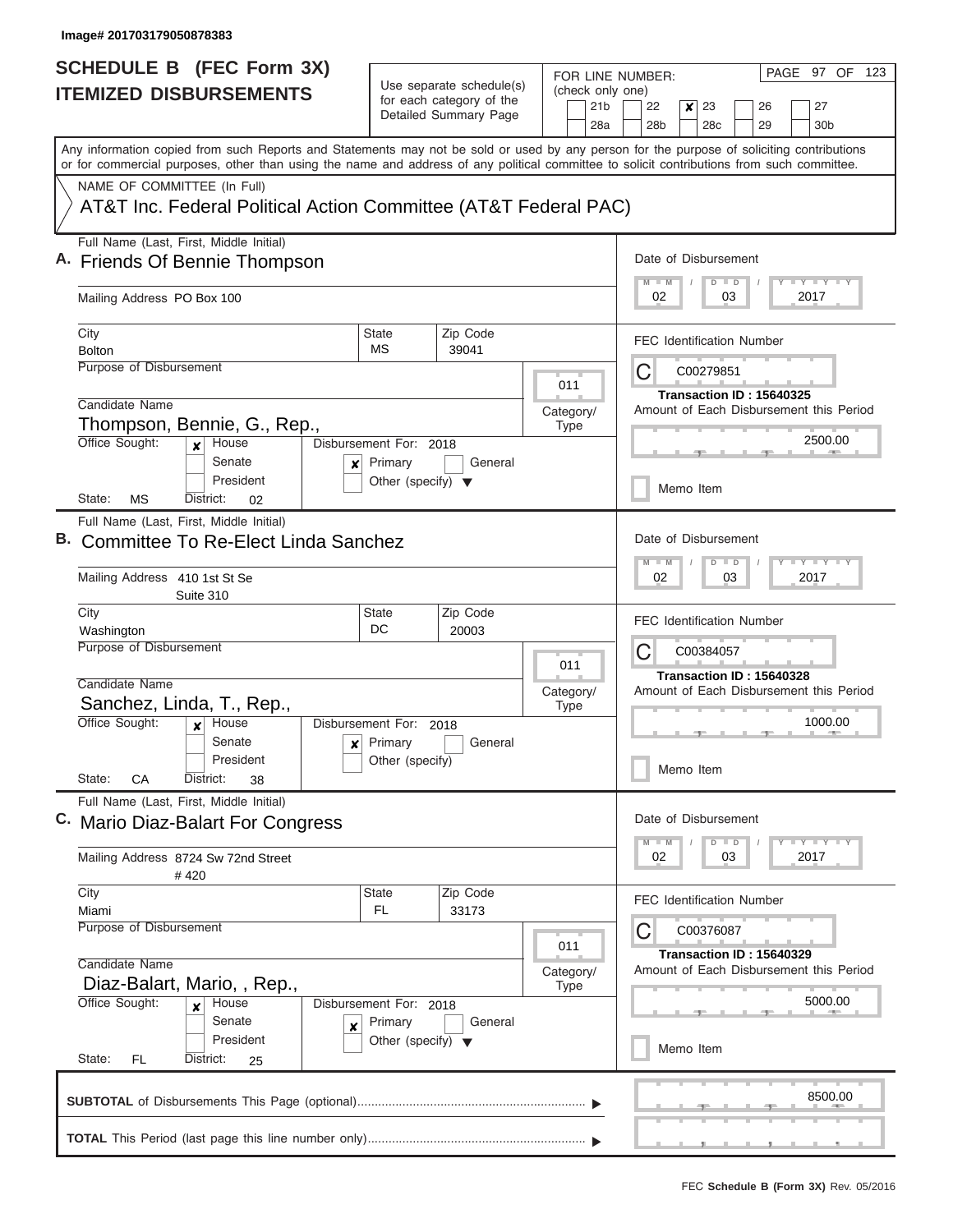| <b>SCHEDULE B (FEC Form 3X)</b>                                                                                                                                                                                                                                                         |                                                                                                                              |                                                                                       | FOR LINE NUMBER:                                   | PAGE 98 OF<br>123                                                              |  |  |  |  |  |
|-----------------------------------------------------------------------------------------------------------------------------------------------------------------------------------------------------------------------------------------------------------------------------------------|------------------------------------------------------------------------------------------------------------------------------|---------------------------------------------------------------------------------------|----------------------------------------------------|--------------------------------------------------------------------------------|--|--|--|--|--|
| <b>ITEMIZED DISBURSEMENTS</b>                                                                                                                                                                                                                                                           |                                                                                                                              | Use separate schedule(s)<br>for each category of the<br>Detailed Summary Page         | (check only one)<br>21 <sub>b</sub><br>28a         | 22<br>27<br>x<br>23<br>26<br>28 <sub>b</sub><br>28c<br>29<br>30 <sub>b</sub>   |  |  |  |  |  |
| Any information copied from such Reports and Statements may not be sold or used by any person for the purpose of soliciting contributions<br>or for commercial purposes, other than using the name and address of any political committee to solicit contributions from such committee. |                                                                                                                              |                                                                                       |                                                    |                                                                                |  |  |  |  |  |
| NAME OF COMMITTEE (In Full)<br>AT&T Inc. Federal Political Action Committee (AT&T Federal PAC)                                                                                                                                                                                          |                                                                                                                              |                                                                                       |                                                    |                                                                                |  |  |  |  |  |
| Full Name (Last, First, Middle Initial)<br>A. Ros-Lehtinen For Congress                                                                                                                                                                                                                 |                                                                                                                              |                                                                                       |                                                    | Date of Disbursement                                                           |  |  |  |  |  |
| Mailing Address PO Box 522784                                                                                                                                                                                                                                                           |                                                                                                                              |                                                                                       |                                                    |                                                                                |  |  |  |  |  |
| City<br>Miami                                                                                                                                                                                                                                                                           | <b>State</b><br><b>FL</b>                                                                                                    | Zip Code<br>33152                                                                     |                                                    | <b>FEC Identification Number</b>                                               |  |  |  |  |  |
| Purpose of Disbursement                                                                                                                                                                                                                                                                 | Candidate Name                                                                                                               |                                                                                       |                                                    |                                                                                |  |  |  |  |  |
| Ros-Lehtinen, Ileana, , Rep.,<br>Office Sought:<br>House<br>Disbursement For: 2018<br>$\mathbf{x}$                                                                                                                                                                                      |                                                                                                                              | Category/<br><b>Type</b>                                                              | Amount of Each Disbursement this Period<br>5000.00 |                                                                                |  |  |  |  |  |
| Senate<br>×<br>President<br>State:<br>FL<br>District:<br>27                                                                                                                                                                                                                             | Primary<br>Other (specify) $\blacktriangledown$                                                                              | General                                                                               |                                                    | Memo Item                                                                      |  |  |  |  |  |
| Full Name (Last, First, Middle Initial)<br>B. CHC - BOLD PAC                                                                                                                                                                                                                            | Date of Disbursement<br>$\overline{y}$ $\overline{y}$ $\overline{y}$ $\overline{y}$ $\overline{y}$<br>$M - M$<br>$\Box$<br>D |                                                                                       |                                                    |                                                                                |  |  |  |  |  |
| Mailing Address P.O. Box 75357                                                                                                                                                                                                                                                          |                                                                                                                              | 03<br>2017<br>02                                                                      |                                                    |                                                                                |  |  |  |  |  |
| City<br><b>State</b><br>Washington<br>Purpose of Disbursement                                                                                                                                                                                                                           | 011                                                                                                                          | <b>FEC Identification Number</b><br>С<br>C00365536                                    |                                                    |                                                                                |  |  |  |  |  |
| Candidate Name<br><b>CHC - BOLD PAC</b><br>Office Sought:<br>House<br>Senate                                                                                                                                                                                                            | Disbursement For:<br>Primary                                                                                                 | General                                                                               | Category/<br><b>Type</b>                           | Transaction ID: 15640331<br>Amount of Each Disbursement this Period<br>5000.00 |  |  |  |  |  |
| President<br>State:<br>District:                                                                                                                                                                                                                                                        | Other (specify)                                                                                                              |                                                                                       |                                                    | Memo Item                                                                      |  |  |  |  |  |
| Full Name (Last, First, Middle Initial)<br>C. Mr. Southern Missourian in the House PAC                                                                                                                                                                                                  |                                                                                                                              |                                                                                       |                                                    | Date of Disbursement<br><b>TEY TEY TEY</b><br>$M$ $M$<br>$D$ $D$               |  |  |  |  |  |
| Mailing Address P.O. Box 30844                                                                                                                                                                                                                                                          |                                                                                                                              |                                                                                       |                                                    |                                                                                |  |  |  |  |  |
| City<br><b>Bethesda</b><br>Purpose of Disbursement                                                                                                                                                                                                                                      | <b>State</b><br>MD                                                                                                           | Zip Code<br>20824                                                                     |                                                    | FEC Identification Number                                                      |  |  |  |  |  |
| Candidate Name<br>Mr. Southern Missourian in the House PAC                                                                                                                                                                                                                              | 011<br>Category/<br><b>Type</b>                                                                                              | С<br>C00563726<br>Transaction ID: 15640334<br>Amount of Each Disbursement this Period |                                                    |                                                                                |  |  |  |  |  |
| Office Sought:<br>House<br>Senate<br>President                                                                                                                                                                                                                                          | <b>Disbursement For:</b><br>Primary<br>Other (specify) $\blacktriangledown$                                                  | General                                                                               |                                                    | 5000.00<br>Memo Item                                                           |  |  |  |  |  |
| State:<br>District:                                                                                                                                                                                                                                                                     |                                                                                                                              |                                                                                       |                                                    |                                                                                |  |  |  |  |  |
|                                                                                                                                                                                                                                                                                         |                                                                                                                              |                                                                                       |                                                    | 15000.00                                                                       |  |  |  |  |  |
|                                                                                                                                                                                                                                                                                         |                                                                                                                              |                                                                                       |                                                    | .                                                                              |  |  |  |  |  |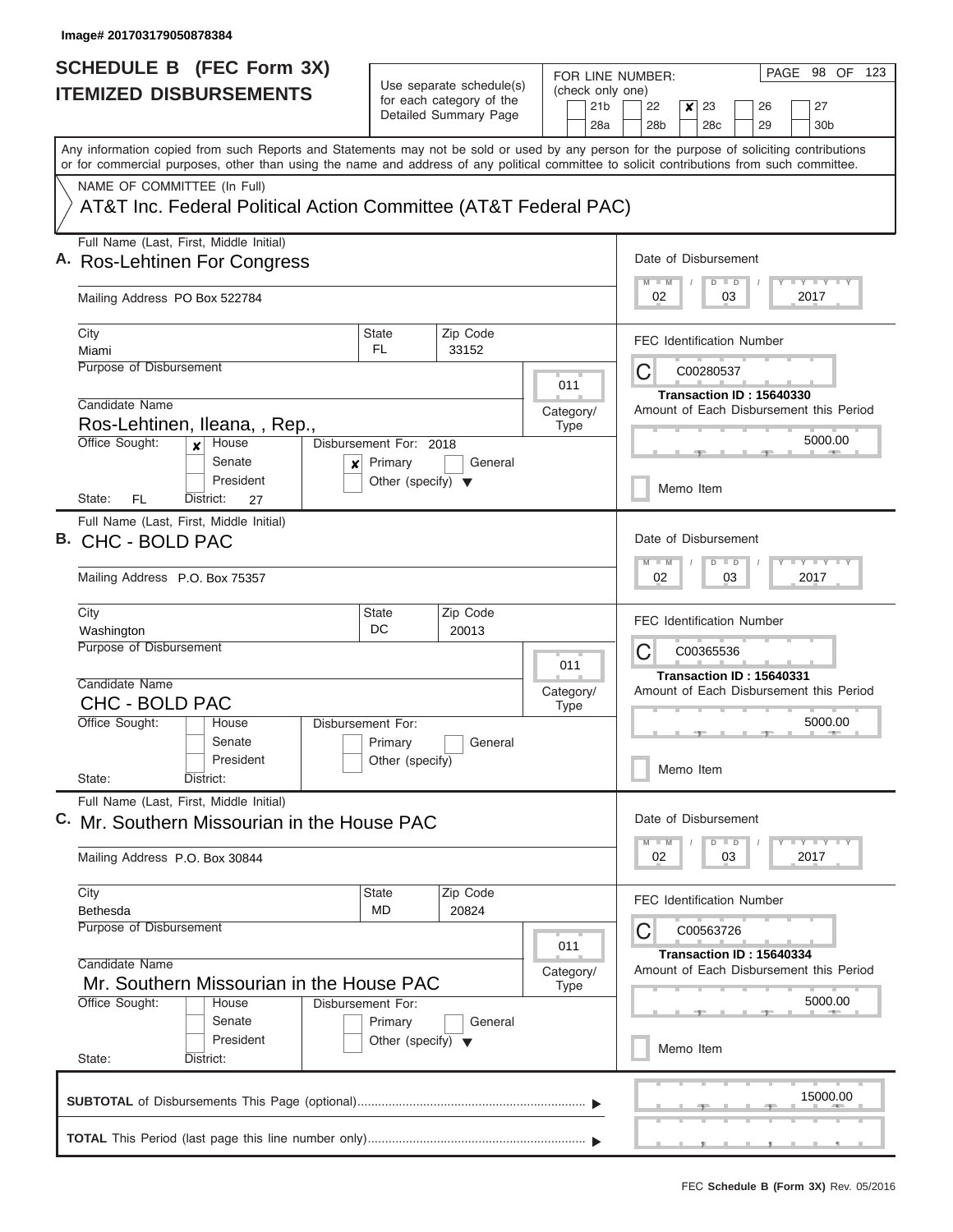|    | <b>SCHEDULE B (FEC Form 3X)</b>                                                                                                                                                                                                                                                         |                                                                     |                                                      |                          |                          |                        | PAGE 99 OF 123<br>FOR LINE NUMBER:                                  |  |  |  |  |  |
|----|-----------------------------------------------------------------------------------------------------------------------------------------------------------------------------------------------------------------------------------------------------------------------------------------|---------------------------------------------------------------------|------------------------------------------------------|--------------------------|--------------------------|------------------------|---------------------------------------------------------------------|--|--|--|--|--|
|    | <b>ITEMIZED DISBURSEMENTS</b>                                                                                                                                                                                                                                                           |                                                                     | Use separate schedule(s)<br>for each category of the |                          |                          |                        | (check only one)                                                    |  |  |  |  |  |
|    |                                                                                                                                                                                                                                                                                         |                                                                     | Detailed Summary Page                                |                          |                          | 21 <sub>b</sub><br>28a | 22<br>23<br>x<br>26<br>27<br>28 <sub>b</sub><br>28c<br>30b<br>29    |  |  |  |  |  |
|    | Any information copied from such Reports and Statements may not be sold or used by any person for the purpose of soliciting contributions<br>or for commercial purposes, other than using the name and address of any political committee to solicit contributions from such committee. |                                                                     |                                                      |                          |                          |                        |                                                                     |  |  |  |  |  |
|    | NAME OF COMMITTEE (In Full)                                                                                                                                                                                                                                                             |                                                                     |                                                      |                          |                          |                        |                                                                     |  |  |  |  |  |
|    | AT&T Inc. Federal Political Action Committee (AT&T Federal PAC)                                                                                                                                                                                                                         |                                                                     |                                                      |                          |                          |                        |                                                                     |  |  |  |  |  |
|    | Full Name (Last, First, Middle Initial)<br>A. Devin Nunes Campaign Committee                                                                                                                                                                                                            |                                                                     |                                                      |                          |                          |                        | Date of Disbursement<br><b>LYLYLY</b>                               |  |  |  |  |  |
|    | Mailing Address PO Box 6545                                                                                                                                                                                                                                                             | $D$ $D$<br>03<br>2017<br>02                                         |                                                      |                          |                          |                        |                                                                     |  |  |  |  |  |
|    | City                                                                                                                                                                                                                                                                                    | <b>State</b>                                                        | Zip Code                                             |                          |                          |                        | <b>FEC Identification Number</b>                                    |  |  |  |  |  |
|    | Visalia<br>Purpose of Disbursement                                                                                                                                                                                                                                                      | СA                                                                  | 93290                                                |                          |                          |                        |                                                                     |  |  |  |  |  |
|    |                                                                                                                                                                                                                                                                                         |                                                                     |                                                      |                          | 011                      |                        | С<br>C00370056                                                      |  |  |  |  |  |
|    | Candidate Name                                                                                                                                                                                                                                                                          |                                                                     |                                                      |                          |                          |                        | Transaction ID: 15640335<br>Amount of Each Disbursement this Period |  |  |  |  |  |
|    | Nunes, Devin, G., Rep.,                                                                                                                                                                                                                                                                 |                                                                     |                                                      |                          | Category/<br><b>Type</b> |                        |                                                                     |  |  |  |  |  |
|    | Office Sought:<br>House<br>$\boldsymbol{x}$                                                                                                                                                                                                                                             | Disbursement For: 2018                                              |                                                      |                          |                          |                        | 5000.00                                                             |  |  |  |  |  |
|    | Senate<br>×<br>President                                                                                                                                                                                                                                                                | Primary<br>Other (specify) $\blacktriangledown$                     | General                                              |                          |                          |                        | Memo Item                                                           |  |  |  |  |  |
|    | State:<br>СA<br>District:<br>22                                                                                                                                                                                                                                                         |                                                                     |                                                      |                          |                          |                        |                                                                     |  |  |  |  |  |
| В. | Full Name (Last, First, Middle Initial)<br><b>Friends Of Erik Paulsen</b>                                                                                                                                                                                                               |                                                                     |                                                      |                          |                          |                        | Date of Disbursement                                                |  |  |  |  |  |
|    | Mailing Address P.O. Box 44369<br>250 Prairie Center Drive                                                                                                                                                                                                                              | $T - Y = Y$<br>M<br>$-M$<br>D<br>$\blacksquare$<br>02<br>03<br>2017 |                                                      |                          |                          |                        |                                                                     |  |  |  |  |  |
|    | City                                                                                                                                                                                                                                                                                    | <b>State</b><br>MN                                                  | Zip Code<br>55344                                    |                          |                          |                        | <b>FEC Identification Number</b>                                    |  |  |  |  |  |
|    | <b>Eden Prairie</b><br>Purpose of Disbursement                                                                                                                                                                                                                                          |                                                                     |                                                      |                          |                          |                        |                                                                     |  |  |  |  |  |
|    |                                                                                                                                                                                                                                                                                         |                                                                     | С<br>C00439661                                       |                          |                          |                        |                                                                     |  |  |  |  |  |
|    | Candidate Name                                                                                                                                                                                                                                                                          |                                                                     |                                                      |                          |                          |                        | Transaction ID: 15640336<br>Amount of Each Disbursement this Period |  |  |  |  |  |
|    | Paulsen, Erik, P., Rep.,                                                                                                                                                                                                                                                                |                                                                     |                                                      | Category/<br><b>Type</b> |                          |                        |                                                                     |  |  |  |  |  |
|    | Office Sought:<br>House<br>$\boldsymbol{x}$                                                                                                                                                                                                                                             | Disbursement For:                                                   | 2018                                                 |                          |                          |                        | 5000.00                                                             |  |  |  |  |  |
|    | Senate<br>$\mathbf{x}$                                                                                                                                                                                                                                                                  | Primary                                                             | General                                              |                          |                          |                        |                                                                     |  |  |  |  |  |
|    | President<br>State:<br>ΜN<br>District:<br>03                                                                                                                                                                                                                                            | Other (specify)                                                     |                                                      |                          |                          |                        | Memo Item                                                           |  |  |  |  |  |
|    | Full Name (Last, First, Middle Initial)                                                                                                                                                                                                                                                 |                                                                     |                                                      |                          |                          |                        | Date of Disbursement                                                |  |  |  |  |  |
|    | C. Manchin For West Virginia                                                                                                                                                                                                                                                            |                                                                     |                                                      |                          |                          |                        | $T$ $Y$ $T$ $Y$ $T$<br>$M - M$                                      |  |  |  |  |  |
|    | Mailing Address PO Box 5202                                                                                                                                                                                                                                                             |                                                                     |                                                      |                          |                          |                        | $D \parallel D$<br>2017<br>02<br>10                                 |  |  |  |  |  |
|    | City                                                                                                                                                                                                                                                                                    | <b>State</b>                                                        | Zip Code                                             |                          |                          |                        | <b>FEC Identification Number</b>                                    |  |  |  |  |  |
|    | Charleston<br>Purpose of Disbursement                                                                                                                                                                                                                                                   | <b>WV</b>                                                           | 25361                                                |                          |                          |                        |                                                                     |  |  |  |  |  |
|    |                                                                                                                                                                                                                                                                                         |                                                                     |                                                      |                          | 011                      |                        | С<br>C00486563                                                      |  |  |  |  |  |
|    | Candidate Name                                                                                                                                                                                                                                                                          | Transaction ID: 15671472<br>Amount of Each Disbursement this Period |                                                      |                          |                          |                        |                                                                     |  |  |  |  |  |
|    | Manchin, Joe, , Sen., III                                                                                                                                                                                                                                                               |                                                                     |                                                      |                          | Category/<br><b>Type</b> |                        |                                                                     |  |  |  |  |  |
|    | Office Sought:<br>House                                                                                                                                                                                                                                                                 | Disbursement For: 2018                                              |                                                      |                          |                          |                        | 1000.00                                                             |  |  |  |  |  |
|    | Senate<br>×                                                                                                                                                                                                                                                                             | Primary                                                             | General<br>×                                         |                          |                          |                        |                                                                     |  |  |  |  |  |
|    | President                                                                                                                                                                                                                                                                               | Other (specify) $\blacktriangledown$                                |                                                      |                          |                          |                        | Memo Item                                                           |  |  |  |  |  |
|    | State:<br>District:<br><b>WV</b>                                                                                                                                                                                                                                                        |                                                                     |                                                      |                          |                          |                        |                                                                     |  |  |  |  |  |
|    |                                                                                                                                                                                                                                                                                         |                                                                     |                                                      |                          |                          |                        | 11000.00                                                            |  |  |  |  |  |
|    |                                                                                                                                                                                                                                                                                         |                                                                     |                                                      |                          |                          |                        |                                                                     |  |  |  |  |  |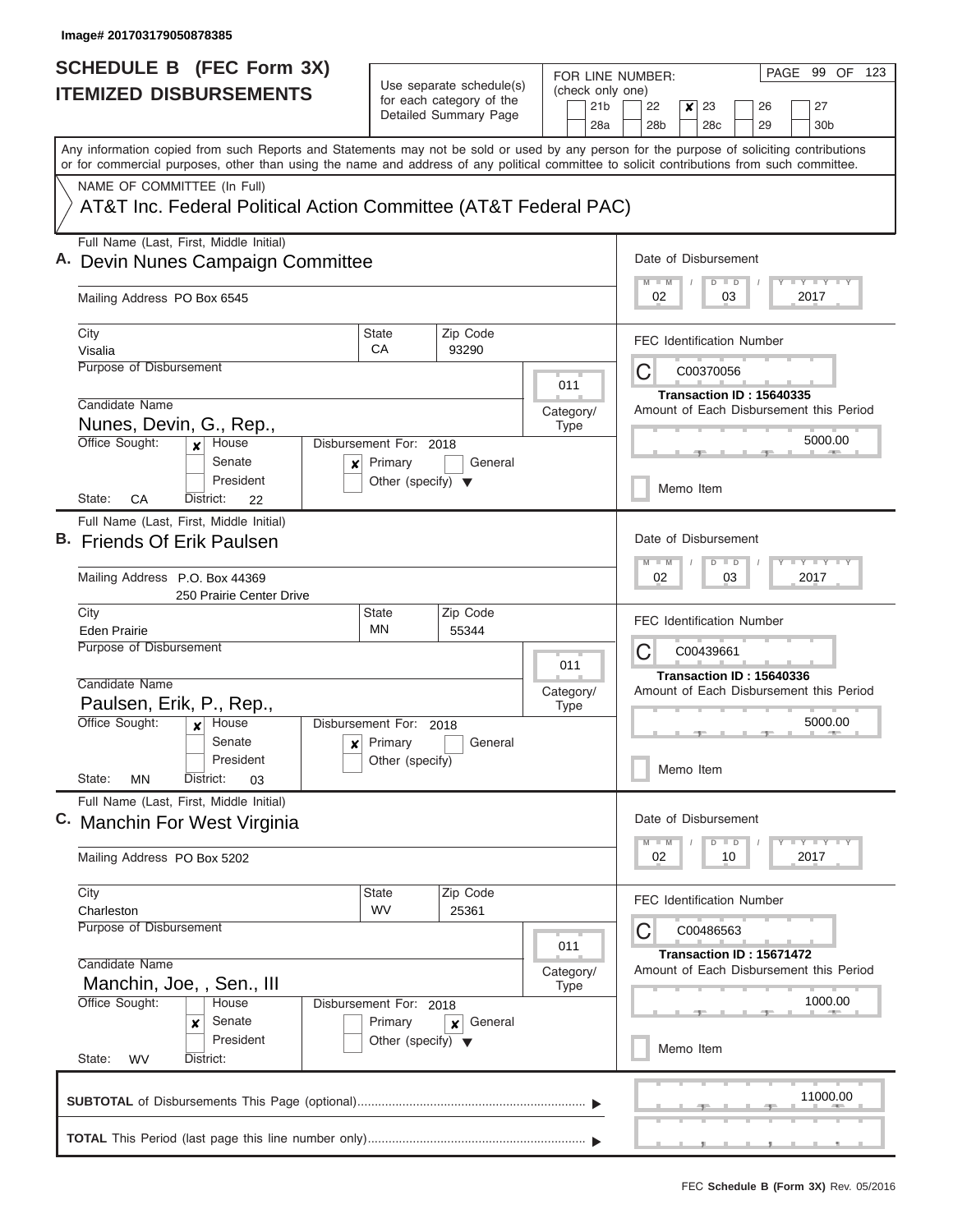ı

| <b>SCHEDULE B (FEC Form 3X)</b>                                                                                                                                                                                                                                                         |                                                 | Use separate schedule(s)                                                   |                  |                 |                                               | FOR LINE NUMBER:                                                    | PAGE 100 OF 123                                           |  |  |  |  |
|-----------------------------------------------------------------------------------------------------------------------------------------------------------------------------------------------------------------------------------------------------------------------------------------|-------------------------------------------------|----------------------------------------------------------------------------|------------------|-----------------|-----------------------------------------------|---------------------------------------------------------------------|-----------------------------------------------------------|--|--|--|--|
| <b>ITEMIZED DISBURSEMENTS</b>                                                                                                                                                                                                                                                           | for each category of the                        |                                                                            |                  | 21 <sub>b</sub> | (check only one)<br>22<br>23<br>26<br>27<br>× |                                                                     |                                                           |  |  |  |  |
|                                                                                                                                                                                                                                                                                         |                                                 | Detailed Summary Page                                                      |                  |                 | 28a                                           | 28 <sub>b</sub><br>28 <sub>c</sub><br>29                            | 30 <sub>b</sub>                                           |  |  |  |  |
| Any information copied from such Reports and Statements may not be sold or used by any person for the purpose of soliciting contributions<br>or for commercial purposes, other than using the name and address of any political committee to solicit contributions from such committee. |                                                 |                                                                            |                  |                 |                                               |                                                                     |                                                           |  |  |  |  |
| NAME OF COMMITTEE (In Full)                                                                                                                                                                                                                                                             |                                                 |                                                                            |                  |                 |                                               |                                                                     |                                                           |  |  |  |  |
| AT&T Inc. Federal Political Action Committee (AT&T Federal PAC)                                                                                                                                                                                                                         |                                                 |                                                                            |                  |                 |                                               |                                                                     |                                                           |  |  |  |  |
| Full Name (Last, First, Middle Initial)<br>A. Alamo PAC                                                                                                                                                                                                                                 |                                                 |                                                                            |                  |                 |                                               | Date of Disbursement                                                |                                                           |  |  |  |  |
| Mailing Address 919 Congress Avenue<br><b>Suite 1400</b>                                                                                                                                                                                                                                |                                                 | <b>LY LY LY</b><br>$M$ $M$<br>$\overline{D}$<br>$\Box$<br>2017<br>02<br>10 |                  |                 |                                               |                                                                     |                                                           |  |  |  |  |
| City                                                                                                                                                                                                                                                                                    | State                                           | Zip Code                                                                   |                  |                 |                                               | <b>FEC Identification Number</b>                                    |                                                           |  |  |  |  |
| Austin<br>Purpose of Disbursement                                                                                                                                                                                                                                                       | <b>TX</b>                                       | 78701                                                                      |                  |                 |                                               |                                                                     |                                                           |  |  |  |  |
|                                                                                                                                                                                                                                                                                         |                                                 |                                                                            |                  | 011             |                                               | C<br>C00387464                                                      |                                                           |  |  |  |  |
| Candidate Name                                                                                                                                                                                                                                                                          |                                                 |                                                                            |                  | Category/       |                                               | Transaction ID: 15671476<br>Amount of Each Disbursement this Period |                                                           |  |  |  |  |
| Alamo PAC                                                                                                                                                                                                                                                                               |                                                 |                                                                            |                  | <b>Type</b>     |                                               |                                                                     |                                                           |  |  |  |  |
| Office Sought:<br>House<br>Senate                                                                                                                                                                                                                                                       | Disbursement For:<br>Primary                    | General                                                                    |                  |                 |                                               |                                                                     | 5000.00                                                   |  |  |  |  |
| President<br>State:<br>District:                                                                                                                                                                                                                                                        | Other (specify) $\blacktriangledown$            |                                                                            |                  |                 |                                               | Memo Item                                                           |                                                           |  |  |  |  |
| Full Name (Last, First, Middle Initial)                                                                                                                                                                                                                                                 |                                                 |                                                                            |                  |                 |                                               |                                                                     |                                                           |  |  |  |  |
| <b>B.</b> Bilirakis For Congress                                                                                                                                                                                                                                                        |                                                 | Date of Disbursement                                                       |                  |                 |                                               |                                                                     |                                                           |  |  |  |  |
| Mailing Address PO Box 606                                                                                                                                                                                                                                                              |                                                 | $M - M$<br>$\Box$<br>$\overline{D}$<br>02<br>10<br>2017                    | $-Y - Y - I - Y$ |                 |                                               |                                                                     |                                                           |  |  |  |  |
| City                                                                                                                                                                                                                                                                                    | State<br><b>FL</b>                              | Zip Code<br>34688                                                          |                  |                 |                                               | <b>FEC Identification Number</b>                                    |                                                           |  |  |  |  |
| <b>Tarpon Springs</b><br>Purpose of Disbursement                                                                                                                                                                                                                                        |                                                 |                                                                            |                  |                 |                                               |                                                                     |                                                           |  |  |  |  |
|                                                                                                                                                                                                                                                                                         |                                                 | 011                                                                        |                  | C<br>C00408534  |                                               |                                                                     |                                                           |  |  |  |  |
| Candidate Name                                                                                                                                                                                                                                                                          |                                                 |                                                                            | Category/        |                 |                                               | Transaction ID: 15671477<br>Amount of Each Disbursement this Period |                                                           |  |  |  |  |
| Bilirakis, Gus, M., Rep.,                                                                                                                                                                                                                                                               |                                                 |                                                                            |                  | <b>Type</b>     |                                               |                                                                     |                                                           |  |  |  |  |
| Office Sought:<br>House<br>$\boldsymbol{x}$                                                                                                                                                                                                                                             | Disbursement For: 2018                          |                                                                            |                  |                 |                                               |                                                                     | 1000.00                                                   |  |  |  |  |
| Senate<br>$\mathbf{x}$                                                                                                                                                                                                                                                                  | Primary                                         | General                                                                    |                  |                 |                                               |                                                                     |                                                           |  |  |  |  |
| President<br>State:<br>FL<br>District:<br>12                                                                                                                                                                                                                                            | Other (specify)                                 |                                                                            |                  |                 |                                               | Memo Item                                                           |                                                           |  |  |  |  |
| Full Name (Last, First, Middle Initial)<br>C. Jenkins For Congress                                                                                                                                                                                                                      |                                                 |                                                                            |                  |                 |                                               | Date of Disbursement                                                |                                                           |  |  |  |  |
|                                                                                                                                                                                                                                                                                         |                                                 |                                                                            |                  |                 |                                               | $M - M$<br>$\Box$<br>D                                              | $\Box$ $\Upsilon$ $\Box$ $\Upsilon$ $\Upsilon$ $\Upsilon$ |  |  |  |  |
| Mailing Address PO Box 727                                                                                                                                                                                                                                                              |                                                 | 02<br>2017<br>10                                                           |                  |                 |                                               |                                                                     |                                                           |  |  |  |  |
| City                                                                                                                                                                                                                                                                                    | State<br><b>WV</b>                              | Zip Code<br>25711                                                          |                  |                 |                                               | <b>FEC Identification Number</b>                                    |                                                           |  |  |  |  |
| Huntington<br>Purpose of Disbursement                                                                                                                                                                                                                                                   |                                                 | C<br>C00548271                                                             |                  |                 |                                               |                                                                     |                                                           |  |  |  |  |
|                                                                                                                                                                                                                                                                                         |                                                 |                                                                            |                  | 011             |                                               |                                                                     |                                                           |  |  |  |  |
| Candidate Name                                                                                                                                                                                                                                                                          | Category/                                       | Transaction ID: 15671478<br>Amount of Each Disbursement this Period        |                  |                 |                                               |                                                                     |                                                           |  |  |  |  |
| Jenkins, Evan, Hollins, Rep.,                                                                                                                                                                                                                                                           |                                                 |                                                                            |                  |                 |                                               |                                                                     |                                                           |  |  |  |  |
| Office Sought:<br>House<br>$\boldsymbol{x}$                                                                                                                                                                                                                                             | Disbursement For: 2018                          |                                                                            |                  |                 |                                               |                                                                     | 4000.00                                                   |  |  |  |  |
| Senate<br>×<br>President                                                                                                                                                                                                                                                                | Primary<br>Other (specify) $\blacktriangledown$ | General                                                                    |                  |                 |                                               |                                                                     |                                                           |  |  |  |  |
| State:<br>WV<br>District:<br>03                                                                                                                                                                                                                                                         |                                                 |                                                                            |                  |                 |                                               | Memo Item                                                           |                                                           |  |  |  |  |
|                                                                                                                                                                                                                                                                                         |                                                 |                                                                            |                  |                 |                                               |                                                                     | 10000.00                                                  |  |  |  |  |
|                                                                                                                                                                                                                                                                                         |                                                 |                                                                            |                  |                 |                                               |                                                                     |                                                           |  |  |  |  |
|                                                                                                                                                                                                                                                                                         |                                                 |                                                                            |                  |                 |                                               |                                                                     |                                                           |  |  |  |  |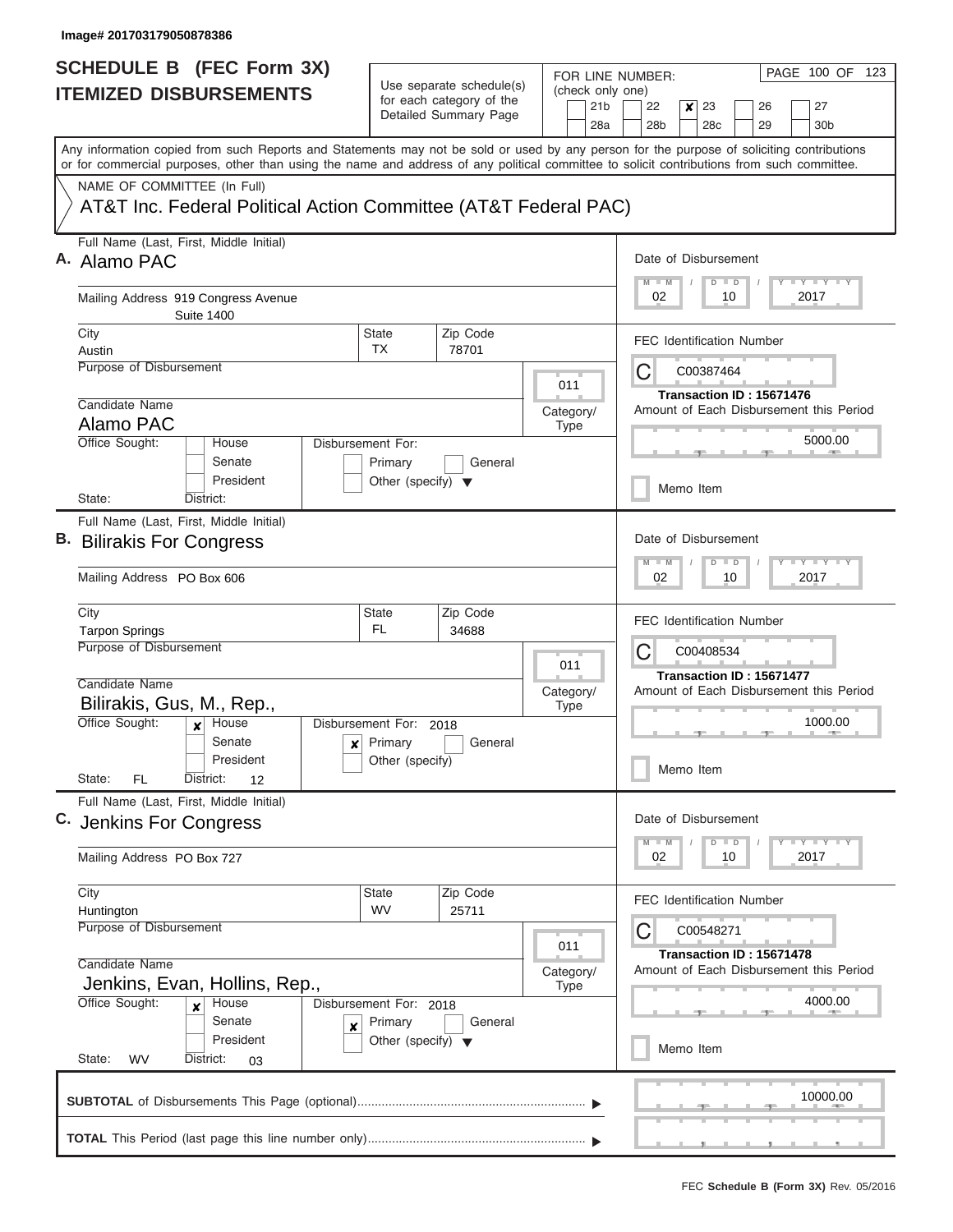$\overline{\phantom{a}}$ 

| SCHEDULE B (FEC Form 3X)                                                                                                                                                                                                                                                                |                                                                           |                                                      |                          | PAGE 101 OF<br>123<br>FOR LINE NUMBER:                                       |  |  |  |  |  |
|-----------------------------------------------------------------------------------------------------------------------------------------------------------------------------------------------------------------------------------------------------------------------------------------|---------------------------------------------------------------------------|------------------------------------------------------|--------------------------|------------------------------------------------------------------------------|--|--|--|--|--|
| <b>ITEMIZED DISBURSEMENTS</b>                                                                                                                                                                                                                                                           |                                                                           | Use separate schedule(s)<br>for each category of the | (check only one)         |                                                                              |  |  |  |  |  |
|                                                                                                                                                                                                                                                                                         |                                                                           | Detailed Summary Page                                | 21 <sub>b</sub><br>28a   | 22<br>27<br>x<br>23<br>26<br>28 <sub>b</sub><br>28c<br>29<br>30 <sub>b</sub> |  |  |  |  |  |
| Any information copied from such Reports and Statements may not be sold or used by any person for the purpose of soliciting contributions<br>or for commercial purposes, other than using the name and address of any political committee to solicit contributions from such committee. |                                                                           |                                                      |                          |                                                                              |  |  |  |  |  |
| NAME OF COMMITTEE (In Full)                                                                                                                                                                                                                                                             |                                                                           |                                                      |                          |                                                                              |  |  |  |  |  |
| AT&T Inc. Federal Political Action Committee (AT&T Federal PAC)                                                                                                                                                                                                                         |                                                                           |                                                      |                          |                                                                              |  |  |  |  |  |
| Full Name (Last, First, Middle Initial)<br>A. Ann Wagner For Congress                                                                                                                                                                                                                   |                                                                           |                                                      |                          |                                                                              |  |  |  |  |  |
| Mailing Address PO Box 50                                                                                                                                                                                                                                                               |                                                                           |                                                      |                          | 02<br>2017<br>10                                                             |  |  |  |  |  |
| City                                                                                                                                                                                                                                                                                    | <b>State</b><br>MO                                                        | Zip Code                                             |                          | <b>FEC Identification Number</b>                                             |  |  |  |  |  |
| <b>Ballwin</b><br><b>Purpose of Disbursement</b>                                                                                                                                                                                                                                        |                                                                           | 63022                                                |                          | С<br>C00495846                                                               |  |  |  |  |  |
|                                                                                                                                                                                                                                                                                         |                                                                           |                                                      | 011                      |                                                                              |  |  |  |  |  |
| Candidate Name                                                                                                                                                                                                                                                                          |                                                                           |                                                      | Category/                | Transaction ID: 15671479<br>Amount of Each Disbursement this Period          |  |  |  |  |  |
| Wagner, Ann, , ,                                                                                                                                                                                                                                                                        |                                                                           |                                                      | <b>Type</b>              |                                                                              |  |  |  |  |  |
| Office Sought:<br>House<br>x<br>Senate<br>×<br>President                                                                                                                                                                                                                                | Disbursement For: 2018<br>Primary<br>Other (specify) $\blacktriangledown$ | General                                              |                          | 2500.00                                                                      |  |  |  |  |  |
| <b>MO</b><br>State:<br>District:<br>02                                                                                                                                                                                                                                                  |                                                                           |                                                      |                          | Memo Item                                                                    |  |  |  |  |  |
| Full Name (Last, First, Middle Initial)<br><b>B.</b> McCaskill For Missouri                                                                                                                                                                                                             |                                                                           |                                                      |                          |                                                                              |  |  |  |  |  |
| Mailing Address PO Box 300077                                                                                                                                                                                                                                                           | $-1$ $-1$ $-1$ $-1$<br>$M - M$<br>$\blacksquare$<br>D<br>02<br>2017<br>10 |                                                      |                          |                                                                              |  |  |  |  |  |
| City<br><b>St Louis</b>                                                                                                                                                                                                                                                                 | <b>State</b><br><b>MO</b>                                                 | Zip Code<br>63130                                    |                          | <b>FEC Identification Number</b>                                             |  |  |  |  |  |
| Purpose of Disbursement<br>Candidate Name                                                                                                                                                                                                                                               |                                                                           |                                                      |                          |                                                                              |  |  |  |  |  |
| McCaskill, Claire, , Sen.,                                                                                                                                                                                                                                                              |                                                                           |                                                      | Category/<br><b>Type</b> | Amount of Each Disbursement this Period                                      |  |  |  |  |  |
| Office Sought:<br>House                                                                                                                                                                                                                                                                 | Disbursement For: 2018                                                    |                                                      |                          | 1500.00                                                                      |  |  |  |  |  |
| Senate<br>$\boldsymbol{\mathsf{x}}$<br>President<br>State:<br><b>MO</b><br>District:                                                                                                                                                                                                    | Primary<br>Other (specify)                                                | General<br>$\vert x \vert$                           |                          | Memo Item                                                                    |  |  |  |  |  |
| Full Name (Last, First, Middle Initial)                                                                                                                                                                                                                                                 |                                                                           |                                                      |                          | Date of Disbursement                                                         |  |  |  |  |  |
| C. Judy Chu For Congress                                                                                                                                                                                                                                                                |                                                                           |                                                      |                          | $T$ $Y$ $T$ $Y$ $T$ $Y$<br>$D$ $D$                                           |  |  |  |  |  |
| Mailing Address 16633 Ventura Blvd # 1008                                                                                                                                                                                                                                               |                                                                           |                                                      |                          | $M$ $M$<br>2017<br>02<br>10                                                  |  |  |  |  |  |
| City                                                                                                                                                                                                                                                                                    | <b>State</b>                                                              | Zip Code                                             |                          | <b>FEC Identification Number</b>                                             |  |  |  |  |  |
| Encino<br>Purpose of Disbursement                                                                                                                                                                                                                                                       | CA                                                                        | 91436                                                |                          | С<br>C00458125                                                               |  |  |  |  |  |
| Candidate Name                                                                                                                                                                                                                                                                          | 011<br>Category/                                                          |                                                      |                          |                                                                              |  |  |  |  |  |
| Chu, Judy, , ,                                                                                                                                                                                                                                                                          |                                                                           |                                                      | <b>Type</b>              |                                                                              |  |  |  |  |  |
| Office Sought:<br>House<br>$\boldsymbol{x}$<br>Senate<br>X<br>President                                                                                                                                                                                                                 | Disbursement For: 2018<br>Primary<br>Other (specify) $\blacktriangledown$ | General                                              |                          | 1000.00                                                                      |  |  |  |  |  |
| State:<br>CA<br>District:<br>32                                                                                                                                                                                                                                                         |                                                                           |                                                      |                          | Memo Item                                                                    |  |  |  |  |  |
|                                                                                                                                                                                                                                                                                         |                                                                           |                                                      |                          | 5000.00                                                                      |  |  |  |  |  |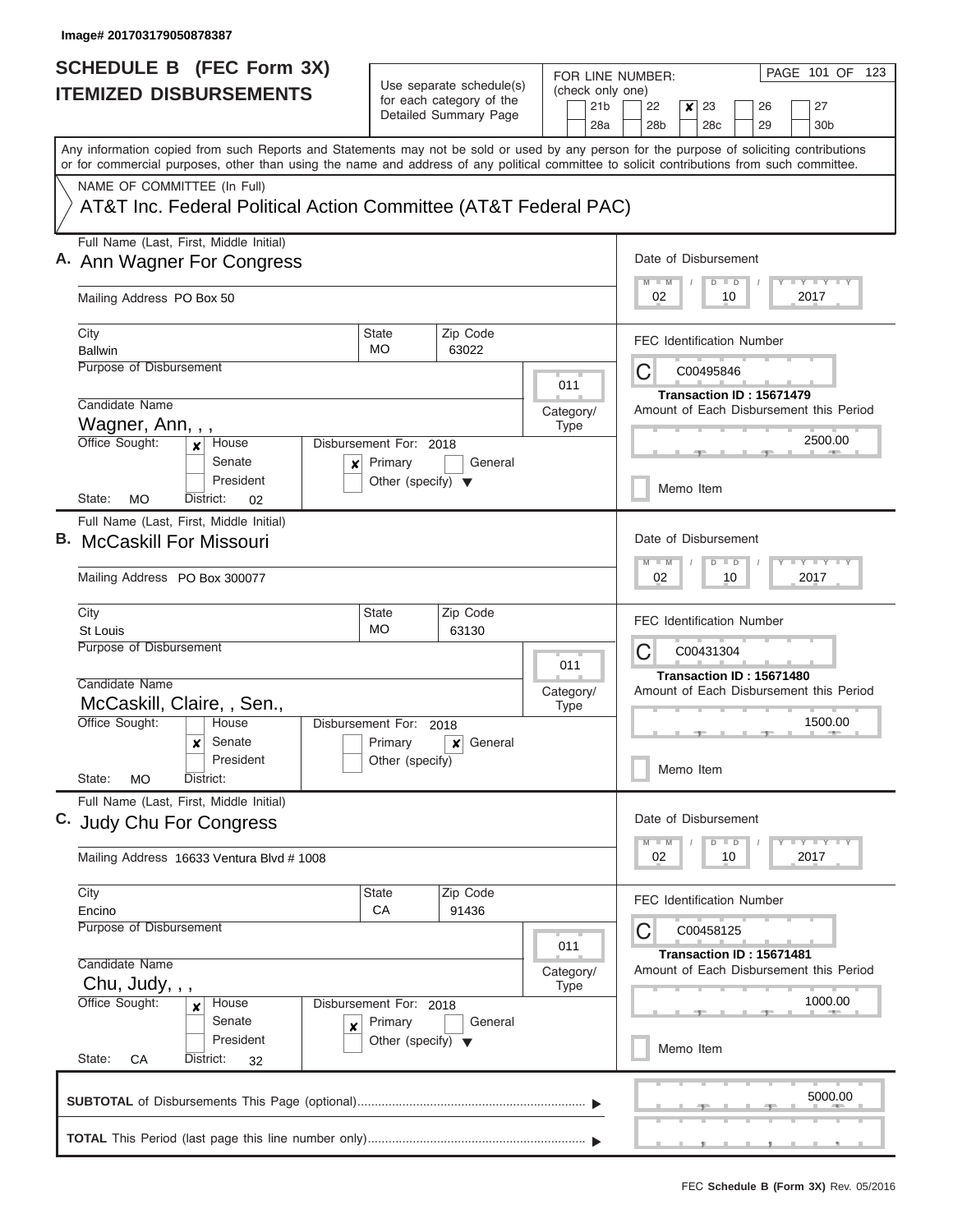|  | <b>SCHEDULE B (FEC Form 3X)</b>                                                                                                                                                                                                                                                         |                                                      |                                                                     |                |                          |                          | PAGE 102 OF 123<br>FOR LINE NUMBER:                                                |  |  |  |  |  |  |
|--|-----------------------------------------------------------------------------------------------------------------------------------------------------------------------------------------------------------------------------------------------------------------------------------------|------------------------------------------------------|---------------------------------------------------------------------|----------------|--------------------------|--------------------------|------------------------------------------------------------------------------------|--|--|--|--|--|--|
|  | <b>ITEMIZED DISBURSEMENTS</b>                                                                                                                                                                                                                                                           | Use separate schedule(s)<br>for each category of the |                                                                     |                |                          |                          | (check only one)<br>22                                                             |  |  |  |  |  |  |
|  |                                                                                                                                                                                                                                                                                         |                                                      | Detailed Summary Page                                               |                |                          | 21 <sub>b</sub><br>28a   | 23<br>26<br>27<br>×<br>28 <sub>b</sub><br>28 <sub>c</sub><br>29<br>30 <sub>b</sub> |  |  |  |  |  |  |
|  | Any information copied from such Reports and Statements may not be sold or used by any person for the purpose of soliciting contributions<br>or for commercial purposes, other than using the name and address of any political committee to solicit contributions from such committee. |                                                      |                                                                     |                |                          |                          |                                                                                    |  |  |  |  |  |  |
|  | NAME OF COMMITTEE (In Full)                                                                                                                                                                                                                                                             |                                                      |                                                                     |                |                          |                          |                                                                                    |  |  |  |  |  |  |
|  | AT&T Inc. Federal Political Action Committee (AT&T Federal PAC)                                                                                                                                                                                                                         |                                                      |                                                                     |                |                          |                          |                                                                                    |  |  |  |  |  |  |
|  | Full Name (Last, First, Middle Initial)<br>A. Alan Lowenthal For Congress                                                                                                                                                                                                               |                                                      |                                                                     |                |                          |                          | Date of Disbursement                                                               |  |  |  |  |  |  |
|  | Mailing Address 16633 Ventura Blvd # 1008                                                                                                                                                                                                                                               |                                                      | <b>LY LY LY</b><br>$D$ $D$<br>02<br>10<br>2017                      |                |                          |                          |                                                                                    |  |  |  |  |  |  |
|  | City                                                                                                                                                                                                                                                                                    | State                                                | Zip Code                                                            |                |                          |                          | <b>FEC Identification Number</b>                                                   |  |  |  |  |  |  |
|  | Encino<br>Purpose of Disbursement                                                                                                                                                                                                                                                       | CA                                                   | 91436                                                               |                |                          |                          |                                                                                    |  |  |  |  |  |  |
|  |                                                                                                                                                                                                                                                                                         |                                                      |                                                                     |                | 011                      |                          | C<br>C00498212                                                                     |  |  |  |  |  |  |
|  | Candidate Name                                                                                                                                                                                                                                                                          |                                                      |                                                                     |                |                          |                          | Transaction ID: 15671482                                                           |  |  |  |  |  |  |
|  | Lowenthal, Alan, , Rep., PhD                                                                                                                                                                                                                                                            |                                                      |                                                                     |                | Category/<br><b>Type</b> |                          | Amount of Each Disbursement this Period                                            |  |  |  |  |  |  |
|  | Office Sought:<br>House<br>$\boldsymbol{x}$<br>Senate<br>×                                                                                                                                                                                                                              | Disbursement For: 2018<br>Primary                    | General                                                             |                |                          |                          | 1000.00                                                                            |  |  |  |  |  |  |
|  | President<br>State:<br>СA<br>District:<br>47                                                                                                                                                                                                                                            | Other (specify) $\blacktriangledown$                 |                                                                     |                |                          |                          | Memo Item                                                                          |  |  |  |  |  |  |
|  | Full Name (Last, First, Middle Initial)<br>B. Kelly For Congress                                                                                                                                                                                                                        |                                                      | Date of Disbursement                                                |                |                          |                          |                                                                                    |  |  |  |  |  |  |
|  |                                                                                                                                                                                                                                                                                         |                                                      | $-Y - Y - I - Y$<br>$M - M$<br>$\Box$<br>D                          |                |                          |                          |                                                                                    |  |  |  |  |  |  |
|  | Mailing Address 5221-A Cliff Gookin Blvd                                                                                                                                                                                                                                                |                                                      | 02<br>10<br>2017                                                    |                |                          |                          |                                                                                    |  |  |  |  |  |  |
|  | City                                                                                                                                                                                                                                                                                    | <b>State</b><br>MS                                   | Zip Code<br>38801                                                   |                |                          |                          | <b>FEC Identification Number</b>                                                   |  |  |  |  |  |  |
|  | Tupelo<br>Purpose of Disbursement                                                                                                                                                                                                                                                       |                                                      |                                                                     | С<br>C00573980 |                          |                          |                                                                                    |  |  |  |  |  |  |
|  |                                                                                                                                                                                                                                                                                         |                                                      |                                                                     | 011            |                          | Transaction ID: 15671489 |                                                                                    |  |  |  |  |  |  |
|  | Candidate Name                                                                                                                                                                                                                                                                          |                                                      |                                                                     |                | Category/                |                          | Amount of Each Disbursement this Period                                            |  |  |  |  |  |  |
|  | Kelly, Trent, , Rep.,                                                                                                                                                                                                                                                                   |                                                      |                                                                     | <b>Type</b>    |                          |                          |                                                                                    |  |  |  |  |  |  |
|  | Office Sought:<br>House                                                                                                                                                                                                                                                                 | Disbursement For: 2018                               |                                                                     |                |                          |                          | 1000.00                                                                            |  |  |  |  |  |  |
|  | Senate<br>$\mathbf{x}$<br>President                                                                                                                                                                                                                                                     | Primary                                              | General                                                             |                |                          |                          |                                                                                    |  |  |  |  |  |  |
|  | State:<br>MS<br>District:<br>01                                                                                                                                                                                                                                                         | Other (specify)                                      |                                                                     |                |                          |                          | Memo Item                                                                          |  |  |  |  |  |  |
|  | Full Name (Last, First, Middle Initial)<br>C. Rand Paul For Us Senate                                                                                                                                                                                                                   |                                                      |                                                                     |                |                          |                          | Date of Disbursement                                                               |  |  |  |  |  |  |
|  |                                                                                                                                                                                                                                                                                         |                                                      |                                                                     |                |                          |                          | $T - Y = T - Y$<br>$M - M$<br>$\Box$<br>D                                          |  |  |  |  |  |  |
|  | Mailing Address PO Box 72928                                                                                                                                                                                                                                                            |                                                      | 02<br>10<br>2017                                                    |                |                          |                          |                                                                                    |  |  |  |  |  |  |
|  | City                                                                                                                                                                                                                                                                                    | State                                                | Zip Code                                                            |                |                          |                          | <b>FEC Identification Number</b>                                                   |  |  |  |  |  |  |
|  | Newport<br>Purpose of Disbursement                                                                                                                                                                                                                                                      | KY                                                   | 41072                                                               |                |                          |                          | C<br>C00496075                                                                     |  |  |  |  |  |  |
|  |                                                                                                                                                                                                                                                                                         |                                                      |                                                                     |                | 011                      |                          |                                                                                    |  |  |  |  |  |  |
|  | Candidate Name                                                                                                                                                                                                                                                                          |                                                      | Transaction ID: 15671501<br>Amount of Each Disbursement this Period |                |                          |                          |                                                                                    |  |  |  |  |  |  |
|  | Paul, Rand, , Sen.,                                                                                                                                                                                                                                                                     |                                                      |                                                                     |                | Category/<br><b>Type</b> |                          |                                                                                    |  |  |  |  |  |  |
|  | Office Sought:<br>Disbursement For: 2022<br>House                                                                                                                                                                                                                                       |                                                      |                                                                     |                | 2000.00                  |                          |                                                                                    |  |  |  |  |  |  |
|  | Senate<br>×<br>×                                                                                                                                                                                                                                                                        | Primary                                              | General                                                             |                |                          |                          |                                                                                    |  |  |  |  |  |  |
|  | President<br>State:<br>District:<br>KY                                                                                                                                                                                                                                                  | Other (specify) $\blacktriangledown$                 |                                                                     |                |                          |                          | Memo Item                                                                          |  |  |  |  |  |  |
|  |                                                                                                                                                                                                                                                                                         |                                                      |                                                                     |                |                          |                          |                                                                                    |  |  |  |  |  |  |
|  |                                                                                                                                                                                                                                                                                         |                                                      |                                                                     |                |                          |                          | 4000.00                                                                            |  |  |  |  |  |  |
|  |                                                                                                                                                                                                                                                                                         |                                                      |                                                                     |                |                          |                          |                                                                                    |  |  |  |  |  |  |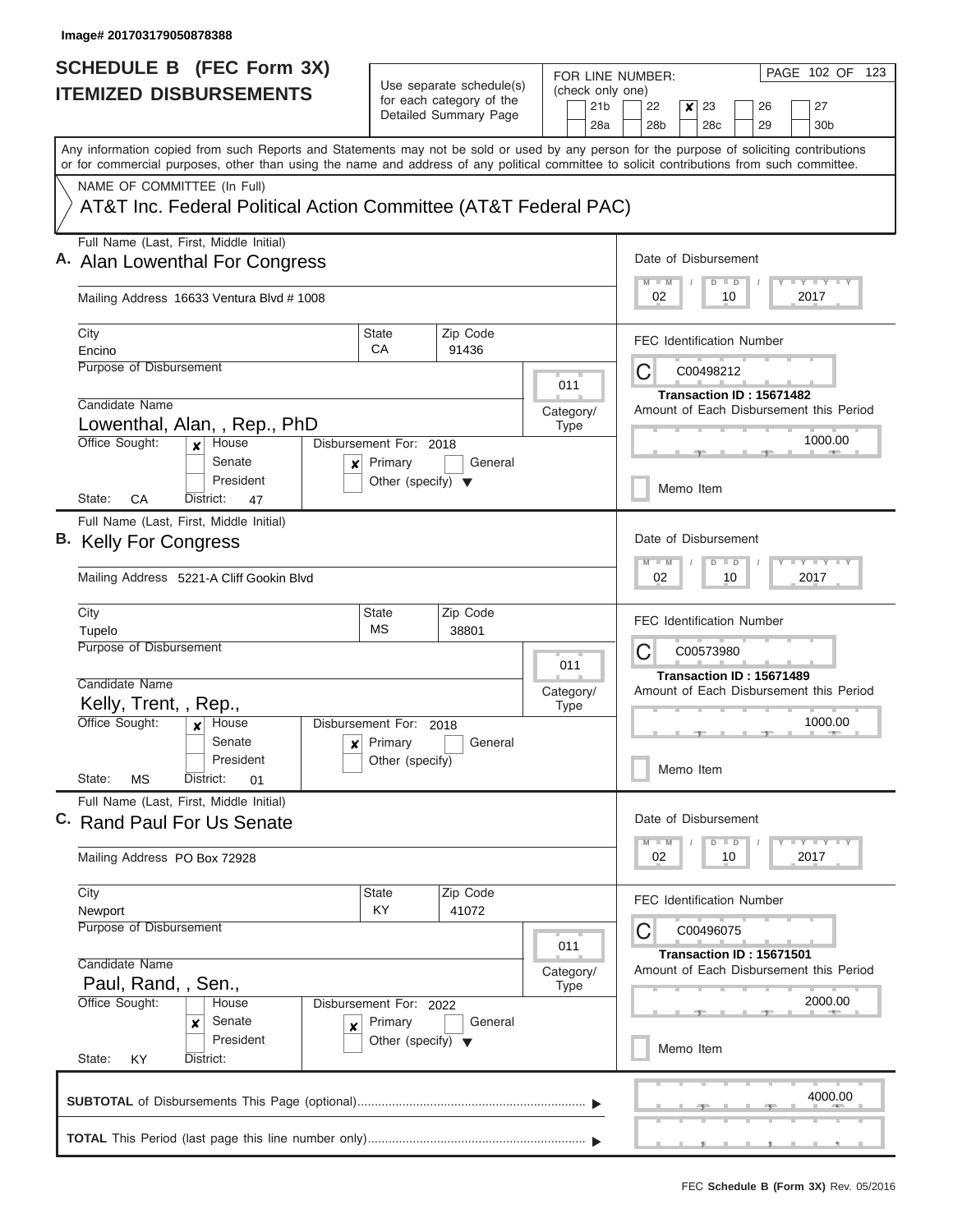| SCHEDULE B (FEC Form 3X)                                                                                                                                                                                                                                                                |                                                                   |                       |           |                  | PAGE 103 OF<br>123<br>FOR LINE NUMBER:                                                     |  |  |  |  |
|-----------------------------------------------------------------------------------------------------------------------------------------------------------------------------------------------------------------------------------------------------------------------------------------|-------------------------------------------------------------------|-----------------------|-----------|------------------|--------------------------------------------------------------------------------------------|--|--|--|--|
| <b>ITEMIZED DISBURSEMENTS</b>                                                                                                                                                                                                                                                           | Use separate schedule(s)<br>for each category of the              |                       |           | (check only one) |                                                                                            |  |  |  |  |
|                                                                                                                                                                                                                                                                                         |                                                                   | Detailed Summary Page |           |                  | 21b<br>22<br>23<br>27<br>x<br>26<br>28a<br>28 <sub>b</sub><br>28c<br>29<br>30 <sub>b</sub> |  |  |  |  |
| Any information copied from such Reports and Statements may not be sold or used by any person for the purpose of soliciting contributions<br>or for commercial purposes, other than using the name and address of any political committee to solicit contributions from such committee. |                                                                   |                       |           |                  |                                                                                            |  |  |  |  |
| NAME OF COMMITTEE (In Full)                                                                                                                                                                                                                                                             |                                                                   |                       |           |                  |                                                                                            |  |  |  |  |
| AT&T Inc. Federal Political Action Committee (AT&T Federal PAC)                                                                                                                                                                                                                         |                                                                   |                       |           |                  |                                                                                            |  |  |  |  |
| Full Name (Last, First, Middle Initial)<br>A. RAND PAC                                                                                                                                                                                                                                  |                                                                   |                       |           |                  | Date of Disbursement                                                                       |  |  |  |  |
| Mailing Address P.O. Box 72598                                                                                                                                                                                                                                                          | $T$ $Y$ $T$ $Y$ $T$ $Y$<br>$M$ $M$<br>$D$ $D$<br>2017<br>02<br>10 |                       |           |                  |                                                                                            |  |  |  |  |
| City                                                                                                                                                                                                                                                                                    | <b>State</b>                                                      | Zip Code              |           |                  | <b>FEC Identification Number</b>                                                           |  |  |  |  |
| Newport<br>Purpose of Disbursement                                                                                                                                                                                                                                                      | KY                                                                | 41072                 |           |                  | C<br>C00493924                                                                             |  |  |  |  |
|                                                                                                                                                                                                                                                                                         |                                                                   |                       |           | 011              | Transaction ID: 15671502                                                                   |  |  |  |  |
| Candidate Name                                                                                                                                                                                                                                                                          |                                                                   |                       |           | Category/        | Amount of Each Disbursement this Period                                                    |  |  |  |  |
| <b>RAND PAC</b><br>Office Sought:<br>House                                                                                                                                                                                                                                              | Disbursement For:                                                 |                       |           | Type             | 5000.00                                                                                    |  |  |  |  |
| Senate<br>President                                                                                                                                                                                                                                                                     | Primary<br>Other (specify) $\blacktriangledown$                   | General               |           |                  | Memo Item                                                                                  |  |  |  |  |
| State:<br>District:                                                                                                                                                                                                                                                                     |                                                                   |                       |           |                  |                                                                                            |  |  |  |  |
| Full Name (Last, First, Middle Initial)<br>B. Ann Wagner For Congress                                                                                                                                                                                                                   |                                                                   |                       |           |                  |                                                                                            |  |  |  |  |
| Mailing Address PO Box 50                                                                                                                                                                                                                                                               | $T = Y - T - Y - T - Y$<br>$M - M$<br>$D$ $D$<br>2017<br>02<br>10 |                       |           |                  |                                                                                            |  |  |  |  |
| City                                                                                                                                                                                                                                                                                    | Zip Code<br><b>State</b><br><b>MO</b><br><b>Ballwin</b><br>63022  |                       |           |                  |                                                                                            |  |  |  |  |
| Purpose of Disbursement                                                                                                                                                                                                                                                                 | 011                                                               |                       |           |                  |                                                                                            |  |  |  |  |
| Candidate Name                                                                                                                                                                                                                                                                          |                                                                   |                       | Category/ |                  | Transaction ID: 15671515<br>Amount of Each Disbursement this Period                        |  |  |  |  |
| Wagner, Ann, , ,<br>Office Sought:<br>House<br>×                                                                                                                                                                                                                                        | Disbursement For: 2018                                            |                       |           | <b>Type</b>      | 2500.00                                                                                    |  |  |  |  |
| Senate                                                                                                                                                                                                                                                                                  | $x$ Primary                                                       | General               |           |                  |                                                                                            |  |  |  |  |
| President<br>State:<br>МO<br>District:<br>02                                                                                                                                                                                                                                            | Other (specify)                                                   |                       |           |                  | Memo Item                                                                                  |  |  |  |  |
| Full Name (Last, First, Middle Initial)<br>C. Ann Wagner For Congress                                                                                                                                                                                                                   |                                                                   |                       |           |                  | Date of Disbursement<br>$T - Y$ $T - Y$<br>$M$ $M$<br>$D$ $D$                              |  |  |  |  |
| Mailing Address PO Box 50                                                                                                                                                                                                                                                               |                                                                   |                       |           |                  |                                                                                            |  |  |  |  |
| City                                                                                                                                                                                                                                                                                    | <b>State</b>                                                      | Zip Code              |           |                  | <b>FEC Identification Number</b>                                                           |  |  |  |  |
| <b>Ballwin</b><br>Purpose of Disbursement                                                                                                                                                                                                                                               | <b>MO</b>                                                         | 63022                 |           |                  | C<br>C00495846                                                                             |  |  |  |  |
|                                                                                                                                                                                                                                                                                         |                                                                   |                       |           | 011              | Transaction ID: 15671516                                                                   |  |  |  |  |
| Candidate Name                                                                                                                                                                                                                                                                          | Amount of Each Disbursement this Period<br>Category/              |                       |           |                  |                                                                                            |  |  |  |  |
| Office Sought:<br>House<br>×                                                                                                                                                                                                                                                            | Wagner, Ann, , ,<br><b>Type</b><br>Disbursement For: 2018         |                       |           |                  |                                                                                            |  |  |  |  |
| Senate                                                                                                                                                                                                                                                                                  | Primary                                                           | General<br>x          |           |                  | 5000.00                                                                                    |  |  |  |  |
| President<br>State:<br>MO<br>District:                                                                                                                                                                                                                                                  | Other (specify) $\blacktriangledown$                              |                       |           |                  | Memo Item                                                                                  |  |  |  |  |
| 02                                                                                                                                                                                                                                                                                      |                                                                   |                       |           |                  |                                                                                            |  |  |  |  |
|                                                                                                                                                                                                                                                                                         |                                                                   |                       |           |                  | 12500.00                                                                                   |  |  |  |  |
|                                                                                                                                                                                                                                                                                         |                                                                   |                       |           |                  |                                                                                            |  |  |  |  |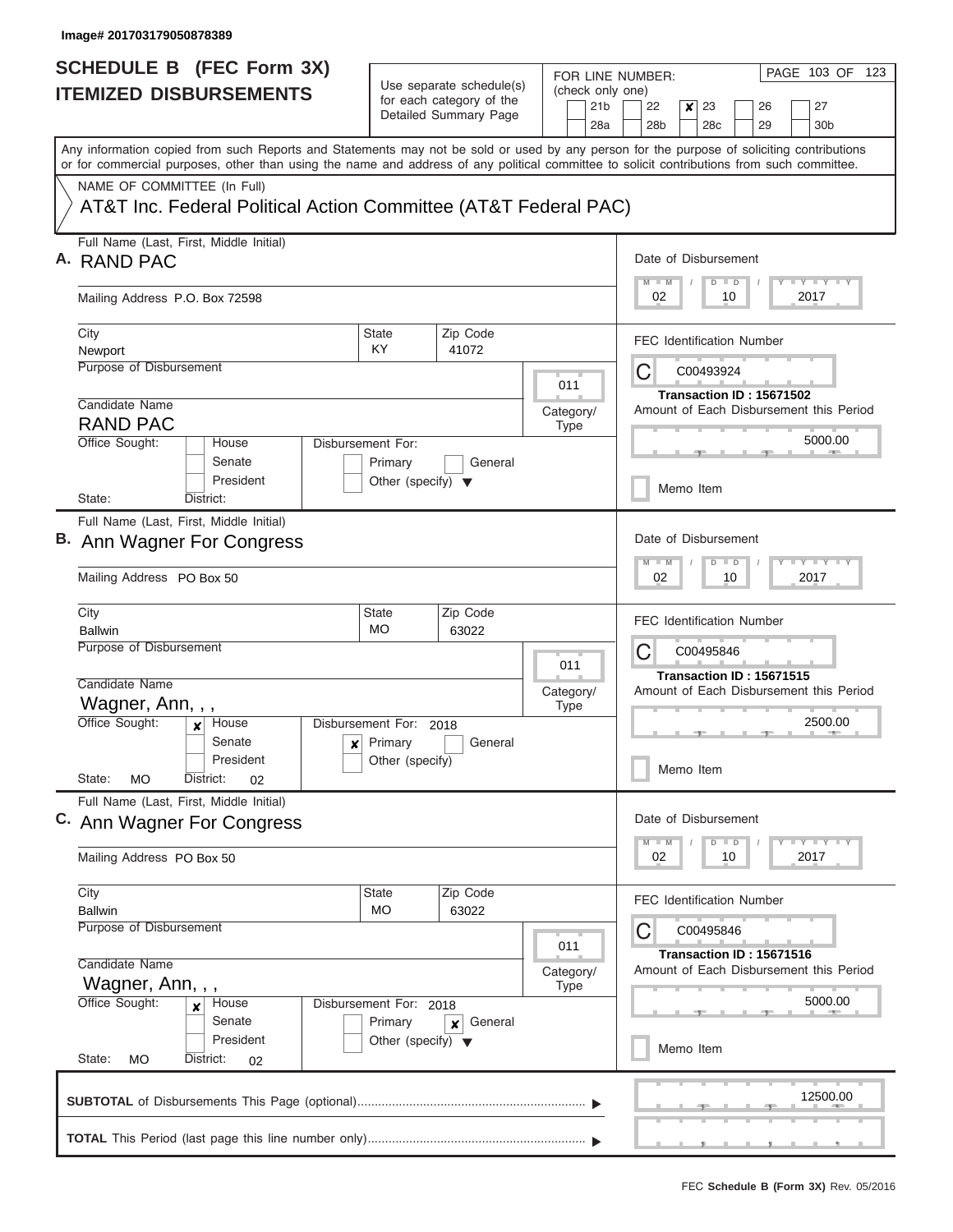$\overline{\phantom{a}}$ 

| <b>SCHEDULE B</b> (FEC Form 3X) |                                                                                                                                            |                                                      |                       |           |           | PAGE 104 OF 123<br>FOR LINE NUMBER: |                                                                     |                       |                  |           |    |                                  |  |                                         |
|---------------------------------|--------------------------------------------------------------------------------------------------------------------------------------------|------------------------------------------------------|-----------------------|-----------|-----------|-------------------------------------|---------------------------------------------------------------------|-----------------------|------------------|-----------|----|----------------------------------|--|-----------------------------------------|
|                                 | <b>ITEMIZED DISBURSEMENTS</b>                                                                                                              | Use separate schedule(s)<br>for each category of the |                       |           |           | (check only one)                    |                                                                     |                       |                  |           |    |                                  |  |                                         |
|                                 |                                                                                                                                            |                                                      | Detailed Summary Page |           |           | 21 <sub>b</sub><br>28a              |                                                                     | 22<br>28 <sub>b</sub> | $\boldsymbol{x}$ | 23<br>28c |    | 26<br>29                         |  | 27<br>30 <sub>b</sub>                   |
|                                 | Any information copied from such Reports and Statements may not be sold or used by any person for the purpose of soliciting contributions  |                                                      |                       |           |           |                                     |                                                                     |                       |                  |           |    |                                  |  |                                         |
|                                 | or for commercial purposes, other than using the name and address of any political committee to solicit contributions from such committee. |                                                      |                       |           |           |                                     |                                                                     |                       |                  |           |    |                                  |  |                                         |
|                                 | NAME OF COMMITTEE (In Full)                                                                                                                |                                                      |                       |           |           |                                     |                                                                     |                       |                  |           |    |                                  |  |                                         |
|                                 | AT&T Inc. Federal Political Action Committee (AT&T Federal PAC)                                                                            |                                                      |                       |           |           |                                     |                                                                     |                       |                  |           |    |                                  |  |                                         |
|                                 | Full Name (Last, First, Middle Initial)                                                                                                    |                                                      |                       |           |           |                                     | Date of Disbursement                                                |                       |                  |           |    |                                  |  |                                         |
|                                 | A. Hudson For Congress                                                                                                                     |                                                      |                       |           |           |                                     | Y I Y I Y I Y<br>$M - M$<br>$D$ $D$                                 |                       |                  |           |    |                                  |  |                                         |
|                                 | Mailing Address PO Box 5053                                                                                                                |                                                      |                       |           |           |                                     | 02<br>10<br>2017                                                    |                       |                  |           |    |                                  |  |                                         |
|                                 | City                                                                                                                                       | <b>State</b>                                         | Zip Code              |           |           |                                     |                                                                     |                       |                  |           |    | <b>FEC Identification Number</b> |  |                                         |
|                                 | Concord                                                                                                                                    | NC.                                                  | 28027                 |           |           |                                     |                                                                     |                       |                  |           |    |                                  |  |                                         |
|                                 | Purpose of Disbursement                                                                                                                    |                                                      |                       |           | 011       |                                     |                                                                     | C                     |                  | C00504522 |    |                                  |  |                                         |
|                                 | Candidate Name                                                                                                                             |                                                      |                       |           |           |                                     |                                                                     |                       |                  |           |    | Transaction ID: 15671519         |  |                                         |
|                                 | Hudson, Richard, L., Rep., Jr.                                                                                                             |                                                      |                       | Category/ | Type      |                                     |                                                                     |                       |                  |           |    |                                  |  | Amount of Each Disbursement this Period |
|                                 | Office Sought:<br>House<br>$\mathbf{x}$                                                                                                    | Disbursement For: 2018                               |                       |           |           |                                     |                                                                     |                       |                  |           |    |                                  |  | 5000.00                                 |
|                                 | Senate<br>x                                                                                                                                | Primary                                              | General               |           |           |                                     |                                                                     |                       |                  |           |    |                                  |  |                                         |
|                                 | President<br>NC.<br>District:<br>State:<br>08                                                                                              | Other (specify) $\blacktriangledown$                 |                       |           |           |                                     |                                                                     |                       |                  | Memo Item |    |                                  |  |                                         |
|                                 | Full Name (Last, First, Middle Initial)                                                                                                    |                                                      |                       |           |           |                                     |                                                                     |                       |                  |           |    |                                  |  |                                         |
|                                 | B. First in Freedom PAC                                                                                                                    |                                                      |                       |           |           |                                     |                                                                     | Date of Disbursement  |                  |           |    |                                  |  |                                         |
|                                 |                                                                                                                                            |                                                      |                       |           |           |                                     |                                                                     | $M - M$               |                  | $D$ $D$   |    |                                  |  | Y FY FY FY                              |
|                                 | Mailing Address 228 S. Washington Street<br>Suite 115                                                                                      |                                                      |                       |           |           |                                     |                                                                     |                       | 2017<br>02<br>10 |           |    |                                  |  |                                         |
|                                 | City                                                                                                                                       | <b>State</b>                                         | Zip Code              |           |           |                                     |                                                                     |                       |                  |           |    | <b>FEC Identification Number</b> |  |                                         |
|                                 | VA<br>22314<br>Alexandria<br>Purpose of Disbursement                                                                                       |                                                      |                       |           |           |                                     |                                                                     |                       |                  |           |    |                                  |  |                                         |
|                                 |                                                                                                                                            |                                                      |                       | 011       |           |                                     | C<br>C00540146                                                      |                       |                  |           |    |                                  |  |                                         |
|                                 | Candidate Name                                                                                                                             | Category/                                            |                       |           |           |                                     | Transaction ID: 15671523<br>Amount of Each Disbursement this Period |                       |                  |           |    |                                  |  |                                         |
|                                 | First in Freedom PAC                                                                                                                       |                                                      | Type                  |           |           |                                     |                                                                     |                       |                  |           |    |                                  |  |                                         |
|                                 | Office Sought:<br>House                                                                                                                    | Disbursement For:                                    |                       |           |           |                                     |                                                                     |                       |                  |           |    |                                  |  | 5000.00                                 |
|                                 | Senate<br>President                                                                                                                        | Primary<br>Other (specify)                           | General               |           |           |                                     |                                                                     |                       |                  |           |    |                                  |  |                                         |
|                                 | State:<br>District:                                                                                                                        |                                                      |                       |           |           |                                     |                                                                     |                       |                  | Memo Item |    |                                  |  |                                         |
|                                 | Full Name (Last, First, Middle Initial)                                                                                                    |                                                      |                       |           |           |                                     |                                                                     |                       |                  |           |    |                                  |  |                                         |
|                                 | C. The Congressman Joe Barton Committee                                                                                                    |                                                      |                       |           |           |                                     |                                                                     | Date of Disbursement  |                  |           |    |                                  |  |                                         |
|                                 |                                                                                                                                            |                                                      |                       |           |           |                                     |                                                                     |                       |                  | $D$ $D$   |    |                                  |  | $Y$ $Y$ $Y$ $Y$ $Y$                     |
|                                 | Mailing Address P.O. Box 1444                                                                                                              |                                                      |                       |           |           |                                     |                                                                     | 02                    |                  |           | 10 |                                  |  | 2017                                    |
|                                 | City                                                                                                                                       | State                                                | Zip Code              |           |           |                                     |                                                                     |                       |                  |           |    | <b>FEC Identification Number</b> |  |                                         |
|                                 | Ennis<br>Purpose of Disbursement                                                                                                           | <b>TX</b>                                            | 75120                 |           |           |                                     |                                                                     |                       |                  |           |    |                                  |  |                                         |
|                                 |                                                                                                                                            |                                                      |                       |           | 011       |                                     |                                                                     | C                     |                  | C00195065 |    |                                  |  |                                         |
|                                 | Candidate Name                                                                                                                             |                                                      |                       |           | Category/ |                                     |                                                                     |                       |                  |           |    | Transaction ID: 15671524         |  | Amount of Each Disbursement this Period |
|                                 | Barton, Joe, L., Rep.,                                                                                                                     |                                                      |                       |           | Type      |                                     |                                                                     |                       |                  |           |    |                                  |  |                                         |
|                                 | Office Sought:<br>House<br>$\boldsymbol{x}$                                                                                                | Disbursement For: 2018                               |                       |           |           |                                     |                                                                     |                       |                  |           |    |                                  |  | 5000.00                                 |
|                                 | Senate<br>$\boldsymbol{x}$                                                                                                                 | Primary                                              | General               |           |           |                                     |                                                                     |                       |                  |           |    |                                  |  |                                         |
|                                 | President<br>State:<br>District:<br>TX<br>06                                                                                               | Other (specify) $\blacktriangledown$                 |                       |           |           |                                     |                                                                     |                       |                  | Memo Item |    |                                  |  |                                         |
|                                 |                                                                                                                                            |                                                      |                       |           |           |                                     |                                                                     |                       |                  |           |    |                                  |  |                                         |
|                                 |                                                                                                                                            |                                                      |                       |           |           |                                     |                                                                     |                       |                  |           |    |                                  |  | 15000.00                                |
|                                 |                                                                                                                                            |                                                      |                       |           |           |                                     |                                                                     |                       |                  |           |    |                                  |  |                                         |
|                                 |                                                                                                                                            |                                                      |                       |           |           |                                     |                                                                     |                       |                  |           |    |                                  |  |                                         |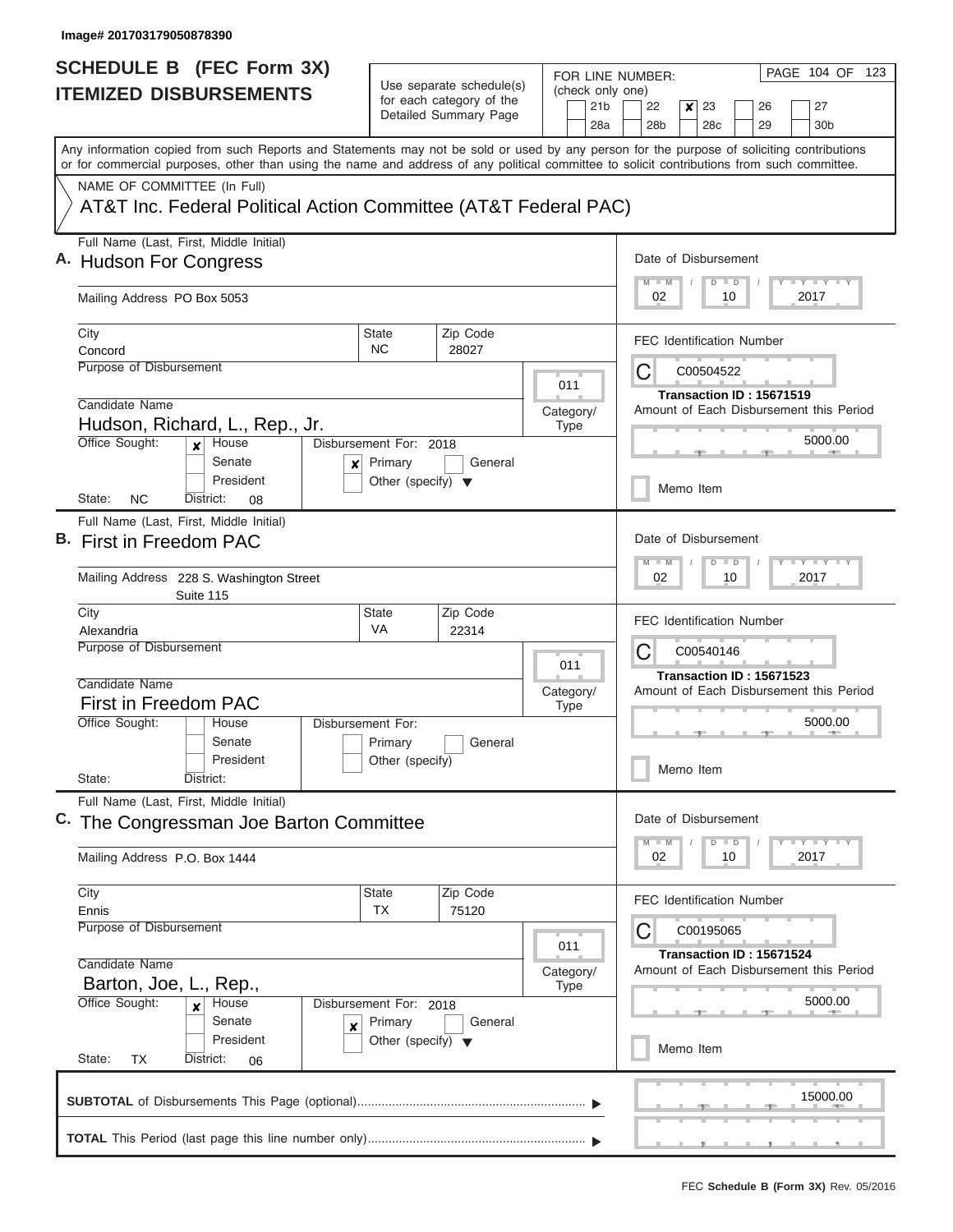| <b>SCHEDULE B</b> (FEC Form 3X)                                                                                                                                                                                                                                                         |                                                                     |                                                      |                          | PAGE 105 OF<br>123<br>FOR LINE NUMBER:                                                                 |  |  |  |  |  |
|-----------------------------------------------------------------------------------------------------------------------------------------------------------------------------------------------------------------------------------------------------------------------------------------|---------------------------------------------------------------------|------------------------------------------------------|--------------------------|--------------------------------------------------------------------------------------------------------|--|--|--|--|--|
| <b>ITEMIZED DISBURSEMENTS</b>                                                                                                                                                                                                                                                           |                                                                     | Use separate schedule(s)<br>for each category of the | (check only one)         |                                                                                                        |  |  |  |  |  |
|                                                                                                                                                                                                                                                                                         |                                                                     | Detailed Summary Page                                |                          | 21 <sub>b</sub><br>22<br>23<br>26<br>27<br>x<br>28a<br>28 <sub>b</sub><br>28c<br>29<br>30 <sub>b</sub> |  |  |  |  |  |
|                                                                                                                                                                                                                                                                                         |                                                                     |                                                      |                          |                                                                                                        |  |  |  |  |  |
| Any information copied from such Reports and Statements may not be sold or used by any person for the purpose of soliciting contributions<br>or for commercial purposes, other than using the name and address of any political committee to solicit contributions from such committee. |                                                                     |                                                      |                          |                                                                                                        |  |  |  |  |  |
| NAME OF COMMITTEE (In Full)                                                                                                                                                                                                                                                             |                                                                     |                                                      |                          |                                                                                                        |  |  |  |  |  |
| AT&T Inc. Federal Political Action Committee (AT&T Federal PAC)                                                                                                                                                                                                                         |                                                                     |                                                      |                          |                                                                                                        |  |  |  |  |  |
| Full Name (Last, First, Middle Initial)                                                                                                                                                                                                                                                 |                                                                     |                                                      |                          |                                                                                                        |  |  |  |  |  |
| A. Texas Freedom Fund                                                                                                                                                                                                                                                                   |                                                                     |                                                      |                          | Date of Disbursement                                                                                   |  |  |  |  |  |
| Mailing Address 9909 Crestview Drive                                                                                                                                                                                                                                                    | $T$ $Y$ $T$ $Y$ $T$ $Y$<br>$M$ $M$<br>$D$ $D$<br>2017<br>02<br>10   |                                                      |                          |                                                                                                        |  |  |  |  |  |
| City                                                                                                                                                                                                                                                                                    | <b>State</b>                                                        | Zip Code                                             |                          | <b>FEC Identification Number</b>                                                                       |  |  |  |  |  |
| Denton                                                                                                                                                                                                                                                                                  | TX                                                                  | 76207                                                |                          |                                                                                                        |  |  |  |  |  |
| Purpose of Disbursement                                                                                                                                                                                                                                                                 |                                                                     |                                                      | 011                      | C<br>C00340661                                                                                         |  |  |  |  |  |
| Candidate Name                                                                                                                                                                                                                                                                          |                                                                     |                                                      |                          | Transaction ID: 15671525                                                                               |  |  |  |  |  |
| <b>Texas Freedom Fund</b>                                                                                                                                                                                                                                                               |                                                                     |                                                      | Category/<br><b>Type</b> | Amount of Each Disbursement this Period                                                                |  |  |  |  |  |
| Office Sought:<br>House                                                                                                                                                                                                                                                                 | Disbursement For:                                                   |                                                      |                          | 5000.00                                                                                                |  |  |  |  |  |
| Senate                                                                                                                                                                                                                                                                                  | Primary                                                             | General                                              |                          |                                                                                                        |  |  |  |  |  |
| President                                                                                                                                                                                                                                                                               | Other (specify) $\blacktriangledown$                                |                                                      |                          | Memo Item                                                                                              |  |  |  |  |  |
| State:<br>District:                                                                                                                                                                                                                                                                     |                                                                     |                                                      |                          |                                                                                                        |  |  |  |  |  |
| Full Name (Last, First, Middle Initial)<br>B. Build Our Future PAC                                                                                                                                                                                                                      |                                                                     |                                                      |                          | Date of Disbursement                                                                                   |  |  |  |  |  |
|                                                                                                                                                                                                                                                                                         |                                                                     |                                                      |                          | $-1 - Y - 1 - Y - 1 - Y$<br>$M - M$<br>$D$ $D$                                                         |  |  |  |  |  |
| Mailing Address 610 S. Boulevard                                                                                                                                                                                                                                                        | 2017<br>02<br>10                                                    |                                                      |                          |                                                                                                        |  |  |  |  |  |
| City                                                                                                                                                                                                                                                                                    | <b>State</b><br><b>FL</b>                                           | Zip Code<br>33606                                    |                          | FEC Identification Number                                                                              |  |  |  |  |  |
| Tampa<br>Purpose of Disbursement                                                                                                                                                                                                                                                        |                                                                     |                                                      |                          |                                                                                                        |  |  |  |  |  |
|                                                                                                                                                                                                                                                                                         | 011                                                                 | С                                                    |                          |                                                                                                        |  |  |  |  |  |
| Candidate Name                                                                                                                                                                                                                                                                          |                                                                     |                                                      | Category/                | Transaction ID: 15671526<br>Amount of Each Disbursement this Period                                    |  |  |  |  |  |
|                                                                                                                                                                                                                                                                                         |                                                                     |                                                      | <b>Type</b>              |                                                                                                        |  |  |  |  |  |
| Office Sought:<br>House                                                                                                                                                                                                                                                                 | Disbursement For:                                                   |                                                      |                          | 3000.00                                                                                                |  |  |  |  |  |
| Senate                                                                                                                                                                                                                                                                                  | Primary                                                             | General                                              |                          |                                                                                                        |  |  |  |  |  |
| President<br>State:<br>District:                                                                                                                                                                                                                                                        | Other (specify)                                                     |                                                      |                          | Memo Item                                                                                              |  |  |  |  |  |
| Full Name (Last, First, Middle Initial)                                                                                                                                                                                                                                                 |                                                                     |                                                      |                          |                                                                                                        |  |  |  |  |  |
| C. Garamendi For Congress                                                                                                                                                                                                                                                               |                                                                     |                                                      |                          | Date of Disbursement                                                                                   |  |  |  |  |  |
| Mailing Address 1050 17th St Nw Ste 590                                                                                                                                                                                                                                                 |                                                                     |                                                      |                          | $T - Y$ $T - Y$ $T - Y$<br>$M$ $M$<br>$D$ $D$<br>02<br>10<br>2017                                      |  |  |  |  |  |
|                                                                                                                                                                                                                                                                                         |                                                                     |                                                      |                          |                                                                                                        |  |  |  |  |  |
| City                                                                                                                                                                                                                                                                                    | State                                                               | Zip Code                                             |                          | <b>FEC Identification Number</b>                                                                       |  |  |  |  |  |
| Washington<br><b>Purpose of Disbursement</b>                                                                                                                                                                                                                                            | DC                                                                  | 20036                                                |                          |                                                                                                        |  |  |  |  |  |
|                                                                                                                                                                                                                                                                                         | 011                                                                 | C<br>C00462697                                       |                          |                                                                                                        |  |  |  |  |  |
| Candidate Name                                                                                                                                                                                                                                                                          | Transaction ID: 15671553<br>Amount of Each Disbursement this Period |                                                      |                          |                                                                                                        |  |  |  |  |  |
| Garamendi, John, , Rep.,                                                                                                                                                                                                                                                                |                                                                     |                                                      |                          |                                                                                                        |  |  |  |  |  |
| Office Sought:<br>House<br>$\boldsymbol{x}$                                                                                                                                                                                                                                             | Disbursement For: 2018                                              |                                                      |                          | 1000.00                                                                                                |  |  |  |  |  |
| Senate<br>x<br>President                                                                                                                                                                                                                                                                | Primary<br>Other (specify) $\blacktriangledown$                     | General                                              |                          |                                                                                                        |  |  |  |  |  |
| State:<br>District:<br>СA<br>03                                                                                                                                                                                                                                                         |                                                                     |                                                      |                          | Memo Item                                                                                              |  |  |  |  |  |
|                                                                                                                                                                                                                                                                                         |                                                                     |                                                      |                          |                                                                                                        |  |  |  |  |  |
|                                                                                                                                                                                                                                                                                         |                                                                     |                                                      |                          | 9000.00                                                                                                |  |  |  |  |  |
|                                                                                                                                                                                                                                                                                         |                                                                     |                                                      |                          |                                                                                                        |  |  |  |  |  |
|                                                                                                                                                                                                                                                                                         |                                                                     |                                                      |                          |                                                                                                        |  |  |  |  |  |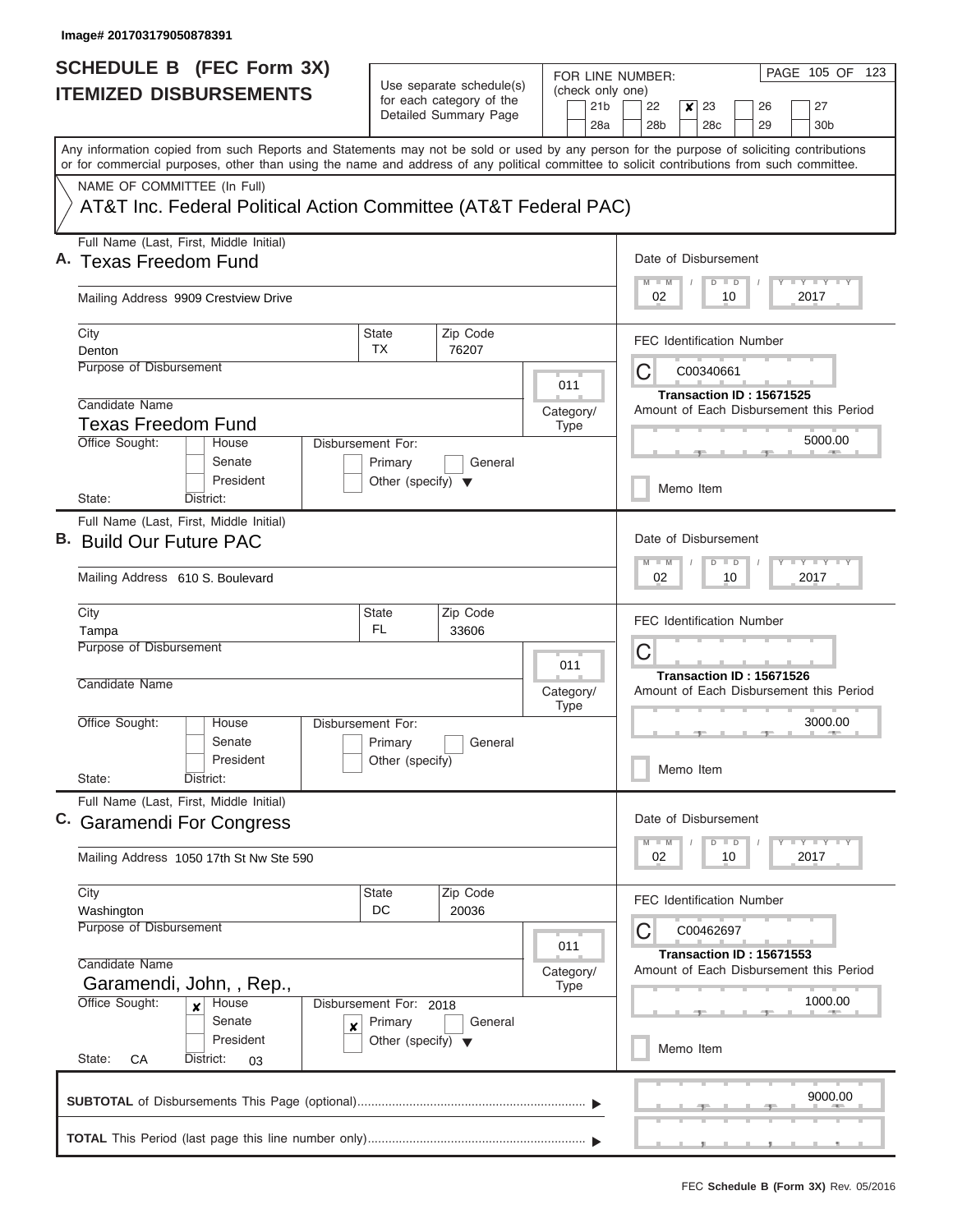$\overline{\phantom{a}}$ 

| <b>SCHEDULE B (FEC Form 3X)</b>                                                                                                                                                                                                                                                         |                                                           |                                                   |                  | PAGE 106 OF 123<br>FOR LINE NUMBER:                                             |  |  |  |  |  |  |
|-----------------------------------------------------------------------------------------------------------------------------------------------------------------------------------------------------------------------------------------------------------------------------------------|-----------------------------------------------------------|---------------------------------------------------|------------------|---------------------------------------------------------------------------------|--|--|--|--|--|--|
| <b>ITEMIZED DISBURSEMENTS</b>                                                                                                                                                                                                                                                           |                                                           | Use separate schedule(s)                          | (check only one) |                                                                                 |  |  |  |  |  |  |
|                                                                                                                                                                                                                                                                                         |                                                           | for each category of the<br>Detailed Summary Page | 21 <sub>b</sub>  | 23<br>22<br>×<br>26<br>27                                                       |  |  |  |  |  |  |
|                                                                                                                                                                                                                                                                                         |                                                           |                                                   | 28a              | 28 <sub>b</sub><br>28 <sub>c</sub><br>29<br>30 <sub>b</sub>                     |  |  |  |  |  |  |
| Any information copied from such Reports and Statements may not be sold or used by any person for the purpose of soliciting contributions<br>or for commercial purposes, other than using the name and address of any political committee to solicit contributions from such committee. |                                                           |                                                   |                  |                                                                                 |  |  |  |  |  |  |
| NAME OF COMMITTEE (In Full)                                                                                                                                                                                                                                                             |                                                           |                                                   |                  |                                                                                 |  |  |  |  |  |  |
| AT&T Inc. Federal Political Action Committee (AT&T Federal PAC)                                                                                                                                                                                                                         |                                                           |                                                   |                  |                                                                                 |  |  |  |  |  |  |
| Full Name (Last, First, Middle Initial)                                                                                                                                                                                                                                                 |                                                           |                                                   |                  |                                                                                 |  |  |  |  |  |  |
| A. Vargas For Congress                                                                                                                                                                                                                                                                  |                                                           |                                                   |                  | Date of Disbursement                                                            |  |  |  |  |  |  |
| Mailing Address 330 Encinitas Blvd., Suite 101                                                                                                                                                                                                                                          | <b>LY LY LY</b><br>$M$ $M$<br>$D$ $D$<br>2017<br>02<br>10 |                                                   |                  |                                                                                 |  |  |  |  |  |  |
| City                                                                                                                                                                                                                                                                                    | <b>State</b>                                              | Zip Code                                          |                  | <b>FEC Identification Number</b>                                                |  |  |  |  |  |  |
| Encinitas                                                                                                                                                                                                                                                                               | CA                                                        | 92024                                             |                  |                                                                                 |  |  |  |  |  |  |
| <b>Purpose of Disbursement</b>                                                                                                                                                                                                                                                          |                                                           |                                                   |                  | С<br>C00497321                                                                  |  |  |  |  |  |  |
|                                                                                                                                                                                                                                                                                         |                                                           |                                                   | 011              | Transaction ID: 15671554                                                        |  |  |  |  |  |  |
| Candidate Name                                                                                                                                                                                                                                                                          |                                                           |                                                   | Category/        | Amount of Each Disbursement this Period                                         |  |  |  |  |  |  |
| Vargas, Juan, C., Rep.,<br>Office Sought:<br>House                                                                                                                                                                                                                                      | Disbursement For: 2018                                    |                                                   | <b>Type</b>      | 1000.00                                                                         |  |  |  |  |  |  |
| Senate<br>$\boldsymbol{x}$                                                                                                                                                                                                                                                              | Primary                                                   | General                                           |                  |                                                                                 |  |  |  |  |  |  |
| President                                                                                                                                                                                                                                                                               | Other (specify) $\blacktriangledown$                      |                                                   |                  |                                                                                 |  |  |  |  |  |  |
| CA<br>State:<br>District:<br>51                                                                                                                                                                                                                                                         |                                                           |                                                   |                  | Memo Item                                                                       |  |  |  |  |  |  |
| Full Name (Last, First, Middle Initial)                                                                                                                                                                                                                                                 |                                                           |                                                   |                  |                                                                                 |  |  |  |  |  |  |
| B. Nebraska Sandhills PAC                                                                                                                                                                                                                                                               |                                                           |                                                   |                  | Date of Disbursement                                                            |  |  |  |  |  |  |
|                                                                                                                                                                                                                                                                                         |                                                           |                                                   |                  | $-1$ $-1$ $-1$ $-1$ $-1$<br>$M - M$<br>$D$ $D$<br>2017<br>02<br>10              |  |  |  |  |  |  |
| Mailing Address 228 S. Washington Street<br>Suite 115                                                                                                                                                                                                                                   |                                                           |                                                   |                  |                                                                                 |  |  |  |  |  |  |
| City                                                                                                                                                                                                                                                                                    | State<br><b>VA</b>                                        | Zip Code<br>22314                                 |                  | <b>FEC Identification Number</b>                                                |  |  |  |  |  |  |
| Alexandria                                                                                                                                                                                                                                                                              | Purpose of Disbursement                                   |                                                   |                  |                                                                                 |  |  |  |  |  |  |
|                                                                                                                                                                                                                                                                                         |                                                           |                                                   | 011              | С<br>C00540054                                                                  |  |  |  |  |  |  |
| Candidate Name                                                                                                                                                                                                                                                                          |                                                           |                                                   | Category/        | Transaction ID: 15671555<br>Amount of Each Disbursement this Period             |  |  |  |  |  |  |
| Nebraska Sandhills PAC                                                                                                                                                                                                                                                                  |                                                           |                                                   | <b>Type</b>      |                                                                                 |  |  |  |  |  |  |
| Office Sought:<br>House                                                                                                                                                                                                                                                                 | Disbursement For:                                         |                                                   |                  | 5000.00                                                                         |  |  |  |  |  |  |
| Senate                                                                                                                                                                                                                                                                                  | Primary                                                   | General                                           |                  |                                                                                 |  |  |  |  |  |  |
| President<br>State:<br>District:                                                                                                                                                                                                                                                        | Other (specify)                                           |                                                   |                  | Memo Item                                                                       |  |  |  |  |  |  |
|                                                                                                                                                                                                                                                                                         |                                                           |                                                   |                  |                                                                                 |  |  |  |  |  |  |
| Full Name (Last, First, Middle Initial)<br>C. Gregg Harper For Congress                                                                                                                                                                                                                 |                                                           |                                                   |                  | Date of Disbursement                                                            |  |  |  |  |  |  |
|                                                                                                                                                                                                                                                                                         |                                                           |                                                   |                  | $\Box$ $\Upsilon$ $\Box$ $\Upsilon$ $\Upsilon$ $\Upsilon$<br>$M - M$<br>$D$ $D$ |  |  |  |  |  |  |
| Mailing Address Post Office Box 54344                                                                                                                                                                                                                                                   |                                                           |                                                   |                  | 02<br>2017<br>10                                                                |  |  |  |  |  |  |
|                                                                                                                                                                                                                                                                                         |                                                           |                                                   |                  |                                                                                 |  |  |  |  |  |  |
| City                                                                                                                                                                                                                                                                                    | State                                                     | Zip Code                                          |                  | FEC Identification Number                                                       |  |  |  |  |  |  |
| Pearl<br>Purpose of Disbursement                                                                                                                                                                                                                                                        | <b>MS</b>                                                 | 39288                                             |                  |                                                                                 |  |  |  |  |  |  |
|                                                                                                                                                                                                                                                                                         |                                                           |                                                   | 011              | C00441295                                                                       |  |  |  |  |  |  |
| Candidate Name                                                                                                                                                                                                                                                                          |                                                           |                                                   | Category/        | Transaction ID: 15671556<br>Amount of Each Disbursement this Period             |  |  |  |  |  |  |
| Harper, Gregg, , ,                                                                                                                                                                                                                                                                      |                                                           |                                                   | <b>Type</b>      |                                                                                 |  |  |  |  |  |  |
| Office Sought:<br>House<br>x                                                                                                                                                                                                                                                            | Disbursement For: 2018                                    |                                                   |                  | 5000.00                                                                         |  |  |  |  |  |  |
| Senate<br>X                                                                                                                                                                                                                                                                             | Primary                                                   | General                                           |                  |                                                                                 |  |  |  |  |  |  |
| President                                                                                                                                                                                                                                                                               | Other (specify) $\blacktriangledown$                      |                                                   |                  | Memo Item                                                                       |  |  |  |  |  |  |
| State:<br>MS<br>District:<br>03                                                                                                                                                                                                                                                         |                                                           |                                                   |                  |                                                                                 |  |  |  |  |  |  |
|                                                                                                                                                                                                                                                                                         |                                                           |                                                   |                  | 11000.00                                                                        |  |  |  |  |  |  |
|                                                                                                                                                                                                                                                                                         |                                                           |                                                   |                  |                                                                                 |  |  |  |  |  |  |
|                                                                                                                                                                                                                                                                                         |                                                           |                                                   |                  |                                                                                 |  |  |  |  |  |  |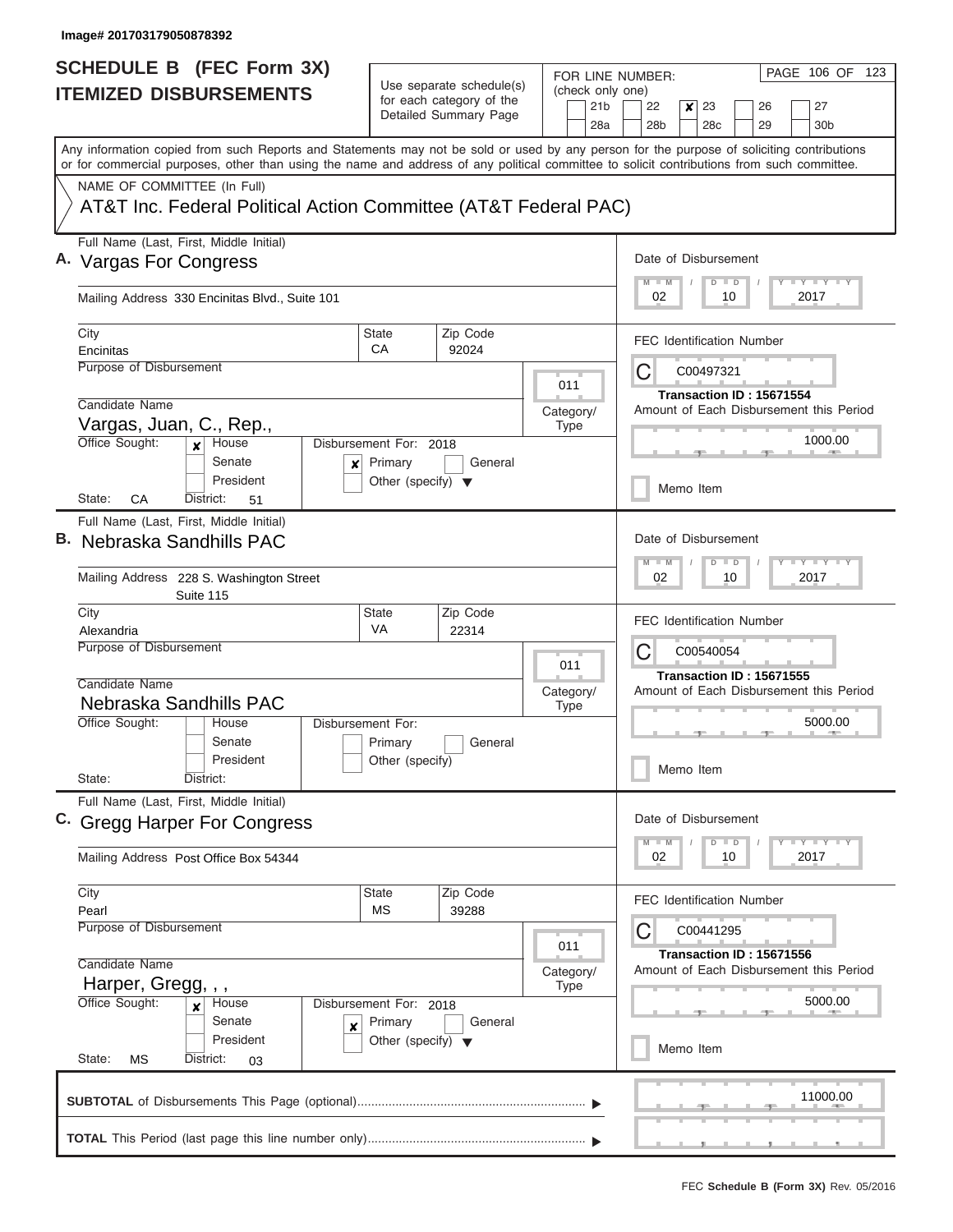| <b>SCHEDULE B</b> (FEC Form 3X)                                                                                                                                                                                                                                                         |                                                 | Use separate schedule(s)                                 | FOR LINE NUMBER:                           | PAGE 107 OF 123                                                                          |  |  |  |  |  |  |
|-----------------------------------------------------------------------------------------------------------------------------------------------------------------------------------------------------------------------------------------------------------------------------------------|-------------------------------------------------|----------------------------------------------------------|--------------------------------------------|------------------------------------------------------------------------------------------|--|--|--|--|--|--|
| <b>ITEMIZED DISBURSEMENTS</b>                                                                                                                                                                                                                                                           |                                                 | for each category of the<br>Detailed Summary Page        | (check only one)<br>21 <sub>b</sub><br>28a | 22<br>23<br>26<br>27<br>x<br>28 <sub>b</sub><br>28 <sub>c</sub><br>29<br>30 <sub>b</sub> |  |  |  |  |  |  |
| Any information copied from such Reports and Statements may not be sold or used by any person for the purpose of soliciting contributions<br>or for commercial purposes, other than using the name and address of any political committee to solicit contributions from such committee. |                                                 |                                                          |                                            |                                                                                          |  |  |  |  |  |  |
| NAME OF COMMITTEE (In Full)                                                                                                                                                                                                                                                             |                                                 |                                                          |                                            |                                                                                          |  |  |  |  |  |  |
| AT&T Inc. Federal Political Action Committee (AT&T Federal PAC)                                                                                                                                                                                                                         |                                                 |                                                          |                                            |                                                                                          |  |  |  |  |  |  |
| Full Name (Last, First, Middle Initial)<br>A. Jeffries For Congress                                                                                                                                                                                                                     |                                                 |                                                          |                                            | Date of Disbursement                                                                     |  |  |  |  |  |  |
| Mailing Address 3430 Connecticut Avenue, Nw #11704                                                                                                                                                                                                                                      |                                                 |                                                          |                                            | Y I Y I Y I Y<br>$M$ $M$<br>$D$ $D$<br>02<br>10<br>2017                                  |  |  |  |  |  |  |
| City<br>Washington                                                                                                                                                                                                                                                                      | State<br>DC.                                    | Zip Code<br>20008                                        |                                            | <b>FEC Identification Number</b>                                                         |  |  |  |  |  |  |
| Purpose of Disbursement                                                                                                                                                                                                                                                                 |                                                 |                                                          | 011                                        | С<br>C00503052                                                                           |  |  |  |  |  |  |
| Candidate Name                                                                                                                                                                                                                                                                          |                                                 |                                                          |                                            | Transaction ID: 15671557<br>Amount of Each Disbursement this Period                      |  |  |  |  |  |  |
| Jeffries, Hakeem, , Rep.,                                                                                                                                                                                                                                                               |                                                 |                                                          | Category/<br><b>Type</b>                   |                                                                                          |  |  |  |  |  |  |
| Office Sought:<br>House<br>$\mathbf{x}$<br>Senate<br>$\boldsymbol{x}$                                                                                                                                                                                                                   | Disbursement For: 2018<br>Primary               | General                                                  |                                            | 2500.00                                                                                  |  |  |  |  |  |  |
| President<br>NY<br>District:<br>State:<br>08                                                                                                                                                                                                                                            | Other (specify) $\blacktriangledown$            |                                                          |                                            | Memo Item                                                                                |  |  |  |  |  |  |
| Full Name (Last, First, Middle Initial)                                                                                                                                                                                                                                                 |                                                 |                                                          |                                            |                                                                                          |  |  |  |  |  |  |
| B. Whitehouse For Senate                                                                                                                                                                                                                                                                |                                                 | Date of Disbursement<br>Y FY FY FY<br>$M - M$<br>$D$ $D$ |                                            |                                                                                          |  |  |  |  |  |  |
| Mailing Address P.O. Box 40280                                                                                                                                                                                                                                                          |                                                 | 02<br>10<br>2017                                         |                                            |                                                                                          |  |  |  |  |  |  |
| City<br>Providence                                                                                                                                                                                                                                                                      | State<br>R <sub>1</sub>                         | Zip Code<br>02940                                        |                                            | <b>FEC Identification Number</b>                                                         |  |  |  |  |  |  |
| Purpose of Disbursement                                                                                                                                                                                                                                                                 |                                                 |                                                          | C<br>C00410803                             |                                                                                          |  |  |  |  |  |  |
| Candidate Name                                                                                                                                                                                                                                                                          |                                                 |                                                          | 011                                        | Transaction ID: 15671559                                                                 |  |  |  |  |  |  |
| Whitehouse, Sheldon, , Sen.,                                                                                                                                                                                                                                                            |                                                 |                                                          | Category/<br><b>Type</b>                   | Amount of Each Disbursement this Period                                                  |  |  |  |  |  |  |
| Office Sought:<br>House                                                                                                                                                                                                                                                                 | Disbursement For: 2018                          |                                                          |                                            | 2000.00                                                                                  |  |  |  |  |  |  |
| Senate<br>x<br>$\boldsymbol{x}$                                                                                                                                                                                                                                                         | Primary                                         | General                                                  |                                            |                                                                                          |  |  |  |  |  |  |
| President<br>State:<br>RI.<br>District:                                                                                                                                                                                                                                                 | Other (specify)                                 |                                                          |                                            | Memo Item                                                                                |  |  |  |  |  |  |
| Full Name (Last, First, Middle Initial)<br>C. Brady For Congress                                                                                                                                                                                                                        |                                                 |                                                          |                                            | Date of Disbursement                                                                     |  |  |  |  |  |  |
|                                                                                                                                                                                                                                                                                         |                                                 |                                                          |                                            | Y FY FY FY<br>$M - M$<br>$D$ $D$                                                         |  |  |  |  |  |  |
| Mailing Address PO Box 8277                                                                                                                                                                                                                                                             |                                                 |                                                          |                                            | 02<br>2017<br>10                                                                         |  |  |  |  |  |  |
| City                                                                                                                                                                                                                                                                                    | State<br>TX                                     | Zip Code<br>77387                                        |                                            | <b>FEC Identification Number</b>                                                         |  |  |  |  |  |  |
| The Woodlands<br>Purpose of Disbursement                                                                                                                                                                                                                                                |                                                 |                                                          |                                            | C00311043                                                                                |  |  |  |  |  |  |
|                                                                                                                                                                                                                                                                                         |                                                 |                                                          | 011                                        | Transaction ID: 15671560                                                                 |  |  |  |  |  |  |
| Candidate Name                                                                                                                                                                                                                                                                          |                                                 |                                                          | Category/                                  | Amount of Each Disbursement this Period                                                  |  |  |  |  |  |  |
| Brady, Kevin, Patrick, Rep.,                                                                                                                                                                                                                                                            |                                                 |                                                          | <b>Type</b>                                |                                                                                          |  |  |  |  |  |  |
| Office Sought:<br>House<br>Disbursement For: 2018<br>Senate                                                                                                                                                                                                                             |                                                 | 5000.00                                                  |                                            |                                                                                          |  |  |  |  |  |  |
| ×<br>President                                                                                                                                                                                                                                                                          | Primary<br>Other (specify) $\blacktriangledown$ | General                                                  |                                            | Memo Item                                                                                |  |  |  |  |  |  |
| State:<br>ТX<br>District:<br>08                                                                                                                                                                                                                                                         |                                                 |                                                          |                                            |                                                                                          |  |  |  |  |  |  |
|                                                                                                                                                                                                                                                                                         |                                                 |                                                          |                                            | 9500.00                                                                                  |  |  |  |  |  |  |
|                                                                                                                                                                                                                                                                                         |                                                 |                                                          |                                            |                                                                                          |  |  |  |  |  |  |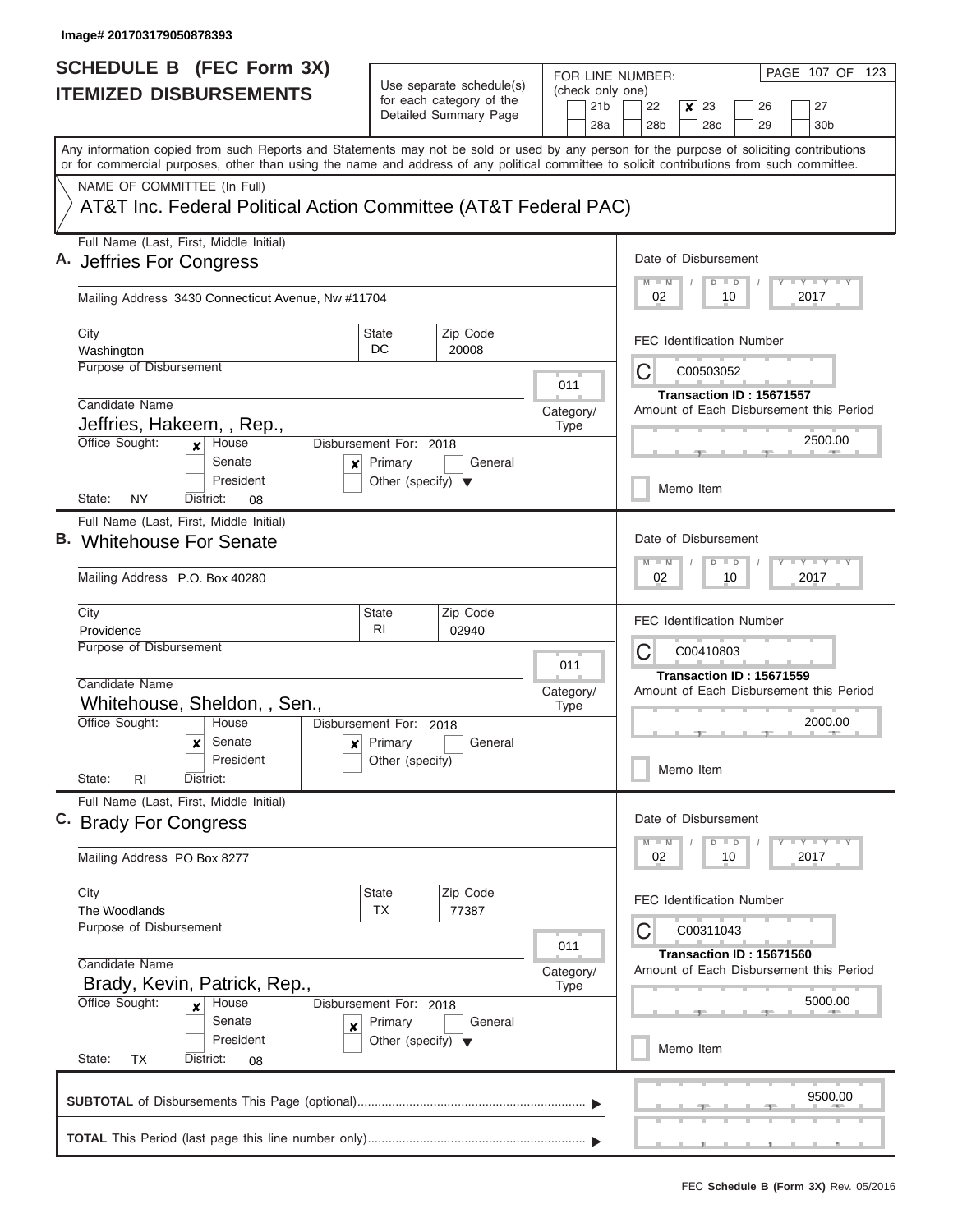| SCHEDULE B (FEC Form 3X)                                                                                                                                                                                                                                                                |                                                                      |                                                      |                  | PAGE 108 OF<br>123<br>FOR LINE NUMBER:                                                           |  |  |  |  |  |
|-----------------------------------------------------------------------------------------------------------------------------------------------------------------------------------------------------------------------------------------------------------------------------------------|----------------------------------------------------------------------|------------------------------------------------------|------------------|--------------------------------------------------------------------------------------------------|--|--|--|--|--|
| <b>ITEMIZED DISBURSEMENTS</b>                                                                                                                                                                                                                                                           |                                                                      | Use separate schedule(s)<br>for each category of the | (check only one) | 22                                                                                               |  |  |  |  |  |
|                                                                                                                                                                                                                                                                                         |                                                                      | Detailed Summary Page                                |                  | 21 <sub>b</sub><br>23<br>27<br>×<br>26<br>28a<br>28 <sub>b</sub><br>28c<br>29<br>30 <sub>b</sub> |  |  |  |  |  |
| Any information copied from such Reports and Statements may not be sold or used by any person for the purpose of soliciting contributions<br>or for commercial purposes, other than using the name and address of any political committee to solicit contributions from such committee. |                                                                      |                                                      |                  |                                                                                                  |  |  |  |  |  |
| NAME OF COMMITTEE (In Full)                                                                                                                                                                                                                                                             |                                                                      |                                                      |                  |                                                                                                  |  |  |  |  |  |
| AT&T Inc. Federal Political Action Committee (AT&T Federal PAC)                                                                                                                                                                                                                         |                                                                      |                                                      |                  |                                                                                                  |  |  |  |  |  |
| Full Name (Last, First, Middle Initial)<br>A. Ryan Costello For Congress                                                                                                                                                                                                                |                                                                      |                                                      |                  |                                                                                                  |  |  |  |  |  |
| Mailing Address PO Box 3154                                                                                                                                                                                                                                                             | <b>LY LY LY</b><br>$M$ $M$<br>$D \parallel D$<br>2017<br>02<br>10    |                                                      |                  |                                                                                                  |  |  |  |  |  |
| City                                                                                                                                                                                                                                                                                    | <b>State</b><br><b>PA</b>                                            | Zip Code                                             |                  | <b>FEC Identification Number</b>                                                                 |  |  |  |  |  |
| <b>West Chester</b><br>Purpose of Disbursement                                                                                                                                                                                                                                          |                                                                      | 19381                                                |                  | C<br>C00554899                                                                                   |  |  |  |  |  |
|                                                                                                                                                                                                                                                                                         |                                                                      |                                                      | 011              |                                                                                                  |  |  |  |  |  |
| Candidate Name                                                                                                                                                                                                                                                                          |                                                                      |                                                      | Category/        | Transaction ID: 15671561<br>Amount of Each Disbursement this Period                              |  |  |  |  |  |
| Costello, Ryan, , ,                                                                                                                                                                                                                                                                     |                                                                      |                                                      | <b>Type</b>      |                                                                                                  |  |  |  |  |  |
| Office Sought:<br>House<br>x<br>Senate                                                                                                                                                                                                                                                  | Disbursement For: 2018<br>Primary<br>×                               | General                                              |                  | 5000.00                                                                                          |  |  |  |  |  |
| President<br>State:<br><b>PA</b><br>District:<br>06                                                                                                                                                                                                                                     | Other (specify) $\blacktriangledown$                                 |                                                      |                  | Memo Item                                                                                        |  |  |  |  |  |
| Full Name (Last, First, Middle Initial)                                                                                                                                                                                                                                                 |                                                                      |                                                      |                  |                                                                                                  |  |  |  |  |  |
| B. Scalise For Congress                                                                                                                                                                                                                                                                 |                                                                      |                                                      |                  | Date of Disbursement                                                                             |  |  |  |  |  |
| Mailing Address PO Box 23219                                                                                                                                                                                                                                                            | <b>LY LY L</b><br>$M - M$<br>D<br>$\blacksquare$<br>2017<br>02<br>10 |                                                      |                  |                                                                                                  |  |  |  |  |  |
| City                                                                                                                                                                                                                                                                                    | <b>State</b><br>LA                                                   | Zip Code<br>70183                                    |                  | <b>FEC Identification Number</b>                                                                 |  |  |  |  |  |
| Jefferson<br>Purpose of Disbursement                                                                                                                                                                                                                                                    | C<br>C00394957                                                       |                                                      |                  |                                                                                                  |  |  |  |  |  |
|                                                                                                                                                                                                                                                                                         | 011                                                                  | Transaction ID: 15671562                             |                  |                                                                                                  |  |  |  |  |  |
| Candidate Name                                                                                                                                                                                                                                                                          |                                                                      |                                                      | Category/        | Amount of Each Disbursement this Period                                                          |  |  |  |  |  |
| Scalise, Steve, , Rep.,                                                                                                                                                                                                                                                                 |                                                                      |                                                      | <b>Type</b>      | 5000.00                                                                                          |  |  |  |  |  |
| Office Sought:<br>House<br>$\boldsymbol{x}$<br>Senate                                                                                                                                                                                                                                   | Disbursement For: 2018<br>$x$ Primary                                | General                                              |                  |                                                                                                  |  |  |  |  |  |
| President                                                                                                                                                                                                                                                                               | Other (specify)                                                      |                                                      |                  |                                                                                                  |  |  |  |  |  |
| State:<br>LA<br>District:<br>01                                                                                                                                                                                                                                                         |                                                                      |                                                      |                  | Memo Item                                                                                        |  |  |  |  |  |
| Full Name (Last, First, Middle Initial)                                                                                                                                                                                                                                                 |                                                                      |                                                      |                  |                                                                                                  |  |  |  |  |  |
| C. Eye of the Tiger PAC                                                                                                                                                                                                                                                                 |                                                                      |                                                      |                  | Date of Disbursement<br>$T$ $Y$ $T$ $Y$ $T$ $Y$<br>$M$ M<br>$D$ $D$                              |  |  |  |  |  |
| Mailing Address P.O. Box 2485                                                                                                                                                                                                                                                           |                                                                      |                                                      |                  |                                                                                                  |  |  |  |  |  |
| City                                                                                                                                                                                                                                                                                    | State                                                                | Zip Code                                             |                  | <b>FEC Identification Number</b>                                                                 |  |  |  |  |  |
| Springfield<br><b>Purpose of Disbursement</b>                                                                                                                                                                                                                                           | VA                                                                   | 22152                                                |                  |                                                                                                  |  |  |  |  |  |
|                                                                                                                                                                                                                                                                                         |                                                                      |                                                      | 011              | C<br>C00467431<br>Transaction ID: 15671563                                                       |  |  |  |  |  |
| Candidate Name                                                                                                                                                                                                                                                                          | Category/                                                            |                                                      |                  |                                                                                                  |  |  |  |  |  |
| Eye of the Tiger PAC                                                                                                                                                                                                                                                                    | Type                                                                 |                                                      |                  |                                                                                                  |  |  |  |  |  |
| Office Sought:<br>House                                                                                                                                                                                                                                                                 | Disbursement For:                                                    |                                                      |                  | 5000.00                                                                                          |  |  |  |  |  |
| Senate<br>President                                                                                                                                                                                                                                                                     | Primary<br>Other (specify) $\blacktriangledown$                      | General                                              |                  |                                                                                                  |  |  |  |  |  |
| State:<br>District:                                                                                                                                                                                                                                                                     |                                                                      |                                                      |                  | Memo Item                                                                                        |  |  |  |  |  |
|                                                                                                                                                                                                                                                                                         |                                                                      |                                                      |                  | 15000.00                                                                                         |  |  |  |  |  |
|                                                                                                                                                                                                                                                                                         |                                                                      |                                                      |                  |                                                                                                  |  |  |  |  |  |
|                                                                                                                                                                                                                                                                                         |                                                                      |                                                      |                  |                                                                                                  |  |  |  |  |  |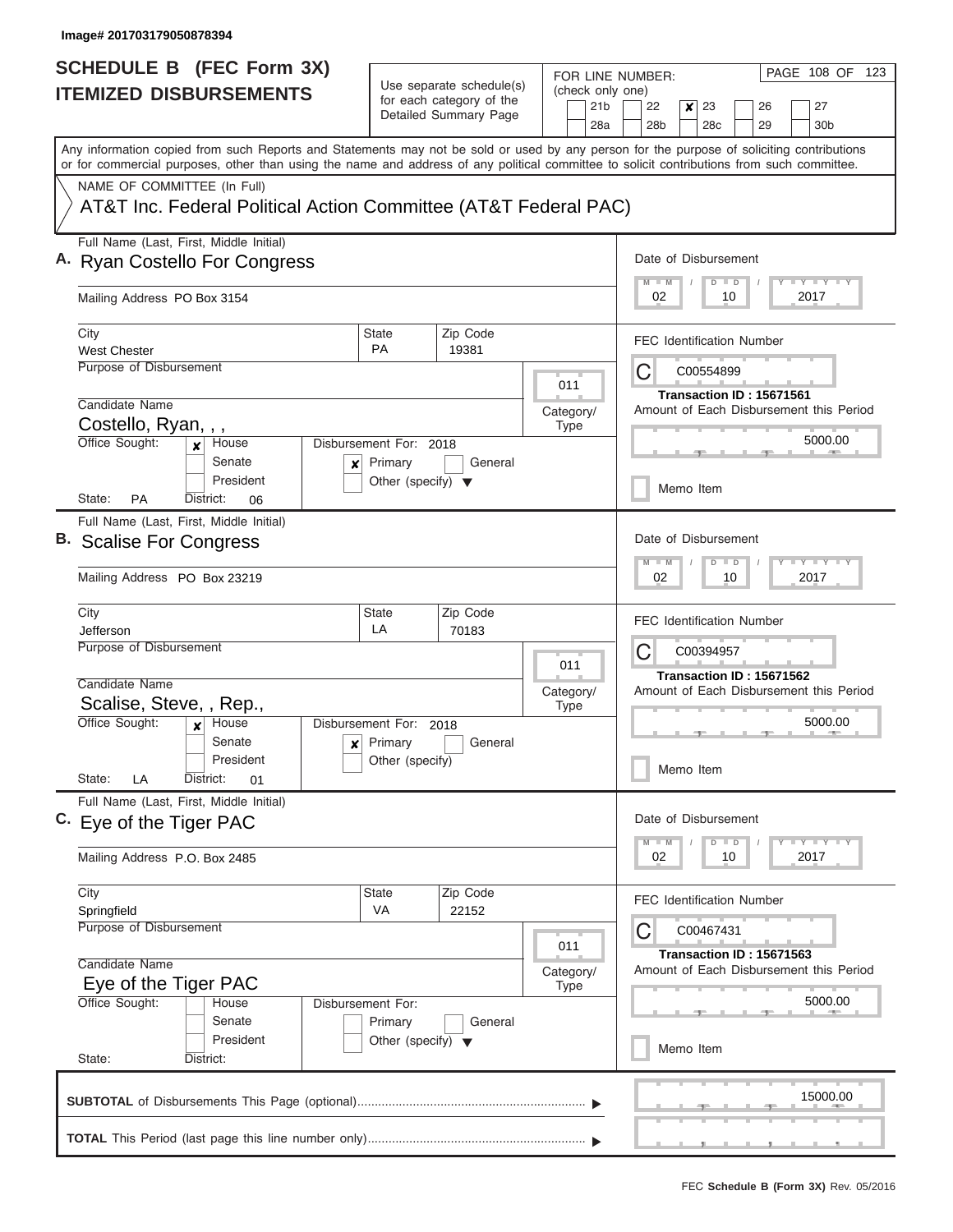| <b>SCHEDULE B</b> (FEC Form 3X)                                                                                                                                                                                                                                                         |                                                                           |                                                                               |                                            | PAGE 109 OF 123<br>FOR LINE NUMBER:                                                                                         |
|-----------------------------------------------------------------------------------------------------------------------------------------------------------------------------------------------------------------------------------------------------------------------------------------|---------------------------------------------------------------------------|-------------------------------------------------------------------------------|--------------------------------------------|-----------------------------------------------------------------------------------------------------------------------------|
| <b>ITEMIZED DISBURSEMENTS</b>                                                                                                                                                                                                                                                           |                                                                           | Use separate schedule(s)<br>for each category of the<br>Detailed Summary Page | (check only one)<br>21 <sub>b</sub><br>28a | 22<br>23<br>27<br>×<br>26<br>28 <sub>b</sub><br>28c<br>29<br>30 <sub>b</sub>                                                |
| Any information copied from such Reports and Statements may not be sold or used by any person for the purpose of soliciting contributions<br>or for commercial purposes, other than using the name and address of any political committee to solicit contributions from such committee. |                                                                           |                                                                               |                                            |                                                                                                                             |
| NAME OF COMMITTEE (In Full)<br>AT&T Inc. Federal Political Action Committee (AT&T Federal PAC)                                                                                                                                                                                          |                                                                           |                                                                               |                                            |                                                                                                                             |
| Full Name (Last, First, Middle Initial)<br>A. Napolitano For Congress                                                                                                                                                                                                                   |                                                                           |                                                                               |                                            | Date of Disbursement<br>Y L Y L Y LY<br>$M$ $M$<br>$D$ $D$                                                                  |
| Mailing Address 555 Capitol Mall, Suite 1425                                                                                                                                                                                                                                            |                                                                           |                                                                               |                                            | 2017<br>02<br>10                                                                                                            |
| City<br>Sacramento                                                                                                                                                                                                                                                                      | <b>State</b><br>CA                                                        | Zip Code<br>95814                                                             |                                            | <b>FEC Identification Number</b>                                                                                            |
| Purpose of Disbursement<br>Candidate Name                                                                                                                                                                                                                                               |                                                                           |                                                                               | 011<br>Category/                           | C<br>C00334706<br>Transaction ID: 15671564<br>Amount of Each Disbursement this Period                                       |
| Napolitano, Grace, F., Rep.,<br>Office Sought:<br>House<br>$\boldsymbol{x}$<br>Senate                                                                                                                                                                                                   | Disbursement For: 2018<br>Primary                                         | General                                                                       | <b>Type</b>                                | 3000.00                                                                                                                     |
| ×<br>President<br>CA<br>District:<br>State:<br>32                                                                                                                                                                                                                                       | Other (specify) $\blacktriangledown$                                      |                                                                               |                                            | Memo Item                                                                                                                   |
| Full Name (Last, First, Middle Initial)<br>Jimmy Gomez For Congress                                                                                                                                                                                                                     |                                                                           |                                                                               |                                            | Date of Disbursement<br><b>LEYTLEY</b><br>$M - M$<br>$\overline{D}$<br>D                                                    |
| Mailing Address 3605 Long Beach Blvd Suite 426                                                                                                                                                                                                                                          |                                                                           |                                                                               |                                            | 02<br>10<br>2017                                                                                                            |
| City<br>Long Beach<br>Purpose of Disbursement                                                                                                                                                                                                                                           | <b>State</b><br>CA                                                        | Zip Code<br>90807                                                             | 011                                        | <b>FEC Identification Number</b><br>С<br>C00629659                                                                          |
| Candidate Name<br>Gomez, Jimmy, , ,<br>Office Sought:<br>House<br>Senate<br>President<br>x                                                                                                                                                                                              | Disbursement For: 2017<br>Primary<br>Other (specify)                      | General                                                                       | Category/<br><b>Type</b>                   | Transaction ID: 15671566<br>Amount of Each Disbursement this Period<br>1000.00<br>Memo Item                                 |
| State:<br>СA<br>District:<br>34<br>Full Name (Last, First, Middle Initial)                                                                                                                                                                                                              |                                                                           | Special-General2017                                                           |                                            | Date of Disbursement                                                                                                        |
| C. Mcsally For Congress<br>Mailing Address PO Box 19128                                                                                                                                                                                                                                 |                                                                           |                                                                               |                                            | $\mathbf{I}$ $\mathbf{Y}$ $\mathbf{I}$ $\mathbf{Y}$ $\mathbf{I}$ $\mathbf{Y}$<br>$M - M$<br>$\Box$<br>D<br>02<br>2017<br>17 |
| City<br>Tucson                                                                                                                                                                                                                                                                          | State<br>AZ                                                               | Zip Code<br>85731                                                             |                                            | <b>FEC Identification Number</b>                                                                                            |
| Purpose of Disbursement<br>Candidate Name<br>McSally, Martha, , Rep.,                                                                                                                                                                                                                   |                                                                           |                                                                               | 011<br>Category/<br><b>Type</b>            | C<br>C00512236<br>Transaction ID: 15671572<br>Amount of Each Disbursement this Period                                       |
| Office Sought:<br>House<br>$\boldsymbol{x}$<br>Senate<br>President<br>$\boldsymbol{x}$                                                                                                                                                                                                  | Disbursement For: 2016<br>Primary<br>Other (specify) $\blacktriangledown$ | General                                                                       |                                            | 2000.00<br>Memo Item                                                                                                        |
| State:<br>AZ<br>District:<br>02                                                                                                                                                                                                                                                         |                                                                           | 2016 General Debt Re                                                          |                                            | 6000.00                                                                                                                     |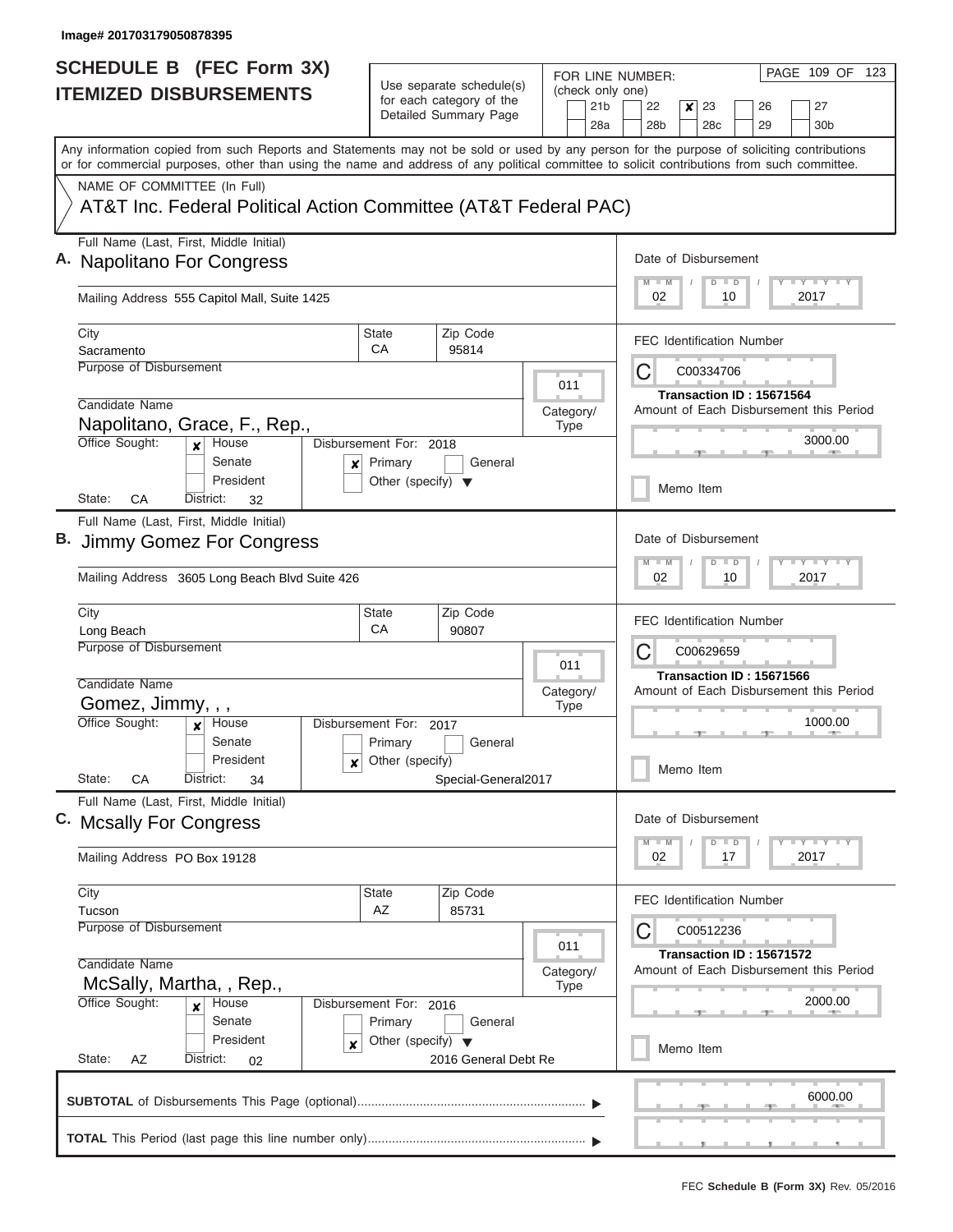| <b>SCHEDULE B (FEC Form 3X)</b>                                                                                                                                                                                                                                                         |                                           |                                                      |           |             |                  | FOR LINE NUMBER:                                                    |           |                     |                          |  | PAGE 110 OF 123                                                                           |  |
|-----------------------------------------------------------------------------------------------------------------------------------------------------------------------------------------------------------------------------------------------------------------------------------------|-------------------------------------------|------------------------------------------------------|-----------|-------------|------------------|---------------------------------------------------------------------|-----------|---------------------|--------------------------|--|-------------------------------------------------------------------------------------------|--|
| <b>ITEMIZED DISBURSEMENTS</b>                                                                                                                                                                                                                                                           |                                           | Use separate schedule(s)<br>for each category of the |           |             | (check only one) |                                                                     |           |                     |                          |  |                                                                                           |  |
|                                                                                                                                                                                                                                                                                         |                                           | Detailed Summary Page                                |           |             | 21 <sub>b</sub>  | 22                                                                  | ×         | 23                  | 26                       |  | 27                                                                                        |  |
|                                                                                                                                                                                                                                                                                         |                                           |                                                      |           |             | 28a              | 28 <sub>b</sub>                                                     |           | 28 <sub>c</sub>     | 29                       |  | 30 <sub>b</sub>                                                                           |  |
| Any information copied from such Reports and Statements may not be sold or used by any person for the purpose of soliciting contributions<br>or for commercial purposes, other than using the name and address of any political committee to solicit contributions from such committee. |                                           |                                                      |           |             |                  |                                                                     |           |                     |                          |  |                                                                                           |  |
| NAME OF COMMITTEE (In Full)                                                                                                                                                                                                                                                             |                                           |                                                      |           |             |                  |                                                                     |           |                     |                          |  |                                                                                           |  |
| AT&T Inc. Federal Political Action Committee (AT&T Federal PAC)                                                                                                                                                                                                                         |                                           |                                                      |           |             |                  |                                                                     |           |                     |                          |  |                                                                                           |  |
| Full Name (Last, First, Middle Initial)                                                                                                                                                                                                                                                 |                                           |                                                      |           |             |                  |                                                                     |           |                     |                          |  |                                                                                           |  |
| A. Ron Estes For Congress                                                                                                                                                                                                                                                               |                                           |                                                      |           |             |                  | Date of Disbursement                                                |           |                     |                          |  |                                                                                           |  |
| Mailing Address 12224 E Bracken Ct                                                                                                                                                                                                                                                      |                                           |                                                      |           |             |                  | 02                                                                  |           | $\Box$<br>D<br>17   |                          |  | <b>LY LY LY</b><br>2017                                                                   |  |
| City                                                                                                                                                                                                                                                                                    | State                                     | Zip Code                                             |           |             |                  |                                                                     |           |                     |                          |  |                                                                                           |  |
| Wichita                                                                                                                                                                                                                                                                                 | KS                                        | 67206                                                |           |             |                  | <b>FEC Identification Number</b>                                    |           |                     |                          |  |                                                                                           |  |
| Purpose of Disbursement                                                                                                                                                                                                                                                                 |                                           |                                                      |           |             |                  | C                                                                   |           | C00632067           |                          |  |                                                                                           |  |
|                                                                                                                                                                                                                                                                                         |                                           |                                                      |           | 011         |                  |                                                                     |           |                     | Transaction ID: 15671573 |  |                                                                                           |  |
| Candidate Name                                                                                                                                                                                                                                                                          |                                           |                                                      | Category/ |             |                  |                                                                     |           |                     |                          |  | Amount of Each Disbursement this Period                                                   |  |
| Estes, Ron, , ,<br>Office Sought:                                                                                                                                                                                                                                                       |                                           |                                                      |           | <b>Type</b> |                  |                                                                     |           |                     |                          |  | 1000.00                                                                                   |  |
| House<br>x<br>Senate                                                                                                                                                                                                                                                                    | Disbursement For: 2017<br>Primary         | General                                              |           |             |                  |                                                                     |           |                     |                          |  |                                                                                           |  |
| President                                                                                                                                                                                                                                                                               | Other (specify) $\blacktriangledown$<br>× |                                                      |           |             |                  |                                                                     |           |                     |                          |  |                                                                                           |  |
| KS<br>State:<br>District:<br>04                                                                                                                                                                                                                                                         |                                           | Special-General2017                                  |           |             |                  |                                                                     | Memo Item |                     |                          |  |                                                                                           |  |
| Full Name (Last, First, Middle Initial)                                                                                                                                                                                                                                                 |                                           |                                                      |           |             |                  |                                                                     |           |                     |                          |  |                                                                                           |  |
| B. Kyrsten Sinema For Congress                                                                                                                                                                                                                                                          |                                           |                                                      |           |             |                  | Date of Disbursement                                                |           |                     |                          |  |                                                                                           |  |
|                                                                                                                                                                                                                                                                                         |                                           |                                                      |           |             |                  | $M - M$                                                             |           | $\blacksquare$<br>D |                          |  | $\mathbb{L}^2$ $\mathbb{L}^2$ $\mathbb{L}^2$ $\mathbb{L}^2$ $\mathbb{L}^2$ $\mathbb{L}^2$ |  |
| Mailing Address PO Box 25879                                                                                                                                                                                                                                                            |                                           |                                                      |           | 02          |                  | 17                                                                  |           |                     | 2017                     |  |                                                                                           |  |
| City                                                                                                                                                                                                                                                                                    | <b>State</b>                              | Zip Code                                             |           |             |                  | <b>FEC Identification Number</b>                                    |           |                     |                          |  |                                                                                           |  |
| Tempe                                                                                                                                                                                                                                                                                   | AZ                                        | 85285                                                |           |             |                  |                                                                     |           |                     |                          |  |                                                                                           |  |
| <b>Purpose of Disbursement</b>                                                                                                                                                                                                                                                          |                                           |                                                      |           | 011         |                  | C                                                                   |           | C00508804           |                          |  |                                                                                           |  |
| Candidate Name                                                                                                                                                                                                                                                                          |                                           |                                                      |           |             |                  | Transaction ID: 15671584<br>Amount of Each Disbursement this Period |           |                     |                          |  |                                                                                           |  |
| Sinema, Kyrsten, , Rep.,                                                                                                                                                                                                                                                                |                                           |                                                      | Category/ | <b>Type</b> |                  |                                                                     |           |                     |                          |  |                                                                                           |  |
| Office Sought:<br>House<br>$\boldsymbol{x}$                                                                                                                                                                                                                                             | Disbursement For: 2018                    |                                                      |           |             |                  |                                                                     |           |                     |                          |  | 1000.00                                                                                   |  |
| Senate                                                                                                                                                                                                                                                                                  | Primary<br>$\mathbf{x}$                   | General                                              |           |             |                  |                                                                     |           |                     |                          |  |                                                                                           |  |
| President                                                                                                                                                                                                                                                                               | Other (specify)                           |                                                      |           |             |                  |                                                                     | Memo Item |                     |                          |  |                                                                                           |  |
| State:<br>AZ<br>District:<br>09                                                                                                                                                                                                                                                         |                                           |                                                      |           |             |                  |                                                                     |           |                     |                          |  |                                                                                           |  |
| Full Name (Last, First, Middle Initial)                                                                                                                                                                                                                                                 |                                           |                                                      |           |             |                  |                                                                     |           |                     |                          |  |                                                                                           |  |
| C. Smucker For Congress                                                                                                                                                                                                                                                                 |                                           |                                                      |           |             |                  | Date of Disbursement                                                |           |                     |                          |  |                                                                                           |  |
|                                                                                                                                                                                                                                                                                         |                                           |                                                      |           |             |                  | $M$ $M$                                                             |           | $\Box$<br>D         |                          |  | $\mathbf{I}$ $\mathbf{Y}$ $\mathbf{I}$ $\mathbf{Y}$ $\mathbf{I}$ $\mathbf{Y}$             |  |
| Mailing Address 548 Steel Way<br>P.O. Box 7066                                                                                                                                                                                                                                          |                                           |                                                      |           |             |                  | 02                                                                  |           | 17                  |                          |  | 2017                                                                                      |  |
| City                                                                                                                                                                                                                                                                                    | State                                     | Zip Code                                             |           |             |                  |                                                                     |           |                     |                          |  |                                                                                           |  |
| Lancaster                                                                                                                                                                                                                                                                               | PA                                        | 17604                                                |           |             |                  | FEC Identification Number                                           |           |                     |                          |  |                                                                                           |  |
| <b>Purpose of Disbursement</b>                                                                                                                                                                                                                                                          |                                           |                                                      |           |             |                  | C                                                                   |           | C00599464           |                          |  |                                                                                           |  |
|                                                                                                                                                                                                                                                                                         |                                           |                                                      |           | 011         |                  |                                                                     |           |                     | Transaction ID: 15671585 |  |                                                                                           |  |
| Candidate Name<br>Smucker, Lloyd, , ,                                                                                                                                                                                                                                                   |                                           |                                                      | Category/ |             |                  |                                                                     |           |                     |                          |  | Amount of Each Disbursement this Period                                                   |  |
| Office Sought:<br>House                                                                                                                                                                                                                                                                 | Disbursement For: 2018                    |                                                      |           | <b>Type</b> |                  |                                                                     |           |                     |                          |  | 2000.00                                                                                   |  |
| ×<br>Senate                                                                                                                                                                                                                                                                             | Primary                                   | General                                              |           |             |                  |                                                                     |           |                     |                          |  |                                                                                           |  |
| ×<br>President                                                                                                                                                                                                                                                                          | Other (specify) $\blacktriangledown$      |                                                      |           |             |                  |                                                                     |           |                     |                          |  |                                                                                           |  |
| State:<br>PA<br>District:<br>16                                                                                                                                                                                                                                                         |                                           |                                                      |           |             |                  |                                                                     | Memo Item |                     |                          |  |                                                                                           |  |
|                                                                                                                                                                                                                                                                                         |                                           |                                                      |           |             |                  |                                                                     |           |                     |                          |  |                                                                                           |  |
|                                                                                                                                                                                                                                                                                         |                                           |                                                      |           |             |                  |                                                                     |           |                     |                          |  | 4000.00                                                                                   |  |
|                                                                                                                                                                                                                                                                                         |                                           |                                                      |           |             |                  |                                                                     |           |                     |                          |  |                                                                                           |  |
|                                                                                                                                                                                                                                                                                         |                                           |                                                      |           |             |                  |                                                                     |           |                     |                          |  |                                                                                           |  |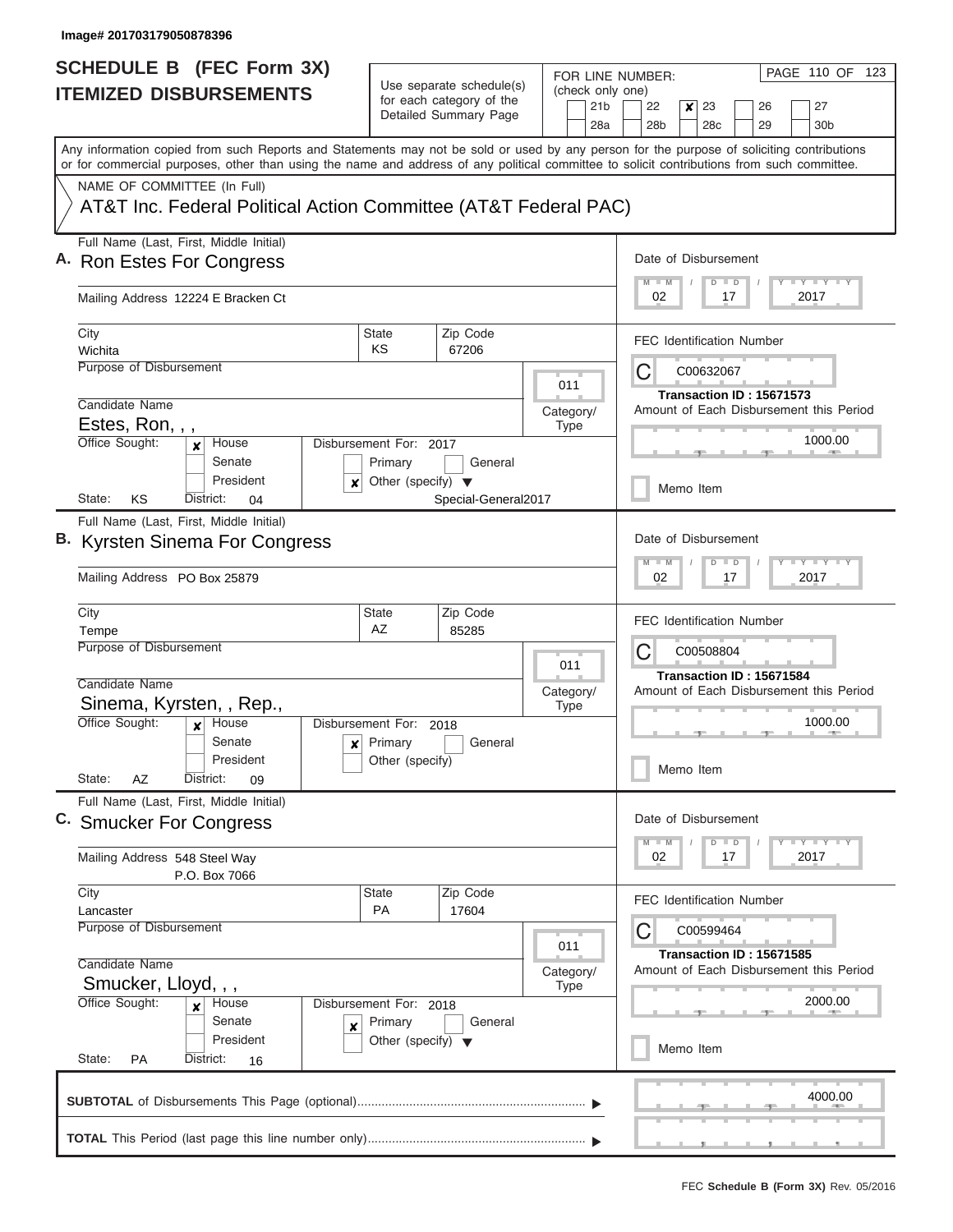| <b>SCHEDULE B (FEC Form 3X)</b>                                                                                                                                                                                                                                                         |                                      |                                                      |                          |                                                                     | FOR LINE NUMBER:                   |                           |                          |  |    |                                                                                                   | PAGE 111 OF 123                             |  |
|-----------------------------------------------------------------------------------------------------------------------------------------------------------------------------------------------------------------------------------------------------------------------------------------|--------------------------------------|------------------------------------------------------|--------------------------|---------------------------------------------------------------------|------------------------------------|---------------------------|--------------------------|--|----|---------------------------------------------------------------------------------------------------|---------------------------------------------|--|
| <b>ITEMIZED DISBURSEMENTS</b>                                                                                                                                                                                                                                                           |                                      | Use separate schedule(s)<br>for each category of the |                          | (check only one)                                                    |                                    |                           |                          |  |    |                                                                                                   |                                             |  |
|                                                                                                                                                                                                                                                                                         |                                      | Detailed Summary Page                                |                          | 21 <sub>b</sub>                                                     | 22                                 | x                         | 23                       |  | 26 |                                                                                                   | 27                                          |  |
|                                                                                                                                                                                                                                                                                         |                                      |                                                      |                          | 28a                                                                 | 28 <sub>b</sub>                    |                           | 28c                      |  | 29 |                                                                                                   | 30 <sub>b</sub>                             |  |
| Any information copied from such Reports and Statements may not be sold or used by any person for the purpose of soliciting contributions<br>or for commercial purposes, other than using the name and address of any political committee to solicit contributions from such committee. |                                      |                                                      |                          |                                                                     |                                    |                           |                          |  |    |                                                                                                   |                                             |  |
| NAME OF COMMITTEE (In Full)                                                                                                                                                                                                                                                             |                                      |                                                      |                          |                                                                     |                                    |                           |                          |  |    |                                                                                                   |                                             |  |
| AT&T Inc. Federal Political Action Committee (AT&T Federal PAC)                                                                                                                                                                                                                         |                                      |                                                      |                          |                                                                     |                                    |                           |                          |  |    |                                                                                                   |                                             |  |
| Full Name (Last, First, Middle Initial)<br>A. Trey Gowdy For Congress                                                                                                                                                                                                                   |                                      |                                                      |                          |                                                                     | Date of Disbursement               |                           |                          |  |    |                                                                                                   |                                             |  |
|                                                                                                                                                                                                                                                                                         |                                      |                                                      |                          |                                                                     |                                    |                           | D                        |  |    |                                                                                                   | <b>LY LY LY</b>                             |  |
| Mailing Address PO Box 3324                                                                                                                                                                                                                                                             |                                      |                                                      |                          |                                                                     | $\blacksquare$<br>2017<br>02<br>17 |                           |                          |  |    |                                                                                                   |                                             |  |
| City                                                                                                                                                                                                                                                                                    | <b>State</b>                         | Zip Code                                             |                          |                                                                     | <b>FEC Identification Number</b>   |                           |                          |  |    |                                                                                                   |                                             |  |
| Spartanburg                                                                                                                                                                                                                                                                             | <b>SC</b>                            | 29304                                                |                          |                                                                     |                                    |                           |                          |  |    |                                                                                                   |                                             |  |
| Purpose of Disbursement                                                                                                                                                                                                                                                                 |                                      |                                                      | 011                      |                                                                     | С                                  |                           | C00462523                |  |    |                                                                                                   |                                             |  |
| Candidate Name                                                                                                                                                                                                                                                                          |                                      |                                                      |                          |                                                                     |                                    |                           | Transaction ID: 15671590 |  |    |                                                                                                   |                                             |  |
| Gowdy, Trey, , Rep.,                                                                                                                                                                                                                                                                    |                                      |                                                      | Category/<br><b>Type</b> |                                                                     |                                    |                           |                          |  |    |                                                                                                   | Amount of Each Disbursement this Period     |  |
| Office Sought:<br>House<br>$\mathbf{x}$                                                                                                                                                                                                                                                 | Disbursement For: 2018               |                                                      |                          |                                                                     |                                    |                           |                          |  |    |                                                                                                   | 2000.00                                     |  |
| Senate<br>×                                                                                                                                                                                                                                                                             | Primary                              | General                                              |                          |                                                                     |                                    |                           |                          |  |    |                                                                                                   |                                             |  |
| President<br>State:<br>SC<br>District:<br>04                                                                                                                                                                                                                                            | Other (specify) $\blacktriangledown$ |                                                      |                          |                                                                     |                                    | Memo Item                 |                          |  |    |                                                                                                   |                                             |  |
| Full Name (Last, First, Middle Initial)                                                                                                                                                                                                                                                 |                                      |                                                      |                          |                                                                     |                                    |                           |                          |  |    |                                                                                                   |                                             |  |
| B. Bill Foster For Congress                                                                                                                                                                                                                                                             |                                      |                                                      |                          |                                                                     | Date of Disbursement               |                           |                          |  |    |                                                                                                   |                                             |  |
| Mailing Address P.O. Box 9104                                                                                                                                                                                                                                                           |                                      |                                                      |                          | $M - M$<br>02                                                       |                                    | $\blacksquare$<br>D<br>17 |                          |  |    | $\overline{Y}$ $\overline{Y}$ $\overline{Y}$ $\overline{Y}$ $\overline{Y}$ $\overline{Y}$<br>2017 |                                             |  |
| City                                                                                                                                                                                                                                                                                    | State                                | Zip Code                                             |                          |                                                                     | <b>FEC Identification Number</b>   |                           |                          |  |    |                                                                                                   |                                             |  |
| Aurora<br>Purpose of Disbursement                                                                                                                                                                                                                                                       | IL                                   | 60598                                                |                          |                                                                     |                                    |                           |                          |  |    |                                                                                                   |                                             |  |
|                                                                                                                                                                                                                                                                                         |                                      |                                                      | 011                      |                                                                     | С<br>C00435099                     |                           |                          |  |    |                                                                                                   |                                             |  |
| Candidate Name                                                                                                                                                                                                                                                                          |                                      |                                                      |                          | Transaction ID: 15671591<br>Amount of Each Disbursement this Period |                                    |                           |                          |  |    |                                                                                                   |                                             |  |
| Foster, Bill, , Rep., PhD                                                                                                                                                                                                                                                               |                                      |                                                      | Category/<br><b>Type</b> |                                                                     |                                    |                           |                          |  |    |                                                                                                   |                                             |  |
| Office Sought:<br>House<br>$\mathbf{x}$                                                                                                                                                                                                                                                 | Disbursement For: 2018               |                                                      |                          |                                                                     |                                    |                           |                          |  |    |                                                                                                   | 1000.00                                     |  |
| Senate                                                                                                                                                                                                                                                                                  | $\mathbf{x}$ Primary                 | General                                              |                          |                                                                     |                                    |                           |                          |  |    |                                                                                                   |                                             |  |
| President                                                                                                                                                                                                                                                                               | Other (specify)                      |                                                      |                          |                                                                     |                                    | Memo Item                 |                          |  |    |                                                                                                   |                                             |  |
| State:<br>IL<br>District:<br>11                                                                                                                                                                                                                                                         |                                      |                                                      |                          |                                                                     |                                    |                           |                          |  |    |                                                                                                   |                                             |  |
| Full Name (Last, First, Middle Initial)                                                                                                                                                                                                                                                 |                                      |                                                      |                          |                                                                     |                                    |                           |                          |  |    |                                                                                                   |                                             |  |
| C. McNerney For Congress                                                                                                                                                                                                                                                                |                                      |                                                      |                          |                                                                     | Date of Disbursement               |                           |                          |  |    |                                                                                                   |                                             |  |
| Mailing Address P.O. Box 690371                                                                                                                                                                                                                                                         |                                      |                                                      |                          |                                                                     | $M - M$<br>02                      |                           | $\Box$<br>D<br>17        |  |    |                                                                                                   | $T$ $T$ $T$ $T$ $T$ $T$ $T$ $T$ $T$<br>2017 |  |
| City                                                                                                                                                                                                                                                                                    | <b>State</b>                         | Zip Code                                             |                          |                                                                     |                                    |                           |                          |  |    |                                                                                                   |                                             |  |
| Stockton                                                                                                                                                                                                                                                                                | CA                                   | 95269                                                |                          |                                                                     | <b>FEC Identification Number</b>   |                           |                          |  |    |                                                                                                   |                                             |  |
| Purpose of Disbursement                                                                                                                                                                                                                                                                 |                                      |                                                      |                          |                                                                     | С                                  |                           | C00398644                |  |    |                                                                                                   |                                             |  |
|                                                                                                                                                                                                                                                                                         |                                      |                                                      | 011                      |                                                                     |                                    |                           | Transaction ID: 15671602 |  |    |                                                                                                   |                                             |  |
| Candidate Name                                                                                                                                                                                                                                                                          |                                      |                                                      | Category/                |                                                                     |                                    |                           |                          |  |    |                                                                                                   | Amount of Each Disbursement this Period     |  |
| McNerney, Jerry, , Rep.,<br>Office Sought:<br>House                                                                                                                                                                                                                                     | Disbursement For: 2018               |                                                      | <b>Type</b>              |                                                                     |                                    |                           |                          |  |    |                                                                                                   | 1000.00                                     |  |
| $\boldsymbol{x}$<br>Senate                                                                                                                                                                                                                                                              | Primary                              | General                                              |                          |                                                                     |                                    |                           |                          |  |    |                                                                                                   |                                             |  |
| ×<br>President                                                                                                                                                                                                                                                                          | Other (specify) $\blacktriangledown$ |                                                      |                          |                                                                     |                                    |                           |                          |  |    |                                                                                                   |                                             |  |
| State:<br>District:<br>СA<br>09                                                                                                                                                                                                                                                         |                                      |                                                      |                          |                                                                     |                                    | Memo Item                 |                          |  |    |                                                                                                   |                                             |  |
|                                                                                                                                                                                                                                                                                         |                                      |                                                      |                          |                                                                     |                                    |                           |                          |  |    |                                                                                                   |                                             |  |
|                                                                                                                                                                                                                                                                                         |                                      |                                                      |                          |                                                                     |                                    |                           |                          |  |    |                                                                                                   | 4000.00                                     |  |
|                                                                                                                                                                                                                                                                                         |                                      |                                                      |                          |                                                                     |                                    |                           |                          |  |    |                                                                                                   |                                             |  |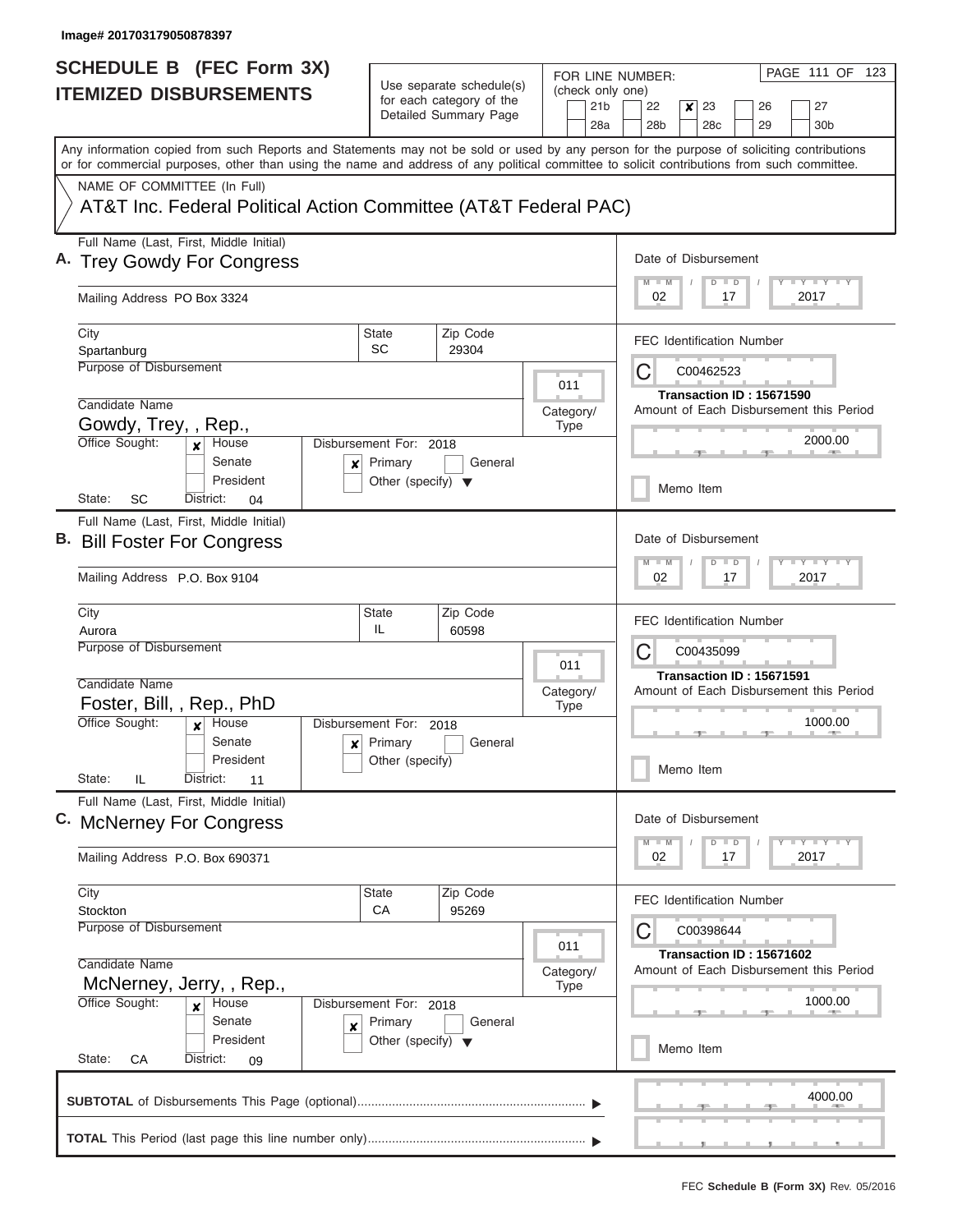| <b>SCHEDULE B</b> (FEC Form 3X)                                                                                                                                                                                                                                                         |                                                                      |                                                      | FOR LINE NUMBER:       | PAGE 112 OF 123                                                                                                             |  |  |  |  |  |  |  |
|-----------------------------------------------------------------------------------------------------------------------------------------------------------------------------------------------------------------------------------------------------------------------------------------|----------------------------------------------------------------------|------------------------------------------------------|------------------------|-----------------------------------------------------------------------------------------------------------------------------|--|--|--|--|--|--|--|
| <b>ITEMIZED DISBURSEMENTS</b>                                                                                                                                                                                                                                                           |                                                                      | Use separate schedule(s)<br>for each category of the | (check only one)       |                                                                                                                             |  |  |  |  |  |  |  |
|                                                                                                                                                                                                                                                                                         |                                                                      | Detailed Summary Page                                | 21 <sub>b</sub><br>28a | 22<br>23<br>26<br>27<br>×<br>28 <sub>b</sub><br>28 <sub>c</sub><br>29<br>30 <sub>b</sub>                                    |  |  |  |  |  |  |  |
| Any information copied from such Reports and Statements may not be sold or used by any person for the purpose of soliciting contributions<br>or for commercial purposes, other than using the name and address of any political committee to solicit contributions from such committee. |                                                                      |                                                      |                        |                                                                                                                             |  |  |  |  |  |  |  |
| NAME OF COMMITTEE (In Full)                                                                                                                                                                                                                                                             |                                                                      |                                                      |                        |                                                                                                                             |  |  |  |  |  |  |  |
| AT&T Inc. Federal Political Action Committee (AT&T Federal PAC)                                                                                                                                                                                                                         |                                                                      |                                                      |                        |                                                                                                                             |  |  |  |  |  |  |  |
| Full Name (Last, First, Middle Initial)<br>A. Hawaii PAC                                                                                                                                                                                                                                |                                                                      |                                                      |                        | Date of Disbursement                                                                                                        |  |  |  |  |  |  |  |
| Mailing Address 918 Pennsylvania Avenue SE                                                                                                                                                                                                                                              |                                                                      |                                                      |                        | <b>LY LY LY</b><br>$M$ $M$<br>$\overline{D}$<br>$\Box$<br>2017<br>02<br>17                                                  |  |  |  |  |  |  |  |
| City<br>Washington                                                                                                                                                                                                                                                                      | State<br>DC                                                          | Zip Code<br>20003                                    |                        | <b>FEC Identification Number</b>                                                                                            |  |  |  |  |  |  |  |
| Purpose of Disbursement                                                                                                                                                                                                                                                                 |                                                                      |                                                      | 011                    | C<br>C00567693                                                                                                              |  |  |  |  |  |  |  |
| Candidate Name                                                                                                                                                                                                                                                                          |                                                                      |                                                      | Category/              | Transaction ID: 15671603<br>Amount of Each Disbursement this Period                                                         |  |  |  |  |  |  |  |
| Hawaii PAC                                                                                                                                                                                                                                                                              |                                                                      |                                                      | <b>Type</b>            |                                                                                                                             |  |  |  |  |  |  |  |
| Office Sought:<br>House<br>Senate<br>President                                                                                                                                                                                                                                          | Disbursement For:<br>Primary<br>Other (specify) $\blacktriangledown$ | General                                              |                        | 5000.00                                                                                                                     |  |  |  |  |  |  |  |
| State:<br>District:                                                                                                                                                                                                                                                                     |                                                                      |                                                      |                        | Memo Item                                                                                                                   |  |  |  |  |  |  |  |
| Full Name (Last, First, Middle Initial)<br>B. Friends Of Mazie Hirono                                                                                                                                                                                                                   |                                                                      |                                                      |                        | Date of Disbursement                                                                                                        |  |  |  |  |  |  |  |
| Mailing Address PO Box 677                                                                                                                                                                                                                                                              |                                                                      |                                                      |                        | $-Y - Y - I - Y$<br>$M - M$<br>$\Box$<br>$\overline{D}$<br>02<br>17<br>2017                                                 |  |  |  |  |  |  |  |
| City<br>Honolulu                                                                                                                                                                                                                                                                        | <b>State</b><br>HI                                                   | Zip Code<br>96809                                    |                        | <b>FEC Identification Number</b>                                                                                            |  |  |  |  |  |  |  |
| <b>Purpose of Disbursement</b>                                                                                                                                                                                                                                                          |                                                                      |                                                      | 011                    | С<br>C00420760<br>Transaction ID: 15671604                                                                                  |  |  |  |  |  |  |  |
| Candidate Name                                                                                                                                                                                                                                                                          |                                                                      |                                                      | Category/              | Amount of Each Disbursement this Period                                                                                     |  |  |  |  |  |  |  |
| Hirono, Mazie, K., Sen.,<br>Office Sought:<br>House                                                                                                                                                                                                                                     | Disbursement For: 2018                                               |                                                      | <b>Type</b>            | 1000.00                                                                                                                     |  |  |  |  |  |  |  |
| Senate<br>$\boldsymbol{x}$                                                                                                                                                                                                                                                              | Primary<br>$\mathbf{x}$                                              | General                                              |                        |                                                                                                                             |  |  |  |  |  |  |  |
| President<br>State:<br>District:<br>HI                                                                                                                                                                                                                                                  | Other (specify)                                                      |                                                      |                        | Memo Item                                                                                                                   |  |  |  |  |  |  |  |
| Full Name (Last, First, Middle Initial)<br>C. Friends Of Mazie Hirono                                                                                                                                                                                                                   |                                                                      |                                                      |                        | Date of Disbursement                                                                                                        |  |  |  |  |  |  |  |
| Mailing Address PO Box 677                                                                                                                                                                                                                                                              |                                                                      |                                                      |                        | $\mathbf{I}$ $\mathbf{Y}$ $\mathbf{I}$ $\mathbf{Y}$ $\mathbf{I}$ $\mathbf{Y}$<br>$M$ $M$<br>$\Box$<br>D<br>02<br>2017<br>17 |  |  |  |  |  |  |  |
| City<br>Honolulu                                                                                                                                                                                                                                                                        | <b>State</b><br>HI                                                   | Zip Code<br>96809                                    |                        | <b>FEC Identification Number</b>                                                                                            |  |  |  |  |  |  |  |
| Purpose of Disbursement                                                                                                                                                                                                                                                                 |                                                                      |                                                      | 011                    | C<br>C00420760<br>Transaction ID: 15671605                                                                                  |  |  |  |  |  |  |  |
| Candidate Name<br>Hirono, Mazie, K., Sen.,                                                                                                                                                                                                                                              |                                                                      |                                                      | Category/<br>Type      | Amount of Each Disbursement this Period                                                                                     |  |  |  |  |  |  |  |
| Office Sought:<br>House<br>Senate<br>×                                                                                                                                                                                                                                                  | Disbursement For: 2018<br>Primary                                    | General<br>$\boldsymbol{x}$                          |                        | 1500.00                                                                                                                     |  |  |  |  |  |  |  |
| President<br>State:<br>District:<br>HI                                                                                                                                                                                                                                                  | Other (specify) $\blacktriangledown$                                 |                                                      |                        | Memo Item                                                                                                                   |  |  |  |  |  |  |  |
|                                                                                                                                                                                                                                                                                         |                                                                      |                                                      |                        | 7500.00                                                                                                                     |  |  |  |  |  |  |  |
|                                                                                                                                                                                                                                                                                         |                                                                      |                                                      |                        |                                                                                                                             |  |  |  |  |  |  |  |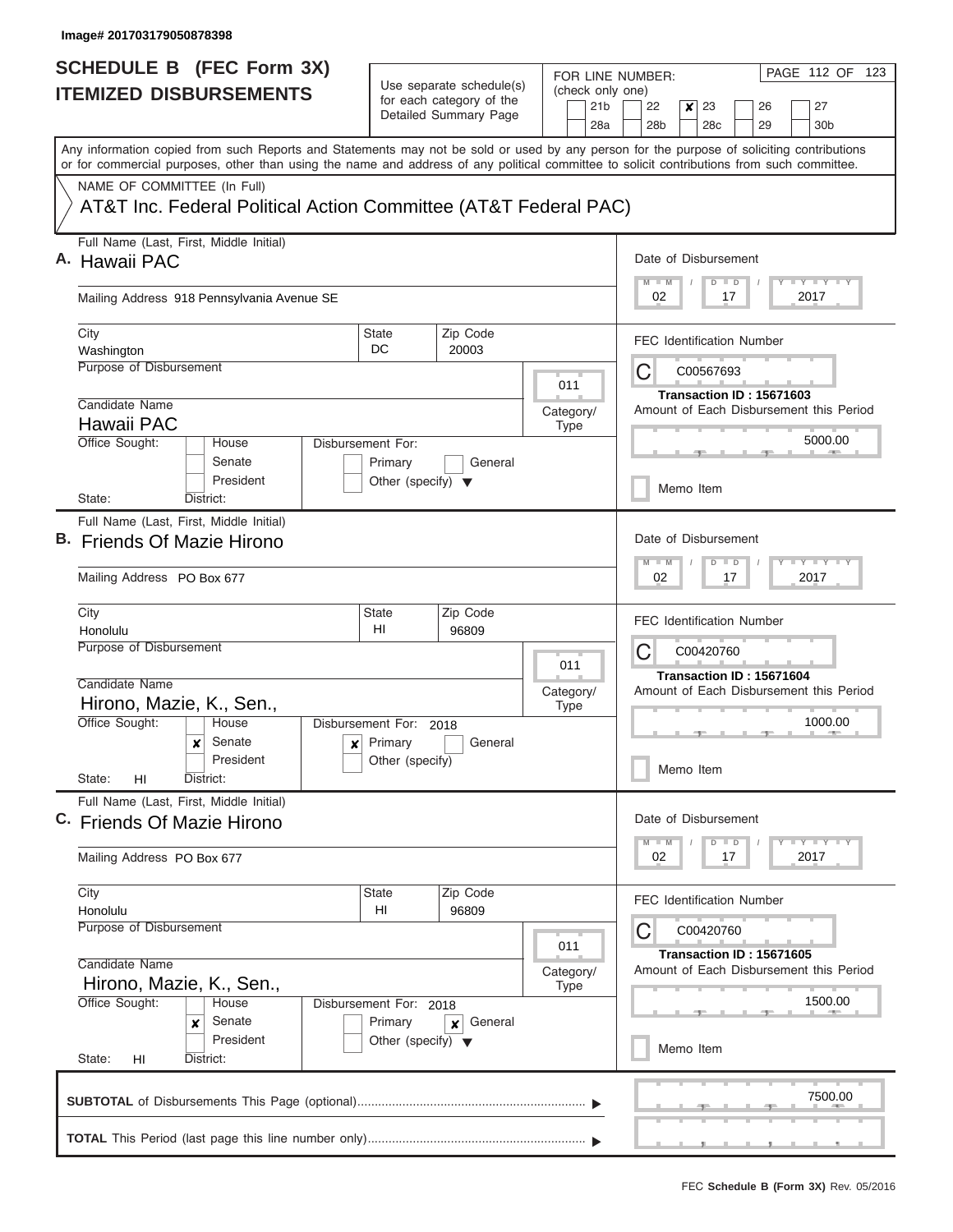| <b>SCHEDULE B</b> (FEC Form 3X)                                                                                                                                                                                                                                                         |                                      |                                                                               | FOR LINE NUMBER:                           | PAGE 113 OF 123                                                                             |
|-----------------------------------------------------------------------------------------------------------------------------------------------------------------------------------------------------------------------------------------------------------------------------------------|--------------------------------------|-------------------------------------------------------------------------------|--------------------------------------------|---------------------------------------------------------------------------------------------|
| <b>ITEMIZED DISBURSEMENTS</b>                                                                                                                                                                                                                                                           |                                      | Use separate schedule(s)<br>for each category of the<br>Detailed Summary Page | (check only one)<br>21 <sub>b</sub><br>28a | 22<br>23<br>27<br>$\boldsymbol{x}$<br>26<br>28 <sub>b</sub><br>28c<br>29<br>30 <sub>b</sub> |
| Any information copied from such Reports and Statements may not be sold or used by any person for the purpose of soliciting contributions<br>or for commercial purposes, other than using the name and address of any political committee to solicit contributions from such committee. |                                      |                                                                               |                                            |                                                                                             |
| NAME OF COMMITTEE (In Full)                                                                                                                                                                                                                                                             |                                      |                                                                               |                                            |                                                                                             |
| AT&T Inc. Federal Political Action Committee (AT&T Federal PAC)                                                                                                                                                                                                                         |                                      |                                                                               |                                            |                                                                                             |
| Full Name (Last, First, Middle Initial)<br><b>Debbie Dingell For Congress</b>                                                                                                                                                                                                           |                                      |                                                                               |                                            | Date of Disbursement<br>Y L Y L Y L Y<br>$M$ $M$<br>$D$ $D$                                 |
| Mailing Address 19855 W. Outer Dr.<br>Ste 103 Ae                                                                                                                                                                                                                                        |                                      |                                                                               |                                            | 02<br>17<br>2017                                                                            |
| City<br>Dearborn                                                                                                                                                                                                                                                                        | State<br>МI                          | Zip Code<br>48124                                                             |                                            | <b>FEC Identification Number</b>                                                            |
| Purpose of Disbursement                                                                                                                                                                                                                                                                 |                                      |                                                                               |                                            | С<br>C00558213                                                                              |
| Candidate Name                                                                                                                                                                                                                                                                          |                                      |                                                                               | 011                                        | Transaction ID: 15671606                                                                    |
| Dingell, Debbie, , ,                                                                                                                                                                                                                                                                    |                                      |                                                                               | Category/<br><b>Type</b>                   | Amount of Each Disbursement this Period                                                     |
| Office Sought:<br>House<br>x<br>Senate<br>$\boldsymbol{x}$                                                                                                                                                                                                                              | Disbursement For: 2018<br>Primary    | General                                                                       |                                            | 1000.00                                                                                     |
| President<br>State:<br>MI<br>District:<br>12                                                                                                                                                                                                                                            | Other (specify) $\blacktriangledown$ |                                                                               |                                            | Memo Item                                                                                   |
| Full Name (Last, First, Middle Initial)                                                                                                                                                                                                                                                 |                                      |                                                                               |                                            |                                                                                             |
| B. Eddie Bernice Johnson For Congress                                                                                                                                                                                                                                                   |                                      |                                                                               |                                            | Date of Disbursement<br>$-1 - Y - 1 - Y - 1 - Y$<br>$M - M$<br>$D$ $D$                      |
| Mailing Address 3102 Maple Avenue<br>Suite 605                                                                                                                                                                                                                                          |                                      |                                                                               |                                            | 02<br>17<br>2017                                                                            |
| City<br>Dallas                                                                                                                                                                                                                                                                          | <b>State</b><br><b>TX</b>            | Zip Code<br>75201                                                             |                                            | <b>FEC Identification Number</b>                                                            |
| Purpose of Disbursement                                                                                                                                                                                                                                                                 |                                      |                                                                               |                                            | С<br>C00254573                                                                              |
| Candidate Name                                                                                                                                                                                                                                                                          |                                      |                                                                               | 011                                        | Transaction ID: 15671607                                                                    |
| Johnson, Eddie, Bernice, Rep.,                                                                                                                                                                                                                                                          |                                      |                                                                               | Category/<br><b>Type</b>                   | Amount of Each Disbursement this Period                                                     |
| Office Sought:<br>House                                                                                                                                                                                                                                                                 | Disbursement For: 2018               |                                                                               |                                            | 1000.00                                                                                     |
| Senate<br>$\boldsymbol{x}$<br>President                                                                                                                                                                                                                                                 | Primary<br>Other (specify)           | General                                                                       |                                            |                                                                                             |
| State:<br>ТX<br>District:<br>30                                                                                                                                                                                                                                                         |                                      |                                                                               |                                            | Memo Item                                                                                   |
| Full Name (Last, First, Middle Initial)<br>C. Clarke For Congress                                                                                                                                                                                                                       |                                      |                                                                               |                                            | Date of Disbursement                                                                        |
| Mailing Address 111-36 200th. Street                                                                                                                                                                                                                                                    |                                      |                                                                               |                                            | $D$ $D$<br>$Y$ $Y$ $Y$ $Y$ $Y$<br>$M - M$<br>02<br>17<br>2017                               |
| City                                                                                                                                                                                                                                                                                    | State<br><b>NY</b>                   | Zip Code                                                                      |                                            | <b>FEC Identification Number</b>                                                            |
| Hollis<br>Purpose of Disbursement                                                                                                                                                                                                                                                       |                                      | 11412                                                                         |                                            | С<br>C00415331                                                                              |
| Candidate Name<br>Clarke, Yvette, D., Rep.,                                                                                                                                                                                                                                             |                                      |                                                                               | 011<br>Category/                           | Transaction ID: 15671608<br>Amount of Each Disbursement this Period                         |
| Office Sought:<br>House                                                                                                                                                                                                                                                                 | Disbursement For: 2018               |                                                                               | <b>Type</b>                                | 1000.00                                                                                     |
| Senate<br>$\boldsymbol{x}$<br>President                                                                                                                                                                                                                                                 | Primary                              | General                                                                       |                                            |                                                                                             |
| State:<br>NY.<br>District:<br>09                                                                                                                                                                                                                                                        | Other (specify) $\blacktriangledown$ |                                                                               |                                            | Memo Item                                                                                   |
|                                                                                                                                                                                                                                                                                         |                                      |                                                                               |                                            | 3000.00                                                                                     |
|                                                                                                                                                                                                                                                                                         |                                      |                                                                               |                                            |                                                                                             |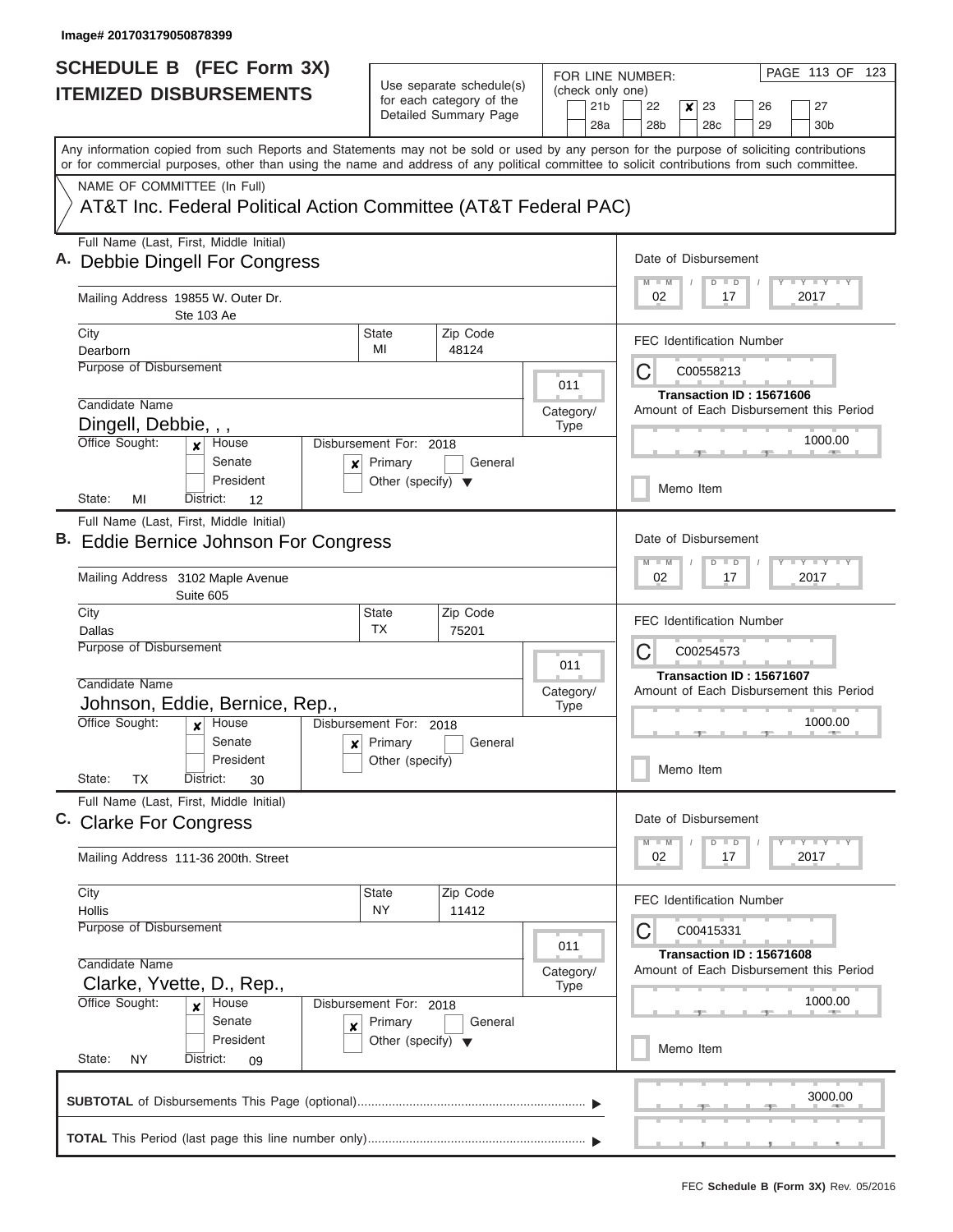| <b>SCHEDULE B</b> (FEC Form 3X)                                                                                                                                                                                                                                                         |                                                 |                                                                               | FOR LINE NUMBER:                           | PAGE 114 OF 123                                                                             |  |  |  |  |  |  |  |
|-----------------------------------------------------------------------------------------------------------------------------------------------------------------------------------------------------------------------------------------------------------------------------------------|-------------------------------------------------|-------------------------------------------------------------------------------|--------------------------------------------|---------------------------------------------------------------------------------------------|--|--|--|--|--|--|--|
| <b>ITEMIZED DISBURSEMENTS</b>                                                                                                                                                                                                                                                           |                                                 | Use separate schedule(s)<br>for each category of the<br>Detailed Summary Page | (check only one)<br>21 <sub>b</sub><br>28a | 22<br>$\boldsymbol{x}$<br>23<br>27<br>26<br>28 <sub>b</sub><br>28c<br>29<br>30 <sub>b</sub> |  |  |  |  |  |  |  |
| Any information copied from such Reports and Statements may not be sold or used by any person for the purpose of soliciting contributions<br>or for commercial purposes, other than using the name and address of any political committee to solicit contributions from such committee. |                                                 |                                                                               |                                            |                                                                                             |  |  |  |  |  |  |  |
| NAME OF COMMITTEE (In Full)                                                                                                                                                                                                                                                             |                                                 |                                                                               |                                            |                                                                                             |  |  |  |  |  |  |  |
| AT&T Inc. Federal Political Action Committee (AT&T Federal PAC)                                                                                                                                                                                                                         |                                                 |                                                                               |                                            |                                                                                             |  |  |  |  |  |  |  |
| Full Name (Last, First, Middle Initial)<br>Davis For Congress/Friends Of Davis                                                                                                                                                                                                          |                                                 |                                                                               |                                            | Date of Disbursement<br>Y I Y I Y I Y<br>$D$ $D$<br>$M$ $M$                                 |  |  |  |  |  |  |  |
| Mailing Address 5956 W. Race Avenue                                                                                                                                                                                                                                                     |                                                 |                                                                               |                                            | 02<br>17<br>2017                                                                            |  |  |  |  |  |  |  |
| City<br>Chicago                                                                                                                                                                                                                                                                         | <b>State</b><br>IL                              | Zip Code<br>60644                                                             |                                            | <b>FEC Identification Number</b>                                                            |  |  |  |  |  |  |  |
| <b>Purpose of Disbursement</b>                                                                                                                                                                                                                                                          |                                                 |                                                                               | 011                                        | С<br>C00172619                                                                              |  |  |  |  |  |  |  |
| Candidate Name                                                                                                                                                                                                                                                                          |                                                 |                                                                               | Category/                                  | Transaction ID: 15671609<br>Amount of Each Disbursement this Period                         |  |  |  |  |  |  |  |
| Davis, Danny, K., Rep.,<br>Office Sought:<br>House<br>$\mathbf{x}$                                                                                                                                                                                                                      | Disbursement For: 2018                          |                                                                               | <b>Type</b>                                | 1000.00                                                                                     |  |  |  |  |  |  |  |
| Senate<br>$\boldsymbol{x}$<br>President                                                                                                                                                                                                                                                 | Primary<br>Other (specify) $\blacktriangledown$ | General                                                                       |                                            | Memo Item                                                                                   |  |  |  |  |  |  |  |
| State:<br>IL<br>District:<br>07<br>Full Name (Last, First, Middle Initial)                                                                                                                                                                                                              |                                                 |                                                                               |                                            |                                                                                             |  |  |  |  |  |  |  |
| B. Friends Of John Delaney                                                                                                                                                                                                                                                              |                                                 |                                                                               |                                            | Date of Disbursement<br>Y FY FY FY<br>$M - M$<br>$D$ $D$                                    |  |  |  |  |  |  |  |
| Mailing Address PO Box 70835                                                                                                                                                                                                                                                            |                                                 |                                                                               |                                            | 02<br>17<br>2017                                                                            |  |  |  |  |  |  |  |
| City<br><b>Bethesda</b>                                                                                                                                                                                                                                                                 | <b>State</b><br>MD                              | Zip Code<br>20813                                                             |                                            | <b>FEC Identification Number</b>                                                            |  |  |  |  |  |  |  |
| Purpose of Disbursement                                                                                                                                                                                                                                                                 |                                                 |                                                                               | 011                                        | С<br>C00508416<br>Transaction ID: 15671610                                                  |  |  |  |  |  |  |  |
| Candidate Name                                                                                                                                                                                                                                                                          |                                                 |                                                                               | Category/                                  | Amount of Each Disbursement this Period                                                     |  |  |  |  |  |  |  |
| Delaney, John, , Rep.,<br>Office Sought:<br>House                                                                                                                                                                                                                                       | Disbursement For: 2018                          |                                                                               | <b>Type</b>                                | 1000.00                                                                                     |  |  |  |  |  |  |  |
| Senate                                                                                                                                                                                                                                                                                  | Primary<br>$\mathbf{x}$                         | General                                                                       |                                            |                                                                                             |  |  |  |  |  |  |  |
| President<br>State:<br>MD<br>District:<br>06                                                                                                                                                                                                                                            | Other (specify)                                 |                                                                               |                                            | Memo Item                                                                                   |  |  |  |  |  |  |  |
| Full Name (Last, First, Middle Initial)<br>C. Marino For Congress                                                                                                                                                                                                                       |                                                 |                                                                               |                                            | Date of Disbursement                                                                        |  |  |  |  |  |  |  |
| Mailing Address PO Box 653                                                                                                                                                                                                                                                              |                                                 |                                                                               |                                            | Y FY FY FY<br>$M$ $M$<br>$D$ $D$<br>02<br>17<br>2017                                        |  |  |  |  |  |  |  |
| City<br>Williamsport                                                                                                                                                                                                                                                                    | State<br><b>PA</b>                              | Zip Code<br>17703                                                             |                                            | <b>FEC Identification Number</b>                                                            |  |  |  |  |  |  |  |
| Purpose of Disbursement                                                                                                                                                                                                                                                                 |                                                 |                                                                               |                                            | C<br>C00475145                                                                              |  |  |  |  |  |  |  |
| Candidate Name                                                                                                                                                                                                                                                                          |                                                 |                                                                               | 011<br>Category/                           | Transaction ID: 15671611<br>Amount of Each Disbursement this Period                         |  |  |  |  |  |  |  |
| Marino, Tom, , Rep.,<br>Office Sought:<br>House<br>$\mathbf x$                                                                                                                                                                                                                          | Disbursement For: 2018                          |                                                                               | <b>Type</b>                                | 2500.00                                                                                     |  |  |  |  |  |  |  |
| Senate<br>$\boldsymbol{x}$<br>President<br>State:<br>PA<br>District:<br>10                                                                                                                                                                                                              | Primary<br>Other (specify) $\blacktriangledown$ | General                                                                       |                                            | Memo Item                                                                                   |  |  |  |  |  |  |  |
|                                                                                                                                                                                                                                                                                         |                                                 |                                                                               |                                            |                                                                                             |  |  |  |  |  |  |  |
|                                                                                                                                                                                                                                                                                         |                                                 |                                                                               |                                            | 4500.00                                                                                     |  |  |  |  |  |  |  |
|                                                                                                                                                                                                                                                                                         |                                                 |                                                                               |                                            |                                                                                             |  |  |  |  |  |  |  |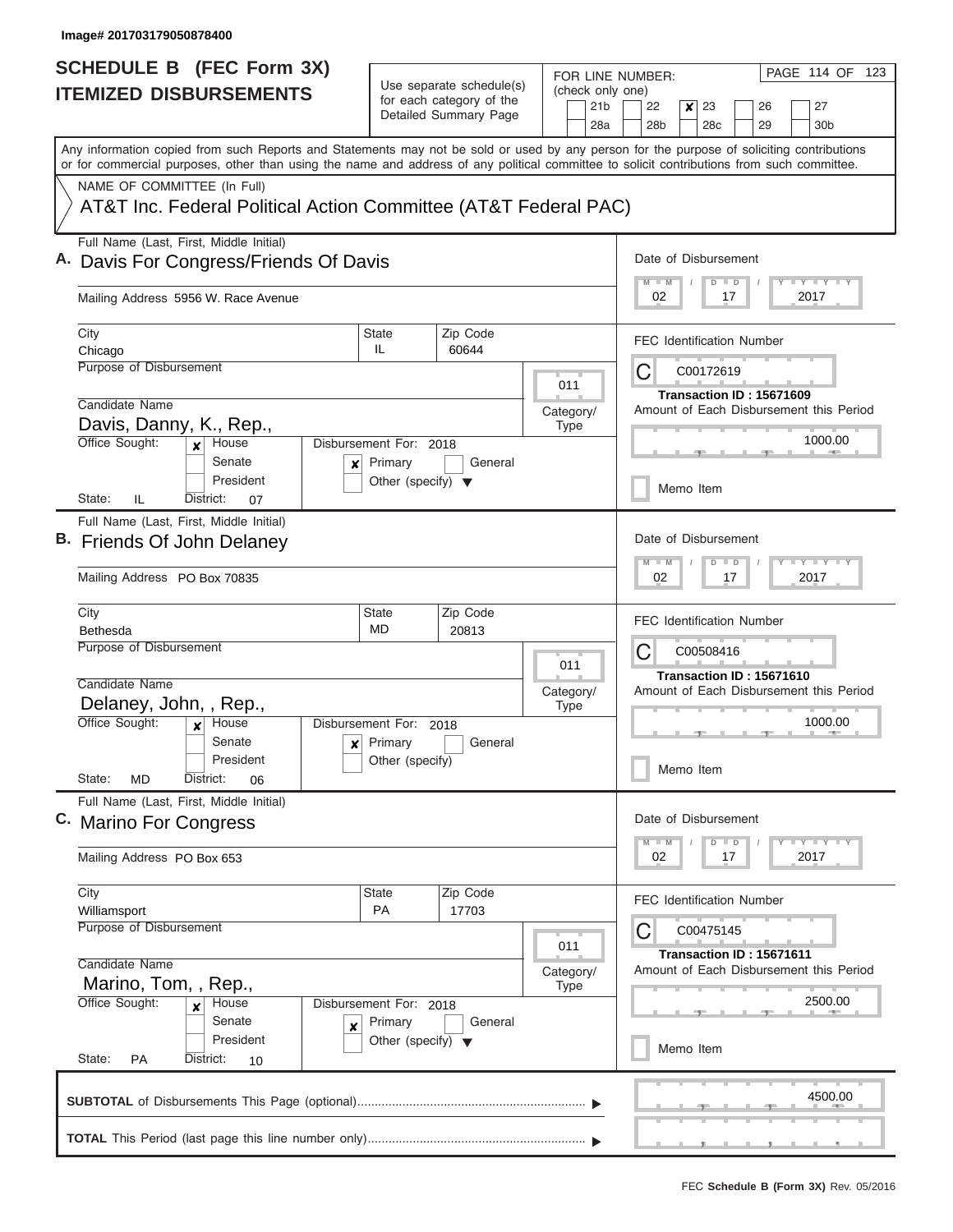| <b>SCHEDULE B (FEC Form 3X)</b>                                                                                                                                                                                                                                                         |                                      |                                                      |                                                                                                                                                 |                          |                        | FOR LINE NUMBER:                           |           |                       |                          |  | PAGE 115 OF 123                                                             |  |  |  |
|-----------------------------------------------------------------------------------------------------------------------------------------------------------------------------------------------------------------------------------------------------------------------------------------|--------------------------------------|------------------------------------------------------|-------------------------------------------------------------------------------------------------------------------------------------------------|--------------------------|------------------------|--------------------------------------------|-----------|-----------------------|--------------------------|--|-----------------------------------------------------------------------------|--|--|--|
| <b>ITEMIZED DISBURSEMENTS</b>                                                                                                                                                                                                                                                           |                                      | Use separate schedule(s)<br>for each category of the |                                                                                                                                                 |                          | (check only one)       |                                            |           |                       |                          |  |                                                                             |  |  |  |
|                                                                                                                                                                                                                                                                                         |                                      | Detailed Summary Page                                |                                                                                                                                                 |                          | 21 <sub>b</sub><br>28a | 22<br>28 <sub>b</sub>                      | ×         | 23<br>28 <sub>c</sub> | 26<br>29                 |  | 27<br>30 <sub>b</sub>                                                       |  |  |  |
| Any information copied from such Reports and Statements may not be sold or used by any person for the purpose of soliciting contributions<br>or for commercial purposes, other than using the name and address of any political committee to solicit contributions from such committee. |                                      |                                                      |                                                                                                                                                 |                          |                        |                                            |           |                       |                          |  |                                                                             |  |  |  |
| NAME OF COMMITTEE (In Full)                                                                                                                                                                                                                                                             |                                      |                                                      |                                                                                                                                                 |                          |                        |                                            |           |                       |                          |  |                                                                             |  |  |  |
| AT&T Inc. Federal Political Action Committee (AT&T Federal PAC)                                                                                                                                                                                                                         |                                      |                                                      |                                                                                                                                                 |                          |                        |                                            |           |                       |                          |  |                                                                             |  |  |  |
| Full Name (Last, First, Middle Initial)<br>A. Issa For Congress                                                                                                                                                                                                                         |                                      |                                                      |                                                                                                                                                 |                          |                        | Date of Disbursement                       |           |                       |                          |  |                                                                             |  |  |  |
| Mailing Address PO Box 760                                                                                                                                                                                                                                                              |                                      |                                                      |                                                                                                                                                 |                          |                        | 02                                         |           | $\Box$<br>D<br>17     |                          |  | <b>LY LY LY</b><br>2017                                                     |  |  |  |
| City<br>Vista                                                                                                                                                                                                                                                                           | State<br>CA                          | Zip Code<br>92085                                    |                                                                                                                                                 |                          |                        | <b>FEC Identification Number</b>           |           |                       |                          |  |                                                                             |  |  |  |
| Purpose of Disbursement                                                                                                                                                                                                                                                                 |                                      |                                                      |                                                                                                                                                 | 011                      |                        | C                                          |           | C00350520             |                          |  |                                                                             |  |  |  |
| Candidate Name                                                                                                                                                                                                                                                                          |                                      |                                                      |                                                                                                                                                 |                          |                        |                                            |           |                       | Transaction ID: 15671612 |  |                                                                             |  |  |  |
| Issa, Darrell, E., Rep.,                                                                                                                                                                                                                                                                |                                      |                                                      |                                                                                                                                                 | Category/<br><b>Type</b> |                        |                                            |           |                       |                          |  | Amount of Each Disbursement this Period                                     |  |  |  |
| Office Sought:<br>House<br>x<br>Senate<br>×                                                                                                                                                                                                                                             | Disbursement For: 2018<br>Primary    | General                                              |                                                                                                                                                 |                          |                        |                                            |           |                       |                          |  | 2500.00                                                                     |  |  |  |
| President<br>CA<br>State:<br>District:<br>49                                                                                                                                                                                                                                            | Other (specify) $\blacktriangledown$ |                                                      |                                                                                                                                                 |                          |                        |                                            | Memo Item |                       |                          |  |                                                                             |  |  |  |
| Full Name (Last, First, Middle Initial)                                                                                                                                                                                                                                                 |                                      |                                                      |                                                                                                                                                 |                          |                        |                                            |           |                       |                          |  |                                                                             |  |  |  |
| <b>Bob Goodlatte For Congress Committee</b>                                                                                                                                                                                                                                             |                                      |                                                      |                                                                                                                                                 |                          |                        | Date of Disbursement                       |           |                       |                          |  |                                                                             |  |  |  |
| Mailing Address P.O. Box 292                                                                                                                                                                                                                                                            |                                      |                                                      | $\mathbb{L}^2$ $\mathbb{L}^2$ $\mathbb{L}^2$ $\mathbb{L}^2$ $\mathbb{L}^2$ $\mathbb{L}^2$<br>$M - M$<br>$\blacksquare$<br>D<br>02<br>17<br>2017 |                          |                        |                                            |           |                       |                          |  |                                                                             |  |  |  |
| City<br>Roanoke                                                                                                                                                                                                                                                                         | <b>State</b><br>VA                   | Zip Code<br>24002                                    |                                                                                                                                                 |                          |                        | <b>FEC Identification Number</b>           |           |                       |                          |  |                                                                             |  |  |  |
| Purpose of Disbursement                                                                                                                                                                                                                                                                 | 011                                  |                                                      |                                                                                                                                                 |                          |                        | С<br>C00257956<br>Transaction ID: 15671613 |           |                       |                          |  |                                                                             |  |  |  |
| Candidate Name                                                                                                                                                                                                                                                                          |                                      |                                                      |                                                                                                                                                 | Category/                |                        |                                            |           |                       |                          |  | Amount of Each Disbursement this Period                                     |  |  |  |
| Goodlatte, Bob, W., Rep.,                                                                                                                                                                                                                                                               |                                      |                                                      |                                                                                                                                                 | <b>Type</b>              |                        |                                            |           |                       |                          |  |                                                                             |  |  |  |
| Office Sought:<br>House<br>$\boldsymbol{x}$                                                                                                                                                                                                                                             | Disbursement For: 2018               |                                                      |                                                                                                                                                 |                          |                        |                                            |           |                       |                          |  | 2500.00                                                                     |  |  |  |
| Senate<br>$\mathsf{x}$                                                                                                                                                                                                                                                                  | Primary                              | General                                              |                                                                                                                                                 |                          |                        |                                            |           |                       |                          |  |                                                                             |  |  |  |
| President<br>State:<br>VA<br>District:<br>06                                                                                                                                                                                                                                            | Other (specify)                      |                                                      |                                                                                                                                                 |                          |                        | Memo Item                                  |           |                       |                          |  |                                                                             |  |  |  |
| Full Name (Last, First, Middle Initial)<br>C. Georgia PAC                                                                                                                                                                                                                               |                                      |                                                      |                                                                                                                                                 |                          |                        | Date of Disbursement                       |           |                       |                          |  |                                                                             |  |  |  |
| Mailing Address 824 S. Milledge Avenue                                                                                                                                                                                                                                                  |                                      |                                                      |                                                                                                                                                 |                          |                        | $M - M$<br>02                              |           | $\Box$<br>D<br>17     |                          |  | $\mathbb{L} \mathbf{Y} \mathbb{L} \mathbf{Y} \mathbb{L} \mathbf{Y}$<br>2017 |  |  |  |
| Suite 101<br>City                                                                                                                                                                                                                                                                       | State                                | Zip Code                                             |                                                                                                                                                 |                          |                        | <b>FEC Identification Number</b>           |           |                       |                          |  |                                                                             |  |  |  |
| Athens                                                                                                                                                                                                                                                                                  | GA                                   | 30605                                                |                                                                                                                                                 |                          |                        |                                            |           |                       |                          |  |                                                                             |  |  |  |
| Purpose of Disbursement                                                                                                                                                                                                                                                                 |                                      |                                                      |                                                                                                                                                 |                          |                        | C                                          |           | C00490235             |                          |  |                                                                             |  |  |  |
| Candidate Name                                                                                                                                                                                                                                                                          |                                      |                                                      |                                                                                                                                                 | 011                      |                        |                                            |           |                       | Transaction ID: 15671614 |  |                                                                             |  |  |  |
| Georgia PAC                                                                                                                                                                                                                                                                             |                                      |                                                      |                                                                                                                                                 | Category/<br><b>Type</b> |                        |                                            |           |                       |                          |  | Amount of Each Disbursement this Period                                     |  |  |  |
| Office Sought:<br>House                                                                                                                                                                                                                                                                 | Disbursement For:                    |                                                      |                                                                                                                                                 |                          |                        |                                            |           |                       |                          |  | 5000.00                                                                     |  |  |  |
| Senate                                                                                                                                                                                                                                                                                  | Primary                              | General                                              |                                                                                                                                                 |                          |                        |                                            |           |                       |                          |  |                                                                             |  |  |  |
| President                                                                                                                                                                                                                                                                               | Other (specify) $\blacktriangledown$ |                                                      |                                                                                                                                                 |                          |                        |                                            | Memo Item |                       |                          |  |                                                                             |  |  |  |
| State:<br>District:                                                                                                                                                                                                                                                                     |                                      |                                                      |                                                                                                                                                 |                          |                        |                                            |           |                       |                          |  |                                                                             |  |  |  |
|                                                                                                                                                                                                                                                                                         |                                      |                                                      |                                                                                                                                                 |                          |                        |                                            |           |                       |                          |  | 10000.00                                                                    |  |  |  |
|                                                                                                                                                                                                                                                                                         |                                      |                                                      |                                                                                                                                                 |                          |                        |                                            |           |                       |                          |  |                                                                             |  |  |  |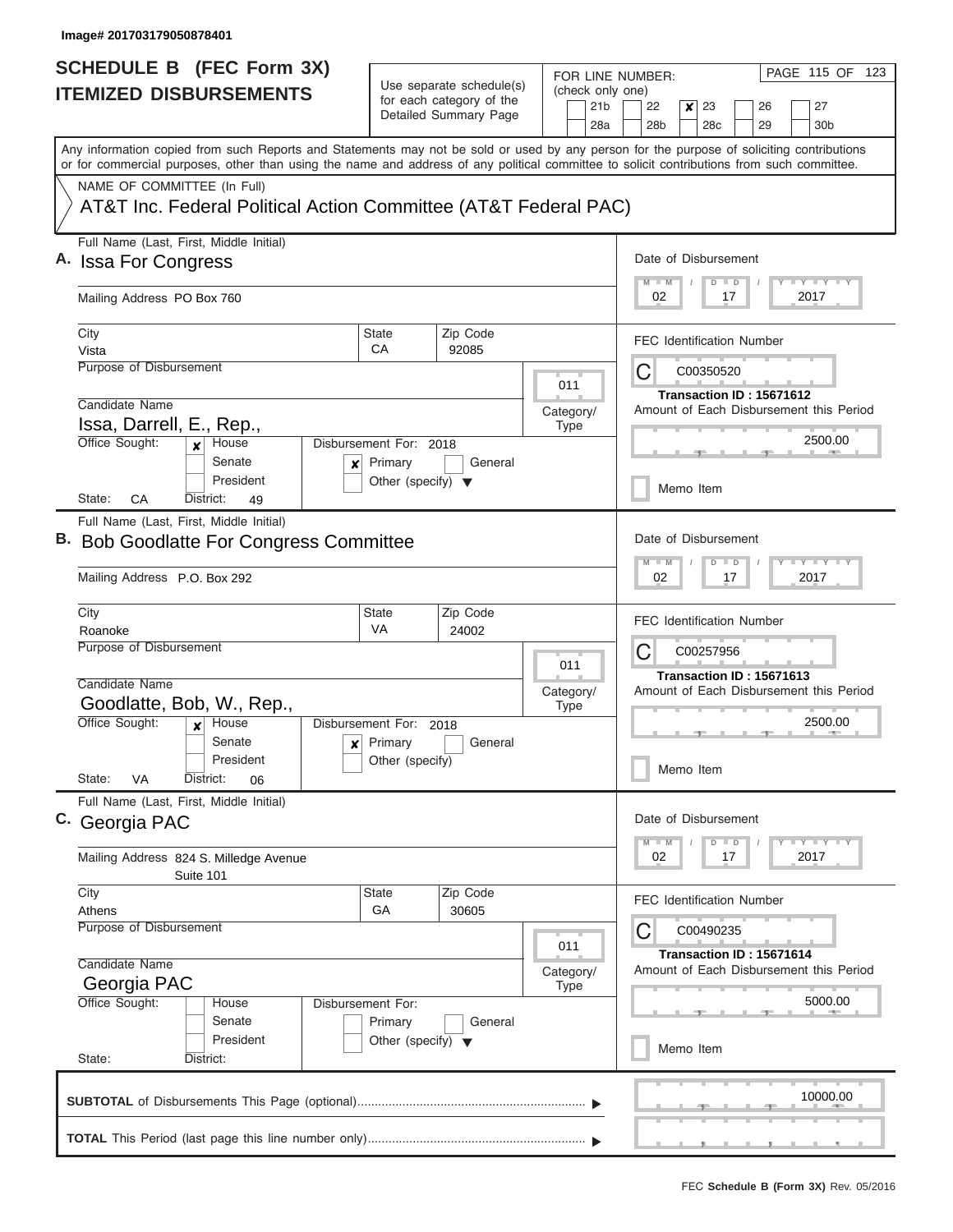| <b>SCHEDULE B</b> (FEC Form 3X)                                                                                                                                                                                                                                                         |                                                 |                                                      | FOR LINE NUMBER:         | PAGE 116 OF 123                                                     |  |  |  |  |  |  |  |
|-----------------------------------------------------------------------------------------------------------------------------------------------------------------------------------------------------------------------------------------------------------------------------------------|-------------------------------------------------|------------------------------------------------------|--------------------------|---------------------------------------------------------------------|--|--|--|--|--|--|--|
| <b>ITEMIZED DISBURSEMENTS</b>                                                                                                                                                                                                                                                           |                                                 | Use separate schedule(s)<br>for each category of the | (check only one)         |                                                                     |  |  |  |  |  |  |  |
|                                                                                                                                                                                                                                                                                         |                                                 | Detailed Summary Page                                | 21 <sub>b</sub><br>28a   | 23<br>27<br>22<br>x<br>26<br>28 <sub>b</sub><br>28c<br>29<br>30b    |  |  |  |  |  |  |  |
| Any information copied from such Reports and Statements may not be sold or used by any person for the purpose of soliciting contributions<br>or for commercial purposes, other than using the name and address of any political committee to solicit contributions from such committee. |                                                 |                                                      |                          |                                                                     |  |  |  |  |  |  |  |
| NAME OF COMMITTEE (In Full)                                                                                                                                                                                                                                                             |                                                 |                                                      |                          |                                                                     |  |  |  |  |  |  |  |
| AT&T Inc. Federal Political Action Committee (AT&T Federal PAC)                                                                                                                                                                                                                         |                                                 |                                                      |                          |                                                                     |  |  |  |  |  |  |  |
| Full Name (Last, First, Middle Initial)<br>A. Peterson For Congress                                                                                                                                                                                                                     |                                                 |                                                      |                          | Date of Disbursement                                                |  |  |  |  |  |  |  |
| Mailing Address 26192 Floyd Lake Point Road                                                                                                                                                                                                                                             |                                                 |                                                      |                          | Y I Y I Y I Y<br>$M$ $M$<br>$D$ $D$<br>02<br>17<br>2017             |  |  |  |  |  |  |  |
| City<br><b>Detroit Lakes</b>                                                                                                                                                                                                                                                            | <b>State</b><br>MN                              | Zip Code<br>56502                                    |                          | <b>FEC Identification Number</b>                                    |  |  |  |  |  |  |  |
| Purpose of Disbursement                                                                                                                                                                                                                                                                 |                                                 |                                                      | 011                      | C<br>C00253187                                                      |  |  |  |  |  |  |  |
| Candidate Name                                                                                                                                                                                                                                                                          |                                                 |                                                      | Category/                | Transaction ID: 15671615<br>Amount of Each Disbursement this Period |  |  |  |  |  |  |  |
| Peterson, Collin, C., Rep.,<br>Office Sought:<br>House<br>$\mathbf{x}$                                                                                                                                                                                                                  | Disbursement For: 2018                          |                                                      | <b>Type</b>              | 1500.00                                                             |  |  |  |  |  |  |  |
| Senate<br>$\boldsymbol{x}$<br>President                                                                                                                                                                                                                                                 | Primary<br>Other (specify) $\blacktriangledown$ | General                                              |                          | Memo Item                                                           |  |  |  |  |  |  |  |
| State:<br>ΜN<br>District:<br>07                                                                                                                                                                                                                                                         |                                                 |                                                      |                          |                                                                     |  |  |  |  |  |  |  |
| Full Name (Last, First, Middle Initial)<br>B. Menendez For Senate                                                                                                                                                                                                                       |                                                 |                                                      |                          | Date of Disbursement                                                |  |  |  |  |  |  |  |
| Mailing Address PO Box 32248                                                                                                                                                                                                                                                            |                                                 |                                                      |                          | $Y = Y = Y + Y + Y$<br>$M - M$<br>$D$ $D$<br>02<br>17<br>2017       |  |  |  |  |  |  |  |
| City<br><b>Newark</b>                                                                                                                                                                                                                                                                   | State<br><b>NJ</b>                              | Zip Code<br>07102                                    |                          | <b>FEC Identification Number</b>                                    |  |  |  |  |  |  |  |
| Purpose of Disbursement                                                                                                                                                                                                                                                                 |                                                 |                                                      | 011                      | С<br>C00264564                                                      |  |  |  |  |  |  |  |
| Candidate Name                                                                                                                                                                                                                                                                          |                                                 |                                                      | Category/                | Transaction ID: 15671616<br>Amount of Each Disbursement this Period |  |  |  |  |  |  |  |
| Menendez, Robert, , Sen.,                                                                                                                                                                                                                                                               |                                                 |                                                      | <b>Type</b>              |                                                                     |  |  |  |  |  |  |  |
| Office Sought:<br>House<br>Senate<br>x                                                                                                                                                                                                                                                  | Disbursement For: 2018<br>Primary               | General<br>x                                         |                          | 500.00                                                              |  |  |  |  |  |  |  |
| President<br>State:<br>NJ<br>District:                                                                                                                                                                                                                                                  | Other (specify)                                 |                                                      |                          | Memo Item                                                           |  |  |  |  |  |  |  |
| Full Name (Last, First, Middle Initial)<br>C. More Conservatives PAC (McPAC)                                                                                                                                                                                                            |                                                 |                                                      |                          | Date of Disbursement                                                |  |  |  |  |  |  |  |
|                                                                                                                                                                                                                                                                                         |                                                 |                                                      |                          | $Y - Y - Y - Y - I - Y$<br>$M - M$<br>$D$ $D$                       |  |  |  |  |  |  |  |
| Mailing Address 228 S. Washington Street<br>Suite 115                                                                                                                                                                                                                                   |                                                 |                                                      |                          | 02<br>2017<br>17                                                    |  |  |  |  |  |  |  |
| City<br>Alexandria                                                                                                                                                                                                                                                                      | State<br>VA                                     | Zip Code<br>22314                                    |                          | <b>FEC Identification Number</b>                                    |  |  |  |  |  |  |  |
| Purpose of Disbursement                                                                                                                                                                                                                                                                 |                                                 |                                                      | 011                      | C00426882                                                           |  |  |  |  |  |  |  |
| Candidate Name<br>More Conservatives PAC (McPAC)                                                                                                                                                                                                                                        |                                                 |                                                      | Category/<br><b>Type</b> | Transaction ID: 15671619<br>Amount of Each Disbursement this Period |  |  |  |  |  |  |  |
| Office Sought:<br>House                                                                                                                                                                                                                                                                 | Disbursement For:                               |                                                      |                          | 5000.00                                                             |  |  |  |  |  |  |  |
| Senate<br>President<br>State:<br>District:                                                                                                                                                                                                                                              | Primary<br>Other (specify) $\blacktriangledown$ | General                                              |                          | Memo Item                                                           |  |  |  |  |  |  |  |
|                                                                                                                                                                                                                                                                                         |                                                 |                                                      |                          |                                                                     |  |  |  |  |  |  |  |
|                                                                                                                                                                                                                                                                                         |                                                 |                                                      |                          | 7000.00                                                             |  |  |  |  |  |  |  |
|                                                                                                                                                                                                                                                                                         |                                                 |                                                      |                          |                                                                     |  |  |  |  |  |  |  |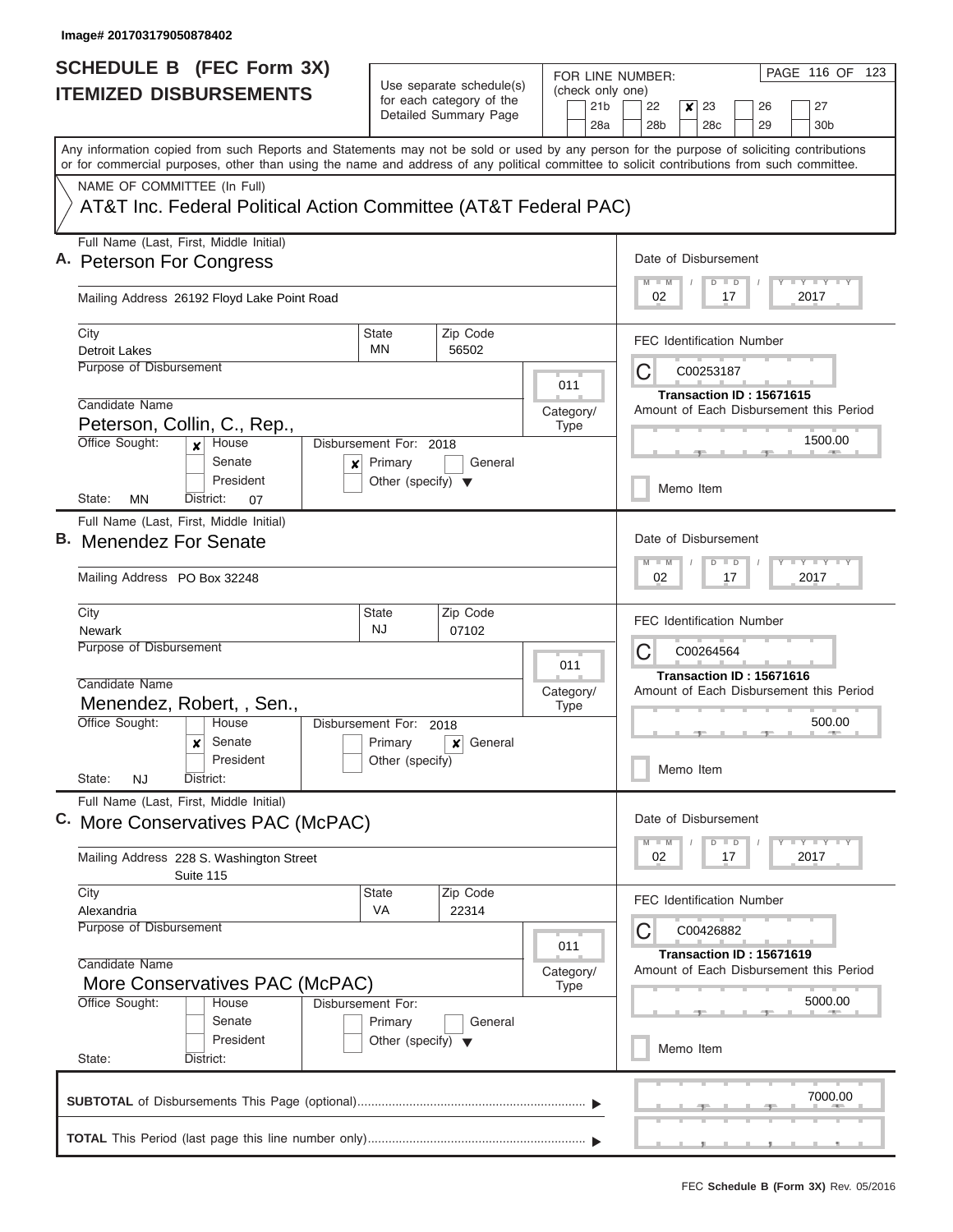| <b>SCHEDULE B</b> (FEC Form 3X)                                                                                                                                                                                                                                                         |                                                                           |                                                                               |                                            | PAGE 117 OF 123<br>FOR LINE NUMBER:                                                   |
|-----------------------------------------------------------------------------------------------------------------------------------------------------------------------------------------------------------------------------------------------------------------------------------------|---------------------------------------------------------------------------|-------------------------------------------------------------------------------|--------------------------------------------|---------------------------------------------------------------------------------------|
| <b>ITEMIZED DISBURSEMENTS</b>                                                                                                                                                                                                                                                           |                                                                           | Use separate schedule(s)<br>for each category of the<br>Detailed Summary Page | (check only one)<br>21 <sub>b</sub><br>28a | 22<br>23<br>26<br>27<br>×<br>28 <sub>b</sub><br>28c<br>29<br>30 <sub>b</sub>          |
| Any information copied from such Reports and Statements may not be sold or used by any person for the purpose of soliciting contributions<br>or for commercial purposes, other than using the name and address of any political committee to solicit contributions from such committee. |                                                                           |                                                                               |                                            |                                                                                       |
| NAME OF COMMITTEE (In Full)<br>AT&T Inc. Federal Political Action Committee (AT&T Federal PAC)                                                                                                                                                                                          |                                                                           |                                                                               |                                            |                                                                                       |
| Full Name (Last, First, Middle Initial)<br><b>Castro For Congress</b>                                                                                                                                                                                                                   |                                                                           |                                                                               |                                            | Date of Disbursement<br><b>LEYTLEY LEY</b><br>$M - M$<br>$D$ $D$                      |
| Mailing Address PO Box 544                                                                                                                                                                                                                                                              |                                                                           |                                                                               |                                            | 02<br>2017<br>17                                                                      |
| City<br>San Antonio                                                                                                                                                                                                                                                                     | <b>State</b><br><b>TX</b>                                                 | Zip Code<br>78292                                                             |                                            | <b>FEC Identification Number</b>                                                      |
| Purpose of Disbursement<br>Candidate Name                                                                                                                                                                                                                                               |                                                                           |                                                                               | 011                                        | C<br>C00497933<br>Transaction ID: 15671620<br>Amount of Each Disbursement this Period |
| Castro, Joaquin, , Rep.,<br>Office Sought:<br>House<br>$\boldsymbol{x}$                                                                                                                                                                                                                 | Disbursement For: 2018                                                    |                                                                               | Category/<br><b>Type</b>                   | 2000.00                                                                               |
| Senate<br>×<br>President<br>State:<br>TX<br>District:<br>20                                                                                                                                                                                                                             | Primary<br>Other (specify) $\blacktriangledown$                           | General                                                                       |                                            | Memo Item                                                                             |
| Full Name (Last, First, Middle Initial)<br>B. Friends For Gregory Meeks                                                                                                                                                                                                                 |                                                                           |                                                                               |                                            | Date of Disbursement<br>$-Y$ $+Y$ $+Y$<br>$M - M$<br>$\Box$<br>D                      |
| Mailing Address 153-01 Jamaica Ave. Suite 535                                                                                                                                                                                                                                           |                                                                           |                                                                               |                                            | 2017<br>02<br>17                                                                      |
| City<br>Jamaica<br>Purpose of Disbursement                                                                                                                                                                                                                                              | <b>State</b><br>NY                                                        | Zip Code<br>11432                                                             | 011                                        | <b>FEC Identification Number</b><br>C<br>C00430991                                    |
| Candidate Name<br>Meeks, Gregory, , ,<br>Office Sought:<br>House                                                                                                                                                                                                                        | Disbursement For: 2018                                                    |                                                                               | Category/<br><b>Type</b>                   | Transaction ID: 15671621<br>Amount of Each Disbursement this Period<br>1000.00        |
| Senate<br>President<br>State:<br>ΝY<br>District:<br>06                                                                                                                                                                                                                                  | $x$ Primary<br>Other (specify)                                            | General                                                                       |                                            | Memo Item                                                                             |
| Full Name (Last, First, Middle Initial)<br>C. Mike Rogers For Congress                                                                                                                                                                                                                  |                                                                           |                                                                               |                                            | Date of Disbursement                                                                  |
| Mailing Address 123 East 13th Street                                                                                                                                                                                                                                                    |                                                                           |                                                                               |                                            | $T$ $Y$ $T$ $Y$ $T$ $Y$<br>$M - M$<br>$\blacksquare$<br>D<br>2017<br>02<br>27         |
| City<br>Anniston<br><b>Purpose of Disbursement</b>                                                                                                                                                                                                                                      | <b>State</b><br>AL                                                        | Zip Code<br>36201                                                             |                                            | <b>FEC Identification Number</b><br>С<br>C00367862                                    |
| Candidate Name<br>Rogers, Michael, , ,                                                                                                                                                                                                                                                  |                                                                           |                                                                               | 011<br>Category/<br><b>Type</b>            | Transaction ID: 15702710<br>Amount of Each Disbursement this Period                   |
| Office Sought:<br>House<br>×<br>Senate<br>×<br>President<br>State:<br>AL<br>District:<br>00                                                                                                                                                                                             | Disbursement For: 2018<br>Primary<br>Other (specify) $\blacktriangledown$ | General                                                                       |                                            | 4000.00<br>Memo Item                                                                  |
|                                                                                                                                                                                                                                                                                         |                                                                           |                                                                               |                                            | <b>The Common</b><br>7000.00                                                          |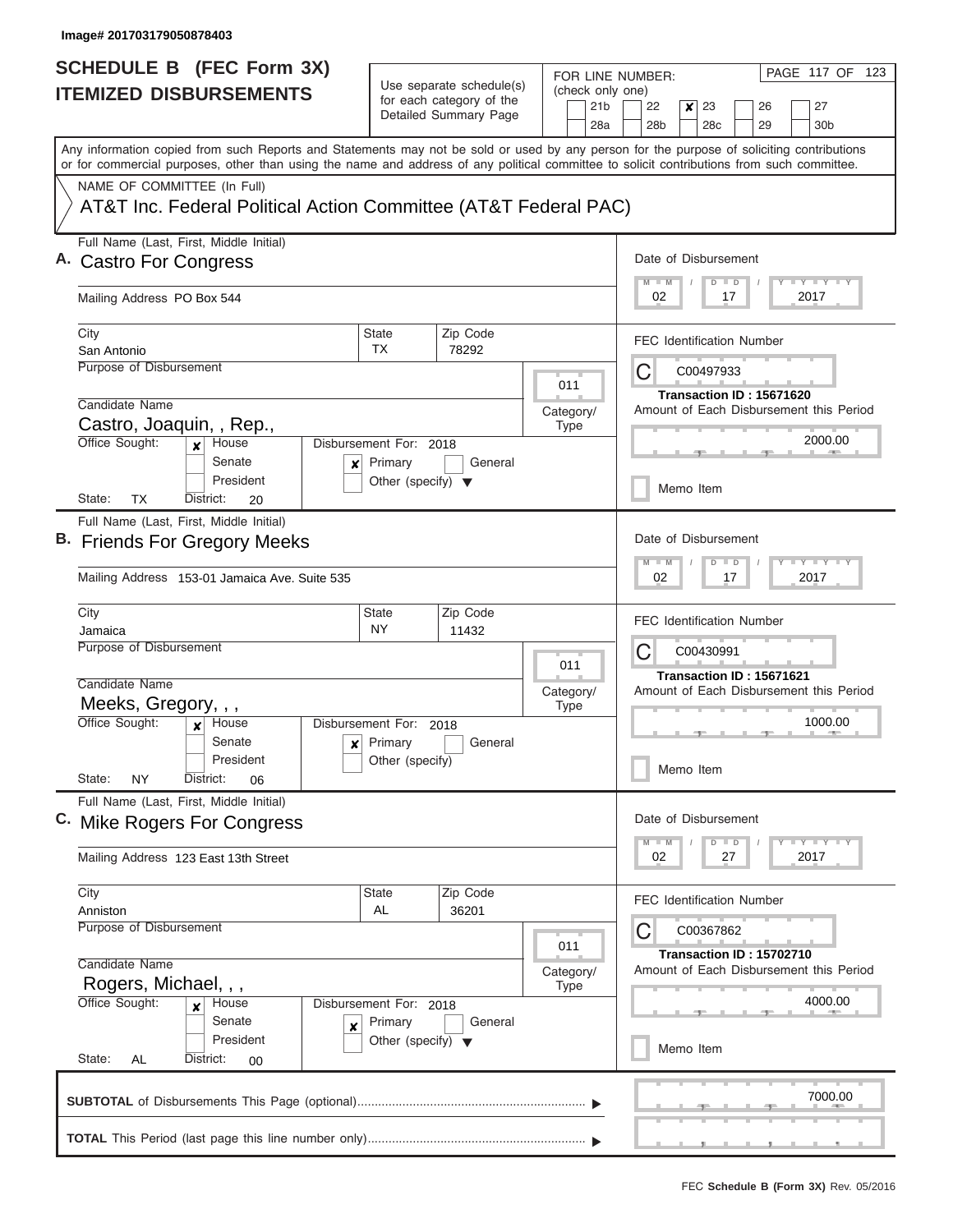| <b>SCHEDULE B</b> (FEC Form 3X)                                                                                                                                                                                                                                                         |                                                 |                                                      |                          |                 | PAGE 118 OF 123<br>FOR LINE NUMBER:                       |
|-----------------------------------------------------------------------------------------------------------------------------------------------------------------------------------------------------------------------------------------------------------------------------------------|-------------------------------------------------|------------------------------------------------------|--------------------------|-----------------|-----------------------------------------------------------|
| <b>ITEMIZED DISBURSEMENTS</b>                                                                                                                                                                                                                                                           |                                                 | Use separate schedule(s)<br>for each category of the |                          | 21 <sub>b</sub> | (check only one)<br>22<br>23<br>27<br>×<br>26             |
|                                                                                                                                                                                                                                                                                         |                                                 | Detailed Summary Page                                |                          | 28a             | 28 <sub>b</sub><br>28c<br>29<br>30 <sub>b</sub>           |
| Any information copied from such Reports and Statements may not be sold or used by any person for the purpose of soliciting contributions<br>or for commercial purposes, other than using the name and address of any political committee to solicit contributions from such committee. |                                                 |                                                      |                          |                 |                                                           |
| NAME OF COMMITTEE (In Full)                                                                                                                                                                                                                                                             |                                                 |                                                      |                          |                 |                                                           |
| AT&T Inc. Federal Political Action Committee (AT&T Federal PAC)                                                                                                                                                                                                                         |                                                 |                                                      |                          |                 |                                                           |
| Full Name (Last, First, Middle Initial)<br>A. McHenry For Congress                                                                                                                                                                                                                      |                                                 |                                                      |                          |                 | Date of Disbursement                                      |
|                                                                                                                                                                                                                                                                                         |                                                 |                                                      |                          |                 | <b>LY LY LY</b><br>$M$ $M$<br>$D$ $D$<br>02<br>27<br>2017 |
| Mailing Address PO Box 2165                                                                                                                                                                                                                                                             |                                                 |                                                      |                          |                 |                                                           |
| City<br>Gastonia                                                                                                                                                                                                                                                                        | <b>State</b><br>NC.                             | Zip Code<br>28053                                    |                          |                 | <b>FEC Identification Number</b>                          |
| Purpose of Disbursement                                                                                                                                                                                                                                                                 |                                                 |                                                      |                          |                 | С<br>C00393629                                            |
| Candidate Name                                                                                                                                                                                                                                                                          |                                                 |                                                      | 011                      |                 | Transaction ID: 15702711                                  |
| McHenry, Patrick, Timothy, Rep.,                                                                                                                                                                                                                                                        |                                                 |                                                      | Category/<br>Type        |                 | Amount of Each Disbursement this Period                   |
| Office Sought:<br>House<br>$\boldsymbol{x}$                                                                                                                                                                                                                                             | Disbursement For: 2018                          |                                                      |                          |                 | 5000.00                                                   |
| Senate<br>x<br>President                                                                                                                                                                                                                                                                | Primary<br>Other (specify) $\blacktriangledown$ | General                                              |                          |                 |                                                           |
| <b>NC</b><br>State:<br>District:<br>10                                                                                                                                                                                                                                                  |                                                 |                                                      |                          |                 | Memo Item                                                 |
| Full Name (Last, First, Middle Initial)<br>B. Lou Correa For Congress                                                                                                                                                                                                                   |                                                 |                                                      |                          |                 | Date of Disbursement                                      |
|                                                                                                                                                                                                                                                                                         |                                                 |                                                      |                          |                 | $T - Y$ $T - Y$ $T - Y$<br>$M - M$<br>$D$ $D$             |
| Mailing Address 420 N Twin Oaks Valley Rd #2229                                                                                                                                                                                                                                         |                                                 |                                                      |                          |                 | 02<br>27<br>2017                                          |
| City<br>San Marcos                                                                                                                                                                                                                                                                      | State<br>CA                                     | Zip Code<br>92079                                    |                          |                 | <b>FEC Identification Number</b>                          |
| Purpose of Disbursement                                                                                                                                                                                                                                                                 |                                                 |                                                      |                          |                 | С<br>C00578302                                            |
| Candidate Name                                                                                                                                                                                                                                                                          |                                                 |                                                      | 011                      |                 | Transaction ID: 15702712                                  |
| Correa, Lou, , ,                                                                                                                                                                                                                                                                        |                                                 |                                                      | Category/<br><b>Type</b> |                 | Amount of Each Disbursement this Period                   |
| Office Sought:<br>House<br>×                                                                                                                                                                                                                                                            | Disbursement For: 2018                          |                                                      |                          |                 | 1000.00<br>$-1$                                           |
| Senate<br>President                                                                                                                                                                                                                                                                     | $x$ Primary<br>Other (specify)                  | General                                              |                          |                 |                                                           |
| State:<br>СA<br>District:<br>46                                                                                                                                                                                                                                                         |                                                 |                                                      |                          |                 | Memo Item                                                 |
| Full Name (Last, First, Middle Initial)<br><b>Feinstein For Senate 2018</b>                                                                                                                                                                                                             |                                                 |                                                      |                          |                 | Date of Disbursement                                      |
|                                                                                                                                                                                                                                                                                         |                                                 |                                                      |                          |                 | $-1 - Y - 1 - Y - 1 - Y$<br>$M - M$<br>$D$ $D$            |
| Mailing Address 918 Pennsylvania Ave Se                                                                                                                                                                                                                                                 |                                                 |                                                      |                          |                 | 02<br>2017<br>27                                          |
| City<br>Washington                                                                                                                                                                                                                                                                      | State<br>DC                                     | Zip Code<br>20003                                    |                          |                 | <b>FEC Identification Number</b>                          |
| Purpose of Disbursement                                                                                                                                                                                                                                                                 |                                                 |                                                      |                          |                 | C<br>C00539890                                            |
|                                                                                                                                                                                                                                                                                         |                                                 |                                                      | 011                      |                 | Transaction ID: 15702713                                  |
| Candidate Name<br>Feinstein, Dianne, , Sen.,                                                                                                                                                                                                                                            |                                                 |                                                      | Category/<br>Type        |                 | Amount of Each Disbursement this Period                   |
| Office Sought:<br>House                                                                                                                                                                                                                                                                 | Disbursement For: 2018                          |                                                      |                          |                 | 1000.00                                                   |
| Senate<br>×<br>President                                                                                                                                                                                                                                                                | Primary<br>Other (specify) $\blacktriangledown$ | General<br>×                                         |                          |                 |                                                           |
| State:<br>СA<br>District:                                                                                                                                                                                                                                                               |                                                 |                                                      |                          |                 | Memo Item                                                 |
|                                                                                                                                                                                                                                                                                         |                                                 |                                                      |                          |                 | 7000.00                                                   |
|                                                                                                                                                                                                                                                                                         |                                                 |                                                      |                          |                 |                                                           |
|                                                                                                                                                                                                                                                                                         |                                                 |                                                      |                          |                 |                                                           |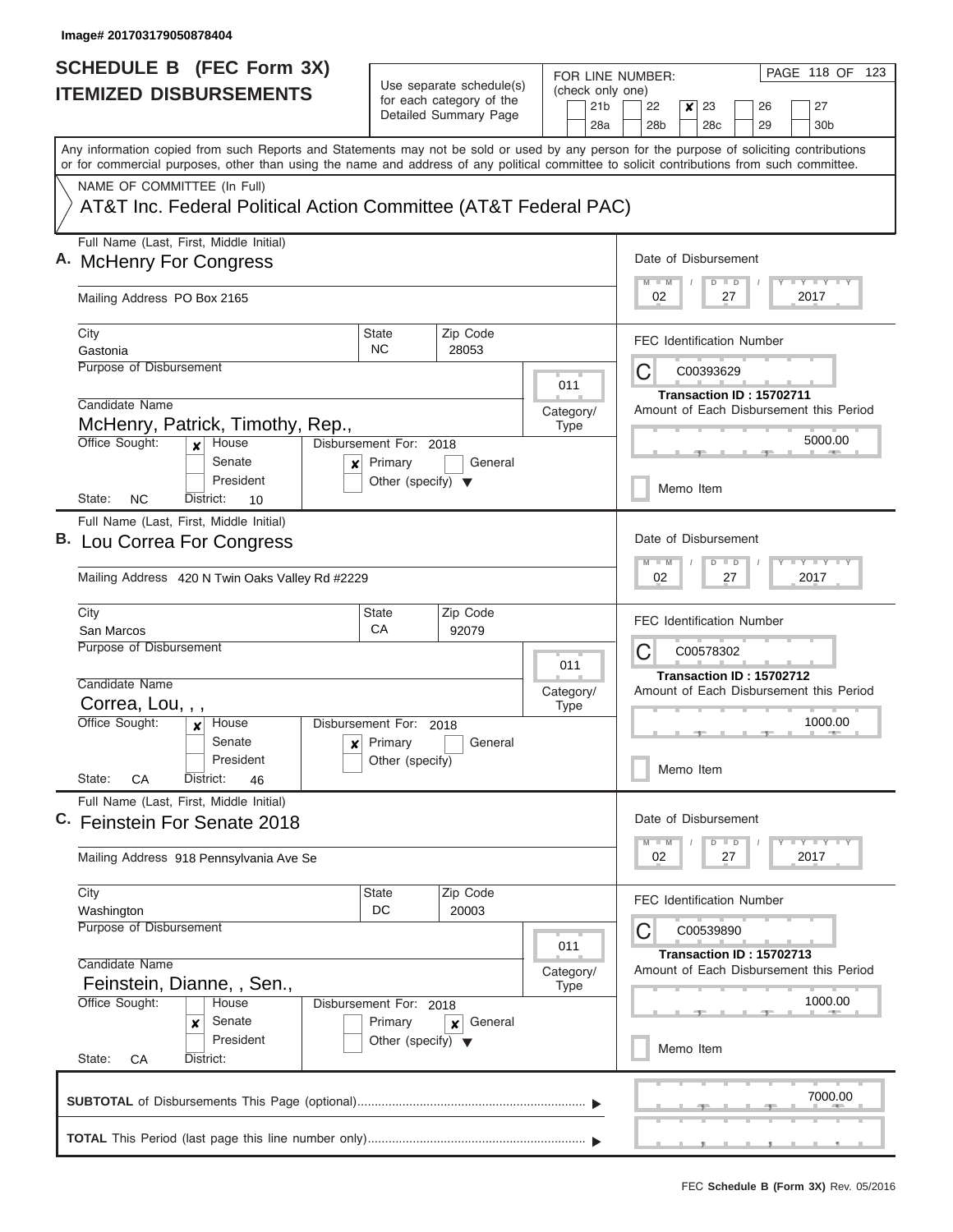| <b>SCHEDULE B</b> (FEC Form 3X)                                                                                                                                                                                                                                                         |                                      |                                                      |                  |                        | PAGE 119 OF 123<br>FOR LINE NUMBER:                                             |
|-----------------------------------------------------------------------------------------------------------------------------------------------------------------------------------------------------------------------------------------------------------------------------------------|--------------------------------------|------------------------------------------------------|------------------|------------------------|---------------------------------------------------------------------------------|
| <b>ITEMIZED DISBURSEMENTS</b>                                                                                                                                                                                                                                                           |                                      | Use separate schedule(s)<br>for each category of the | (check only one) |                        |                                                                                 |
|                                                                                                                                                                                                                                                                                         |                                      | Detailed Summary Page                                |                  | 21 <sub>b</sub><br>28a | 22<br>23<br>27<br>$\boldsymbol{x}$<br>26<br>28b<br>28 <sub>c</sub><br>29<br>30b |
| Any information copied from such Reports and Statements may not be sold or used by any person for the purpose of soliciting contributions<br>or for commercial purposes, other than using the name and address of any political committee to solicit contributions from such committee. |                                      |                                                      |                  |                        |                                                                                 |
| NAME OF COMMITTEE (In Full)                                                                                                                                                                                                                                                             |                                      |                                                      |                  |                        |                                                                                 |
| AT&T Inc. Federal Political Action Committee (AT&T Federal PAC)                                                                                                                                                                                                                         |                                      |                                                      |                  |                        |                                                                                 |
| Full Name (Last, First, Middle Initial)<br>A. Arkansas for Leadership PAC (ARKPAC)                                                                                                                                                                                                      |                                      |                                                      |                  |                        | Date of Disbursement<br>Y I Y I Y I Y<br>$M$ $M$<br>$D$ $D$                     |
| Mailing Address P.O. Box 1672                                                                                                                                                                                                                                                           |                                      |                                                      |                  |                        | 2017<br>02<br>27                                                                |
| City                                                                                                                                                                                                                                                                                    | <b>State</b><br>VA                   | Zip Code                                             |                  |                        | <b>FEC Identification Number</b>                                                |
| Alexandria<br>Purpose of Disbursement                                                                                                                                                                                                                                                   |                                      | 22313                                                |                  |                        |                                                                                 |
|                                                                                                                                                                                                                                                                                         |                                      |                                                      | 011              |                        | C<br>C00413948                                                                  |
| Candidate Name                                                                                                                                                                                                                                                                          |                                      |                                                      | Category/        |                        | Transaction ID: 15702714<br>Amount of Each Disbursement this Period             |
| Arkansas for Leadership PAC (ARKPAC)                                                                                                                                                                                                                                                    |                                      |                                                      | Type             |                        |                                                                                 |
| Office Sought:<br>House                                                                                                                                                                                                                                                                 | Disbursement For:                    |                                                      |                  |                        | 5000.00                                                                         |
| Senate                                                                                                                                                                                                                                                                                  | Primary                              | General                                              |                  |                        |                                                                                 |
| President<br>State:<br>District:                                                                                                                                                                                                                                                        | Other (specify) $\blacktriangledown$ |                                                      |                  |                        | Memo Item                                                                       |
| Full Name (Last, First, Middle Initial)                                                                                                                                                                                                                                                 |                                      |                                                      |                  |                        |                                                                                 |
| B. Mike Bishop For Congress                                                                                                                                                                                                                                                             |                                      |                                                      |                  |                        | Date of Disbursement                                                            |
|                                                                                                                                                                                                                                                                                         |                                      |                                                      |                  |                        | $T$ $Y$ $T$ $Y$ $T$<br>$M - M$<br>$D$ $D$                                       |
| Mailing Address PO Box 1148                                                                                                                                                                                                                                                             |                                      |                                                      |                  |                        | 02<br>27<br>2017                                                                |
| City                                                                                                                                                                                                                                                                                    | <b>State</b><br>MI                   | Zip Code                                             |                  |                        | <b>FEC Identification Number</b>                                                |
| <b>Brighton</b><br>Purpose of Disbursement                                                                                                                                                                                                                                              |                                      | 48116                                                |                  |                        | С<br>C00561001                                                                  |
|                                                                                                                                                                                                                                                                                         |                                      |                                                      | 011              |                        |                                                                                 |
| Candidate Name                                                                                                                                                                                                                                                                          |                                      |                                                      | Category/        |                        | Transaction ID: 15702720<br>Amount of Each Disbursement this Period             |
| Bishop, Mike, , ,                                                                                                                                                                                                                                                                       |                                      |                                                      | <b>Type</b>      |                        |                                                                                 |
| Office Sought:<br>House                                                                                                                                                                                                                                                                 | Disbursement For: 2018               |                                                      |                  |                        | 2000.00                                                                         |
| Senate<br>$\boldsymbol{x}$<br>President                                                                                                                                                                                                                                                 | Primary<br>Other (specify)           | General                                              |                  |                        |                                                                                 |
| State:<br>МI<br>District:<br>08                                                                                                                                                                                                                                                         |                                      |                                                      |                  |                        | Memo Item                                                                       |
| Full Name (Last, First, Middle Initial)                                                                                                                                                                                                                                                 |                                      |                                                      |                  |                        |                                                                                 |
| C. Norma Torres For Congress                                                                                                                                                                                                                                                            |                                      |                                                      |                  |                        | Date of Disbursement                                                            |
| Mailing Address 728 W Edna Place                                                                                                                                                                                                                                                        |                                      |                                                      |                  |                        | $T$ $Y$ $Y$ $Y$ $Y$<br>$M - M$<br>$D$ $D$<br>2017<br>02<br>27                   |
| City                                                                                                                                                                                                                                                                                    | State                                | Zip Code                                             |                  |                        | <b>FEC Identification Number</b>                                                |
| Covina<br>Purpose of Disbursement                                                                                                                                                                                                                                                       | CA                                   | 91722                                                |                  |                        |                                                                                 |
|                                                                                                                                                                                                                                                                                         |                                      |                                                      | 011              |                        | С<br>C00557652                                                                  |
| Candidate Name                                                                                                                                                                                                                                                                          |                                      |                                                      | Category/        |                        | Transaction ID: 15702726<br>Amount of Each Disbursement this Period             |
| Torres, Norma, , ,                                                                                                                                                                                                                                                                      |                                      |                                                      | <b>Type</b>      |                        |                                                                                 |
| Office Sought:<br>House<br>X                                                                                                                                                                                                                                                            | Disbursement For: 2018               |                                                      |                  |                        | 2000.00                                                                         |
| Senate<br>X                                                                                                                                                                                                                                                                             | Primary                              | General                                              |                  |                        |                                                                                 |
| President<br>State:<br>District:<br>СA<br>35                                                                                                                                                                                                                                            | Other (specify) $\blacktriangledown$ |                                                      |                  |                        | Memo Item                                                                       |
|                                                                                                                                                                                                                                                                                         |                                      |                                                      |                  |                        |                                                                                 |
|                                                                                                                                                                                                                                                                                         |                                      |                                                      |                  |                        | 9000.00                                                                         |
|                                                                                                                                                                                                                                                                                         |                                      |                                                      |                  |                        |                                                                                 |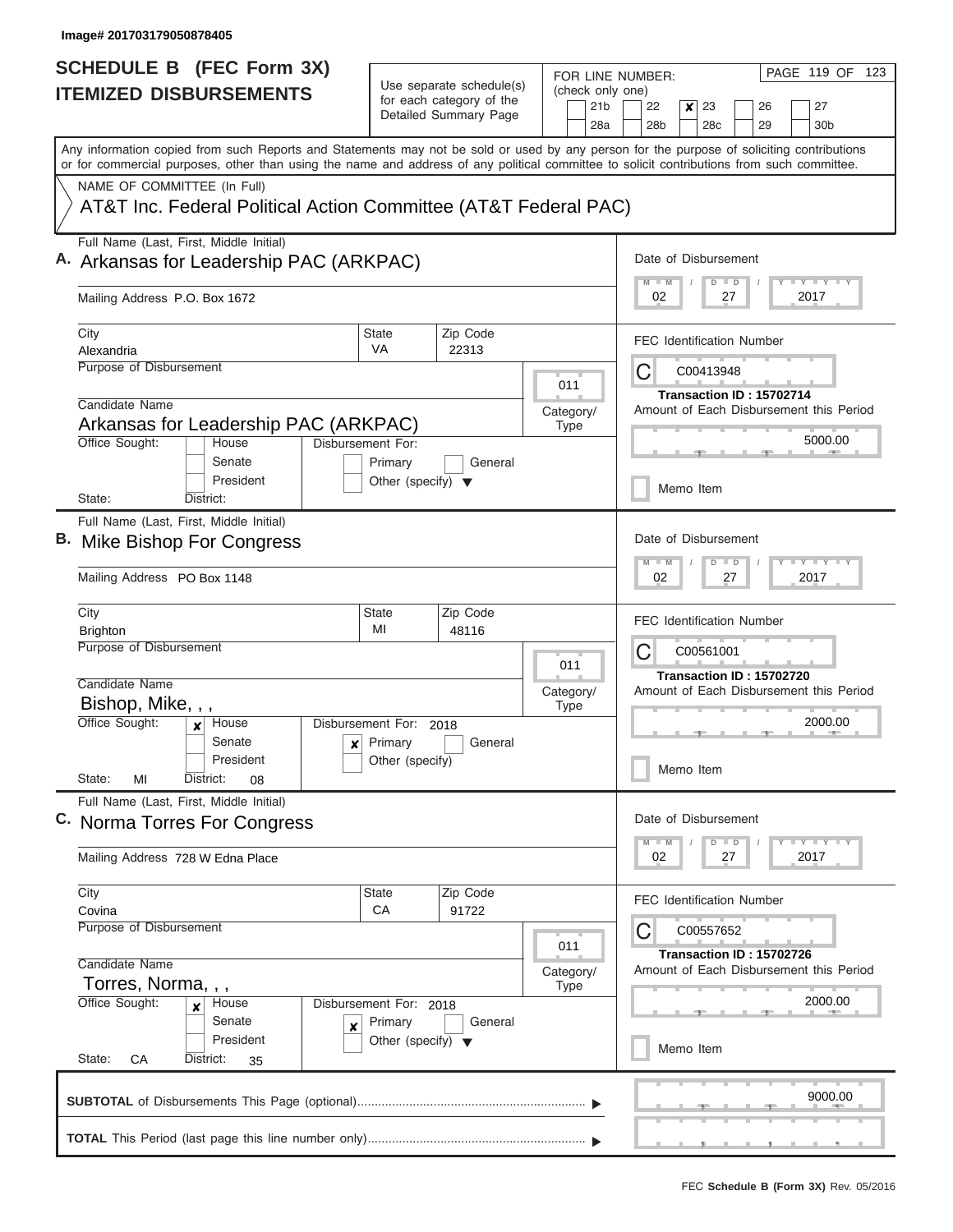| <b>SCHEDULE B (FEC Form 3X)</b>                                                                                                                                                                                                                                                         |                                      |                                                      |  |                            |                        | FOR LINE NUMBER:                 |           |                                |                          |  | PAGE 120 OF 123                                                                       |  |  |  |
|-----------------------------------------------------------------------------------------------------------------------------------------------------------------------------------------------------------------------------------------------------------------------------------------|--------------------------------------|------------------------------------------------------|--|----------------------------|------------------------|----------------------------------|-----------|--------------------------------|--------------------------|--|---------------------------------------------------------------------------------------|--|--|--|
| <b>ITEMIZED DISBURSEMENTS</b>                                                                                                                                                                                                                                                           |                                      | Use separate schedule(s)<br>for each category of the |  |                            | (check only one)       |                                  |           |                                |                          |  |                                                                                       |  |  |  |
|                                                                                                                                                                                                                                                                                         |                                      | Detailed Summary Page                                |  |                            | 21 <sub>b</sub><br>28a | 22<br>28 <sub>b</sub>            | ×         | 23<br>28 <sub>c</sub>          | 26<br>29                 |  | 27<br>30 <sub>b</sub>                                                                 |  |  |  |
| Any information copied from such Reports and Statements may not be sold or used by any person for the purpose of soliciting contributions<br>or for commercial purposes, other than using the name and address of any political committee to solicit contributions from such committee. |                                      |                                                      |  |                            |                        |                                  |           |                                |                          |  |                                                                                       |  |  |  |
| NAME OF COMMITTEE (In Full)                                                                                                                                                                                                                                                             |                                      |                                                      |  |                            |                        |                                  |           |                                |                          |  |                                                                                       |  |  |  |
| AT&T Inc. Federal Political Action Committee (AT&T Federal PAC)                                                                                                                                                                                                                         |                                      |                                                      |  |                            |                        |                                  |           |                                |                          |  |                                                                                       |  |  |  |
| Full Name (Last, First, Middle Initial)<br>A. New Democrat Coalition PAC                                                                                                                                                                                                                |                                      |                                                      |  |                            |                        | Date of Disbursement             |           | $D$ $D$                        |                          |  | <b>LY LY LY</b>                                                                       |  |  |  |
| Mailing Address 700 13th Street, NW<br>Suite 600                                                                                                                                                                                                                                        |                                      |                                                      |  |                            |                        | 02                               |           | 27                             |                          |  | 2017                                                                                  |  |  |  |
| City                                                                                                                                                                                                                                                                                    | <b>State</b>                         | Zip Code                                             |  |                            |                        | <b>FEC Identification Number</b> |           |                                |                          |  |                                                                                       |  |  |  |
| Washington<br>Purpose of Disbursement                                                                                                                                                                                                                                                   | DC                                   | 20005                                                |  |                            |                        |                                  |           |                                |                          |  |                                                                                       |  |  |  |
|                                                                                                                                                                                                                                                                                         |                                      |                                                      |  | 011                        |                        | С                                |           | C00409730                      |                          |  |                                                                                       |  |  |  |
| Candidate Name                                                                                                                                                                                                                                                                          |                                      |                                                      |  | Category/                  |                        |                                  |           |                                | Transaction ID: 15702727 |  | Amount of Each Disbursement this Period                                               |  |  |  |
| <b>New Democrat Coalition PAC</b>                                                                                                                                                                                                                                                       |                                      |                                                      |  | <b>Type</b>                |                        |                                  |           |                                |                          |  |                                                                                       |  |  |  |
| Office Sought:<br>House<br>Senate                                                                                                                                                                                                                                                       | Disbursement For:<br>Primary         | General                                              |  |                            |                        |                                  |           |                                |                          |  | 5000.00                                                                               |  |  |  |
| President<br>State:<br>District:                                                                                                                                                                                                                                                        | Other (specify) $\blacktriangledown$ |                                                      |  |                            |                        |                                  | Memo Item |                                |                          |  |                                                                                       |  |  |  |
| Full Name (Last, First, Middle Initial)                                                                                                                                                                                                                                                 |                                      |                                                      |  |                            |                        | Date of Disbursement             |           |                                |                          |  |                                                                                       |  |  |  |
| B. Filemon Vela For Congress                                                                                                                                                                                                                                                            |                                      |                                                      |  |                            |                        | M<br>$-M$                        |           | $\overline{D}$                 |                          |  | $-1 - Y - 1 - Y - 1 - Y$                                                              |  |  |  |
| Mailing Address 10715 Gulfdale St<br>Ste 235                                                                                                                                                                                                                                            |                                      |                                                      |  | $\Box$<br>02<br>27<br>2017 |                        |                                  |           |                                |                          |  |                                                                                       |  |  |  |
| City                                                                                                                                                                                                                                                                                    | <b>State</b>                         | Zip Code                                             |  |                            |                        | <b>FEC Identification Number</b> |           |                                |                          |  |                                                                                       |  |  |  |
| San Antonio<br>Purpose of Disbursement                                                                                                                                                                                                                                                  | <b>TX</b>                            | 78216                                                |  |                            |                        |                                  |           |                                |                          |  |                                                                                       |  |  |  |
|                                                                                                                                                                                                                                                                                         |                                      |                                                      |  | 011                        |                        | С                                |           | C00513531                      |                          |  |                                                                                       |  |  |  |
| Candidate Name                                                                                                                                                                                                                                                                          |                                      |                                                      |  | Category/                  |                        |                                  |           |                                | Transaction ID: 15702728 |  | Amount of Each Disbursement this Period                                               |  |  |  |
| Vela, Filemon, , Rep., Jr.                                                                                                                                                                                                                                                              |                                      |                                                      |  | <b>Type</b>                |                        |                                  |           |                                |                          |  |                                                                                       |  |  |  |
| Office Sought:<br>House<br>$\boldsymbol{x}$                                                                                                                                                                                                                                             | Disbursement For: 2018               |                                                      |  |                            |                        |                                  |           |                                |                          |  | 2000.00                                                                               |  |  |  |
| Senate<br>$\mathbf{x}$<br>President                                                                                                                                                                                                                                                     | Primary<br>Other (specify)           | General                                              |  |                            |                        |                                  |           |                                |                          |  |                                                                                       |  |  |  |
| State:<br>ТX<br>District:<br>34                                                                                                                                                                                                                                                         |                                      |                                                      |  |                            |                        | Memo Item                        |           |                                |                          |  |                                                                                       |  |  |  |
| Full Name (Last, First, Middle Initial)                                                                                                                                                                                                                                                 |                                      |                                                      |  |                            |                        |                                  |           |                                |                          |  |                                                                                       |  |  |  |
| C. Marcia Fudge For Congress                                                                                                                                                                                                                                                            |                                      |                                                      |  |                            |                        | Date of Disbursement             |           |                                |                          |  |                                                                                       |  |  |  |
| Mailing Address 3729 Silsby Rd                                                                                                                                                                                                                                                          |                                      |                                                      |  |                            |                        | $M - M$<br>02                    |           | $\Box$<br>$\overline{D}$<br>27 |                          |  | $\mathbf{I}$ $\mathbf{Y}$ $\mathbf{I}$ $\mathbf{Y}$ $\mathbf{I}$ $\mathbf{Y}$<br>2017 |  |  |  |
| City                                                                                                                                                                                                                                                                                    | <b>State</b>                         | Zip Code                                             |  |                            |                        | <b>FEC Identification Number</b> |           |                                |                          |  |                                                                                       |  |  |  |
| <b>University Heights</b><br>Purpose of Disbursement                                                                                                                                                                                                                                    | OH                                   | 44118                                                |  |                            |                        |                                  |           |                                |                          |  |                                                                                       |  |  |  |
|                                                                                                                                                                                                                                                                                         |                                      |                                                      |  | 011                        |                        | С                                |           | C00454694                      |                          |  |                                                                                       |  |  |  |
| Candidate Name                                                                                                                                                                                                                                                                          |                                      |                                                      |  |                            |                        |                                  |           |                                | Transaction ID: 15702729 |  | Amount of Each Disbursement this Period                                               |  |  |  |
| Fudge, Marcia, , ,                                                                                                                                                                                                                                                                      |                                      |                                                      |  | Category/<br><b>Type</b>   |                        |                                  |           |                                |                          |  |                                                                                       |  |  |  |
| Office Sought:<br>House<br>×                                                                                                                                                                                                                                                            | Disbursement For: 2018               |                                                      |  |                            |                        |                                  |           |                                |                          |  | 1500.00                                                                               |  |  |  |
| Senate<br>×                                                                                                                                                                                                                                                                             | Primary                              | General                                              |  |                            |                        |                                  |           |                                |                          |  |                                                                                       |  |  |  |
| President                                                                                                                                                                                                                                                                               | Other (specify) $\blacktriangledown$ |                                                      |  |                            |                        |                                  | Memo Item |                                |                          |  |                                                                                       |  |  |  |
| State:<br>OH<br>District:<br>11                                                                                                                                                                                                                                                         |                                      |                                                      |  |                            |                        |                                  |           |                                |                          |  |                                                                                       |  |  |  |
|                                                                                                                                                                                                                                                                                         |                                      |                                                      |  |                            |                        |                                  |           |                                |                          |  | 8500.00                                                                               |  |  |  |
|                                                                                                                                                                                                                                                                                         |                                      |                                                      |  |                            |                        |                                  |           |                                |                          |  |                                                                                       |  |  |  |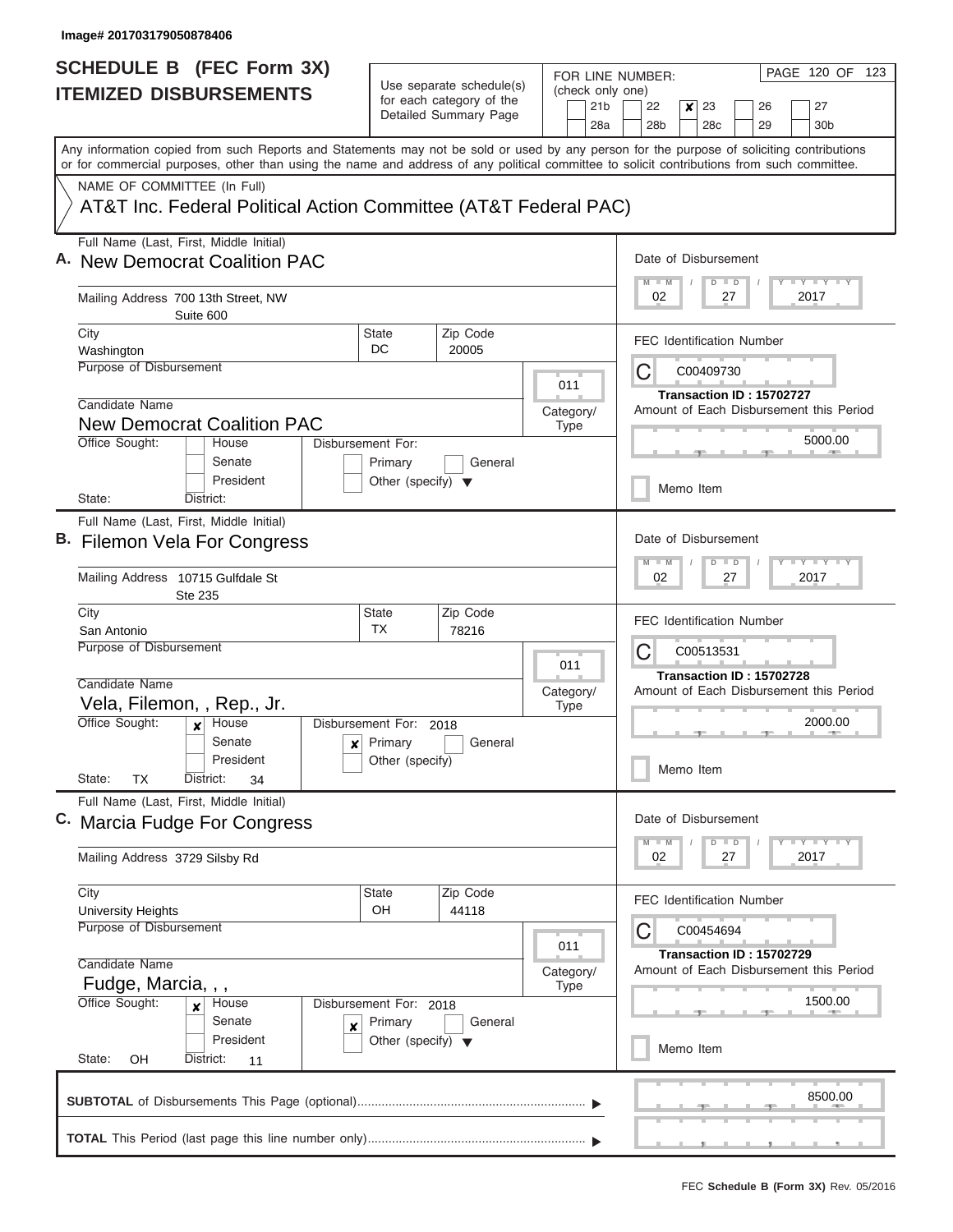| <b>SCHEDULE B (FEC Form 3X)</b>                                                                                                                                                                                                                                                         |                                                                                      |                                                                                |     |                                            | PAGE 121 OF 123<br>FOR LINE NUMBER:                                                   |  |  |  |  |  |  |  |  |
|-----------------------------------------------------------------------------------------------------------------------------------------------------------------------------------------------------------------------------------------------------------------------------------------|--------------------------------------------------------------------------------------|--------------------------------------------------------------------------------|-----|--------------------------------------------|---------------------------------------------------------------------------------------|--|--|--|--|--|--|--|--|
| <b>ITEMIZED DISBURSEMENTS</b>                                                                                                                                                                                                                                                           | Use separate schedule(s)<br>for each category of the<br>Detailed Summary Page        |                                                                                |     | (check only one)<br>21 <sub>b</sub><br>28a | 22<br>27<br>x<br>23<br>26<br>28 <sub>b</sub><br>28c<br>29<br>30 <sub>b</sub>          |  |  |  |  |  |  |  |  |
| Any information copied from such Reports and Statements may not be sold or used by any person for the purpose of soliciting contributions<br>or for commercial purposes, other than using the name and address of any political committee to solicit contributions from such committee. |                                                                                      |                                                                                |     |                                            |                                                                                       |  |  |  |  |  |  |  |  |
| NAME OF COMMITTEE (In Full)<br>AT&T Inc. Federal Political Action Committee (AT&T Federal PAC)                                                                                                                                                                                          |                                                                                      |                                                                                |     |                                            |                                                                                       |  |  |  |  |  |  |  |  |
| Full Name (Last, First, Middle Initial)<br>A. Sanford Bishop For Congress                                                                                                                                                                                                               |                                                                                      | Date of Disbursement<br><b>LY LY LY</b><br>$M$ $M$<br>$\blacksquare$<br>D      |     |                                            |                                                                                       |  |  |  |  |  |  |  |  |
| Mailing Address P O Box 909                                                                                                                                                                                                                                                             |                                                                                      | 02<br>27<br>2017                                                               |     |                                            |                                                                                       |  |  |  |  |  |  |  |  |
| City<br>Columbus                                                                                                                                                                                                                                                                        | <b>State</b><br>GA                                                                   | Zip Code<br>31902                                                              |     |                                            | <b>FEC Identification Number</b>                                                      |  |  |  |  |  |  |  |  |
| Purpose of Disbursement<br>Candidate Name                                                                                                                                                                                                                                               |                                                                                      |                                                                                | 011 |                                            | С<br>C00266940<br>Transaction ID: 15702730<br>Amount of Each Disbursement this Period |  |  |  |  |  |  |  |  |
| Bishop, Sanford, D., Rep., Jr.<br>Office Sought:<br>House<br>$\boldsymbol{x}$                                                                                                                                                                                                           | Category/<br><b>Type</b><br>Disbursement For: 2018                                   |                                                                                |     |                                            |                                                                                       |  |  |  |  |  |  |  |  |
| Senate<br>×<br>President<br>GA<br>State:<br>District:<br>02                                                                                                                                                                                                                             | Primary<br>Other (specify) $\blacktriangledown$                                      | General                                                                        |     |                                            | Memo Item                                                                             |  |  |  |  |  |  |  |  |
| Full Name (Last, First, Middle Initial)<br><b>B.</b> Walker 4 No.                                                                                                                                                                                                                       |                                                                                      | Date of Disbursement<br><b>LY LY L</b><br>$M - M$<br>D<br>$\blacksquare$       |     |                                            |                                                                                       |  |  |  |  |  |  |  |  |
| Mailing Address PO Box 99247                                                                                                                                                                                                                                                            |                                                                                      | 02<br>27<br>2017                                                               |     |                                            |                                                                                       |  |  |  |  |  |  |  |  |
| City<br>Raleigh<br>Purpose of Disbursement                                                                                                                                                                                                                                              | State<br><b>NC</b>                                                                   | Zip Code<br>27624                                                              | 011 |                                            | <b>FEC Identification Number</b><br>С<br>C00543231                                    |  |  |  |  |  |  |  |  |
| Candidate Name<br>Walker, Bradley, , ,                                                                                                                                                                                                                                                  | Category/                                                                            | Transaction ID: 15702731<br>Amount of Each Disbursement this Period<br>5000.00 |     |                                            |                                                                                       |  |  |  |  |  |  |  |  |
| Office Sought:<br>House<br>$\boldsymbol{x}$<br>Senate<br>President<br>State:<br><b>NC</b><br>District:<br>06                                                                                                                                                                            | Disbursement For: 2018<br>$\mathbf{x}$ Primary<br>Other (specify)                    | General                                                                        |     |                                            | Memo Item                                                                             |  |  |  |  |  |  |  |  |
| Full Name (Last, First, Middle Initial)<br>C. Mullin For Congress                                                                                                                                                                                                                       |                                                                                      |                                                                                |     |                                            | Date of Disbursement                                                                  |  |  |  |  |  |  |  |  |
| Mailing Address PO Box 3681                                                                                                                                                                                                                                                             |                                                                                      |                                                                                |     |                                            | $T$ $Y$ $T$ $Y$ $T$ $Y$<br>$M - M$<br>$\overline{D}$<br>$\Box$<br>2017<br>02<br>27    |  |  |  |  |  |  |  |  |
| City<br>Muskogee<br>Purpose of Disbursement                                                                                                                                                                                                                                             | State<br>OK                                                                          | Zip Code<br>74402                                                              | 011 |                                            | <b>FEC Identification Number</b><br>С<br>C00498345                                    |  |  |  |  |  |  |  |  |
| Candidate Name<br>Mullin, Markwayne, , ,                                                                                                                                                                                                                                                | Category/                                                                            | Transaction ID: 15702732<br>Amount of Each Disbursement this Period<br>5000.00 |     |                                            |                                                                                       |  |  |  |  |  |  |  |  |
| Office Sought:<br>House<br>$\boldsymbol{x}$<br>Senate<br>×<br>President<br>State:<br>District:<br>OK<br>02                                                                                                                                                                              | Disbursement For: 2018<br>Primary<br>General<br>Other (specify) $\blacktriangledown$ |                                                                                |     |                                            | Memo Item                                                                             |  |  |  |  |  |  |  |  |
|                                                                                                                                                                                                                                                                                         |                                                                                      |                                                                                |     |                                            | 11500.00                                                                              |  |  |  |  |  |  |  |  |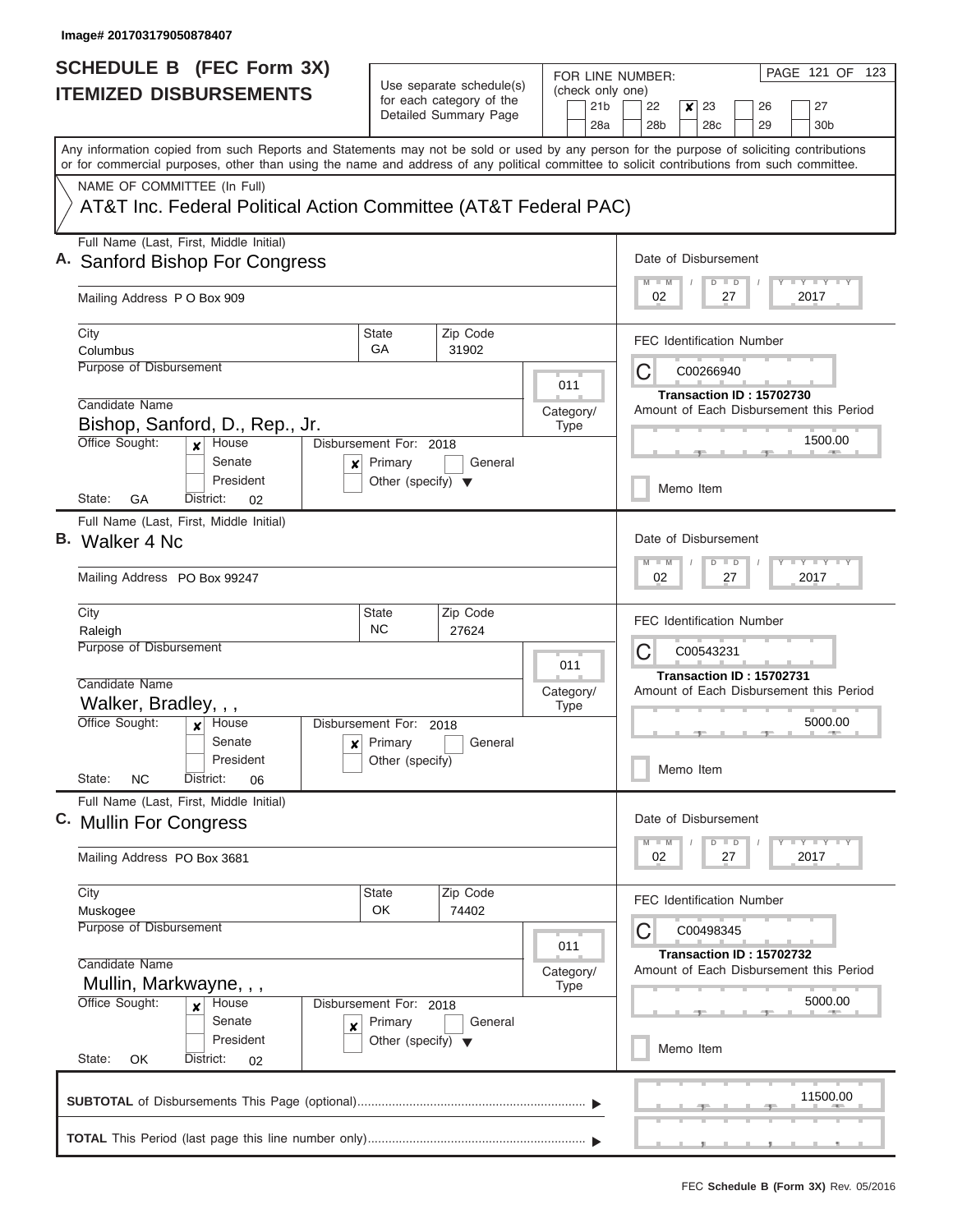| <b>SCHEDULE B (FEC Form 3X)</b>                                                                                                                                                                                                                                                         |                                                                           |                    |                                      |                                     |                           |     | PAGE 122 OF 123<br>FOR LINE NUMBER:                                                   |                      |                 |    |  |                                         |  |  |  |  |
|-----------------------------------------------------------------------------------------------------------------------------------------------------------------------------------------------------------------------------------------------------------------------------------------|---------------------------------------------------------------------------|--------------------|--------------------------------------|-------------------------------------|---------------------------|-----|---------------------------------------------------------------------------------------|----------------------|-----------------|----|--|-----------------------------------------|--|--|--|--|
| <b>ITEMIZED DISBURSEMENTS</b>                                                                                                                                                                                                                                                           | Use separate schedule(s)<br>for each category of the                      |                    |                                      | (check only one)<br>21 <sub>b</sub> | 22<br>23<br>27<br>×<br>26 |     |                                                                                       |                      |                 |    |  |                                         |  |  |  |  |
|                                                                                                                                                                                                                                                                                         |                                                                           |                    | Detailed Summary Page                |                                     |                           | 28a | 28 <sub>b</sub>                                                                       |                      | 28 <sub>c</sub> | 29 |  | 30 <sub>b</sub>                         |  |  |  |  |
| Any information copied from such Reports and Statements may not be sold or used by any person for the purpose of soliciting contributions<br>or for commercial purposes, other than using the name and address of any political committee to solicit contributions from such committee. |                                                                           |                    |                                      |                                     |                           |     |                                                                                       |                      |                 |    |  |                                         |  |  |  |  |
| NAME OF COMMITTEE (In Full)                                                                                                                                                                                                                                                             |                                                                           |                    |                                      |                                     |                           |     |                                                                                       |                      |                 |    |  |                                         |  |  |  |  |
| AT&T Inc. Federal Political Action Committee (AT&T Federal PAC)                                                                                                                                                                                                                         |                                                                           |                    |                                      |                                     |                           |     |                                                                                       |                      |                 |    |  |                                         |  |  |  |  |
| Full Name (Last, First, Middle Initial)<br>A. Perlmutter For Congress                                                                                                                                                                                                                   |                                                                           |                    |                                      |                                     |                           |     |                                                                                       | Date of Disbursement |                 |    |  |                                         |  |  |  |  |
| Mailing Address 3440 Youngfield Street<br>#264                                                                                                                                                                                                                                          |                                                                           |                    |                                      |                                     |                           |     | <b>LY LY LY</b><br>$D$ $D$<br>02<br>27<br>2017                                        |                      |                 |    |  |                                         |  |  |  |  |
| City                                                                                                                                                                                                                                                                                    |                                                                           | <b>State</b><br>CO | Zip Code                             |                                     |                           |     | <b>FEC Identification Number</b>                                                      |                      |                 |    |  |                                         |  |  |  |  |
| <b>Wheat Ridge</b><br>Purpose of Disbursement                                                                                                                                                                                                                                           |                                                                           |                    | 80033                                |                                     |                           |     |                                                                                       |                      |                 |    |  |                                         |  |  |  |  |
|                                                                                                                                                                                                                                                                                         |                                                                           |                    |                                      |                                     | 011                       |     | С<br>C00410639<br>Transaction ID: 15702734                                            |                      |                 |    |  |                                         |  |  |  |  |
| Candidate Name                                                                                                                                                                                                                                                                          | Category/                                                                 |                    |                                      |                                     |                           |     |                                                                                       |                      |                 |    |  | Amount of Each Disbursement this Period |  |  |  |  |
|                                                                                                                                                                                                                                                                                         | Perlmutter, Edwin, , Rep.,<br><b>Type</b><br>Disbursement For: 2018       |                    |                                      |                                     |                           |     |                                                                                       | 1000.00              |                 |    |  |                                         |  |  |  |  |
| Office Sought:<br>House<br>$\boldsymbol{x}$<br>Senate                                                                                                                                                                                                                                   | x                                                                         | Primary            | General                              |                                     |                           |     |                                                                                       |                      |                 |    |  |                                         |  |  |  |  |
| President<br>CO<br>State:<br>District:                                                                                                                                                                                                                                                  | 07                                                                        |                    | Other (specify) $\blacktriangledown$ |                                     |                           |     |                                                                                       |                      | Memo Item       |    |  |                                         |  |  |  |  |
| Full Name (Last, First, Middle Initial)                                                                                                                                                                                                                                                 |                                                                           |                    |                                      |                                     |                           |     |                                                                                       |                      |                 |    |  |                                         |  |  |  |  |
| B. Dutch Ruppersberger For Congress Committee                                                                                                                                                                                                                                           |                                                                           |                    |                                      |                                     |                           |     | Date of Disbursement                                                                  |                      |                 |    |  |                                         |  |  |  |  |
| Mailing Address PO Box 231                                                                                                                                                                                                                                                              |                                                                           |                    |                                      |                                     |                           |     | $-1 - Y - 1 - Y - 1 - Y$<br>M<br>$-M$<br>$\overline{D}$<br>D<br>02<br>27<br>2017      |                      |                 |    |  |                                         |  |  |  |  |
| City                                                                                                                                                                                                                                                                                    |                                                                           | <b>State</b>       | Zip Code                             |                                     |                           |     | <b>FEC Identification Number</b>                                                      |                      |                 |    |  |                                         |  |  |  |  |
| Lutherville<br>Purpose of Disbursement                                                                                                                                                                                                                                                  | MD<br>21094                                                               |                    |                                      |                                     |                           |     |                                                                                       |                      |                 |    |  |                                         |  |  |  |  |
| 011                                                                                                                                                                                                                                                                                     |                                                                           |                    |                                      |                                     |                           |     | С<br>C00376673<br>Transaction ID: 15702735<br>Amount of Each Disbursement this Period |                      |                 |    |  |                                         |  |  |  |  |
| Candidate Name<br>Category/                                                                                                                                                                                                                                                             |                                                                           |                    |                                      |                                     |                           |     |                                                                                       |                      |                 |    |  |                                         |  |  |  |  |
| Ruppersberger, C.A., Dutch, Rep.,<br><b>Type</b><br>Office Sought:<br>Disbursement For: 2018                                                                                                                                                                                            |                                                                           |                    |                                      |                                     |                           |     | 1500.00                                                                               |                      |                 |    |  |                                         |  |  |  |  |
|                                                                                                                                                                                                                                                                                         | House<br>$\boldsymbol{x}$<br>Primary<br>Senate<br>General<br>$\mathbf{x}$ |                    |                                      |                                     |                           |     |                                                                                       |                      |                 |    |  |                                         |  |  |  |  |
| President                                                                                                                                                                                                                                                                               |                                                                           |                    | Other (specify)                      |                                     |                           |     |                                                                                       | Memo Item            |                 |    |  |                                         |  |  |  |  |
| State:<br>MD<br>District:                                                                                                                                                                                                                                                               | 02                                                                        |                    |                                      |                                     |                           |     |                                                                                       |                      |                 |    |  |                                         |  |  |  |  |
| Full Name (Last, First, Middle Initial)<br>C.                                                                                                                                                                                                                                           |                                                                           |                    |                                      |                                     |                           |     | Date of Disbursement                                                                  |                      |                 |    |  |                                         |  |  |  |  |
|                                                                                                                                                                                                                                                                                         |                                                                           |                    |                                      |                                     |                           |     | $Y - Y - Y - Y - Y$<br>$D$ $D$<br>M<br>$-M$                                           |                      |                 |    |  |                                         |  |  |  |  |
| <b>Mailing Address</b>                                                                                                                                                                                                                                                                  |                                                                           |                    |                                      |                                     |                           |     |                                                                                       |                      |                 |    |  |                                         |  |  |  |  |
| City                                                                                                                                                                                                                                                                                    |                                                                           | <b>State</b>       | Zip Code                             |                                     |                           |     | <b>FEC Identification Number</b>                                                      |                      |                 |    |  |                                         |  |  |  |  |
| Purpose of Disbursement                                                                                                                                                                                                                                                                 |                                                                           |                    |                                      |                                     |                           |     | С                                                                                     |                      |                 |    |  |                                         |  |  |  |  |
| Candidate Name<br>Category/<br><b>Type</b>                                                                                                                                                                                                                                              |                                                                           |                    |                                      |                                     |                           |     | Amount of Each Disbursement this Period                                               |                      |                 |    |  |                                         |  |  |  |  |
| Office Sought:<br>Disbursement For:<br>House<br>Senate<br>Primary<br>General<br>President<br>Other (specify) $\blacktriangledown$                                                                                                                                                       |                                                                           |                    |                                      |                                     |                           |     |                                                                                       |                      |                 |    |  |                                         |  |  |  |  |
|                                                                                                                                                                                                                                                                                         |                                                                           |                    |                                      |                                     |                           |     |                                                                                       |                      |                 |    |  |                                         |  |  |  |  |
| State:<br>District:                                                                                                                                                                                                                                                                     |                                                                           |                    |                                      |                                     |                           |     | Memo Item                                                                             |                      |                 |    |  |                                         |  |  |  |  |
|                                                                                                                                                                                                                                                                                         |                                                                           |                    |                                      |                                     |                           |     |                                                                                       |                      |                 |    |  | 2500.00                                 |  |  |  |  |
|                                                                                                                                                                                                                                                                                         |                                                                           |                    |                                      |                                     |                           |     |                                                                                       |                      |                 |    |  |                                         |  |  |  |  |
|                                                                                                                                                                                                                                                                                         |                                                                           |                    |                                      |                                     |                           |     |                                                                                       |                      |                 |    |  | 266000.00                               |  |  |  |  |